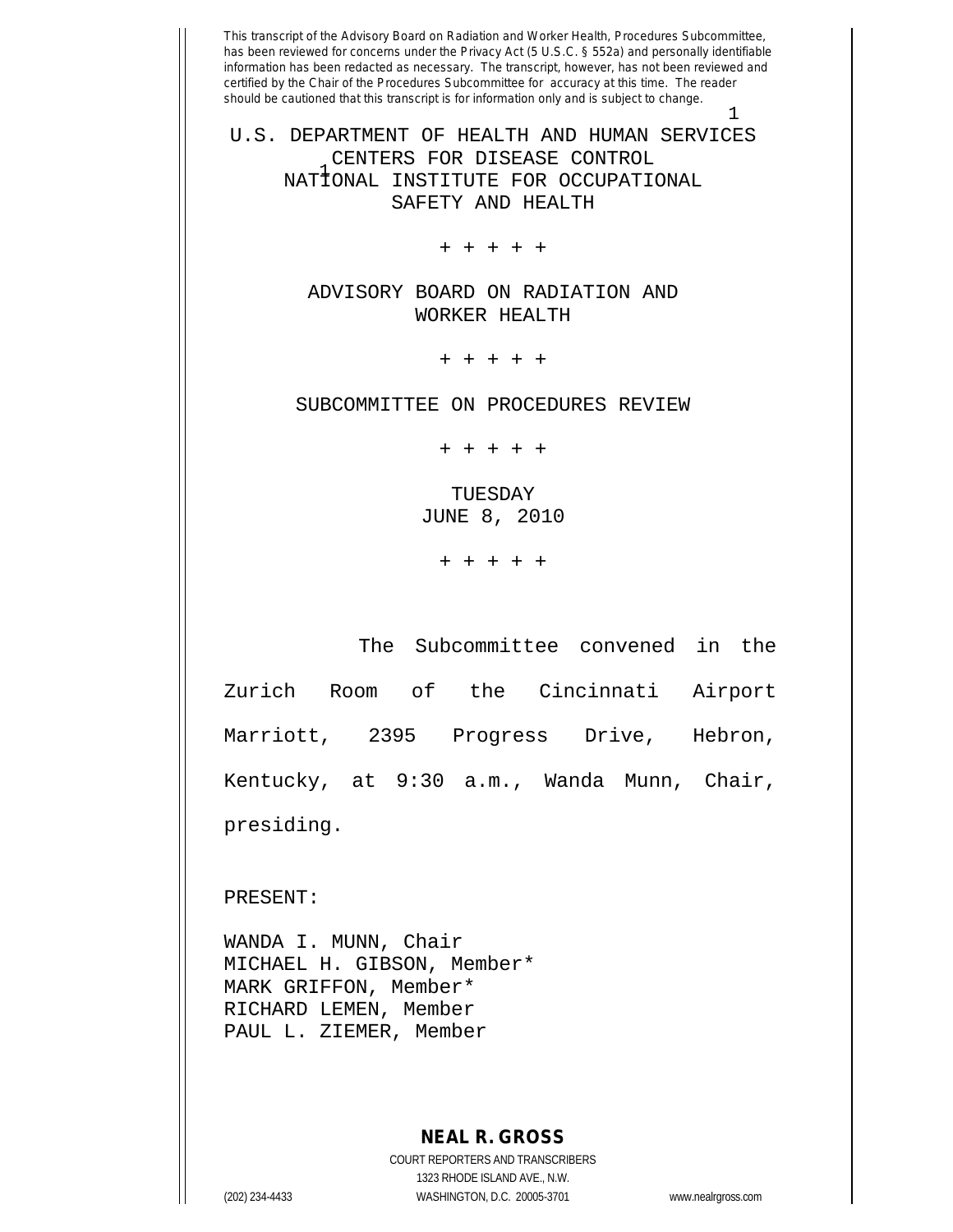2

2 ALSO PRESENT:

TED KATZ, Designated Federal Official NANCY ADAMS, NIOSH contractor HANS BEHLING, SC&A\* KATHY BEHLING, SC&A\* LIZ BRACKETT, ORAU\* EMILY HOWELL, HHS JENNY LIN, HHS\* STEPHEN MARSCHKE, SC&A JOHN MAURO, SC&A\* JIM NETON, DCAS\* STEVE OSTROW, SC&A\* MATTHEW SMITH, ORAU\* DAVE SUNDIN, DCAS ELYSE THOMAS, ORAU LEROY TURNER, DCAS

\*Participating via telephone

## **NEAL R. GROSS**

COURT REPORTERS AND TRANSCRIBERS 1323 RHODE ISLAND AVE., N.W. (202) 234-4433 WASHINGTON, D.C. 20005-3701 www.nealrgross.com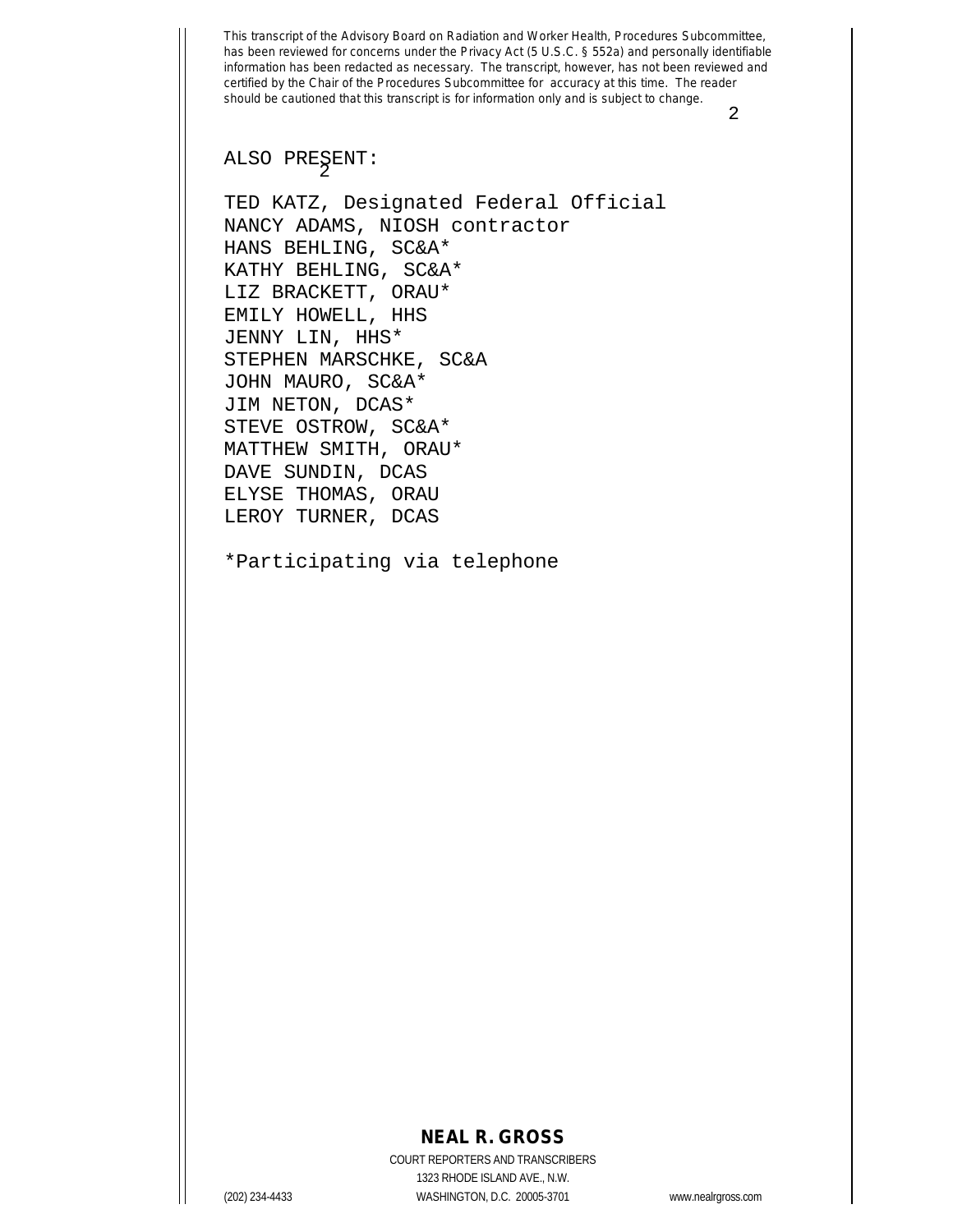$$
C\!-\!O\!-\!N\!-\!T\!-\!E\!-\!N\!-\!T\!-\!S
$$

3

| Call to Order and Welcome   | 6      |
|-----------------------------|--------|
| Roll Call                   | 6      |
| Agenda Overview             | 8      |
| OTIB-0019                   | 15     |
| Action Item                 | 17     |
| PR-12 Status<br>and PROC-97 | 48, 65 |
| PROC-95                     | 19, 49 |
| Report 0044                 | 49     |
| Action Item                 | 83     |
| $TIB-013$                   | 88     |
| Action Item                 | 93     |
| TIB-049-01                  | 94     |
| Action Item                 | 95     |
| OTIB-0054                   | 99     |
| Action Item                 | 99     |
| $PROC-42$                   | 99     |
| Action Item                 | 104    |
| Action Item                 | 106    |
| TIB-010                     | 107    |
| Action Item                 | 107    |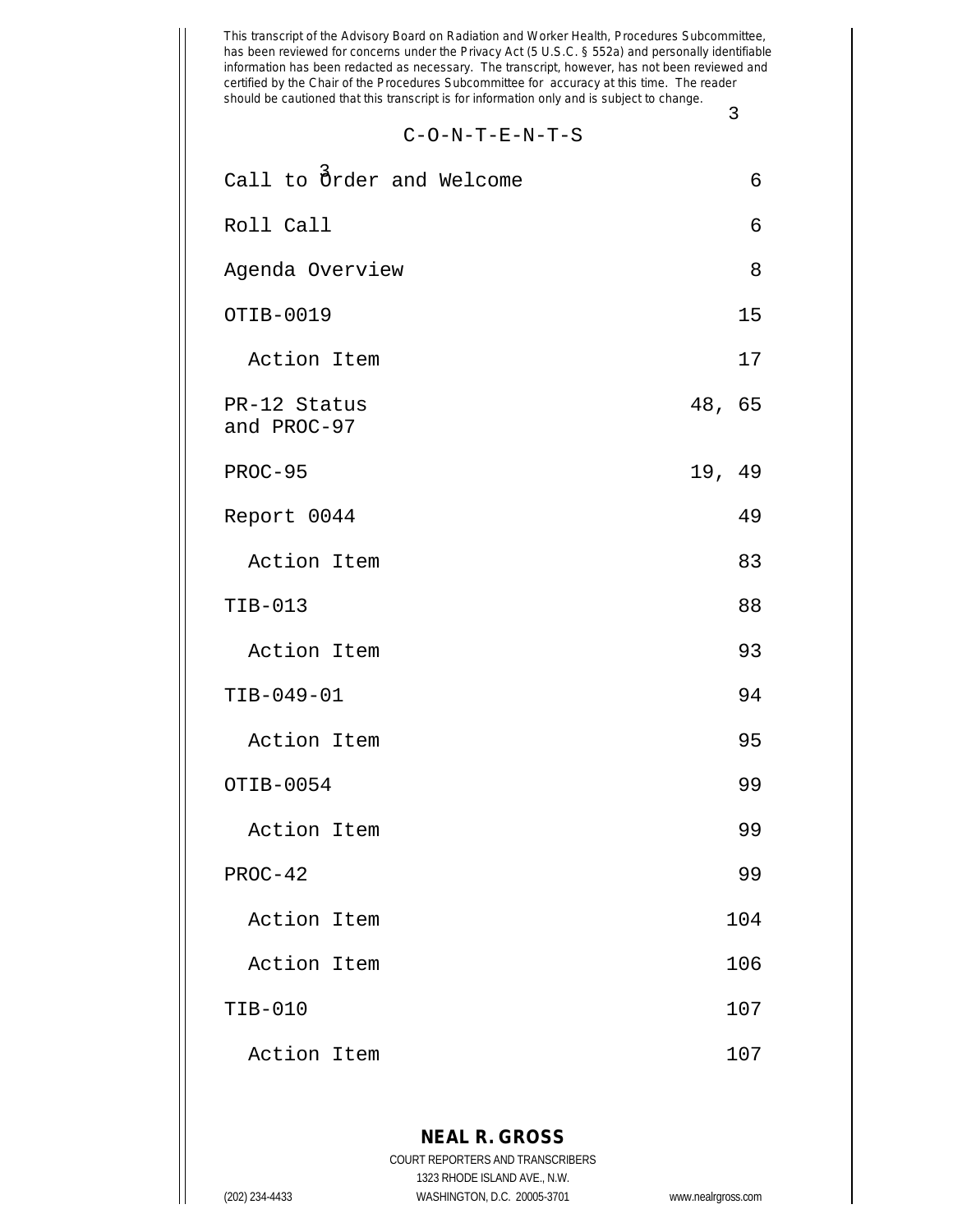This transcript of the Advisory Board on Radiation and Worker Health, Procedures Subcommittee, has been reviewed for concerns under the Privacy Act (5 U.S.C. § 552a) and personally identifiable information has been redacted as necessary. The transcript, however, has not been reviewed and certified by the Chair of the Procedures Subcommittee for accuracy at this time. The reader should be cautioned that this transcript is for information only and is subject to change. 4 4 Action Item 112 C-O-N-T-E-N-T-S (CONTINUED) Draft format for tracking page proposal 113 Procedure archive document 121 Action Item 122 OTIB-0029-02 responses 131 Action Item 135 Status of the database update 146 on program limits and hot links Verify OTIB-0051-01 link is complete 149 and the item closed Action Item 149 OTIB-0021-02, response to SC&A 150 calculation differences sources, and OTIB-0021-04, response to the documentation question Action Item 150 Transfer acceptance complete 152 for TBD-6000-06 Status of OTIB-0070-15 152 Action Item 153 Scheduling of Next Meeting 153 OTIB-0029 159 Action Item 159 Further agenda items 160, 182

**NEAL R. GROSS** COURT REPORTERS AND TRANSCRIBERS 1323 RHODE ISLAND AVE., N.W. (202) 234-4433 WASHINGTON, D.C. 20005-3701 www.nealrgross.com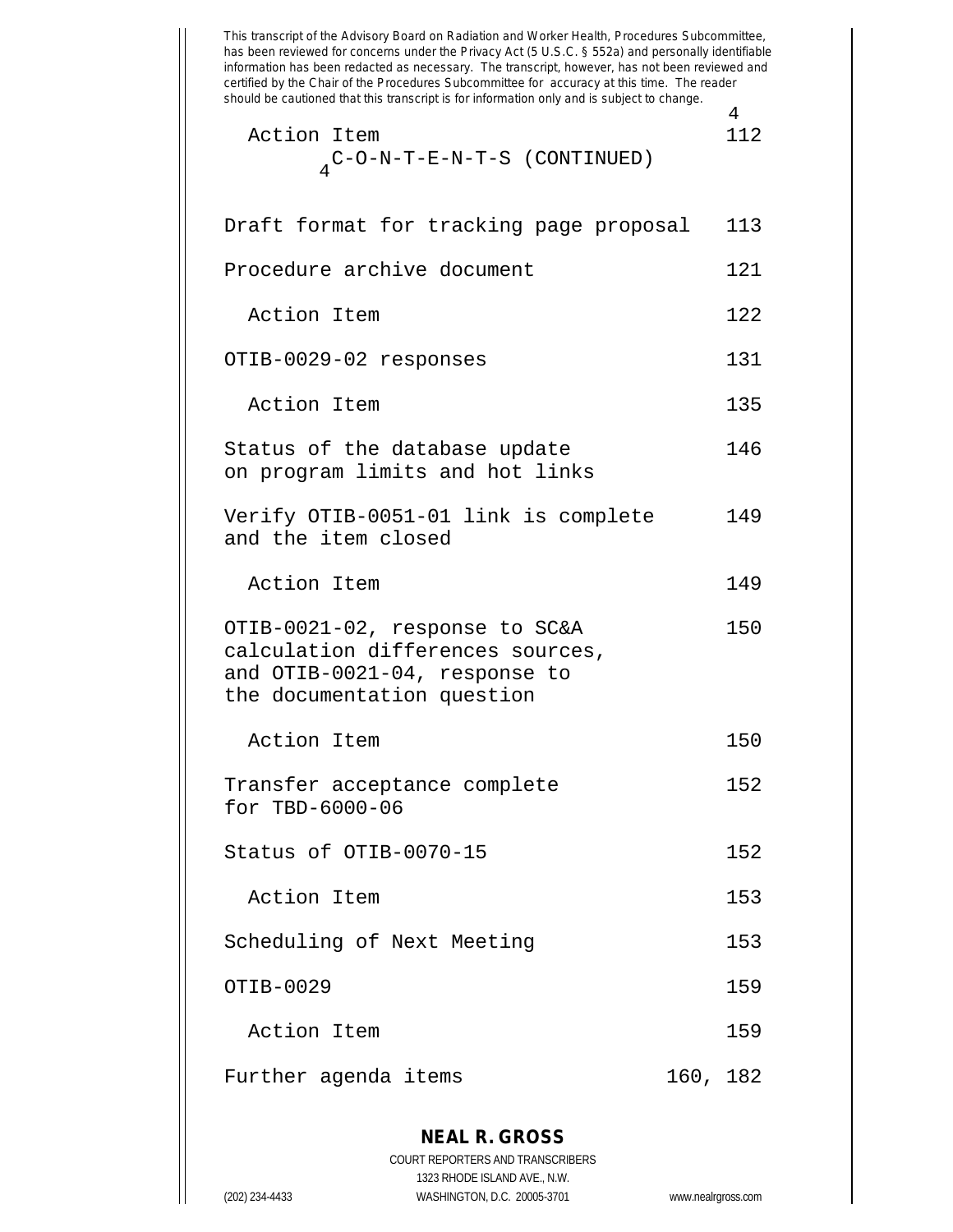$$
C-O-N-T-E-N-T-S (CONTINUED)
$$

5

| PERs | 163 |
|------|-----|
|------|-----|

- OTIB-0014 and PER-004 164
- TIB-014 177
	- Action Item 177
	- Action Item 181
- Adjournment 199

## **NEAL R. GROSS**

COURT REPORTERS AND TRANSCRIBERS 1323 RHODE ISLAND AVE., N.W. (202) 234-4433 WASHINGTON, D.C. 20005-3701 www.nealrgross.com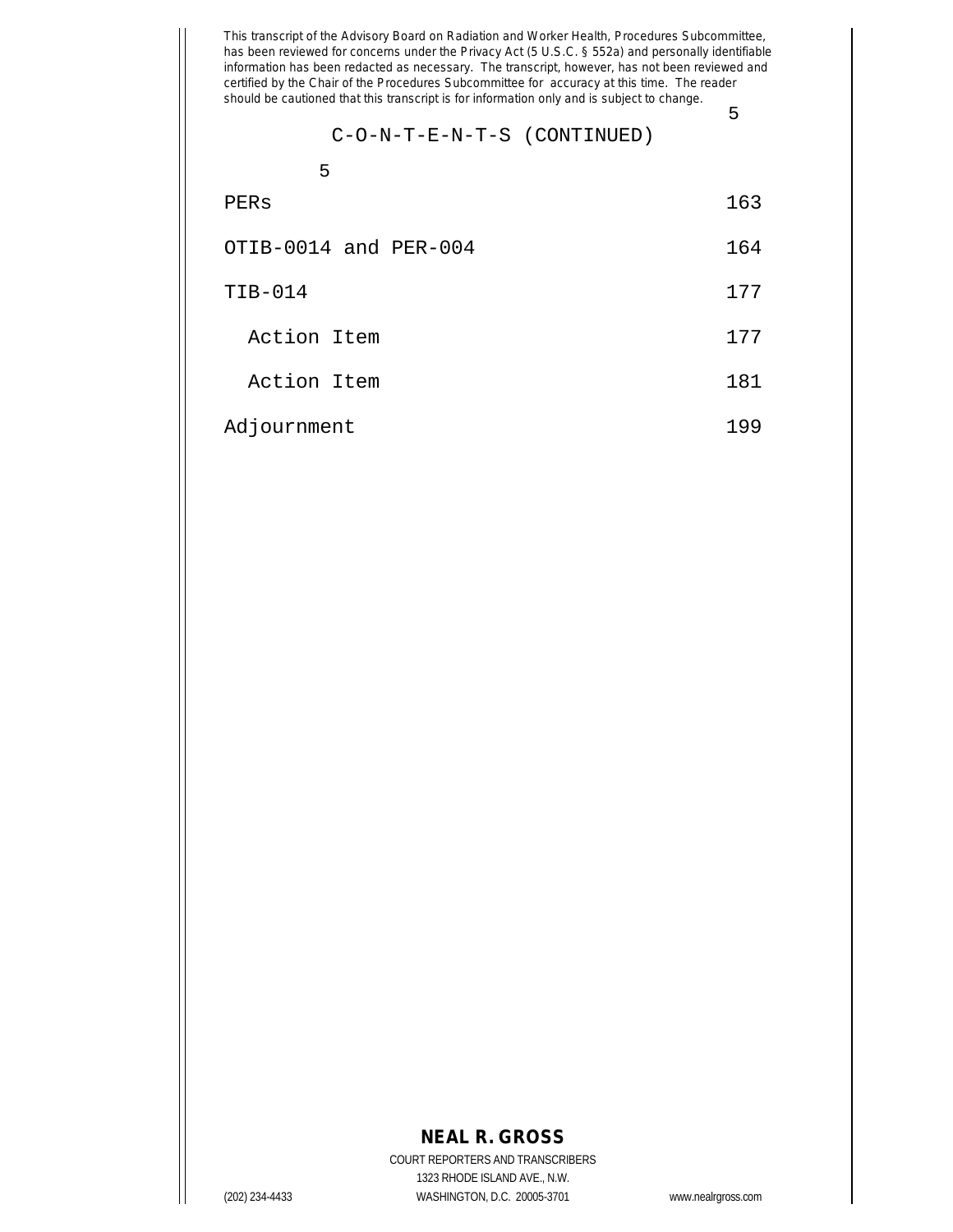This transcript of the Advisory Board on Radiation and Worker Health, Procedures Subcommittee, has been reviewed for concerns under the Privacy Act (5 U.S.C. § 552a) and personally identifiable information has been redacted as necessary. The transcript, however, has not been reviewed and certified by the Chair of the Procedures Subcommittee for accuracy at this time. The reader should be cautioned that this transcript is for information only and is subject to change. 6 **NEAL R. GROSS** COURT REPORTERS AND TRANSCRIBERS 1323 RHODE ISLAND AVE., N.W. (202) 234-4433 WASHINGTON, D.C. 20005-3701 www.nealrgross.com 6 1 || P-R-O-C-E-E-D-I-N-G-S 2 (9:31 a.m.) 3 MR. KATZ: Good morning and 4 welcome, everyone in the room and on the line, 5 | to the Advisory Board on Radiation and Worker 6 Health. This is the Procedures Subcommittee. 7 We will begin with roll call, 8 | beginning with Board members in the room. 9 CHAIR MUNN: This is Wanda Munn, 10 || Chair of the Subcommittee on Procedures. 11 MEMBER ZIEMER: Paul Ziemer, 12 member of the Subcommittee. 13 || **MEMBER LEMEN:** Richard Lemen, 14 | member of the Subcommittee. 15 MR. KATZ: And then on the line, 16 || Board members? 17 || MEMBER GIBSON: Mike Gibson, 18 member of the Subcommittee. 19 MR. KATZ: And do we have Mark or 20 || Bob Presley? 21 (No response.)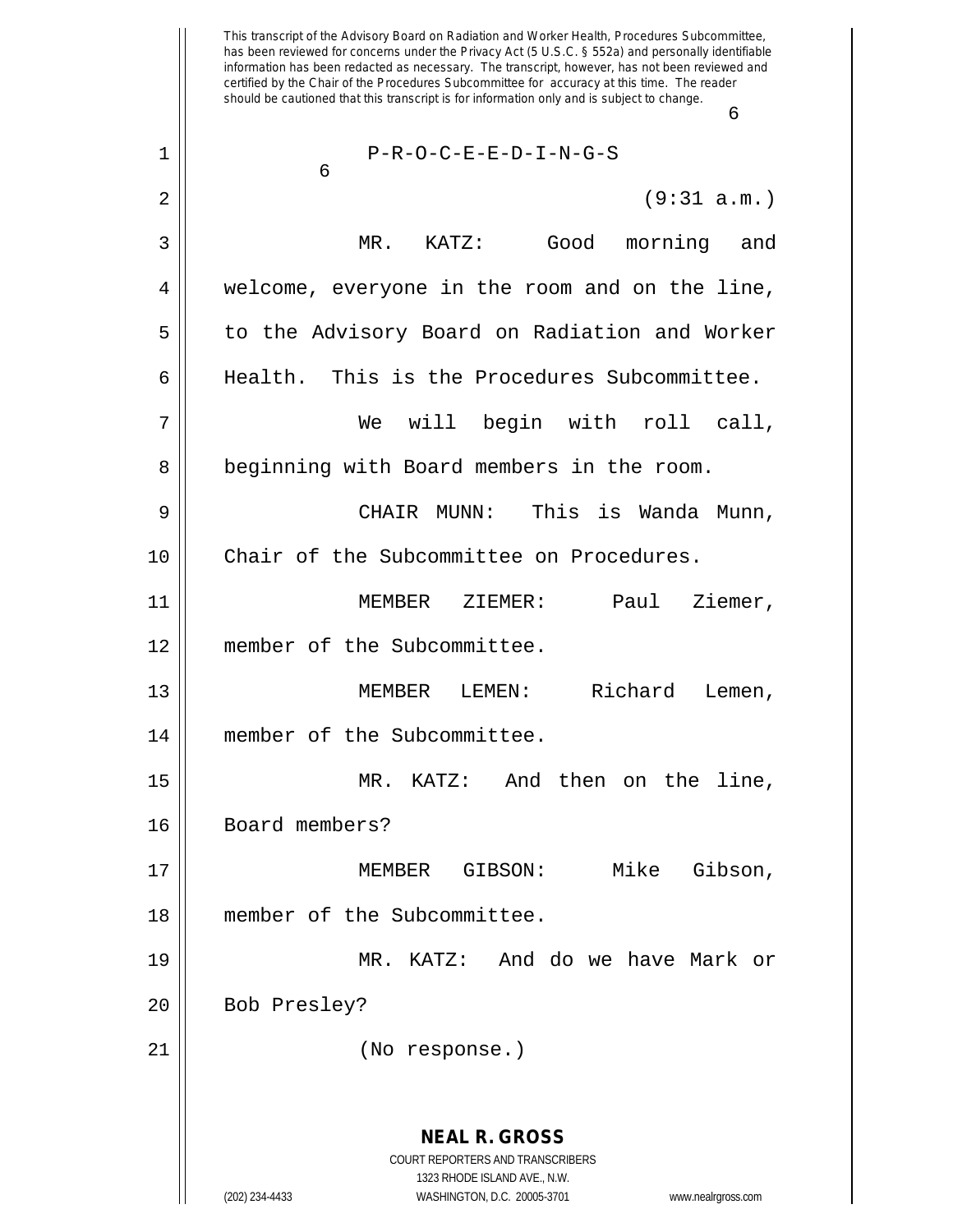This transcript of the Advisory Board on Radiation and Worker Health, Procedures Subcommittee, has been reviewed for concerns under the Privacy Act (5 U.S.C. § 552a) and personally identifiable information has been redacted as necessary. The transcript, however, has not been reviewed and certified by the Chair of the Procedures Subcommittee for accuracy at this time. The reader should be cautioned that this transcript is for information only and is subject to change. 7 **NEAL R. GROSS** COURT REPORTERS AND TRANSCRIBERS 1323 RHODE ISLAND AVE., N.W. (202) 234-4433 WASHINGTON, D.C. 20005-3701 www.nealrgross.com 7 1 Okay. Then the NIOSH ORAU team in 2 | the room? 3 MR. SUNDIN: This is Dave Sundin, 4 | Deputy Director of DCAS. 5 MS. THOMAS: Elyse Thomas, ORAU. 6 MR. KATZ: And on the line, NIOSH 7 || ORAU team? 8 MR. SMITH: This is Matthew Smith, 9 | ORAU team. 10 MR. KATZ: Okay. And then SC&A in 11 the room? 12 || MR. MARSCHKE: Steve Marschke. 13 || MR. KATZ: And SC&A on the line? 14 DR. MAURO: John Mauro, SC&A. 15 || DR. OSTROW: Steve Ostrow. 16 MR. KATZ: I'm sorry. Steve 17 Ostrow, and then? 18 DR. H. BEHLING: Hans Behling,  $19$  SC&A. 20 || MS. K. BEHLING: Kathy Behling. 21 || MR. KATZ: Hans and Kathy Behling.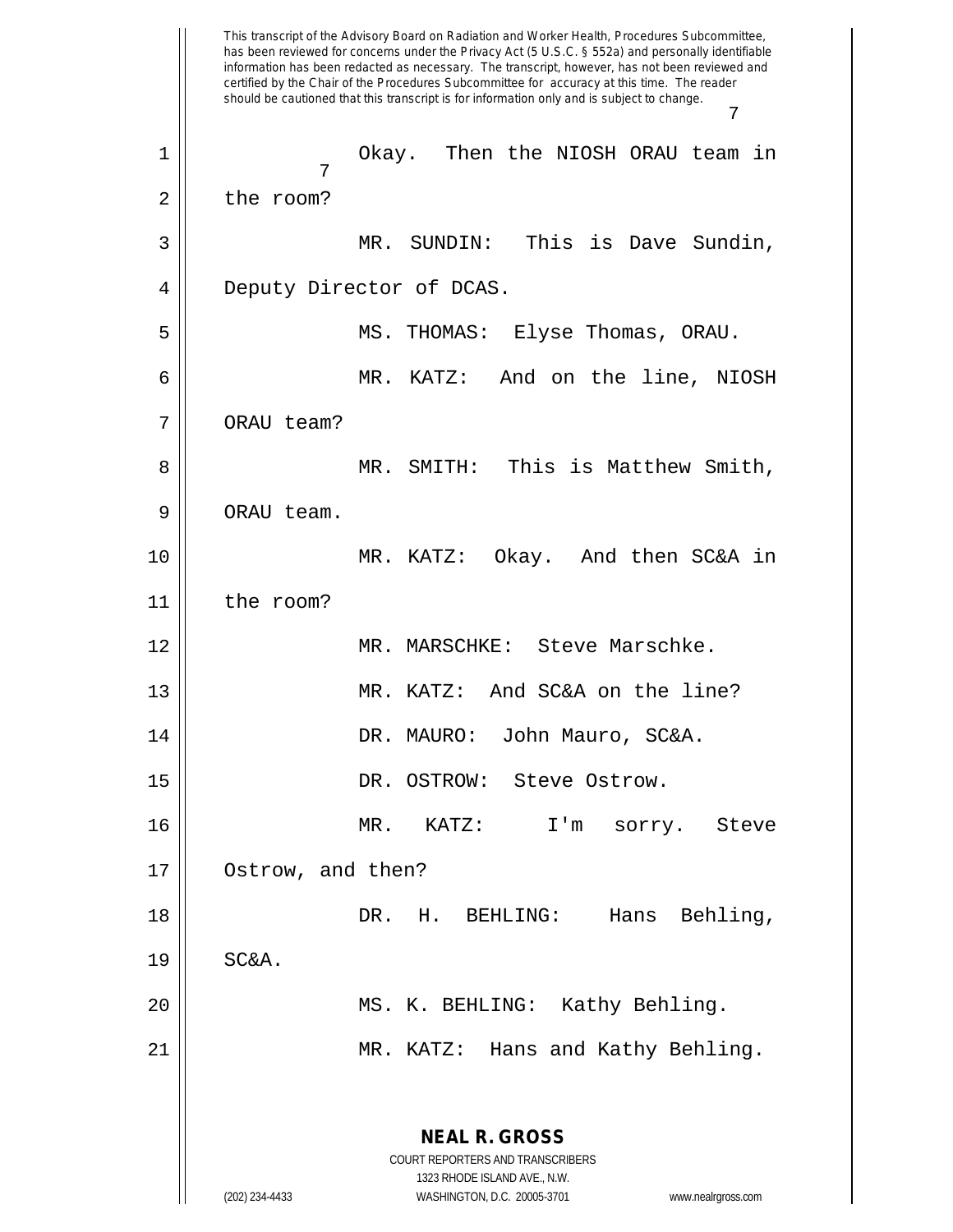This transcript of the Advisory Board on Radiation and Worker Health, Procedures Subcommittee, has been reviewed for concerns under the Privacy Act (5 U.S.C. § 552a) and personally identifiable information has been redacted as necessary. The transcript, however, has not been reviewed and certified by the Chair of the Procedures Subcommittee for accuracy at this time. The reader should be cautioned that this transcript is for information only and is subject to change. 8 **NEAL R. GROSS** 8 1 || Welcome, all of you. 2 And then do we have any members of  $3 \parallel$  the public? 4 || (No response.) 5 Then how about people working for 6 HHS or other agencies or contractors to the 7 agencies? In the room? 8 || MS. HOWELL: Emily Howell, HHS. 9 MS. ADAMS: Nancy Adams, NIOSH 10 || contractor. 11 MR. KATZ: And on the line? 12 MS. LIN: Jenny Lin, HHS. 13 || MR. KATZ: Okay, that does it. 14 Wanda, do you want to talk a bit 15 about the agenda? And then I will explain 16 || about this training session coming up. 17 || CHAIR MUNN: Yes, I do. 18 || I sent the agenda out last week. 19 I am assuming that everyone has it in hand and 20 has an idea what we anticipate covering. As 21 is often the case with these Procedures

> COURT REPORTERS AND TRANSCRIBERS 1323 RHODE ISLAND AVE., N.W.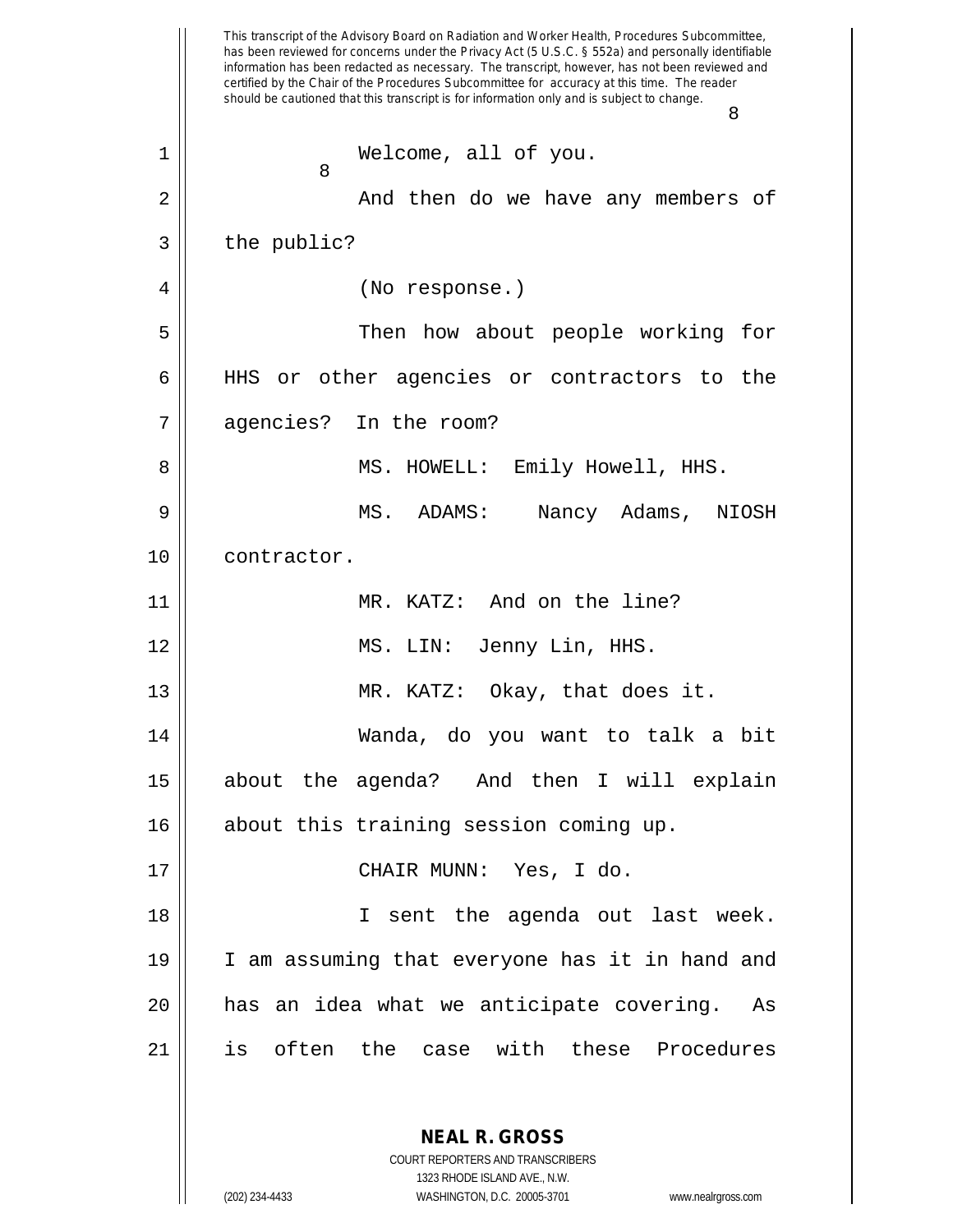9 1 || agendas, we do not always have the responses 2 || that we anticipated or have not moved as 3 forward as we would like with some of the 4 items that are listed. 5 So our times that are shown on the  $6 \parallel$  agenda are not times certain. They are rough 7 estimates made by me and are likely to be 8 | overridden at any moment. 9 || Our primary goal this morning is 10 to have as much instruction as we can get with 11 respect to the new electronic database that 12 has been in process for several months. Now 13 || that we have the folks here to show us where 14 || we are at that stage, we want to have as many 15 people as possible familiar with how this is 16 || going to operate, first of all, how it is now, 17 || then how it is going to operate, and get a 18 better feel for who has responsibility for 19 seeing that these fields of data, which we 20 || anticipate being a long-term archive, are 21 | properly maintained.

> COURT REPORTERS AND TRANSCRIBERS 1323 RHODE ISLAND AVE., N.W. (202) 234-4433 WASHINGTON, D.C. 20005-3701 www.nealrgross.com

**NEAL R. GROSS**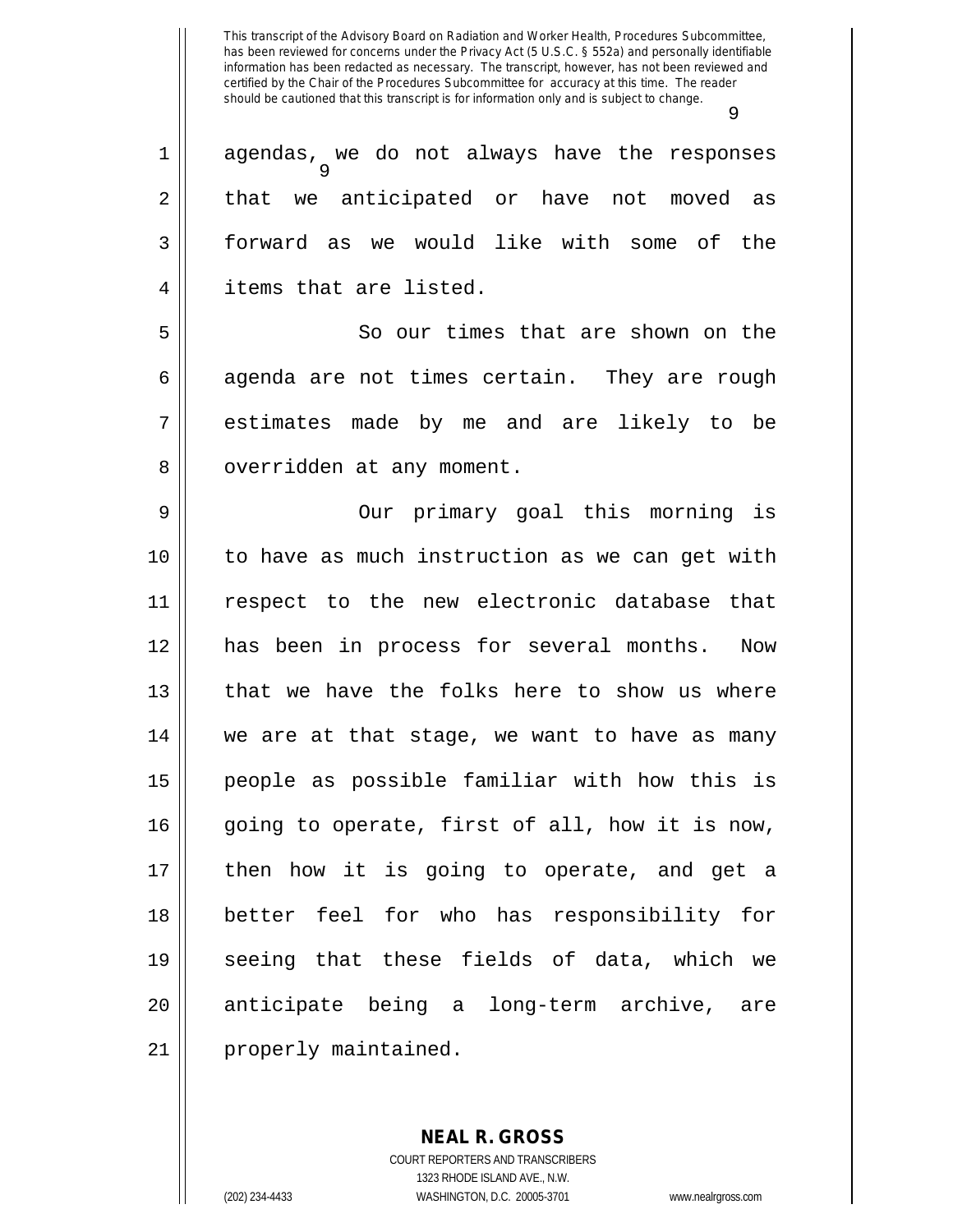| 1  | I really don't have any way to<br>10          |
|----|-----------------------------------------------|
| 2  | help folks on the phone follow us other than  |
| 3  | oral instructions that we are going to have   |
| 4  | from our IT experts who are here to give us   |
| 5  | their view and to show us how to get to where |
| 6  | we need to be with this new process.          |
| 7  | If anyone has any addition to the             |
| 8  | agenda, then let me know at any time and we   |
| 9  | will make a note of that. Otherwise, we will  |
| 10 | make an attempt to follow what we have in     |
| 11 | front of us.                                  |
| 12 | Anyone who doesn't have that                  |
| 13 | agenda and needs it, please let us know. We   |
| 14 | will try to email a copy to you.              |
| 15 | MEMBER GRIFFON: Hey, Wanda, this              |
| 16 | is Mark Griffon. I just wanted to let you     |
| 17 | know that I'm on the line.                    |
| 18 | CHAIR MUNN: Thank you, Mark.<br>I'm           |
| 19 | certainly glad you are here. I don't know how |
| 20 | much instruction you have had with this new   |
| 21 | system, but I hope you are able to follow     |
|    |                                               |

**NEAL R. GROSS** COURT REPORTERS AND TRANSCRIBERS

1323 RHODE ISLAND AVE., N.W.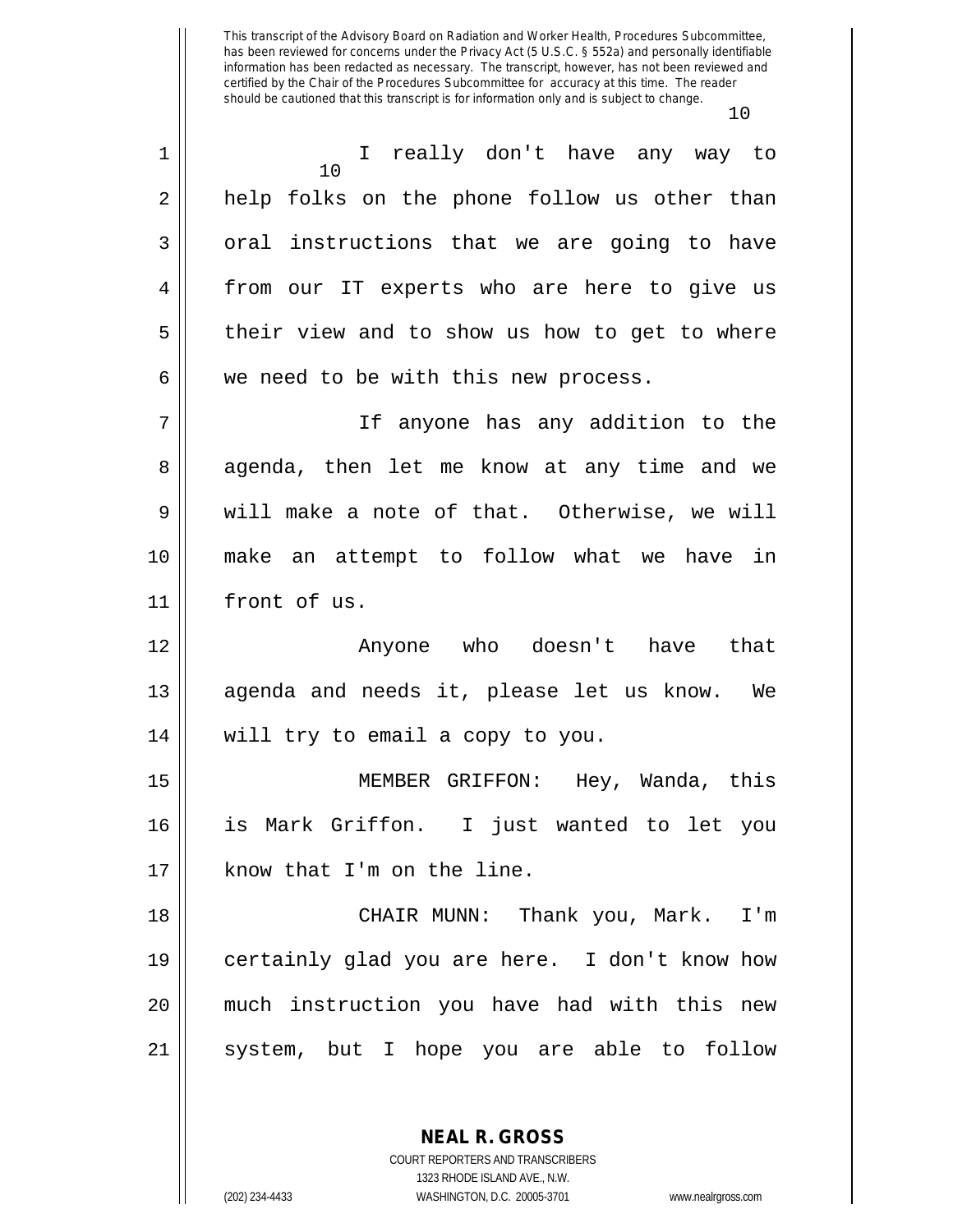This transcript of the Advisory Board on Radiation and Worker Health, Procedures Subcommittee, has been reviewed for concerns under the Privacy Act (5 U.S.C. § 552a) and personally identifiable information has been redacted as necessary. The transcript, however, has not been reviewed and certified by the Chair of the Procedures Subcommittee for accuracy at this time. The reader should be cautioned that this transcript is for information only and is subject to change. 11 **NEAL R. GROSS** 11 1 || along from there. 2 MEMBER GRIFFON: No, I will try to 3 | follow along. 4 CHAIR MUNN: All right. That's  $5 \parallel$  great. 6 MEMBER GRIFFON: Thank you. 7 CHAIR MUNN: Please don't 8 || hesitate, you and Mike, don't hesitate to let 9 us know if you have some question or if your 10 || system has a major hiccup while we are trying 11 || to go through this. 12 MEMBER GRIFFON: All right. Thank  $13$  you. 14 CHAIR MUNN: Thanks. 15 Now who is going to lead off with 16 where we are, how we begin. And let's start 17 at the very beginning, so that those of us who 18 || are not in the room especially will be able to 19 || get the proper screen up. 20 MR. KATZ: Okay. So before we go, 21 actually, so we are about to march into

> COURT REPORTERS AND TRANSCRIBERS 1323 RHODE ISLAND AVE., N.W.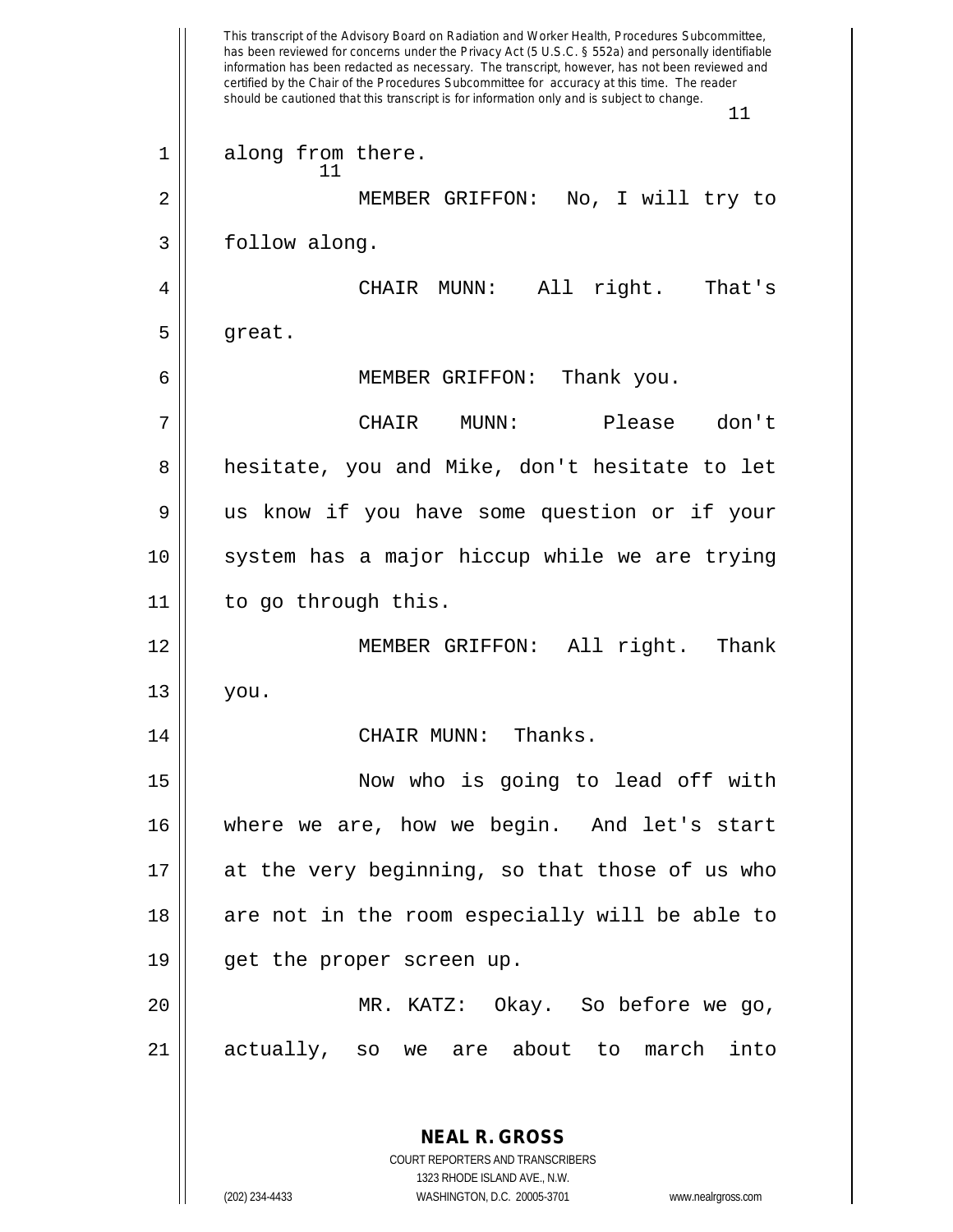|    | ∸∠                                             |
|----|------------------------------------------------|
| 1  | this $--$<br>12                                |
| 2  | CHAIR MUNN: Go ahead.                          |
| 3  | MR. KATZ: So before we do this,                |
| 4  | just say this is really an<br>let<br>me        |
| 5  | administrative session, this training. It      |
| 6  | doesn't need to be transcribed from this       |
| 7  | point. Leroy Turner expects that this will     |
| 8  | range anywhere from half an hour to an hour.   |
| 9  | So we can stop transcription. Of course, the   |
| 10 | lines will stay open. We will resume           |
| 11 | transcription once we get into the substance   |
| 12 | of the Subcommittee again and are finished     |
| 13 | with this administrative session.              |
| 14 | So I just wanted to say that for               |
| 15 | the record, and then you guys can march along. |
| 16 | CHAIR MUNN: Thank you.                         |
| 17 | My personal guess is that Mr.                  |
| 18 | Turner is being extremely optimistic, but we   |
| 19 | will see how we go.                            |
| 20 | (Whereupon, the above-entitled                 |
| 21 | matter went off the record at 9:37 a.m. and    |
|    |                                                |
|    | <b>NEAL R. GROSS</b>                           |

COURT REPORTERS AND TRANSCRIBERS 1323 RHODE ISLAND AVE., N.W. (202) 234-4433 WASHINGTON, D.C. 20005-3701 www.nealrgross.com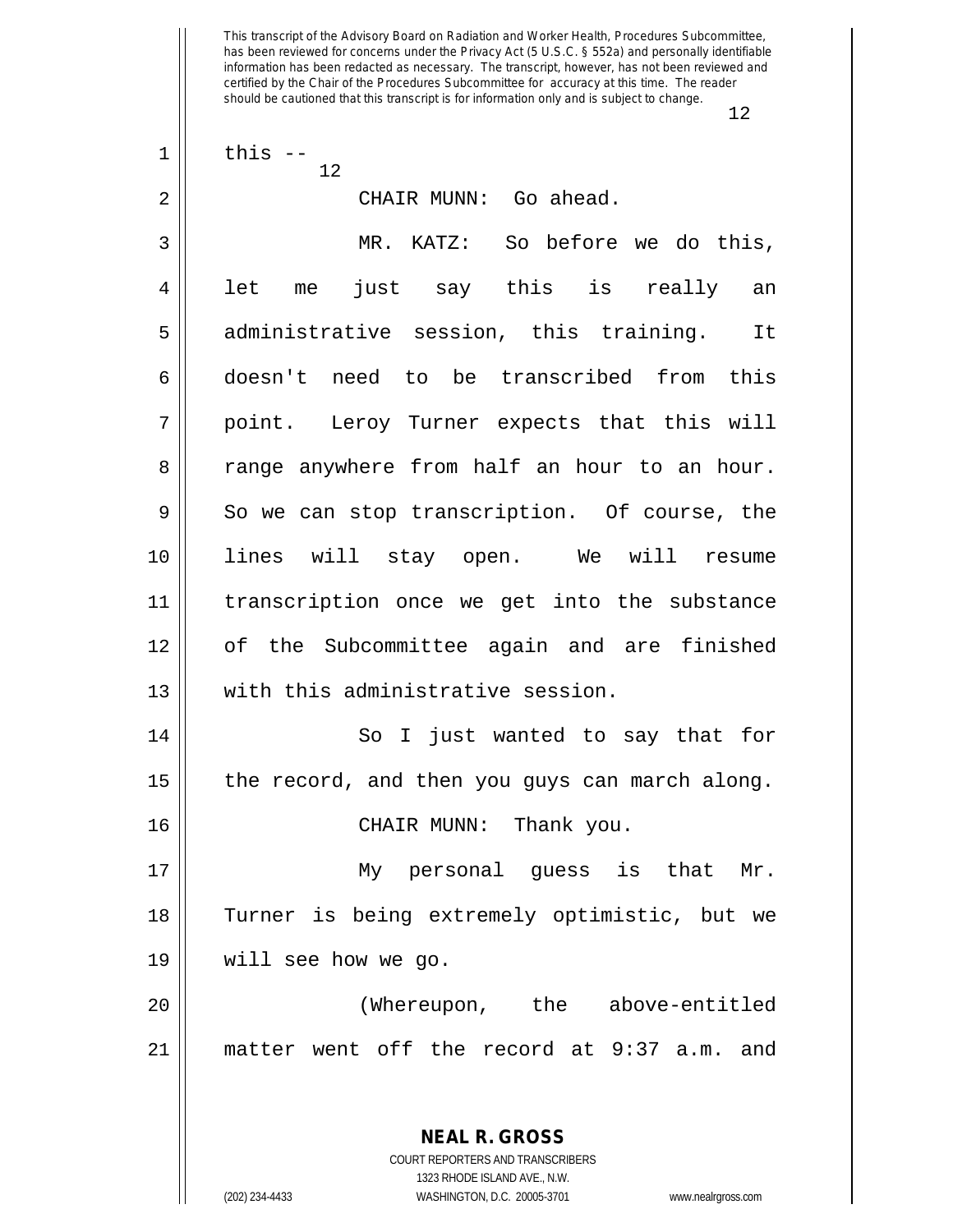|    | This transcript of the Advisory Board on Radiation and Worker Health, Procedures Subcommittee,<br>has been reviewed for concerns under the Privacy Act (5 U.S.C. § 552a) and personally identifiable<br>information has been redacted as necessary. The transcript, however, has not been reviewed and<br>certified by the Chair of the Procedures Subcommittee for accuracy at this time. The reader<br>should be cautioned that this transcript is for information only and is subject to change. |
|----|-----------------------------------------------------------------------------------------------------------------------------------------------------------------------------------------------------------------------------------------------------------------------------------------------------------------------------------------------------------------------------------------------------------------------------------------------------------------------------------------------------|
|    | 13                                                                                                                                                                                                                                                                                                                                                                                                                                                                                                  |
| 1  | resumed at $1:40$ p.m.)<br>13                                                                                                                                                                                                                                                                                                                                                                                                                                                                       |
| 2  |                                                                                                                                                                                                                                                                                                                                                                                                                                                                                                     |
| 3  |                                                                                                                                                                                                                                                                                                                                                                                                                                                                                                     |
| 4  |                                                                                                                                                                                                                                                                                                                                                                                                                                                                                                     |
| 5  |                                                                                                                                                                                                                                                                                                                                                                                                                                                                                                     |
| 6  |                                                                                                                                                                                                                                                                                                                                                                                                                                                                                                     |
| 7  |                                                                                                                                                                                                                                                                                                                                                                                                                                                                                                     |
| 8  | A-F-T-E-R-N-O-O-N S-E-S-S-I-O-N                                                                                                                                                                                                                                                                                                                                                                                                                                                                     |
| 9  | (1:40 p.m.)                                                                                                                                                                                                                                                                                                                                                                                                                                                                                         |
| 10 | Good afternoon.<br>MR. KATZ:                                                                                                                                                                                                                                                                                                                                                                                                                                                                        |
| 11 | just reconvening after<br>We<br>are                                                                                                                                                                                                                                                                                                                                                                                                                                                                 |
| 12 | lunch break.                                                                                                                                                                                                                                                                                                                                                                                                                                                                                        |
| 13 | check with folks<br>Let<br>the<br>me<br>on                                                                                                                                                                                                                                                                                                                                                                                                                                                          |
| 14 | line. Board members Mike Gibson and Mark                                                                                                                                                                                                                                                                                                                                                                                                                                                            |
| 15 | Griffon, are you with us?                                                                                                                                                                                                                                                                                                                                                                                                                                                                           |
| 16 | MEMBER GRIFFON: Yes, I'm here,                                                                                                                                                                                                                                                                                                                                                                                                                                                                      |
| 17 | Ted.                                                                                                                                                                                                                                                                                                                                                                                                                                                                                                |
| 18 | MR. KATZ: Okay, Mark.                                                                                                                                                                                                                                                                                                                                                                                                                                                                               |
| 19 | MEMBER GIBSON: And I'm here, Ted.                                                                                                                                                                                                                                                                                                                                                                                                                                                                   |
| 20 | MR. KATZ: And Mike. Great.                                                                                                                                                                                                                                                                                                                                                                                                                                                                          |
| 21 | And, John, do we have you and the                                                                                                                                                                                                                                                                                                                                                                                                                                                                   |
|    | <b>NEAL R. GROSS</b>                                                                                                                                                                                                                                                                                                                                                                                                                                                                                |
|    | COURT REPORTERS AND TRANSCRIBERS<br>1323 RHODE ISLAND AVE., N.W.                                                                                                                                                                                                                                                                                                                                                                                                                                    |
|    | (202) 234-4433<br>WASHINGTON, D.C. 20005-3701<br>www.nealrgross.com                                                                                                                                                                                                                                                                                                                                                                                                                                 |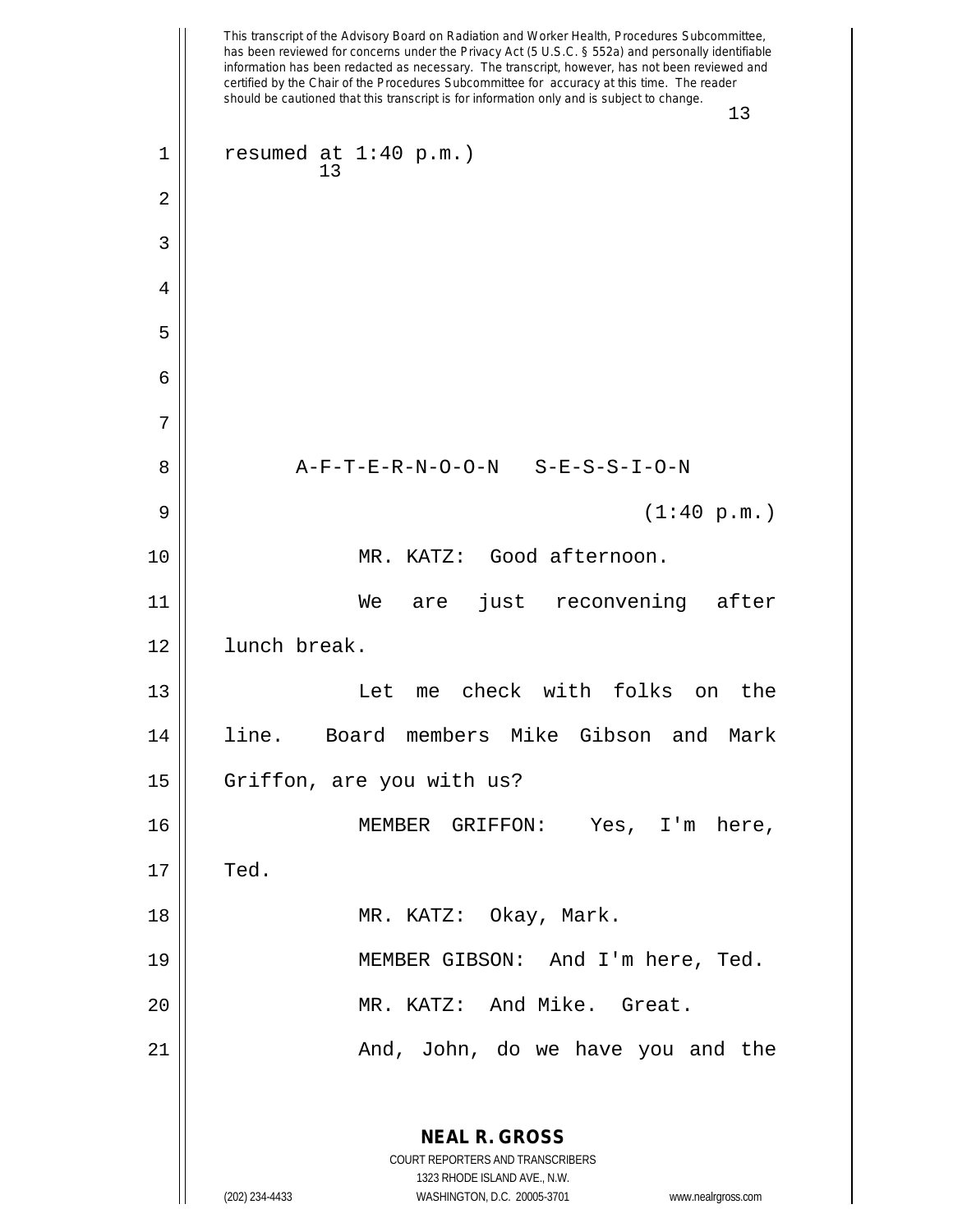This transcript of the Advisory Board on Radiation and Worker Health, Procedures Subcommittee, has been reviewed for concerns under the Privacy Act (5 U.S.C. § 552a) and personally identifiable information has been redacted as necessary. The transcript, however, has not been reviewed and certified by the Chair of the Procedures Subcommittee for accuracy at this time. The reader should be cautioned that this transcript is for information only and is subject to change. 14 14 1 || Behlings? 2 DR. MAURO: Yes, John here. 3 || MR. KATZ: Okay. 4 DR. OSTROW: Hi, Ted. Steve 5 | Ostrow, also. 6 MR. KATZ: Oh, great. Hi, Steve. 7 DR. OSTROW: Hi. 8 MR. KATZ: Okay. I think we are 9 essentially done with our administrative 10 session, training on the new database. We are 11 going to proceed, then, with items on the 12 agenda. 13 CHAIR MUNN: Thank you, Ted. You 14 || are always such an incurable optimist. 15 MR. KATZ: So our transcript 16 || begins now, in effect. Thank you. 17 CHAIR MUNN: I want to make sure 18 before we ever get started that everyone 19 either is online with the new database or is 20 in the process of getting there right now, so  $21$  | that we will know where we are.

> **NEAL R. GROSS** COURT REPORTERS AND TRANSCRIBERS 1323 RHODE ISLAND AVE., N.W.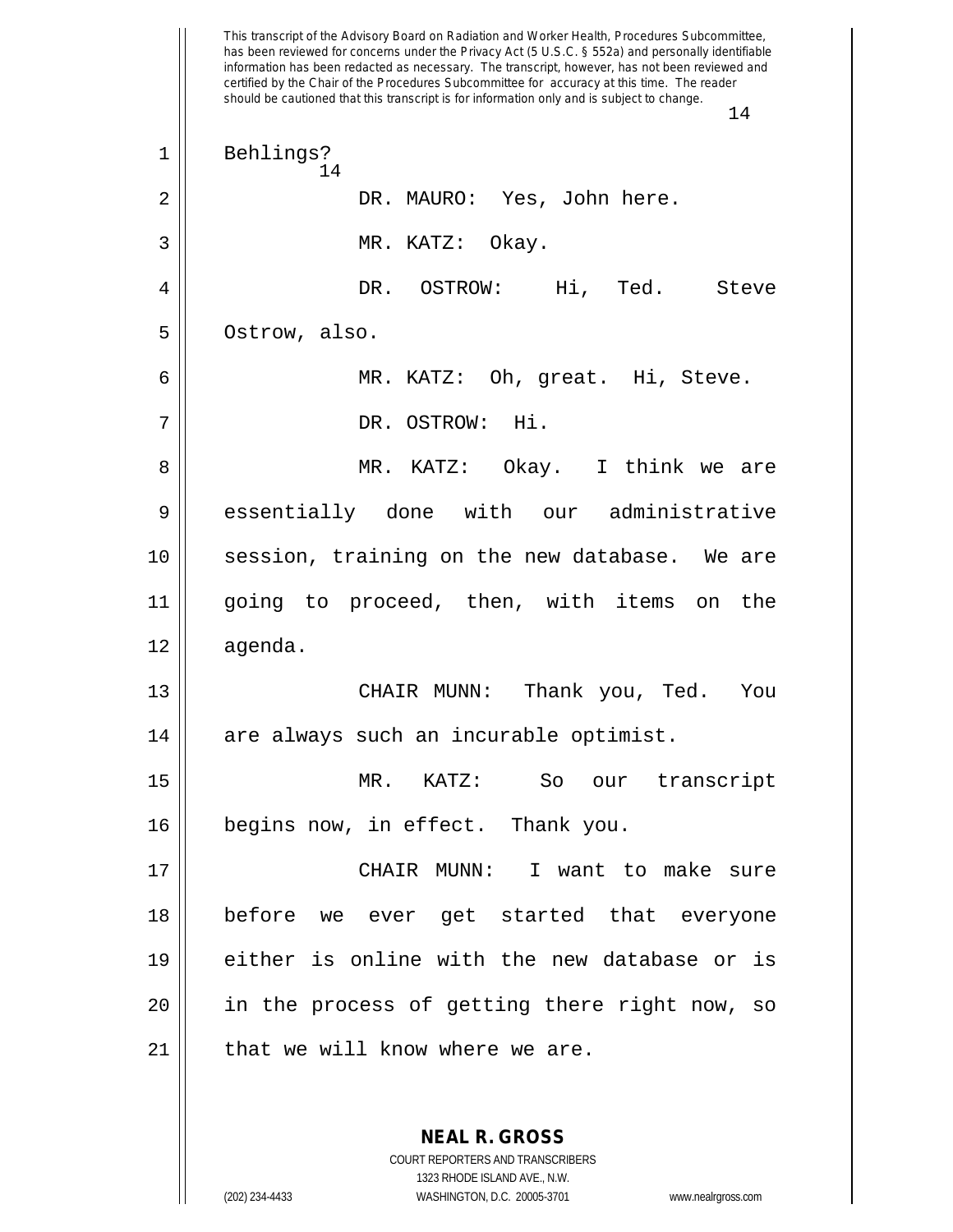| 1              | DR. MAURO: Wanda, this is John.<br>15          |
|----------------|------------------------------------------------|
| $\overline{2}$ | When we broke for lunch, I<br>was              |
| 3              | looking at a database, but it was an older     |
| 4              | one. And I found the one that I should be      |
| 5              | looking at which does contain the information  |
| 6              | that Steve was referring me to. So I just      |
| 7              | wanted to let you know that I guess there is   |
| 8              | more than one on there. There is the most      |
| 9              | recent version of the Access database, and I'm |
| 10             | online now. I don't know if anyone else had    |
| 11             | the same problems I did.                       |
| 12             | MEMBER LEMEN: I think they were                |
| 13             | updating it as we talked this morning, so we   |
| 14             | kept getting different versions. They updated  |
| 15             | because I kept getting different<br>mine       |
| 16             | versions.                                      |
| 17             | CHAIR MUNN: But he was on the                  |
| 18             | Access database.                               |
| 19             | think we are going to try to<br>I.             |
| 20             | work on the other database, John. Are you up   |
| 21             | with it?                                       |
|                |                                                |
|                | <b>NEAL R. GROSS</b>                           |
|                | COURT REPORTERS AND TRANSCRIBERS               |

1323 RHODE ISLAND AVE., N.W.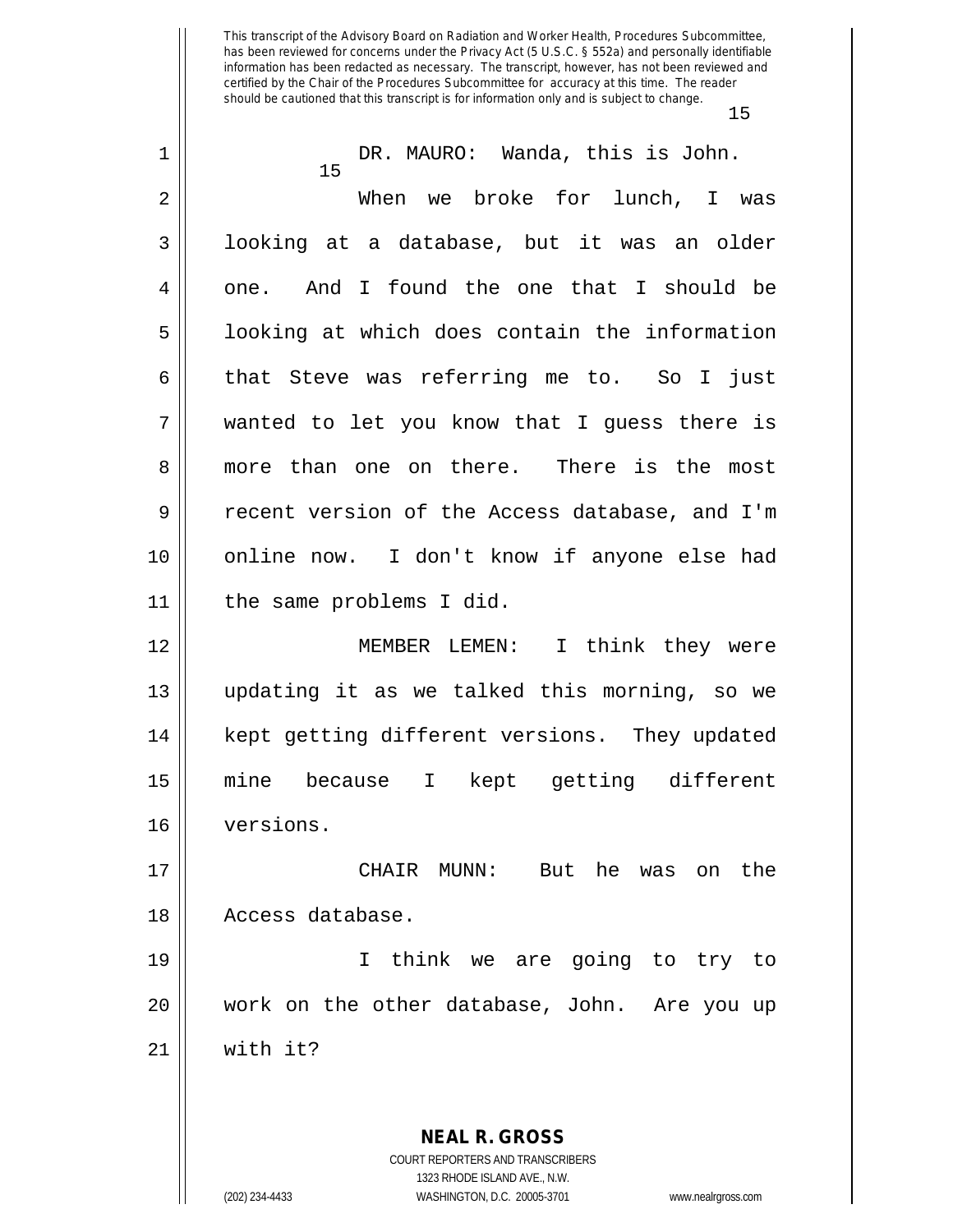This transcript of the Advisory Board on Radiation and Worker Health, Procedures Subcommittee, has been reviewed for concerns under the Privacy Act (5 U.S.C. § 552a) and personally identifiable information has been redacted as necessary. The transcript, however, has not been reviewed and certified by the Chair of the Procedures Subcommittee for accuracy at this time. The reader should be cautioned that this transcript is for information only and is subject to change. 16 16 1 DR. MAURO: Yes, I'm looking at it 2 || right now, the one that we were talking about 3 when we broke. 4 CHAIR MUNN: Okay. 5 DR. MAURO: Yes, and I have the 6 correct one in front of me with the most 7 || recent information that Steve was referring me 8 || to regarding, I guess it was OTIB-0019, where  $9 \parallel$  Steve was just pointing out that, yes, in 10 fact, it is closed based on more recent 11 information that I did not have on the old 12 database, but I have it here on the correct 13 database I should be looking at. 14 CHAIR MUNN: Can we safely say 15 that you verified that 19 does, in fact, 16 incorporate the answers to the questions that 17 were raised in 95? 18 DR. MAURO: I could speak to that 19 to the extent, yes, we have looked at the 20  $\vert$  response. Actually, on  $10/4/2008$ , the Work 21 Group directive was closed decision, but NIOSH

> **NEAL R. GROSS** COURT REPORTERS AND TRANSCRIBERS

> > 1323 RHODE ISLAND AVE., N.W.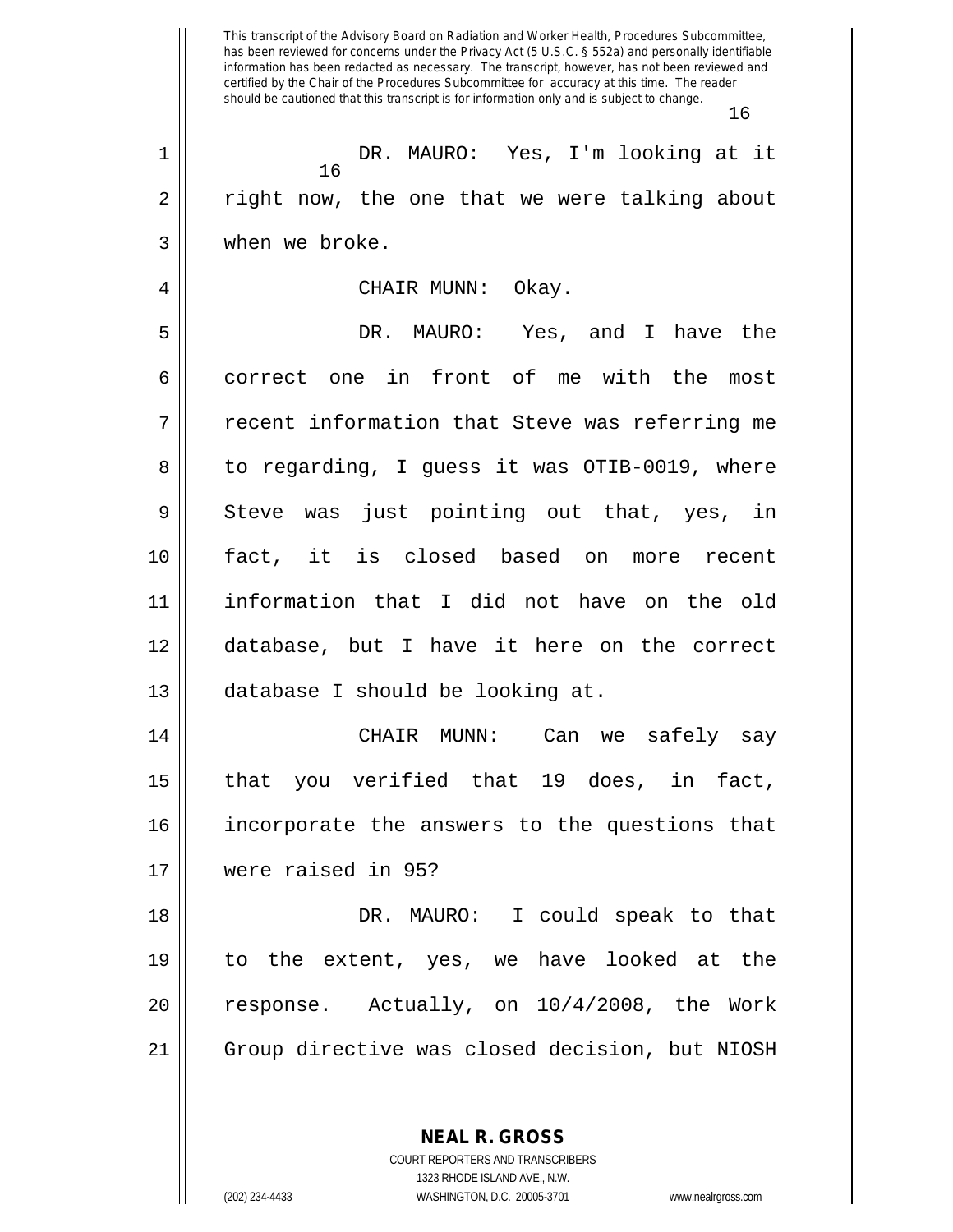This transcript of the Advisory Board on Radiation and Worker Health, Procedures Subcommittee, has been reviewed for concerns under the Privacy Act (5 U.S.C. § 552a) and personally identifiable information has been redacted as necessary. The transcript, however, has not been reviewed and certified by the Chair of the Procedures Subcommittee for accuracy at this time. The reader should be cautioned that this transcript is for information only and is subject to change. 17 **NEAL R. GROSS** 17 1 || needs to label the related link in accordance 2 with the new scheme, which goes back to other 3 material. So, I mean, that was the 4 Fecommendation of the Work Group, and that is  $5 \parallel$  the reason why it is closed. That is my 6 | understanding. 7 Steve, do I have it right? 8 MR. MARSCHKE: That's my 9 understanding also. 10 DR. MAURO: Okay. Thank you. 11 MR. MARSCHKE: Now the related 12 link that John was referring to is, again, one 13 of those hotlinks which is in the Access 14 database. It is not yet active in the new 15 database. 16 CHAIR MUNN: How are we going to 17 make sure that it is active in the new 18 database? 19 MR. MARSCHKE: I think Leroy and 20 his people have been working on getting this 21 linkage and the attachments, how to get the

> COURT REPORTERS AND TRANSCRIBERS 1323 RHODE ISLAND AVE., N.W.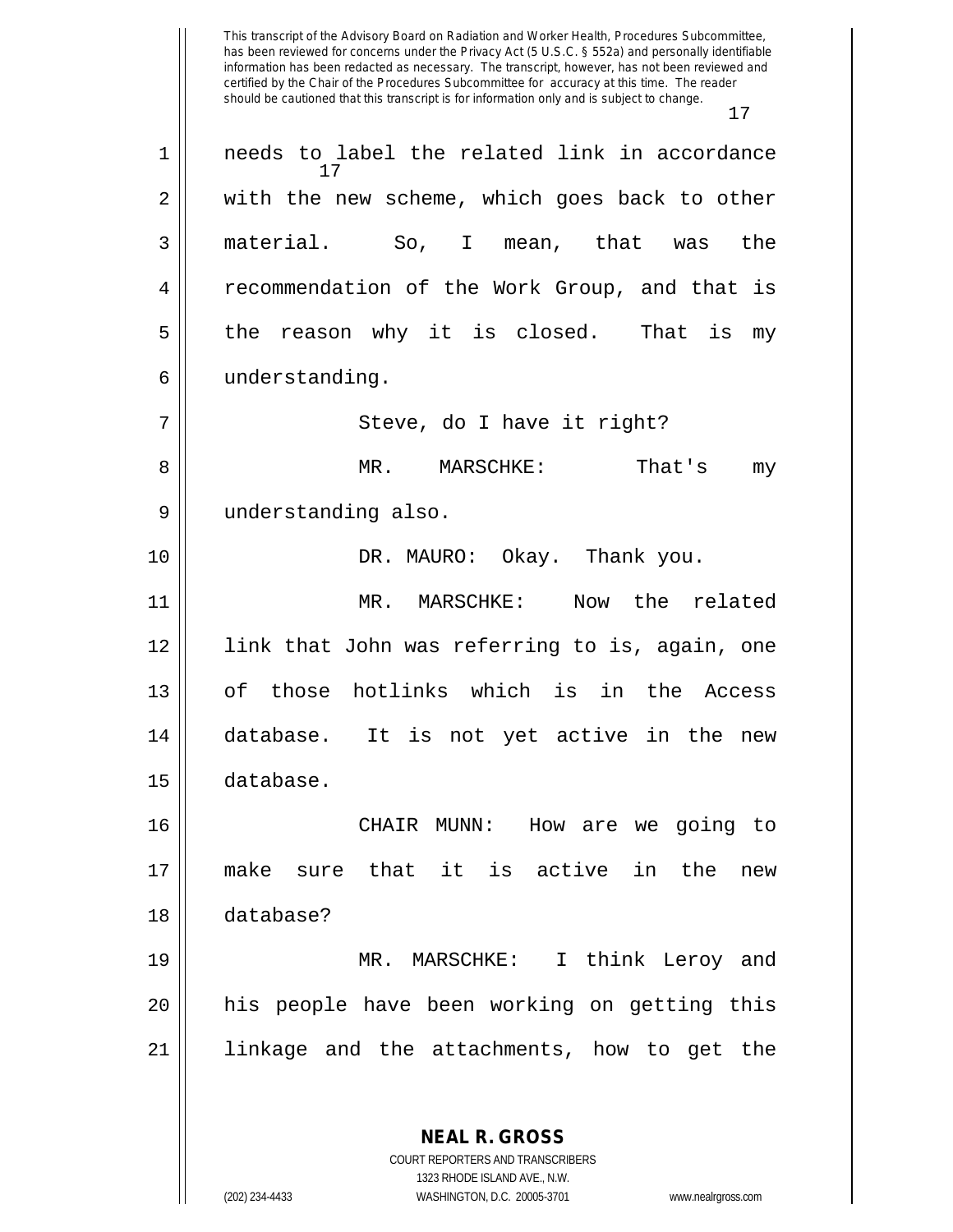| 1  | That is part of what<br>attachments.<br>we<br>18 |
|----|--------------------------------------------------|
| 2  | discussed this morning. And I think that is      |
| 3  | in the works as we are working.                  |
| 4  | CHAIR MUNN:<br>So<br>need<br>to<br>we            |
| 5  | maintain this item on our tracking list until    |
| 6  | next time so that we can make sure that the      |
| 7  | appropriate links have been incorporated,        |
| 8  | correct?                                         |
| 9  | MR. MARSCHKE: We need to<br>make                 |
| 10 | sure, yes, but it is more of a global issue      |
| 11 | just an OTIB-0019 issue.<br>It is<br>than        |
| 12 | basically: make sure that the new database has   |
| 13 | the hotlinks capabilities.                       |
| 14 | CHAIR MUNN: Right.                               |
| 15 | DR.<br>MAURO:<br>But, Wanda,<br>my               |
| 16 | question now, we have in front of<br>the<br>us   |
| 17 | Access database, which is the one we were        |
| 18 | using for quite some time. But this morning      |
| 19 | was a training session on -- what is that        |
| 20 | referred to as, SQL database? Is that            |
| 21 | something different? That's a different          |

**NEAL R. GROSS** COURT REPORTERS AND TRANSCRIBERS

1323 RHODE ISLAND AVE., N.W. (202) 234-4433 WASHINGTON, D.C. 20005-3701 www.nealrgross.com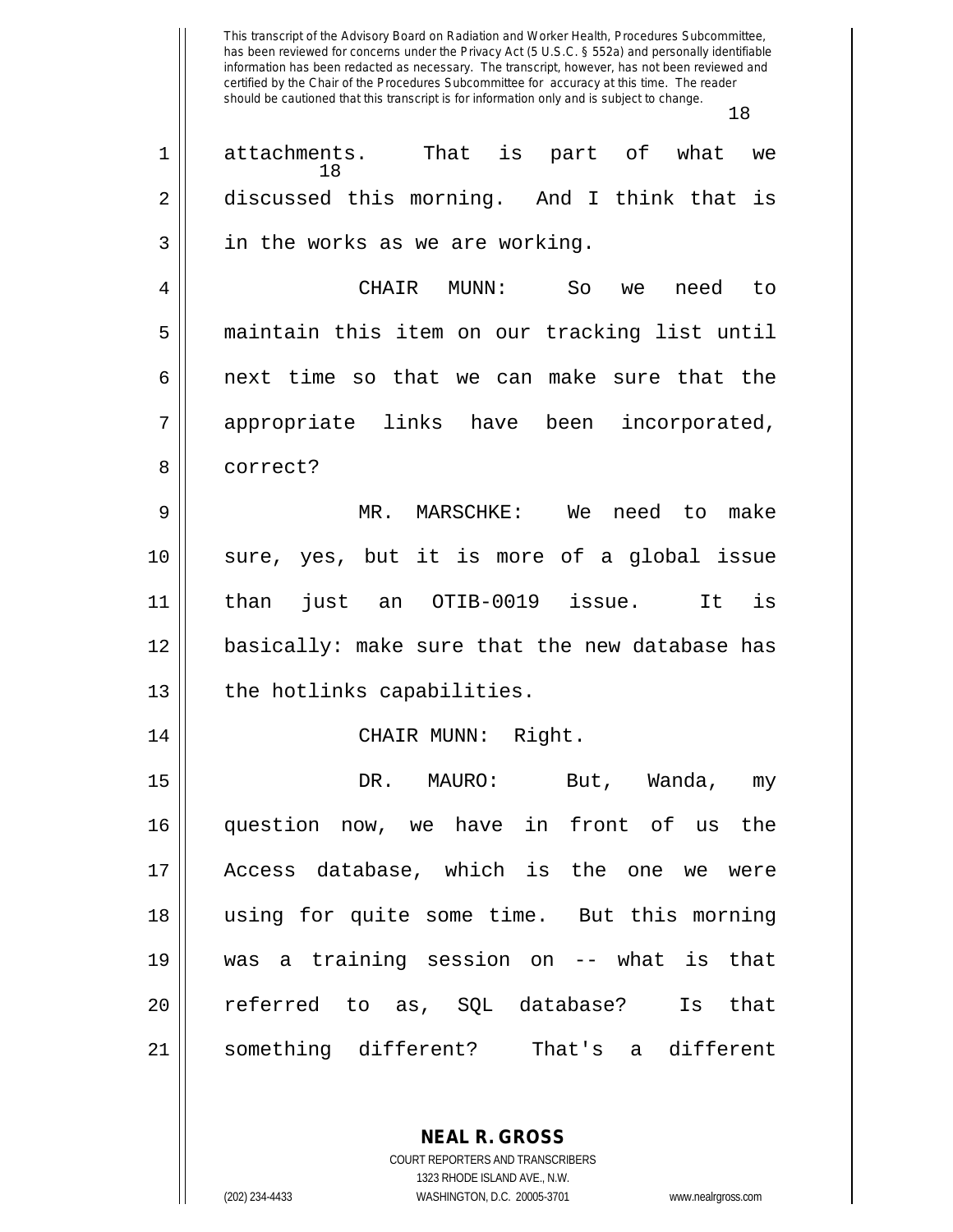This transcript of the Advisory Board on Radiation and Worker Health, Procedures Subcommittee, has been reviewed for concerns under the Privacy Act (5 U.S.C. § 552a) and personally identifiable information has been redacted as necessary. The transcript, however, has not been reviewed and certified by the Chair of the Procedures Subcommittee for accuracy at this time. The reader should be cautioned that this transcript is for information only and is subject to change. 19 **NEAL R. GROSS** COURT REPORTERS AND TRANSCRIBERS 1323 RHODE ISLAND AVE., N.W. (202) 234-4433 WASHINGTON, D.C. 20005-3701 www.nealrgross.com 19 1 database which we are trying to transition  $2 \parallel$  into, but we're not quite there yet, is that 3 correct? 4 MR. MARSCHKE: We're using the new 5 database, John. 6 DR. MAURO: Say it again? 7 MR. MARSCHKE: We're using the new 8 database, what you called the SQL database --9 DR. MAURO: Yes. 10 || MR. MARSCHKE: Well, that is what 11 we are trying to use this afternoon. 12 DR. MAURO: Oh, and that is what I 13 have in front of me then. Okay. I wasn't 14 || quite sure whether this is the Access database 15 or the SQL database. So I am looking at this 16 new database that we were trained on this 17 morning. 18 MR. MARSCHKE: That's exactly 19 right. 20 DR. MAURO: Thank you. I didn't 21 || quite understand that.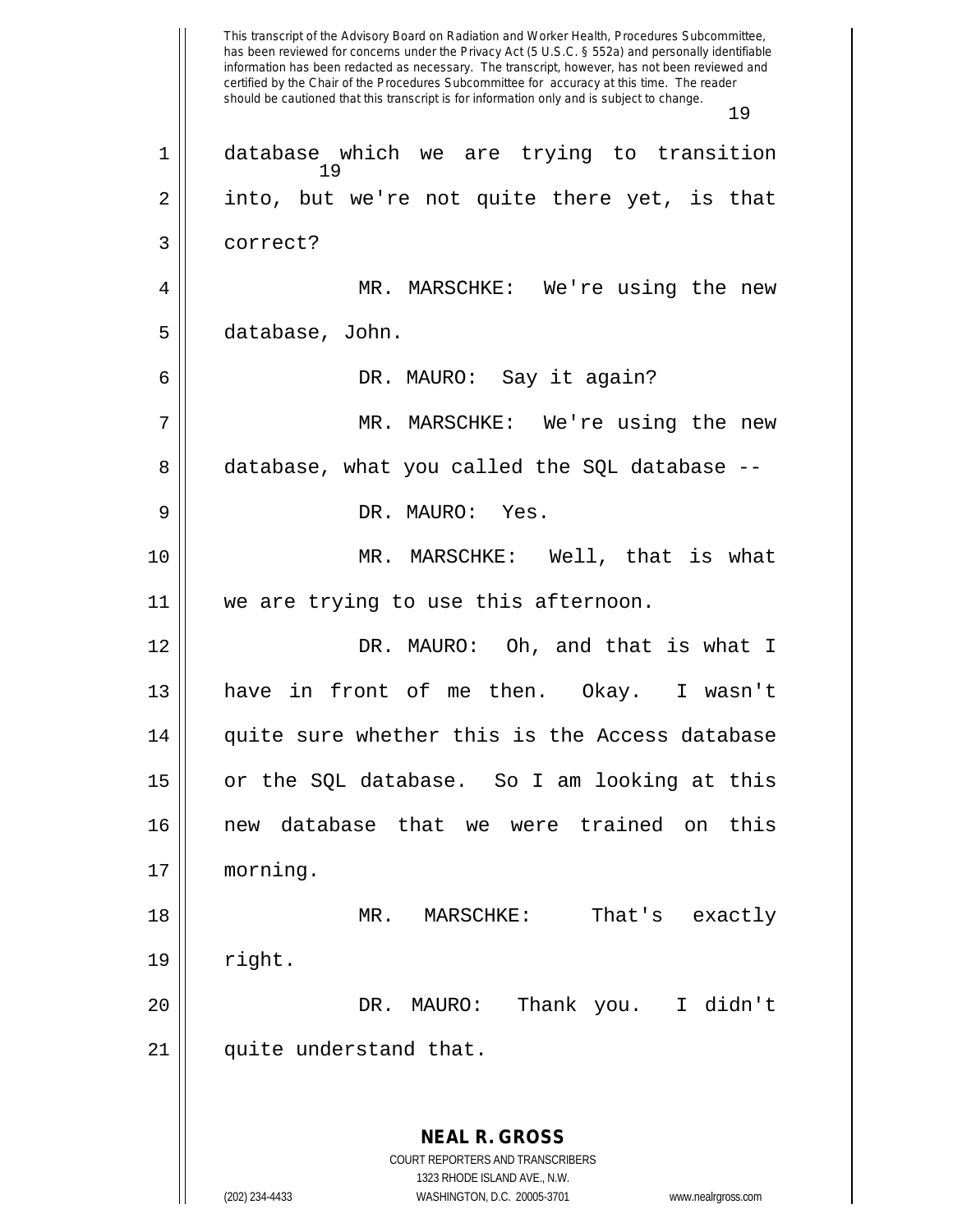20 1 CHAIR MUNN: And now part of my 2 || training has not led me to be able to pull up  $3 \parallel$  any document that I want at any time, but I am  $4 \parallel$  sure sometime during the afternoon I will get  $5 \parallel$  accustomed to doing that. 6 The second item on our carryovers 7 was PR-12 status and complete coverage of  $8 \parallel$  PROC-97 -- sorry. 9 MEMBER LEMEN: Did you tell Mark 10 what we did? I think he got off the phone and 11 didn't know what you did with 95. Is that 12 | right, Mark? 13 Hello? 14 MEMBER GRIFFON: I'm still on. I 15 was actually logging onto the network. So I 16 || was trying to catch up a little. 17 MR. KATZ: So, Mark, the status 18 for PROC-95 is, and there was some discussion 19 at the beginning of this meeting, is that the 20 || findings that were transferred, in effect, are

21 || closed. They were closed on PROC-95 and they

**NEAL R. GROSS** COURT REPORTERS AND TRANSCRIBERS

1323 RHODE ISLAND AVE., N.W. (202) 234-4433 WASHINGTON, D.C. 20005-3701 www.nealrgross.com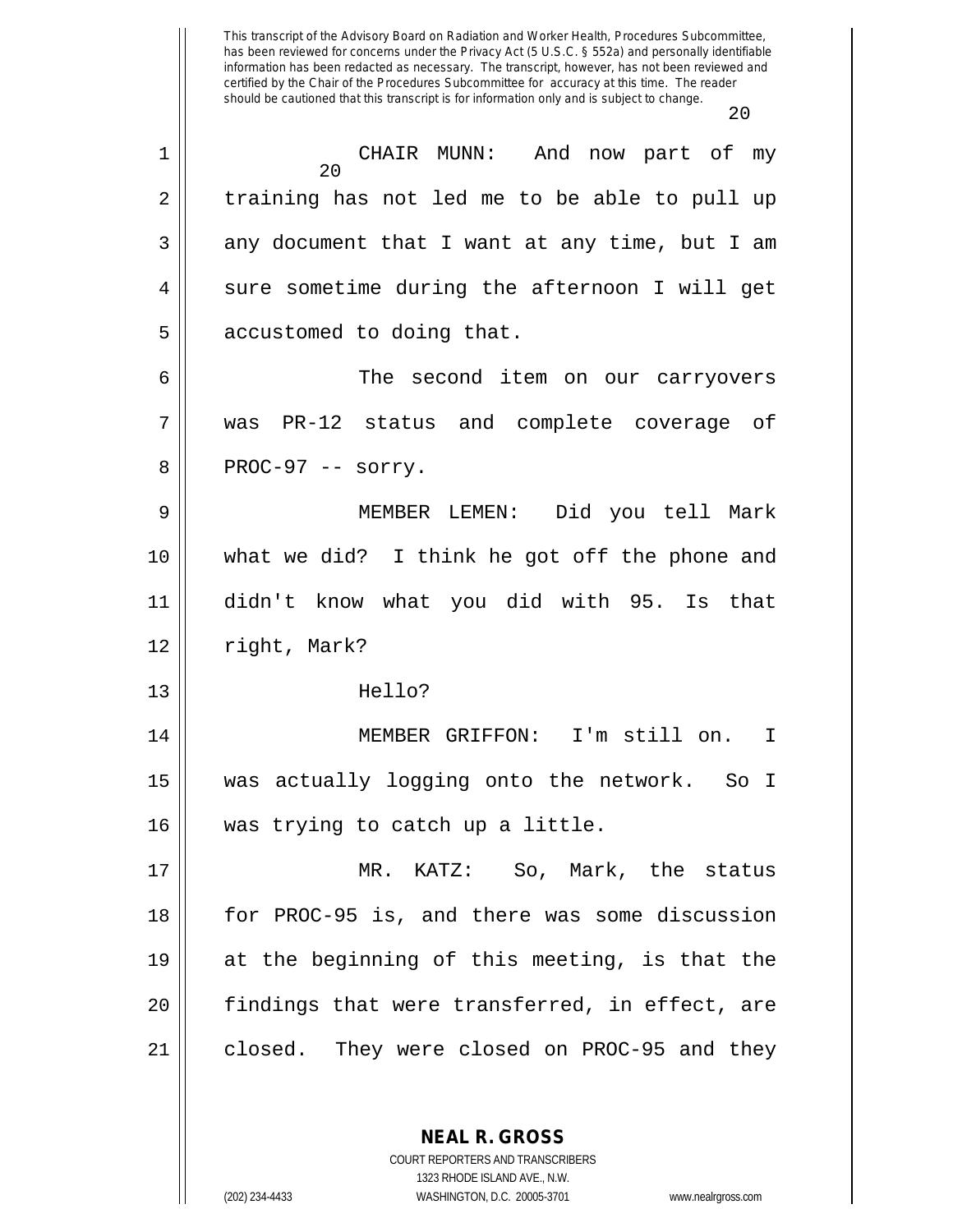This transcript of the Advisory Board on Radiation and Worker Health, Procedures Subcommittee, has been reviewed for concerns under the Privacy Act (5 U.S.C. § 552a) and personally identifiable information has been redacted as necessary. The transcript, however, has not been reviewed and certified by the Chair of the Procedures Subcommittee for accuracy at this time. The reader should be cautioned that this transcript is for information only and is subject to change. 21 **NEAL R. GROSS** COURT REPORTERS AND TRANSCRIBERS 1323 RHODE ISLAND AVE., N.W. (202) 234-4433 WASHINGTON, D.C. 20005-3701 www.nealrgross.com 21 1 don't need to show as open on 95 or whatever 2 it was, 18, 19. 3 || MR. MARSCHKE: PROC-95 had three 4 findings. One of them was shown as closed.  $5$  Two of them were shown as transferred. 6 MR. KATZ: Right. 7 MR. MARSCHKE: The one that was 8 transferred to 19 now should be closed. The  $9 \parallel$  one that was transferred to RPRT 0044 is 10 || still, basically, transferred to RPRT 0044. 11 MR. KATZ: Oh, thanks for that 12 distinction. 13 MR. MARSCHKE: If you pull up  $14$  | PROC-95 --15 CHAIR MUNN: And how do you do  $16 \parallel$  that? 17 MR. MARSCHKE: Go up to the top 18 left. There's a box called Document Search. 19 And you put in, like Leroy is showing you, you  $20$  || put in a 95 up there. 21 || MEMBER LEMEN: Top right, you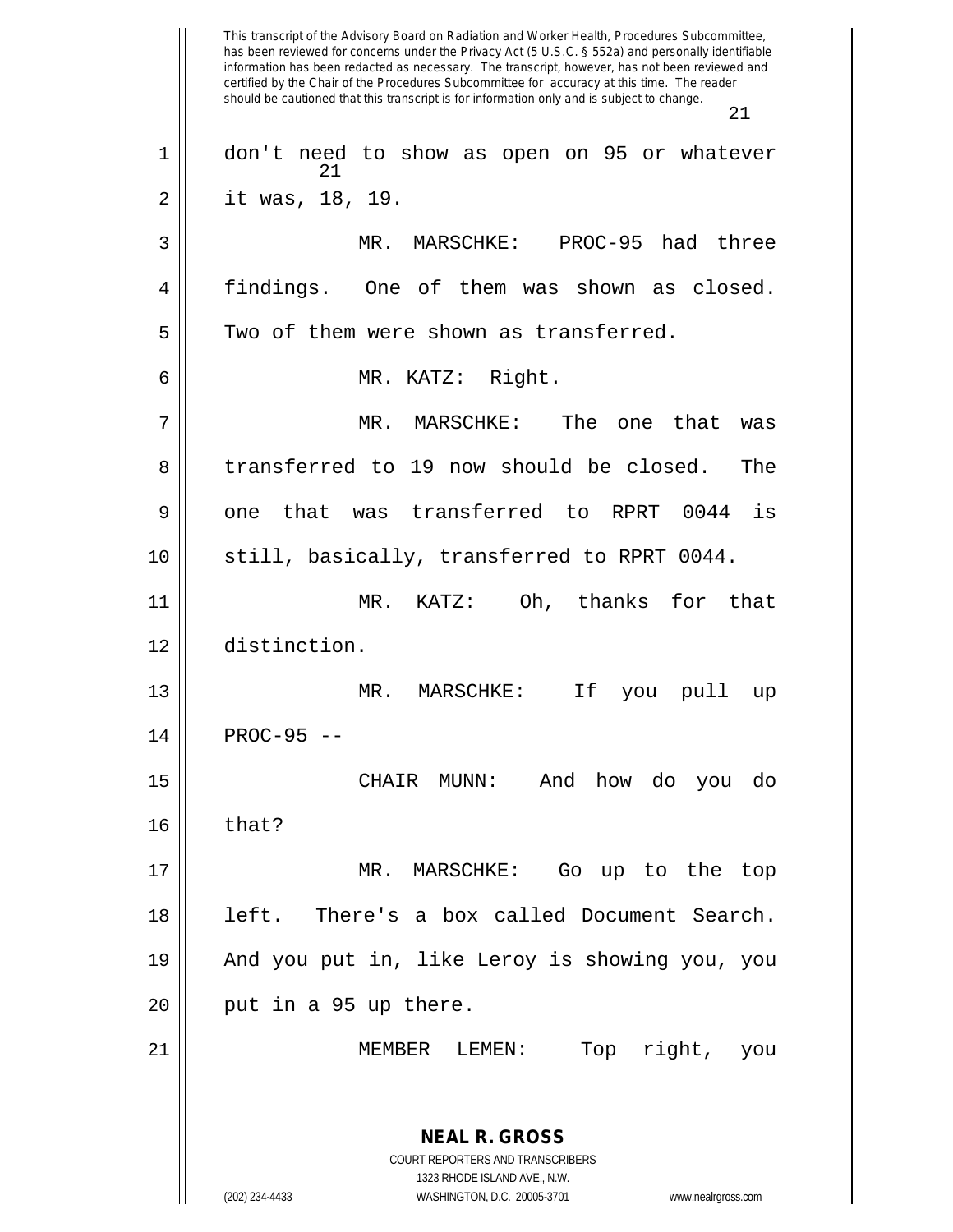This transcript of the Advisory Board on Radiation and Worker Health, Procedures Subcommittee, has been reviewed for concerns under the Privacy Act (5 U.S.C. § 552a) and personally identifiable information has been redacted as necessary. The transcript, however, has not been reviewed and certified by the Chair of the Procedures Subcommittee for accuracy at this time. The reader should be cautioned that this transcript is for information only and is subject to change. 22 **NEAL R. GROSS** COURT REPORTERS AND TRANSCRIBERS 22 1 mean. 2 MR. MARSCHKE: Top right. Did I  $3 \parallel$  say, top left? 4 MEMBER GIBSON: Yes. 5 || MR. MARSCHKE: Well, you know, my  $6 \parallel$  left. 7 CHAIR MUNN: The other left. 8 MR. MARSCHKE: The other left. 9 || (Laughter.) 10 MEMBER LEMEN: And you put in 11 PROC. 12 MR. MARSCHKE: Or you can put in  $13 \parallel 0095.$ 14 CHAIR MUNN: I've done that and 15 what I get is the document. 16 MR. MARSCHKE: And then you click 17 on the document. Then you can click on the 18 || Board Review Comments Admin. 19 || The Mond you will see, basically, that 20 || there are two of them that have been 21 || transferred. The top one was the one that we

> 1323 RHODE ISLAND AVE., N.W. (202) 234-4433 WASHINGTON, D.C. 20005-3701 www.nealrgross.com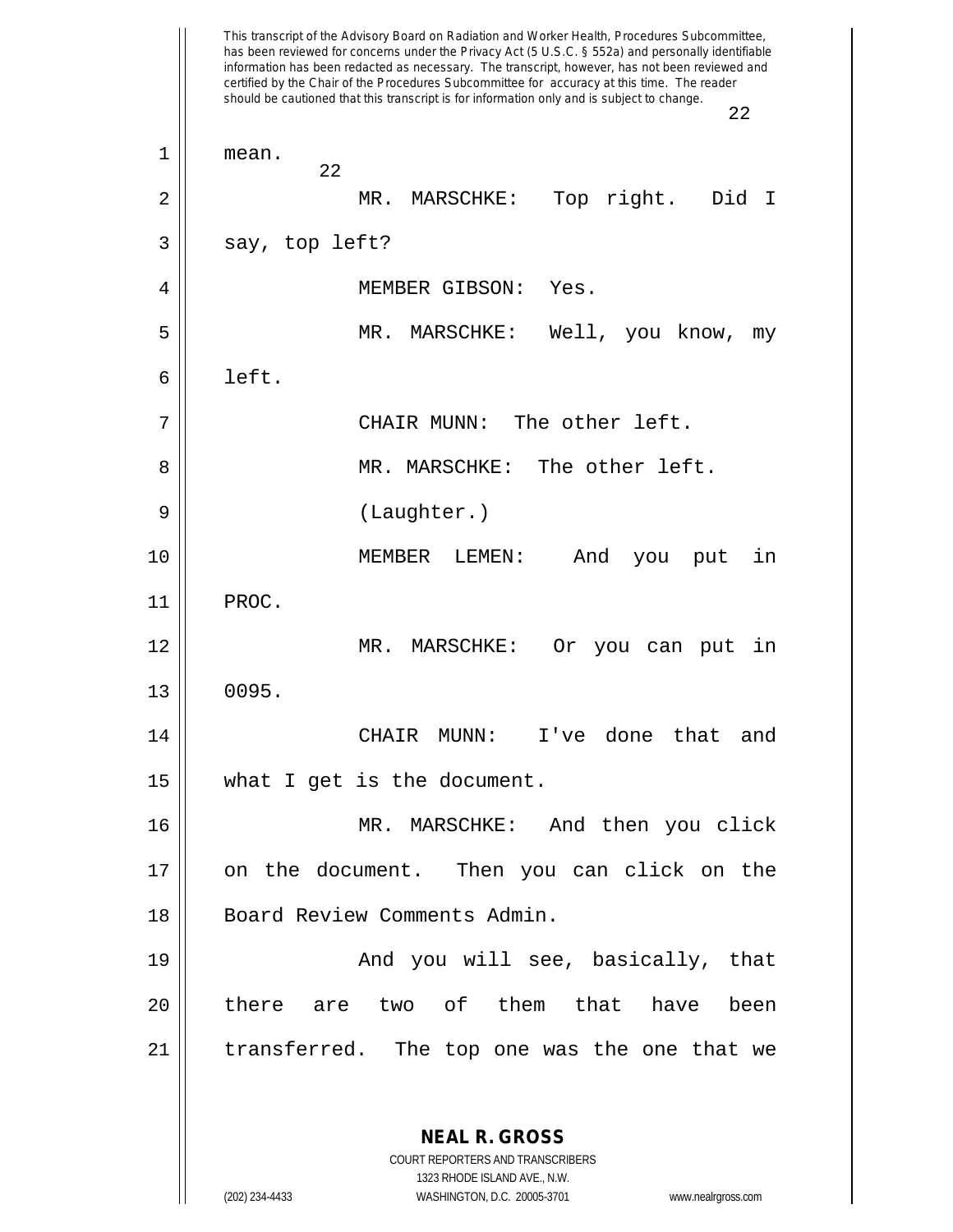This transcript of the Advisory Board on Radiation and Worker Health, Procedures Subcommittee, has been reviewed for concerns under the Privacy Act (5 U.S.C. § 552a) and personally identifiable information has been redacted as necessary. The transcript, however, has not been reviewed and certified by the Chair of the Procedures Subcommittee for accuracy at this time. The reader should be cautioned that this transcript is for information only and is subject to change. 23 **NEAL R. GROSS** COURT REPORTERS AND TRANSCRIBERS 1323 RHODE ISLAND AVE., N.W. (202) 234-4433 WASHINGTON, D.C. 20005-3701 www.nealrgross.com 23 1 || were talking about and has been transferred to 2 OTIB-0019. The bottom one looks like it was 3 || transferred to RPRT 0044, and RPRT 0044 is on  $4 \parallel$  the agenda for further talking this afternoon, 5 || for later this afternoon. 6 MEMBER LEMEN: Wait a second. 7 My 0019, yes, it finally came up. 8 It was slow. 9 MR. KATZ: Thank you, Steve, for 10 | clarification. 11 MEMBER LEMEN: Where did you get  $12 \parallel$  that  $-$ 13 MEMBER GRIFFON: Let me 14 understand, though. When did we close 15 TIB-0019? I'm still waiting. It's pulling 16 up, you know. But when did we close TIB-0019? 17 Did we close it in this meeting? We haven't 18 discussed anything here, right? 19 CHAIR MUNN: Go ahead, Steve. 20 MR. MARSCHKE: It was closed in 21 October of 2008.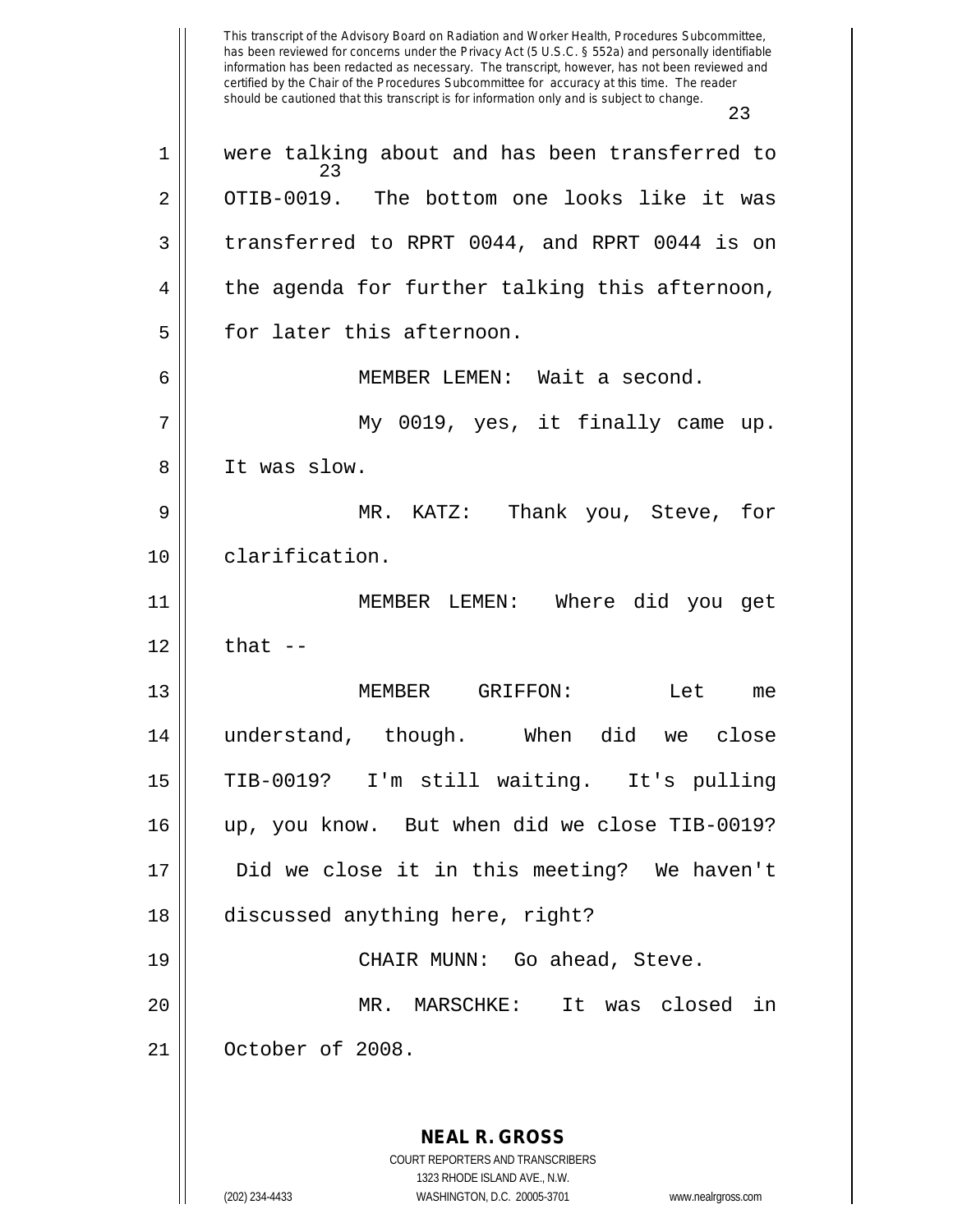This transcript of the Advisory Board on Radiation and Worker Health, Procedures Subcommittee, has been reviewed for concerns under the Privacy Act (5 U.S.C. § 552a) and personally identifiable information has been redacted as necessary. The transcript, however, has not been reviewed and certified by the Chair of the Procedures Subcommittee for accuracy at this time. The reader should be cautioned that this transcript is for information only and is subject to change. 24 **NEAL R. GROSS** COURT REPORTERS AND TRANSCRIBERS 1323 RHODE ISLAND AVE., N.W. (202) 234-4433 WASHINGTON, D.C. 20005-3701 www.nealrgross.com 24 1 MEMBER GRIFFON: Okay. So at a 2 || previous Work Group meeting we closed it. 3 || MR. MARSCHKE: Yes. 4 CHAIR MUNN: Yes. 5 MEMBER GRIFFON: All right. Not  $6 \parallel$  at one of these technical phone calls which 7 happened in between? 8 MR. MARSCHKE: No. 9 CHAIR MUNN: No. 10 MEMBER GRIFFON: Okay. That's all 11 I wanted to know. 12 CHAIR MUNN: And the outstanding 13 item that we had that was transferred to it 14 was just that. It was just an outstanding 15 item. We had cleared it, but we didn't act on 16 closing it, based on the fact that it had 17 || already been covered by 19. 18 Did that make sense? 19 MEMBER GIBSON: Wanda, this is 20 Mike. Let me just ask a question for my 21 | clarity.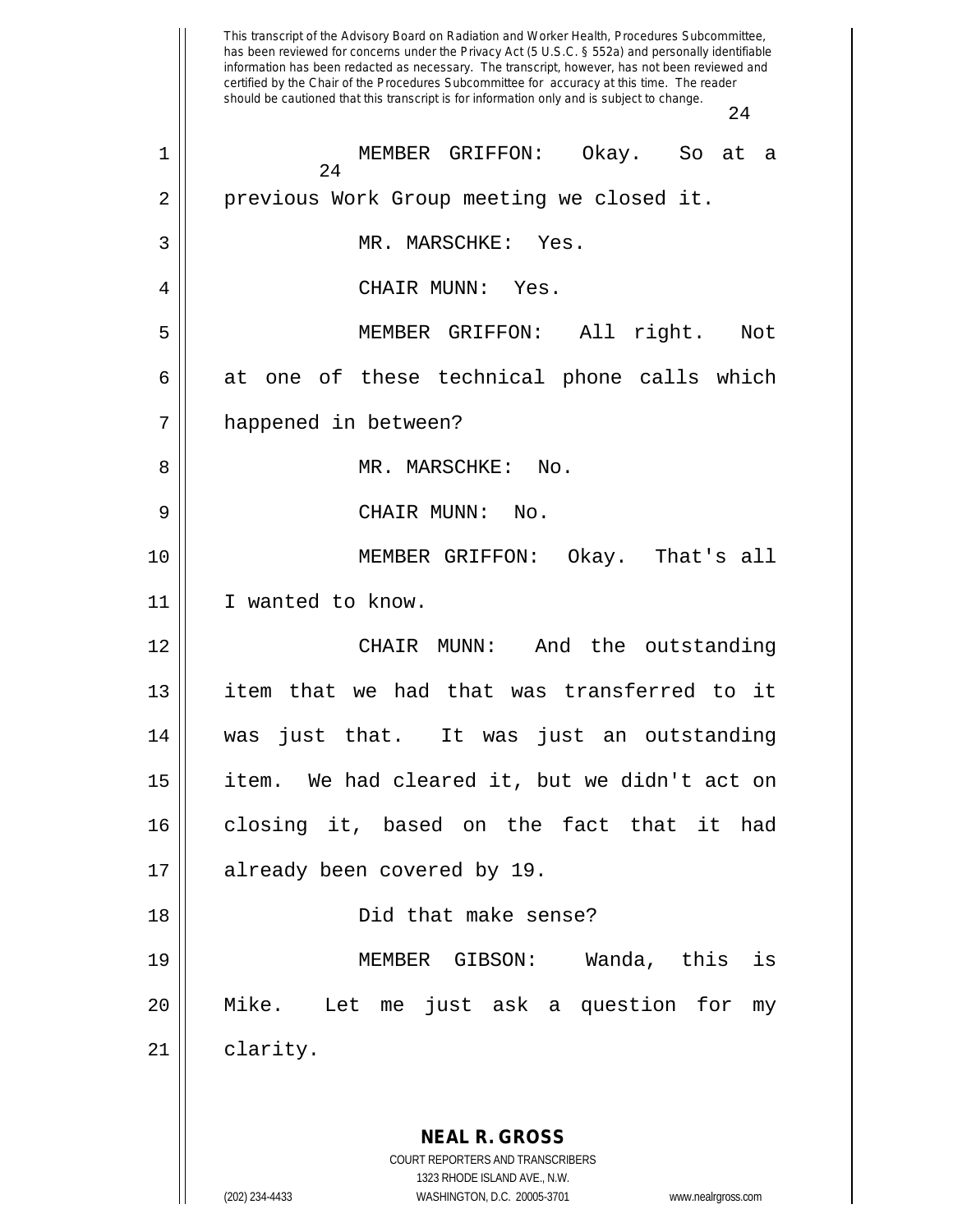25 25 1 || So, the Work Group agreed to close  $2 \parallel$  the issue because SC&A reviewed it or because 3 || they brought their recommendations or findings 4 | back and we agreed that it has been done? Or 5 | whichever Work Group this was. 6 CHAIR MUNN: The findings were 7 based on the fact that they were duplicate 8 findings, essentially, for 19 and for 95. On 9 || 95, we were carrying them as open items. 10 Nineteen was redone and reviewed, and two of 11 || the three items that were being carried from 12 95 had already been closed by the actions that 13 || had been taken in OTIB-0019. 14 So, that leaves one outstanding 15 action item, one finding, PROC-95, which is 16 || currently transferred to RPRT 0044, which we 17 || are going to cover later. 18 MEMBER GIBSON: Okay. So, I'm not

19 || trying to cause problems here. I am just  $20$  || trying to get it clear in my head.

21 When you say it was reviewed, it

**NEAL R. GROSS** COURT REPORTERS AND TRANSCRIBERS 1323 RHODE ISLAND AVE., N.W.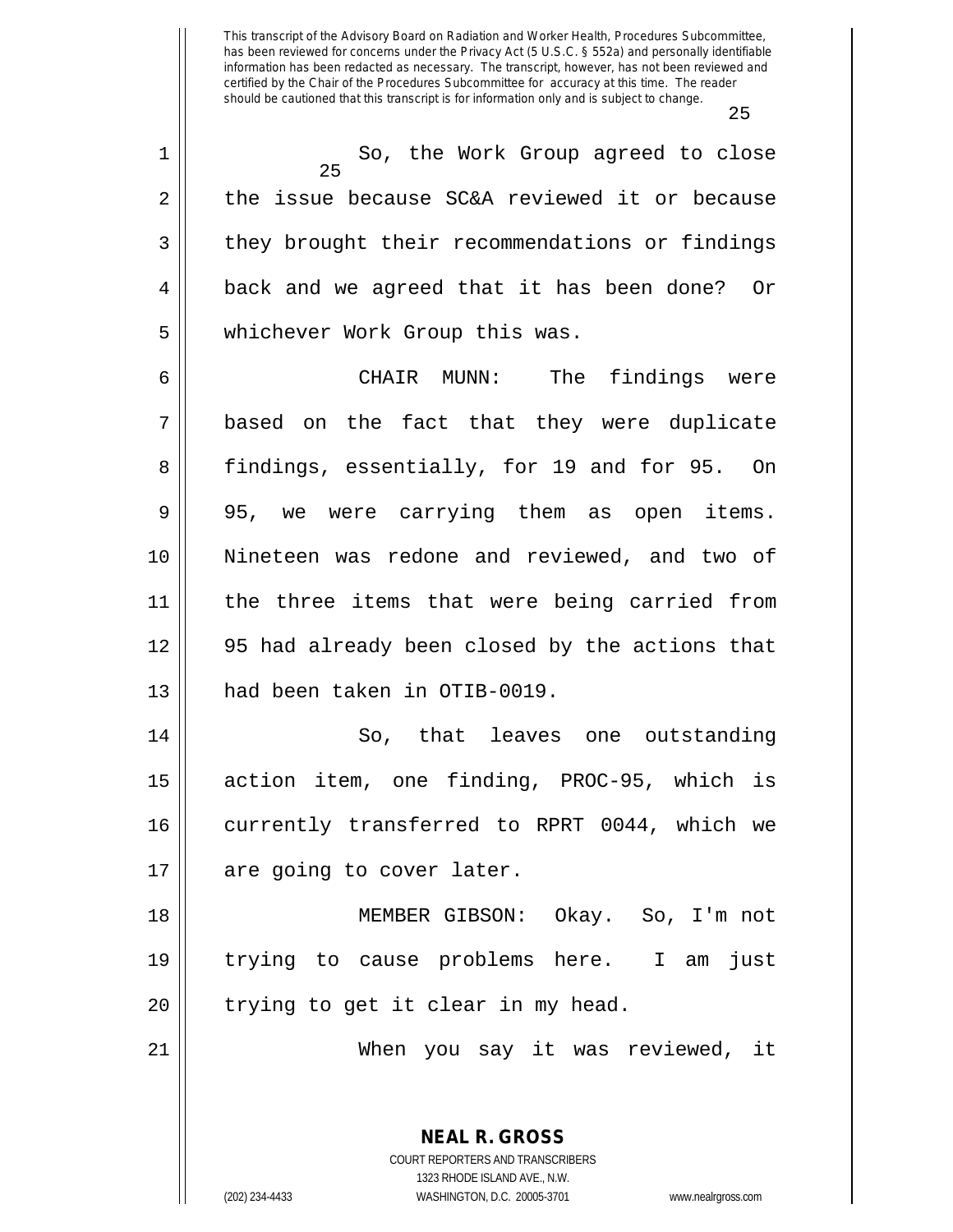This transcript of the Advisory Board on Radiation and Worker Health, Procedures Subcommittee, has been reviewed for concerns under the Privacy Act (5 U.S.C. § 552a) and personally identifiable information has been redacted as necessary. The transcript, however, has not been reviewed and certified by the Chair of the Procedures Subcommittee for accuracy at this time. The reader should be cautioned that this transcript is for information only and is subject to change. 26 **NEAL R. GROSS** 26 1 was reviewed by SC&A and the Work Group or  $2 \parallel$  SC&A reviewed it and we just said, okay, when 3 || you review it, it is done? 4 CHAIR MUNN: SC&A and NIOSH agreed  $5 \parallel$  that the item had been covered in 19. 6 MR. MARSCHKE: And, Mike, 19 was 7 talked about, again, back in October of 2008. 8 || NIOSH gave -- there was quite a bit of back  $9 \parallel$  and forth on -- I mean, are you asking about 10 19, why 19 was closed? 11 MEMBER GIBSON: Yes. 12 MR. MARSCHKE: There was quite a 13 bit of back and forth between, if you pull up 14 the record on 19, there was quite a bit of 15 back and forth between NIOSH and SC&A. The 16 last one, NIOSH gave a response on October 17 1st, 2008. SC&A reviewed that on October 18 10th, 2008. 19 And if you look in the record of 20 || this one, you will see that SC&A recommended  $21$  | to the Board that this issue be closed. Then,

COURT REPORTERS AND TRANSCRIBERS 1323 RHODE ISLAND AVE., N.W. (202) 234-4433 WASHINGTON, D.C. 20005-3701 www.nealrgross.com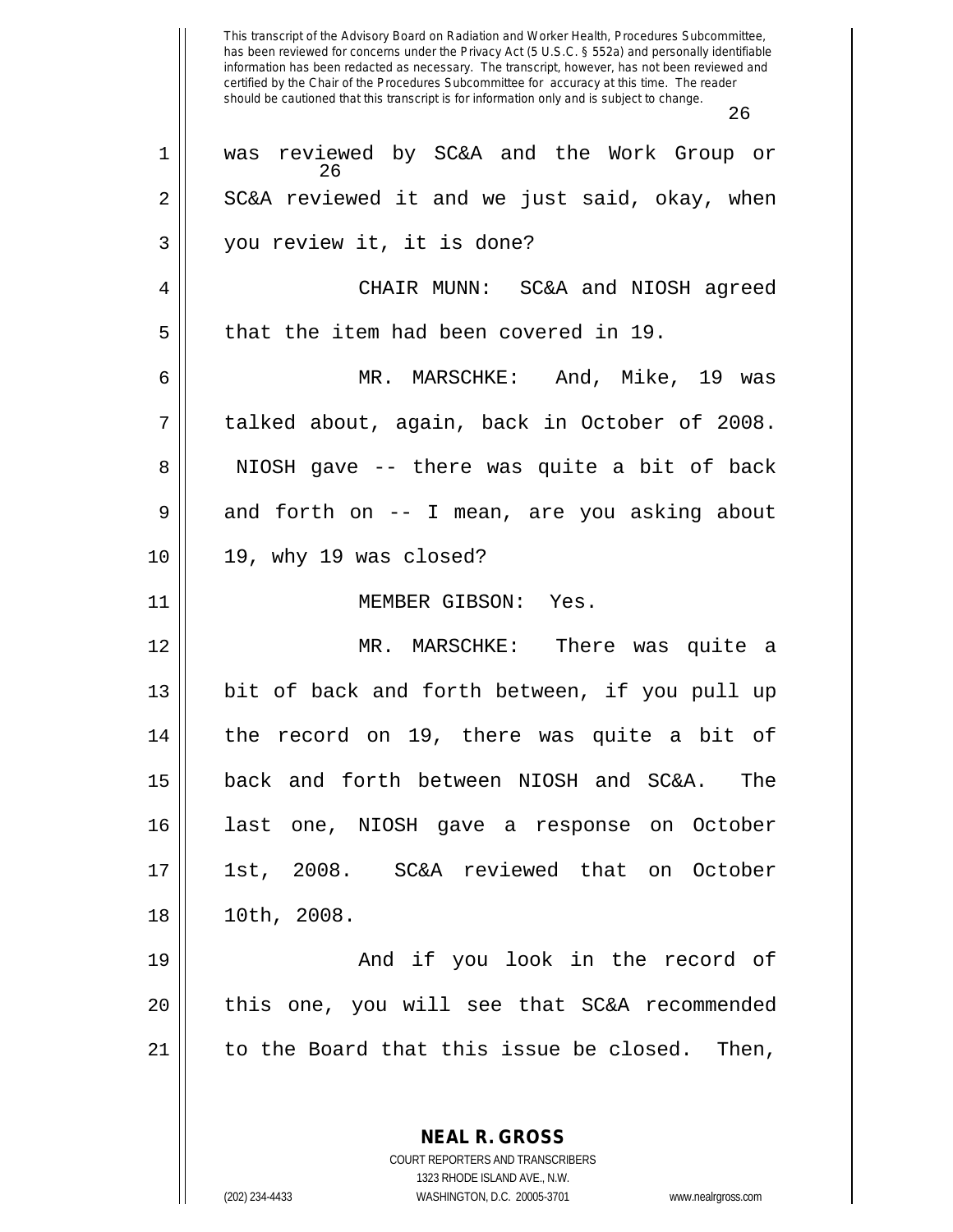|    | 27                                                  |
|----|-----------------------------------------------------|
| 1  | there was, on October 14th of 2008, there was<br>27 |
| 2  | a Work Group or Subcommittee meeting at which       |
| 3  | the Work Group agreed to close this issue.          |
| 4  | So, that is really, in kind of a nutshell, how      |
| 5  | the TBD-019 issue was closed.                       |
| 6  | MEMBER GRIFFON: Steve, can you                      |
| 7  | help me? I pulled up OTIB-0019. How do I            |
| 8  | view the details again on the new data? I'm         |
| 9  | just trying to find the details of what you're      |
| 10 | talking about, the step-by-step, you know,          |
| 11 | what happened, what Work Group.                     |
| 12 | MR. MARSCHKE: First, when you                       |
| 13 | pull up 19, you don't see any findings.             |
| 14 | Basically, the findings status filter box kind      |
| 15 | of on the righthand side, it says -- probably       |
| 16 | the default is all except closed. You have to       |
| 17 | change that so that it shows the closed. You        |
| 18 | can either select all messages, which is            |
| 19 | probably what you should select, and then the       |
| 20 | closed issues will be displayed. Then you can       |
| 21 | click on that closed issue, and that will get       |

**NEAL R. GROSS** COURT REPORTERS AND TRANSCRIBERS

1323 RHODE ISLAND AVE., N.W. (202) 234-4433 WASHINGTON, D.C. 20005-3701 www.nealrgross.com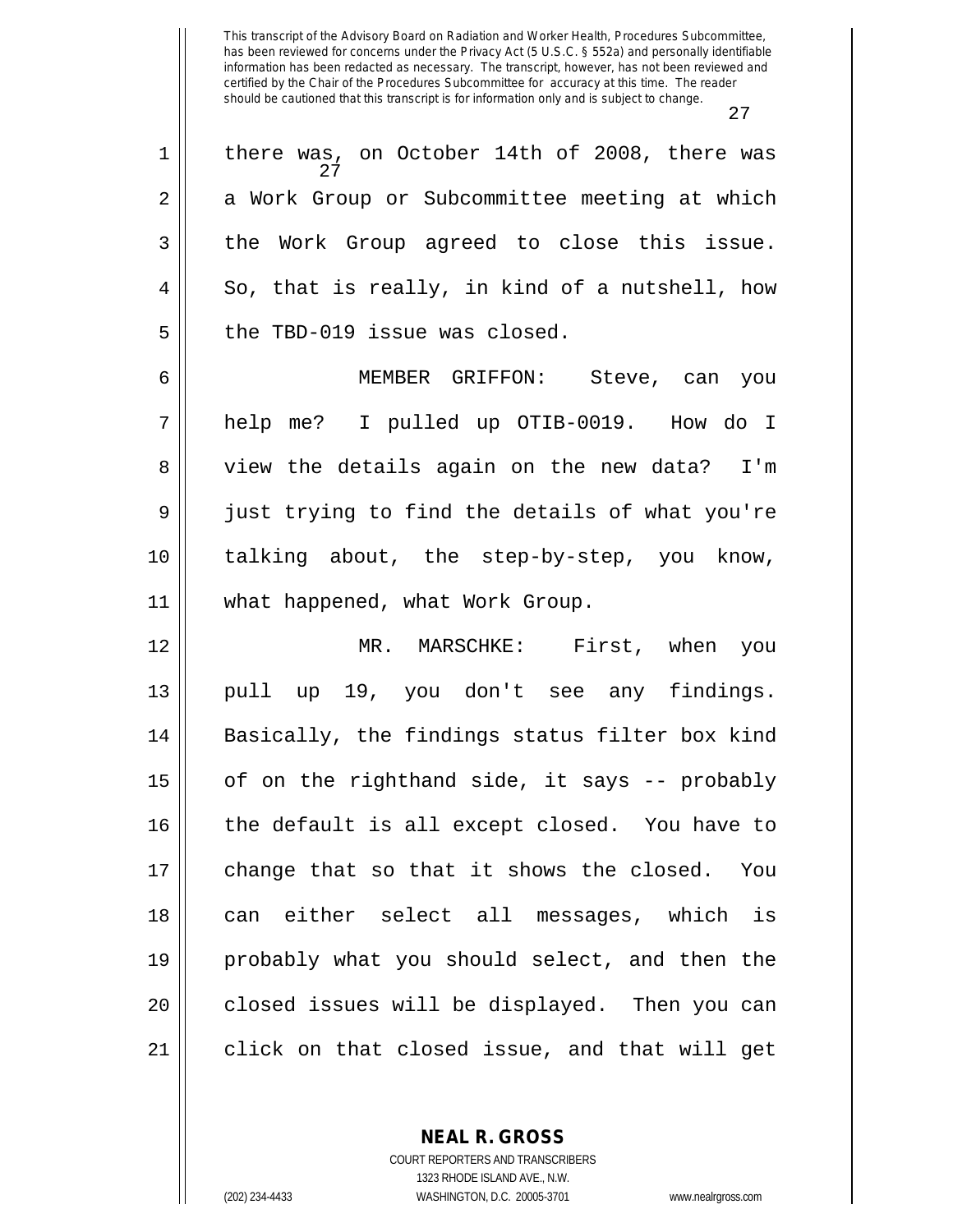This transcript of the Advisory Board on Radiation and Worker Health, Procedures Subcommittee, has been reviewed for concerns under the Privacy Act (5 U.S.C. § 552a) and personally identifiable information has been redacted as necessary. The transcript, however, has not been reviewed and certified by the Chair of the Procedures Subcommittee for accuracy at this time. The reader should be cautioned that this transcript is for information only and is subject to change. 28 **NEAL R. GROSS** COURT REPORTERS AND TRANSCRIBERS 1323 RHODE ISLAND AVE., N.W. (202) 234-4433 WASHINGTON, D.C. 20005-3701 www.nealrgross.com 28 1 || you, in the new database, that will give you  $2 \parallel$  the history. 3 MEMBER GRIFFON: All right. I'm  $4 \parallel$  trying to find that filter. So, it is not the 5 document status filter. It's not the document  $6$  || type filter. 7 CHAIR MUNN: It's not the assigned 8 || role filter. 9 || MEMBER GRIFFON: Where are you? 10 MR. MARSCHKE: Where are you? 11 Where are you? 12 MEMBER GRIFFON: I'm on the main  $13$  screen right now showing all the documents. 14 || MR. MARSCHKE: Oh, showing all the 15 documents. 16 MEMBER GRIFFON: So, search for 17 0019? 18 || MR. MARSCHKE: Search for 0019. 19 || MEMBER GRIFFON: Okay. 20 MR. MARSCHKE: And then,  $21$  | basically, the 0019 --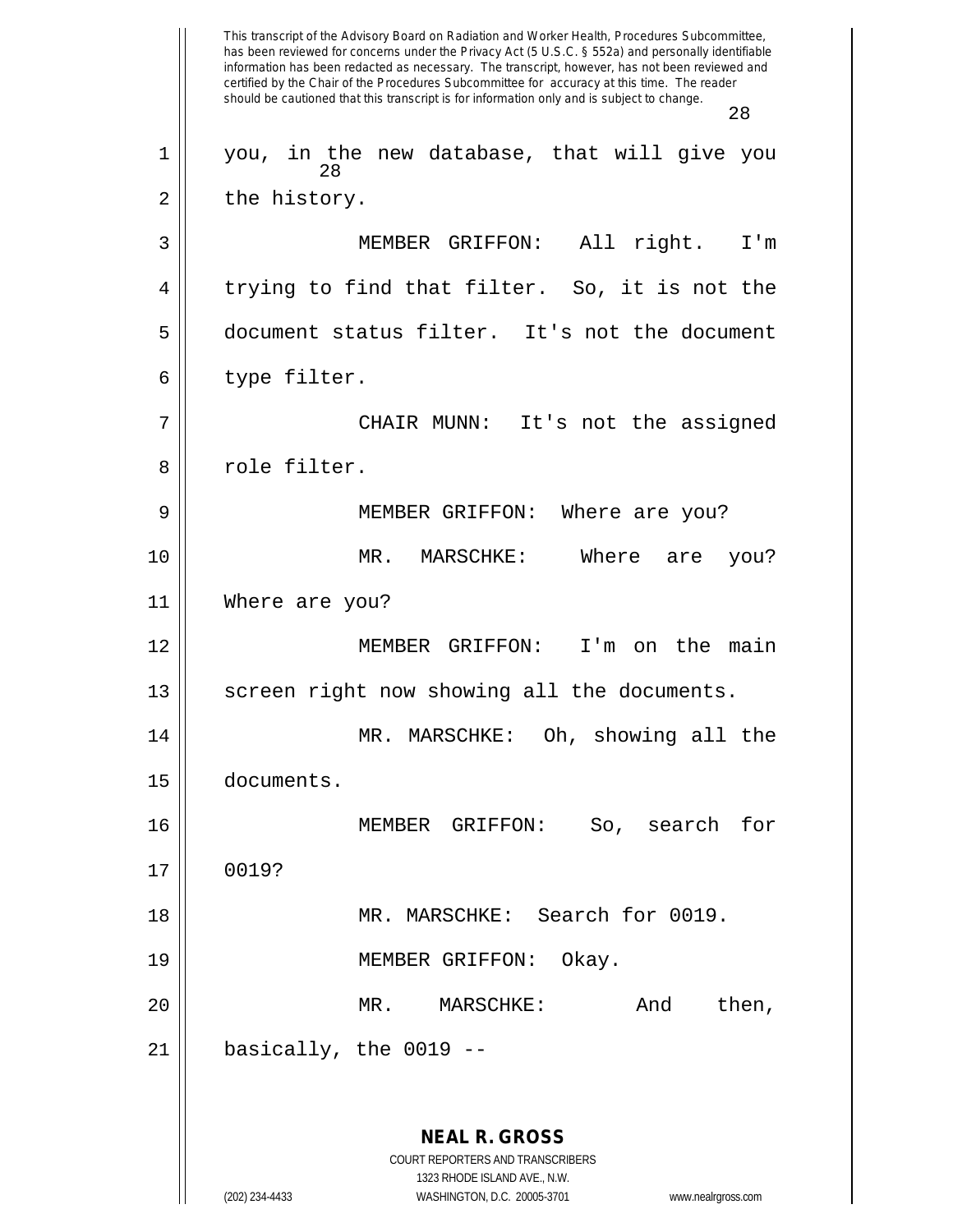This transcript of the Advisory Board on Radiation and Worker Health, Procedures Subcommittee, has been reviewed for concerns under the Privacy Act (5 U.S.C. § 552a) and personally identifiable information has been redacted as necessary. The transcript, however, has not been reviewed and certified by the Chair of the Procedures Subcommittee for accuracy at this time. The reader should be cautioned that this transcript is for information only and is subject to change. 29 **NEAL R. GROSS** COURT REPORTERS AND TRANSCRIBERS 1323 RHODE ISLAND AVE., N.W. (202) 234-4433 WASHINGTON, D.C. 20005-3701 www.nealrgross.com 29 1 MEMBER GRIFFON: Then look at the 2 | filters there. 3 MR. MARSCHKE: And then, 4 basically, you have a screen that shows 5 || document title, and it says, basically,  $6 \parallel$  OTIB-0019. 7 MEMBER GRIFFON: Yes. 8 || MR. MARSCHKE: Click on that. 9 MEMBER GRIFFON: Okay. Now what? 10 MR. MARSCHKE: Now click on Board 11 | Review Comments. 12 MEMBER GRIFFON: Admin? Board 13 | Review Comments Admin? 14 || MR. MARSCHKE: Exactly. 15 MEMBER GRIFFON: Okay. Oh,  $16$  | comment made by, and then you --17 MEMBER LEMEN: No, no, you've got 18 || to change the filter. 19 MEMBER GRIFFON: Oh, it's closed,  $20$  || you're saying, and now you have to  $-$ -21 MR. MARSCHKE: Now change that to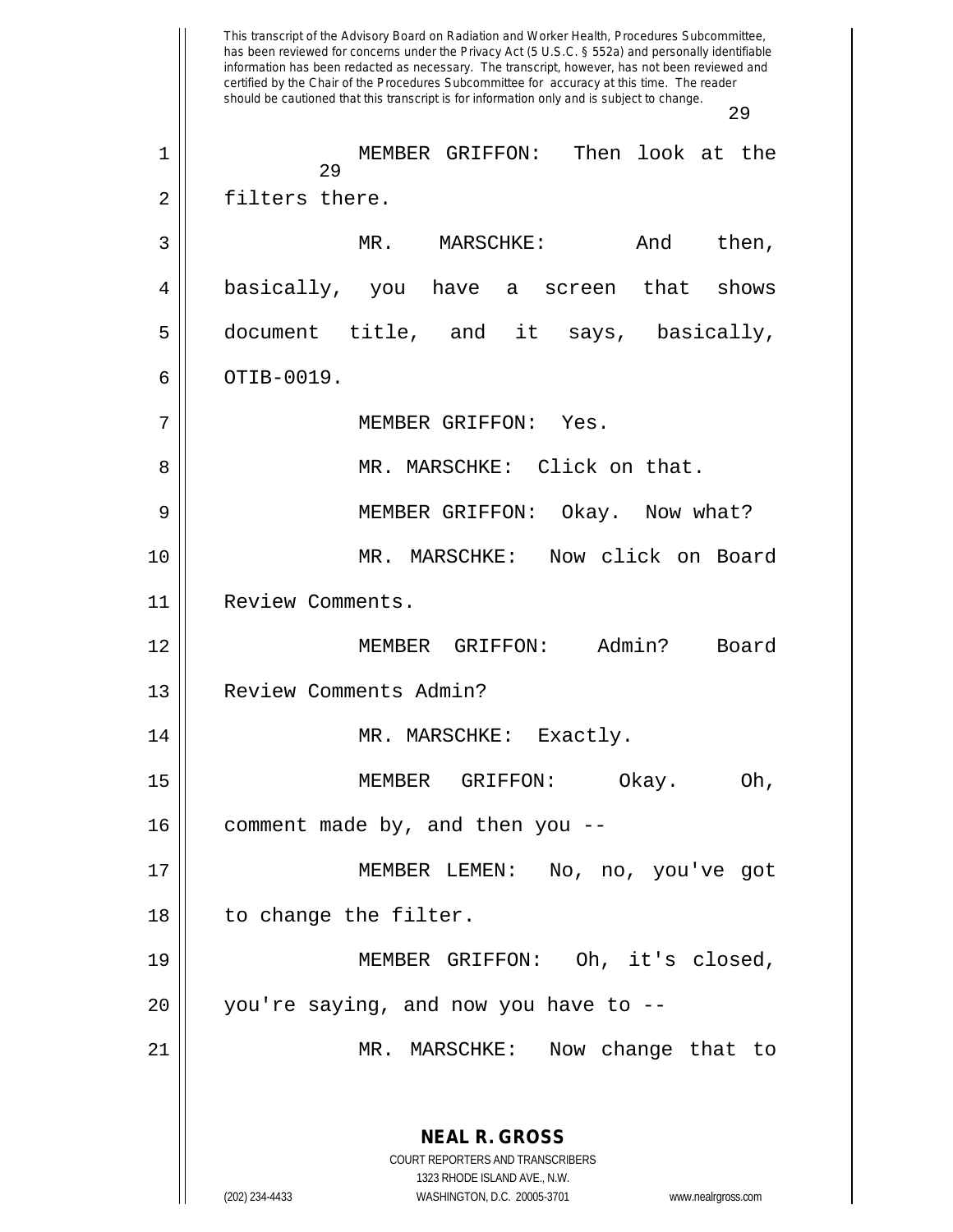This transcript of the Advisory Board on Radiation and Worker Health, Procedures Subcommittee, has been reviewed for concerns under the Privacy Act (5 U.S.C. § 552a) and personally identifiable information has been redacted as necessary. The transcript, however, has not been reviewed and certified by the Chair of the Procedures Subcommittee for accuracy at this time. The reader should be cautioned that this transcript is for information only and is subject to change. 30 **NEAL R. GROSS** COURT REPORTERS AND TRANSCRIBERS 1323 RHODE ISLAND AVE., N.W. (202) 234-4433 WASHINGTON, D.C. 20005-3701 www.nealrgross.com 30 1 || All Messages. 2 MEMBER GRIFFON: Messages. Okay.  $3 \parallel$  That's what I couldn't figure out. Okay. 4 That's the one I lost. 5 MR. MARSCHKE: And now you can  $6 \parallel$  click anywhere on that and you will get the 7 || history. 8 || MEMBER GRIFFON: All right. Thank 9 you. That's what I was, that last step I was 10 messing up. Okay. 11 CHAIR MUNN: I'm still not there 12 because I keep messing up the same thing, 13 | getting the wrong filter. 14 MEMBER LEMEN: No, no, type in  $15 \parallel 0019.$ 16 CHAIR MUNN: Yes, I've done that 17 || too many times. 18 MEMBER LEMEN: This is the blind 19 leading the blind, but I will try. 20 CHAIR MUNN: Yes. 21 MEMBER LEMEN: Get that document.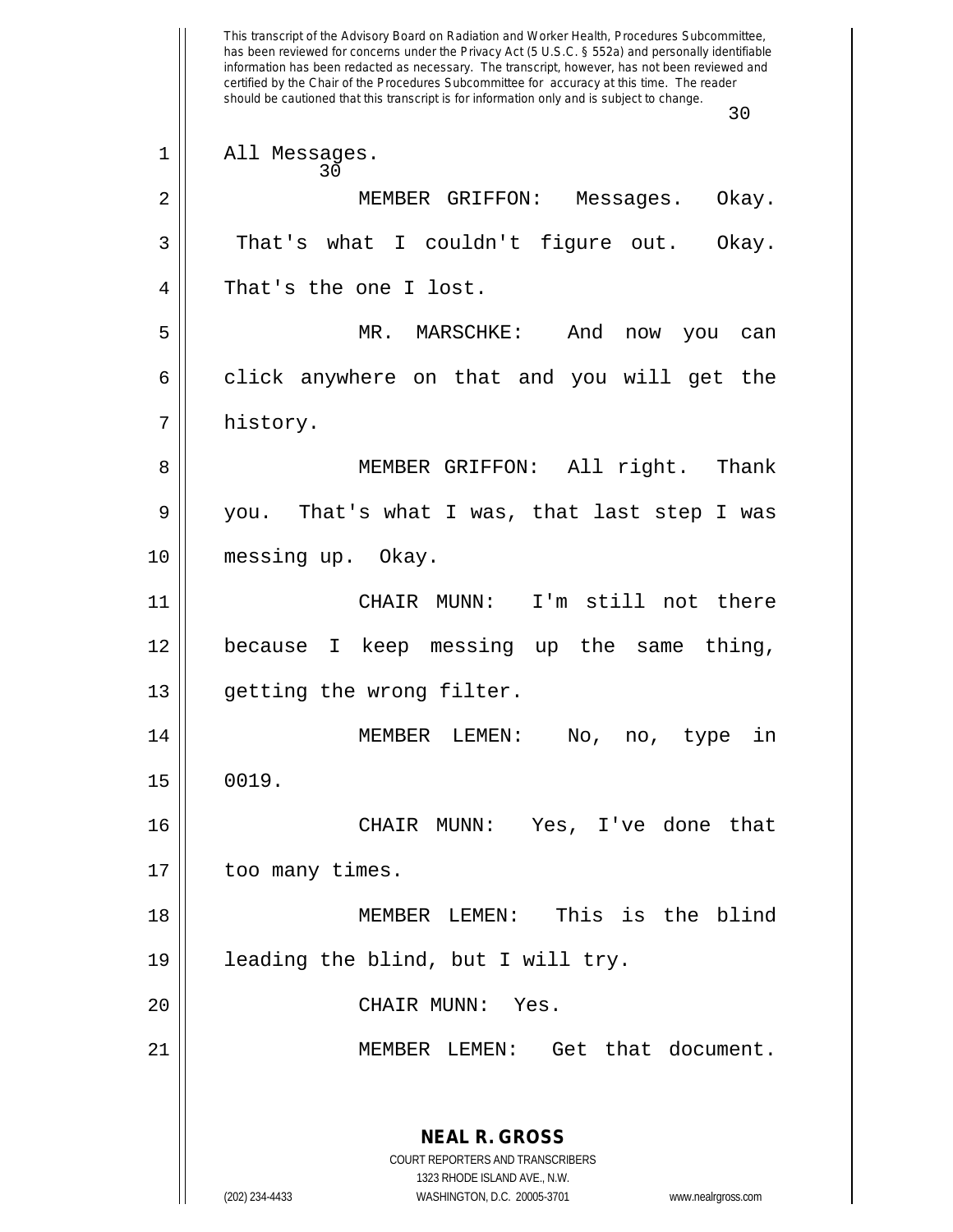This transcript of the Advisory Board on Radiation and Worker Health, Procedures Subcommittee, has been reviewed for concerns under the Privacy Act (5 U.S.C. § 552a) and personally identifiable information has been redacted as necessary. The transcript, however, has not been reviewed and certified by the Chair of the Procedures Subcommittee for accuracy at this time. The reader should be cautioned that this transcript is for information only and is subject to change. 31 **NEAL R. GROSS** COURT REPORTERS AND TRANSCRIBERS 1323 RHODE ISLAND AVE., N.W. (202) 234-4433 WASHINGTON, D.C. 20005-3701 www.nealrgross.com 31 1 || Hit it. Well, hit it. Now, hit that. 2 CHAIR MUNN: That's where I missed  $3$  it. 4 MEMBER ZIEMER: Is this on the  $5 \parallel$  transcript or is this a sidebar? 6 MR. KATZ: Unfortunately, we're on  $7 ||$  the transcript right now. 8 || MEMBER LEMEN: Hit all messages. 9 CHAIR MUNN: Thank you. This is  $10$  | the one  $-$ 11 || MEMBER LEMEN: Now you are there. 12 || The blind leading the blind. 13 || CHAIR MUNN: Thank you. 14 MEMBER ZIEMER: Okay, I have a 15 question when we have a chance. 16 CHAIR MUNN: Go ahead, Paul. 17 MEMBER ZIEMER: This is just for 18 || clarity. Starting with the PROC-95 document, 19 || the second frame down, where it discusses --20 MR. MARSCHKE: PROC-95 or PROC -- 21 MEMBER ZIEMER: I think I'm still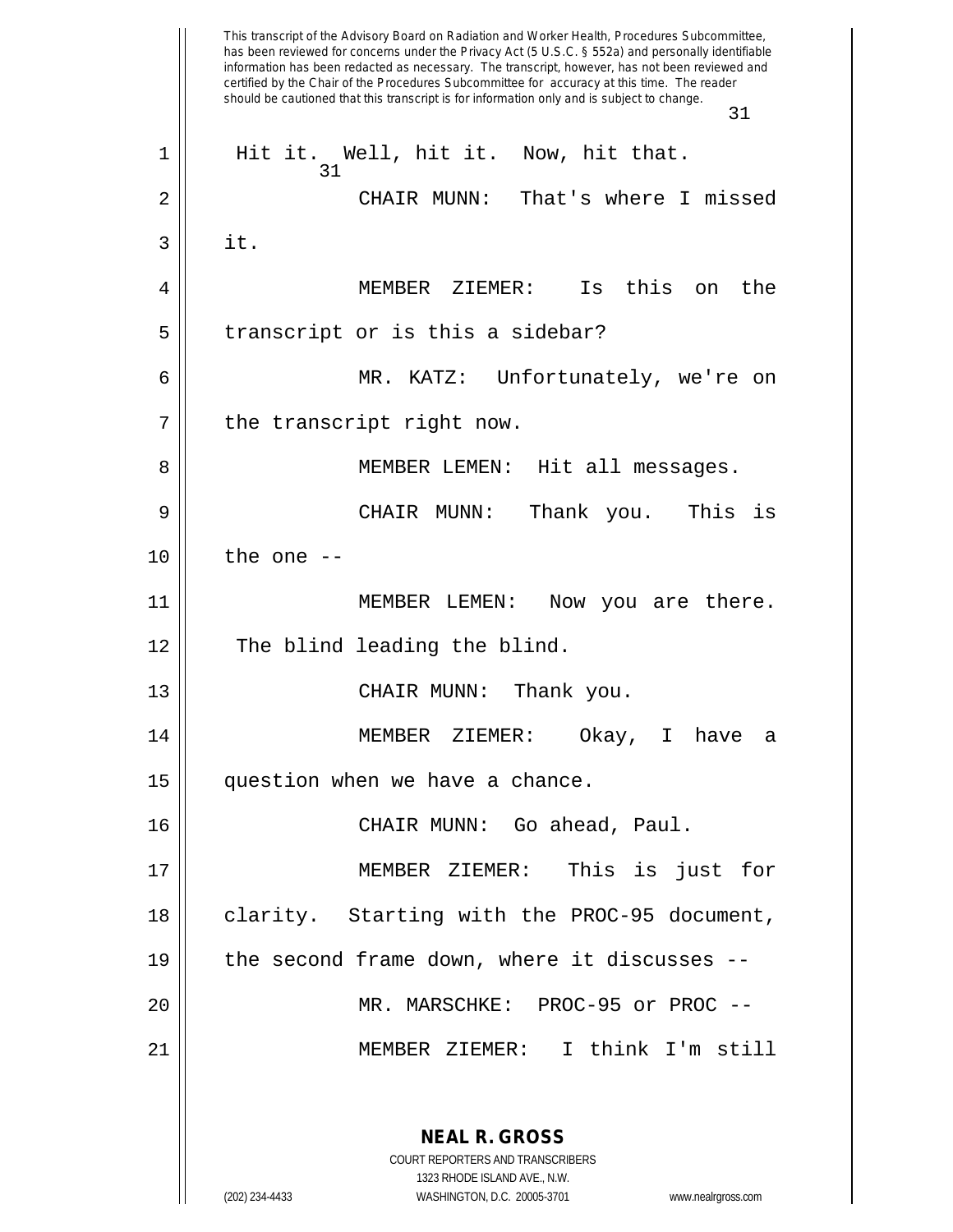This transcript of the Advisory Board on Radiation and Worker Health, Procedures Subcommittee, has been reviewed for concerns under the Privacy Act (5 U.S.C. § 552a) and personally identifiable information has been redacted as necessary. The transcript, however, has not been reviewed and certified by the Chair of the Procedures Subcommittee for accuracy at this time. The reader should be cautioned that this transcript is for information only and is subject to change. 32 **NEAL R. GROSS** COURT REPORTERS AND TRANSCRIBERS 1323 RHODE ISLAND AVE., N.W. 32 1 in 95. I'm trying to get clarity in moving 2 from one to the other. PROC-95 says it's 3 being transferred because it is being 4 addressed under OTIB-0019. Do you see where  $5 \parallel$  it says that? 6 MR. MARSCHKE: Yes, I see that. 7 MEMBER ZIEMER: Now I think at the  $8 \parallel$  time, if that was entered on  $1/14/2010$ , in 9 || fact, it was already closed. 10 CHAIR MUNN: Yes, correct, as I 11 understand it. 12 || MEMBER ZIEMER: So, I'm wondering, 13 || are we allowed to go back and edit this? I 14 mean, should we edit it to say, because it was 15 addressed and closed under -- 16 MR. MARSCHKE: Well, one thing I 17 || think we need to do, I don't know. I would 18 || suggest, one suggestion I would make is that 19 the Subcommittee consider changing the status  $20 \parallel$  of this. 21 || MEMBER ZIEMER: Oh, yes.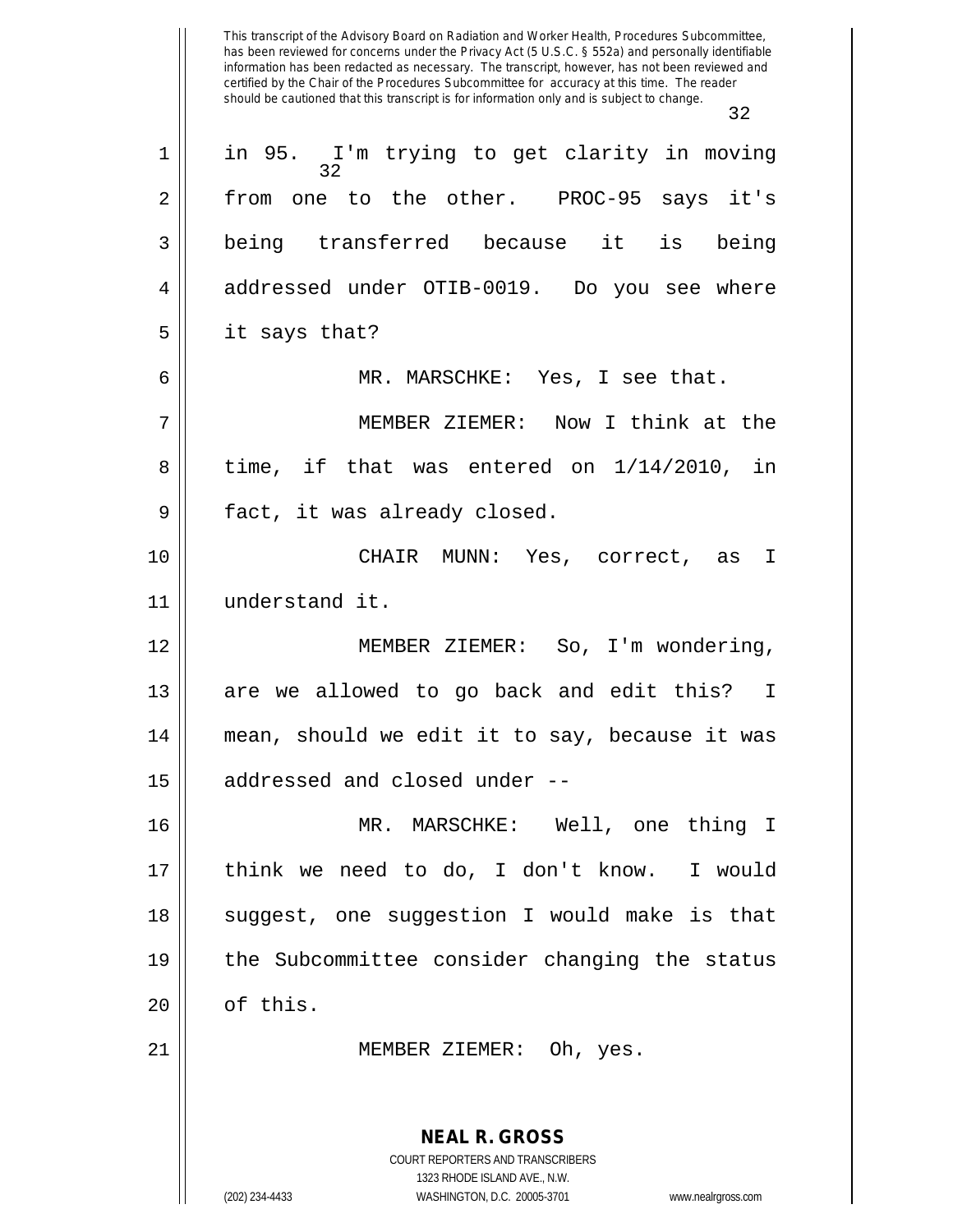This transcript of the Advisory Board on Radiation and Worker Health, Procedures Subcommittee, has been reviewed for concerns under the Privacy Act (5 U.S.C. § 552a) and personally identifiable information has been redacted as necessary. The transcript, however, has not been reviewed and certified by the Chair of the Procedures Subcommittee for accuracy at this time. The reader should be cautioned that this transcript is for information only and is subject to change. 33 **NEAL R. GROSS** COURT REPORTERS AND TRANSCRIBERS 1323 RHODE ISLAND AVE., N.W. (202) 234-4433 WASHINGTON, D.C. 20005-3701 www.nealrgross.com 33 1 MR. MARSCHKE: And that can be 2 || part, you can add that as part of the 3 | explanation. 4 MEMBER ZIEMER: Okay, we can do  $5 \parallel$  that down here. 6 MR. MARSCHKE: We can do that as,  $7 \parallel$  okay, we have decided, because it already has 8 been addressed in 19 -- 9 || MEMBER ZIEMER: Right. Got you. 10 || MR. MARSCHKE: -- the Subcommittee 11 has decided to close this. 12 MEMBER ZIEMER: Right, and just 13 leave this as it is. 14 MR. MARSCHKE: And just leave it  $15 \parallel$  as it is. 16 MEMBER ZIEMER: Then the only 17 other thing, and maybe Leroy can answer this,  $18$  || where did these times of  $12:00$ , I guess that's 19 12:00. Is that 12:00 noon or 12:00 midnight? 20 MR. TURNER: 12:00 a.m. 21 MEMBER ZIEMER: Well, is that noon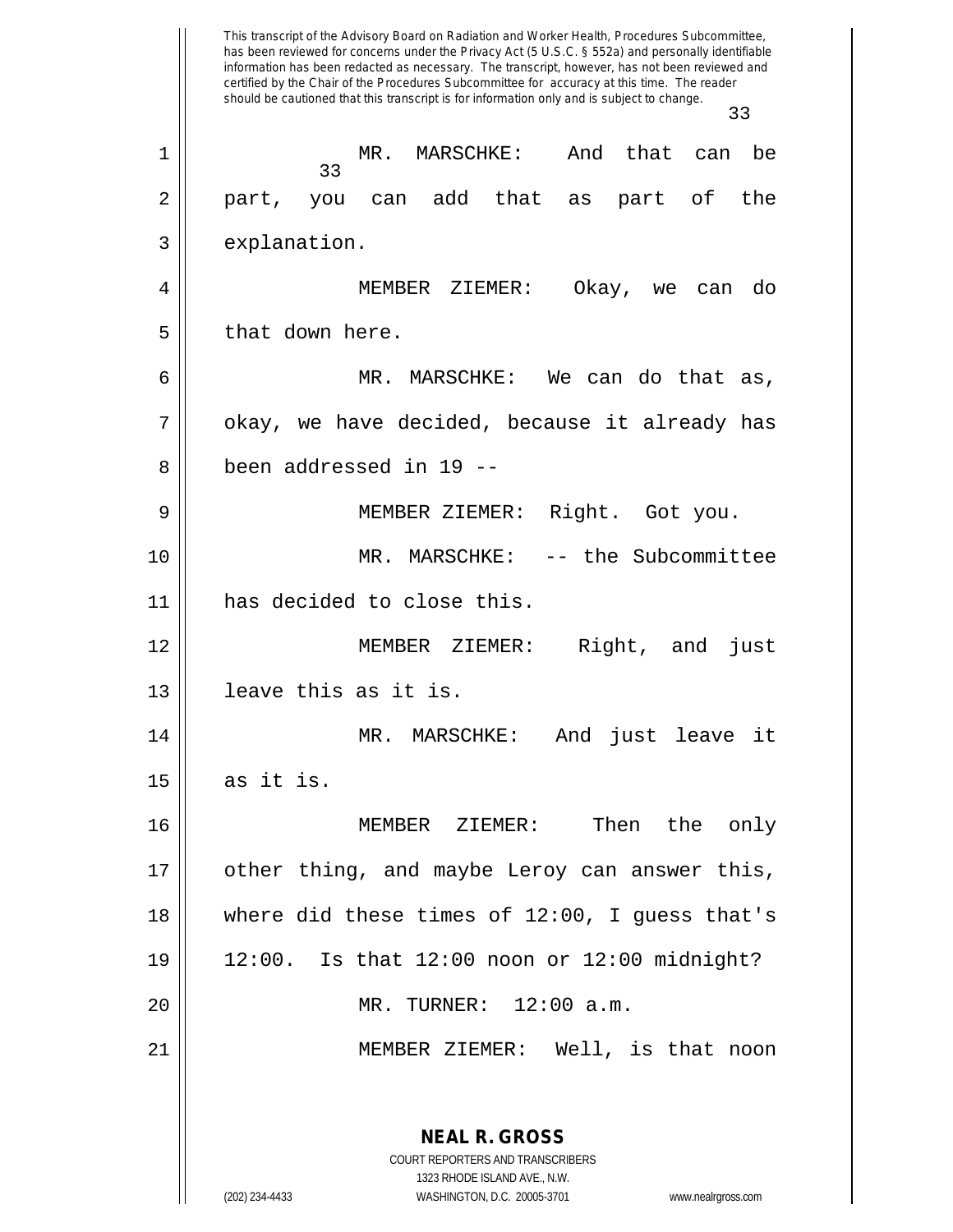This transcript of the Advisory Board on Radiation and Worker Health, Procedures Subcommittee, has been reviewed for concerns under the Privacy Act (5 U.S.C. § 552a) and personally identifiable information has been redacted as necessary. The transcript, however, has not been reviewed and certified by the Chair of the Procedures Subcommittee for accuracy at this time. The reader should be cautioned that this transcript is for information only and is subject to change. 34 **NEAL R. GROSS** COURT REPORTERS AND TRANSCRIBERS 1323 RHODE ISLAND AVE., N.W. (202) 234-4433 WASHINGTON, D.C. 20005-3701 www.nealrgross.com 34 1 | or midnight? 2 || MR. TURNER: That's midnight. 3 || MEMBER ZIEMER: Okay. 4 MR. TURNER: That's when we do our 5 best work. 6 (Laughter.) 7 MEMBER ZIEMER: The same here. 8 I don't think SC&A made their 9 | recommendation at 12:00 midnight. So, where 10 do these times come from? 11 MR. TURNER: That date/time field 12 that they have in Access doesn't have a time  $13$  |  $\circ$ n it. 14 MEMBER ZIEMER: So, that's a 15 default? 16 MR. TURNER: That's a default. 17 MEMBER ZIEMER: Do we really need 18 d the time in this field? 19 MR. TURNER: You don't have to 20 || display the time. 21 MEMBER ZIEMER: No, but I think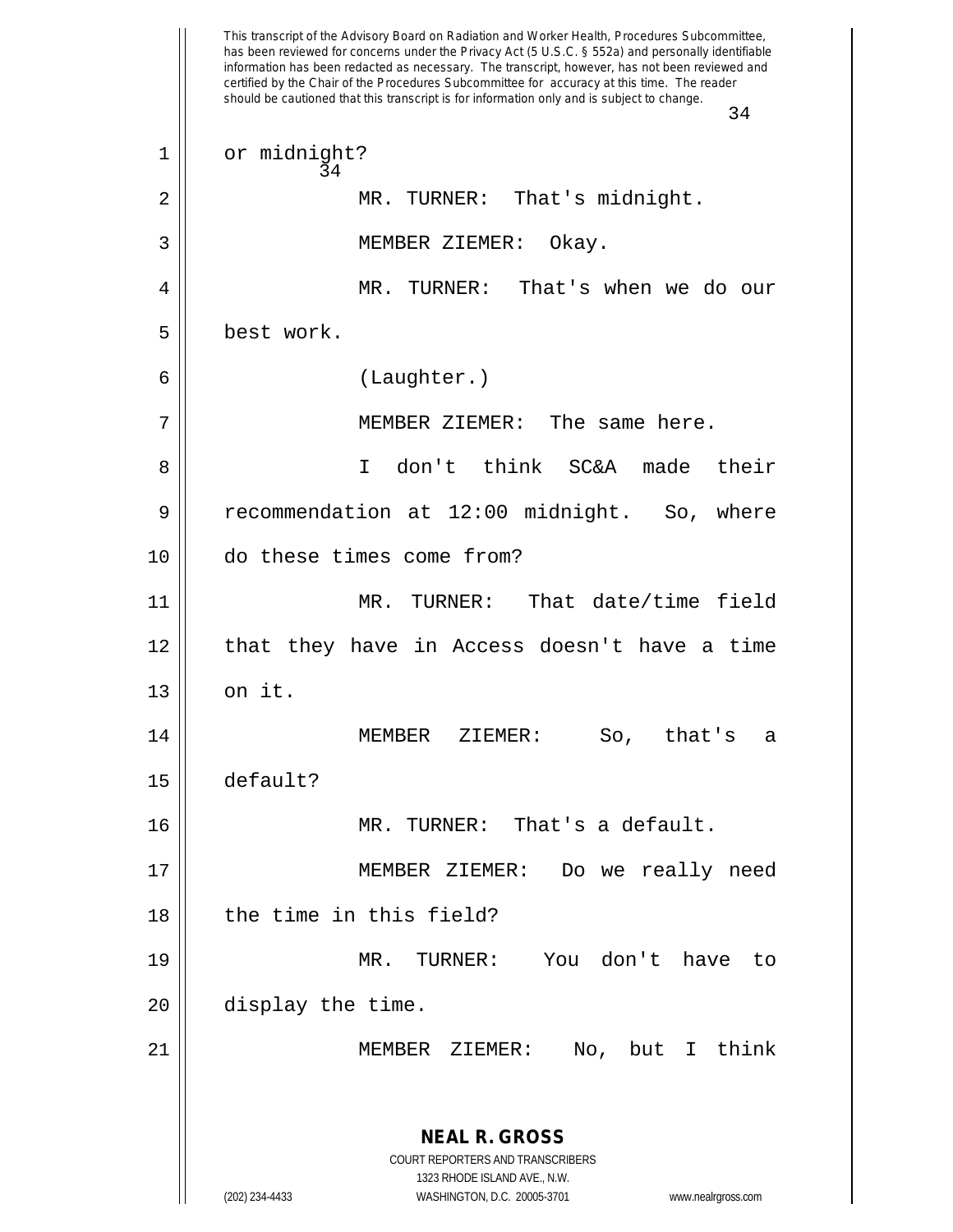This transcript of the Advisory Board on Radiation and Worker Health, Procedures Subcommittee, has been reviewed for concerns under the Privacy Act (5 U.S.C. § 552a) and personally identifiable information has been redacted as necessary. The transcript, however, has not been reviewed and certified by the Chair of the Procedures Subcommittee for accuracy at this time. The reader should be cautioned that this transcript is for information only and is subject to change. 35 **NEAL R. GROSS** COURT REPORTERS AND TRANSCRIBERS 1323 RHODE ISLAND AVE., N.W. (202) 234-4433 WASHINGTON, D.C. 20005-3701 www.nealrgross.com 35 1 what has happened is it has forced us to be 2 | out of sequence. 3 MR. MARSCHKE: Yes, we had to give 4 | Leroy a hierarchy as to, when two boxes or two  $5 \parallel$  issues have the same timestamp, which one gets 6 l first. 7 MEMBER ZIEMER: It was an SC&A 8 | recommendation. Then, there's a Work Group 9 action. 10 MR. TURNER: Right now, how it 11 goes into the system, it would be timestamped. 12 We don't have to show that to you, but first-13 || in would be first displayed. 14 MR. MARSCHKE: Well, you see, here 15 we have two which have identical timestamps. 16 MEMBER ZIEMER: They can't both  $17 \parallel$  be  $-$ 18 MR. TURNER: But those are 19 actually pulled in from your Access database. 20 MEMBER ZIEMER: Right. 21 MR. TURNER: Because your Access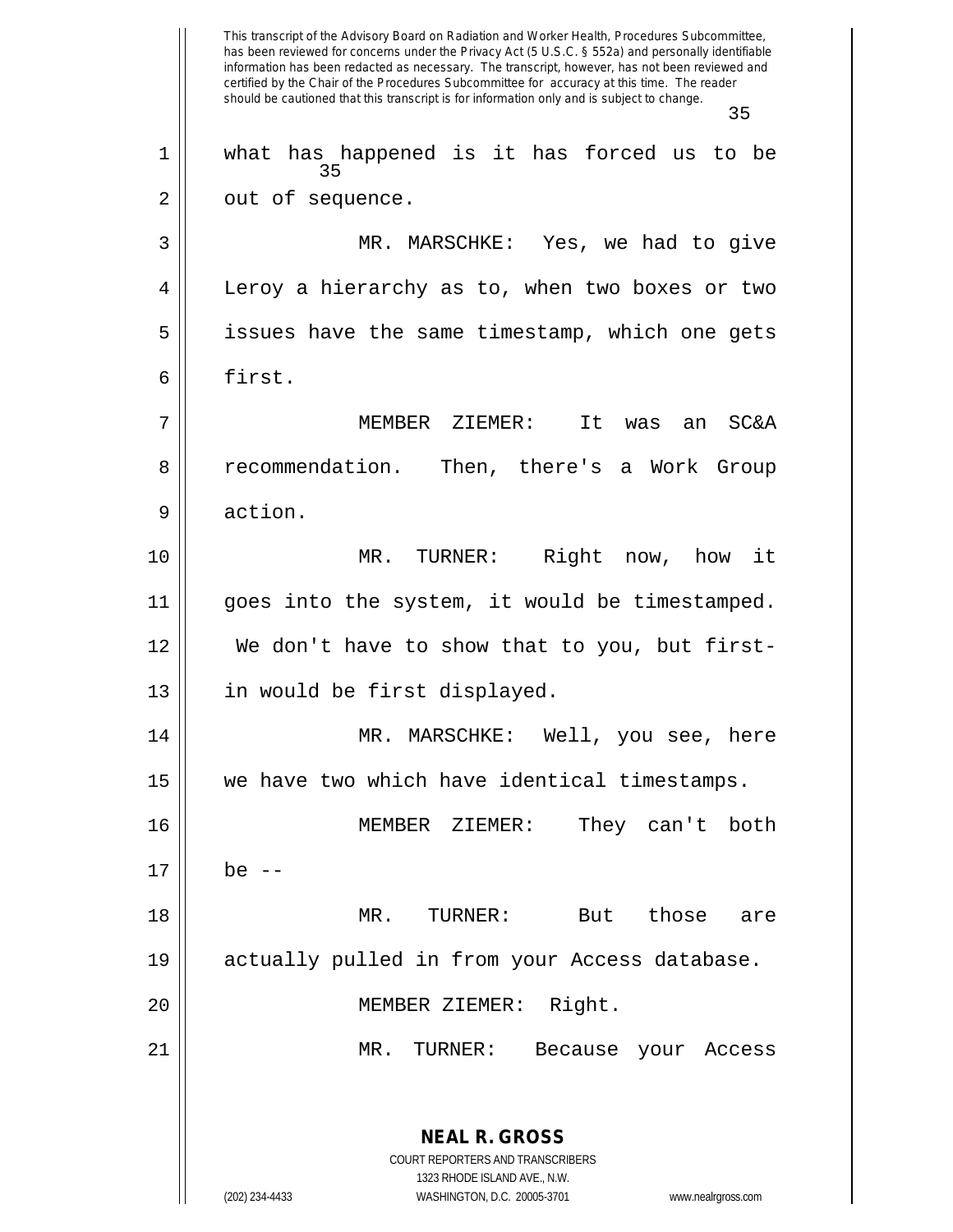This transcript of the Advisory Board on Radiation and Worker Health, Procedures Subcommittee, has been reviewed for concerns under the Privacy Act (5 U.S.C. § 552a) and personally identifiable information has been redacted as necessary. The transcript, however, has not been reviewed and certified by the Chair of the Procedures Subcommittee for accuracy at this time. The reader should be cautioned that this transcript is for information only and is subject to change. 36 **NEAL R. GROSS** COURT REPORTERS AND TRANSCRIBERS 1323 RHODE ISLAND AVE., N.W. 36 1 || doesn't have those. 2 MEMBER ZIEMER: So, it defaulted? 3 MR. TURNER: We could go back and  $4 \parallel$  put in a different -- if you wanted to list 5 || out what order you wanted these in, we could  $6 \parallel$  put those times in for you. But from this  $7 \parallel$  time forth  $-$ 8 MR. MARSCHKE: It won't be a 9 | problem. 10 MR. TURNER: -- it won't be a 11 problem for the simple fact that the first 12 comment in is going to be the first one that 13 | is shown. 14 || MEMBER ZIEMER: Okay. 15 MR. TURNER: So, if you happened 16 to put a comment ahead of another one, then 17 || that will probably just be an email to us to 18 || change that certain field to put it in the 19 | right order. 20 MEMBER ZIEMER: These last two are 21 || clearly out of order.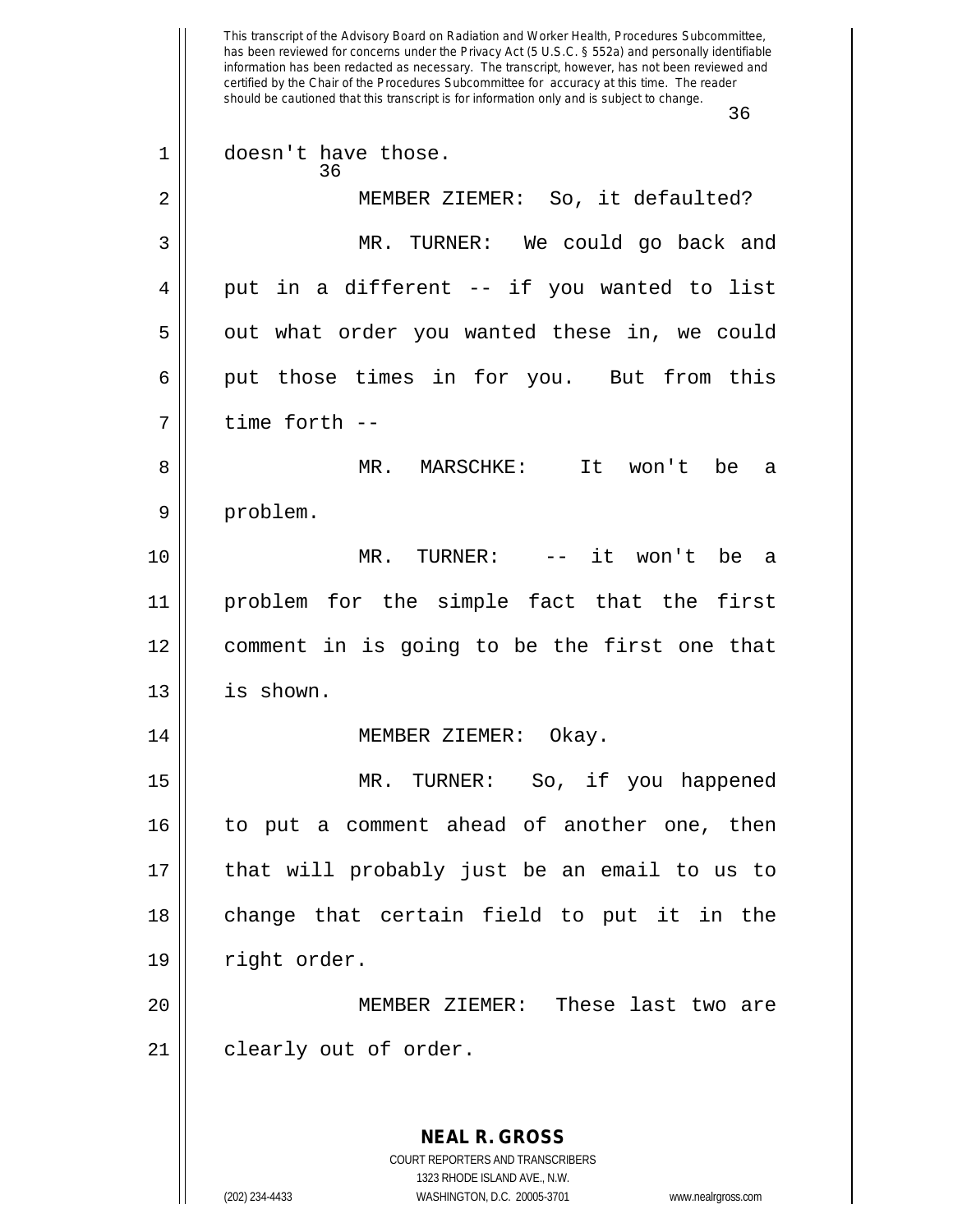This transcript of the Advisory Board on Radiation and Worker Health, Procedures Subcommittee, has been reviewed for concerns under the Privacy Act (5 U.S.C. § 552a) and personally identifiable information has been redacted as necessary. The transcript, however, has not been reviewed and certified by the Chair of the Procedures Subcommittee for accuracy at this time. The reader should be cautioned that this transcript is for information only and is subject to change. 37 **NEAL R. GROSS** COURT REPORTERS AND TRANSCRIBERS 1323 RHODE ISLAND AVE., N.W. 37 1 MR. MARSCHKE: Can we go in and 2 || edit these existing fields, Leroy? Or will we  $3 \parallel$  be able to go in and edit these existing 4 fields? And if we can, will that change the 5 | datestamp on those fields? 6 MR. TURNER: I'm going to find out 7 || right now. 8 MEMBER ZIEMER: Or can you just go  $9 \parallel$  ahead and change the datestamp now? 10 MR. MARSCHKE: Yes, one way or the 11 | other, change the datestamp. 12 MEMBER GRIFFON: Can I ask a 13 question? 14 CHAIR MUNN: Please. 15 MEMBER GRIFFON: I'm back on 16 TIB-019. When I did that, the thing you told 17 || me to do, you know, remove the filter and show 18 all messages, I'm showing, the best I can 19 understand, I am only showing one finding for 20 TIB-019 21 || MR. MARSCHKE: Yes.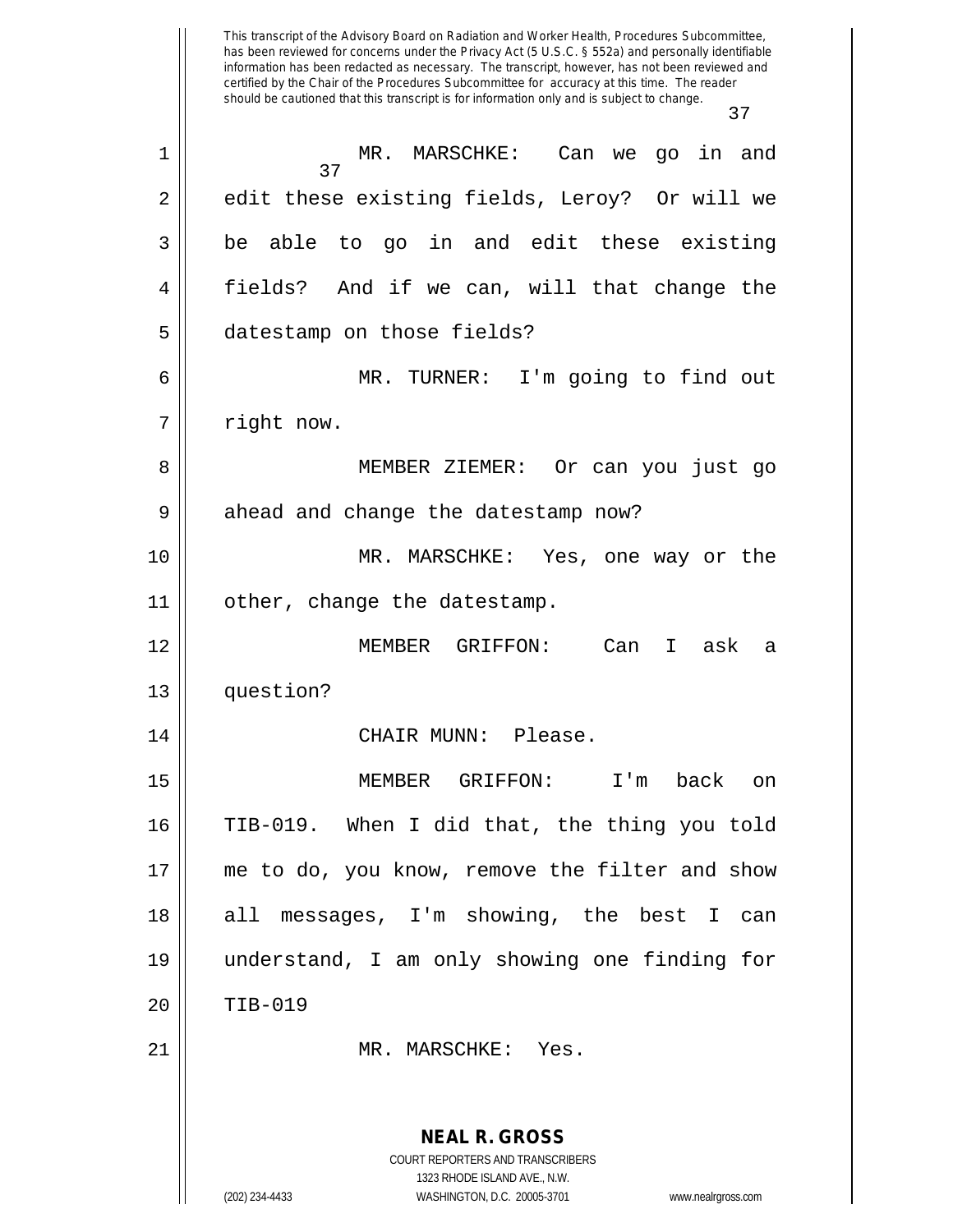This transcript of the Advisory Board on Radiation and Worker Health, Procedures Subcommittee, has been reviewed for concerns under the Privacy Act (5 U.S.C. § 552a) and personally identifiable information has been redacted as necessary. The transcript, however, has not been reviewed and certified by the Chair of the Procedures Subcommittee for accuracy at this time. The reader should be cautioned that this transcript is for information only and is subject to change. 38 **NEAL R. GROSS** COURT REPORTERS AND TRANSCRIBERS 1323 RHODE ISLAND AVE., N.W. (202) 234-4433 WASHINGTON, D.C. 20005-3701 www.nealrgross.com 38 1 || MEMBER GRIFFON: So, there is only 2 || one finding on your TIB-019? 3 || MR. MARSCHKE: Yes. 4 MEMBER GRIFFON: Okay. I thought  $5 \parallel$  that you just said that two were transferred 6 | from 95.  $7 \parallel$  CHAIR MUNN: No. One was closed. 8 || MR. MARSCHKE: One was closed. 9 || MEMBER ZIEMER: Two transferred, 10 but the other one was transferred to a 11 different -- 12 || MEMBER GRIFFON: Okay. 13 || MR. KATZ: To report 0044. 14 MEMBER GRIFFON: So there is only  $15$  | one table finding on TIB-019? 16 CHAIR MUNN: Correct. 17 || **MEMBER** GRIFFON: All right. 18 || Thanks. 19 MR. TURNER: To answer the 20 question about editing, once it's done, I'm 21 actually not the reviewer. So, I don't have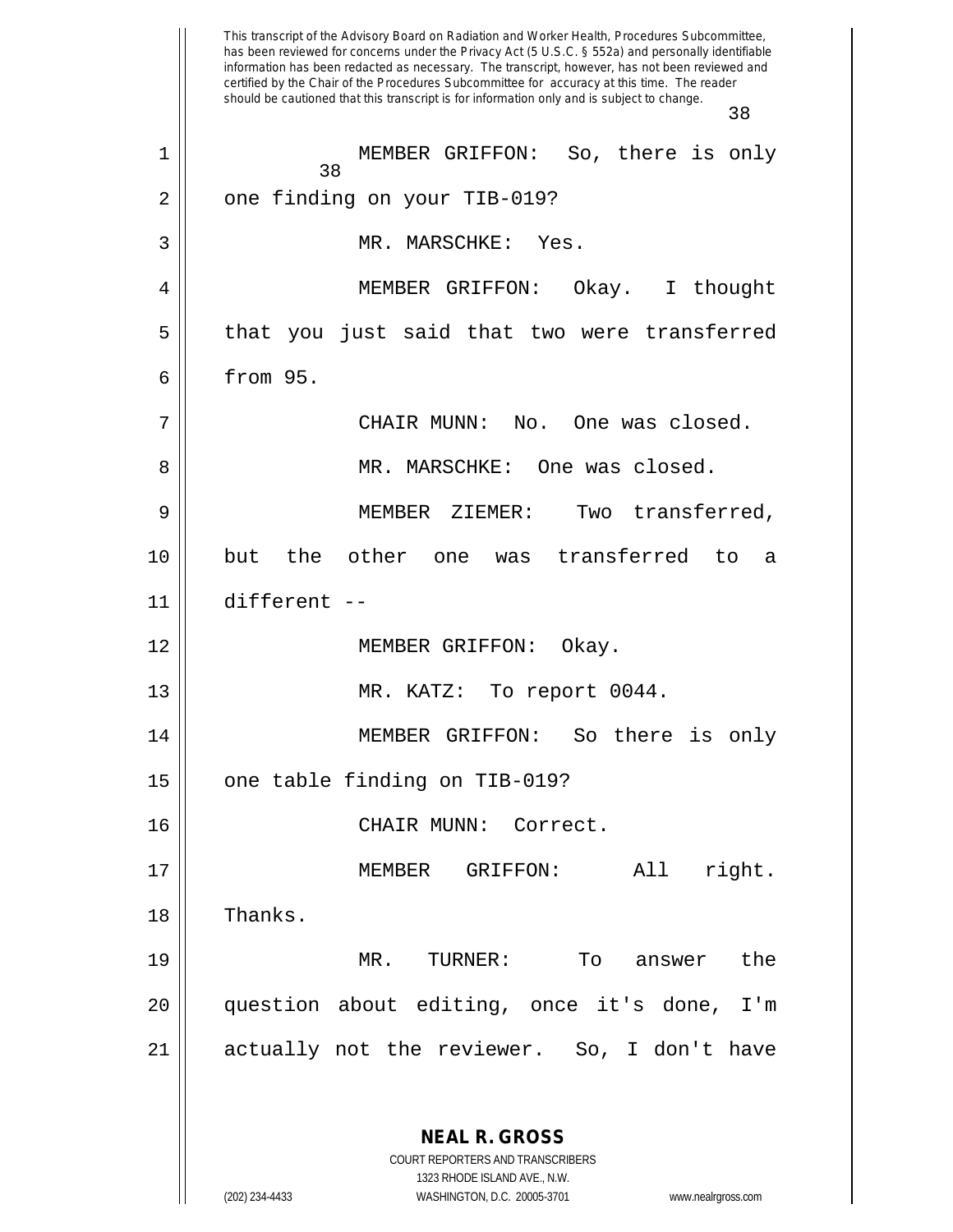This transcript of the Advisory Board on Radiation and Worker Health, Procedures Subcommittee, has been reviewed for concerns under the Privacy Act (5 U.S.C. § 552a) and personally identifiable information has been redacted as necessary. The transcript, however, has not been reviewed and certified by the Chair of the Procedures Subcommittee for accuracy at this time. The reader should be cautioned that this transcript is for information only and is subject to change. 39 **NEAL R. GROSS** COURT REPORTERS AND TRANSCRIBERS 1323 RHODE ISLAND AVE., N.W. 39  $1 \parallel$  the capability to edit those. But if it is 2 || your comment, you can edit. Since there's  $3 \parallel$  only going to be a small group of folks that  $4 \parallel$  are able to put it in there  $-$ -5 MR. MARSCHKE: Yes, I guess we  $6 \parallel$  talked this morning. 7 MR. TURNER: -- then it will be 8 you folks -- 9 MR. MARSCHKE: We will be the 10 administrators, and we will be able to go in 11 || there and edit, including the datestamp. 12 || MR. TURNER: Yes. 13 MR. MARSCHKE: So, we can take 14 || care of getting things in order. It looks 15 like there are some that are superfluous which 16 don't have any information. It just has a  $17$  || subject. It doesn't have any  $-$  so, there may 18 be some cleanup, I would expect, after the 19 transition. 20 CHAIR MUNN: Let's try not to 21 clean up as much as we get squared away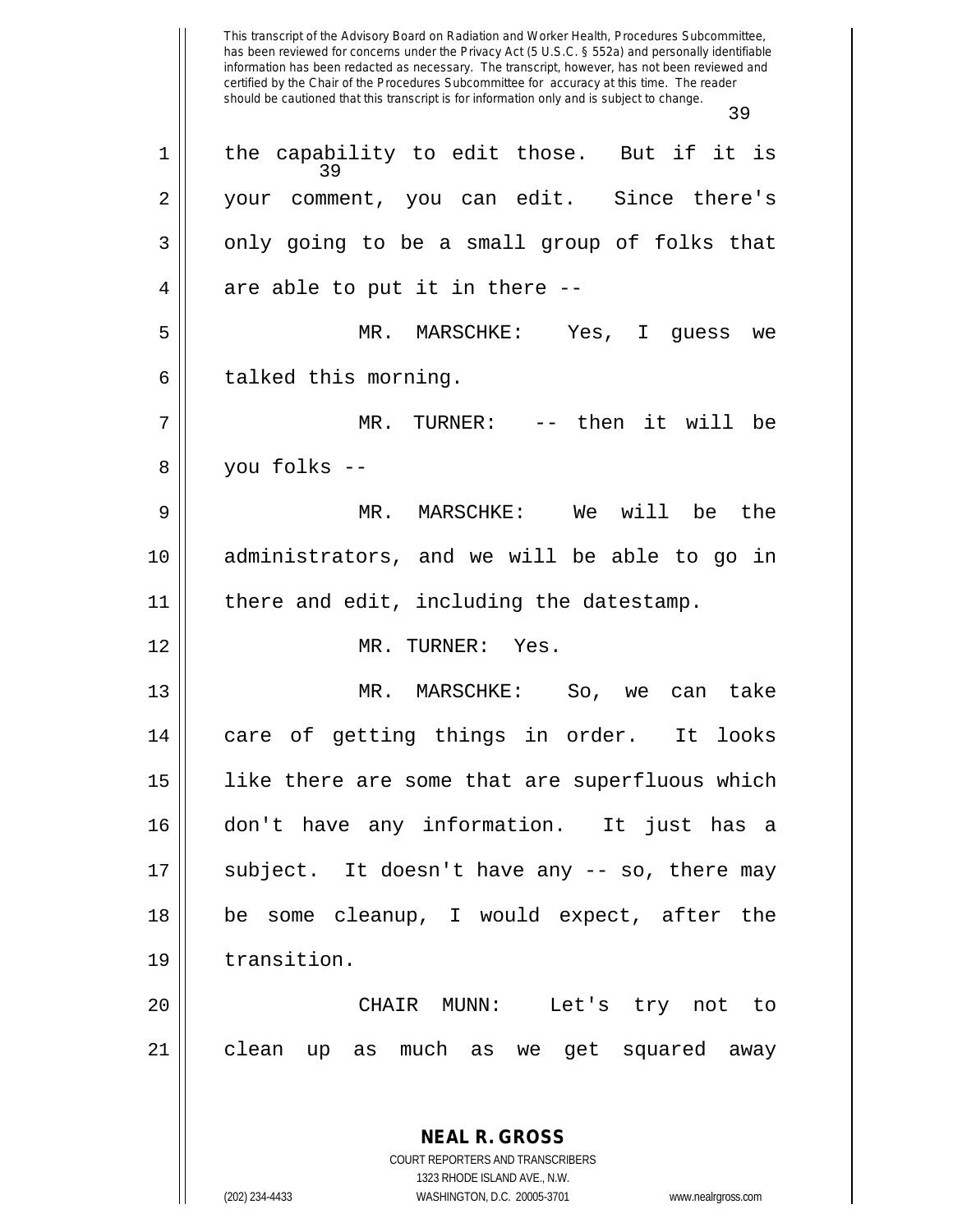This transcript of the Advisory Board on Radiation and Worker Health, Procedures Subcommittee, has been reviewed for concerns under the Privacy Act (5 U.S.C. § 552a) and personally identifiable information has been redacted as necessary. The transcript, however, has not been reviewed and certified by the Chair of the Procedures Subcommittee for accuracy at this time. The reader should be cautioned that this transcript is for information only and is subject to change. 40 40 1 properly in terms of, for example, we were 2 || just discussing, the sense this transaction 3 and already transpired. Change from will to  $4 \parallel$  has. 5 Yes? 6 MEMBER ZIEMER: Well, I think the  $7 ||$  suggestion that was made is that we can bring 8 that to closure here as an action on PROC-95  $9 \parallel$  simply by indicating that, in reviewing the 10 record for PROC-95 and the record for 11 OTIB-0019, that we recognize that that issue 12 had already been closed at the time of  $13$  | transfer and, therefore, we can close it here. 14 || That would show as the final step here, I 15 think is what Leroy is suggesting, right? Or 16 maybe it was Steve that suggested it. We just  $17$  show that as an action today because we have 18 reviewed it, we recognize that it needs to 19 || show a closure rather than a transfer, and we 20 || can just do it.

21 || CHAIR MUNN: Let us do it.

**NEAL R. GROSS** COURT REPORTERS AND TRANSCRIBERS 1323 RHODE ISLAND AVE., N.W. (202) 234-4433 WASHINGTON, D.C. 20005-3701 www.nealrgross.com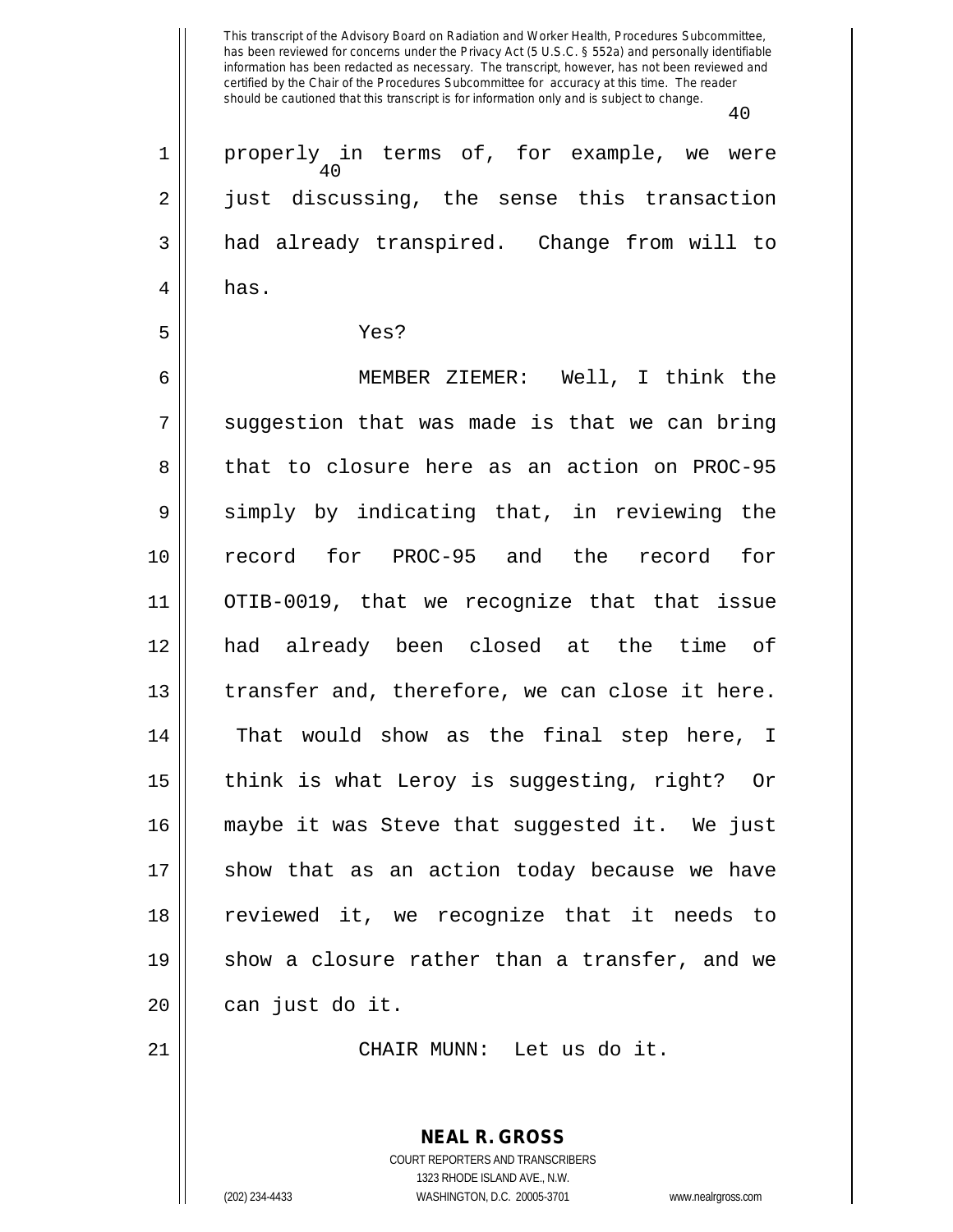This transcript of the Advisory Board on Radiation and Worker Health, Procedures Subcommittee, has been reviewed for concerns under the Privacy Act (5 U.S.C. § 552a) and personally identifiable information has been redacted as necessary. The transcript, however, has not been reviewed and certified by the Chair of the Procedures Subcommittee for accuracy at this time. The reader should be cautioned that this transcript is for information only and is subject to change. 41 **NEAL R. GROSS** COURT REPORTERS AND TRANSCRIBERS 1323 RHODE ISLAND AVE., N.W. (202) 234-4433 WASHINGTON, D.C. 20005-3701 www.nealrgross.com 41 1 MR. MARSCHKE: Can you -- 2 MEMBER ZIEMER: And how would you 3 do that? 4 MR. MARSCHKE: Well, there's a 5 | place here I see Add Response. 6 Leroy, can you bring up 95, 0095? 7 You got it. 8 Go back up to the Review Document; 9 || hit the Review Document, that one, for the top 10 one, the one that goes to 19. Go over and add 11 a response. Can we add a response? Are you 12 capable of adding a response over on the 13 | righthand side? 14 MR. TURNER: No, I'm not part of 15 your Work Group. 16 MR. MARSCHKE: But it's got a 17 little arrow, it's got a little hand there. 18 Not that one. No, it doesn't do anything. 19 || You're not part of the Work Group. 20 CHAIR MUNN: Here, add Comment and 21 Finding?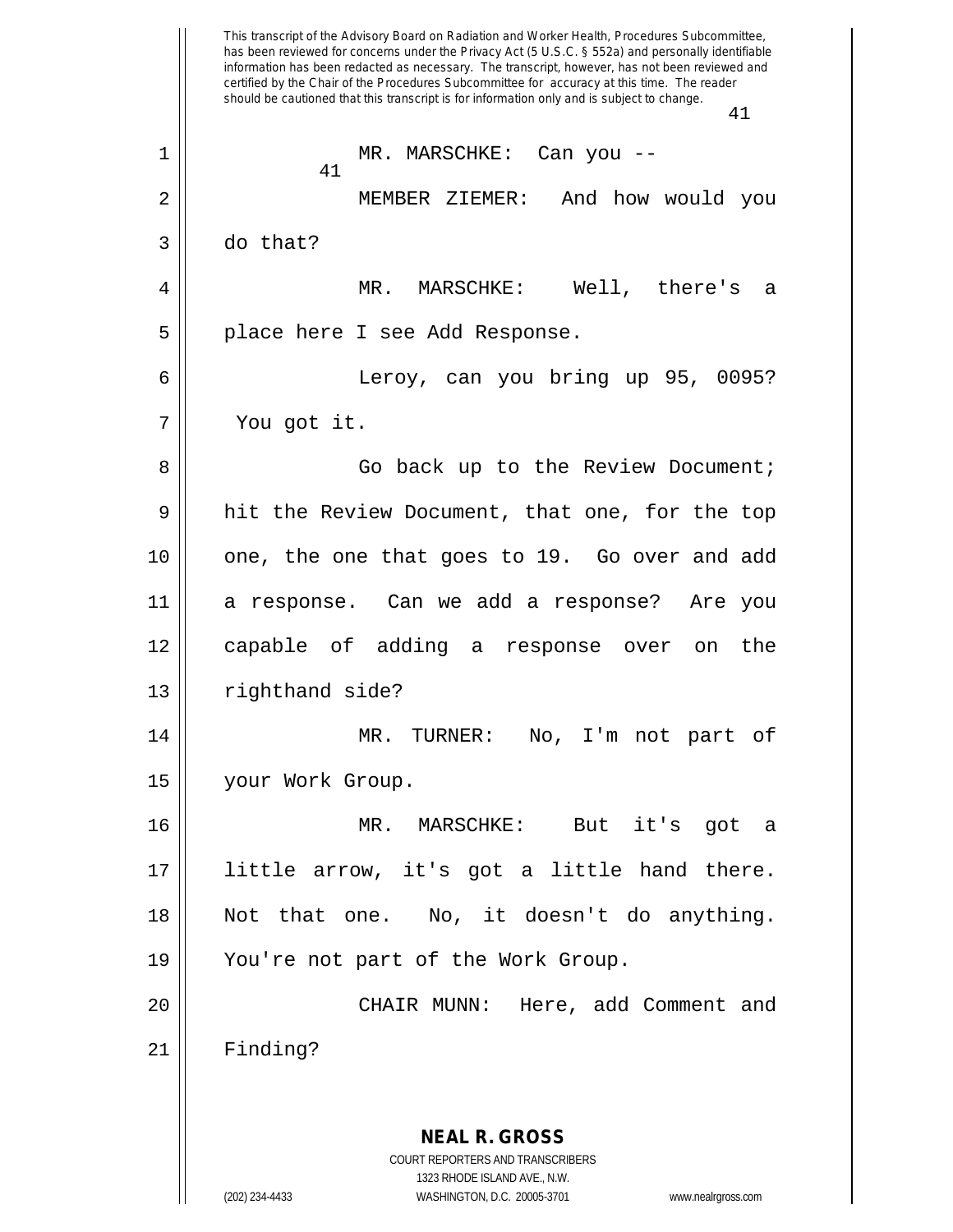| $1\,$          | MR. MARSCHKE: What we would do is<br>42                             |
|----------------|---------------------------------------------------------------------|
| $\overline{2}$ | we would add -- well, I can do it here, but                         |
| 3              | nobody can see -- Paul can see me. What we                          |
| 4              | would do here is we would add a response.                           |
| 5              | Now, Paul, do you want to compose                                   |
| 6              | a response? We can just add it here.                                |
| 7              | MEMBER ZIEMER: Well, my response                                    |
| 8              | would be that the Subcommittee has reviewed                         |
| 9              | the previous comments on this finding, as well                      |
| 10             | as the comments on OTIB-0019, and realizes                          |
| 11             | that or realized that at the time this finding                      |
|                |                                                                     |
| 12             | was transferred to OTIB-0019 that the issue                         |
| 13             | had already been closed. Therefore, the                             |
| 14             | Subcommittee recommends or the Subcommittee                         |
| 15             | agrees to close the issue for PROC-95.                              |
| 16             | Give it about 30 minutes; I could                                   |
| 17             | probably express that in a better way.                              |
| 18             | CHAIR MUNN: Yes, and we do need                                     |
| 19             | to express it in just a slightly different                          |
| 20             | way.                                                                |
| 21             | MARSCHKE: Therefore, this<br>MR.                                    |
|                | <b>NEAL R. GROSS</b>                                                |
|                | COURT REPORTERS AND TRANSCRIBERS<br>1323 RHODE ISLAND AVE., N.W.    |
|                | (202) 234-4433<br>WASHINGTON, D.C. 20005-3701<br>www.nealrgross.com |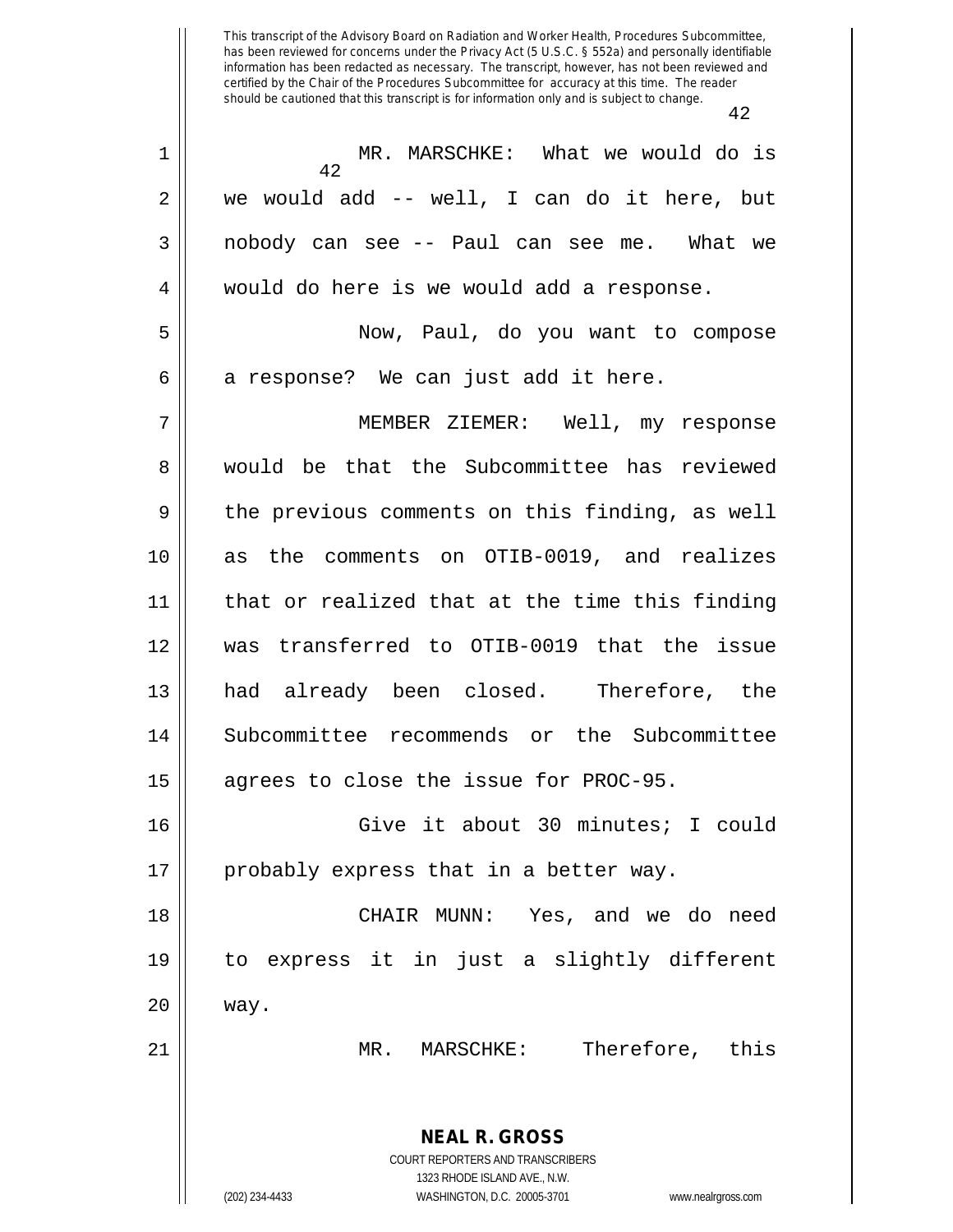This transcript of the Advisory Board on Radiation and Worker Health, Procedures Subcommittee, has been reviewed for concerns under the Privacy Act (5 U.S.C. § 552a) and personally identifiable information has been redacted as necessary. The transcript, however, has not been reviewed and certified by the Chair of the Procedures Subcommittee for accuracy at this time. The reader should be cautioned that this transcript is for information only and is subject to change. 43 **NEAL R. GROSS** COURT REPORTERS AND TRANSCRIBERS 1323 RHODE ISLAND AVE., N.W. (202) 234-4433 WASHINGTON, D.C. 20005-3701 www.nealrgross.com 43 1 || issue should also be closed. 2 MEMBER ZIEMER: That would carry  $3 \parallel$  today's time. 4 MR. MARSCHKE: And that should  $5 \parallel$  carry today's time. Now how do I get it in? 6 Just enter -- 7 MR. TURNER: There should be an 8 || add button next to it. 9 MR. MARSCHKE: Add Response, 10 || obviously. And Change Status to --11 || MEMBER ZIEMER: We don't have edit  $12 \parallel$  though. 13 MR. MARSCHKE: Well, change that 14 as proposed before. Okay, now we can click on 15 this, and we can go down and we can see, 16 well -- 17 MEMBER ZIEMER: Will that change 18 it for all of us now? 19 MR. MARSCHKE: It should be -- 20 MR. TURNER: List it now. 21 MEMBER LEMEN: It's already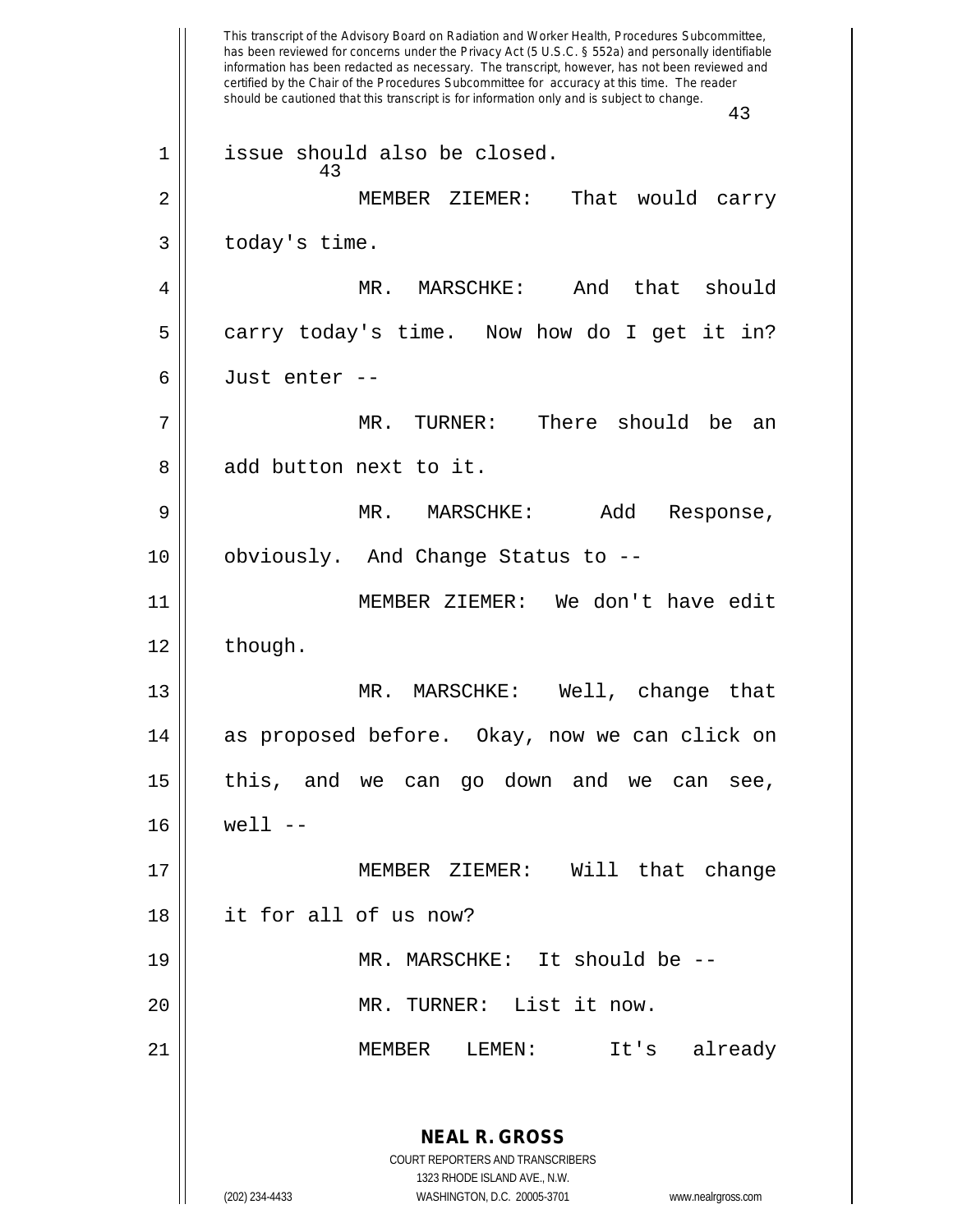This transcript of the Advisory Board on Radiation and Worker Health, Procedures Subcommittee, has been reviewed for concerns under the Privacy Act (5 U.S.C. § 552a) and personally identifiable information has been redacted as necessary. The transcript, however, has not been reviewed and certified by the Chair of the Procedures Subcommittee for accuracy at this time. The reader should be cautioned that this transcript is for information only and is subject to change. 44 **NEAL R. GROSS** COURT REPORTERS AND TRANSCRIBERS 44 1 | listed? 2 MEMBER ZIEMER: Do we have to 3 | refresh? 4 || MR. TURNER: You might have to. 5 MR. MARSCHKE: It's up on the  $6 \parallel$  screen. Leroy has it up on the screen. 7 MEMBER LEMEN: So, it should be 8 || under 95, though, right? 9 MR. MARSCHKE: It's under 95. 10 MEMBER ZIEMER: It is under 95. 11 If you hit your refresh button, it will show  $12 \parallel \text{up.}$ 13 MEMBER LEMEN: That was quick. 14 | Oh, Steve Marschke. 15 MR. TURNER: What we will end up 16 doing is for the prompt, we will actually make 17 || that the full Subcommittee. We will give you  $18$  || the ability to edit --19 MR. MARSCHKE: Well, sometimes I'm 20 || speaking for the Board. When I'm sitting here 21 || in the Subcommittee meetings, I'm speaking for

1323 RHODE ISLAND AVE., N.W.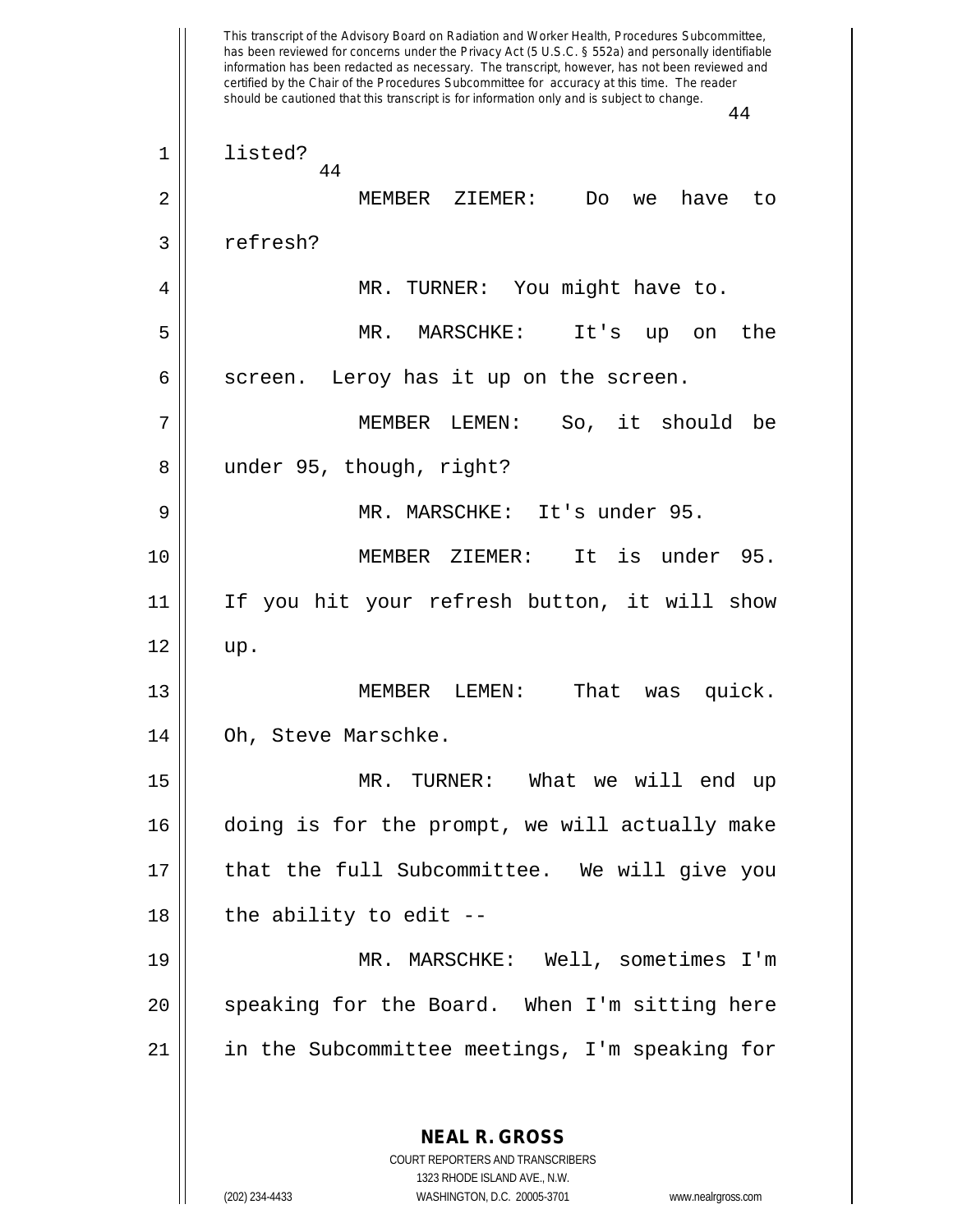This transcript of the Advisory Board on Radiation and Worker Health, Procedures Subcommittee, has been reviewed for concerns under the Privacy Act (5 U.S.C. § 552a) and personally identifiable information has been redacted as necessary. The transcript, however, has not been reviewed and certified by the Chair of the Procedures Subcommittee for accuracy at this time. The reader should be cautioned that this transcript is for information only and is subject to change. 45 **NEAL R. GROSS** COURT REPORTERS AND TRANSCRIBERS 1323 RHODE ISLAND AVE., N.W. 45 1 || the Board. When I'm entering SC&A's --2 MR. TURNER: We'll give you the 3 || choice to decide which one. 4 MR. MARSCHKE: You have to give me 5 the choice? Okay. All right. Sometimes I 6 wear two hats. 7 MEMBER ZIEMER: I see typos in 8 || now. Is there a way to edit these? 9 MR. MARSCHKE: I probably can edit  $10 \parallel$  them. 11 MEMBER ZIEMER: Like those typos? 12 MR. TURNER: I can't see a way to 13 edit because I'm not part of the Board, but  $14$  | there will be a way. 15 MEMBER LEMEN: Mine just came 16 || after that. 17 MR. TURNER: It depends on what 18 || your actual role is. 19 MR. MARSCHKE: Well, I just 20 || entered one, and I don't know how -- so, I  $21$  should be able to edit what I just entered, I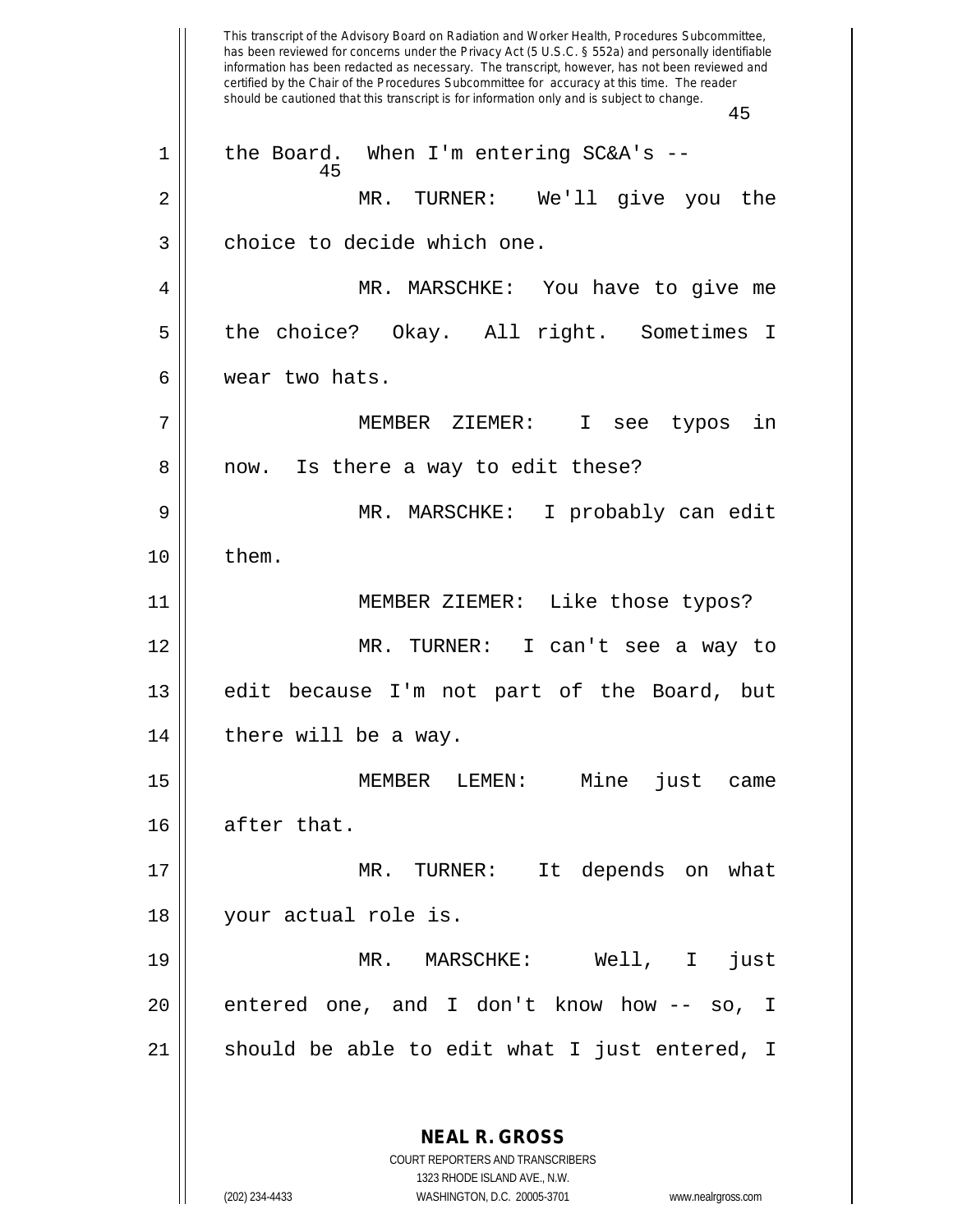This transcript of the Advisory Board on Radiation and Worker Health, Procedures Subcommittee, has been reviewed for concerns under the Privacy Act (5 U.S.C. § 552a) and personally identifiable information has been redacted as necessary. The transcript, however, has not been reviewed and certified by the Chair of the Procedures Subcommittee for accuracy at this time. The reader should be cautioned that this transcript is for information only and is subject to change. 46 **NEAL R. GROSS** COURT REPORTERS AND TRANSCRIBERS 1323 RHODE ISLAND AVE., N.W. (202) 234-4433 WASHINGTON, D.C. 20005-3701 www.nealrgross.com 46 1 || would think, but I can't view. 2 The closed status didn't stick,  $3 \parallel$  either. Maybe I don't have quite  $-$ - I must 4 || not have the proper authority. Well, wait a 5 || minute. Yes, I do have because it went away  $6 \parallel$  because now it is closed. Okay, so now it is 7 || closed. Okay, it worked. 8 MR. TURNER: So, to go in and  $9 \parallel$  edit, we'll put that ability to go back in and  $10 \parallel$  edit. 11 MEMBER ZIEMER: Yes, that would be  $12 \parallel$  good. 13 MR. TURNER: Right now it is  $14$  | there. It is just that  $-$ 15 MR. MARSCHKE: Yes, we need to be 16 || able to edit it. I type with all my thumbs. 17 CHAIR MUNN: Steve, do you want to 18 || read that one more time? 19 MEMBER ZIEMER: Do you have a copy  $20$  || of it there? 21 CHAIR MUNN: When we say at the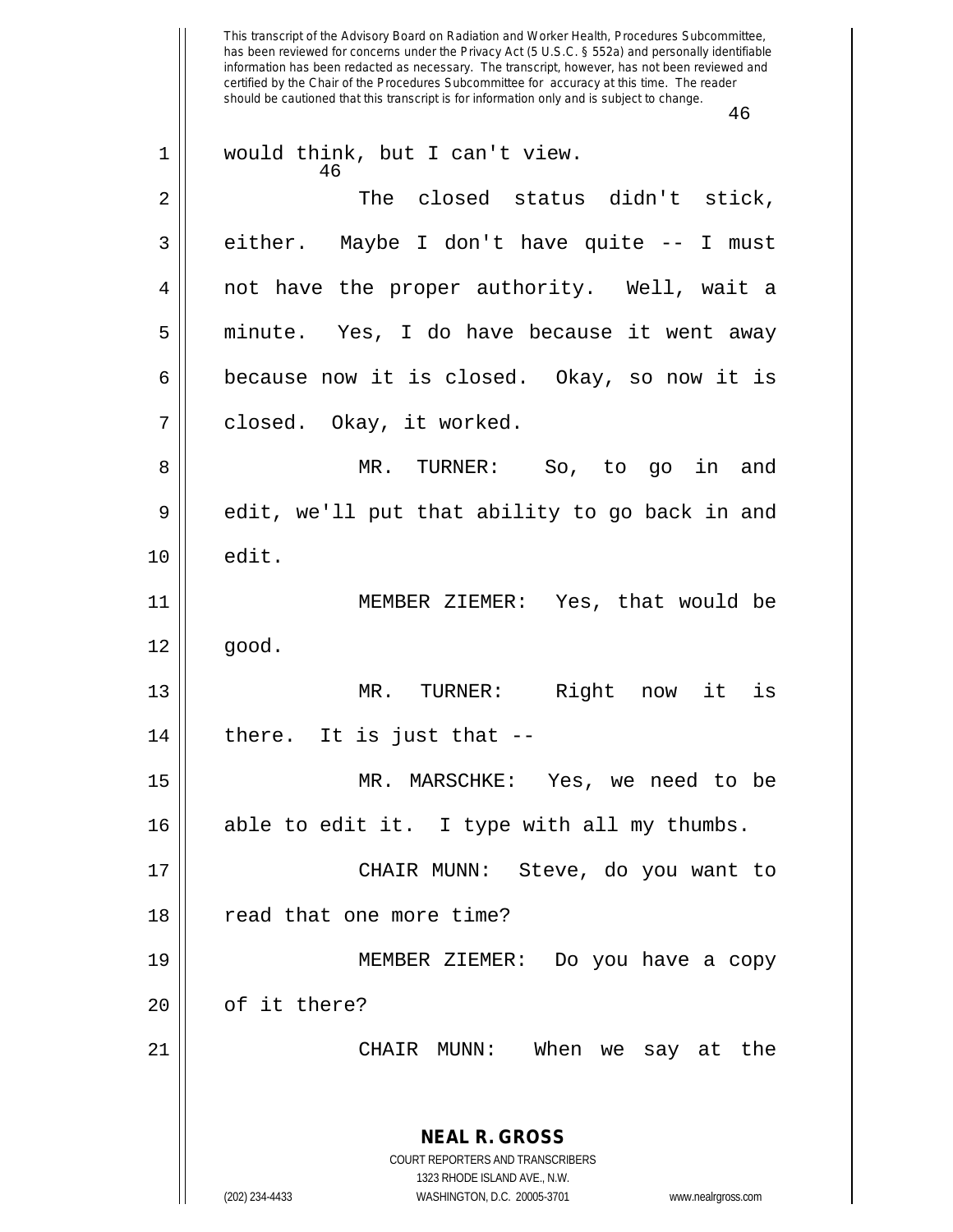This transcript of the Advisory Board on Radiation and Worker Health, Procedures Subcommittee, has been reviewed for concerns under the Privacy Act (5 U.S.C. § 552a) and personally identifiable information has been redacted as necessary. The transcript, however, has not been reviewed and certified by the Chair of the Procedures Subcommittee for accuracy at this time. The reader should be cautioned that this transcript is for information only and is subject to change. 47 47 1 || time this issue was transferred to OTIB-0019  $2 \parallel$  the finding was already closed, shouldn't we  $3 \parallel$  say by that document? 4 MR. MARSCHKE: The OTIB-0019 5 || finding was already closed. Well, the finding  $6 \parallel$  wasn't closed by the document. The finding  $7 \parallel$  was  $-$ 8 MEMBER LEMEN: Closed by a 9 decision made by the Board. 10 MR. MARSCHKE: The OTIB-0019 11 finding was closed by the Board or by the 12 | Subcommittee. 13 MEMBER ZIEMER: Right. Or we 14 could say it had already been closed or 15 | something. 16 MR. MARSCHKE: The OTIB-0019 17 || finding had already been closed by --18 MEMBER ZIEMER: Yes, the OTIB-0019 19 finding, yes. You want to be able to say that 20 it was closed in connection with that other 21 document, is that right?

> **NEAL R. GROSS** COURT REPORTERS AND TRANSCRIBERS 1323 RHODE ISLAND AVE., N.W. (202) 234-4433 WASHINGTON, D.C. 20005-3701 www.nealrgross.com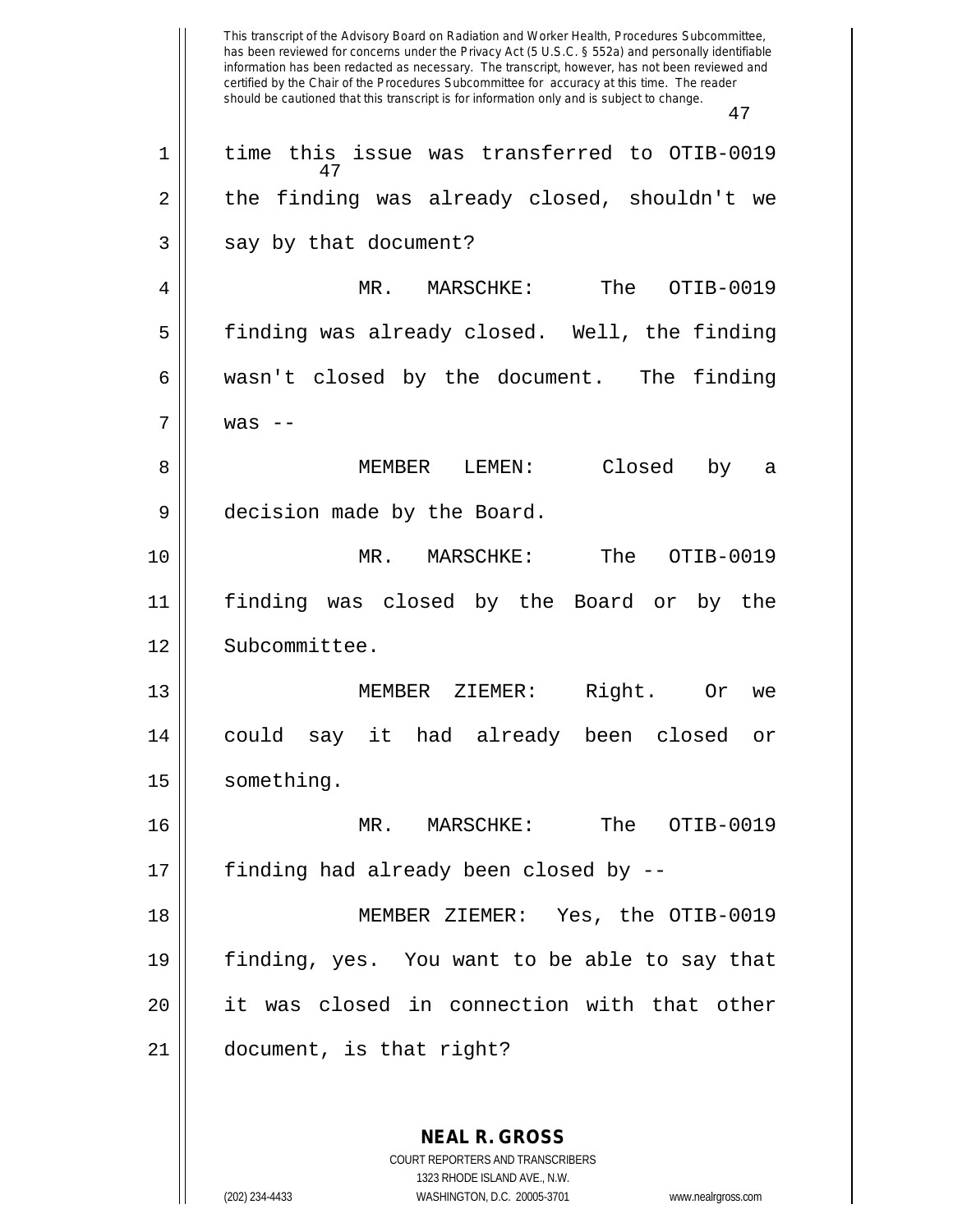This transcript of the Advisory Board on Radiation and Worker Health, Procedures Subcommittee, has been reviewed for concerns under the Privacy Act (5 U.S.C. § 552a) and personally identifiable information has been redacted as necessary. The transcript, however, has not been reviewed and certified by the Chair of the Procedures Subcommittee for accuracy at this time. The reader should be cautioned that this transcript is for information only and is subject to change. 48 **NEAL R. GROSS** COURT REPORTERS AND TRANSCRIBERS 1323 RHODE ISLAND AVE., N.W. (202) 234-4433 WASHINGTON, D.C. 20005-3701 www.nealrgross.com 48 1 || CHAIR MUNN: Yes. 2 MEMBER ZIEMER: Yes. 3 CHAIR MUNN: It had already been 4 | closed by OTIB-0019. 5 MEMBER LEMEN: Well, not really  $6 \parallel$  OTIB-0019. 7 MR. MARSCHKE: Under OTIB-0019. 8 MEMBER LEMEN: Under OTIB-0019 by 9 | action of the Subcommittee. 10 MEMBER ZIEMER: Yes, that's good. 11 Therefore, this issue should also 12 | be closed for this document. 13 || MR. MARSCHKE: Right, for PROC-95. 14 MEMBER ZIEMER: Yes. 15 MR. MARSCHKE: Or, therefore, this 16 PROC-95 issue should also be closed. 17 || MEMBER ZIEMER: Right. 18 I do like the way you can edit  $19$  | that; it pops into our screens. 20 CHAIR MUNN: Yes, that's much 21 nicer.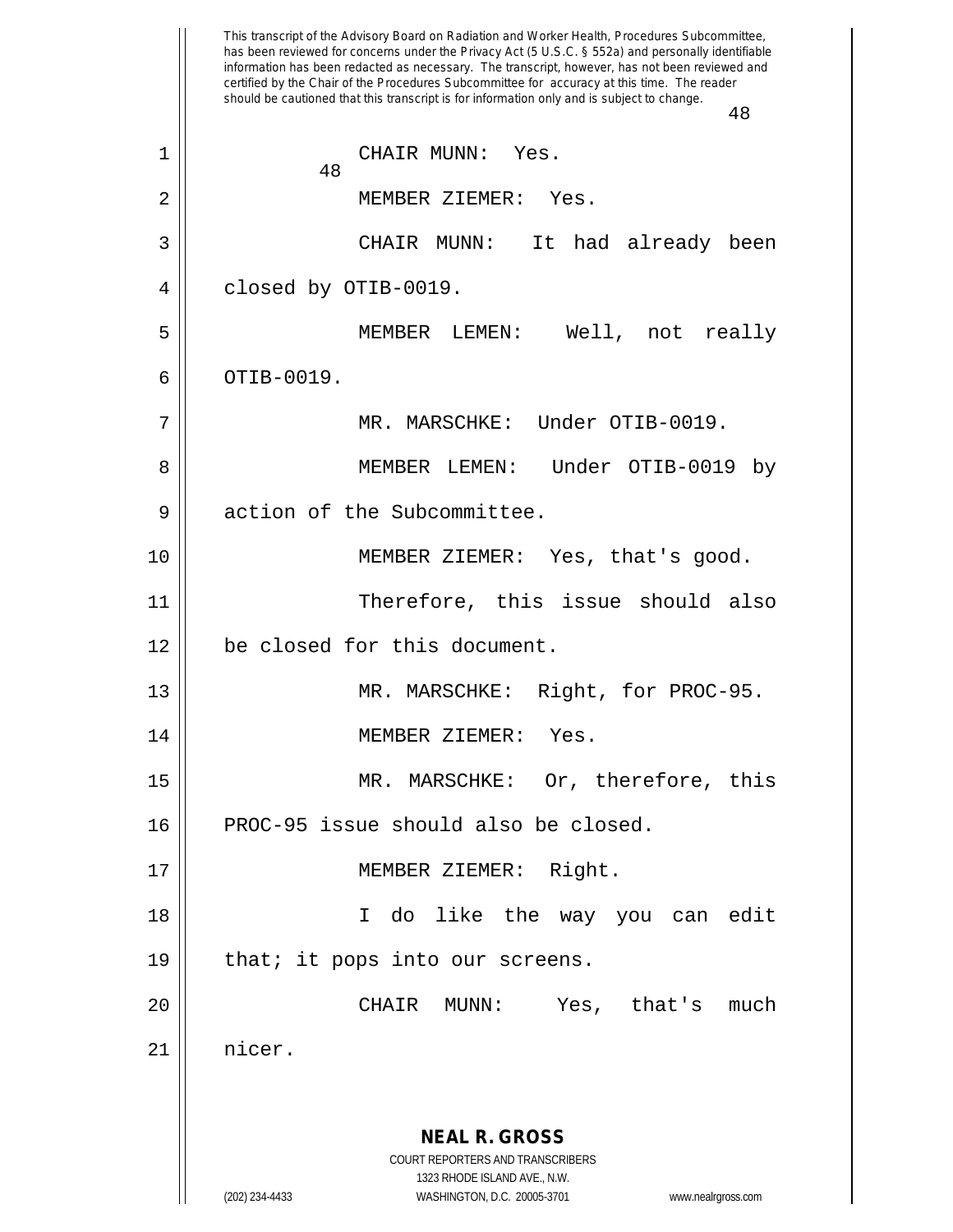This transcript of the Advisory Board on Radiation and Worker Health, Procedures Subcommittee, has been reviewed for concerns under the Privacy Act (5 U.S.C. § 552a) and personally identifiable information has been redacted as necessary. The transcript, however, has not been reviewed and certified by the Chair of the Procedures Subcommittee for accuracy at this time. The reader should be cautioned that this transcript is for information only and is subject to change. 49 **NEAL R. GROSS** COURT REPORTERS AND TRANSCRIBERS 1323 RHODE ISLAND AVE., N.W. 49 1 MR. MARSCHKE: I can't edit it 2 || right now, but by the time we get to the next  $3$   $\parallel$  Subcommittee it should be  $-$ 4 MEMBER LEMEN: Well, you have  $5 \parallel$  changed it from what you just had. 6 MEMBER ZIEMER: He can't do it 7 || right now. 8 MR. MARSCHKE: Yes, once I put it 9 || in, right now it's fixed. 10 MEMBER LEMEN: Yes, but you can 11 edit it. 12 MR. MARSCHKE: We can edit it once 13  $\parallel$  I get the capability. So, by the time we meet  $14$  | again  $-$ 15 MEMBER LEMEN: So, right now, it 16 is just going to stay the way it is? 17 || MR. MARSCHKE: Right now, it is 18 || going to stay the way you see it. 19 MEMBER LEMEN: That's fine. 20 MR. MARSCHKE: I've been writing 21 down, and hopefully, I will get the --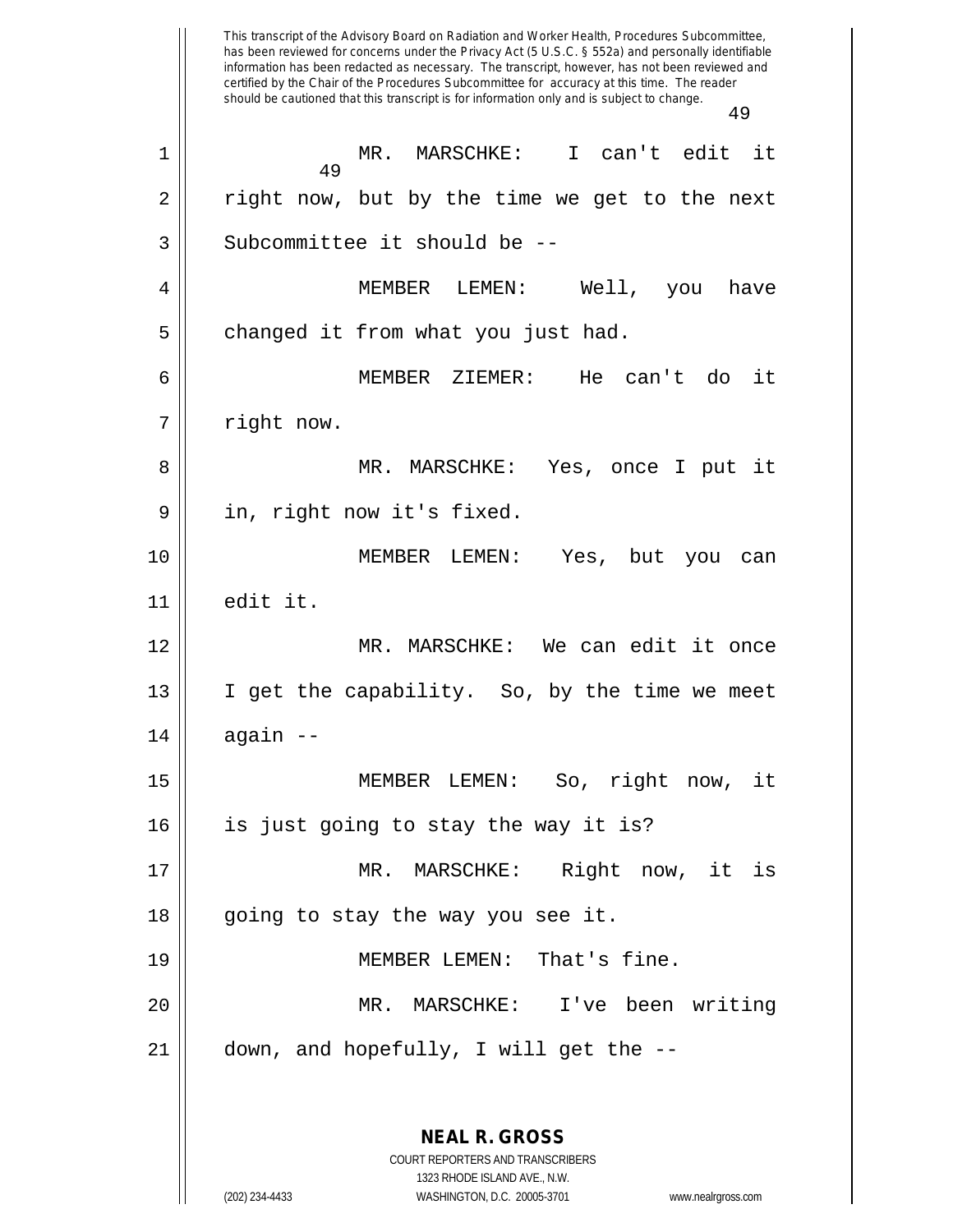This transcript of the Advisory Board on Radiation and Worker Health, Procedures Subcommittee, has been reviewed for concerns under the Privacy Act (5 U.S.C. § 552a) and personally identifiable information has been redacted as necessary. The transcript, however, has not been reviewed and certified by the Chair of the Procedures Subcommittee for accuracy at this time. The reader should be cautioned that this transcript is for information only and is subject to change. 50 **NEAL R. GROSS** COURT REPORTERS AND TRANSCRIBERS 1323 RHODE ISLAND AVE., N.W. (202) 234-4433 WASHINGTON, D.C. 20005-3701 www.nealrgross.com 50 1 MEMBER ZIEMER: You have the 2 | intent. 3 MR. MARSCHKE: I have the intent 4 to make it clear that the OTIB-0019 issue was 5 || closed under OTIB-0019 discussions, and 6 | PROC-95 was closed under this action today. 7 CHAIR MUNN: Fine. 8 MEMBER LEMEN: Now we move to  $9 \parallel$  PR-12? 10 CHAIR MUNN: Now we can move to 11 PR-12. 12 MEMBER LEMEN: So, to go up and 13 get there, the best way is just to go to 14 Document Search? 15 MEMBER ZIEMER: Is that where the 16 || other one was transferred? 17 || CHAIR MUNN: No, this is the next 18 | item on our agenda. 19 || MEMBER ZIEMER: Oh, oh. 20 MEMBER LEMEN: So, wouldn't we 21 just go 0012?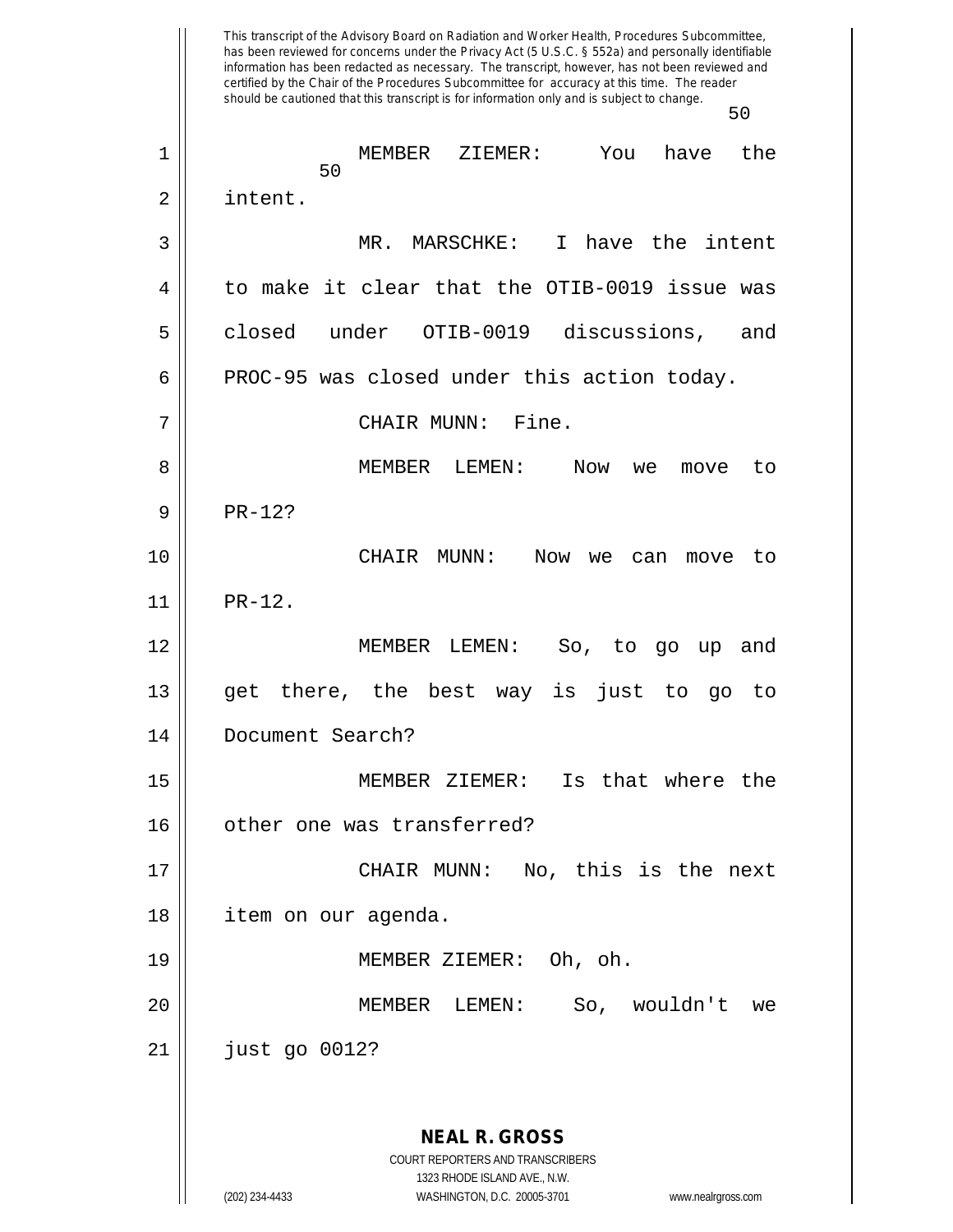This transcript of the Advisory Board on Radiation and Worker Health, Procedures Subcommittee, has been reviewed for concerns under the Privacy Act (5 U.S.C. § 552a) and personally identifiable information has been redacted as necessary. The transcript, however, has not been reviewed and certified by the Chair of the Procedures Subcommittee for accuracy at this time. The reader should be cautioned that this transcript is for information only and is subject to change. 51 **NEAL R. GROSS** COURT REPORTERS AND TRANSCRIBERS 51 1 MEMBER ZIEMER: Well, before we do  $2 \parallel$  that, are we finishing up the other transfer 3 item on PROC-95? 4 | CHAIR MUNN: No, we have it later  $5 \parallel$  in the  $-$ 6 MEMBER ZIEMER: Oh, it's later. 7 CHAIR MUNN: We can do it now if 8 || we want to, as long as we're there. 9 MEMBER ZIEMER: No, no. If it's 10 later, that's fine. 11 CHAIR MUNN: Do you want to go to 12 RPRT 0044? 13 DR. MAURO: Wanda, this is John. 14 While we're here, we are almost on  $15$  || the one-yard line on this. Okay, we do have 16 some preliminary comments on OTIB -- I'm 17 || sorry, is it OTIB or the report? 18 MR. MARSCHKE: It's RP -- 19 DR. MAURO: Yes, report, RPRT 20 0044. That came in, finally, this weekend.  $21$  So, that would sort of end our discussion of,

1323 RHODE ISLAND AVE., N.W.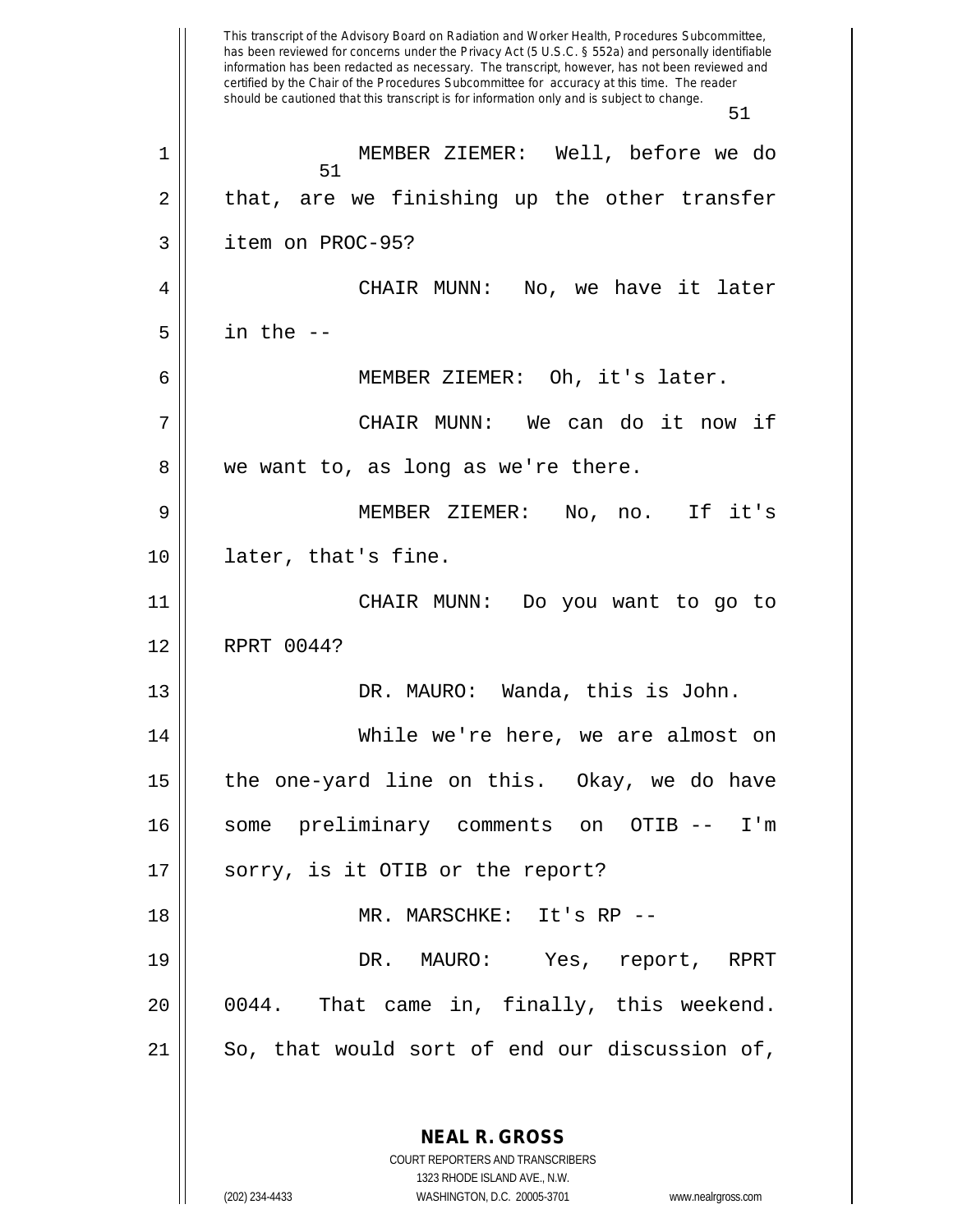This transcript of the Advisory Board on Radiation and Worker Health, Procedures Subcommittee, has been reviewed for concerns under the Privacy Act (5 U.S.C. § 552a) and personally identifiable information has been redacted as necessary. The transcript, however, has not been reviewed and certified by the Chair of the Procedures Subcommittee for accuracy at this time. The reader should be cautioned that this transcript is for information only and is subject to change. 52 **NEAL R. GROSS** COURT REPORTERS AND TRANSCRIBERS 1323 RHODE ISLAND AVE., N.W. 52 1 || I guess it is, PROC-95. Do you want to just 2 || get that out of the way? 3 CHAIR MUNN: It would be a good 4 | idea. Why not do it now? 5 MEMBER LEMEN: Oh, I see. Go to  $6$  || that bottom line. 7 MEMBER ZIEMER: Go to your 8 document list. 9 MEMBER LEMEN: The last time was 10 3/23/2010. That was on 44, right? 11 MEMBER ZIEMER: Do we have 44? 12 MR. MARSCHKE: You don't have, I 13 don't know that you will have anything on 44. 14 || I don't know if I have enough. I 15 have only made six copies. You'll have to 16 || share. 17 DR. MAURO: Steve, are you handing 18 || out Joyce's status report? 19 MR. MARSCHKE: I'm handing out 20 Joyce's status report. Mike and Mark, I have 21 to apologize, I don't think you have a copy of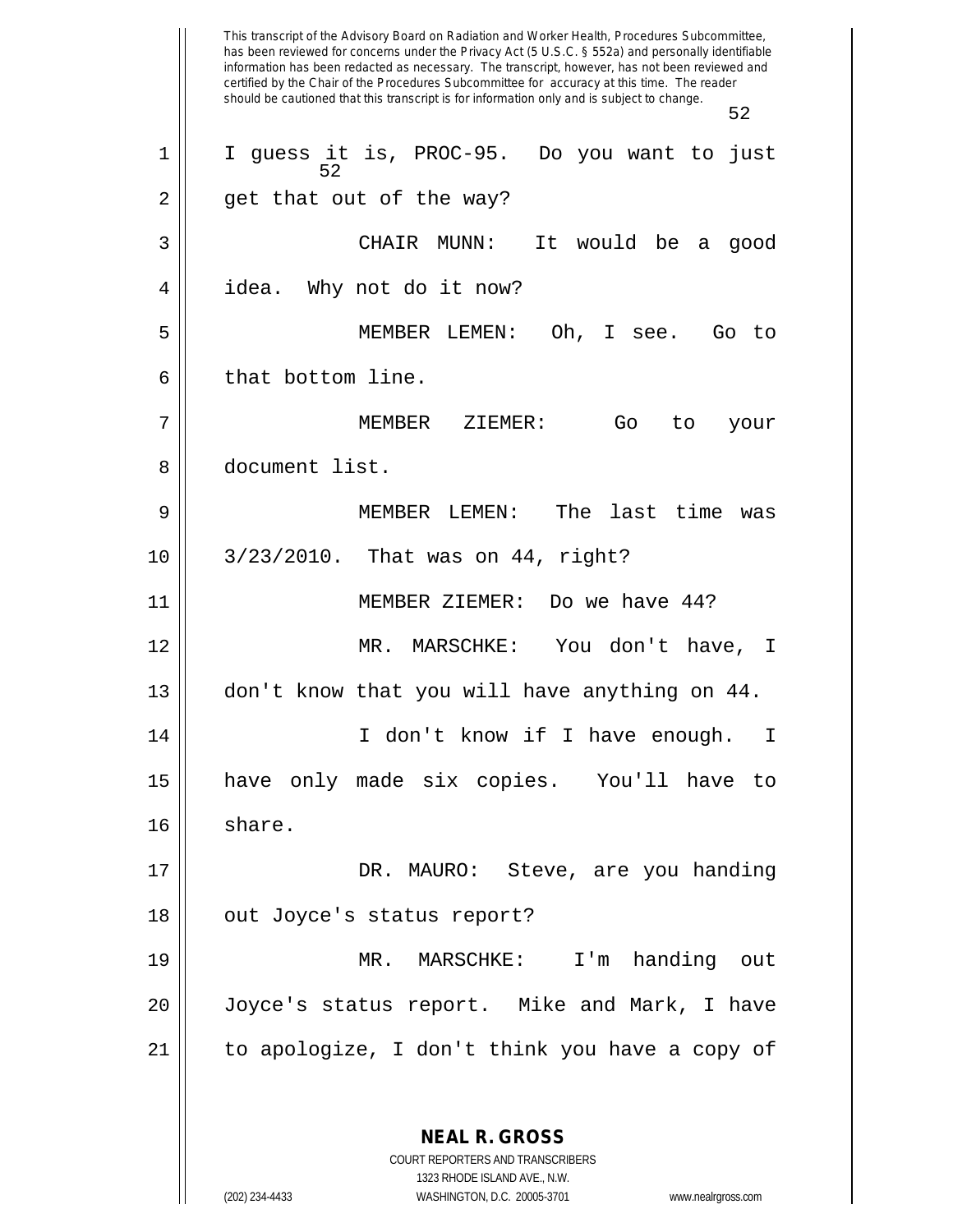This transcript of the Advisory Board on Radiation and Worker Health, Procedures Subcommittee, has been reviewed for concerns under the Privacy Act (5 U.S.C. § 552a) and personally identifiable information has been redacted as necessary. The transcript, however, has not been reviewed and certified by the Chair of the Procedures Subcommittee for accuracy at this time. The reader should be cautioned that this transcript is for information only and is subject to change. 53 53 1 || what we have just handed out. 2 Joyce has been reviewing Report 44 3 for us. She provided us with a one-page  $4 \parallel$  status report of where she is in that review,  $5 ||$  so that we can report on it at this meeting. 6 I have just handed that out to the people that 7 || are here in the room. 8 John, maybe you could forward it 9 d to Mike and Mark? 10 DR. MAURO: Yes, I can. I have it 11 here. Yes, I have it on my main computer. 12 I would like to just point out, 13  $\parallel$  though, that this is a status report. This is 14 not a White Paper. In fact, it is still 15 undergoing review. We have a statistician 16 || looking at it, Harry Chmelynski. 17 || So, we are only prepared today to 18 || sort of give you an overview of where we are 19 on it. I guess the bottom line is we're in  $20$  || the home stretch. That is, I think a lot of 21 || the issues related to this Report 44 have been

> **NEAL R. GROSS** COURT REPORTERS AND TRANSCRIBERS

> > 1323 RHODE ISLAND AVE., N.W.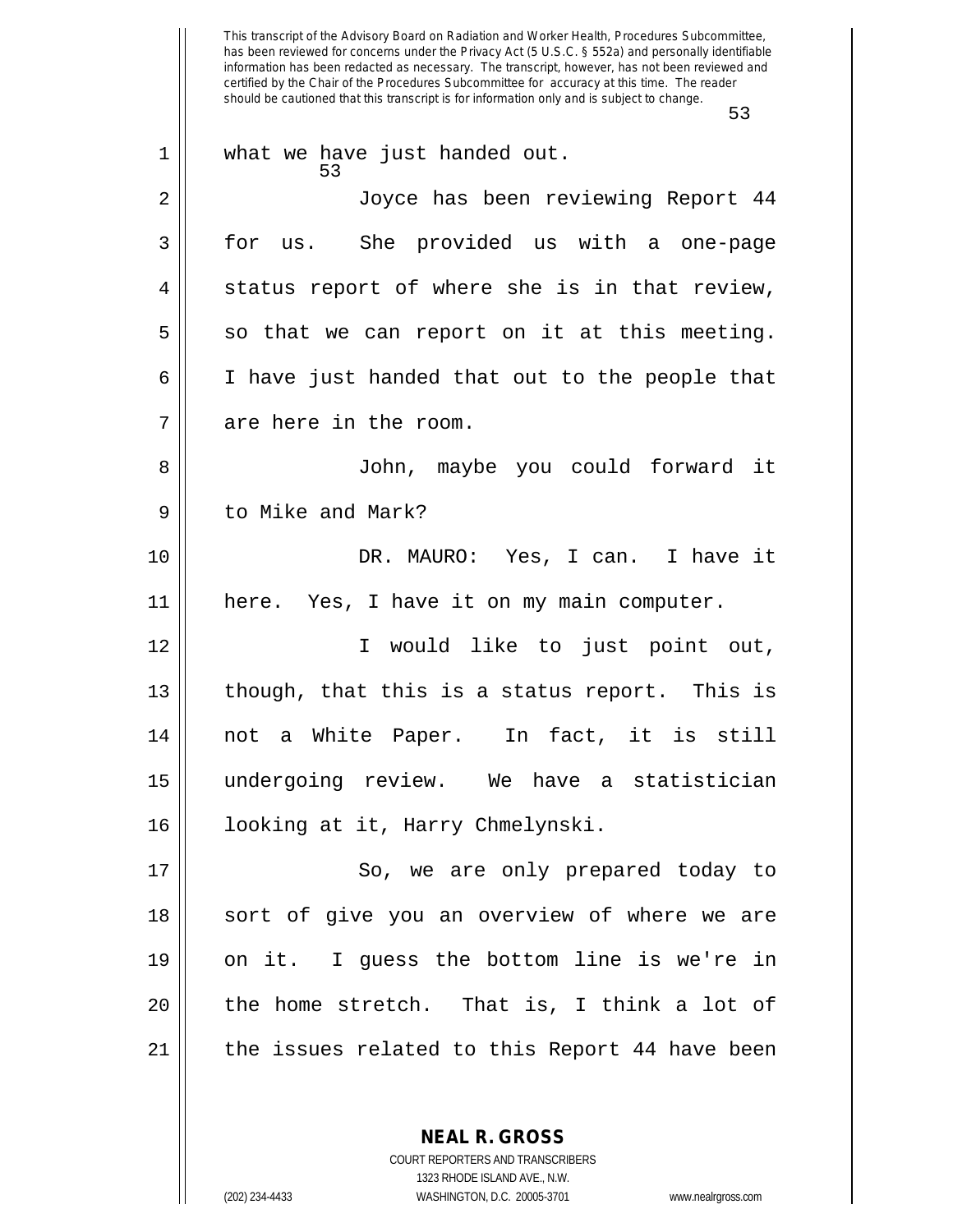|             | 54                                                  |
|-------------|-----------------------------------------------------|
| $\mathbf 1$ | resolved. We still have a couple of questions<br>54 |
| 2           | related to how the data are dealt with,             |
| 3           | certain aspects of how the data are dealt           |
| 4           | with.                                               |
| 5           | This has to do with coworker                        |
| 6           | models. It has to do with you have some             |
| 7           | numbers, some measurements, bioassay samples,       |
| 8           | for example, that are close to the low limits       |
| 9           | of detection, and they are sporadic. And you        |
| 10          | want to try to assign an intake to a worker.        |
| 11          | There are a lot of different statistical            |
| 12          | methods that can be used.                           |
| 13          | Joyce looked at this, and she                       |
| 14          | feels that, to a large extent, the approach         |
| 15          | that has been adopted in Report 44, it looks        |
| 16          | fine. But she did have a couple of questions        |
| 17          | and has some requests for clarification.            |
| 18          | That's where we are. Right now,                     |
| 19          | that finding of Joyce, that has just been           |
| 20          | reported relatively recently. The status            |
| 21          | report is really not a deliverable yet.             |
|             |                                                     |

**NEAL R. GROSS** COURT REPORTERS AND TRANSCRIBERS 1323 RHODE ISLAND AVE., N.W.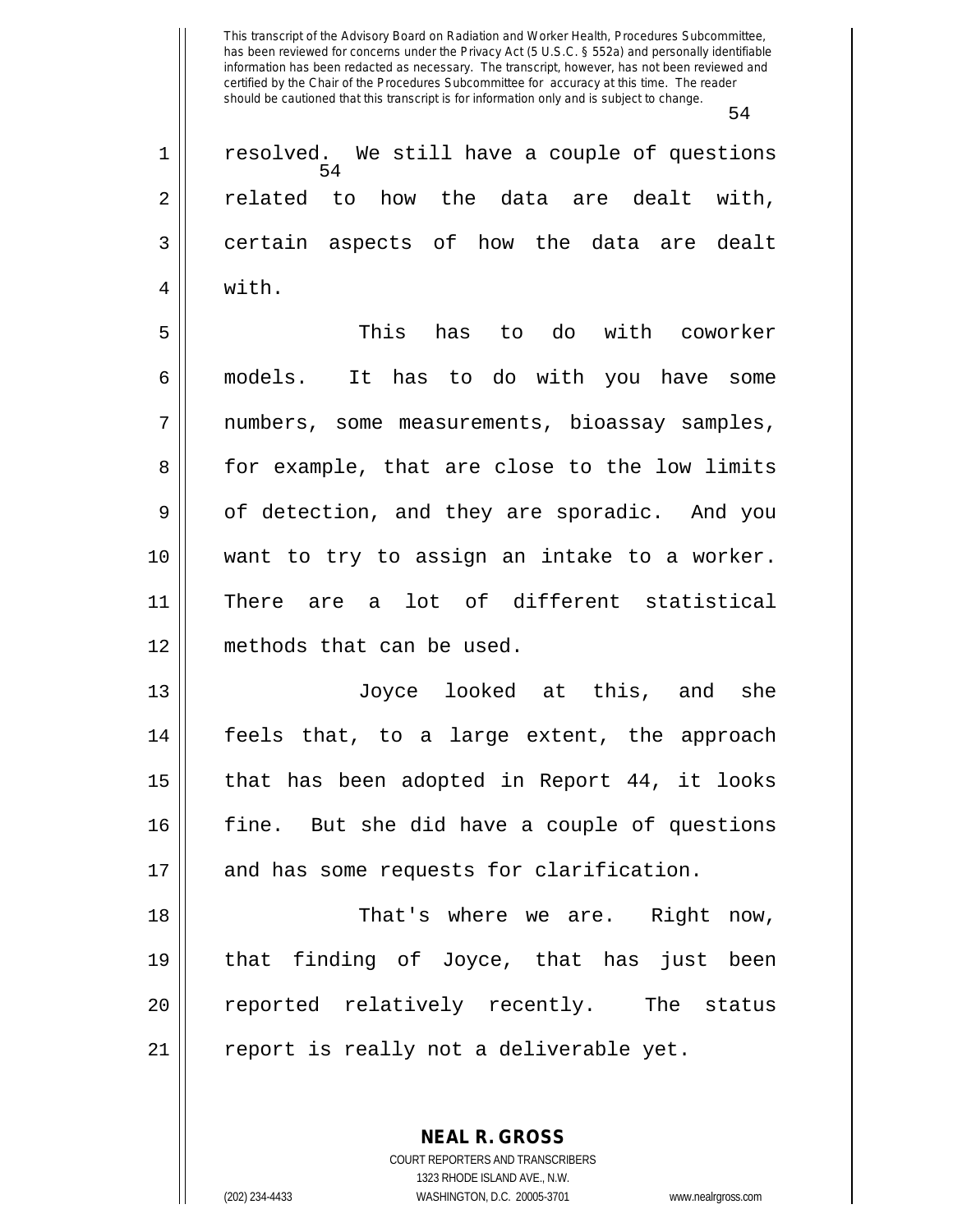55

55 1 And I'm glad you have that piece 2 | of paper, and I will certainly forward it on 3 l to Mike and Mark.

4 || But please bear in mind, though,  $5 \parallel$  that I don't think we are ready to give SC&A's 6 | official position because I would like -- by 7 || any chance, Steve, I just recently forwarded 8 || it to Harry. I would like him to look at it 9 because it's not only an internal dosimetry 10 question, it's a statistical question. I 11 would like both of them to weigh in on this. 12 || So, that is why I am sort of reining in this 13  $\parallel$  and that. We are really not there yet.

 MR. MARSCHKE: Yes, this is just the status update for this meeting. We will provide a report which will have a checklist 17 in it.

 I mean this does not follow our procedure. This handout that we gave today does not follow the SC&A procedure for 21 || reviewing procedures or documents, and it

> **NEAL R. GROSS** COURT REPORTERS AND TRANSCRIBERS

1323 RHODE ISLAND AVE., N.W. (202) 234-4433 WASHINGTON, D.C. 20005-3701 www.nealrgross.com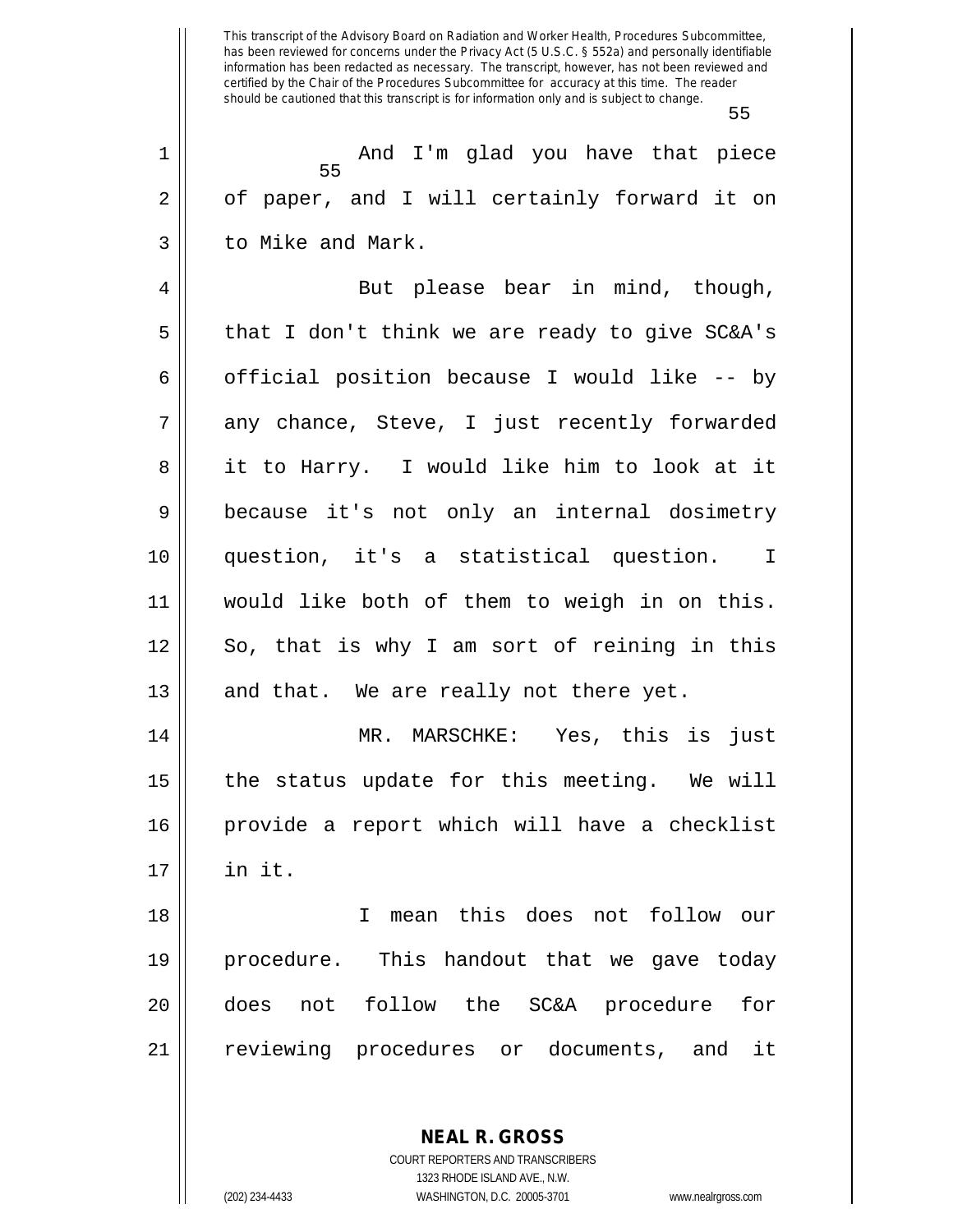This transcript of the Advisory Board on Radiation and Worker Health, Procedures Subcommittee, has been reviewed for concerns under the Privacy Act (5 U.S.C. § 552a) and personally identifiable information has been redacted as necessary. The transcript, however, has not been reviewed and certified by the Chair of the Procedures Subcommittee for accuracy at this time. The reader should be cautioned that this transcript is for information only and is subject to change. 56 **NEAL R. GROSS** COURT REPORTERS AND TRANSCRIBERS 1323 RHODE ISLAND AVE., N.W. (202) 234-4433 WASHINGTON, D.C. 20005-3701 www.nealrgross.com 56 1 || doesn't have the checklist in it. 2 || But when we produce the final 3 || report on this for the Report 44 review, we 4 || will have the normal format that is required 5 || by our procedures. It will include the  $6 \parallel$  checklist that we talked about this morning 7 || with the seven objectives, review objectives 8 checked off, and so on and so forth. 9 But, again, this is just the 10 || status update for the Subcommittee. 11 CHAIR MUNN: Okay. Who has a 12 question? 13 || MEMBER LEMEN: My question -- this 14 is Dick Lemen -- my question is, is there, as  $15$  a new member, is there a procedure document or 16 some basic document that explains when 17 coworker data will be used and how it will be 18 picked? 19 DR. MAURO: I guess I will take  $20 \parallel$  a  $-$ 21 MR. MARSCHKE: There's several.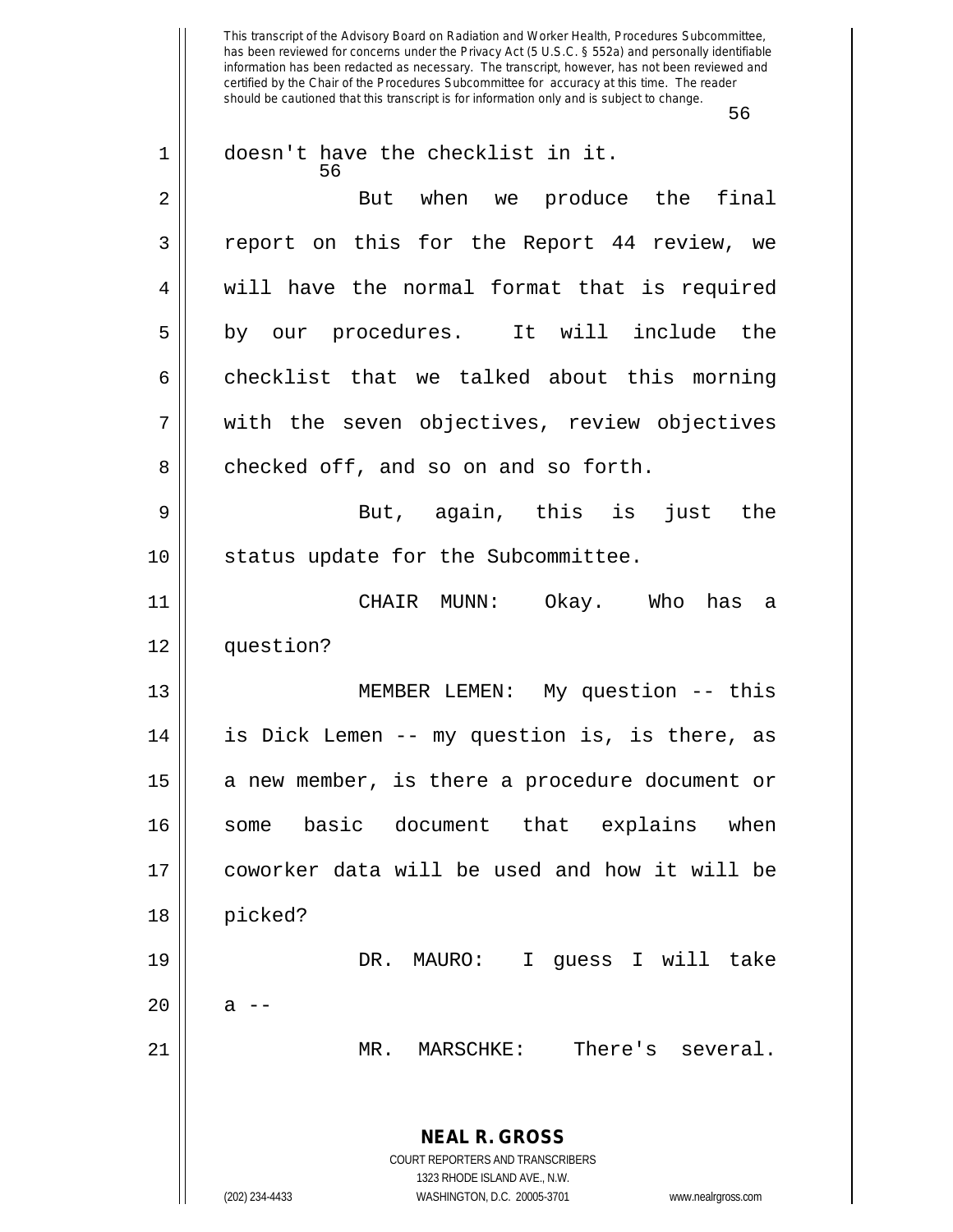This transcript of the Advisory Board on Radiation and Worker Health, Procedures Subcommittee, has been reviewed for concerns under the Privacy Act (5 U.S.C. § 552a) and personally identifiable information has been redacted as necessary. The transcript, however, has not been reviewed and certified by the Chair of the Procedures Subcommittee for accuracy at this time. The reader should be cautioned that this transcript is for information only and is subject to change. 57 57 1 || That is more of a NIOSH, I would think at 2 | least. 3 DR. MAURO: Yes, it is really 4 || NIOSH. I will let NIOSH answer that. 5 MEMBER LEMEN: Yes, it is a NIOSH 6 question, I think. 7 CHAIR MUNN: Yes. 8 MEMBER LEMEN: So, I need to ask  $9 \parallel$  NIOSH to answer for that. I wasn't meaning 10 SC&A to answer that because I know it is a 11 || NIOSH question. 12 MS. THOMAS: I think we have Liz 13 || Brackett or Scott Siebert on the line, who can 14 || probably answer it better than I can. 15 MS. BRACKETT: Yes, this is Liz 16 Brackett. 17 I don't remember the number off 18 the top of my head. There are several 19 different documents that kind of run through 20 it. There is -- is it a plan or plan 19? I 21 don't recall. There are some overarching

> COURT REPORTERS AND TRANSCRIBERS 1323 RHODE ISLAND AVE., N.W. (202) 234-4433 WASHINGTON, D.C. 20005-3701 www.nealrgross.com

**NEAL R. GROSS**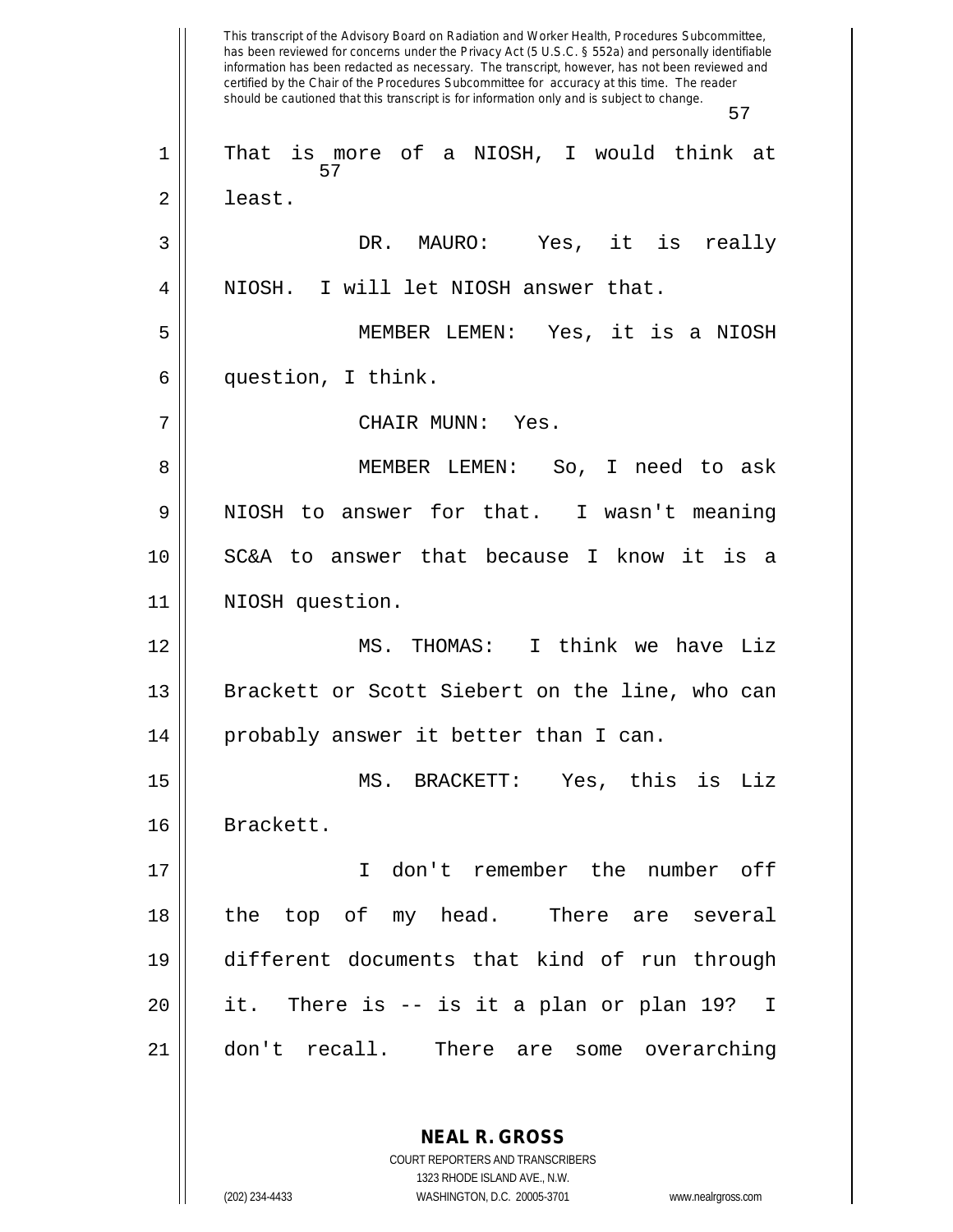58

**NEAL R. GROSS** COURT REPORTERS AND TRANSCRIBERS 1323 RHODE ISLAND AVE., N.W. 58 1 || documents that is the plan, and then there are  $2 \parallel$  two, well, OTIB-0019 that we were talking 3 about addresses internal dosimetry, and 4 | OTIB-0020 addresses external dosimetry. And I 5 || believe that both of them discuss under what  $6$  || circumstances they would be used. 7 Then, there are individual 8 coworker studies, some that have been 9 incorporated into the Site Profiles, which 10 would also discuss when they might be used at 11 a particular site. 12 MEMBER LEMEN: I guess I'm asking 13 || not for like OTIB-0019 or these where it has 14 || already been used. I quess my question is, is 15 there a basic document like there was on 16 || surrogate data for coworker data? 17 MS. BRACKETT: Well, OTIB-0019 18 isn't where -- it's not being used in 19 OTIB-0019. That discusses how to do a 20 | coworker study. 21 MEMBER LEMEN: Well, yes, I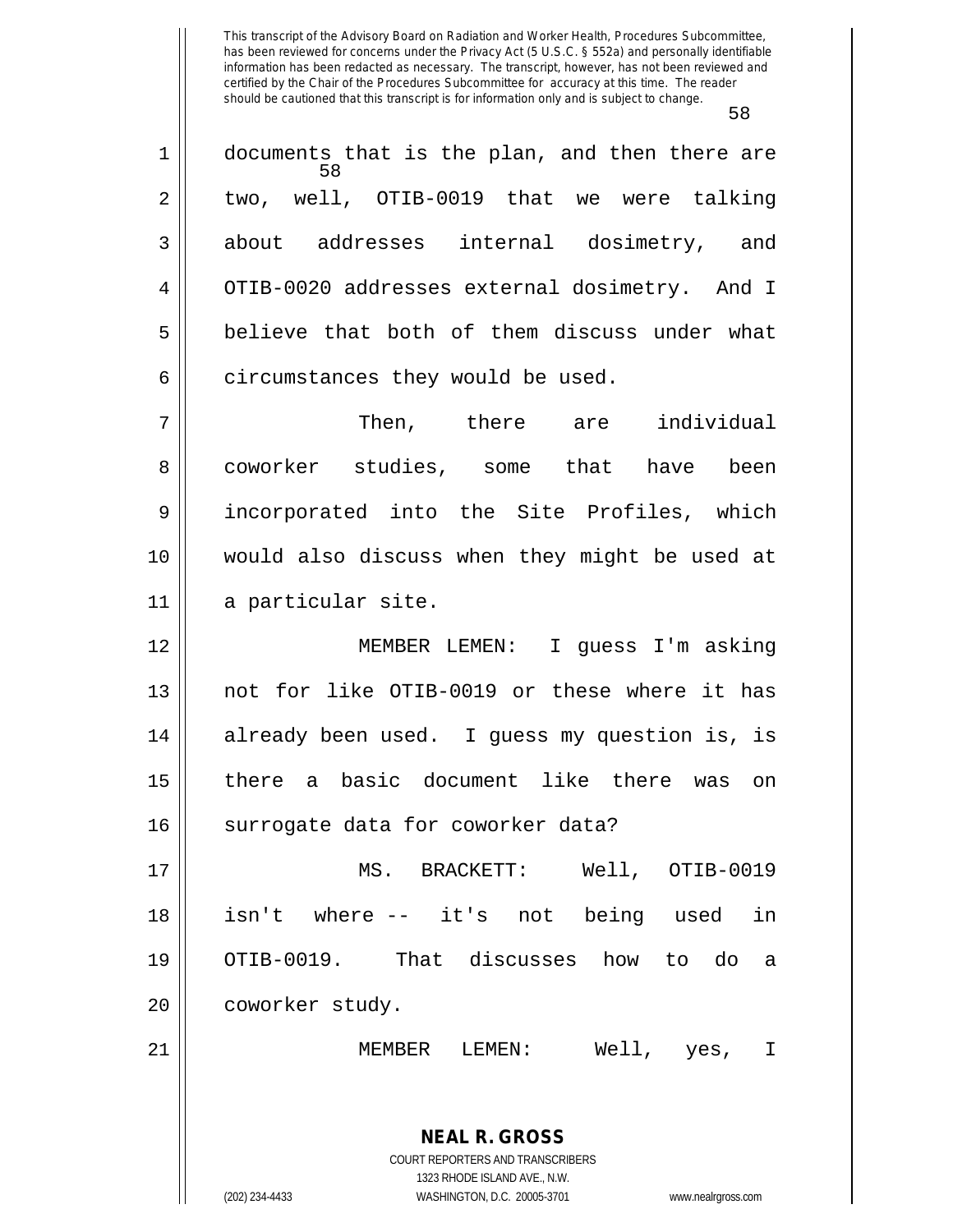59 understand. But what I'm saying is, unless I  $2 \parallel$  am totally out of place in what I'm asking,  $3 \parallel$  how do you determine, is there a document that  $4 \parallel$  says, okay, we don't have actual data on the workers, so we are going to use coworker data to assign to that worker? Do you have a document that says when you would do that and 8 || under what circumstances? MS. BRACKETT: I think that the overarching document, and I can't recall the number of right now, I believe it is a plan. But that addresses the particular circumstances. It's not an extremely specific document, but I believe that it does discuss when you might do one. MEMBER LEMEN: Well, I guess the question is -- DR. NETON: This is Jim Neton. I

19 have been lurking on the phone for a while. 20 But the document that Liz is 21 || talking about, she is correct, we would always

> COURT REPORTERS AND TRANSCRIBERS 1323 RHODE ISLAND AVE., N.W. (202) 234-4433 WASHINGTON, D.C. 20005-3701 www.nealrgross.com

**NEAL R. GROSS**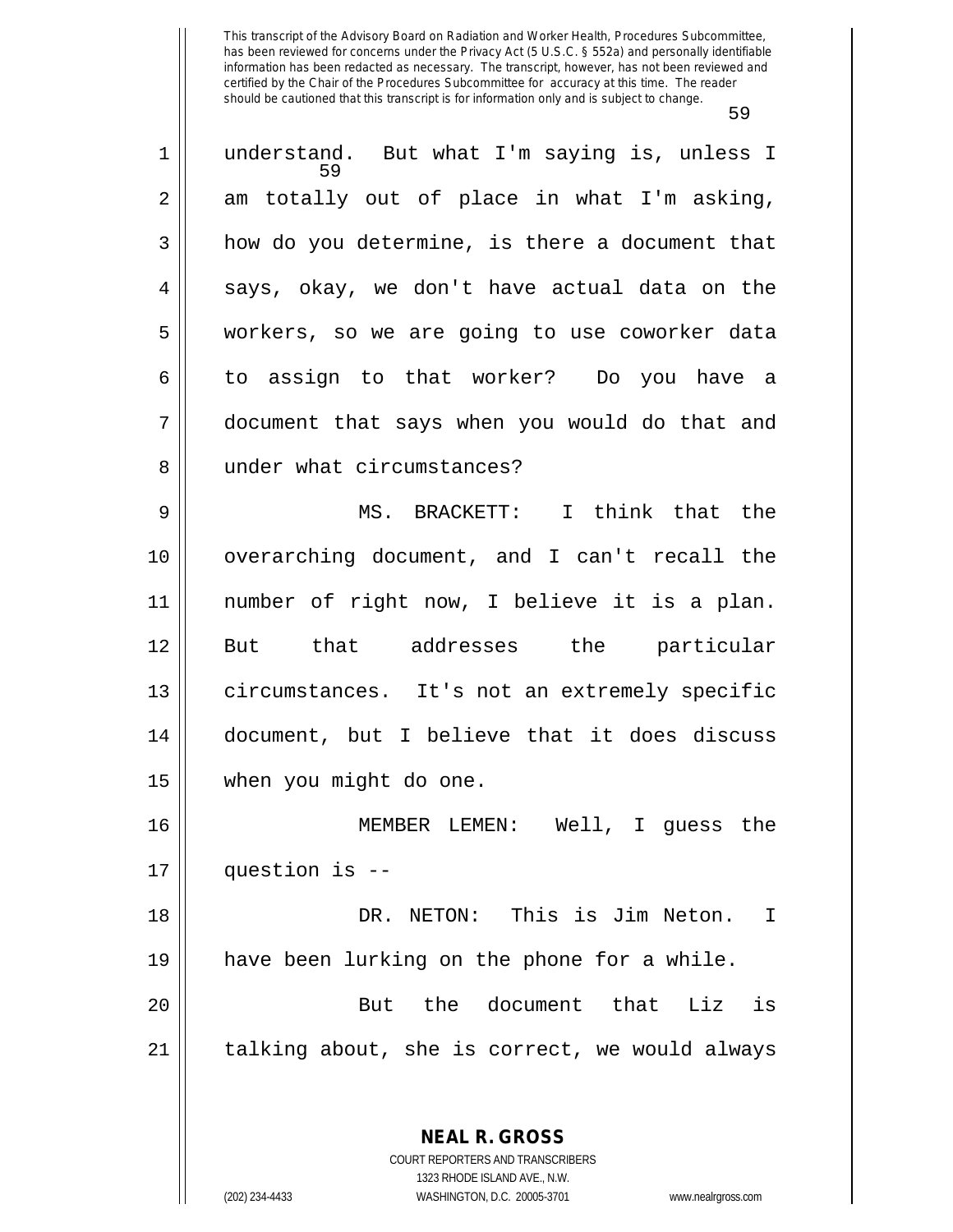60 60 1 || use a coworker model, if we had one, for 2 workers who were not monitored, who had no 3 monitoring data at all, but were, in our 4 || opinion, determined to have been exposed and 5 || should have been monitored. 6 Then the question becomes, what 7 || level of coworker dose does one assign? And 8 || then that becomes whether we would assign the 9 || 50th percentile; the coworker model would be 10 full distribution that was generated by that 11 model or the 95th percentile. 12 || And the document that Liz referred 13 || to has some general guidance as to what class 14 || of the workers we might apply that level of 15 exposure. Of course, there's also another 16 level of coworker. Well, it is not really 17 coworker. It would be ambient environmental.

18 Those are people who were probably not 19 exposed in the plant, but just the general 20 || plant environmental conditions.

21 MEMBER LEMEN: I guess, my

**NEAL R. GROSS** COURT REPORTERS AND TRANSCRIBERS 1323 RHODE ISLAND AVE., N.W.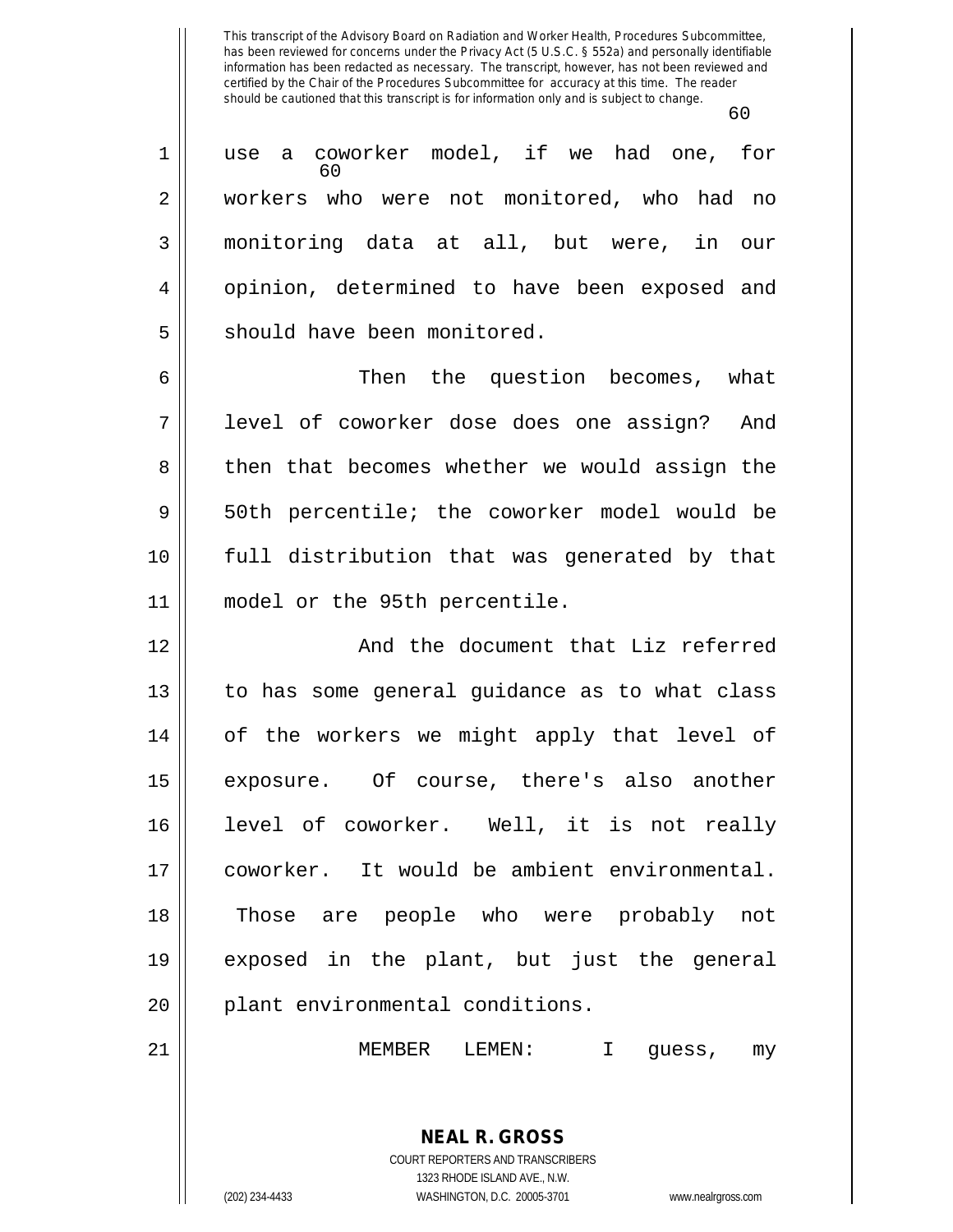| $\mathbf 1$    | question is maybe not specific enough. If you<br>61 |
|----------------|-----------------------------------------------------|
| $\overline{2}$ | have a plant and you are using coworker data,       |
| 3              | is there some model or some decision logic          |
| 4              | that says how close the coworker has to be or       |
| 5              | the job title or anything like that?                |
| 6              | DR. NETON: Okay, yes. The way we                    |
| 7              | approach this, and that is covered probably in      |
| 8              | TIB-019 I guess, is that we decided early on        |
| 9              | in this program that we could not get that          |
| 10             | specific to do sort of a job exposure matrix-       |
| 11             | type approach.                                      |
| 12             | generate the entire<br>We                           |
| 13             | distribution of all the monitored workers           |
| 14             | using that as a cumulative probability              |
| 15             | distribution and then generate<br>some              |
| 16             | statistical parameters from that, where there       |
| 17             | is the 50th, the geometric mean and the             |
| 18             | geometric standard deviation.                       |
| 19             | MEMBER LEMEN: Would that mean,                      |
| 20             | then, that if you had a workforce, say, that        |
| 21             | had multiple operations and some of the             |
|                |                                                     |
|                |                                                     |
|                | <b>NEAL R. GROSS</b>                                |

COURT REPORTERS AND TRANSCRIBERS 1323 RHODE ISLAND AVE., N.W. (202) 234-4433 WASHINGTON, D.C. 20005-3701 www.nealrgross.com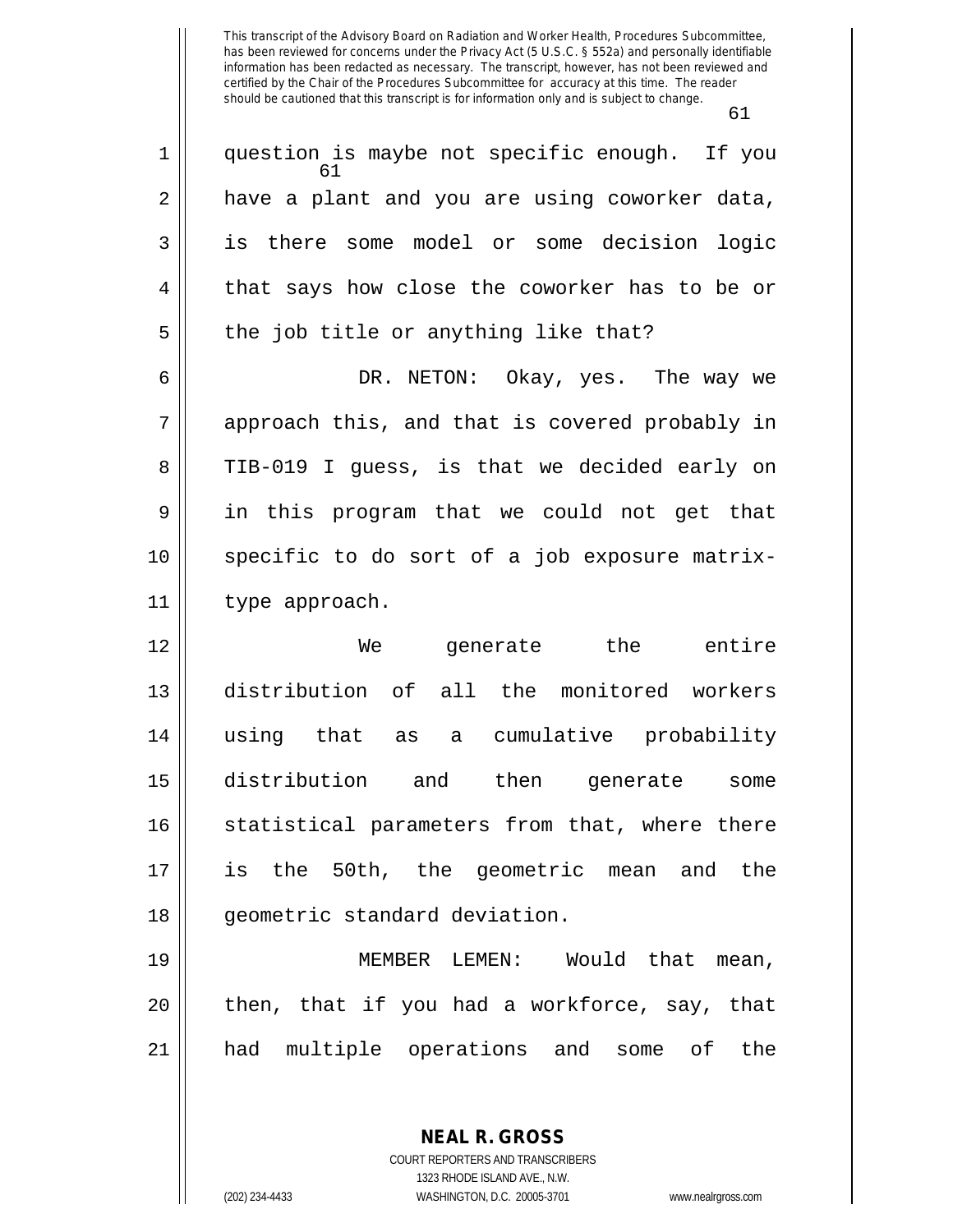| $\mathbf 1$ | operations had the potential for high exposure<br>62. |
|-------------|-------------------------------------------------------|
| 2           | -- let's not assign a number; let's just say          |
| 3           | high exposure -- other operations in the same         |
| 4           | facility had low exposure, and both the high-         |
| 5           | exposure group and the low-exposure group had         |
| 6           | measurements, do you then take an average of          |
| 7           | that and assign it to those that don't have           |
| 8           | measurements?                                         |
| 9           | DR. NETON: No, no. We would                           |
| 10          | take, for example, if someone were, say, a            |
| 11          | security guard who was, clearly, present in           |
| 12          | the environment of the plant where exposures          |
| 13          | were possible, but it was on a somewhat               |
| 14          | sporadic basis, they would be assigned to the         |
| 15          | 50th percentile of the distribution with a            |
| 16          | geometric standard deviation as their exposure        |
| 17          | on a year-by-year basis, if the data were that        |
| 18          | good. Or you would take someone else who may          |
| 19          | have been a chemical operator who was clearly         |
| 20          | exposed at the higher end, they would receive         |
| 21          | a 95th percentile constant for that year.             |

**NEAL R. GROSS** COURT REPORTERS AND TRANSCRIBERS

1323 RHODE ISLAND AVE., N.W. (202) 234-4433 WASHINGTON, D.C. 20005-3701 www.nealrgross.com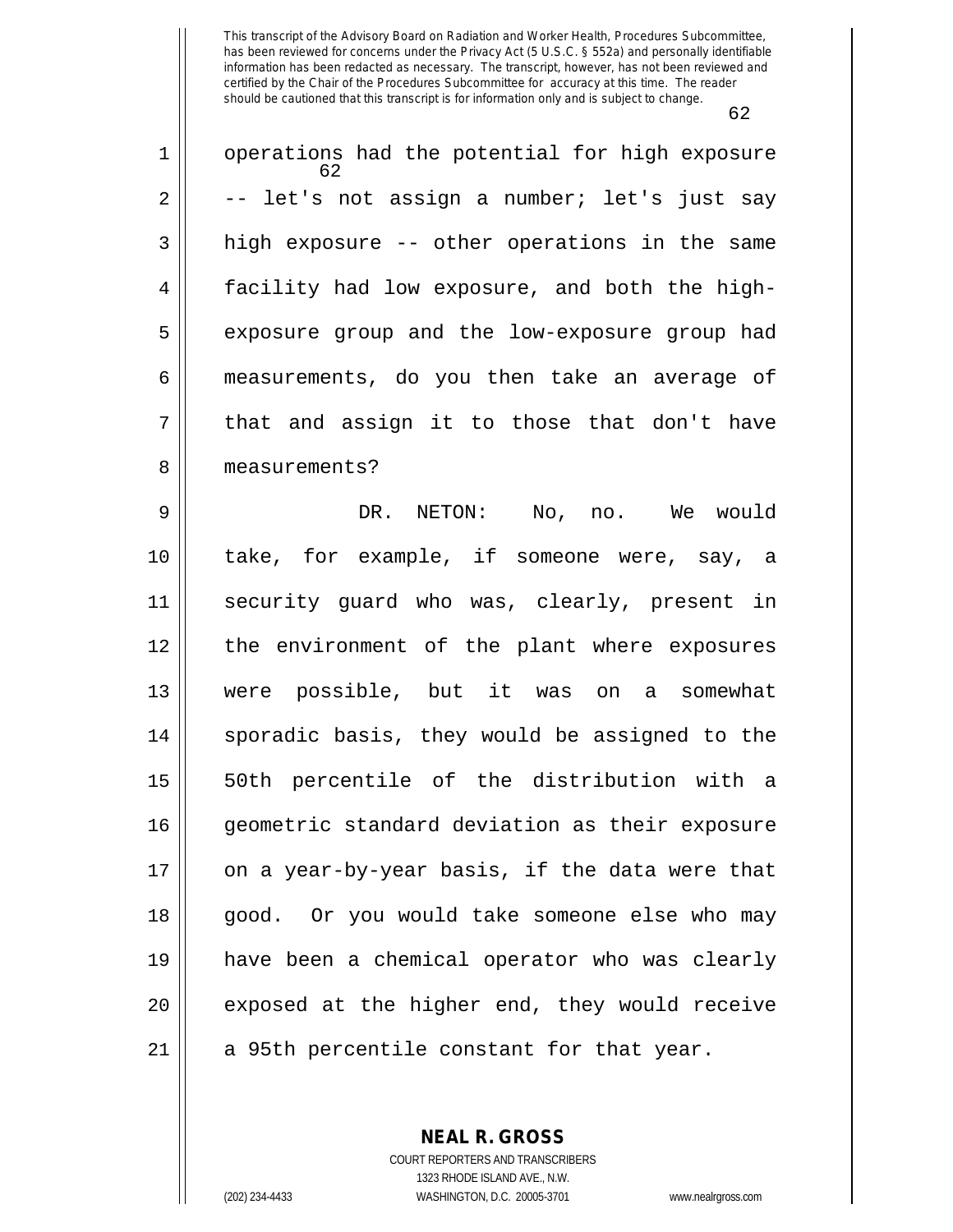| $\mathbf 1$    | MEMBER LEMEN: Well, I guess I am<br>63         |
|----------------|------------------------------------------------|
| $\overline{2}$ | still confused as to what decision logic are   |
| 3              | you using. Have you written it down someplace  |
| 4              | so that a neophyte like me coming into this    |
| 5              | Board can read your decision logic and         |
| 6              | understand why you are doing it?               |
| 7              | DR. NETON: Yes, there is a TIB                 |
| 8              | out there -- I think it is a TIB; maybe it is  |
| 9              | a plan. But we can get you that document.      |
| 10             | But it is somewhat generic. One                |
| 11             | needs to use some degree of professional       |
| 12             | judgment in making those decisions. I would    |
| 13             | propose that when we have decisions like that  |
| 14             | to be made, and it is not clear, it is not     |
| 15             | clear-cut, we would err on the side of the     |
| 16             | claimant and use the higher-level exposure.    |
| 17             | And I think, to some extent, that              |
| 18             | has been borne out in the review of the        |
| 19             | individual dose reconstructions that have been |
| 20             | done over the last several years.              |
| 21             | MEMBER LEMEN: Well, I don't want               |
|                |                                                |
|                | <b>NEAL R. GROSS</b>                           |

COURT REPORTERS AND TRANSCRIBERS 1323 RHODE ISLAND AVE., N.W. (202) 234-4433 WASHINGTON, D.C. 20005-3701 www.nealrgross.com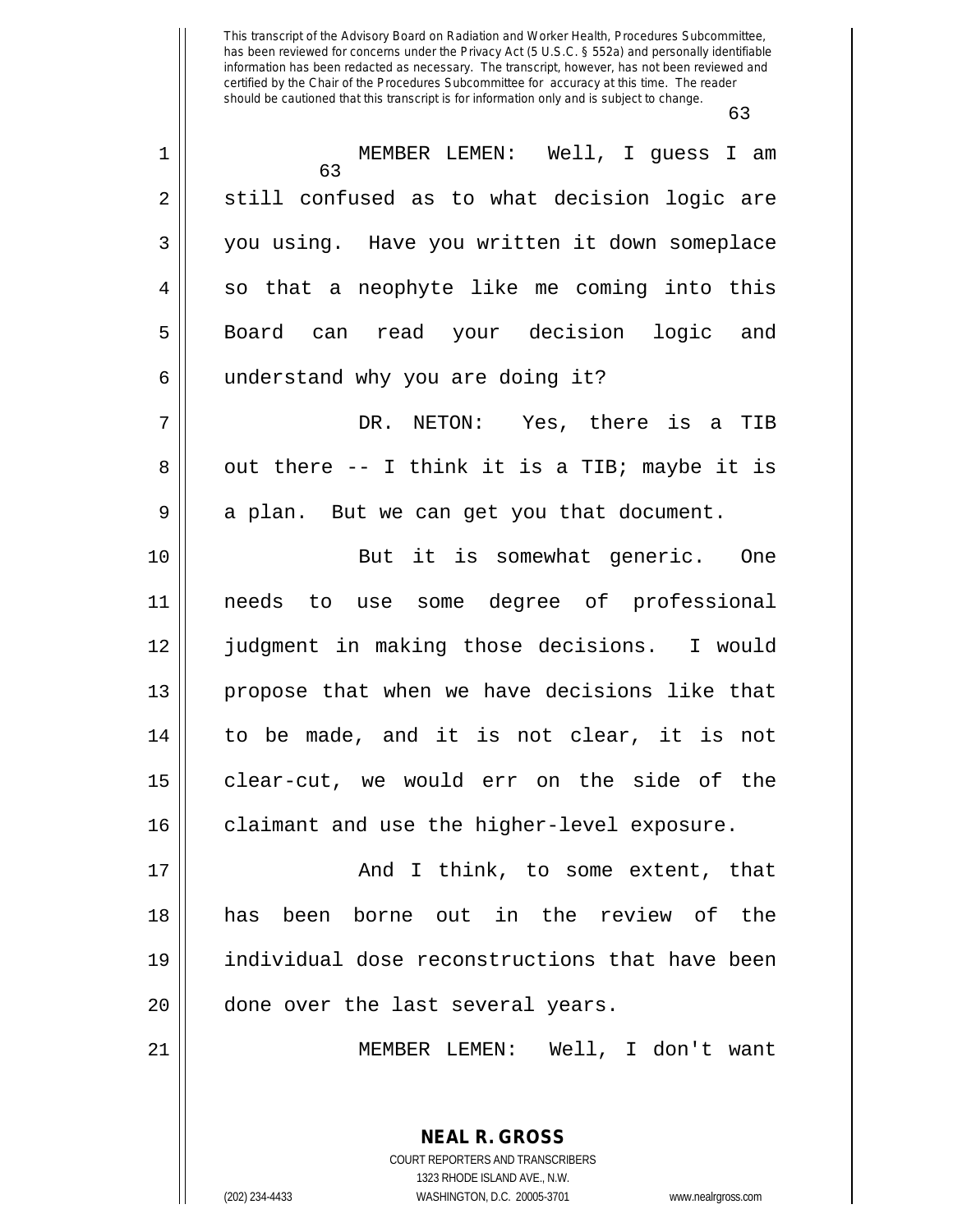This transcript of the Advisory Board on Radiation and Worker Health, Procedures Subcommittee, has been reviewed for concerns under the Privacy Act (5 U.S.C. § 552a) and personally identifiable information has been redacted as necessary. The transcript, however, has not been reviewed and certified by the Chair of the Procedures Subcommittee for accuracy at this time. The reader should be cautioned that this transcript is for information only and is subject to change. 64 **NEAL R. GROSS** 64 1 | to slow today's meeting down, but if it would  $2 \parallel$  be possible to get that, so I could read it, 3 maybe I can bring it up at the next Board 4 meeting, if I have questions. 5 DR. MAURO: Dick, this is John 6 Mauro. 7 You have raised the most important 8 question on every SEC petition that has SC&A 9 || reviews. The question always is, are there 10 adequate data to reconstruct the doses to 11 workers who don't have an adequate amount of 12 || bioassay data, in other words. 13 So, that is always the most 14 difficult question for all of us. That is, 15 you have a facility that is very complex over 16 time and in space and in job category. And 17 || the question, then, becomes, well, how are we 18 || going to reconstruct the internal doses to all 19 workers for all times in a way that is 20 || claimant-favorable? 21 And the only way to do that is if

> COURT REPORTERS AND TRANSCRIBERS 1323 RHODE ISLAND AVE., N.W.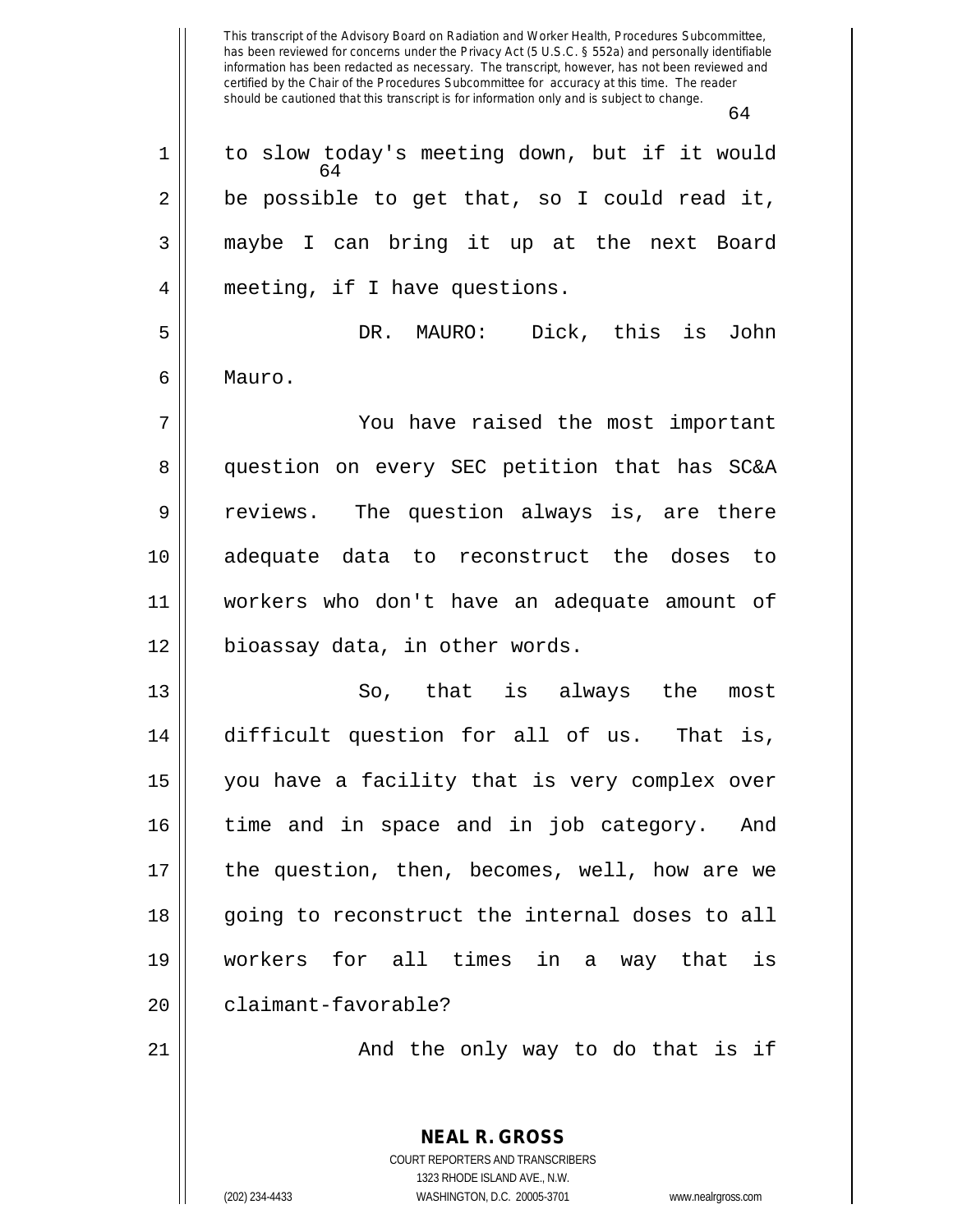65

65 1 you have 100 percent data, that's great, but 2 || you never do. So, it is always necessary to 3 use, to build some type of coworker model for 4 those workers who were not adequately 5 monitored, but perhaps should have been 6 monitored.

 And the SEC question that comes up 8 time and time again is, let's take a look at  $9 \parallel$  the operations at the facility as a function of time, the type of campaign, the kinds of radionuclides. All the questions that go towards, okay, can we build a coworker model || that is applicable to workers that worked in | this facility that might have been exposed to 15 || this radionuclide over this time period?

 And whether or not there is adequate data to build a coworker model for that particular box is always the difficult question. And I would say right now, that is || a judgment call. That is, that is usually discussed between SC&A and NIOSH when we start

**NEAL R. GROSS**

COURT REPORTERS AND TRANSCRIBERS 1323 RHODE ISLAND AVE., N.W. (202) 234-4433 WASHINGTON, D.C. 20005-3701 www.nealrgross.com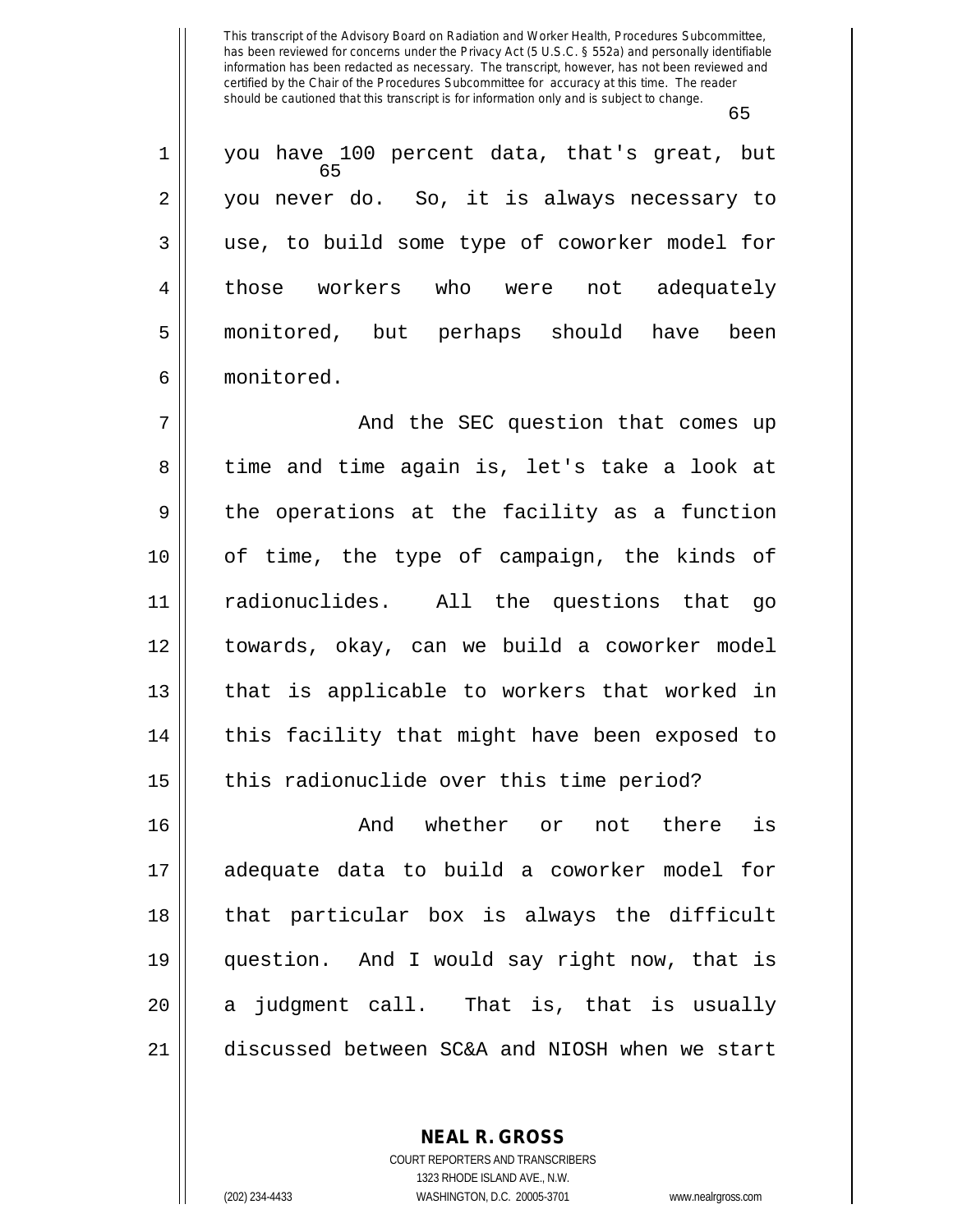| 1  | to sort out the data and put them into bins,<br>66 |
|----|----------------------------------------------------|
| 2  | and we start to get a sense of whether or not      |
| 3  | there might be a place where there's just too      |
| 4  | much missing data, and we just don't know          |
| 5  | enough about those workers and that facility       |
| 6  | for that radionuclide for that time period.        |
| 7  | And that's when, all of a sudden, you find         |
| 8  | yourself in a place where an SEC petition          |
| 9  | takes hold.                                        |
| 10 | So, I think the question you have                  |
| 11 | asked really goes to the heart of just about       |
| 12 | everything we do.                                  |
| 13 | MEMBER LEMEN: Well, that's why I                   |
| 14 | am asking if there is a basic document that I      |
| 15 | can start with to understand the logic. The        |
| 16 | discussion so far makes a lot of sense to me,      |
| 17 | but doesn't answer the questions I have.           |
| 18 | This is Matt Smith<br>SMITH:<br>$MR$ .             |
| 19 | with the ORAU team.                                |
| 20 | The external site again, I would                   |
| 21 | recommend OTIB-0020 as a document to take a        |
|    |                                                    |
|    | <b>NEAL R. GROSS</b>                               |

COURT REPORTERS AND TRANSCRIBERS 1323 RHODE ISLAND AVE., N.W. (202) 234-4433 WASHINGTON, D.C. 20005-3701 www.nealrgross.com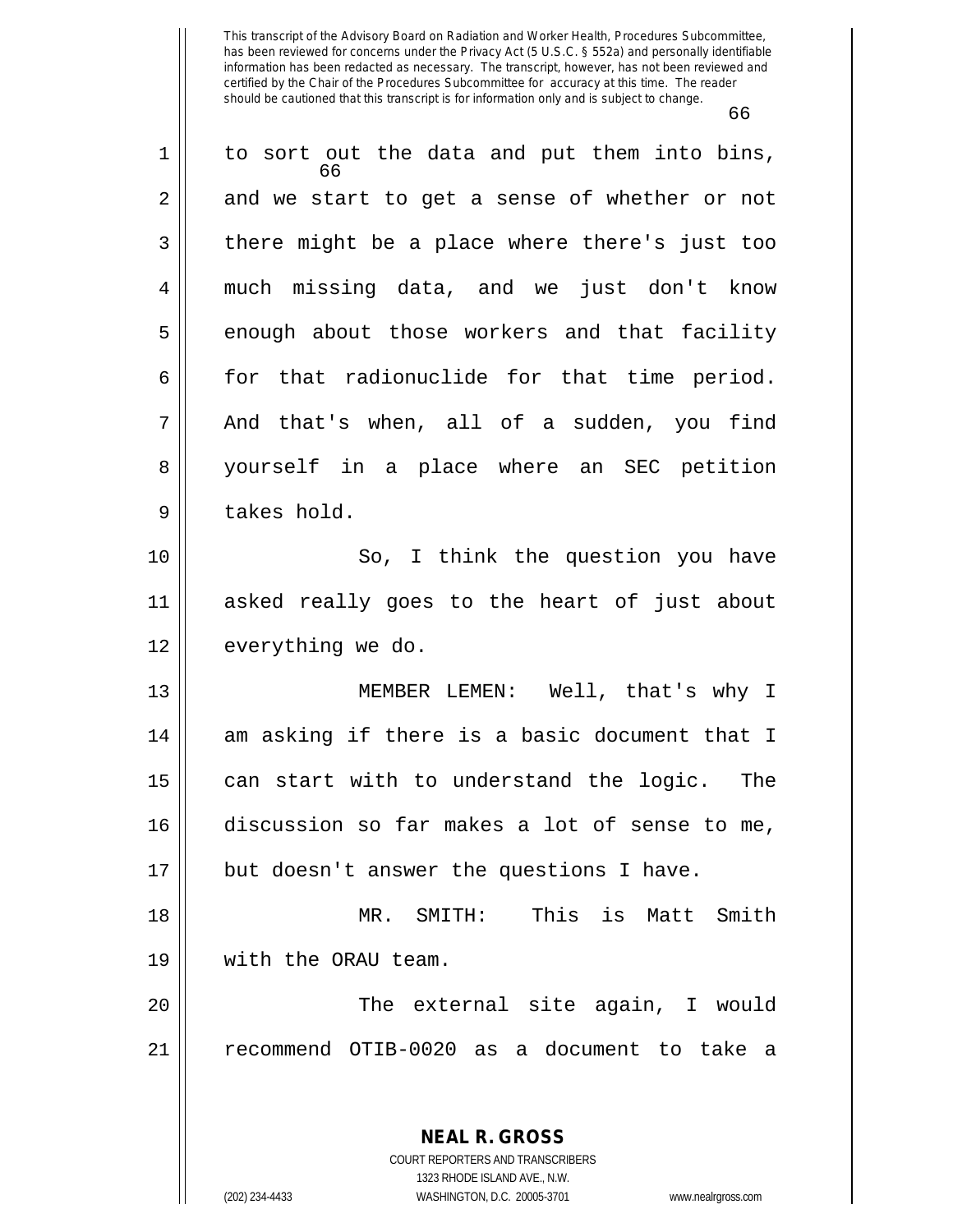This transcript of the Advisory Board on Radiation and Worker Health, Procedures Subcommittee, has been reviewed for concerns under the Privacy Act (5 U.S.C. § 552a) and personally identifiable information has been redacted as necessary. The transcript, however, has not been reviewed and certified by the Chair of the Procedures Subcommittee for accuracy at this time. The reader should be cautioned that this transcript is for information only and is subject to change. 67 **NEAL R. GROSS** COURT REPORTERS AND TRANSCRIBERS 67  $1 ||$  look at. 2 MEMBER LEMEN: OTIB-0020? 3 MR. SMITH: Yes. 4 MR. KATZ: I'm sorry. Who is this  $5 \parallel$  speaking? 6 MR. SMITH: It's Matthew Smith 7 with ORAU. 8 MR. KATZ: Matthew Smith. Thank  $9 \parallel$  you. 10 MEMBER LEMEN: OTIB-0020? 11 MR. SMITH: OTIB-0020, OTIB-0020. 12 MEMBER LEMEN: Is there any other  $13$  | that I could look at? 14 MR. SMITH: There's a whole 15 || series, as Liz mentioned, there's a whole 16 series of external coworker OTIBs for a 17 variety of sites. Right now, I can't list you  $18$  || all the numbers on the phone, but  $-$ 19 MEMBER LEMEN: No, I understand 20 || that. But the OTIB-0020, that's not for a  $21$  || site. That's a basic document, right?

1323 RHODE ISLAND AVE., N.W.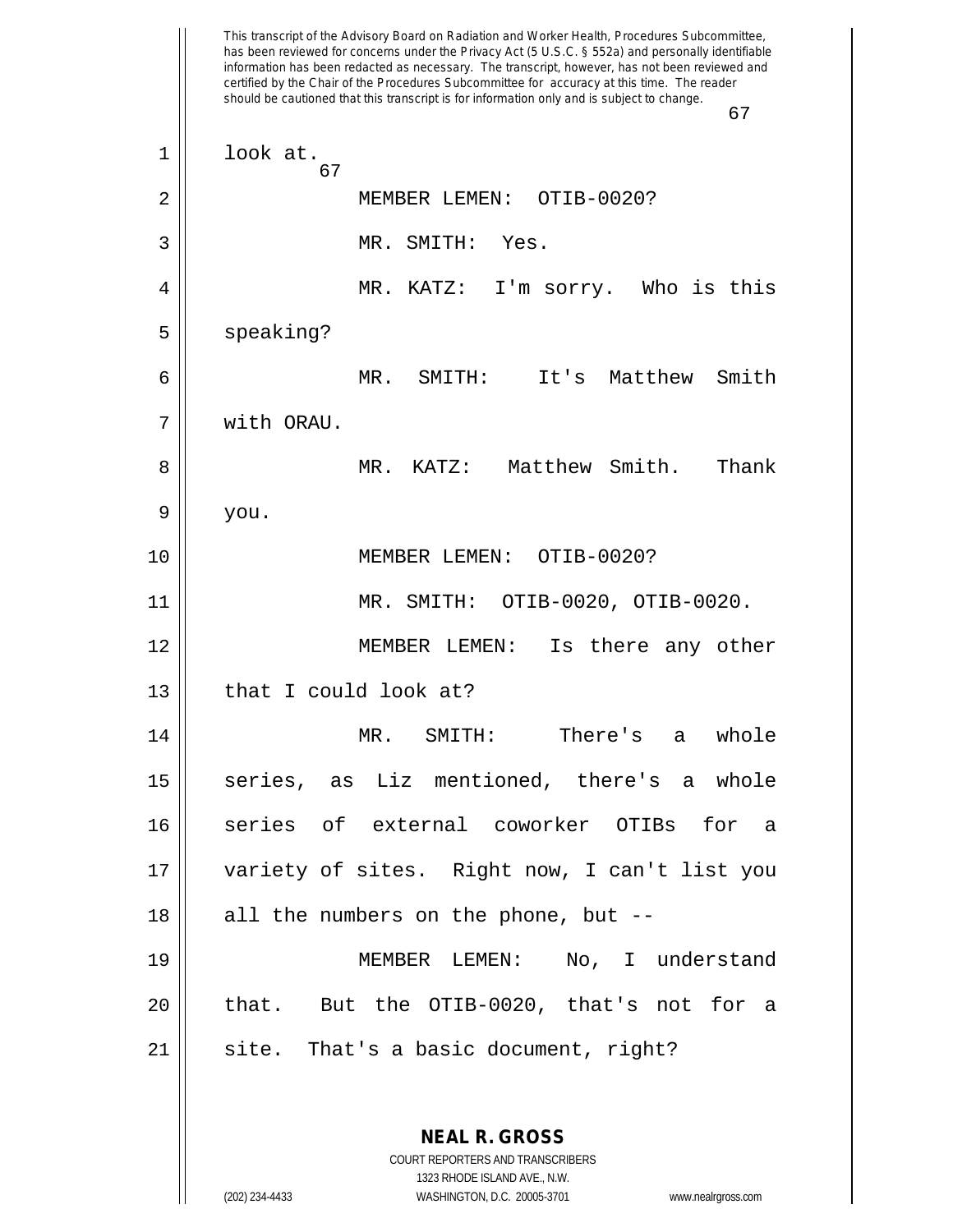This transcript of the Advisory Board on Radiation and Worker Health, Procedures Subcommittee, has been reviewed for concerns under the Privacy Act (5 U.S.C. § 552a) and personally identifiable information has been redacted as necessary. The transcript, however, has not been reviewed and certified by the Chair of the Procedures Subcommittee for accuracy at this time. The reader should be cautioned that this transcript is for information only and is subject to change. 68 **NEAL R. GROSS** 68 1 || MR. SMITH: Correct. 2 CHAIR MUNN: Yes. 3 || MEMBER LEMEN: Okay. 4 MR. SMITH: It is one of those 5 | | overarching documents that Liz was discussing. 6 MEMBER LEMEN: Well, let me read  $7 \parallel$  that at a later time. I'm not going to take 8 up the Board's time today to do it. Then, I 9 will get back to you about it, if I could, if 10 I can ask Dave or somebody to give me the 11 right person to talk to. 12 I will pull that up after the 13 || meeting. I'm not going to have everybody sit 14 here while I'm reading it. 15 CHAIR MUNN: Okay. 16 || MEMBER LEMEN: Thank you. 17 CHAIR MUNN: Are we ready to move 18 || on to PR-12? That's an SC&A action. Status 19 || and complete coverage of PROC-97. 20 MR. MARSCHKE: Yes. If you look 21 in your inbox, Nancy Johnson sent out on last

(202) 234-4433 WASHINGTON, D.C. 20005-3701 www.nealrgross.com

COURT REPORTERS AND TRANSCRIBERS 1323 RHODE ISLAND AVE., N.W.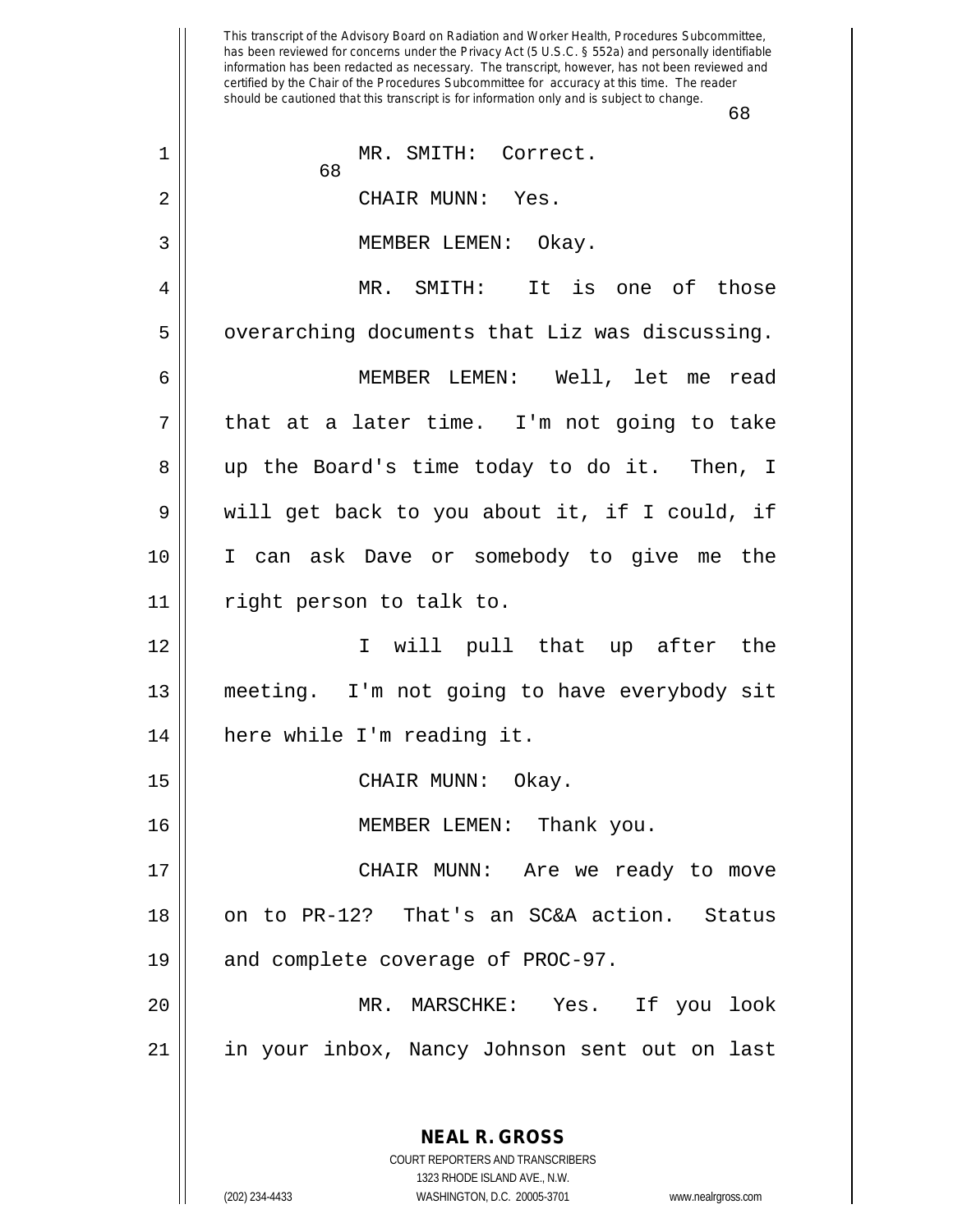This transcript of the Advisory Board on Radiation and Worker Health, Procedures Subcommittee, has been reviewed for concerns under the Privacy Act (5 U.S.C. § 552a) and personally identifiable information has been redacted as necessary. The transcript, however, has not been reviewed and certified by the Chair of the Procedures Subcommittee for accuracy at this time. The reader should be cautioned that this transcript is for information only and is subject to change. 69 **NEAL R. GROSS** COURT REPORTERS AND TRANSCRIBERS 1323 RHODE ISLAND AVE., N.W. (202) 234-4433 WASHINGTON, D.C. 20005-3701 www.nealrgross.com 69 1 Friday our report that was prepared by Kathy 2 | DeMers primarily on our review of --3 || DR. MAURO: PR-12. 4 MR. MARSCHKE: -- PR-12. So, I  $5 \parallel$  guess Hans is here as the author. I see Hans. 6 I'm sorry, Hans. You were the task manager 7 || on this. 8 Also, specifically for how the 9 comments from PROC-97 were addressed, it is 10 talked about under Attachment 6 of that 11 report, which begins on page 66 of the report. 12 MS. THOMAS: Steve, can you send 13 me a copy of that, so I can get it? I didn't 14 || get it. I don't think I was on that list.  $15$  || Thank you. 16 MEMBER GRIFFON: Is PR-12 on the 17 database? 18 || This is Mark Griffon. I'm sorry. 19 MR. MARSCHKE: I do not believe it 20 || is on the database. 21 MEMBER GRIFFON: Okay. Yes, I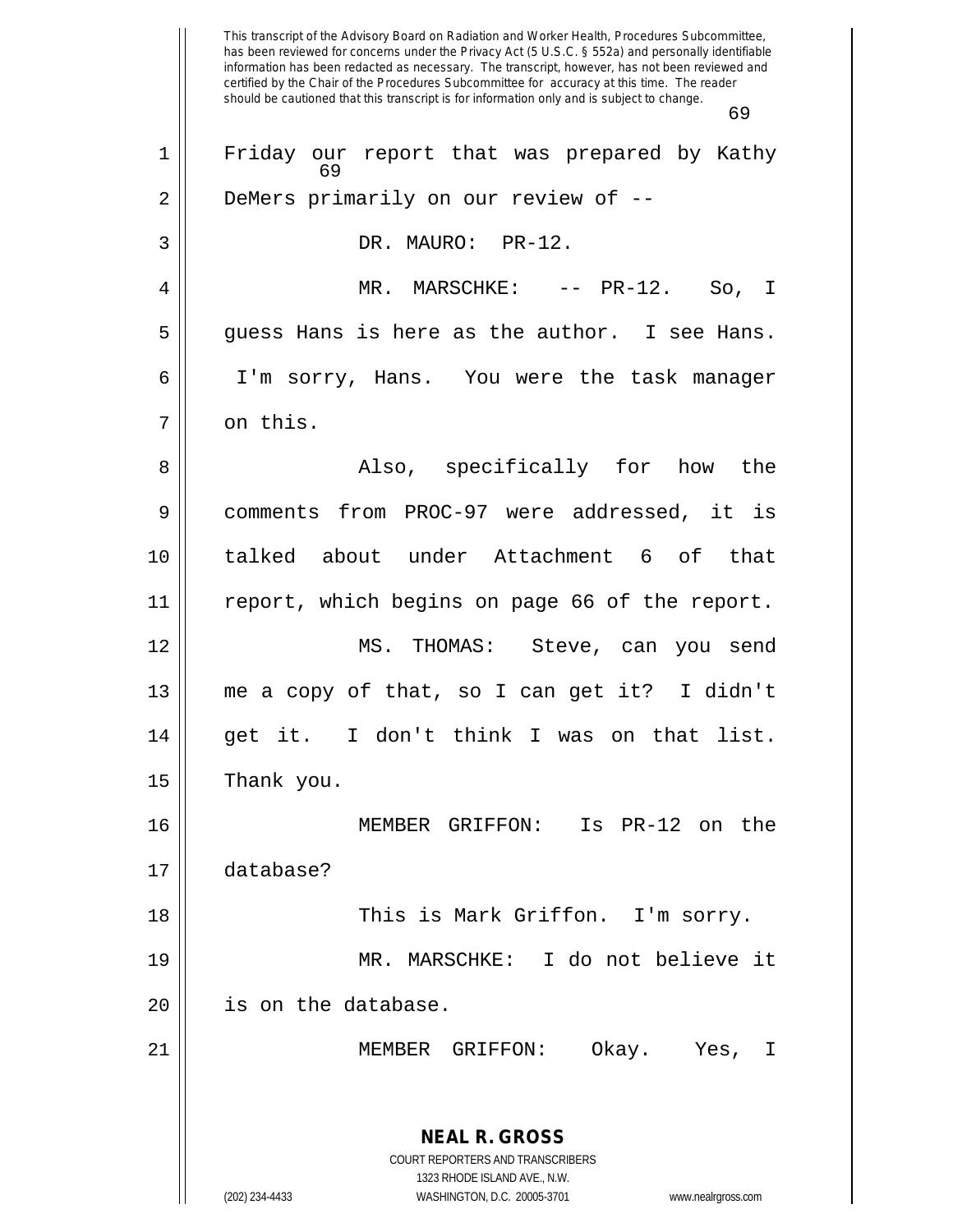This transcript of the Advisory Board on Radiation and Worker Health, Procedures Subcommittee, has been reviewed for concerns under the Privacy Act (5 U.S.C. § 552a) and personally identifiable information has been redacted as necessary. The transcript, however, has not been reviewed and certified by the Chair of the Procedures Subcommittee for accuracy at this time. The reader should be cautioned that this transcript is for information only and is subject to change. 70 **NEAL R. GROSS** COURT REPORTERS AND TRANSCRIBERS 1323 RHODE ISLAND AVE., N.W. (202) 234-4433 WASHINGTON, D.C. 20005-3701 www.nealrgross.com 70 1 don't see it. So, okay. 2 MEMBER LEMEN: So, we need to go  $3 \parallel$  to her email, right? 4 DR. MAURO: Yes, I think this is  $5 \parallel$  relatively recent. And by the way, this is a 6 | question for Wanda. 7 Wanda, this is the PR dealing with 8 || outreach. 9 CHAIR MUNN: Correct. 10 DR. MAURO: Yes, Steve, you were 11 || thinking PER-12. 12 MR. MARSCHKE: No, I'm talking  $13$  about  $-$ 14 || DR. MAURO: PR-12, right? 15 MR. MARSCHKE: -- PR-12. Isn't  $16$  || that the one that  $-$ 17 || DR. MAURO: Yes, that is outreach. 18 MR. MARSCHKE: This is the one I 19 am looking at. 20 MEMBER ZIEMER: Nancy sent that 21 | out Friday, on the 4th.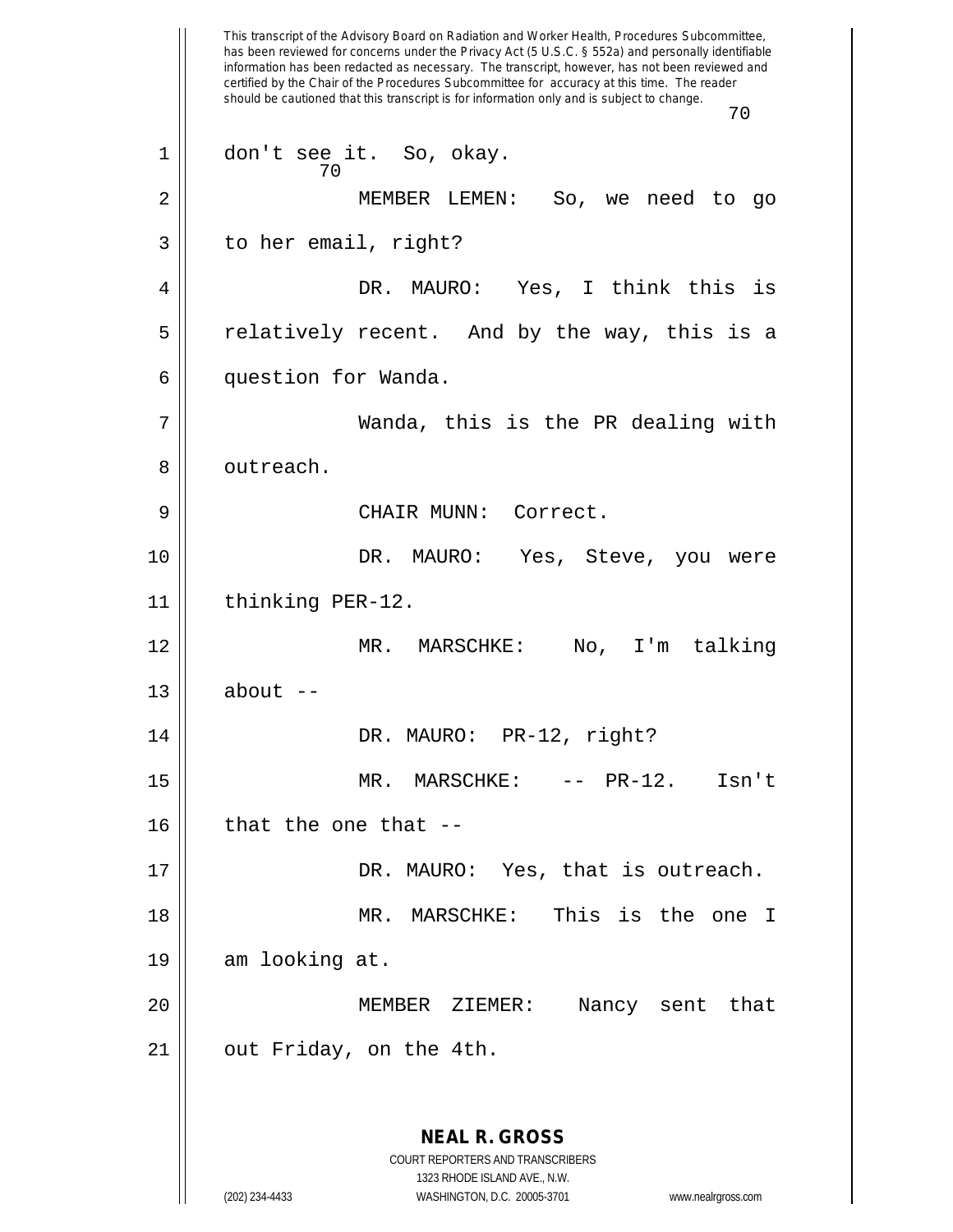This transcript of the Advisory Board on Radiation and Worker Health, Procedures Subcommittee, has been reviewed for concerns under the Privacy Act (5 U.S.C. § 552a) and personally identifiable information has been redacted as necessary. The transcript, however, has not been reviewed and certified by the Chair of the Procedures Subcommittee for accuracy at this time. The reader should be cautioned that this transcript is for information only and is subject to change. 71 **NEAL R. GROSS** COURT REPORTERS AND TRANSCRIBERS 1323 RHODE ISLAND AVE., N.W. 71 1 MEMBER LEMEN: Isn't there an easy 2 way to get back to your email without going  $3 \parallel$  out and coming back in? 4 CHAIR MUNN: Yes. 5 MEMBER ZIEMER: I just keep it  $6$  || open and then minimize it. 7 MEMBER LEMEN: Well, I do, but 8 you've got to do both; you've got to go into 9 | both separate, I guess, right? 10 || CHAIR MUNN: All the time. 11 MEMBER LEMEN: Okay. 12 DR. H. BEHLING: This is Hans. 13 || MR. MARSCHKE: It's PR-12. 14 || DR. H. BEHLING: John is correct,  $15$  || I didn't have anything to do with  $-$ -16 MR. MARSCHKE: Well, your name 17 || shows up as the task manager. 18 DR. H. BEHLING: On PR-12? 19 MR. MARSCHKE: On PR-12. 20 DR. H. BEHLING: Well, that's a 21 mistake. And I think it has to do with the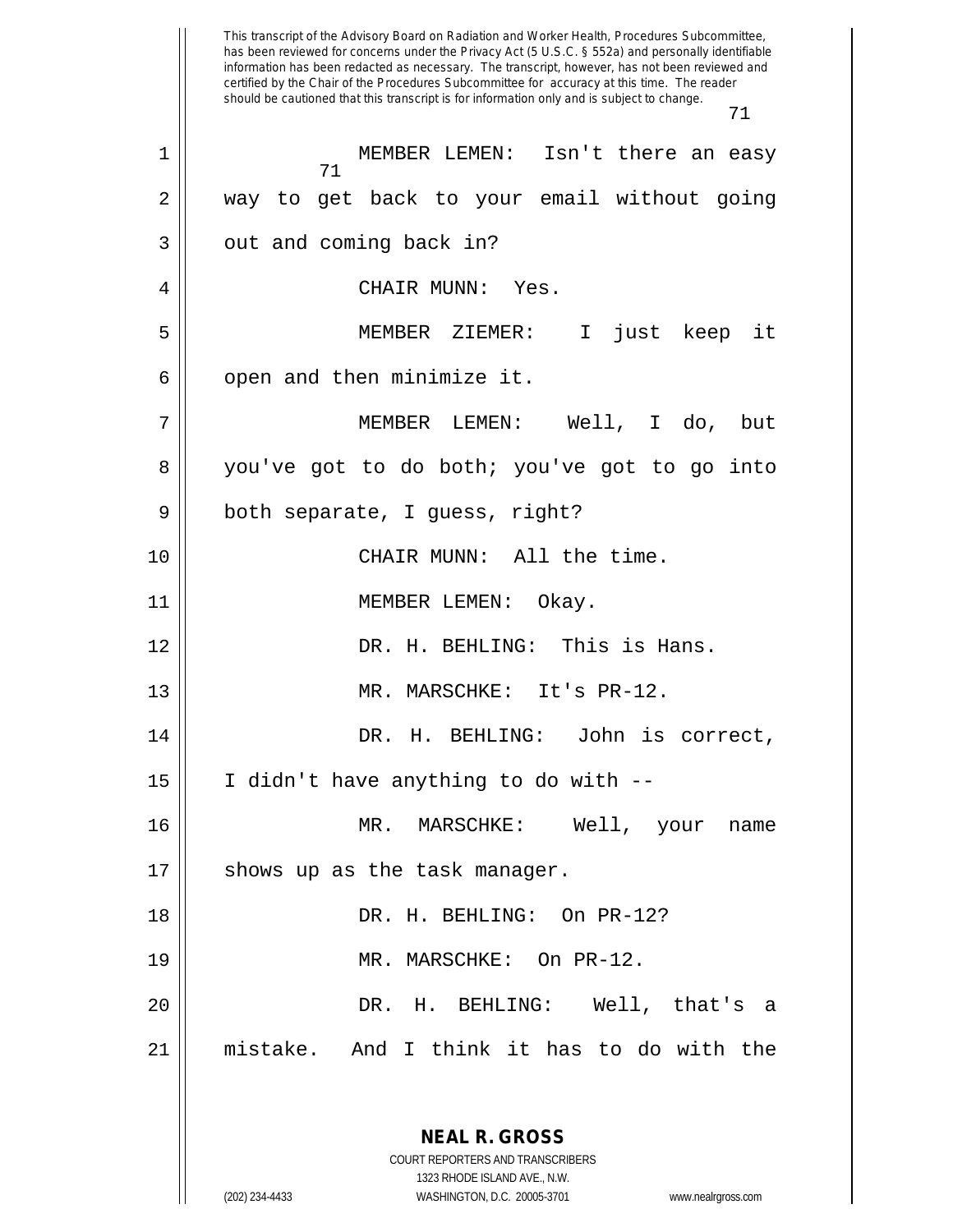This transcript of the Advisory Board on Radiation and Worker Health, Procedures Subcommittee, has been reviewed for concerns under the Privacy Act (5 U.S.C. § 552a) and personally identifiable information has been redacted as necessary. The transcript, however, has not been reviewed and certified by the Chair of the Procedures Subcommittee for accuracy at this time. The reader should be cautioned that this transcript is for information only and is subject to change. 72 72  $1$  fact that it sounds an awful lot like PER-12, 2 || unfortunately. 3 MR. MARSCHKE: I'm looking at it  $4 \parallel$  right now. I'm looking at the attachment that 5 Nancy sent out, and it is a Review of OCAS 6 || PR-12, Worker Outreach Program. 7 DR. H. BEHLING: Okay. 8 MEMBER ZIEMER: It shows Hans as  $9 \parallel$  the  $-$ 10 MR. MARSCHKE: It shows Hans as 11 the task manager and John Mauro as the project 12 manager. 13 DR. MAURO: My apologies to 14 || everyone. That should show Kathy DeMers as 15 the manager. She did the heavy lifting. I 16 did, in fact, review it, as did Arjun. I 17 don't know if Arjun is on the line. 18 And the bottom line of this is, I 19 think PROC-97, which was the original outreach 20 || protocol that was being employed by NIOSH, was  $21$  | the subject of a review that was led by Arjun,

> COURT REPORTERS AND TRANSCRIBERS 1323 RHODE ISLAND AVE., N.W. (202) 234-4433 WASHINGTON, D.C. 20005-3701 www.nealrgross.com

**NEAL R. GROSS**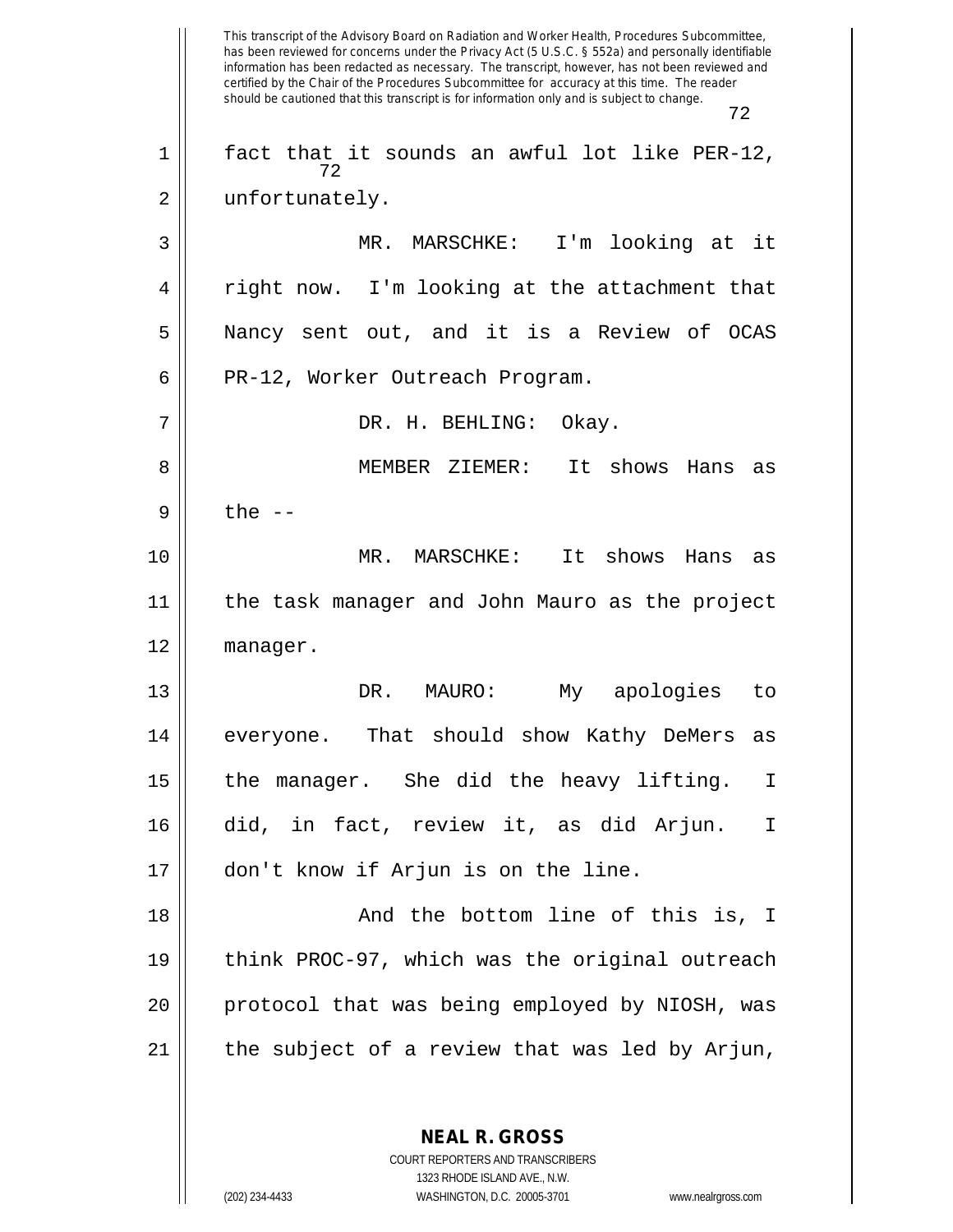73

73 1 and there were a number of issues that were 2 | raised.

 During that process, NIOSH developed PR-12, a relatively recent procedure 5 || regarding outreach, and it has been now -- the important point is everything in PROC-97 that we discussed has been subsumed into our review 8 || of PR-12. And there's a whole section in our  $9 \parallel$  review of PR-12 dealing with the issues that were raised originally in PROC-97, its predecessor document.

12 Now, that being said, I believe 13  $\parallel$  this -- now this is a question -- I guess it's 14 || good that Mike is on the line also. This 15 particular review really was initiated not by 16 || the Procedures Work Group, but by the Outreach 17 Work Group. And all this work was done under 18 || the direction and authorization of Mike Gibson 19 || and his Work Group on Outreach.

20 || So, I guess my question to you, 21 Wanda, is it seems to me that certainly

> **NEAL R. GROSS** COURT REPORTERS AND TRANSCRIBERS 1323 RHODE ISLAND AVE., N.W. (202) 234-4433 WASHINGTON, D.C. 20005-3701 www.nealrgross.com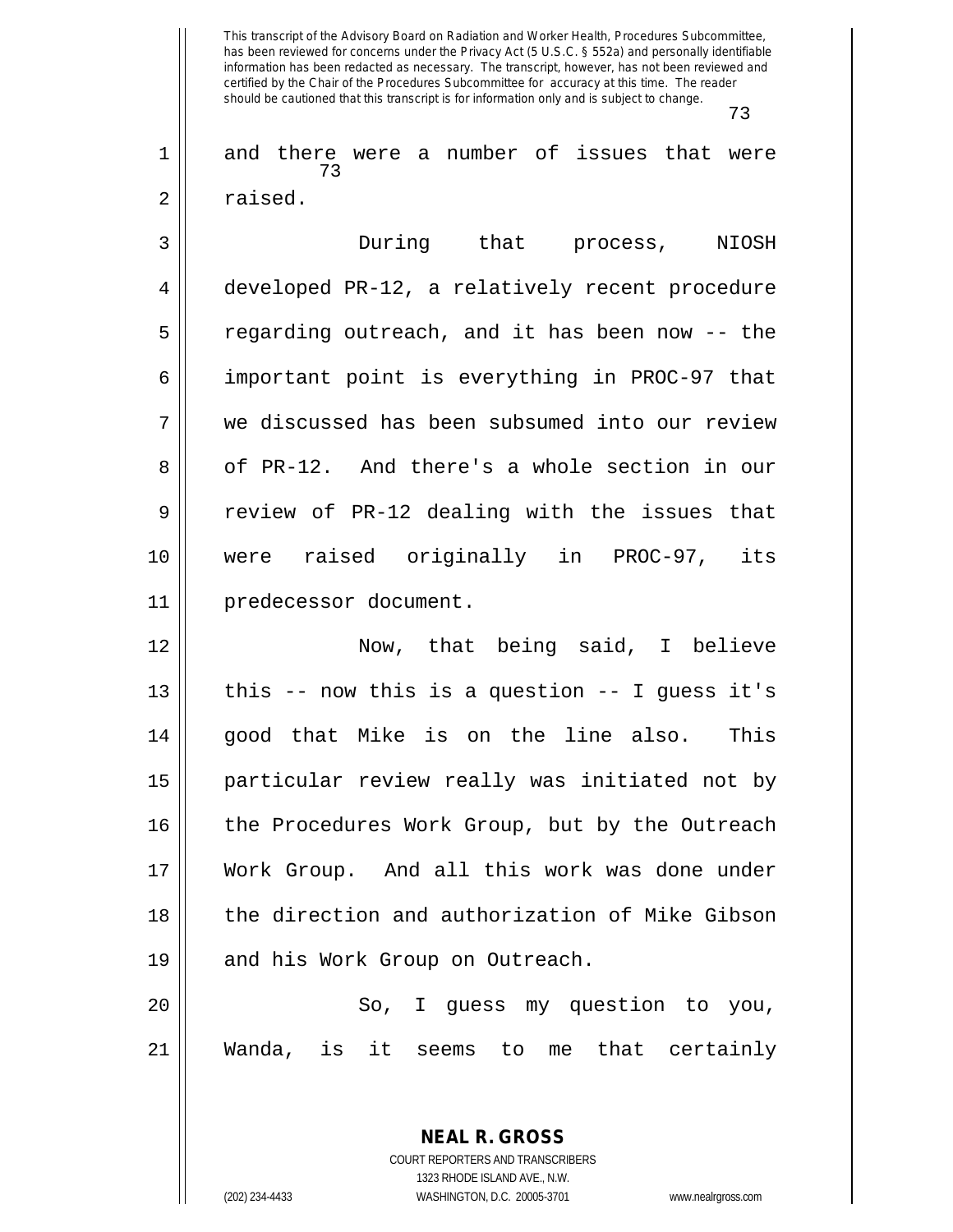| $\mathbf 1$ | tracking the findings and maybe loading them,<br>74 |
|-------------|-----------------------------------------------------|
| 2           | but it seems to be something that was               |
| 3           | initiated by the Outreach Work Group. So, we        |
| 4           | are in this unusual circumstance, similar to        |
| 5           | other procedures where we review something          |
| 6           | that has to do with Y-12. Here we have a            |
| 7           | procedure that we reviewed, but under the           |
| 8           | auspices of a different Work Group.                 |
| 9           | Yes, this<br>CHAIR MUNN:<br>was                     |
| 10          | essentially unique in the way it was developed      |
| 11          | and the way it was brought to us. So, it has        |
| 12          | been tracked almost as a separate issue             |
| 13          | because of that.                                    |
| 14          | I have not read the document that                   |
| 15          | we just received. I scanned it, but have not        |
| 16          | read it and do not know what we can do further      |
| 17          | with it, other than indicate that it has been       |
| 18          | filed, that it has been provided, and that it       |
| 19          | is currently, I am assuming -- and, Mike,           |
| 20          | correct me if I'm wrong -- I am assuming that       |
| 21          | we are going to do the review of this               |

**NEAL R. GROSS** COURT REPORTERS AND TRANSCRIBERS

1323 RHODE ISLAND AVE., N.W.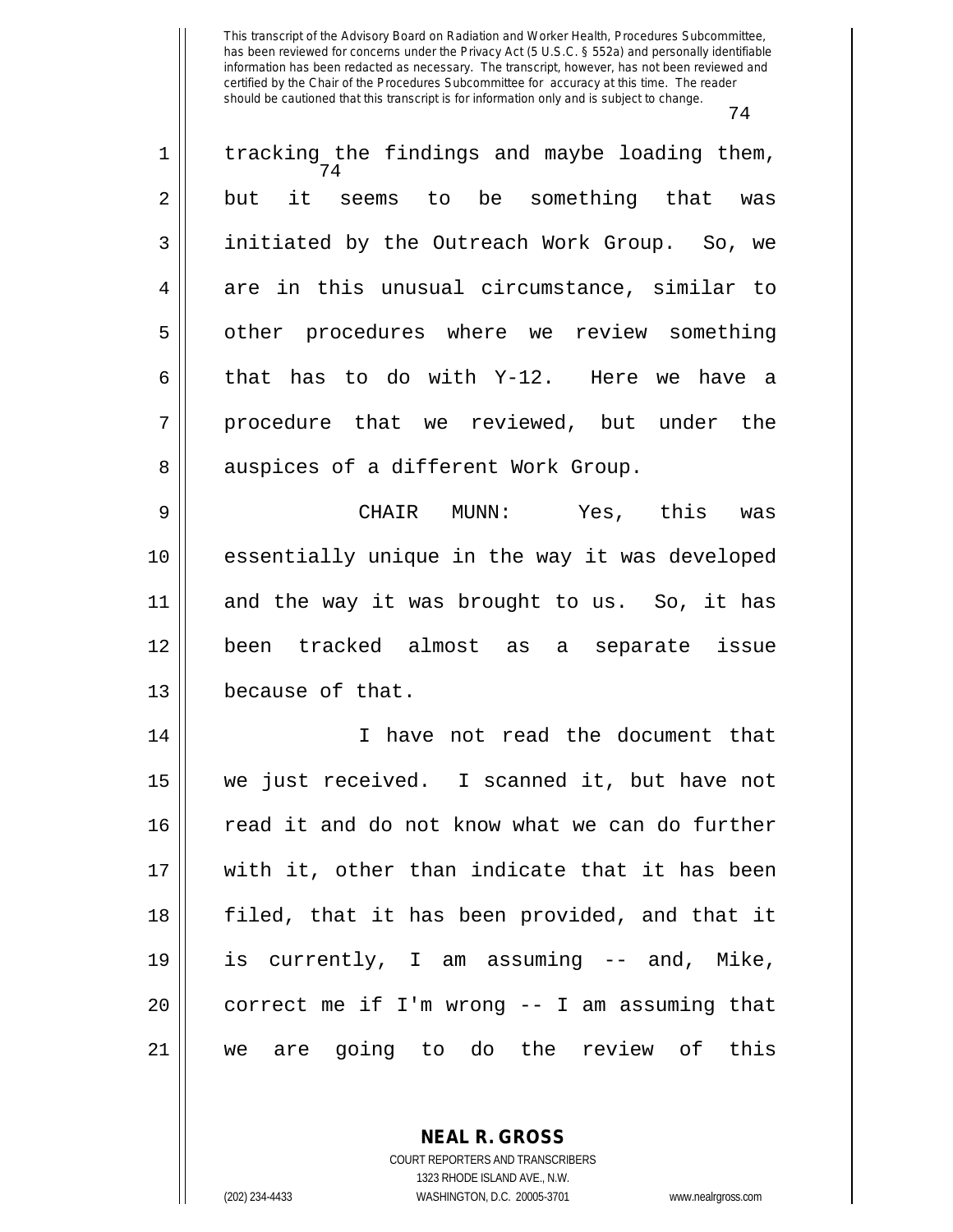This transcript of the Advisory Board on Radiation and Worker Health, Procedures Subcommittee, has been reviewed for concerns under the Privacy Act (5 U.S.C. § 552a) and personally identifiable information has been redacted as necessary. The transcript, however, has not been reviewed and certified by the Chair of the Procedures Subcommittee for accuracy at this time. The reader should be cautioned that this transcript is for information only and is subject to change. 75 75 1 || particular document, of this status document, 2 || under the Work Group. Or did you anticipate  $3$  || that it would be reviewed here? 4 DR. MAURO: This is John. 5 If you are asking that question of 6 me, I was expecting that you would like to 7 || Ioad the data into your database and then 8 || transfer it over to the Outreach Work Group, 9 where the explicit findings would be 10 discussed, engaged, ultimately closed, not 11 unlike what we do on other places. 12 So, my understanding is, in 13 general, that the Procedures Work Group is a  $14$  || good place to have the tracking, a record of 15 all this. But it turns out the actual 16 closeout of the technical issues sometimes 17 || really belongs elsewhere. Like some of the  $18$  || Site Profiles with the Savannah River or Y-12, 19 this is an example of a place where it seems 20 || that it would be great to keep track of it  $21$  || here, load it up, but then transfer it over to

> **NEAL R. GROSS** COURT REPORTERS AND TRANSCRIBERS

> > 1323 RHODE ISLAND AVE., N.W.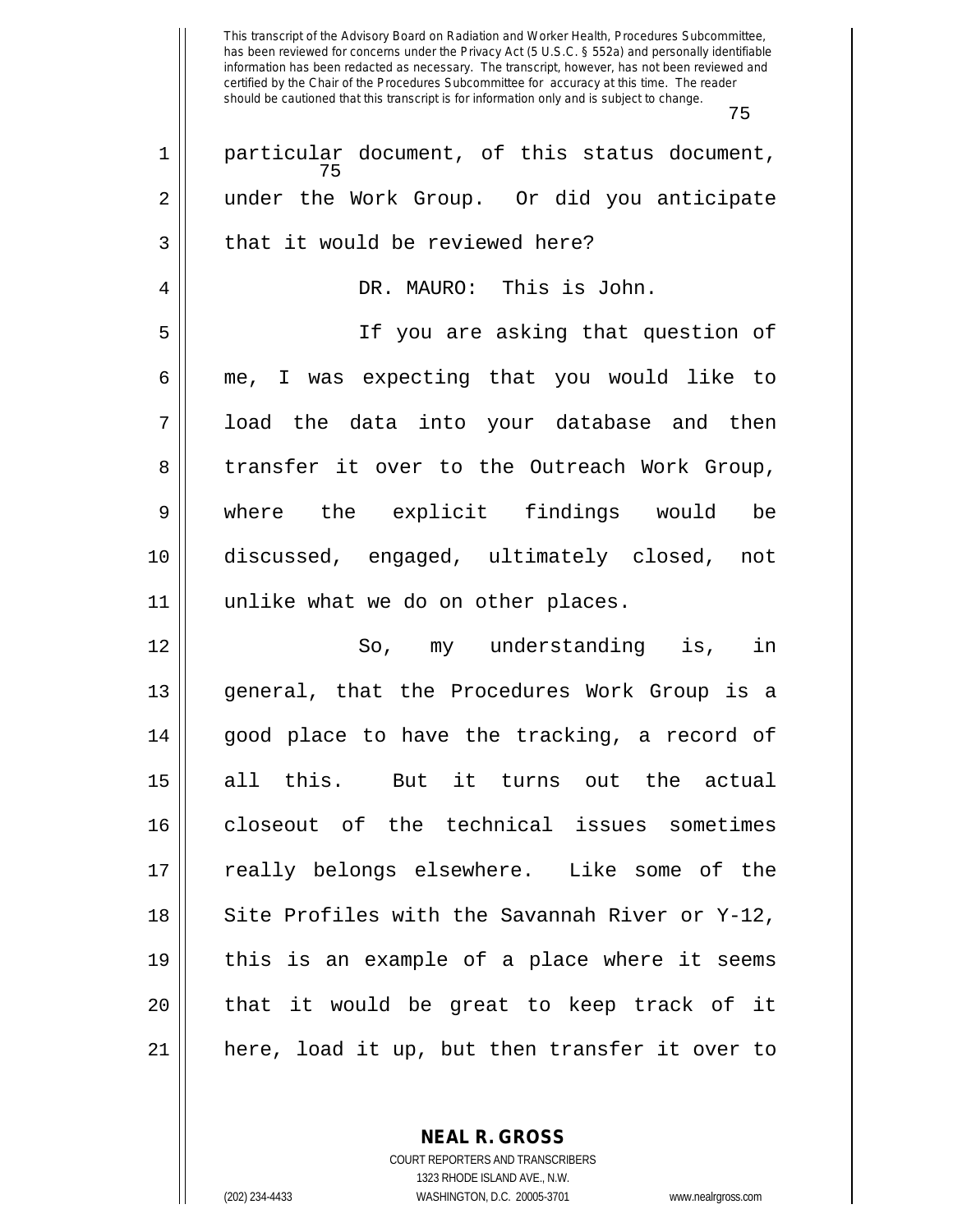| 1  | the Outreach Work Group, where they will<br>76 |
|----|------------------------------------------------|
| 2  | engage it and discuss all the findings, and    |
| 3  | then make recommendations back to you, Wanda,  |
| 4  | and the Subcommittee as to whether the issue   |
| 5  | is in abeyance, closed, open, and so forth.    |
| 6  | CHAIR MUNN: Now you're pretty                  |
| 7  | much saying what I thought I said, John. Just  |
| 8  | a minute --                                    |
| 9  | DR. MAURO: Oh, I'm sorry. Okay.                |
| 10 | CHAIR MUNN: Paul?                              |
| 11 | MEMBER GIBSON: Wanda, this is                  |
| 12 | Mike.                                          |
| 13 | I agree. I think that the Worker               |
| 14 | Outreach Work Group, that is our intention, is |
| 15 | to review this, but I guess what John brought  |
| 16 | up explained better, I guess, what I was       |
| 17 | trying to bring up earlier.                    |
| 18 | the Procedures Subcommittee,<br>In             |
| 19 | when one issue is transferred from one PROC or |
| 20 | it is going to be addressed in a new version   |
| 21 | or a revision of another PROC, to make sure    |
|    |                                                |

**NEAL R. GROSS** COURT REPORTERS AND TRANSCRIBERS

1323 RHODE ISLAND AVE., N.W.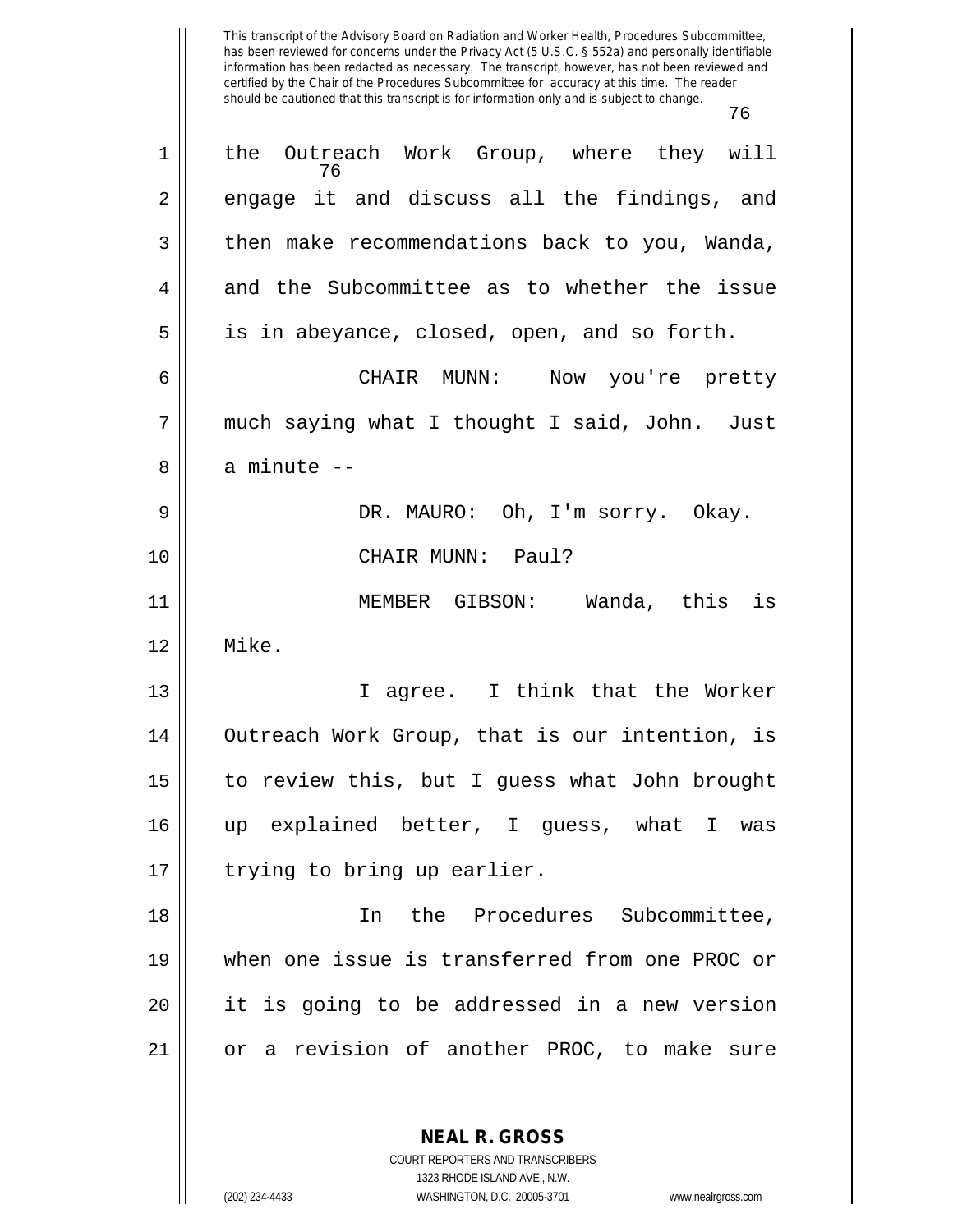77

**NEAL R. GROSS** COURT REPORTERS AND TRANSCRIBERS 1323 RHODE ISLAND AVE., N.W. (202) 234-4433 WASHINGTON, D.C. 20005-3701 www.nealrgross.com 77  $1 \parallel$  that that doesn't get lost in the process and 2 does, indeed, get transferred to a Work Group,  $3 \parallel$  and it is their responsibility, and it should  $4 \parallel$  be, it should be their interest to make sure  $5 \parallel$  that is done before it shows as closed in your 6 database. 7 CHAIR MUNN: Yes, that has been  $8 \parallel$  our intent and that is what we have tried to 9 do in process before with single findings. In 10 this case, we don't have a single finding; we 11 have an entire document. 12 MEMBER GIBSON: Right. 13 CHAIR MUNN: But from my 14 || perspective, the process is essentially the 15 || same. It is my view that this document should 16 be shown on our database as transferred to the 17 || Work Group for review and for closure. 18 Is that the general feeling of the 19 Subcommittee? Paul? 20 MEMBER ZIEMER: Yes, I agree with  $21$   $\parallel$  that.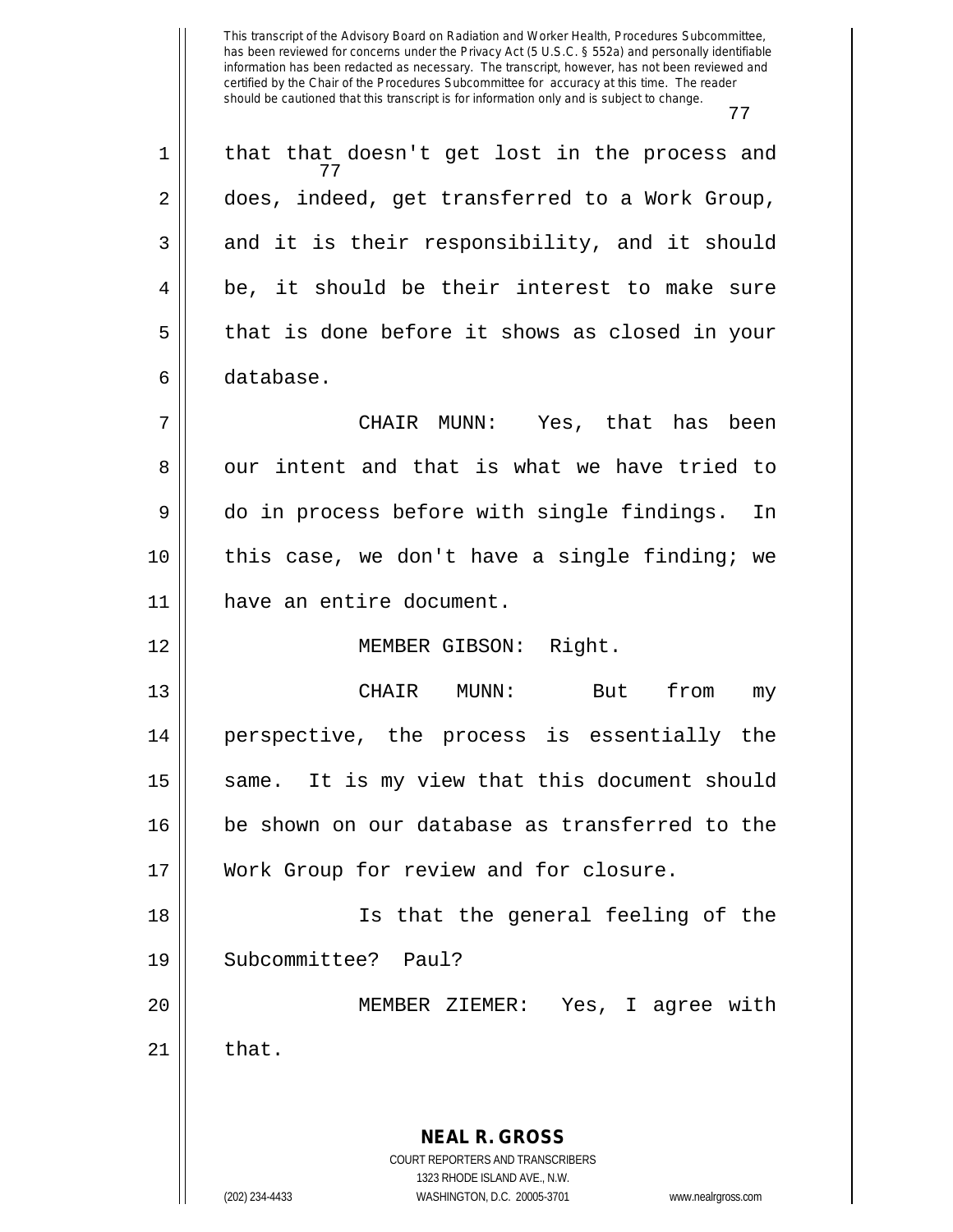This transcript of the Advisory Board on Radiation and Worker Health, Procedures Subcommittee, has been reviewed for concerns under the Privacy Act (5 U.S.C. § 552a) and personally identifiable information has been redacted as necessary. The transcript, however, has not been reviewed and certified by the Chair of the Procedures Subcommittee for accuracy at this time. The reader should be cautioned that this transcript is for information only and is subject to change. 78 78 1 || I had a question in that regard, 2 | though maybe John can answer this. 3 I noticed that you indicated that 4 the new document, in your opinion, does not 5 address the issues that were raised in the  $6 \parallel$  original. 7 DR. MAURO: Yes. 8 MEMBER ZIEMER: I think, 9 || basically, saying that the same issues are 10 there as far as SC&A is concerned. I haven't 11 laid these side-by-side, but are the new 12 findings or the findings in the new document, 13 do they parallel the previous findings then? 14 DR. MAURO: You will see that in 15 many places we believe the issue still is 16 || open. In other words, though PR-12 has been 17 issued, there were many issues raised 18 || originally in PROC-97. I believe that there 19 are still problems. Yes, I guess that is the 20 way to say it. 21 || So, our intent was to make sure

> COURT REPORTERS AND TRANSCRIBERS 1323 RHODE ISLAND AVE., N.W. (202) 234-4433 WASHINGTON, D.C. 20005-3701 www.nealrgross.com

**NEAL R. GROSS**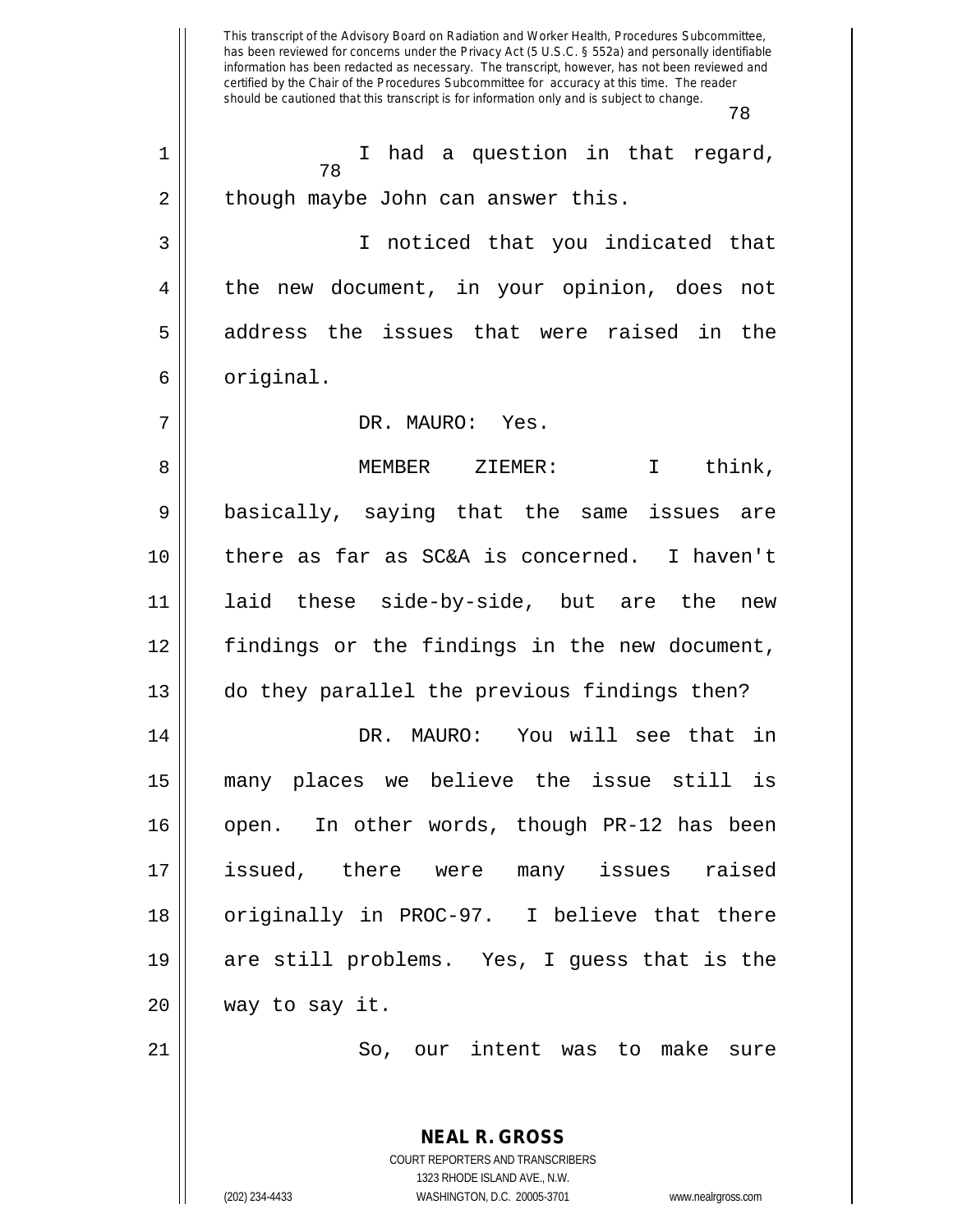| $\mathbf 1$    | that we don't lose any issues, whether they                                              |
|----------------|------------------------------------------------------------------------------------------|
| $\overline{2}$ | were originally raised in PROC-97 or they are                                            |
| 3              | new issues now that are raised in PR-12. They                                            |
| $\overline{4}$ | should all be there, all the issues, whether                                             |
| 5              | they originated from PROC-97 or PR-12. So,                                               |
| 6              | they should all be there listed and discussed                                            |
| 7              | in the PR-12 document. So, the idea being                                                |
| 8              | that, once we get through PR-12, we in theory                                            |
| 9              | should have also gotten through PROC-97.                                                 |
| 10             | MEMBER ZIEMER: Well, that is                                                             |
| 11             | basically what my question was. So that if                                               |
| 12             | the Work Group, the Worker Outreach Work Group                                           |
| 13             | reviews PR-12 and addresses those issues, it                                             |
| 14             | is a moot point as far as PROC-97. They don't                                            |
| 15             | need to go back on those, and they will have                                             |
| 16             | to satisfy themselves on this, I'm sure.                                                 |
| 17             | DR. MAURO: Yes.                                                                          |
| 18             | MEMBER ZIEMER: Basically, PROC-97                                                        |
| 19             | won't be in effect in any event, is<br>that                                              |
| 20             | correct?                                                                                 |
| 21             | That<br>DR.<br>MAURO:<br>was<br>our                                                      |
|                | <b>NEAL R. GROSS</b><br>COURT REPORTERS AND TRANSCRIBERS<br>1323 RHODE ISLAND AVE., N.W. |
|                | (202) 234-4433<br>WASHINGTON, D.C. 20005-3701<br>www.nealrgross.com                      |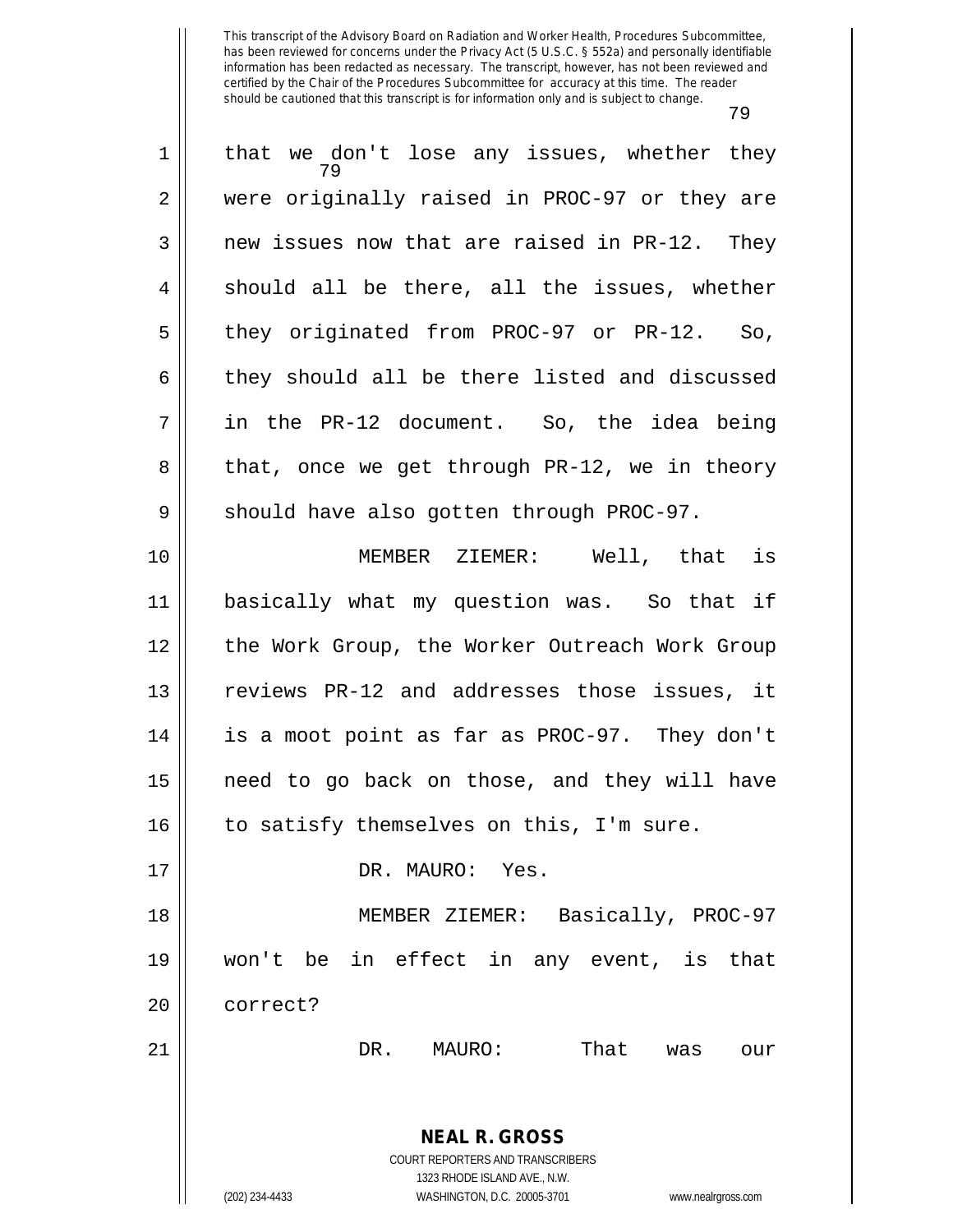| 1  | intention. In other words, when we do get to<br>80 |
|----|----------------------------------------------------|
| 2  | that point with Mike where we're going through     |
| 3  | each of the issues in PROC-12, certainly the       |
| 4  | Work Group is going to be interested to make       |
| 5  | that we didn't slip anything, that is<br>sure      |
| 6  | that, in fact, we have captured everything.        |
| 7  | That would be the first order of business,         |
| 8  | that the Work Group will need to be convinced      |
| 9  | that, yes, every one of the issues that we         |
| 10 | have raised has found a home in PROC-12, in        |
| 11 | our review of PR-12.                               |
| 12 | So, that we can transition over to                 |
| 13 | PR-12 review and issues resolution with a          |
| 14 | degree of comfort that we haven't left             |
| 15 | anything out and left anything behind that was     |
| 16 | originally raised when we discussed PROC-97.       |
| 17 | That was our intent.                               |
| 18 | And certainly, that<br>judgment,                   |
| 19 | though, really is maybe one of the first           |
| 20 | things that needs to be done when we take this     |
| 21 | on in the Outreach Work Group.                     |
|    |                                                    |

**NEAL R. GROSS** COURT REPORTERS AND TRANSCRIBERS 1323 RHODE ISLAND AVE., N.W.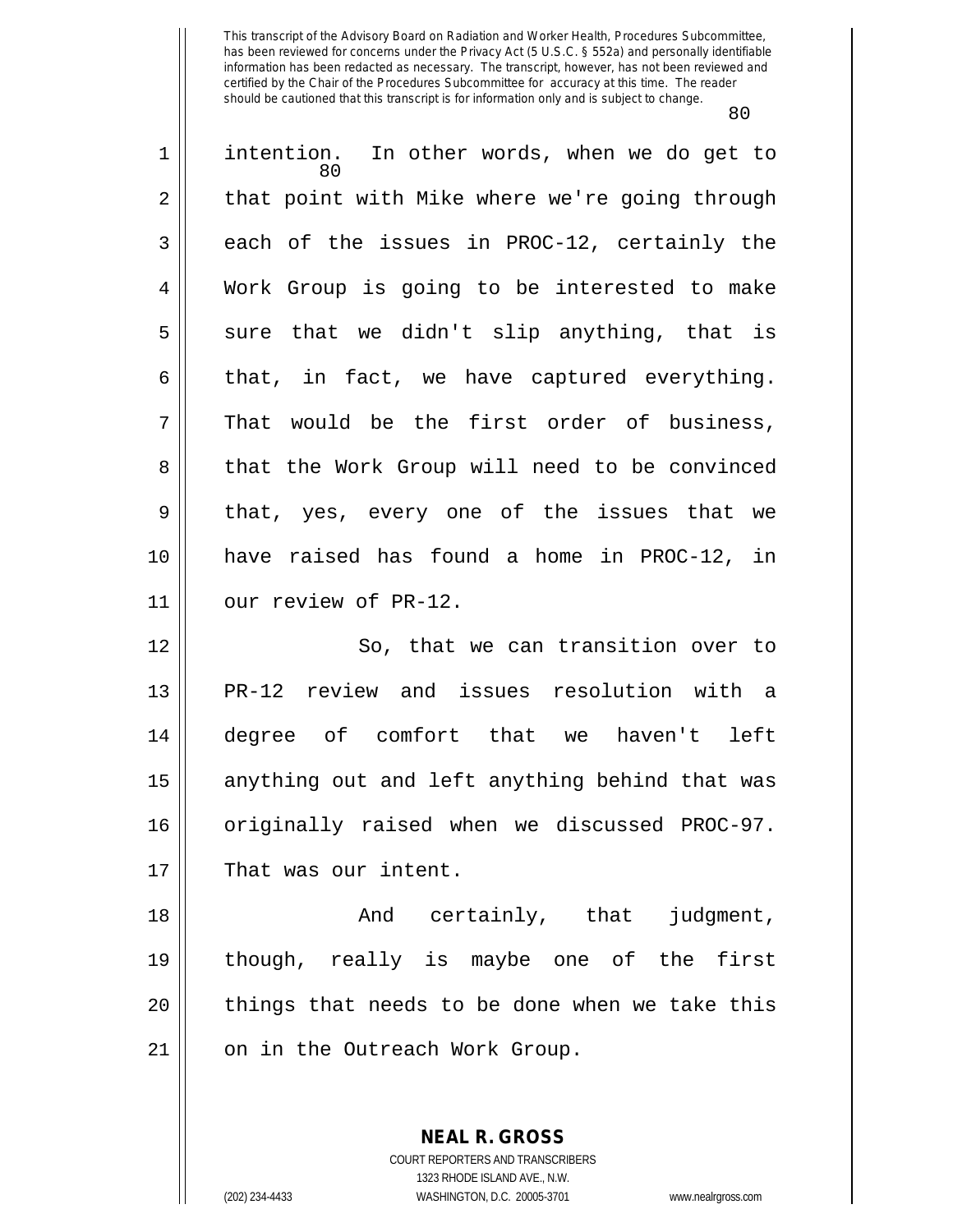This transcript of the Advisory Board on Radiation and Worker Health, Procedures Subcommittee, has been reviewed for concerns under the Privacy Act (5 U.S.C. § 552a) and personally identifiable information has been redacted as necessary. The transcript, however, has not been reviewed and certified by the Chair of the Procedures Subcommittee for accuracy at this time. The reader should be cautioned that this transcript is for information only and is subject to change. 81 81 1 MR. MARSCHKE: John, isn't that 2 what Kathy has done to some extent in her 3 || attachment 6? 4 DR. MAURO: Yes, she has. And  $5 \parallel$  that's why it's there. But, of course, the  $6 \parallel$  Work Group has to be satisfied that it was 7 done adequately. 8 CHAIR MUNN: Yes, because the 9 database shows all of the findings in PROC-97  $10$  || still open, that we have not  $-$ -11 MEMBER ZIEMER: But that Work 12 Group could go back and say now we are dealing 13 || with this under PR-12. 14 | CHAIR MUNN: PR-12. 15 MR. MARSCHKE: But the question 16 is, the question in my mind is, you know, 17 || PROC-97, as I understand it, or as it is 18 written here, it says PROC-97 was canceled. 19 So, really, does it make any sense to keep 20 issues in a database for a canceled document? 21 In addition, since the issues have already

> **NEAL R. GROSS** COURT REPORTERS AND TRANSCRIBERS

> > 1323 RHODE ISLAND AVE., N.W.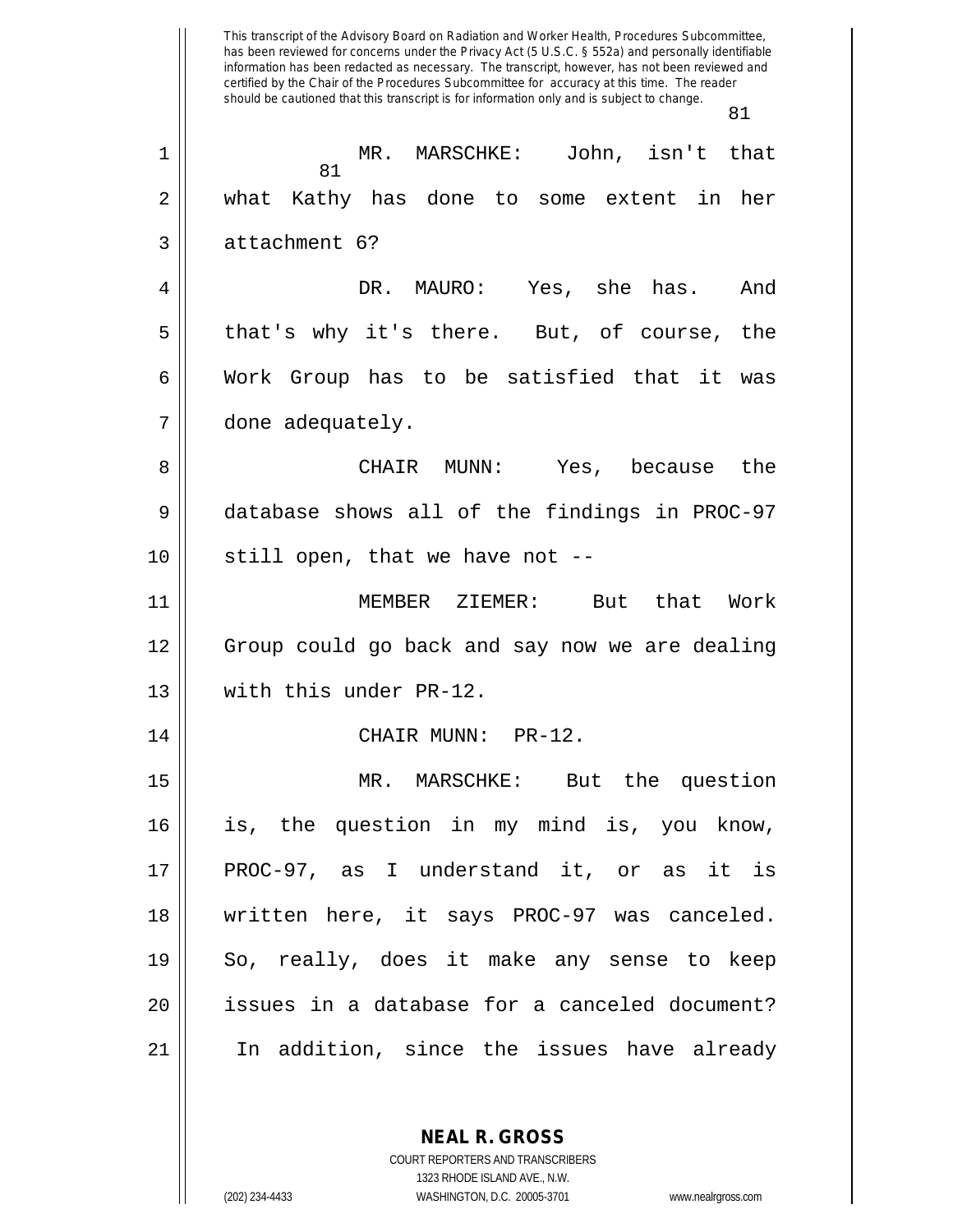This transcript of the Advisory Board on Radiation and Worker Health, Procedures Subcommittee, has been reviewed for concerns under the Privacy Act (5 U.S.C. § 552a) and personally identifiable information has been redacted as necessary. The transcript, however, has not been reviewed and certified by the Chair of the Procedures Subcommittee for accuracy at this time. The reader should be cautioned that this transcript is for information only and is subject to change. 82 **NEAL R. GROSS** COURT REPORTERS AND TRANSCRIBERS 1323 RHODE ISLAND AVE., N.W. 82 1 || been, more or less, duplicated, again, talking 2 about PROC-97, Issue No. 9, SC&A recommends  $3 \parallel$  that PROC-97 Issue No. 9 be closed since it is 4 duplicated under Finding 4 of the OCAS PR-12 5 | procedure review. 6 I guess you could do it either 7 way. If you are convinced that all the 8 PROC-97 issues have been duplicated under the 9 PR-12 review, why carry two sets of issues 10 when they are virtually identical? 11 MEMBER GIBSON: Steve, this is 12 Mike. 13 || Personally, I'm not comfortable, 14 as the Chair of the Worker Outreach Work 15 Group, that PROC-97, all the issues are 16 duplicated, you know, are covered in 12. So, 17 || I can't see closing 97 issues until we assure 18 || they have went away or they have found a home 19 that they are being addressed at somewhere  $20$   $\parallel$  else. 21 MR. MARSCHKE: That is a good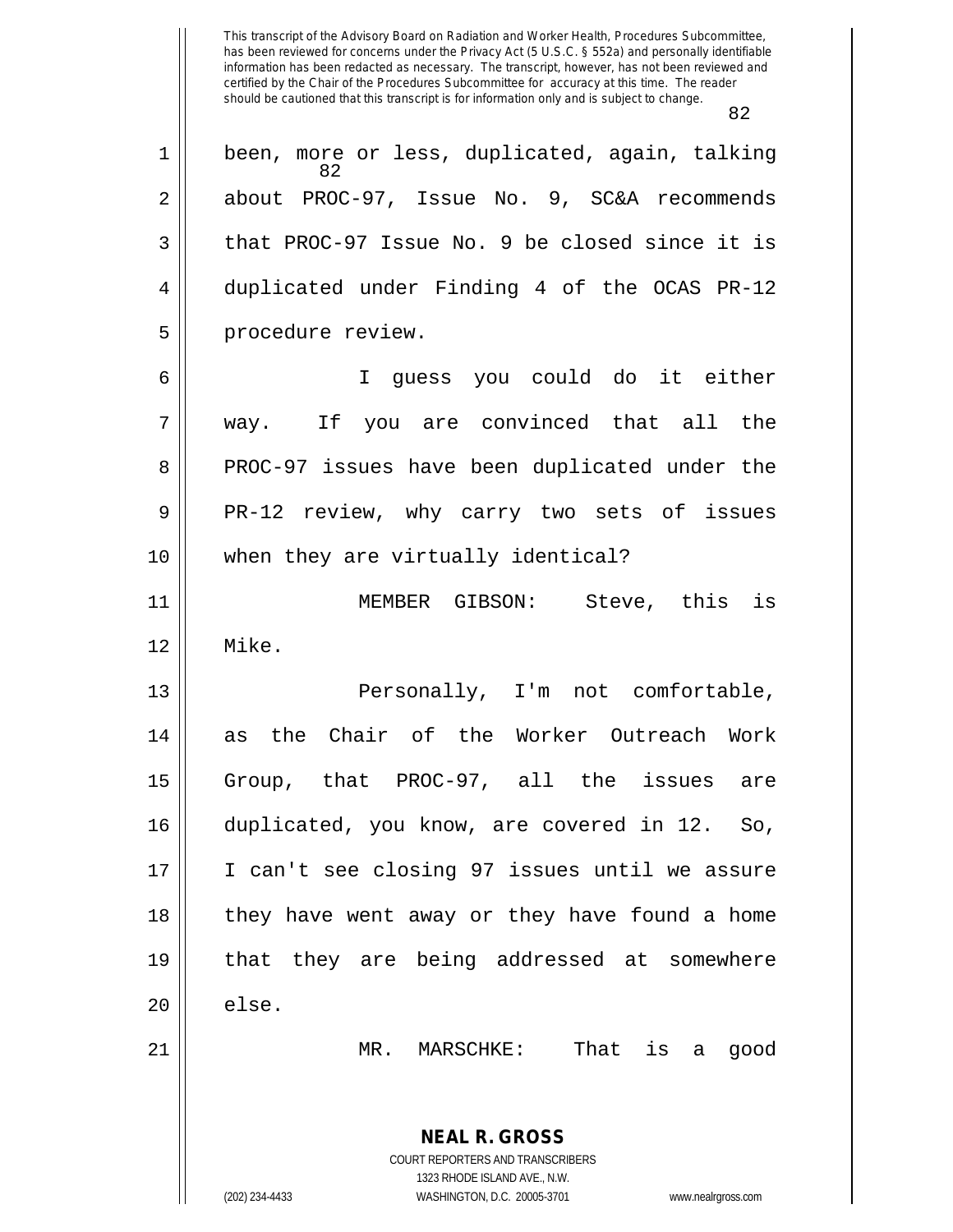This transcript of the Advisory Board on Radiation and Worker Health, Procedures Subcommittee, has been reviewed for concerns under the Privacy Act (5 U.S.C. § 552a) and personally identifiable information has been redacted as necessary. The transcript, however, has not been reviewed and certified by the Chair of the Procedures Subcommittee for accuracy at this time. The reader should be cautioned that this transcript is for information only and is subject to change. 83 83 1 || reason, Mike. 2 DR. MAURO: That was what I was  $3 \parallel$  trying to say, right. We have to make sure, 4 the Work Group has to be comfortable that  $5 \parallel$  PR-12 is complete in terms of making sure that 6 we haven't let anything, any issue slip  $7 \parallel$  through the cracks. 8 || You're right, though, that in some 9 | of them we may have just renumbered them, and 10 that's fine that we've captured it. But in 11 other cases, we have to be sure. 12 Because I remember a lot of very 13 || important issues came up in PROC-97, and I  $14$  || quess just to close the book on it, maybe that 15 is the first thing we do, is to close the book 16 || and say, listen, it's a PROC that no longer is 17 in effect. It has been, for all intents and 18 || purposes, replaced by PR-12. But before we go 19 ahead and close the book on it, let's make 20 || sure there's nothing important that was in  $21$  || PROC-97 that we have let slip through the

> **NEAL R. GROSS** COURT REPORTERS AND TRANSCRIBERS

> > 1323 RHODE ISLAND AVE., N.W.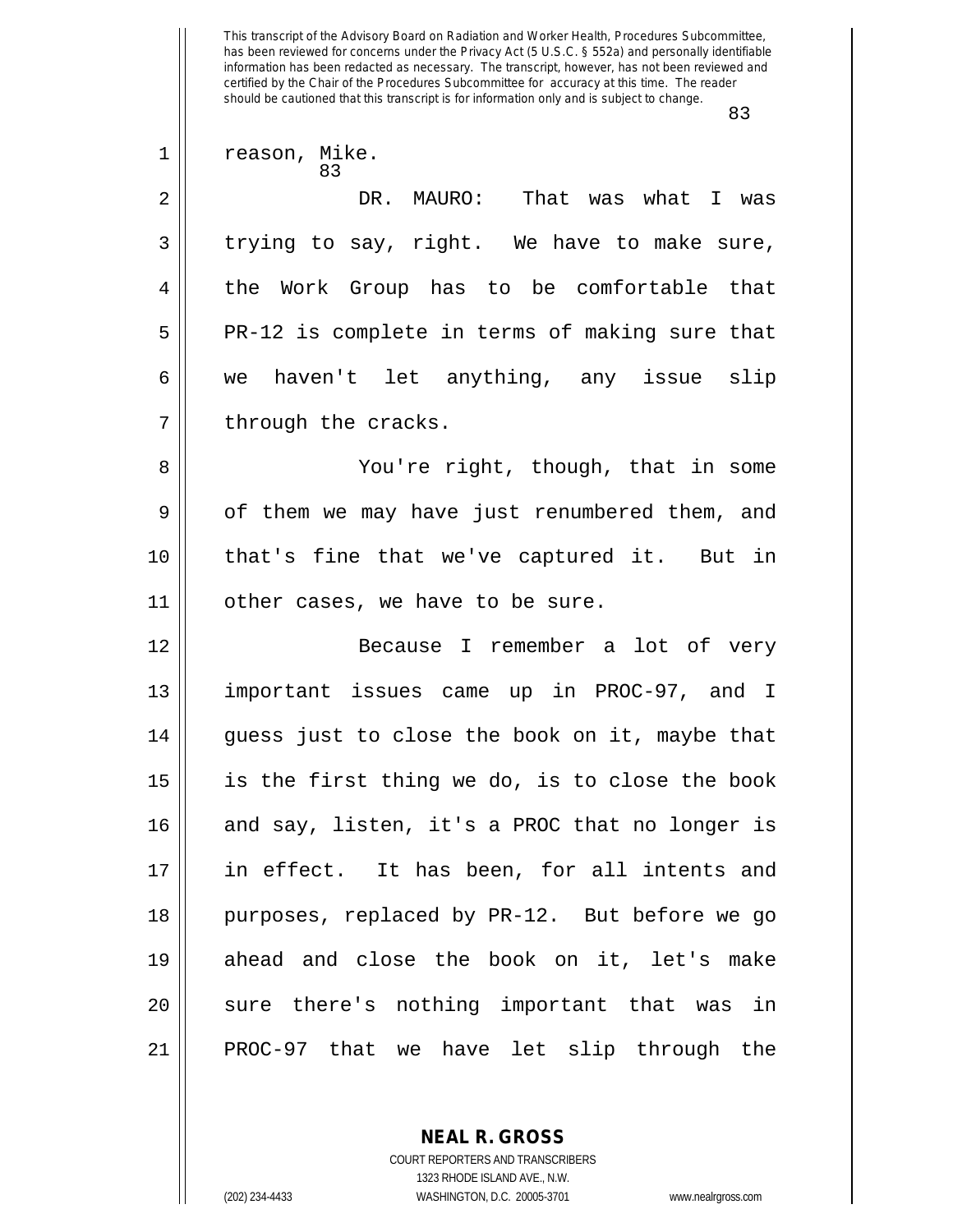This transcript of the Advisory Board on Radiation and Worker Health, Procedures Subcommittee, has been reviewed for concerns under the Privacy Act (5 U.S.C. § 552a) and personally identifiable information has been redacted as necessary. The transcript, however, has not been reviewed and certified by the Chair of the Procedures Subcommittee for accuracy at this time. The reader should be cautioned that this transcript is for information only and is subject to change. 84 **NEAL R. GROSS** COURT REPORTERS AND TRANSCRIBERS 1323 RHODE ISLAND AVE., N.W. (202) 234-4433 WASHINGTON, D.C. 20005-3701 www.nealrgross.com 84 1 cracks. 2 MR. KATZ: Right, and then you 3 || would just bring those over as, in effect, 4 || findings or criticisms of PROC-12? 5 DR. MAURO: Yes. 6 MR. KATZ: So, then, it is all 7 under PROC-12. 8 DR. MAURO: That was our intent,  $9 \parallel$  to put that --10 MR. KATZ: PROC-12 is the only 11 operative procedure? 12 DR. MAURO: Right. Eventually,  $13$  | that is what we were hoping to accomplish. 14 || MEMBER GIBSON: This is Mike. 15 If we have screened the two 16 documents and make sure everything has been 17 || swept over as the first order of business, and 18 || then close this thing out, that's fine. But I 19 || just want to make sure it is done. 20 MEMBER ZIEMER: Yes, we've got to  $21$  | close this  $-$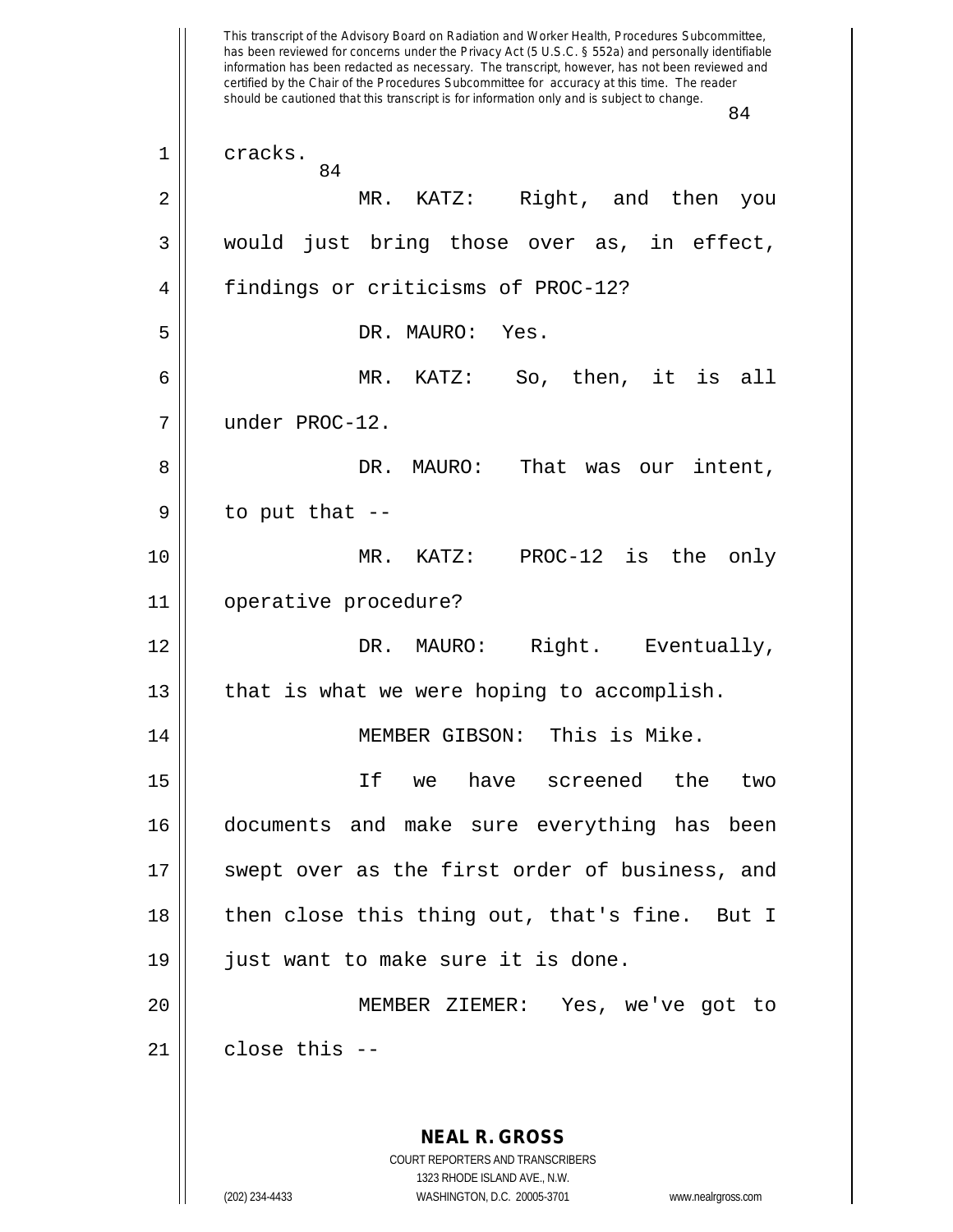This transcript of the Advisory Board on Radiation and Worker Health, Procedures Subcommittee, has been reviewed for concerns under the Privacy Act (5 U.S.C. § 552a) and personally identifiable information has been redacted as necessary. The transcript, however, has not been reviewed and certified by the Chair of the Procedures Subcommittee for accuracy at this time. The reader should be cautioned that this transcript is for information only and is subject to change. 85 **NEAL R. GROSS** COURT REPORTERS AND TRANSCRIBERS 1323 RHODE ISLAND AVE., N.W. (202) 234-4433 WASHINGTON, D.C. 20005-3701 www.nealrgross.com 85 1 MR. KATZ: That sounds good, Mike. 2 || I think everybody is nodding their heads 3 here. 4 CHAIR MUNN: All except Wanda, and 5 Wanda is still wondering why the tracking  $6 \parallel$  application that I am looking at is showing 7 || all of the PROC-97 findings as open if our 8 || other database showed us that the entire 9 | procedure was canceled. 10 MR. MARSCHKE: Which other 11 database? Which database are you -- 12 MEMBER ZIEMER: Would the new one 13 || show it as a canceled procedure and,  $14$  | therefore, it would have no findings? 15 MR. MARSCHKE: No. PROC-97 is 16 | complete. It's got nine --17 CHAIR MUNN: No, you are looking 18 at the old one. 19 MR. MARSCHKE: I'm looking at the 20 || new one. 21 CHAIR MUNN: You're looking at the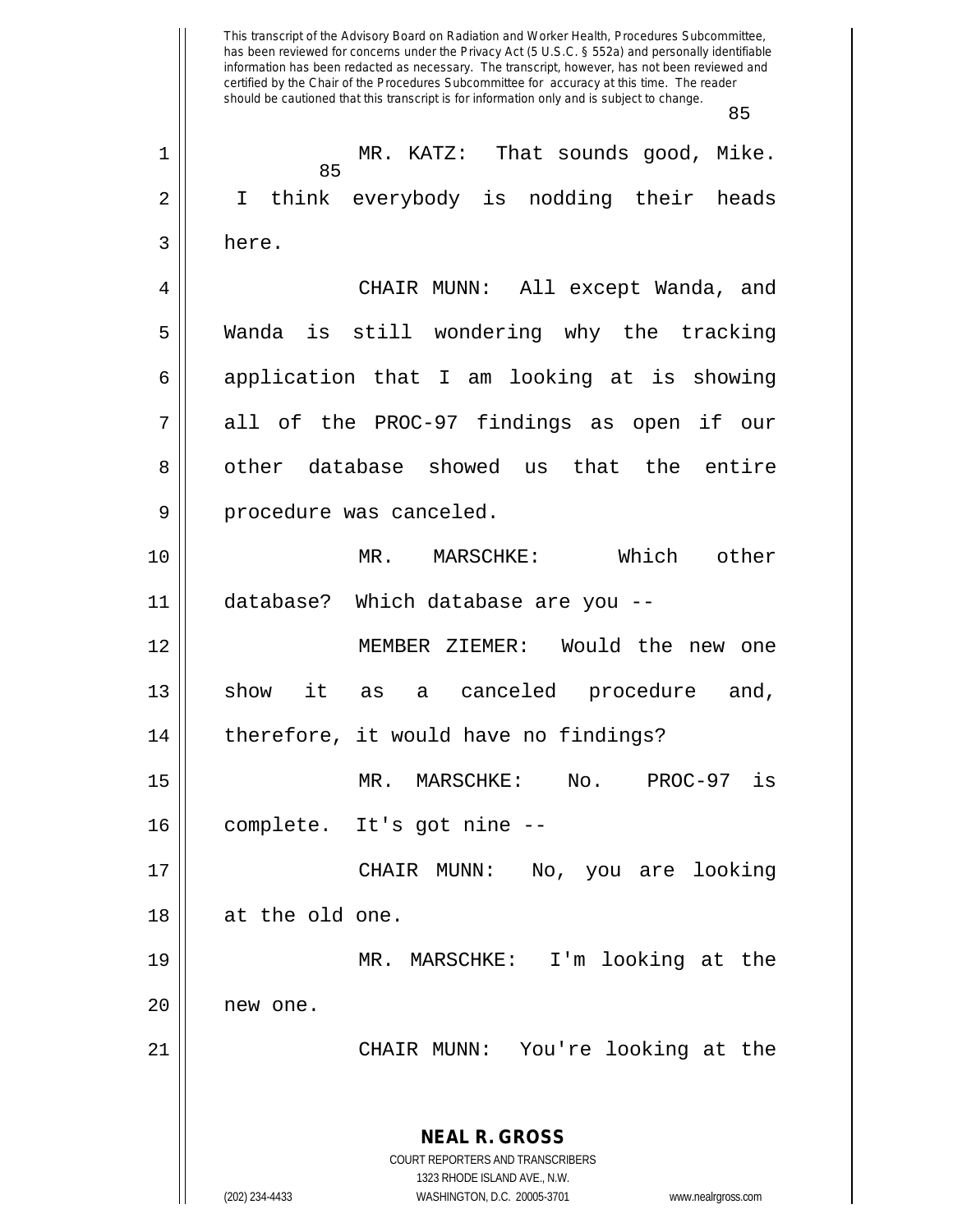This transcript of the Advisory Board on Radiation and Worker Health, Procedures Subcommittee, has been reviewed for concerns under the Privacy Act (5 U.S.C. § 552a) and personally identifiable information has been redacted as necessary. The transcript, however, has not been reviewed and certified by the Chair of the Procedures Subcommittee for accuracy at this time. The reader should be cautioned that this transcript is for information only and is subject to change. 86 86 1 || new one? 2 MR. MARSCHKE: Yes. 3 MEMBER ZIEMER: He's got it on the 4 screen here and he's --5 MR. KATZ: It shows right there.  $6 \parallel$  They are all open. 7 MR. TURNER: They are all open in 8 l the old database. 9 MR. MARSCHKE: They're all open in 10 || the new database. 11 MR. TURNER: Right, they're the  $12 \parallel$  same. 13 || MR. MARSCHKE: What's in PROC-97,  $14$  | PROC-97 --15 MEMBER ZIEMER: It is because they 16 || transferred it from there. 17 MR. KATZ: Right. So, when the 18 || Outreach Work Group goes through these, it can 19 close these by transferring these over to 12, 20 || and then it can report back to this, and then 21 we can pull it off the database, PROC-97.

> **NEAL R. GROSS** COURT REPORTERS AND TRANSCRIBERS

> > 1323 RHODE ISLAND AVE., N.W.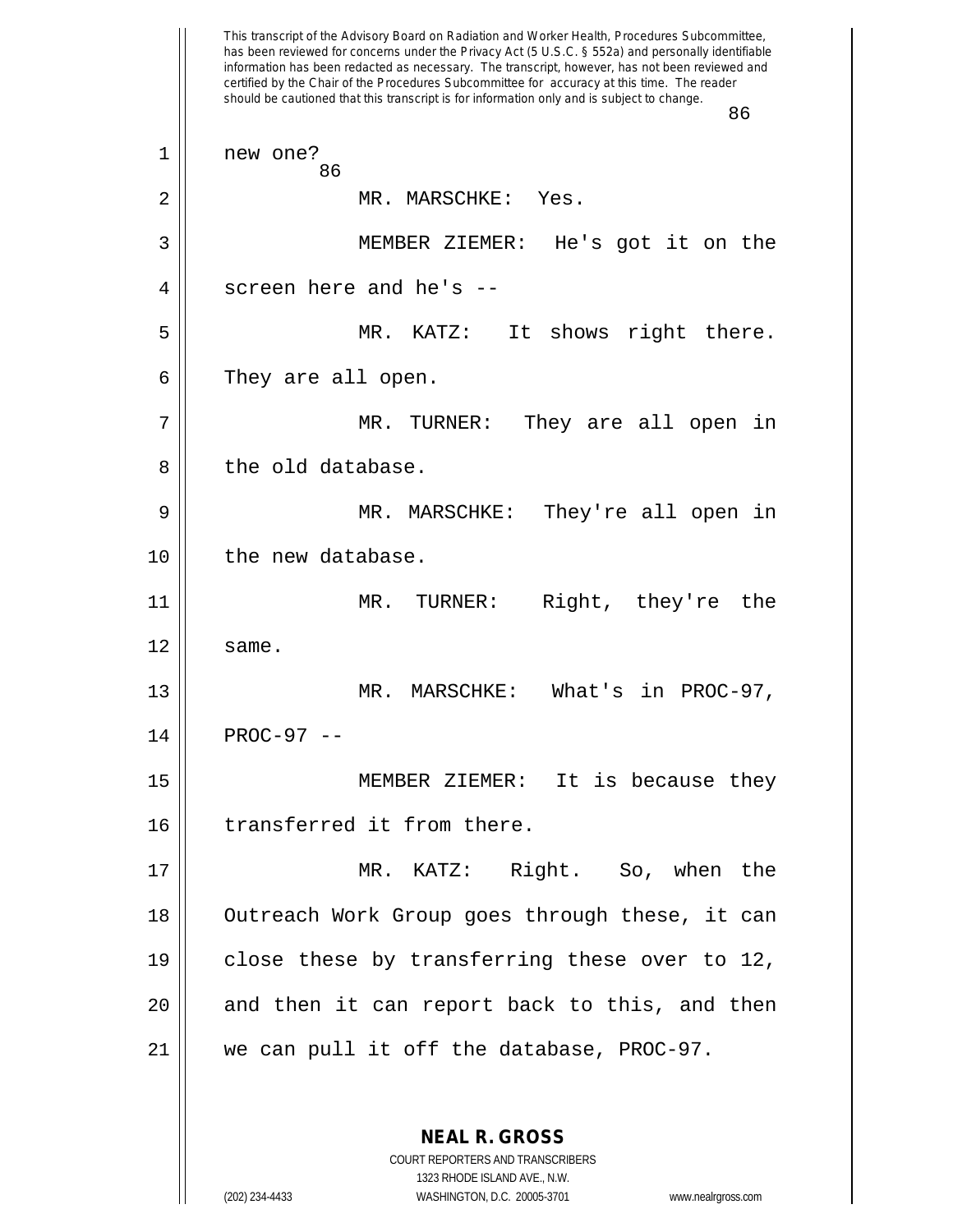This transcript of the Advisory Board on Radiation and Worker Health, Procedures Subcommittee, has been reviewed for concerns under the Privacy Act (5 U.S.C. § 552a) and personally identifiable information has been redacted as necessary. The transcript, however, has not been reviewed and certified by the Chair of the Procedures Subcommittee for accuracy at this time. The reader should be cautioned that this transcript is for information only and is subject to change. 87 **NEAL R. GROSS** COURT REPORTERS AND TRANSCRIBERS 1323 RHODE ISLAND AVE., N.W. 87 1 MR. MARSCHKE: But they are all 2 || showing as open. 3 CHAIR MUNN: So, the issues are 4 | open, but the procedure has been canceled? 5 MR. MARSCHKE: Exactly. Exactly. 6 CHAIR MUNN: All right. Whose 7 action is it to do the comparison? 8 MR. KATZ: The Outreach Work 9 | Group. 10 MEMBER GIBSON: Yes, that will be 11 || our Work Group, Wanda. 12 CHAIR MUNN: Okay. Transferred  $13$  | to  $-$ 14 MEMBER GIBSON: John, this is 15 Mike. 16 John, can you get started on that? 17 MEMBER LEMEN: So, it's 18 || transferred now? 19 DR. MAURO: Well, let's talk about 20 || the mechanics here. Right now, you have a 21 report that is before you that tried to do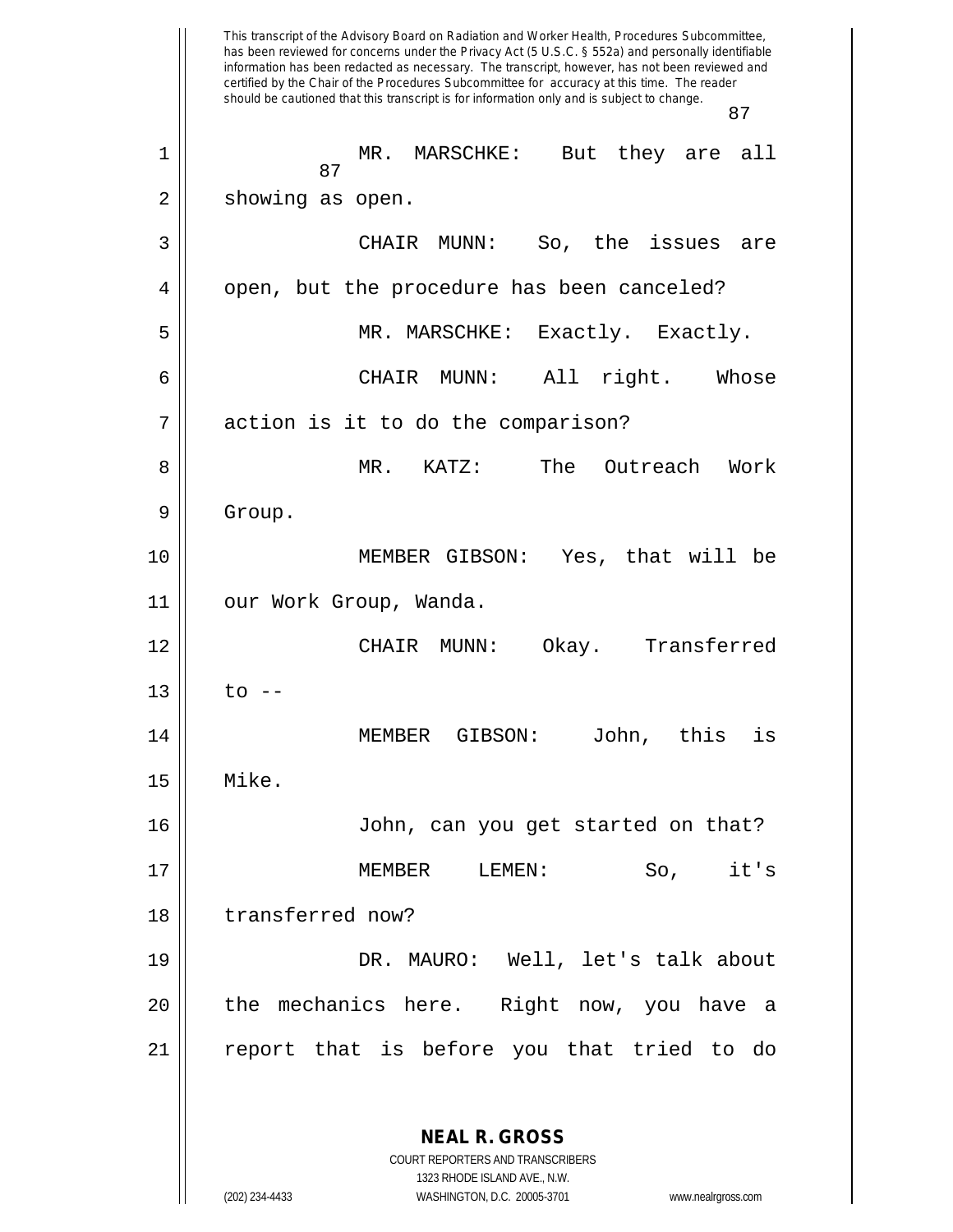88

|                | that. In other words, that's what the<br>88  |
|----------------|----------------------------------------------|
| $\overline{2}$ | attachment tries to show. Yet, here was      |
| $\overline{3}$ | everything in PROC-97, and we have made sure |
| 4              | that we didn't miss anything. So, it is      |
| 5              | there.                                       |
|                |                                              |

6 And the question now becomes,  $7 ||$  okay, so we are at the point now where I think 8 || that the Work Group will need to read PR-12. 9 I think we have done our job, I guess that is 10 what I am saying, in trying to tell a story 11 that shows here's our comments on PR-12 and 12 here's the degree to which PR-12 addresses 13 || adequately or doesn't all of the issues raised 14 in PROC-97. And that is what you have in 15 || front of you as our standalone report.

16 || So, I think it is now a matter of 17 || the Work Group reading that report, and then 18 || we convene a Work Group meeting whereby you 19 could feed back to whether you agree. Yes, I 20 think you guys did a good job in making sure 21 || that you've captured everything in PR-12 or

> **NEAL R. GROSS** COURT REPORTERS AND TRANSCRIBERS

1323 RHODE ISLAND AVE., N.W. (202) 234-4433 WASHINGTON, D.C. 20005-3701 www.nealrgross.com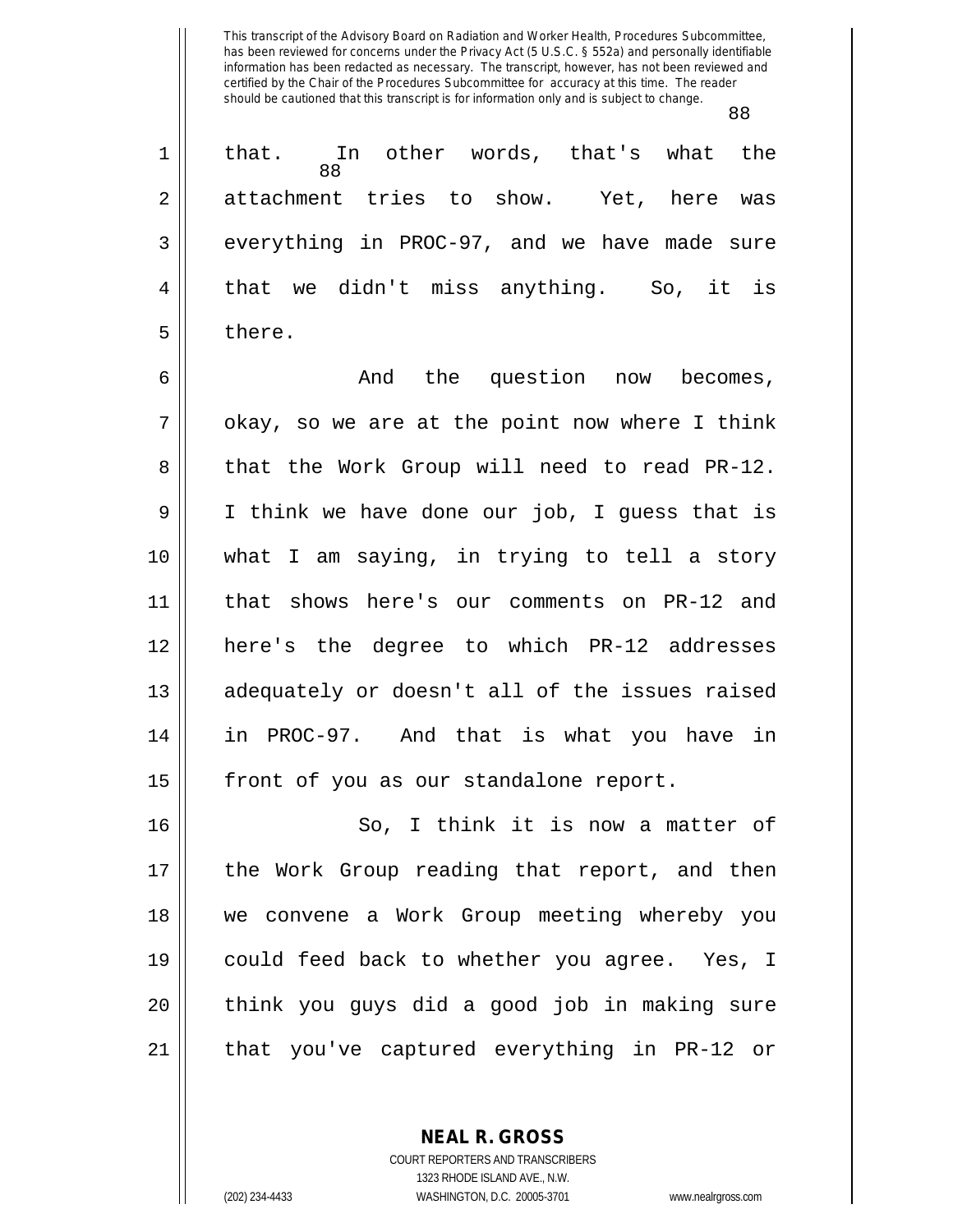This transcript of the Advisory Board on Radiation and Worker Health, Procedures Subcommittee, has been reviewed for concerns under the Privacy Act (5 U.S.C. § 552a) and personally identifiable information has been redacted as necessary. The transcript, however, has not been reviewed and certified by the Chair of the Procedures Subcommittee for accuracy at this time. The reader should be cautioned that this transcript is for information only and is subject to change. 89 89 1 || not. And then we will proceed to work with 2 | NIOSH on issues resolution. 3 || So, I think really we are at the 4 || point now where, after NIOSH and the Work 5 || Group have a chance to read our report on  $6 \parallel$  PR-12, it might be a good time -- and it may 7 be that NIOSH is perhaps even prepared to 8 || write up a response to the issues raised, and  $9 \parallel$  at the next meeting we will, I guess, first 10 engage to make sure that everyone is 11 comfortable that we didn't miss anything in  $12 \parallel$  PR-12. 13 || Then, let's say you agree that, 14 yes, you guys have captured it all. Then, we 15 would proceed with issues resolutions, start 16 marching down each issue, and, hopefully, 17 | achieve some closure. 18 MEMBER GIBSON: Okay, this is 19 Mike. 20 And I didn't mean to take up 21 Wanda's agenda time, but, yes, I just believe

> **NEAL R. GROSS** COURT REPORTERS AND TRANSCRIBERS

> > 1323 RHODE ISLAND AVE., N.W.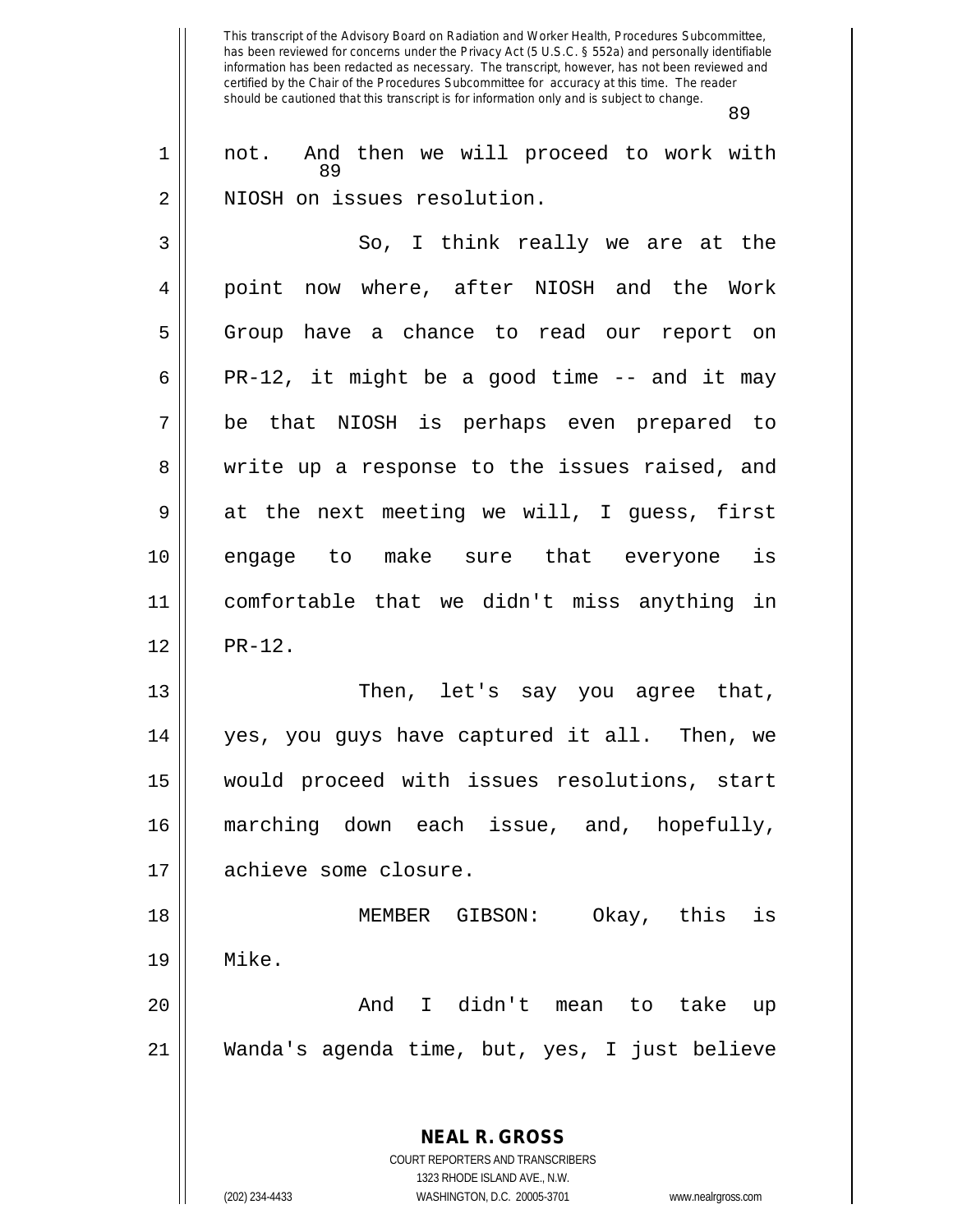|    | 90                                                  |
|----|-----------------------------------------------------|
| 1  | that you had a preliminary review of PROC-12.<br>90 |
| 2  | But we will set up a Work Group meeting and         |
| 3  | we will get this sorted out.                        |
| 4  | DR. MAURO: Yes, that was a big,                     |
| 5  | that PR-12 was, you'll see when you get to it       |
| 6  | -- take a look at it, and you let us know if        |
| 7  | you think it is -- you know, we certainly are       |
| 8  | receptive to any commentary you might have          |
| 9  | where we may have missed something important,       |
| 10 | maybe have not done a sufficient job in             |
| 11 | capturing PROC-97 issues and making sure            |
| 12 | nothing has slipped through the cracks.             |
| 13 | I guess as a Work Group you could                   |
| 14 | feed that back. We have done this before.           |
| 15 | if you would like us to revise it,<br>And           |
| 16 | certainly working through Ted, if you think         |
| 17 | that a rev is needed before we have the Work        |
| 18 | Group meeting, we will certainly do that.           |
| 19 | But I think right now the ball is                   |
| 20 | in the Work Group's court to let us know            |
| 21 | whether or not you've got a document of             |
|    |                                                     |

COURT REPORTERS AND TRANSCRIBERS 1323 RHODE ISLAND AVE., N.W. (202) 234-4433 WASHINGTON, D.C. 20005-3701 www.nealrgross.com

**NEAL R. GROSS**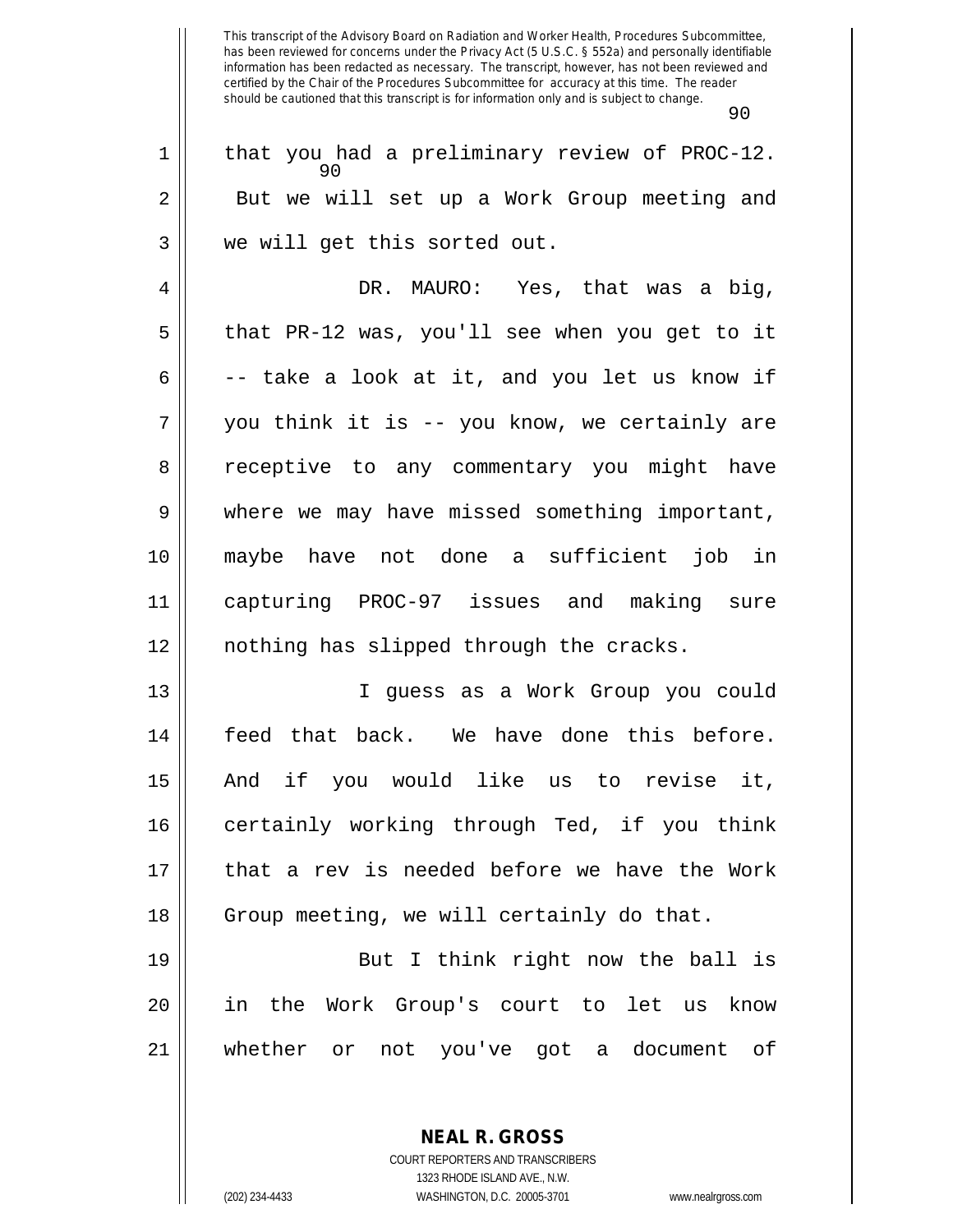This transcript of the Advisory Board on Radiation and Worker Health, Procedures Subcommittee, has been reviewed for concerns under the Privacy Act (5 U.S.C. § 552a) and personally identifiable information has been redacted as necessary. The transcript, however, has not been reviewed and certified by the Chair of the Procedures Subcommittee for accuracy at this time. The reader should be cautioned that this transcript is for information only and is subject to change. 91 91 1 || sufficient substance that will allow a Work 2 | Group meeting to go forward productively. 3 MEMBER GIBSON: Okay, I will. 4 MEMBER LEMEN: When you are 5 || talking Work Group, you are talking about 6 | outreach work, correct? 7 CHAIR MUNN: Correct. 8 DR. MAURO: Yes, that is the 9 | Outreach Work Group, yes. 10 MEMBER LEMEN: Right. I thought 11 | that's what you meant. 12 || **MR. KATZ:** Thank you, John. 13 || CHAIR MUNN: Go ahead. 14 || MR. KATZ: I said thank you. 15 MEMBER LEMEN: So, that goes to 16 || the Outreach Work Group, right? 17 CHAIR MUNN: Yes, it is going to 18 || the Outreach Work Group, but attachment 6, if 19 attachment 6 is thorough, then the issue of 20 whether or not it is covered well ought to be 21 || moot, once we have reviewed that.

> **NEAL R. GROSS** COURT REPORTERS AND TRANSCRIBERS

> > 1323 RHODE ISLAND AVE., N.W.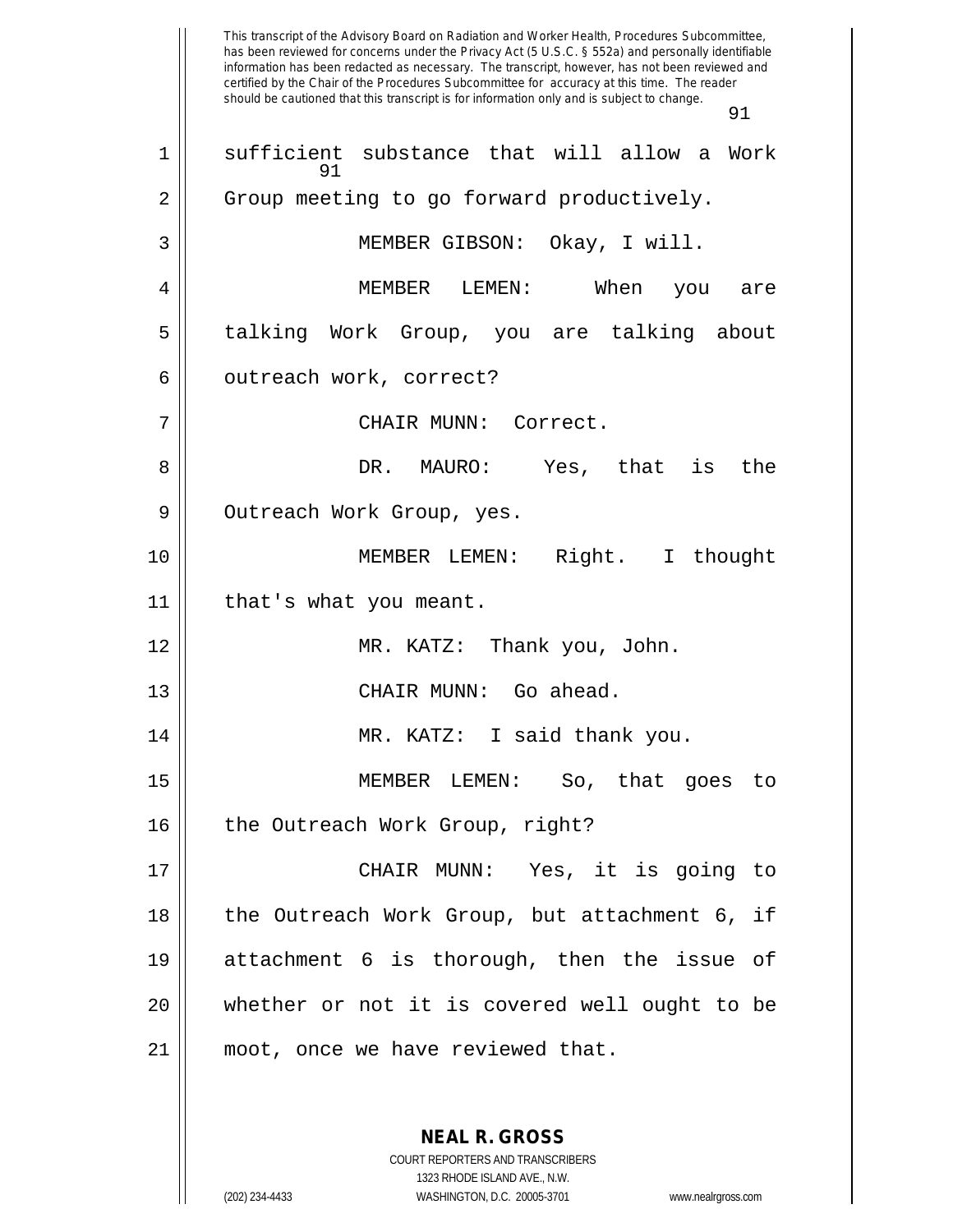This transcript of the Advisory Board on Radiation and Worker Health, Procedures Subcommittee, has been reviewed for concerns under the Privacy Act (5 U.S.C. § 552a) and personally identifiable information has been redacted as necessary. The transcript, however, has not been reviewed and certified by the Chair of the Procedures Subcommittee for accuracy at this time. The reader should be cautioned that this transcript is for information only and is subject to change. 92 **NEAL R. GROSS** COURT REPORTERS AND TRANSCRIBERS 1323 RHODE ISLAND AVE., N.W. (202) 234-4433 WASHINGTON, D.C. 20005-3701 www.nealrgross.com 92 1 All right. Transfer the entire 2 | document to Outreach for review. 3 The next item: check completion 4 | of the responses loaded into the database and 5 || the paragraphs being numbered properly for  $6 \parallel$  TIB-013. 7 MR. TURNER: One question, Wanda. 8 CHAIR MUNN: Yes. 9 MR. TURNER: Here is where we 10 would actually -- 11 MR. KATZ: Assign it to the Work 12 | Group. 13 || MR. TURNER: -- assign it to the 14 | Work Group. 15 MR. KATZ: Right. 16 CHAIR MUNN: Yes. 17 || MR. KATZ: Exactly right. 18 || MR. TURNER: Is this something we 19 want to do now or just something -- 20 CHAIR MUNN: Yes, it is something 21 we want to do now.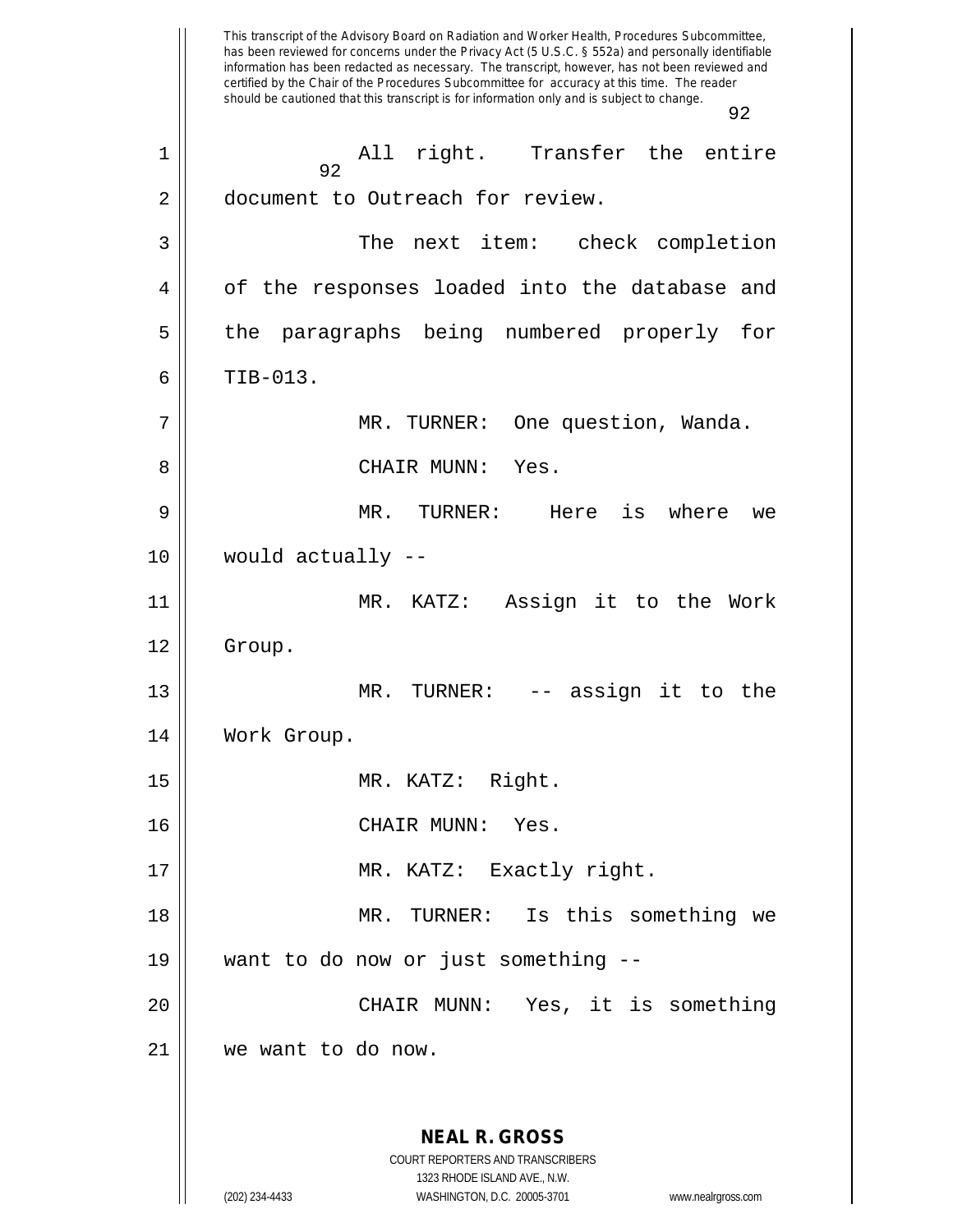This transcript of the Advisory Board on Radiation and Worker Health, Procedures Subcommittee, has been reviewed for concerns under the Privacy Act (5 U.S.C. § 552a) and personally identifiable information has been redacted as necessary. The transcript, however, has not been reviewed and certified by the Chair of the Procedures Subcommittee for accuracy at this time. The reader should be cautioned that this transcript is for information only and is subject to change. 93 **NEAL R. GROSS** COURT REPORTERS AND TRANSCRIBERS 1323 RHODE ISLAND AVE., N.W. (202) 234-4433 WASHINGTON, D.C. 20005-3701 www.nealrgross.com 93 1 MR. TURNER: Would you like to do  $2 \parallel$  that? 3 MR. KATZ: Yes, that would make 4 | sense. 5 MR. TURNER: We will capture my 6 idea -- 7 MR. KATZ: Yes. 8 || (Laughter.) 9 || So, it's not associated. 10 || So, Steve is going to just effect 11 | this in the database. 12 MR. MARSCHKE: This goes to the 13 unassigned queue? Is that where we're at? 14 || MR. TURNER: Oh, this would be the 15 assigned queue, document review assigned 16 queue. 17 MR. KATZ: Because it has been 18 || assigned already to this Subcommittee, but now 19 you are going to assign it to the Work Group, 20 || the Outreach Work Group. 21 MR. TURNER: So, in a sense, it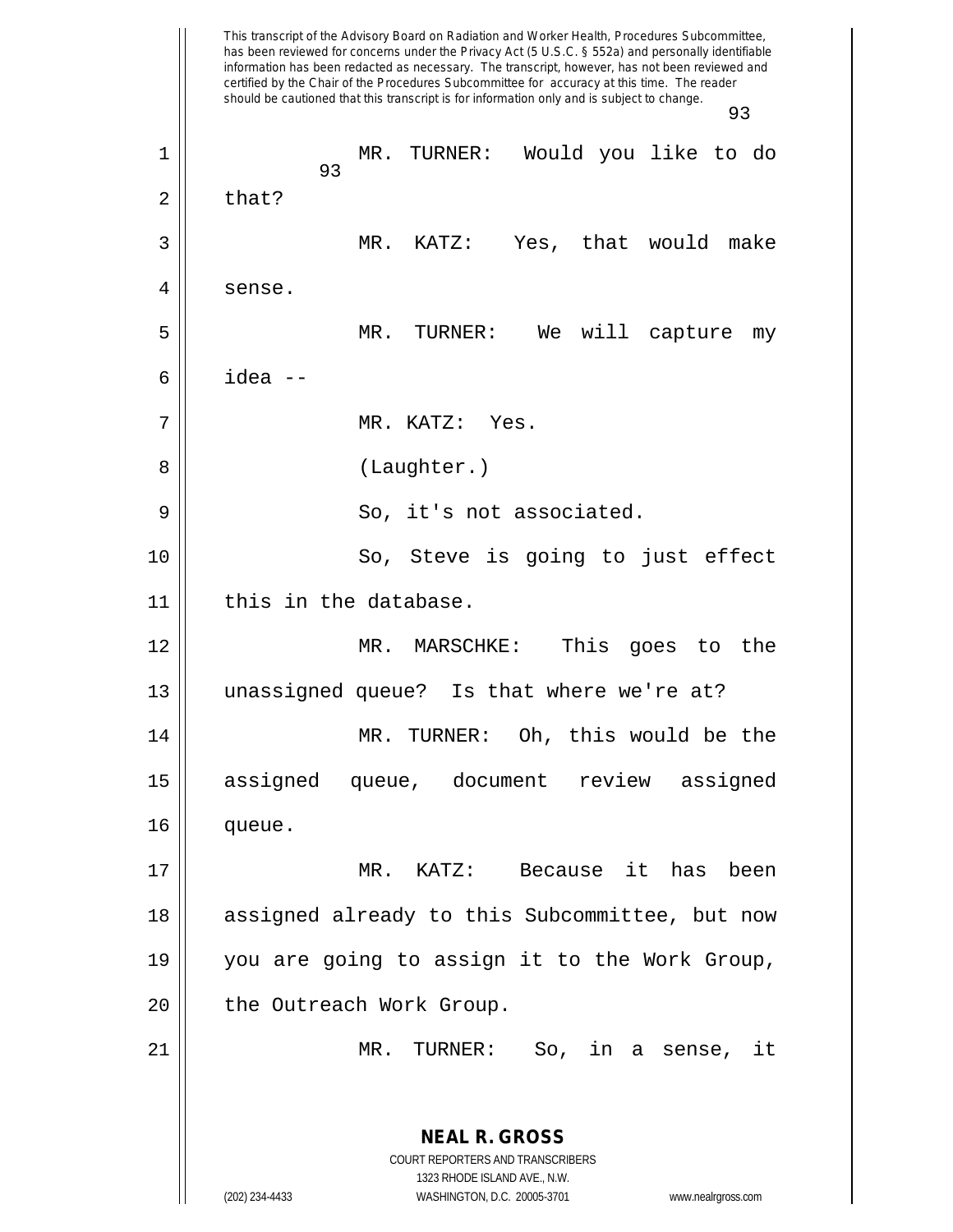This transcript of the Advisory Board on Radiation and Worker Health, Procedures Subcommittee, has been reviewed for concerns under the Privacy Act (5 U.S.C. § 552a) and personally identifiable information has been redacted as necessary. The transcript, however, has not been reviewed and certified by the Chair of the Procedures Subcommittee for accuracy at this time. The reader should be cautioned that this transcript is for information only and is subject to change. 94 **NEAL R. GROSS** 94 1 || will be assigned to two groups. 2 MR. KATZ: Right. And that makes  $3 \parallel$  sense. That is good. 4 PR-12. 5 MR. MARSCHKE: I don't have it. 6 MR. TURNER: Okay, I will do it. 7 He's not part of that Work Group. 8 MR. MARSCHKE: No, I'm not part of 9 | it. I'm not Outreach. 10 MR. TURNER: I will change the 11 other one later. 12 MR. KATZ: Okay. 13 MEMBER ZIEMER: Wait. It doesn't  $14$  show up under ours to start with, this new  $-$ 15 MR. TURNER: It does show up on 16 his, but he is not part of the Work Group, any 17 other Work Group. So, he can't transport it 18 || to any Work Group he's not a part of. 19 What we will do is we will put him 20 at one higher level than the Work Group, so he  $21$  | can assign those, so it can be recorded.

> COURT REPORTERS AND TRANSCRIBERS 1323 RHODE ISLAND AVE., N.W.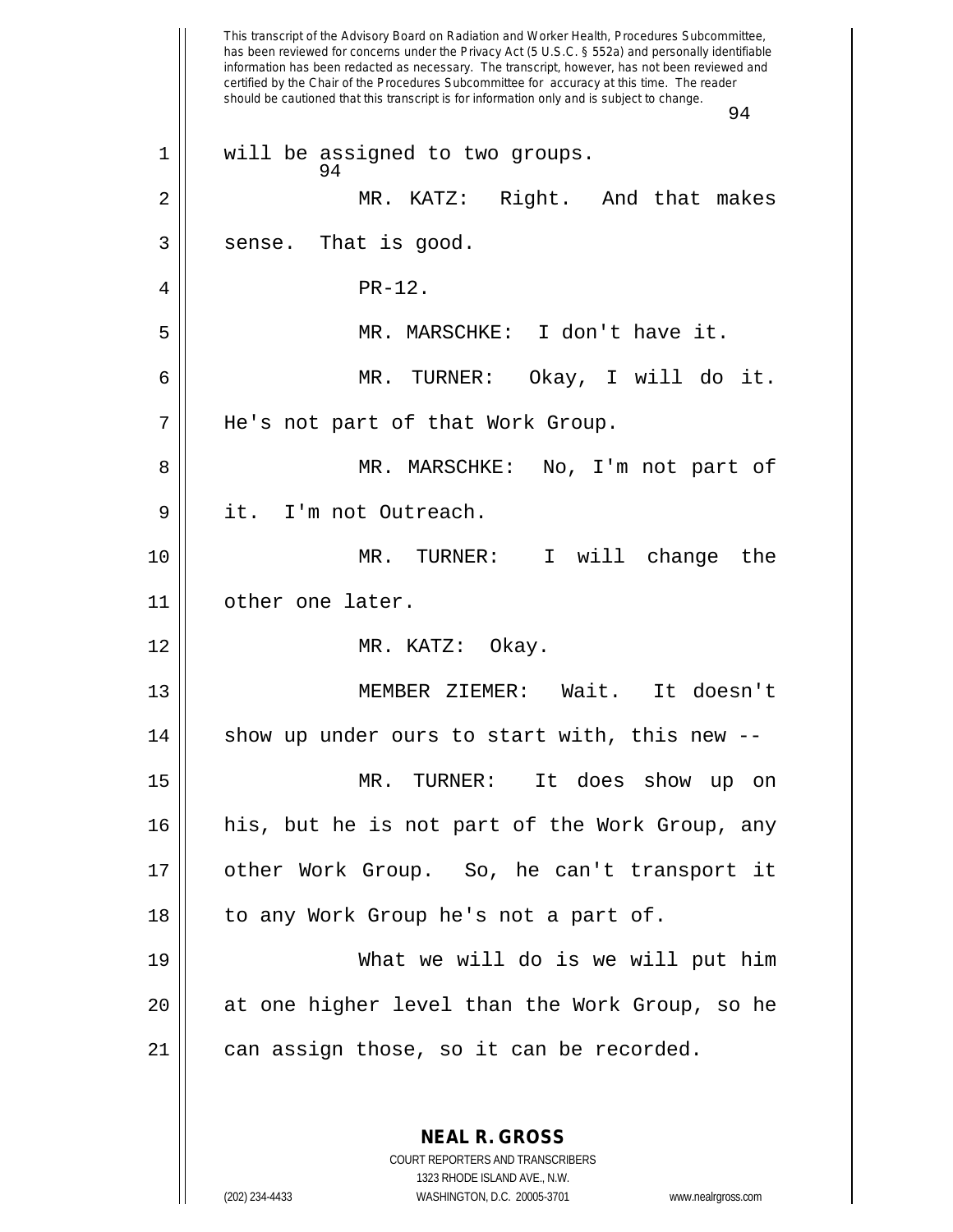This transcript of the Advisory Board on Radiation and Worker Health, Procedures Subcommittee, has been reviewed for concerns under the Privacy Act (5 U.S.C. § 552a) and personally identifiable information has been redacted as necessary. The transcript, however, has not been reviewed and certified by the Chair of the Procedures Subcommittee for accuracy at this time. The reader should be cautioned that this transcript is for information only and is subject to change. 95 **NEAL R. GROSS** COURT REPORTERS AND TRANSCRIBERS 1323 RHODE ISLAND AVE., N.W. (202) 234-4433 WASHINGTON, D.C. 20005-3701 www.nealrgross.com 95 1 MEMBER ZIEMER: I've got you. 2 MR. KATZ: Thanks. 3 CHAIR MUNN: Are you okay, Steve? 4 MR. MARSCHKE: I'm okay. I don't  $5$  | have anything to do. 6 CHAIR MUNN: Okay. I believe we 7 had communication about proper numbering for  $8 \parallel$  TIB-013, did we not? 9 MS. THOMAS: Yes, I think Brant  $10$  || sent out an email with  $-$ 11 || CHAIR MUNN: I think he did. 12 MS. THOMAS: -- those responses 13 || that were added to the old Access database on 14 || our side, which was then merged with the one 15 || on your side, and then I think got into the 16 || new database. So, we can see.  $17 \parallel$  It is OCAS-TIB-013. 18 || MR. TURNER: My view doesn't show 19 me that. 20 MS. THOMAS: Okay. 21 MR. TURNER: Your guys' view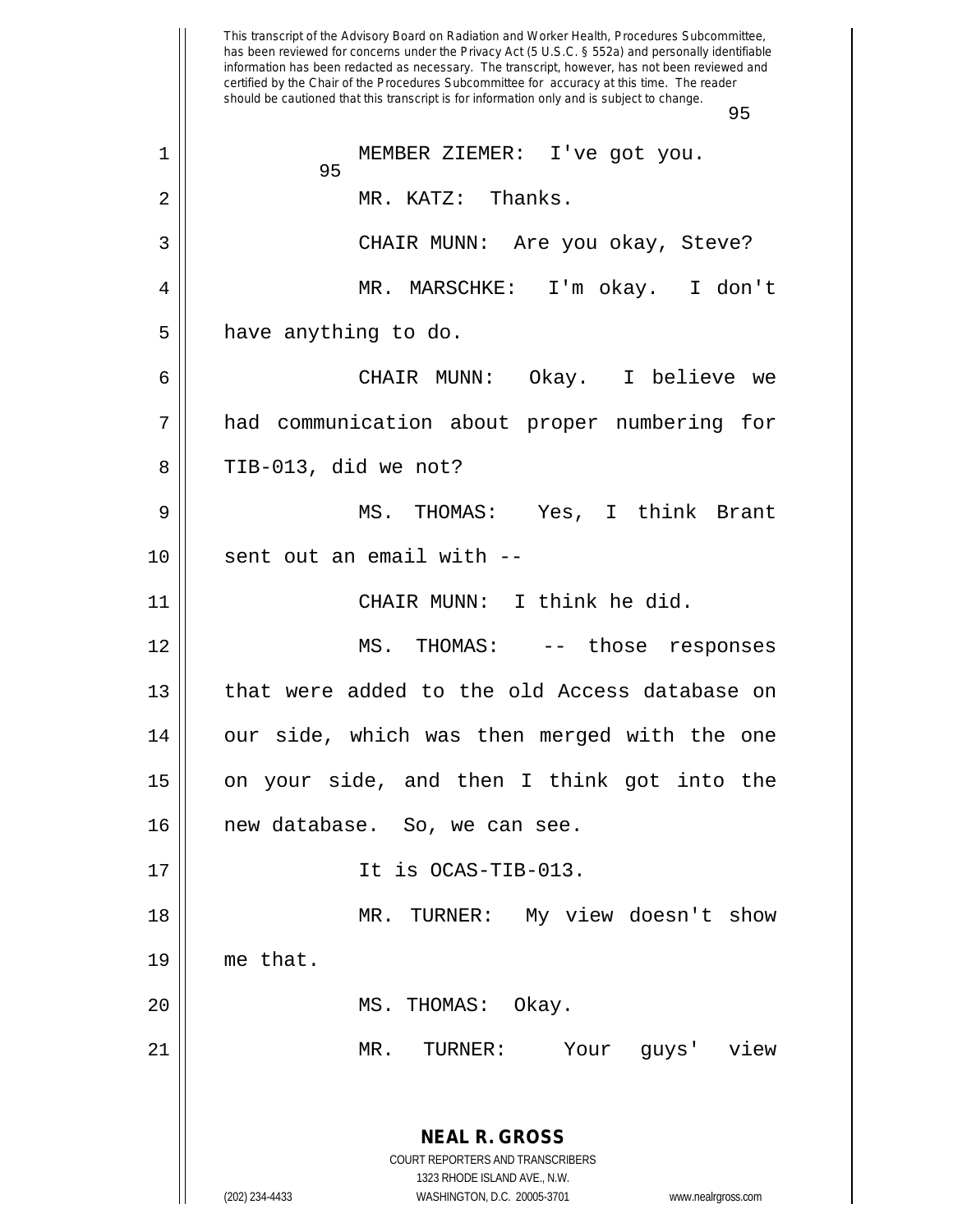|    | ッゎ                                                                                                  |
|----|-----------------------------------------------------------------------------------------------------|
| 1  | should be changed.<br>96                                                                            |
| 2  | MS. THOMAS: The Subcommittee had                                                                    |
| 3  | reviewed all the responses on a paper copy a                                                        |
| 4  | while back. I can't tell you exactly which                                                          |
| 5  | meeting. But on that paper copy, some of the                                                        |
| 6  | responses didn't match the findings. So, they                                                       |
| 7  | were just a little bit mismatched. So, that                                                         |
| 8  | is what that means to renumber the responses                                                        |
| 9  | to match the appropriate finding. So, that                                                          |
| 10 | should be reflected now. If it's not, I will                                                        |
| 11 | take care of that.                                                                                  |
| 12 | MR. MARSCHKE: What's the name of                                                                    |
| 13 | the procedure that is special --                                                                    |
| 14 | MR. TURNER: See, right now, you                                                                     |
| 15 | guys are seeing it with the OTIB-0013.                                                              |
| 16 | MS.<br>it's<br>THOMAS:<br>Yes,                                                                      |
| 17 | OCAS-TIB-013. It's not OTIB --                                                                      |
| 18 | MR. MARSCHKE: OCAS-TIB-013.                                                                         |
| 19 | MS. THOMAS: Yes.                                                                                    |
| 20 | I'm looking at it by<br>MR. TURNER:                                                                 |
| 21 | document title.                                                                                     |
|    |                                                                                                     |
|    | <b>NEAL R. GROSS</b>                                                                                |
|    | COURT REPORTERS AND TRANSCRIBERS                                                                    |
|    | 1323 RHODE ISLAND AVE., N.W.<br>(202) 234-4433<br>WASHINGTON, D.C. 20005-3701<br>www.nealrgross.com |
|    |                                                                                                     |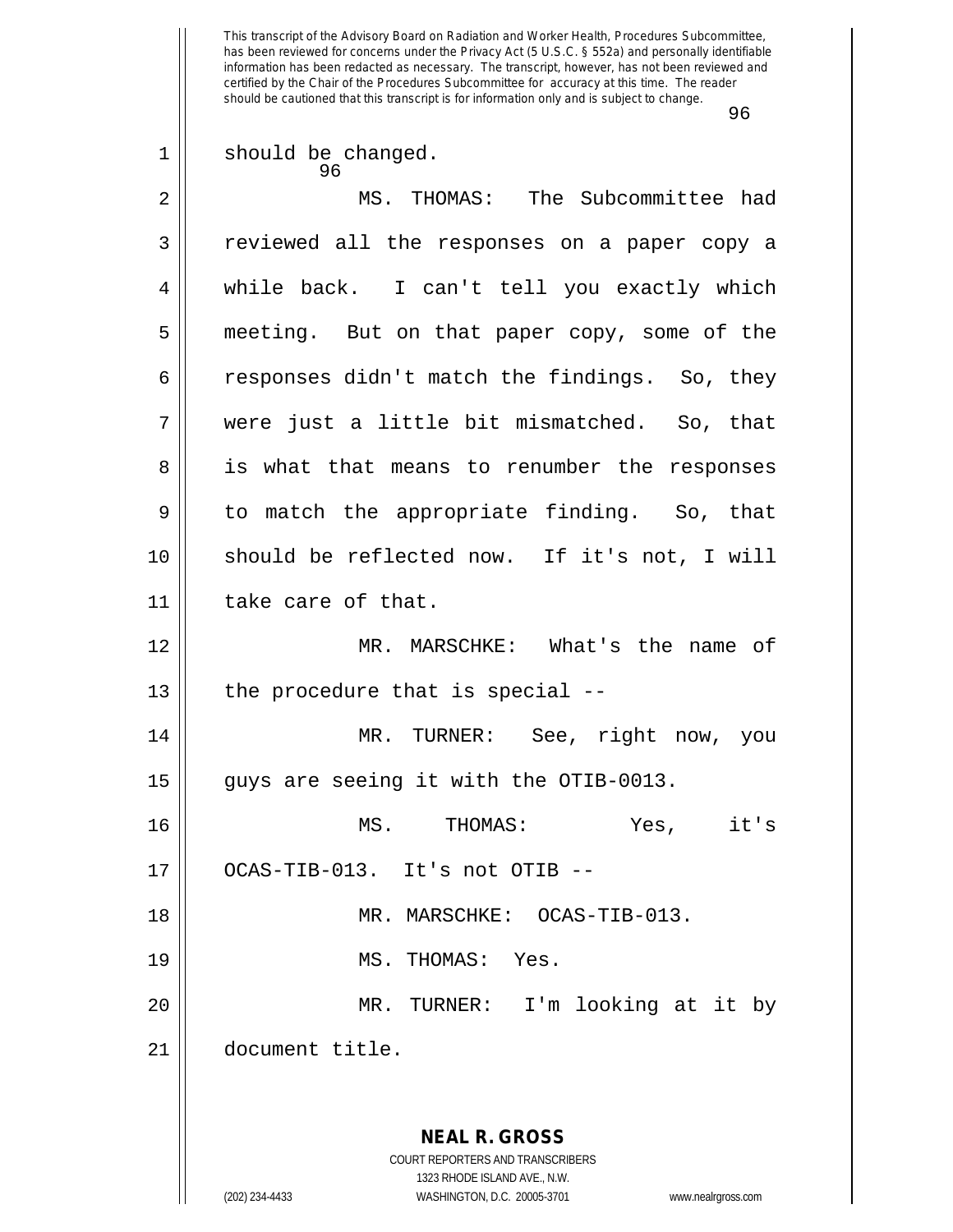This transcript of the Advisory Board on Radiation and Worker Health, Procedures Subcommittee, has been reviewed for concerns under the Privacy Act (5 U.S.C. § 552a) and personally identifiable information has been redacted as necessary. The transcript, however, has not been reviewed and certified by the Chair of the Procedures Subcommittee for accuracy at this time. The reader should be cautioned that this transcript is for information only and is subject to change. 97 **NEAL R. GROSS** COURT REPORTERS AND TRANSCRIBERS 1323 RHODE ISLAND AVE., N.W. (202) 234-4433 WASHINGTON, D.C. 20005-3701 www.nealrgross.com 97 1 || MS. THOMAS: Okay. 2 MR. TURNER: So, it is not 3 || numbered. You guys now see it by the number. 4 || They have already changed that for you. 5 MEMBER LEMEN: TIB-013 is 6 different than OTIB-0013? 7 MS. THOMAS: Yes. It is special 8 external dose reconstruction considerations 9 | for Mallinckrodt workers. 10 MR. MARSCHKE: I am not showing 11 anything -- I am showing these as all open -- 12 || MS. THOMAS: Yes. 13 MR. MARSCHKE: -- with no NIOSH 14 | responses. 15 MS. THOMAS: Okay. So, what I 16 will do, again, that is just -- yes, I have 17 || the responses in the old database. I will 18 make sure they get into the new one. 19 CHAIR MUNN: So, you are going to 20 | carry on? 21 MS. THOMAS: Yes. It will be done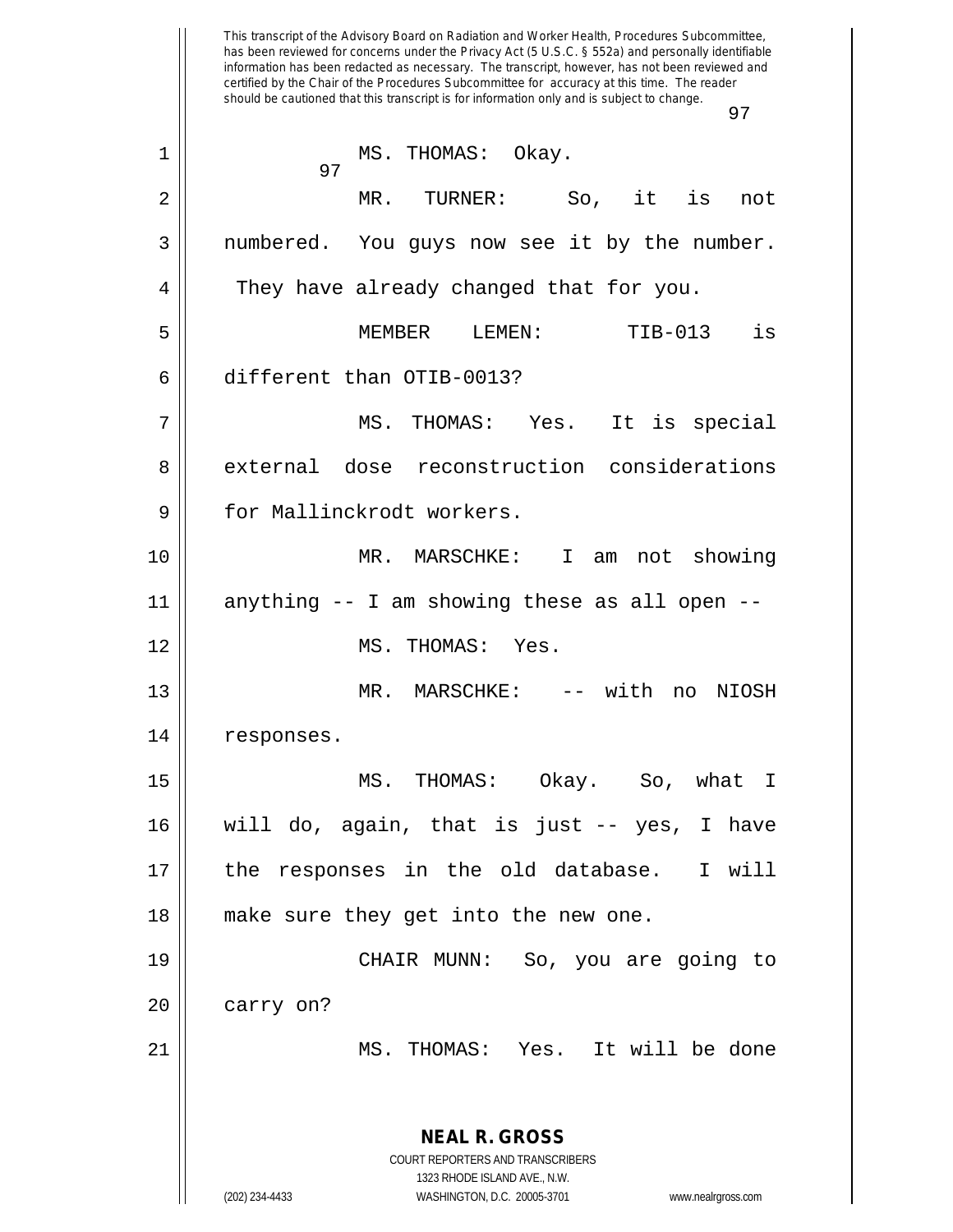This transcript of the Advisory Board on Radiation and Worker Health, Procedures Subcommittee, has been reviewed for concerns under the Privacy Act (5 U.S.C. § 552a) and personally identifiable information has been redacted as necessary. The transcript, however, has not been reviewed and certified by the Chair of the Procedures Subcommittee for accuracy at this time. The reader should be cautioned that this transcript is for information only and is subject to change. 98 **NEAL R. GROSS** COURT REPORTERS AND TRANSCRIBERS 1323 RHODE ISLAND AVE., N.W. (202) 234-4433 WASHINGTON, D.C. 20005-3701 www.nealrgross.com 98  $1 \parallel$  by then. 2 CHAIR MUNN: By which time we will  $3 \parallel$  all be more adept at finding the material. 4 MEMBER LEMEN: Mine says Y-12. I  $5 \parallel$  don't know why it has done that. 6 MS. THOMAS: You are looking at  $7 \parallel$  OTIB-0013. 8 MEMBER LEMEN: I know, but I put 9 TIB in there, and it still doesn't come up 10 right. I put TIB-0013. 11 MS. THOMAS: Try 013, TIB-013. 12 MEMBER LEMEN: Are we supposed to 13 || go to sleep, Ted? 14 || MR. KATZ: Yes. 15 (Laughter.) 16 MS. THOMAS: Okay. So, I will get  $17$  | those added to the database for the next time. 18 CHAIR MUNN: The next item is 19 TIB-049-01, response regarding plutonium 20 || retained in the lung, from NIOSH activity. 21 MS. THOMAS: Yes. This one,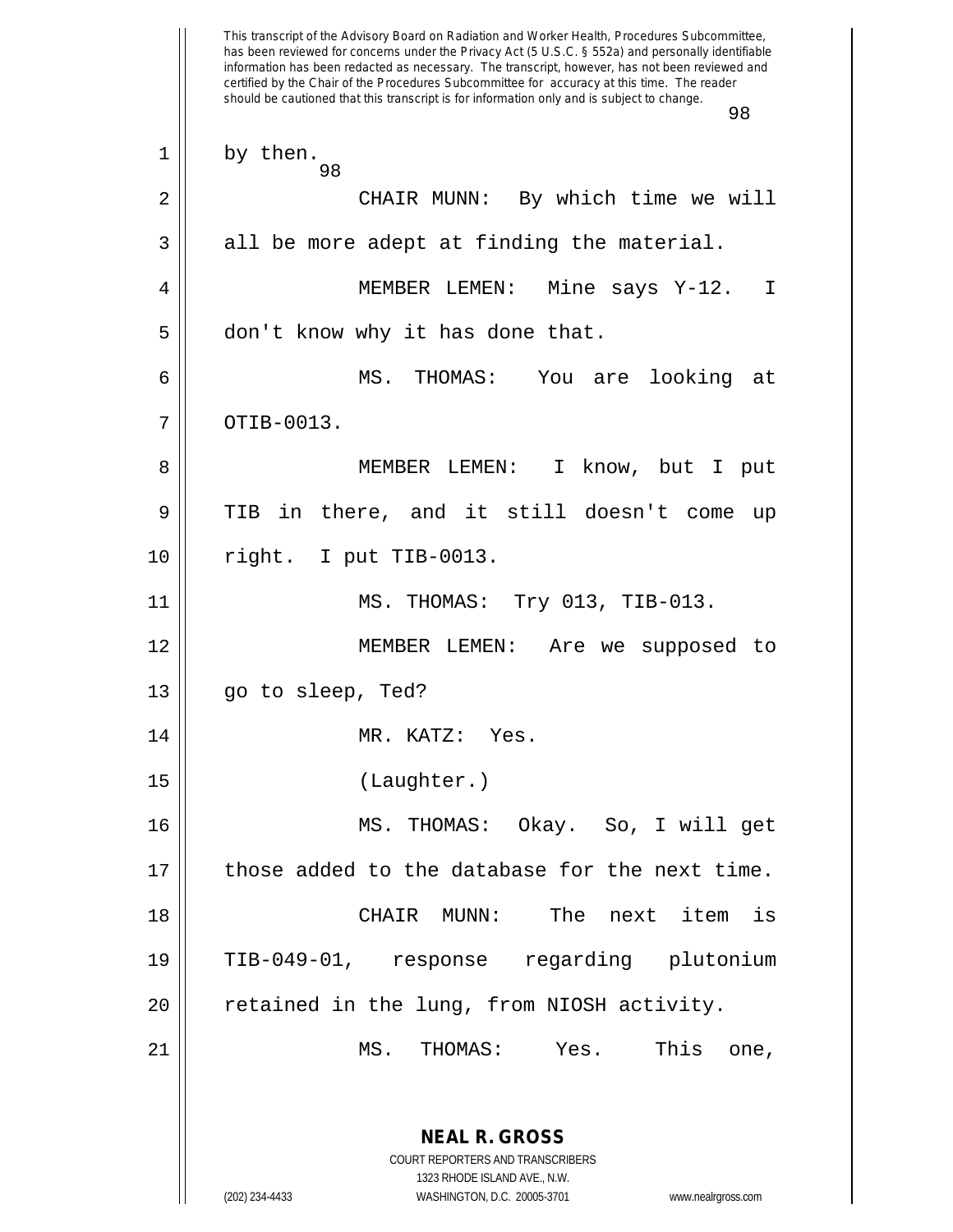| $\mathbf 1$ | again, there's kind of a long history<br>99    |
|-------------|------------------------------------------------|
| 2           | discussing these findings. If you recall, I    |
| 3           | think, Steve, there was a long email from Stu  |
| 4           | back in the fall that kind of listed the       |
| 5           | sequence of events, you know, the finding, the |
| 6           | response, the followup --                      |
| 7           | MR. MARSCHKE: Right.                           |
| 8           | MS. THOMAS: -- the NIOSH follow-               |
| $\mathsf 9$ | up. And we have gone back and forth a little   |
| 10          | bit.                                           |
| 11          | We are basically down to finding               |
| 12          | 49-01, and at the last meeting I think Stu     |
| 13          | committed that we would, you know, kind of     |
| 14          | clarify our response or basically restate our  |
| 15          | position. We haven't quite done that yet. We   |
| 16          | are kind of holding up because we are not      |
| 17          | exactly sure what SC&A's issue is with our     |
| 18          | initial response.                              |
| 19          | But what we will go ahead and do               |
| 20          | is kind of restate our initial response, maybe |
| 21          | in a different way, and pick it up from there. |
|             |                                                |
|             | <b>NEAL R. GROSS</b>                           |

COURT REPORTERS AND TRANSCRIBERS 1323 RHODE ISLAND AVE., N.W.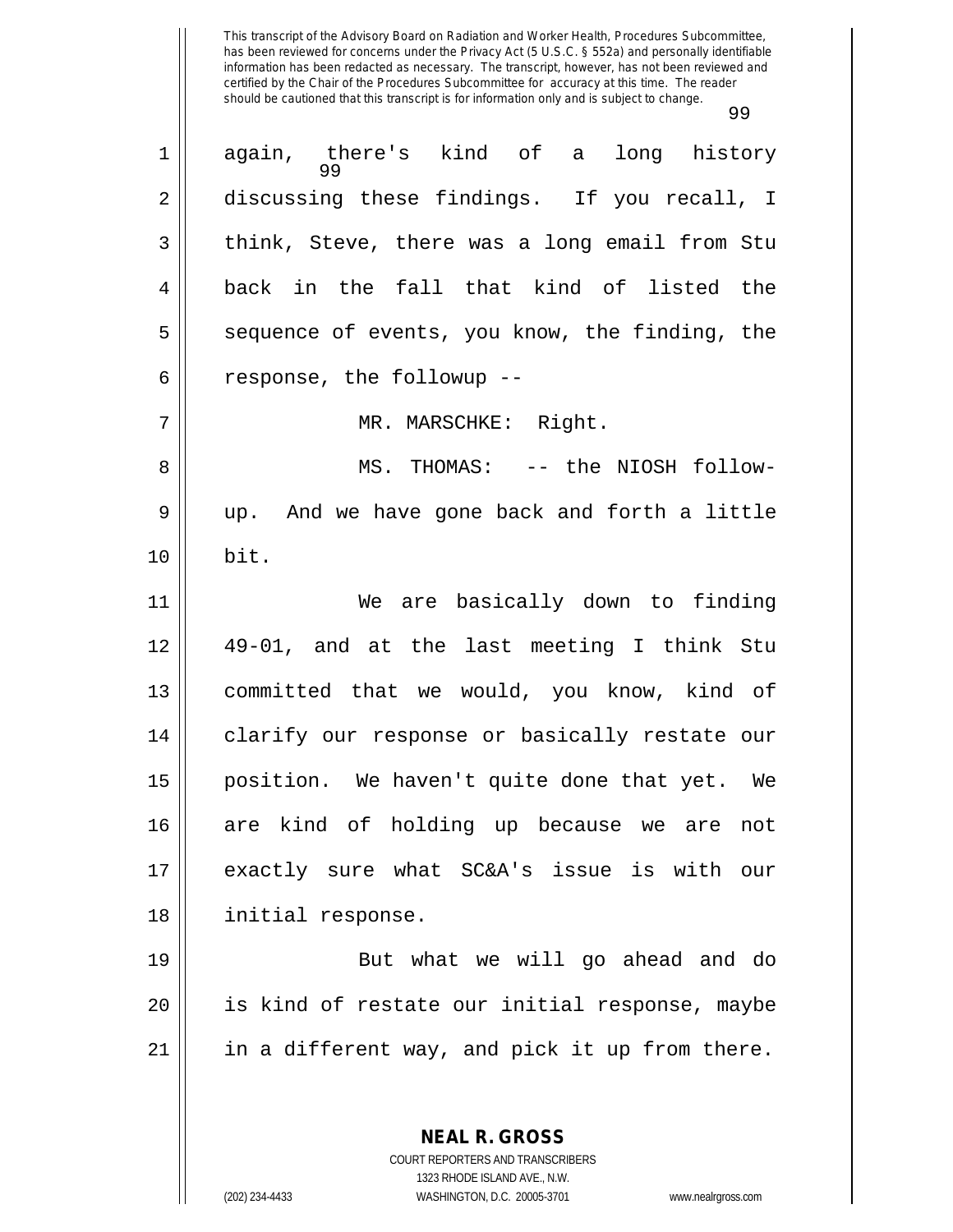This transcript of the Advisory Board on Radiation and Worker Health, Procedures Subcommittee, has been reviewed for concerns under the Privacy Act (5 U.S.C. § 552a) and personally identifiable information has been redacted as necessary. The transcript, however, has not been reviewed and certified by the Chair of the Procedures Subcommittee for accuracy at this time. The reader should be cautioned that this transcript is for information only and is subject to change. 100 **NEAL R. GROSS** COURT REPORTERS AND TRANSCRIBERS 1323 RHODE ISLAND AVE., N.W. (202) 234-4433 WASHINGTON, D.C. 20005-3701 www.nealrgross.com 100 1 So, that is still probably an  $2 \parallel$  action on our part, then, for the next time. 3 || CHAIR MUNN: All right. 4 MEMBER LEMEN: So, this is  $5 \parallel$  OTIB-0 --6 CHAIR MUNN: 49-01. 7 MEMBER LEMEN: 0049, right? 8 CHAIR MUNN: Yes. 9 MEMBER LEMEN: But when you put 10 0049-1, it doesn't come up. 11 || CHAIR MUNN: Well, ignore the -01. 12 MEMBER LEMEN: I know. Let's see 13 || if it works by ignoring it. 14 || CHAIR MUNN: I need one question. 15 How do I get from the screen I'm looking at, 16 which is estimating doses, which is this 17 || screen, to that screen? 18 MEMBER LEMEN: Click on those blue 19 | things. 20 CHAIR MUNN: Well, I tried that. 21 MEMBER LEMEN: So, you want the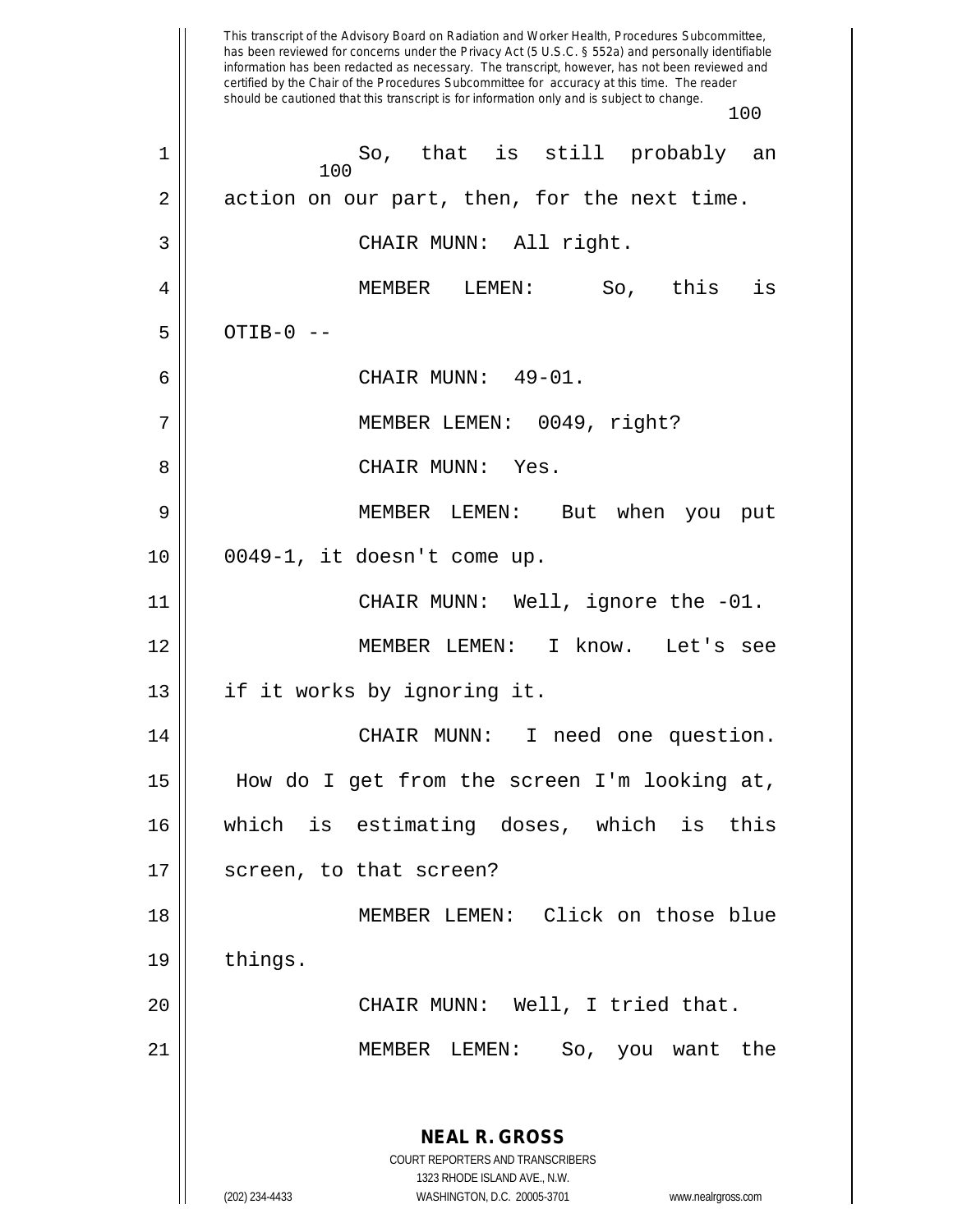This transcript of the Advisory Board on Radiation and Worker Health, Procedures Subcommittee, has been reviewed for concerns under the Privacy Act (5 U.S.C. § 552a) and personally identifiable information has been redacted as necessary. The transcript, however, has not been reviewed and certified by the Chair of the Procedures Subcommittee for accuracy at this time. The reader should be cautioned that this transcript is for information only and is subject to change. 101 101 1 | bottom one, right? 2 So, what did we decide on that 3 | one? Can somebody tell me right now? 4 MR. KATZ: So, the decision is 5 || DCAS will restate their original response to 6 the concern to see if that doesn't clarify at 7 least where DCAS stands on this. 8 || MEMBER LEMEN: But it says here 9 the Work Group instructed that the status of 10 this issue be changed to in progress. Is that 11 what you're stating? 12 || MS. THOMAS: Yes. 13 || MR. MARSCHKE: It is in progress.

14 MS. THOMAS: It's still in 15 | progress, yes.

 DR. MAURO: This is John. Was that Liz speaking? 18 || MS. THOMAS: No, that was Elyse. 19 || DR. MAURO: Oh, I'm sorry. In circumstances where there may be a breakdown in communication between SC&A

**NEAL R. GROSS**

COURT REPORTERS AND TRANSCRIBERS 1323 RHODE ISLAND AVE., N.W. (202) 234-4433 WASHINGTON, D.C. 20005-3701 www.nealrgross.com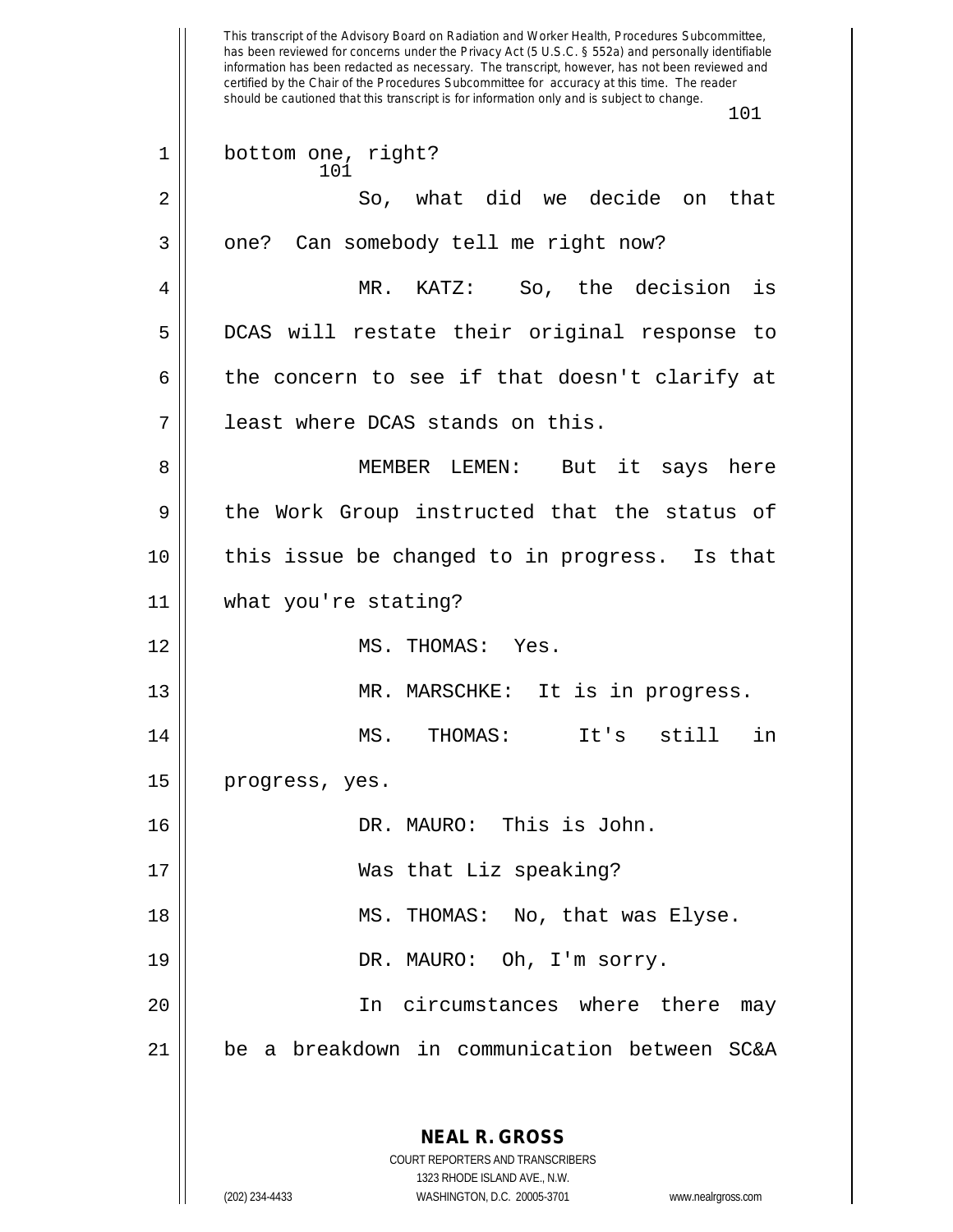| 1  | and NIOSH on some technical issue, in other<br>102 |
|----|----------------------------------------------------|
| 2  | words, you may not fully understand what our       |
| 3  | concerns are, sometimes we have special            |
| 4  | technical conference calls where we don't          |
| 5  | resolve anything, but what we do is, if we         |
| 6  | have a concern and you're not quite sure what      |
| 7  | we mean, it is sometimes helpful to have a         |
| 8  | call where we could better articulate what our     |
| 9  | concerns are. That would put you in a better       |
| 10 | position to be able to answer the question.        |
| 11 | As opposed to, let's say, you                      |
| 12 | know, perhaps you have taken a guess at what       |
| 13 | our thinking was and then tried to rewrite it      |
| 14 | as best you can. So, this might be one of          |
| 15 | those times -- I'm not familiar with the           |
| 16 | issue, but it sounds like maybe a technical        |
| 17 | call could help here.                              |
| 18 | MS. THOMAS: Right, and that was                    |
| 19 | one, I think it was one of the Subcommittee's      |
| 20 | directions a while back, was to have a             |
| 21 | technical call. I think NIOSH felt that it         |

**NEAL R. GROSS** COURT REPORTERS AND TRANSCRIBERS

1323 RHODE ISLAND AVE., N.W.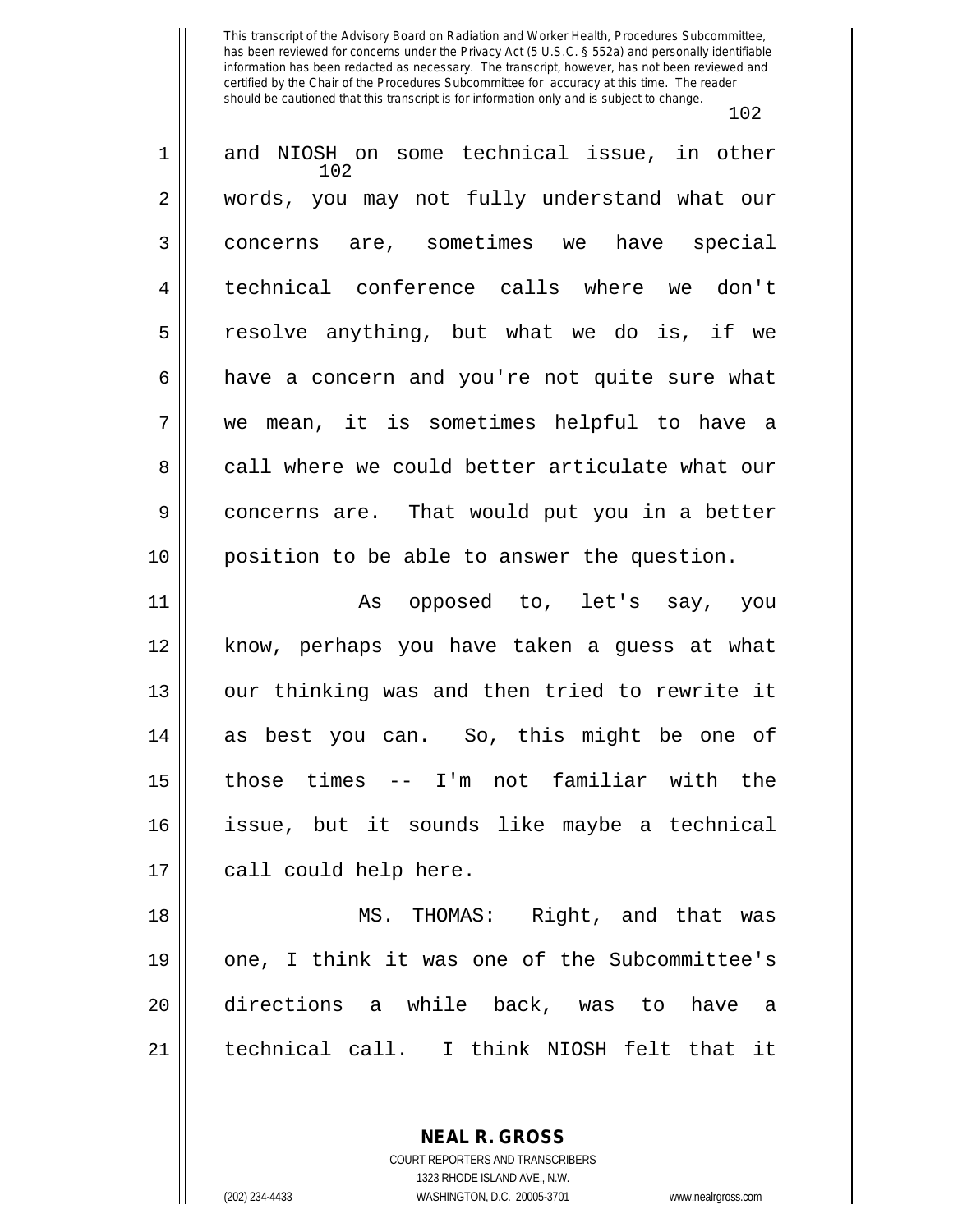This transcript of the Advisory Board on Radiation and Worker Health, Procedures Subcommittee, has been reviewed for concerns under the Privacy Act (5 U.S.C. § 552a) and personally identifiable information has been redacted as necessary. The transcript, however, has not been reviewed and certified by the Chair of the Procedures Subcommittee for accuracy at this time. The reader should be cautioned that this transcript is for information only and is subject to change. 103 **NEAL R. GROSS** COURT REPORTERS AND TRANSCRIBERS 1323 RHODE ISLAND AVE., N.W. (202) 234-4433 WASHINGTON, D.C. 20005-3701 www.nealrgross.com 103 1 || would be better to go through one more round 2 || of written responses before we had that 3 || technical call. 4 DR. MAURO: Okay. 5 MS. THOMAS: So, it is worth a  $6 \parallel$  try. Let's try to get you something here, you 7 know, well before the next meeting, so that 8 || you have a chance to review it. Then, it can  $9 \parallel$  be discussed at the next meeting. Then, if 10 there's still some confusion on either of our 11 parts, we can have a technical call to resolve  $12 \parallel$  it. 13 || DR. MAURO: Okay. 14 || CHAIR MUNN: OTIB-0054 response is 15 due from NIOSH. 16 MS. THOMAS: That is still on our 17 || to-do list. So, carry that over, too. 18 CHAIR MUNN: Carryover. 19 || PROC-42, scaling factor, finding 20 status change. SC&A action? 21 || MR. MARSCHKE: That should be in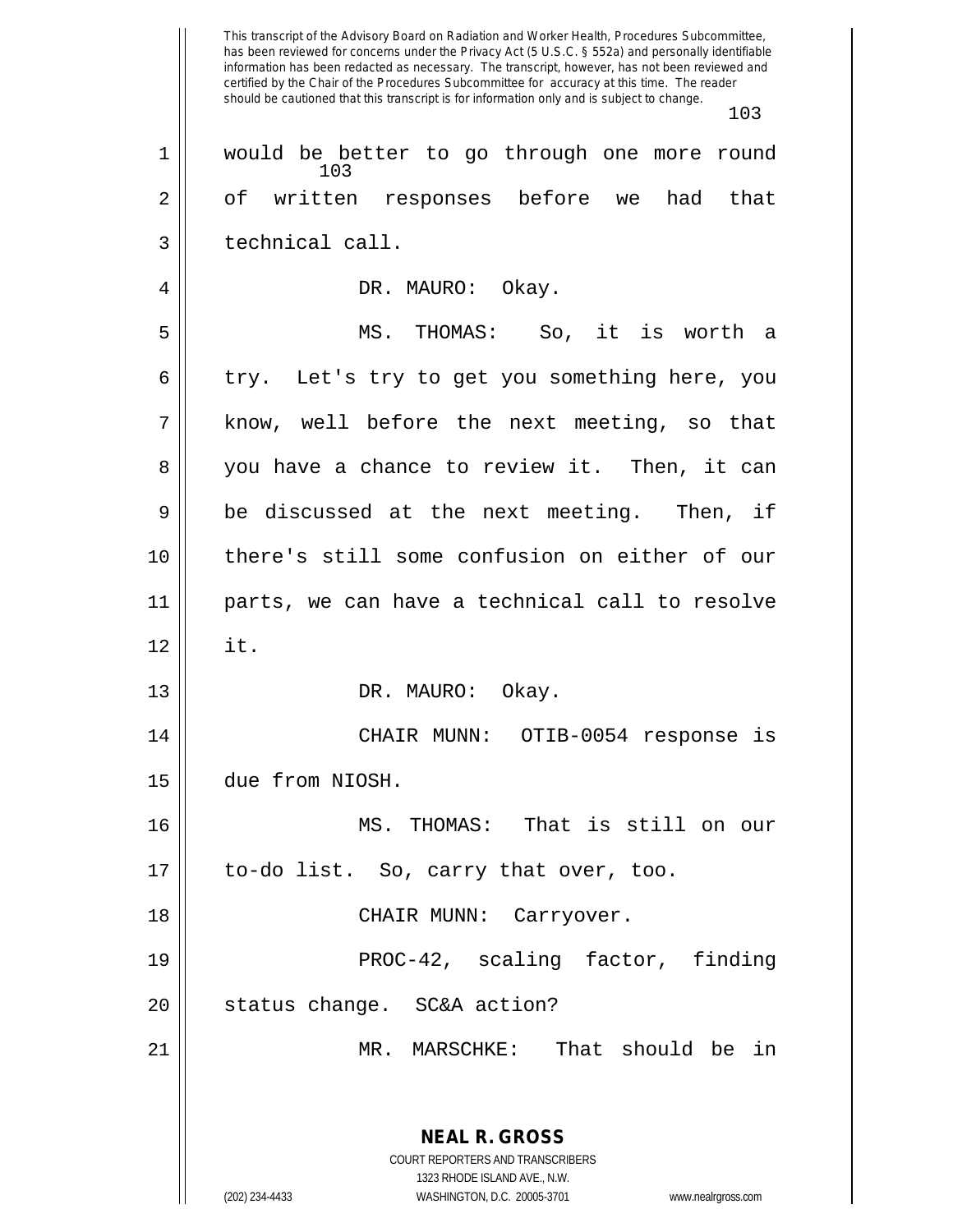This transcript of the Advisory Board on Radiation and Worker Health, Procedures Subcommittee, has been reviewed for concerns under the Privacy Act (5 U.S.C. § 552a) and personally identifiable information has been redacted as necessary. The transcript, however, has not been reviewed and certified by the Chair of the Procedures Subcommittee for accuracy at this time. The reader should be cautioned that this transcript is for information only and is subject to change. 104 104 1 | there now. 2 MEMBER LEMEN: 042? 3 MR. MARSCHKE: If you look at 042, 4 what that was, it was in the original report  $5 \parallel$  we had a finding that did not get transferred 6 to the database. It had to do with the 7 || workbook and the way the workbook performed. 8 So, what I have done is, between  $9 \parallel$  the last meeting and this meeting, we have 10 added that issue to the database. And if you 11 look at, if you pull the procedure up -- what 12 is it, PROC-0042? -- if you pull it up, and if 13 you look down at the very last issue in  $14$  | there  $-$ 15 MEMBER LEMEN: Where it says SC&A 16 has added this issue to the database? 17 || MR. MARSCHKE: That's right. And 18 basically, it says, the issue was the 19 procedure appears to contain a technical error 20 in applying the scaling factor. That is the 21 | first sentence.

> COURT REPORTERS AND TRANSCRIBERS 1323 RHODE ISLAND AVE., N.W. (202) 234-4433 WASHINGTON, D.C. 20005-3701 www.nealrgross.com

**NEAL R. GROSS**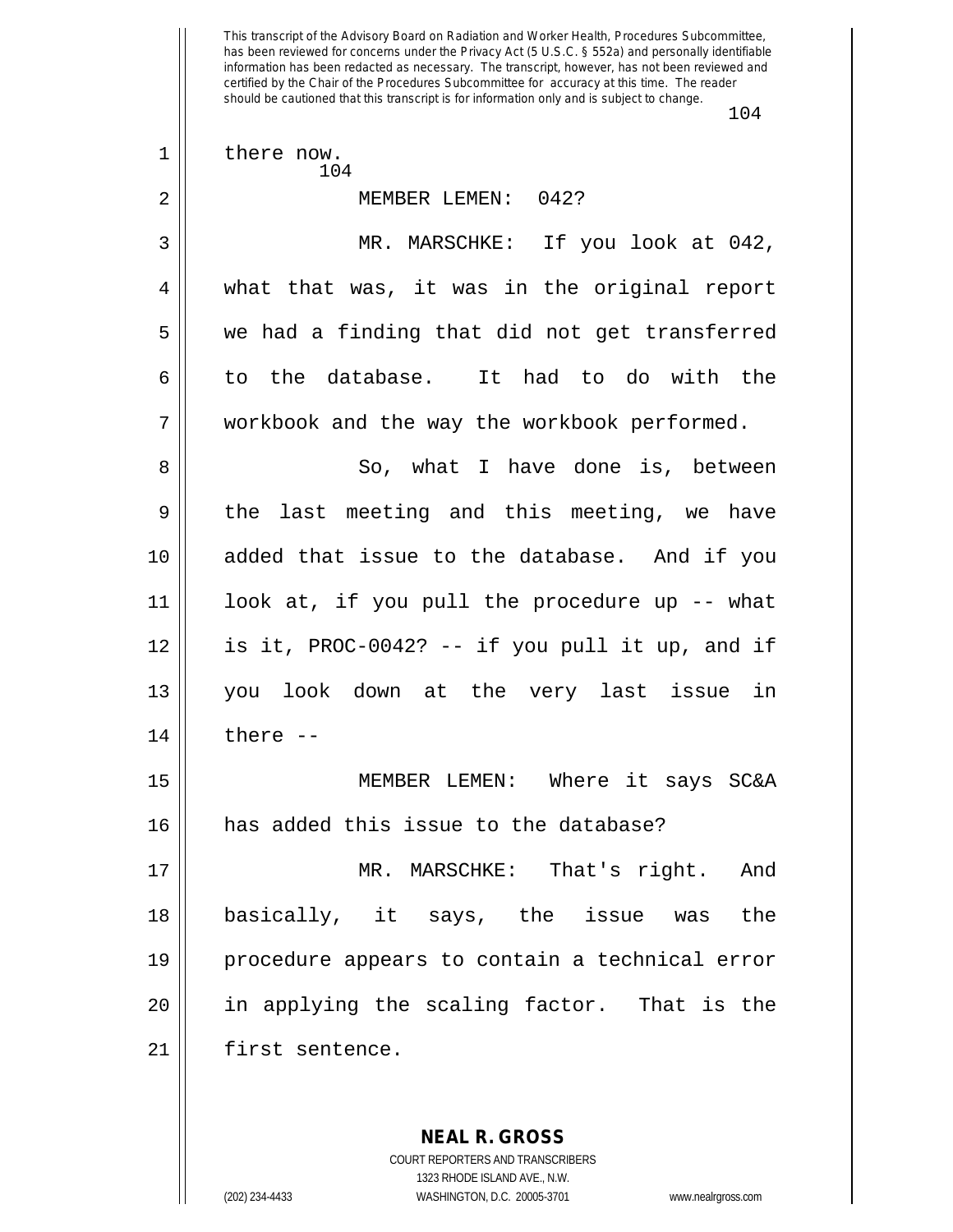This transcript of the Advisory Board on Radiation and Worker Health, Procedures Subcommittee, has been reviewed for concerns under the Privacy Act (5 U.S.C. § 552a) and personally identifiable information has been redacted as necessary. The transcript, however, has not been reviewed and certified by the Chair of the Procedures Subcommittee for accuracy at this time. The reader should be cautioned that this transcript is for information only and is subject to change. 105 **NEAL R. GROSS** COURT REPORTERS AND TRANSCRIBERS 1323 RHODE ISLAND AVE., N.W. (202) 234-4433 WASHINGTON, D.C. 20005-3701 www.nealrgross.com 105 1 || Then, it goes on, and that was --2 MEMBER LEMEN: Where do you see 3 || that sentence? Because I just read what -- $4 \parallel$  and you said, oh, I was at the right place. 5 Is that added to the debate? That's all it 6 says. Is there supposed to be more down 7 | there? 8 MR. MARSCHKE: Where are you? 9 MEMBER LEMEN: I can go back and 10 show you. You said you did it with the last 11 | one down there. 12 || MR. MARSCHKE: Yes. 13 MEMBER LEMEN: All the time I was 14 down at the bottom, right? That was the 15 beginning, but -- 16 MR. MARSCHKE: I was reading the 17 | beginning, yes. 18 || MEMBER LEMEN: The final is what I 19 just read: has added it to the database. 20 MR. MARSCHKE: Yes. 21 || MEMBER LEMEN: I've got you.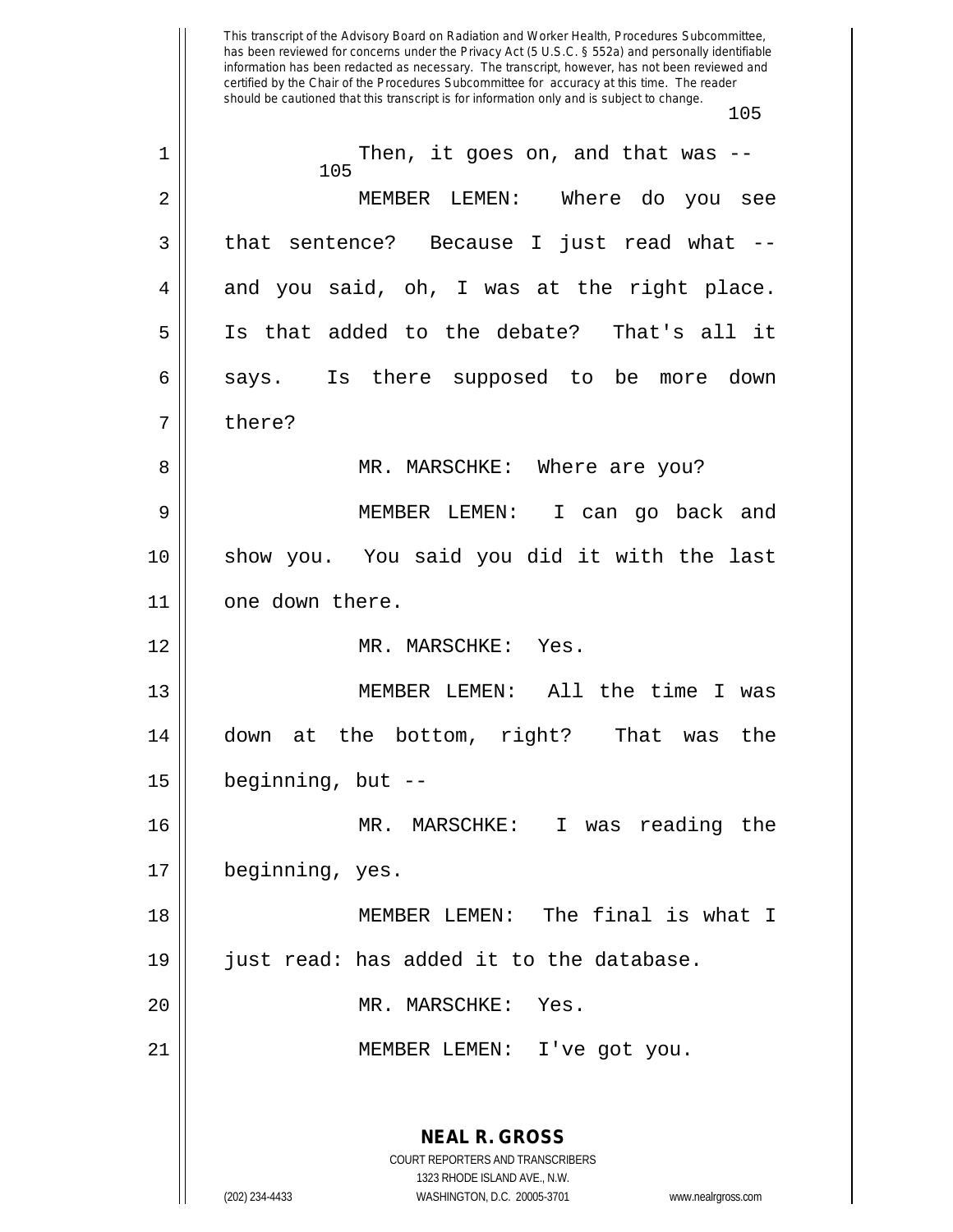This transcript of the Advisory Board on Radiation and Worker Health, Procedures Subcommittee, has been reviewed for concerns under the Privacy Act (5 U.S.C. § 552a) and personally identifiable information has been redacted as necessary. The transcript, however, has not been reviewed and certified by the Chair of the Procedures Subcommittee for accuracy at this time. The reader should be cautioned that this transcript is for information only and is subject to change. 106 106 1 MR. MARSCHKE: So, it's we have 2 added it to the database, and we have added it 3 as in progress because, I added it as in 4 progress because, on November 17th, 2009, at  $5 \parallel$  the meeting, we discussed it briefly. 6 CHAIR MUNN: And is it 7 || incorporated as Finding 6 now? 8 || MR. MARSCHKE: It is incorporated  $9 \parallel$  as, yes, I would assume it is Finding 6 10 because we have no numbers on the new 11 database, but it is the next one in line.  $12 \parallel$  One, two, three --13 CHAIR MUNN: I guess the real  $14$  | question is, was it incorporated on the old  $-$ -15 MR. MARSCHKE: It's on the old as 16 well, yes. 17 CHAIR MUNN: So that it would have 18 been transferred over? 19 MR. MARSCHKE: It has been 20 || transferred over.

21 || CHAIR MUNN: Okay.

**NEAL R. GROSS** COURT REPORTERS AND TRANSCRIBERS 1323 RHODE ISLAND AVE., N.W. (202) 234-4433 WASHINGTON, D.C. 20005-3701 www.nealrgross.com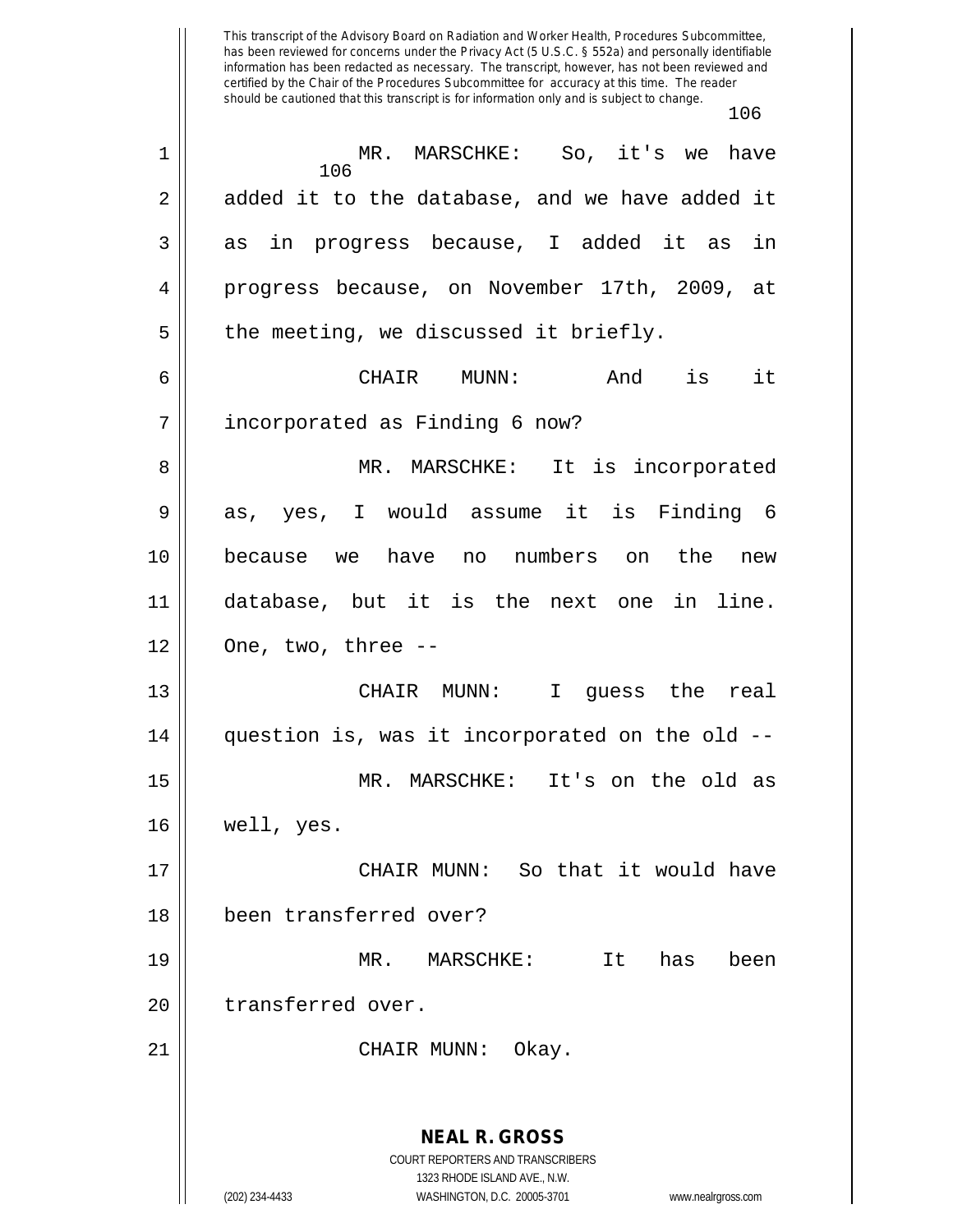This transcript of the Advisory Board on Radiation and Worker Health, Procedures Subcommittee, has been reviewed for concerns under the Privacy Act (5 U.S.C. § 552a) and personally identifiable information has been redacted as necessary. The transcript, however, has not been reviewed and certified by the Chair of the Procedures Subcommittee for accuracy at this time. The reader should be cautioned that this transcript is for information only and is subject to change. 107 **NEAL R. GROSS** COURT REPORTERS AND TRANSCRIBERS 1323 RHODE ISLAND AVE., N.W. (202) 234-4433 WASHINGTON, D.C. 20005-3701 www.nealrgross.com 107 1 MR. MARSCHKE: Yes, I'm looking at 2 || it on the new. So, it is in both of them now. 3 CHAIR MUNN: It's there; it's just 4 || not numbered? 5 MR. MARSCHKE: Well, it's numbered  $6 \parallel$  in the old. None of them -- the numbers are 7 hidden. 8 CHAIR MUNN: I know, yes, I know. 9 MR. MARSCHKE: The numbers are 10 || hidden in them. 11 MEMBER LEMEN: So, it will mean  $12 \parallel$  the sixth entry? 13 MR. MARSCHKE: I think it will be  $14$   $\parallel$  the fifth. 15 MEMBER LEMEN: No, you've got five 16 already. 17 MR. MARSCHKE: Oh, maybe one of 18 | them is closed. 19 || CHAIR MUNN: I think one is. 20 MR. MARSCHKE: Okay. 21 CHAIR MUNN: I would have to go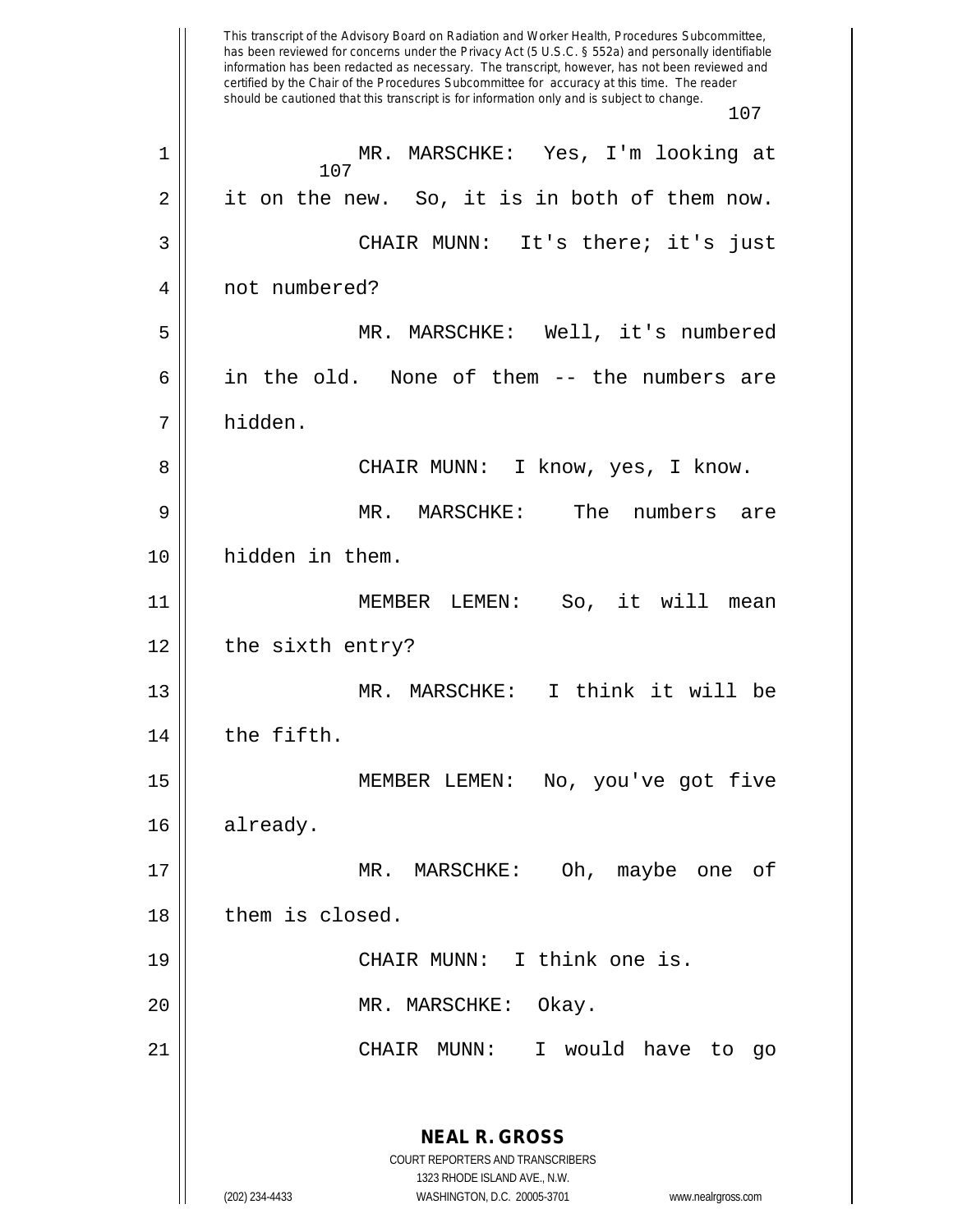This transcript of the Advisory Board on Radiation and Worker Health, Procedures Subcommittee, has been reviewed for concerns under the Privacy Act (5 U.S.C. § 552a) and personally identifiable information has been redacted as necessary. The transcript, however, has not been reviewed and certified by the Chair of the Procedures Subcommittee for accuracy at this time. The reader should be cautioned that this transcript is for information only and is subject to change. 108 **NEAL R. GROSS** COURT REPORTERS AND TRANSCRIBERS 1323 RHODE ISLAND AVE., N.W. (202) 234-4433 WASHINGTON, D.C. 20005-3701 www.nealrgross.com 108 1 || back and look. 2 MEMBER LEMEN: The one right above 3 it: Chairman Munn -- 4 CHAIR MUNN: Yes. 5 MEMBER LEMEN: -- that's good.  $6 \parallel$  So, the action will be for Steve to get the 7 || statement and necessary references to me, and 8 at our next meeting we will incorporate that  $9 \parallel$  as a finding, as Finding 6. Is that what you  $10 \parallel$  said? 11 || CHAIR MUNN: Yes. 12 || MEMBER LEMEN: Then NIOSH can give 13 || us a direct response to closing. 14 || But, then, there is an entry 5 15 down there, too, under that. 16 CHAIR MUNN: That's the one that 17 || they just put in. 18 MEMBER LEMEN: Today? 19 CHAIR MUNN: No, no. 20 MR. MARSCHKE: Actually, below it  $21$  || is just saying that I have put it in, SC&A has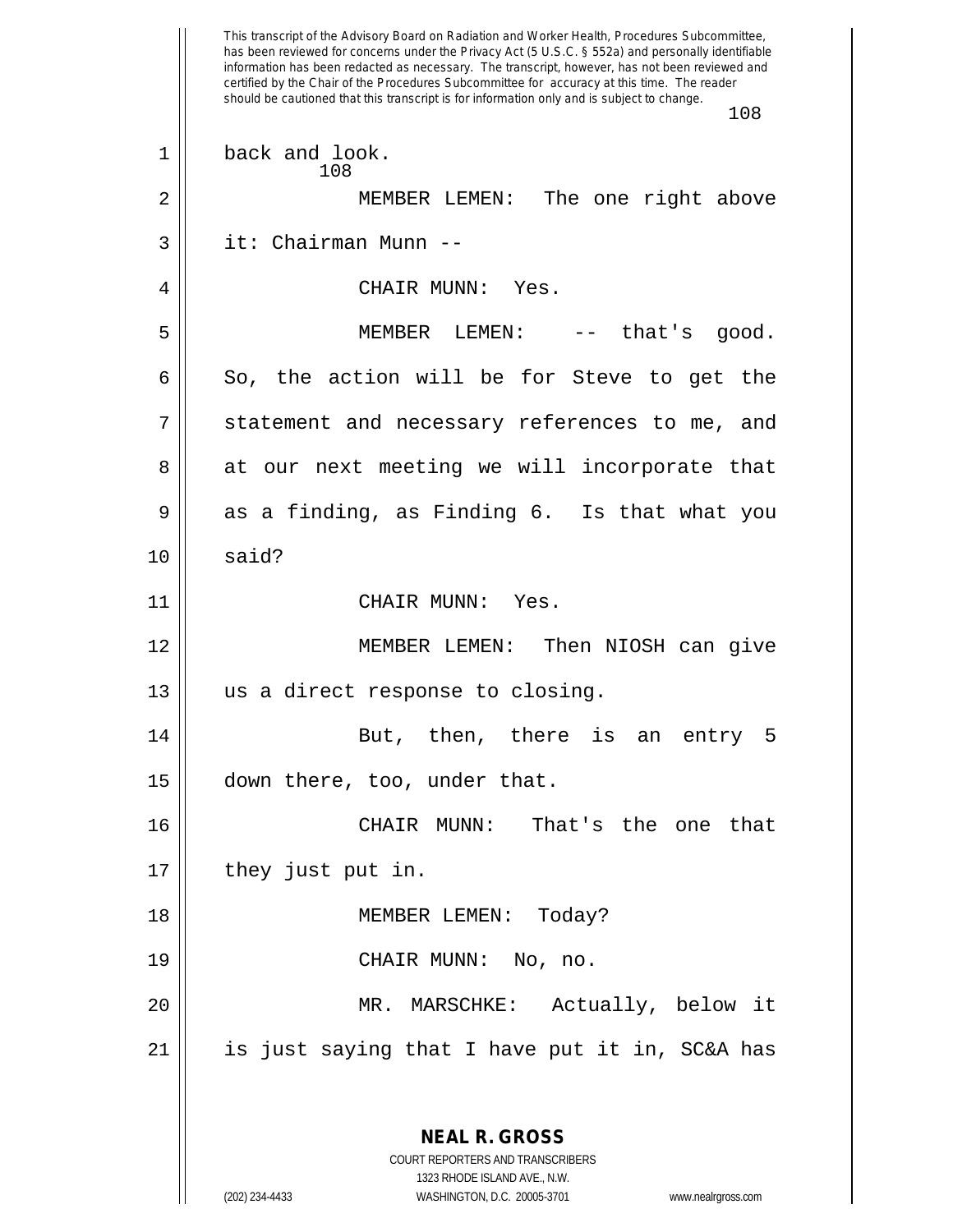This transcript of the Advisory Board on Radiation and Worker Health, Procedures Subcommittee, has been reviewed for concerns under the Privacy Act (5 U.S.C. § 552a) and personally identifiable information has been redacted as necessary. The transcript, however, has not been reviewed and certified by the Chair of the Procedures Subcommittee for accuracy at this time. The reader should be cautioned that this transcript is for information only and is subject to change. 109 **NEAL R. GROSS** COURT REPORTERS AND TRANSCRIBERS 1323 RHODE ISLAND AVE., N.W. 109  $1 ||$  taken the action to put it --2 MEMBER LEMEN: So, it is not an  $3 \parallel$  action item. So, that would be just a note? 4 MR. MARSCHKE: It is not an action  $5 \parallel$  item. It is an action that was taken. 6 CHAIR MUNN: It is an action that 7 was taken, and now NIOSH has the 8 || responsibility for getting us a response to  $9 \parallel$  that action item. 10 MEMBER LEMEN: So, will you put 11 | that in there? 12 CHAIR MUNN: It will be on our -- 13 || MEMBER LEMEN: Somebody needs to 14 || write that in there, right? 15 CHAIR MUNN: So, NIOSH needs to 16 write it in. 17 || MEMBER LEMEN: Right. 18 CHAIR MUNN: We don't have it yet 19 from NIOSH. 20 MEMBER LEMEN: If you look up at 21 what, I think it was Mr. Smith, Matthew --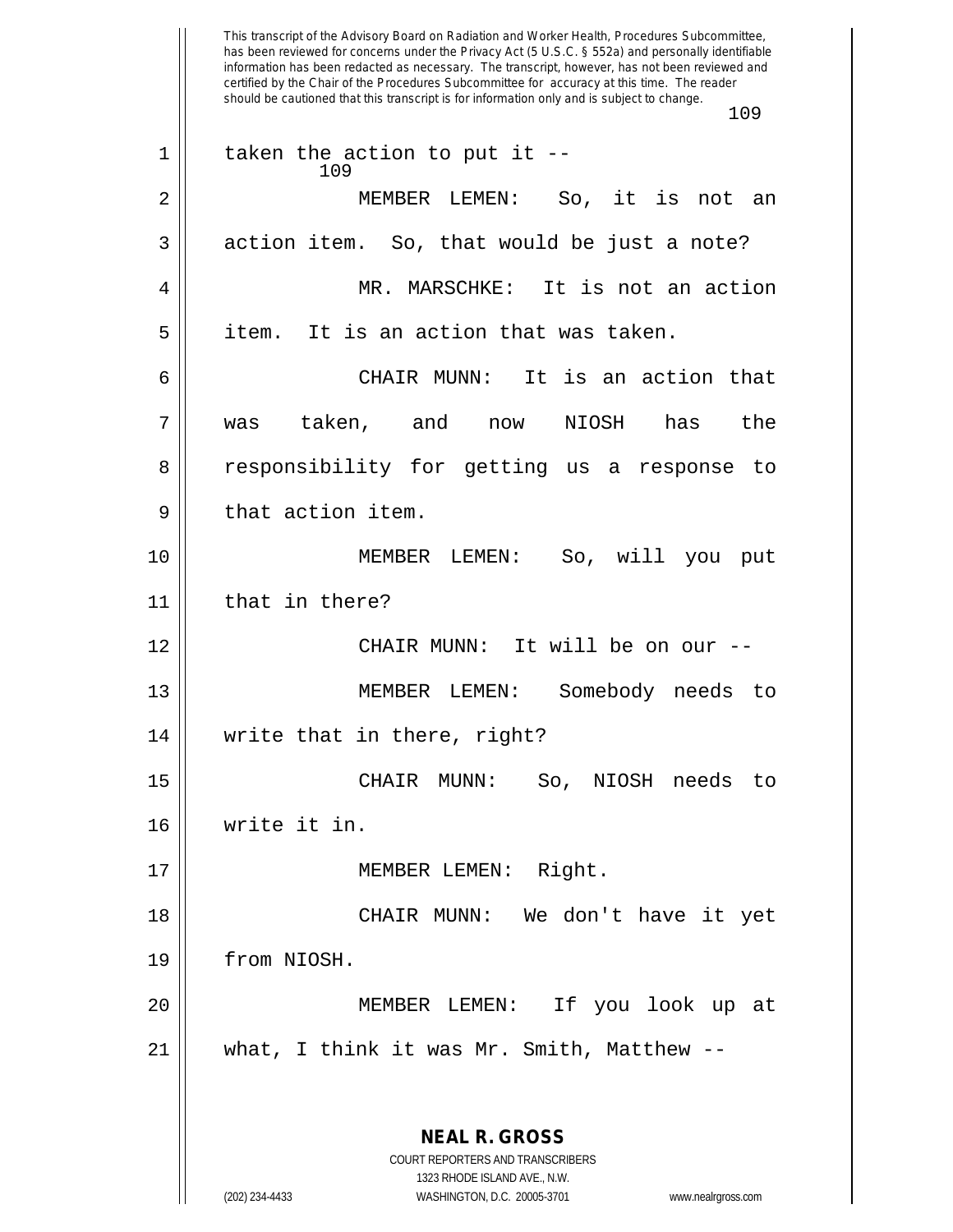has been reviewed for concerns under the Privacy Act (5 U.S.C. § 552a) and personally identifiable information has been redacted as necessary. The transcript, however, has not been reviewed and certified by the Chair of the Procedures Subcommittee for accuracy at this time. The reader should be cautioned that this transcript is for information only and is subject to change. 110 **NEAL R. GROSS** COURT REPORTERS AND TRANSCRIBERS 1323 RHODE ISLAND AVE., N.W. (202) 234-4433 WASHINGTON, D.C. 20005-3701 www.nealrgross.com 110 1 MR. SMITH: Yes, I'm trying to 2 || keep up, but I don't have access to any 3 database. All I have is a hard copy of older 4 | files on my own computer. 5 || So, to me, it looks like it was  $6 \parallel$  Finding 42-05, originally. 7 MS. THOMAS: It was added to that, 8 | though. 9 MR. SMITH: Oh. 10 MS. THOMAS: Yes. So, we have 11 never seen the new finding. 12 MR. MARSCHKE: Well, you have seen  $13$  | it; it has been in the report. 14 || MS. THOMAS: Yes. 15 MR. MARSCHKE: It just hasn't been 16 in the database. But, back in November, 17 basically, I think he said that it had 18 || something to do with negative numbers in the 19 workbook. 20 || MR. SMITH: Right. 21 MR. MARSCHKE: And Mr. Smith said

This transcript of the Advisory Board on Radiation and Worker Health, Procedures Subcommittee,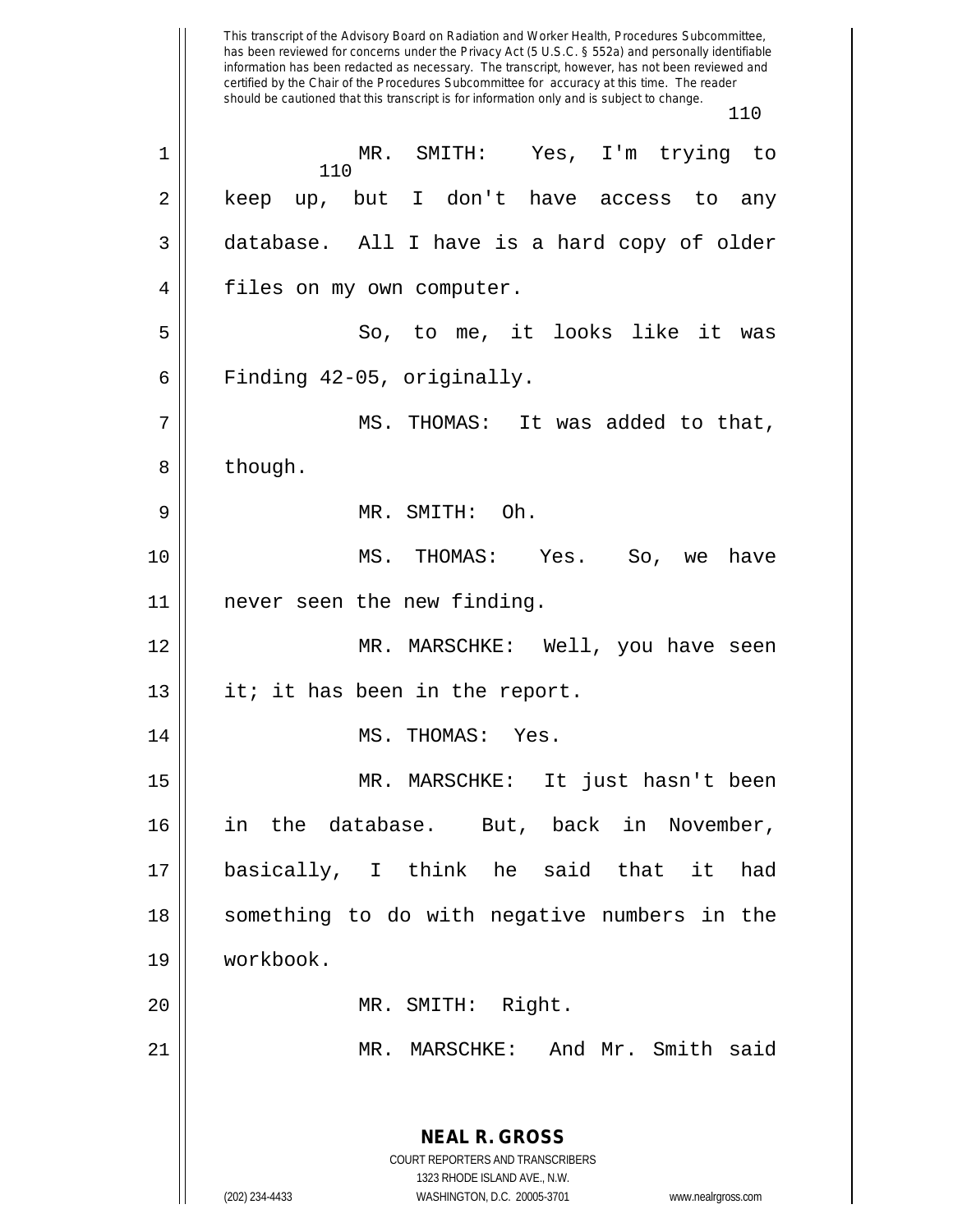This transcript of the Advisory Board on Radiation and Worker Health, Procedures Subcommittee, has been reviewed for concerns under the Privacy Act (5 U.S.C. § 552a) and personally identifiable information has been redacted as necessary. The transcript, however, has not been reviewed and certified by the Chair of the Procedures Subcommittee for accuracy at this time. The reader should be cautioned that this transcript is for information only and is subject to change. 111 **NEAL R. GROSS** COURT REPORTERS AND TRANSCRIBERS 1323 RHODE ISLAND AVE., N.W. (202) 234-4433 WASHINGTON, D.C. 20005-3701 www.nealrgross.com 111 1 || that we don't use negative numbers. So, I  $2 \parallel$  think it is going to go -- and I'm just 3 reading it. We only allow the dose to be 4 | scaled upward. So, they really don't allow it 5 | to be scaled downwards. 6 CHAIR MUNN: That is correct. 7 Yes. 8 MR. MARSCHKE: So, the concern is 9 really going to go away, from an operational 10 || point of view. 11 CHAIR MUNN: It appears that the 12 most likely outcome is that NIOSH will take a 13  $\parallel$  100k at it, agree that that is, in fact, the 14 | case, and will close it next time. 15 MR. MARSCHKE: Yes. 16 CHAIR MUNN: But we need NIOSH to 17 do that for us. 18 || MR. MARSCHKE: Exactly. 19 || CHAIR MUNN: It's in progress. 20 MS. THOMAS: I'll get that to you, 21 Matt.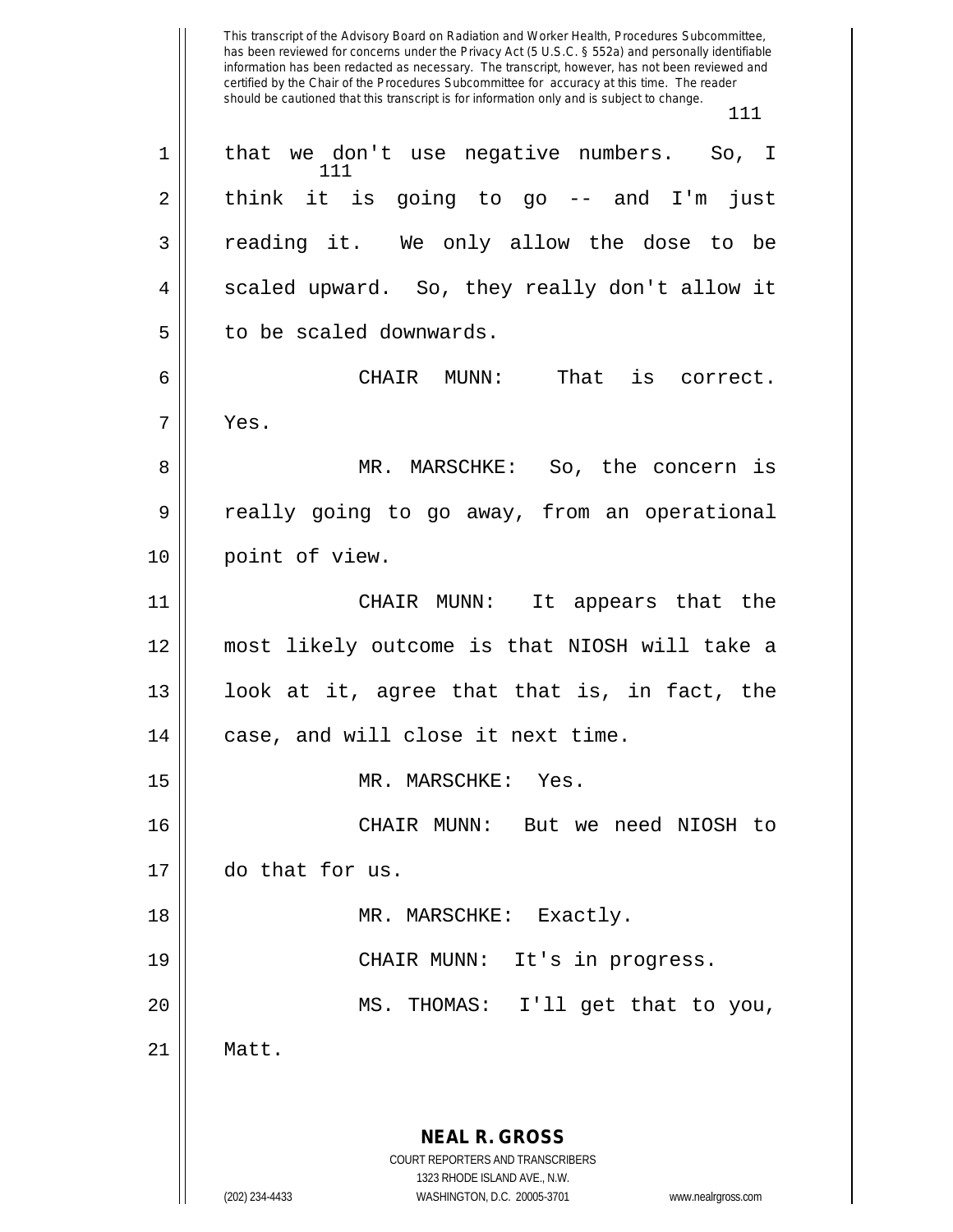This transcript of the Advisory Board on Radiation and Worker Health, Procedures Subcommittee, has been reviewed for concerns under the Privacy Act (5 U.S.C. § 552a) and personally identifiable information has been redacted as necessary. The transcript, however, has not been reviewed and certified by the Chair of the Procedures Subcommittee for accuracy at this time. The reader should be cautioned that this transcript is for information only and is subject to change. 112 112 1 MR. SMITH: Yes, I will just be on  $2 \parallel$  the lookout there. Thanks. 3 || MS. THOMAS: Okay. 4 CHAIR MUNN: The next carryover is  $5$  ||  $0$ TIB-0010. 6 MEMBER LEMEN: No, it's TIB-010, 7 || right? She said there's a difference between 8 || OTIB and TIB. 9 CHAIR MUNN: There is. TIB-010, 10 one of the high-numbered issues; it is ready 11 for closure? 12 That was a NIOSH question. 13 || MS. THOMAS: Right, and we still 14 don't have those MCNPX, I guess, MCNPX 15 || calculations to share with SC&A and the 16 || Subcommittee. 17 CHAIR MUNN: A carryover. 18 MEMBER LEMEN: Should TIBs -- you 19 told me to take the zero off before. Should I 20 ll take the zero off this time? Because it 21 didn't come up. I took the zero off and it

> COURT REPORTERS AND TRANSCRIBERS 1323 RHODE ISLAND AVE., N.W. (202) 234-4433 WASHINGTON, D.C. 20005-3701 www.nealrgross.com

**NEAL R. GROSS**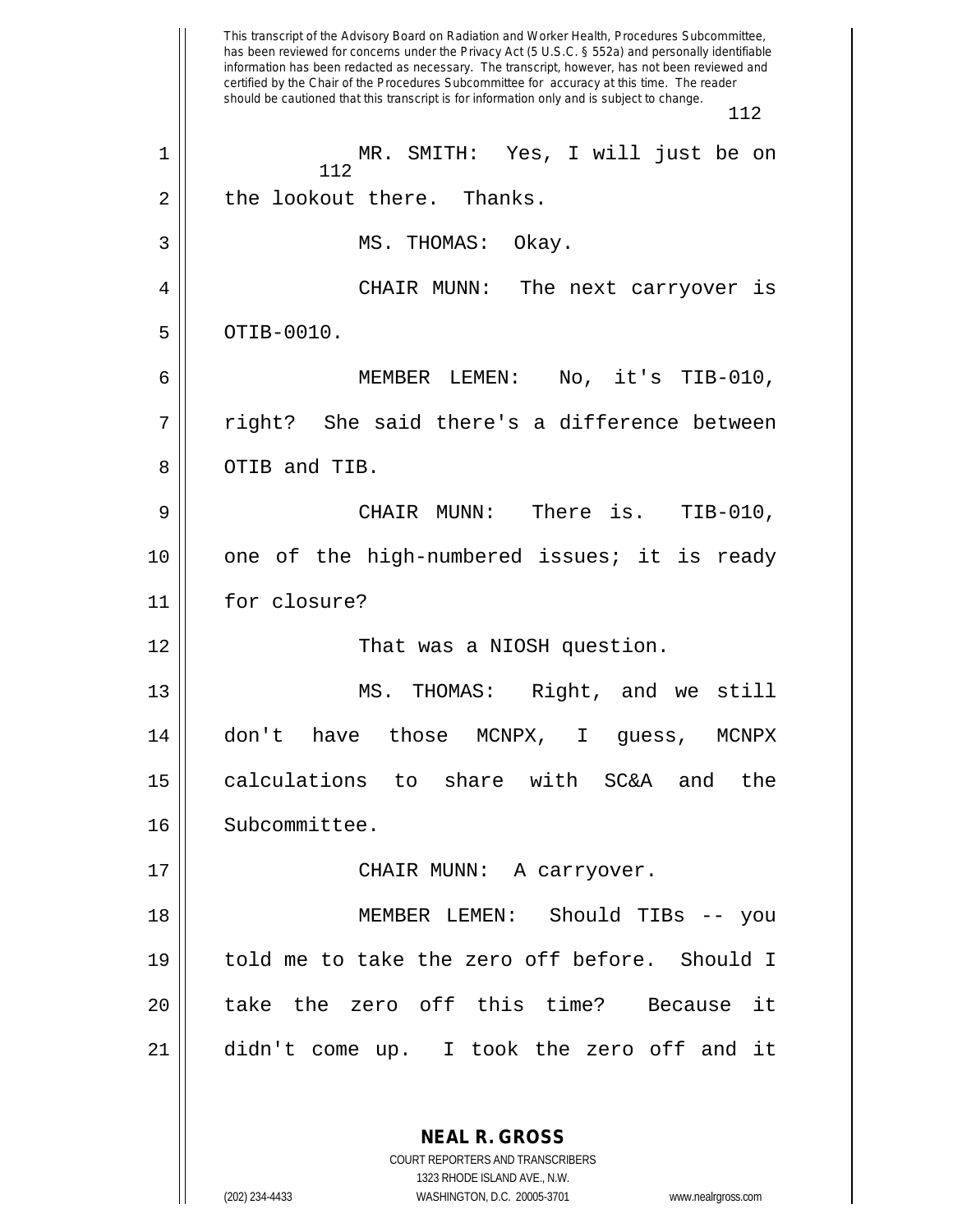This transcript of the Advisory Board on Radiation and Worker Health, Procedures Subcommittee, has been reviewed for concerns under the Privacy Act (5 U.S.C. § 552a) and personally identifiable information has been redacted as necessary. The transcript, however, has not been reviewed and certified by the Chair of the Procedures Subcommittee for accuracy at this time. The reader should be cautioned that this transcript is for information only and is subject to change. 113 **NEAL R. GROSS** COURT REPORTERS AND TRANSCRIBERS 1323 RHODE ISLAND AVE., N.W. (202) 234-4433 WASHINGTON, D.C. 20005-3701 www.nealrgross.com 113 1 didn't come up. 2 MS. THOMAS: Yes, I'm not sure how  $3 \parallel$  they are in the new database, but the TIBs are 4 the OCAS documents or NIOSH documents, and  $5 \parallel$  then --6 MEMBER LEMEN: So, if I wanted to  $7 \parallel$  search for that, how do I find it? 8 MS. THOMAS: The OTIBs are the  $9 \parallel$  ORAU documents. So, that's why there's a --10 MR. MARSCHKE: Is it TIB-010 or 11 is -- 12 || MS. THOMAS: I thought it was  $13$  | TIB-010-08. 14 MEMBER LEMEN: If I wanted to 15 || search it in my document search, what do I 16 enter? 17 || MS. THOMAS: I'm not sure how they 18 || are in the new database. 19 MEMBER LEMEN: Is it in there? 20 MR. TURNER: It's in there, Step 21 10. See, just put 010.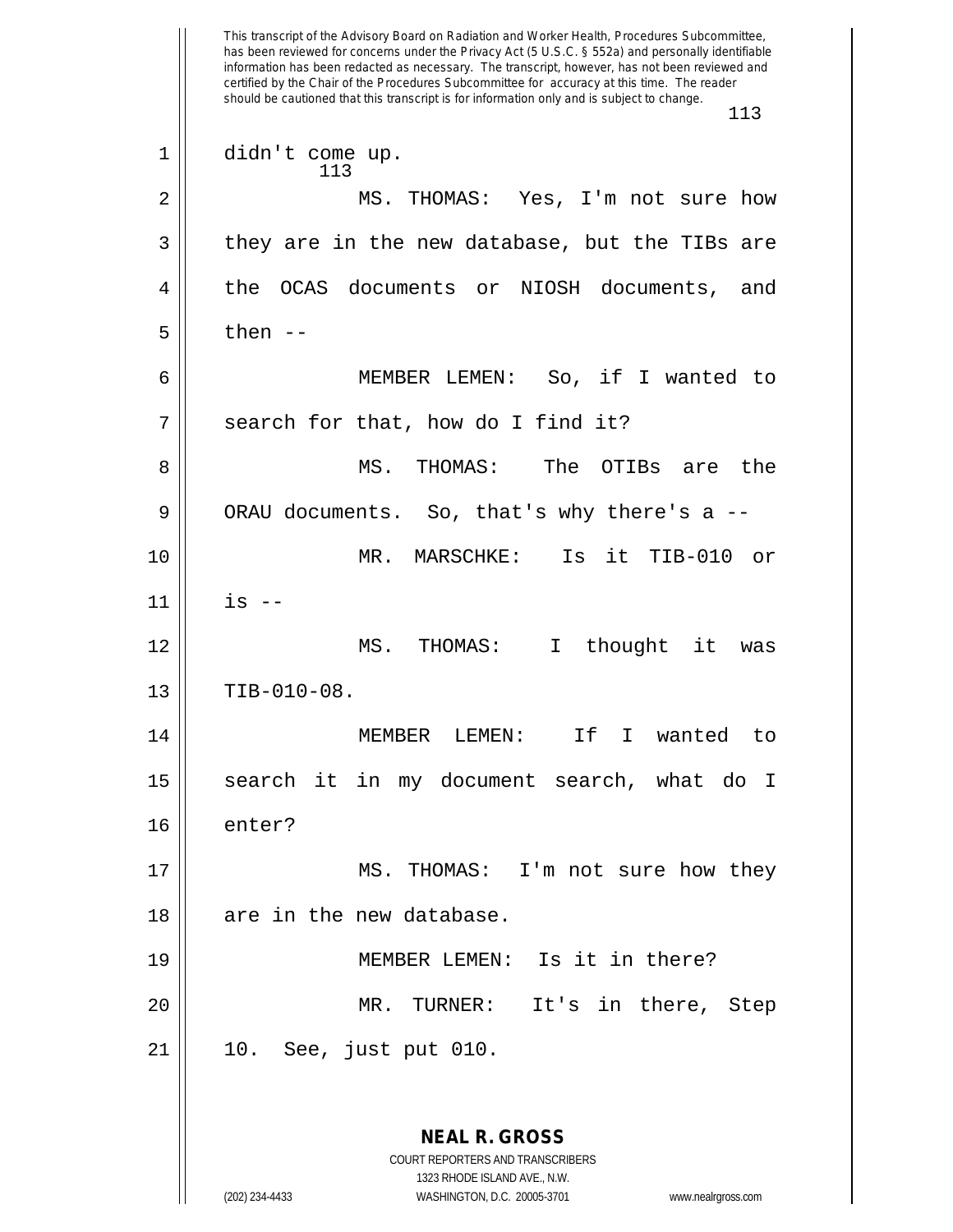This transcript of the Advisory Board on Radiation and Worker Health, Procedures Subcommittee, has been reviewed for concerns under the Privacy Act (5 U.S.C. § 552a) and personally identifiable information has been redacted as necessary. The transcript, however, has not been reviewed and certified by the Chair of the Procedures Subcommittee for accuracy at this time. The reader should be cautioned that this transcript is for information only and is subject to change. **NEAL R. GROSS** COURT REPORTERS AND TRANSCRIBERS 1323 RHODE ISLAND AVE., N.W. MEMBER LEMEN: Zero? CHAIR MUNN: 0010. MEMBER LEMEN: He said 010. I got it backwards. 010, right? MEMBER ZIEMER: That's OCAS TIB. MEMBER LEMEN: And then -- 7 || MS. THOMAS: OCAS TIB, yes. MEMBER LEMEN: Okay, now I've got || two of them. I've got  $-$  MR. TURNER: So, you have the OCAS-TIB-010 and the ORAU-OTIB-0010. MEMBER LEMEN: ORAU 10, okay. But it seems like we've got to make some better notation, so we know how to do it because you're not going to be around every time we will want to look at this. MR. TURNER: Well, they do have TIB-10. MEMBER LEMEN: I know, I searched it that way, and it doesn't come up. It came up when you did it 010, but when I searched it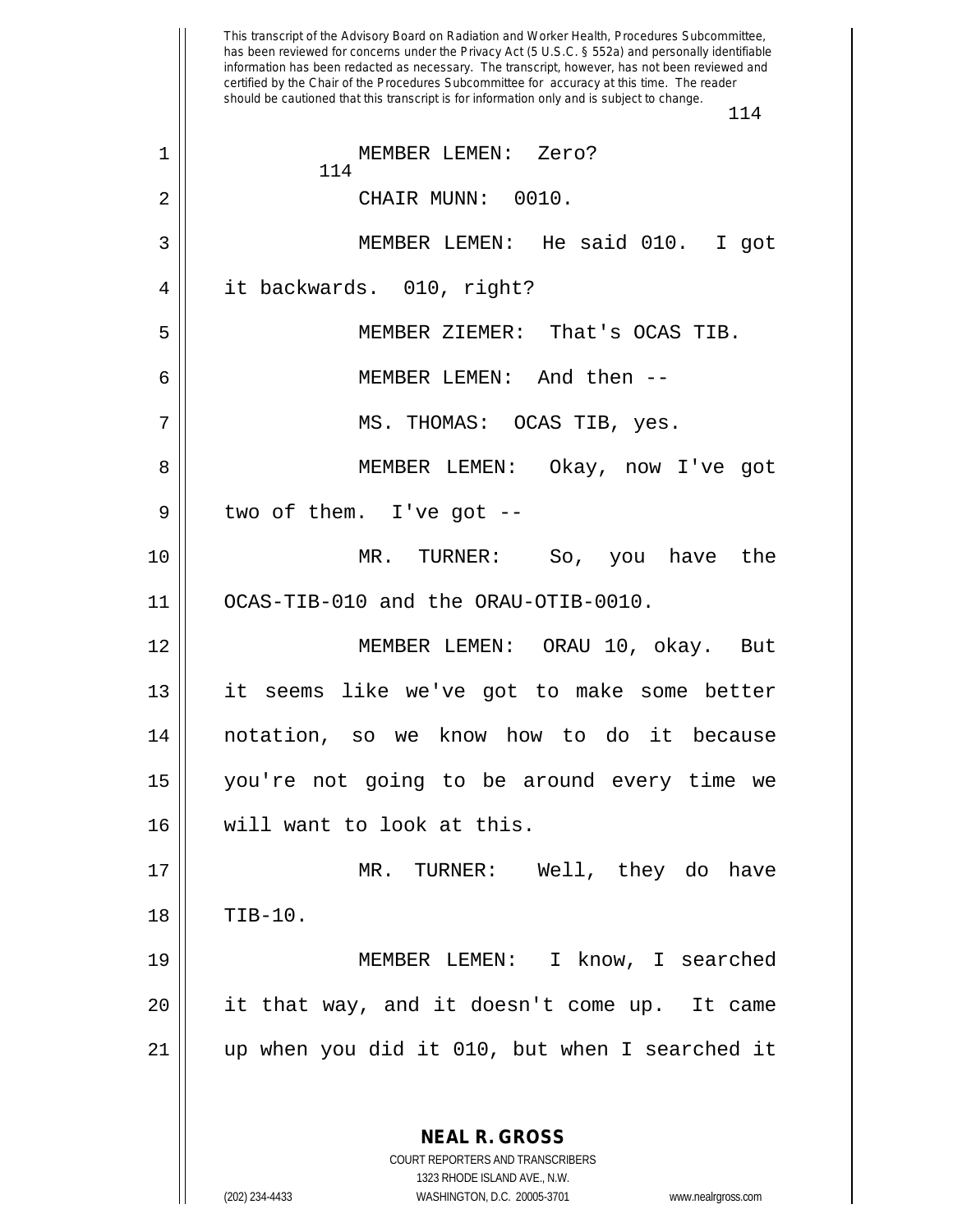This transcript of the Advisory Board on Radiation and Worker Health, Procedures Subcommittee, has been reviewed for concerns under the Privacy Act (5 U.S.C. § 552a) and personally identifiable information has been redacted as necessary. The transcript, however, has not been reviewed and certified by the Chair of the Procedures Subcommittee for accuracy at this time. The reader should be cautioned that this transcript is for information only and is subject to change. 115 **NEAL R. GROSS** COURT REPORTERS AND TRANSCRIBERS 1323 RHODE ISLAND AVE., N.W. (202) 234-4433 WASHINGTON, D.C. 20005-3701 www.nealrgross.com 115 1 || TIB-0010, it would not come up. 2 MR. MARSCHKE: TIBs only have one 3 || zero in front of it. 4 MEMBER LEMEN: That is what you  $5 \parallel$  said a while ago, on the TIBs, one zero; on  $6 \parallel$  the OTIBs, two zeroes. 7 MS. THOMAS: Yes. 8 MEMBER LEMEN: So, we need to 9 || know, is it going to be one or two zeroes? 10 MS. THOMAS: It depends on is it a 11 || TIB or an OTIB. 12 MEMBER LEMEN: When I did TIB-010, 13 it didn't come up. When I did TIB-0010, it 14 didn't come up. But when he told me to put in  $15$  || 010 it came right up. 16 || MR. TURNER: Both came up. 17 MEMBER LEMEN: Yes, both came up. 18 MR. TURNER: Now you get to 19 choose. 20 MEMBER LEMEN: I know, but how did 21 I know that without you telling me, is what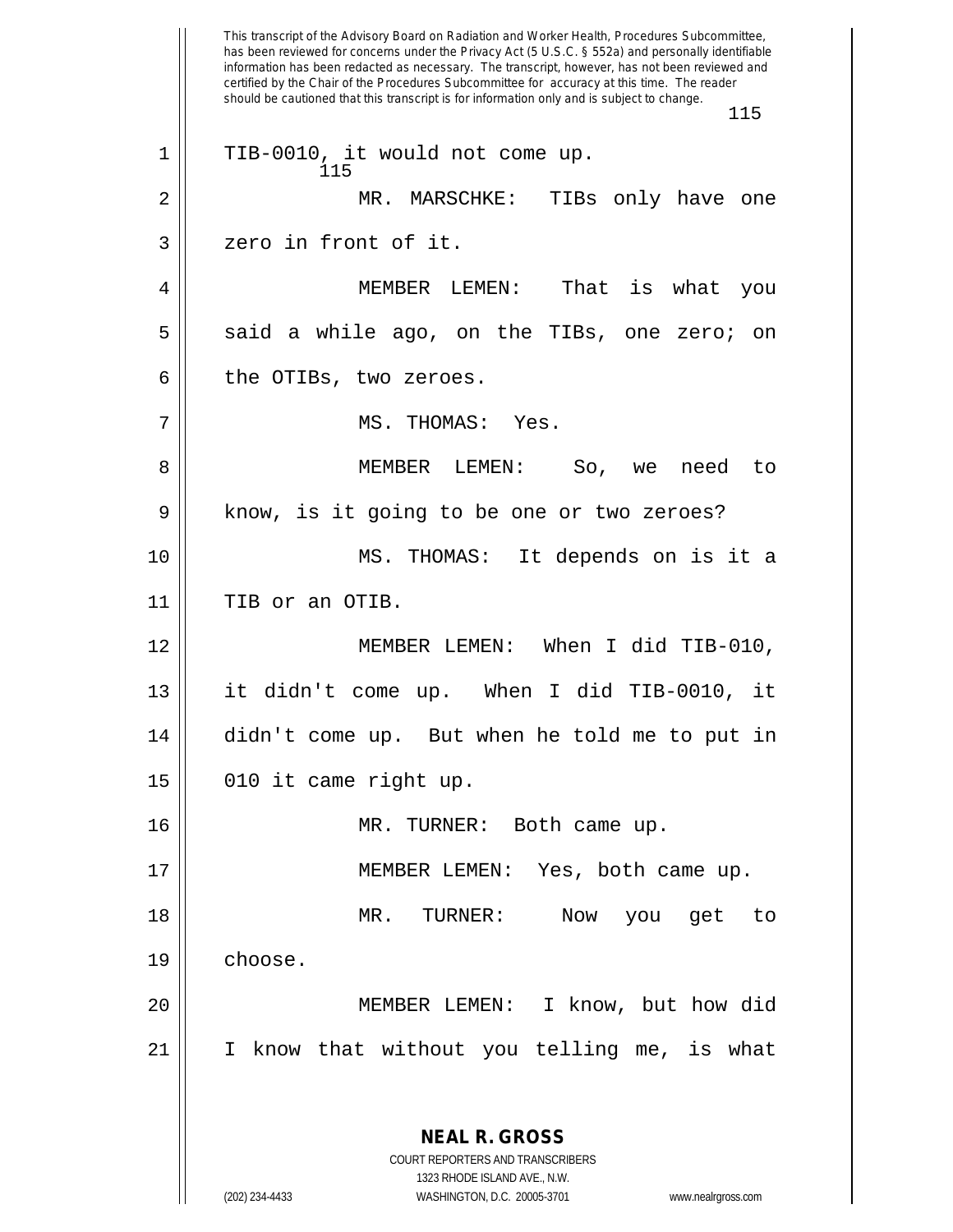This transcript of the Advisory Board on Radiation and Worker Health, Procedures Subcommittee, has been reviewed for concerns under the Privacy Act (5 U.S.C. § 552a) and personally identifiable information has been redacted as necessary. The transcript, however, has not been reviewed and certified by the Chair of the Procedures Subcommittee for accuracy at this time. The reader should be cautioned that this transcript is for information only and is subject to change. 116 116 1 || I'm saying. I would have been sitting, if I 2 || would have been home in my office trying to 3 || search this, I would have never found it 4 || without you standing there. 5 MR. TURNER: Well, you could have

6  $\parallel$  actually went to the other --

7 MEMBER LEMEN: Yes, I'm going down 8 l that avenue.

 MR. TURNER: But we'll change the search function so it will bring up these. We have already changed the document titles. Because, as you will remember, this morning  $\parallel$  this is what you saw, the way I'm looking at 14 || it. Now, when you look at it, you are looking at it as a document number, which is one thing 16 | you guys asked for.

17 CHAIR MUNN: Yes.

 MR. TURNER: So, that has already happened. And they will change that search functionality so you can type in TIB-0010  $21 \parallel \quad$  or --

> **NEAL R. GROSS** COURT REPORTERS AND TRANSCRIBERS

> > 1323 RHODE ISLAND AVE., N.W.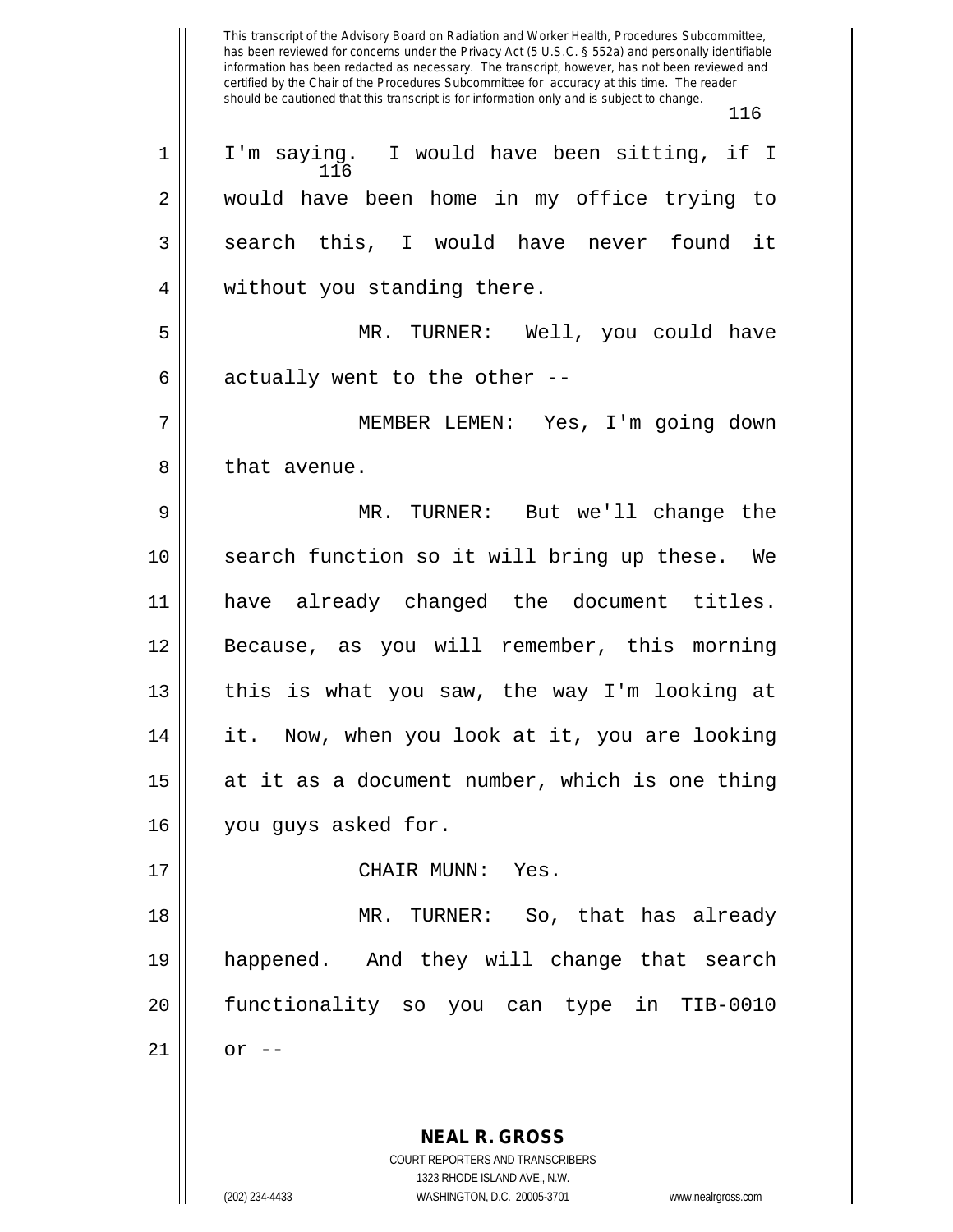This transcript of the Advisory Board on Radiation and Worker Health, Procedures Subcommittee, has been reviewed for concerns under the Privacy Act (5 U.S.C. § 552a) and personally identifiable information has been redacted as necessary. The transcript, however, has not been reviewed and certified by the Chair of the Procedures Subcommittee for accuracy at this time. The reader should be cautioned that this transcript is for information only and is subject to change. 117 **NEAL R. GROSS** COURT REPORTERS AND TRANSCRIBERS 1323 RHODE ISLAND AVE., N.W. (202) 234-4433 WASHINGTON, D.C. 20005-3701 www.nealrgross.com 117 1 || MEMBER LEMEN: Zero or 00? 2 MR. TURNER: I don't know how you  $3 \mid \cdot \cdot \cdot \cdot \cdot \cdot \cdot$  guys --4 MEMBER ZIEMER: It's listed  $5 \parallel$  here  $-$ 6 MR. TURNER: It's document 2627 to 7 me. 8 MEMBER ZIEMER: It's OCAS-TIB-010  $9 \parallel$  on the list. 10 MR. TURNER: Yes, I don't know how 11 it is listed -- 12 MR. MARSCHKE: You have to just 13 || remember the naming convention. The TIBs have  $14$  || got three digits, so it's 010. The OTIBs have 15 | four digits, so it's 0010. 16 MEMBER LEMEN: Okay. Well, we 17 || have printed it out. 18 MR. MARSCHKE: Yes, that's not 19 coming from the database. That's somebody  $20$  | typed that. 21 MS. THOMAS: Yes, so we still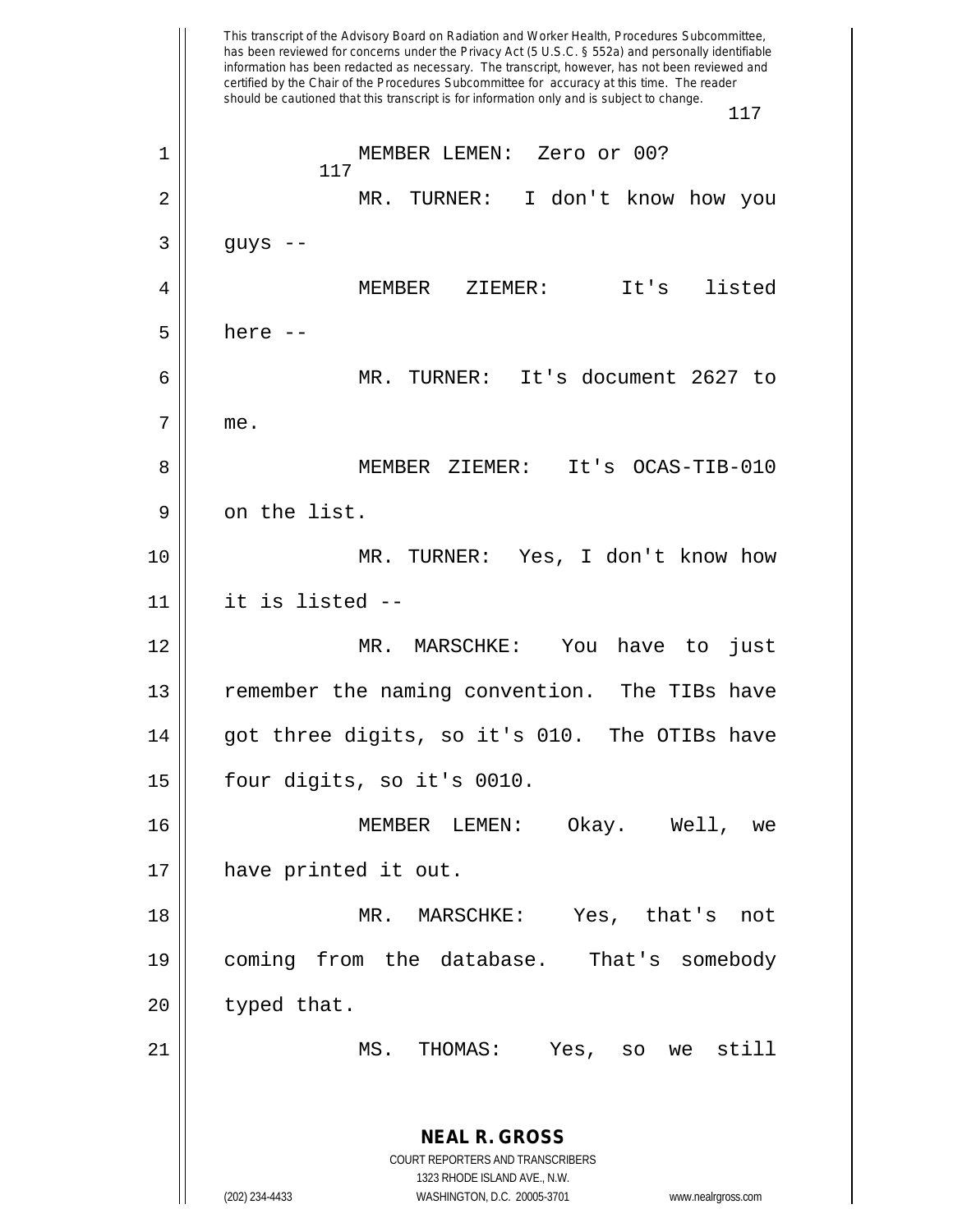| 1  | $owe$ --<br>118                                          |
|----|----------------------------------------------------------|
| 2  | CHAIR MUNN: All right. Now we go                         |
| 3  | to draft format for tracking page proposal.              |
| 4  | MR. MARSCHKE: I think that was a                         |
| 5  | rather simple thing. We changed our procedure            |
| 6  | for doing procedures. We revised that. And               |
| 7  | one of the questions that the Subcommittee               |
| 8  | asked was, well, what did you exactly change             |
| 9  | because we don't have rev bars and we don't              |
| 10 | have a revision page currently in our                    |
| 11 | documents?                                               |
| 12 | So, we have put together,                                |
| 13 | basically, a very simple -- and we are in the            |
| 14 | process of including this into our documents             |
| 15 | -- just a very simple thing, very similar to             |
| 16 | what NIOSH puts in in their documents, where             |
| 17 | we have a record of revisions table and we               |
| 18 | have revision number, effective date, and                |
| 19 | description of revision.                                 |
| 20 | So, we will be putting this into                         |
| 21 | -- and I believe, John, we are going to be               |
|    |                                                          |
|    | <b>NEAL R. GROSS</b><br>COURT REPORTERS AND TRANSCRIBERS |

1323 RHODE ISLAND AVE., N.W.

 $\mathsf{II}$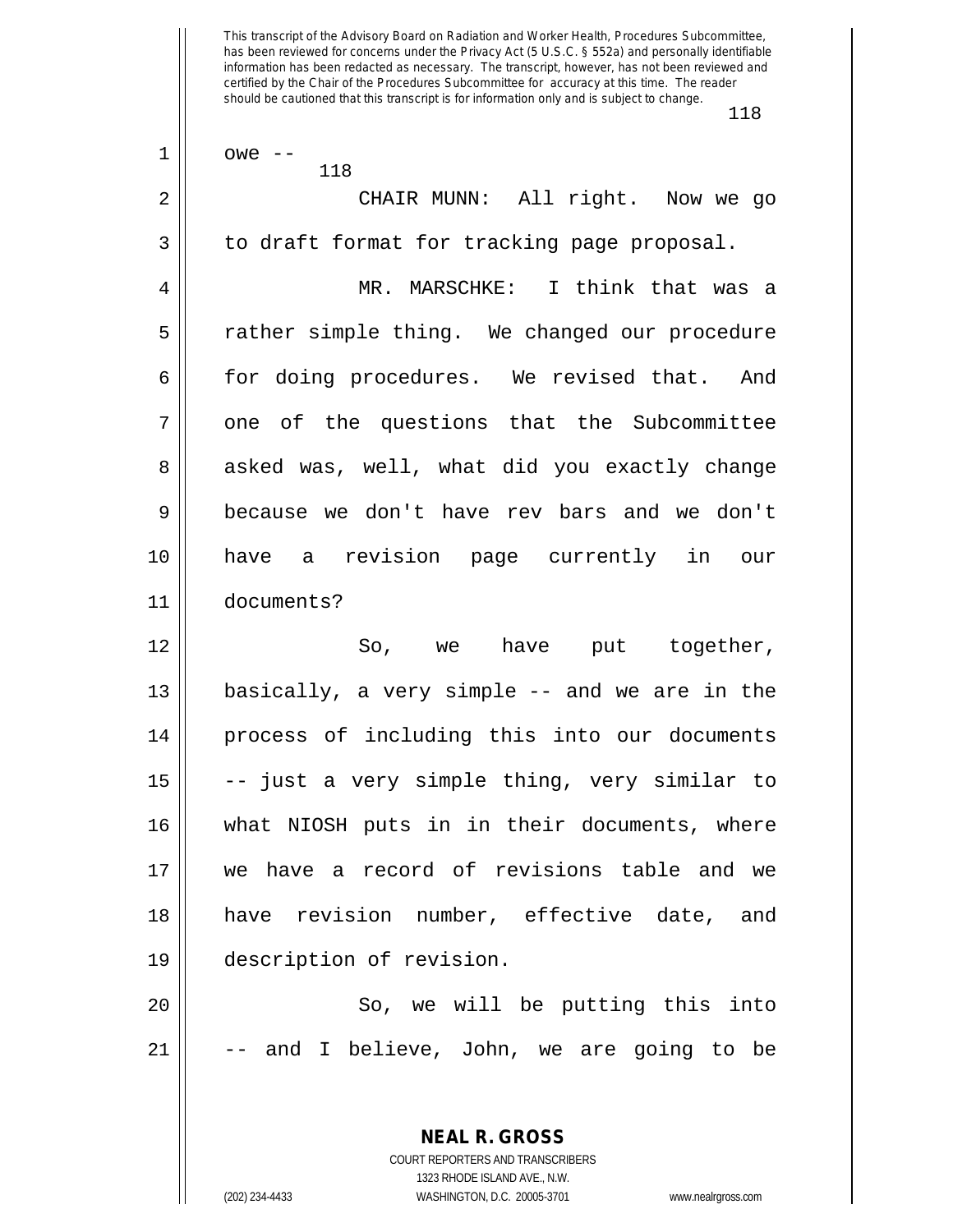119 1 || putting this into all of our documents right 2 || underneath the title page, which has the task 3 || manager and John as the project manager on it. 4 || It will be right underneath that title block.  $5 \parallel$  So, that is what we have done on that. 6 We have been working with Nancy 7 Johnson. She will be inserting that with our 8 || technical editor. So, that is just a very  $9 \parallel$  simple thing that will come in. 10 CHAIR MUNN: Yes, it was a 11 simplistic thing. I just want to make sure we 12 are not missing some piece of information we 13 | want on there. 14 || Would you read me the headings one 15 more time? 16 || MR. MARSCHKE: Basically, we have 17 || record of revisions, revision number, and then 18  $\parallel$  the first one, we always use Rev 0. 19 CHAIR MUNN: Zero zero. 20 MR. MARSCHKE: The effective date,  $21$  and then we will put in month, date, year.

> **NEAL R. GROSS** COURT REPORTERS AND TRANSCRIBERS 1323 RHODE ISLAND AVE., N.W.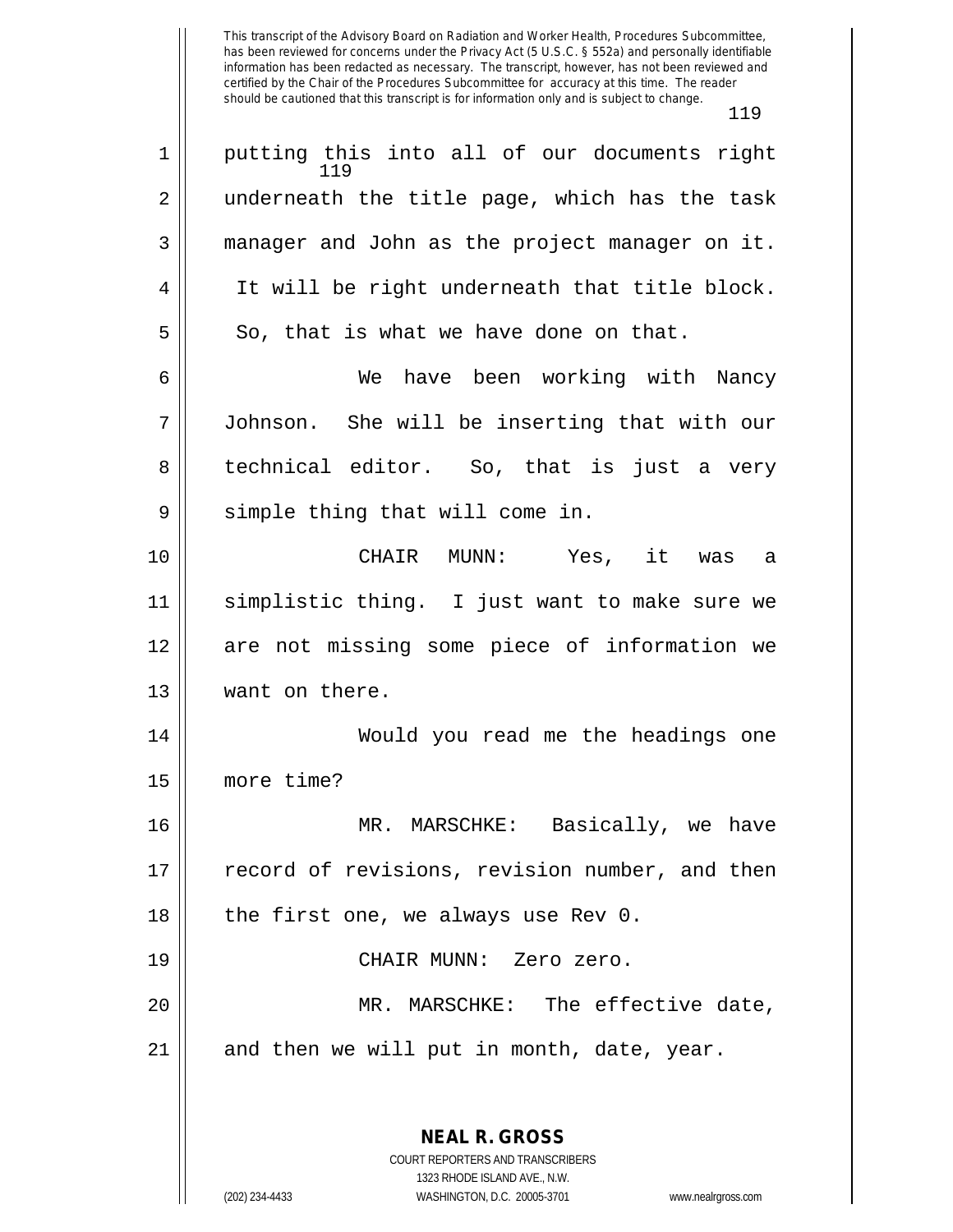This transcript of the Advisory Board on Radiation and Worker Health, Procedures Subcommittee, has been reviewed for concerns under the Privacy Act (5 U.S.C. § 552a) and personally identifiable information has been redacted as necessary. The transcript, however, has not been reviewed and certified by the Chair of the Procedures Subcommittee for accuracy at this time. The reader should be cautioned that this transcript is for information only and is subject to change. 120 **NEAL R. GROSS** COURT REPORTERS AND TRANSCRIBERS 1323 RHODE ISLAND AVE., N.W. 120 1 CHAIR MUNN: Yes. 2 MR. MARSCHKE: The description of 3 revision, and the first one will be initial 4 issue. Initial issue. 5 CHAIR MUNN: Excellent. 6 Does anyone have any concerns 7 about that as being adequate for what we 8 wanted? 9 MEMBER ZIEMER: It sounds like a 10 || good start. 11 CHAIR MUNN: Yes, I think so. 12 MEMBER ZIEMER: Maybe a little 13 || experience with it, we will know whether that 14 || is going to take care of it. 15 CHAIR MUNN: Well, it appears to 16 || cover everything that we do in our other 17 documents, and that is essentially what our  $18$  | concern was, which you agree  $-$ -19 MR. MARSCHKE: Basically, just  $20$  || took the NIOSH format and, you know  $-$ -21 CHAIR MUNN: If that one's wrong,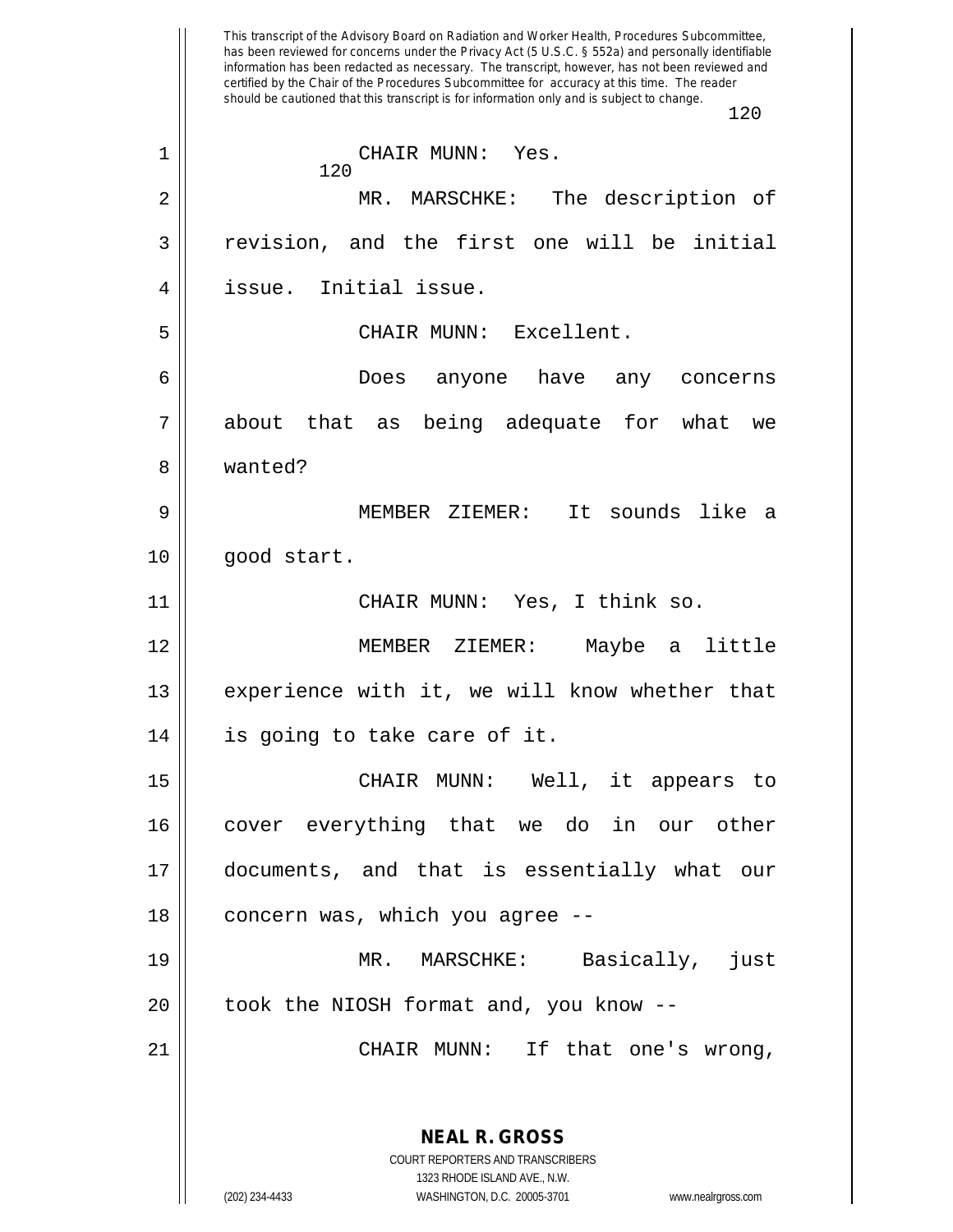This transcript of the Advisory Board on Radiation and Worker Health, Procedures Subcommittee, has been reviewed for concerns under the Privacy Act (5 U.S.C. § 552a) and personally identifiable information has been redacted as necessary. The transcript, however, has not been reviewed and certified by the Chair of the Procedures Subcommittee for accuracy at this time. The reader should be cautioned that this transcript is for information only and is subject to change. 121 121 1 || we are in trouble. 2 DR. MAURO: Well, you know, Wanda, 3 l this is John. 4 || I would like to point out, though,  $5 \parallel$  that I don't want to leave the impression that 6 it is a matter of practice for SC&A to, let's 7 say, revise its Site Profile Reviews, its 8 || procedure reviews. 9 We had this discussion once before 10 about, you know, SC&A issues its draft 11 reports. Let's say it is a procedure review. 12 || And then, we go through this process right  $13$  || now that we are in where we are tracking how  $14$  | the issues are resolved. And in some cases, 15 || SC&A may withdraw its concern and say, oh, 16 || okay, we understand; we withdraw that issue. 17 || And that is documented in the tracking system. 18 || The Was not our plan, and I think 19 it was agreed at the time we discussed this 20 previously that we would reissue our review, 21 you know, indicating that is no longer an

> **NEAL R. GROSS** COURT REPORTERS AND TRANSCRIBERS

> > 1323 RHODE ISLAND AVE., N.W.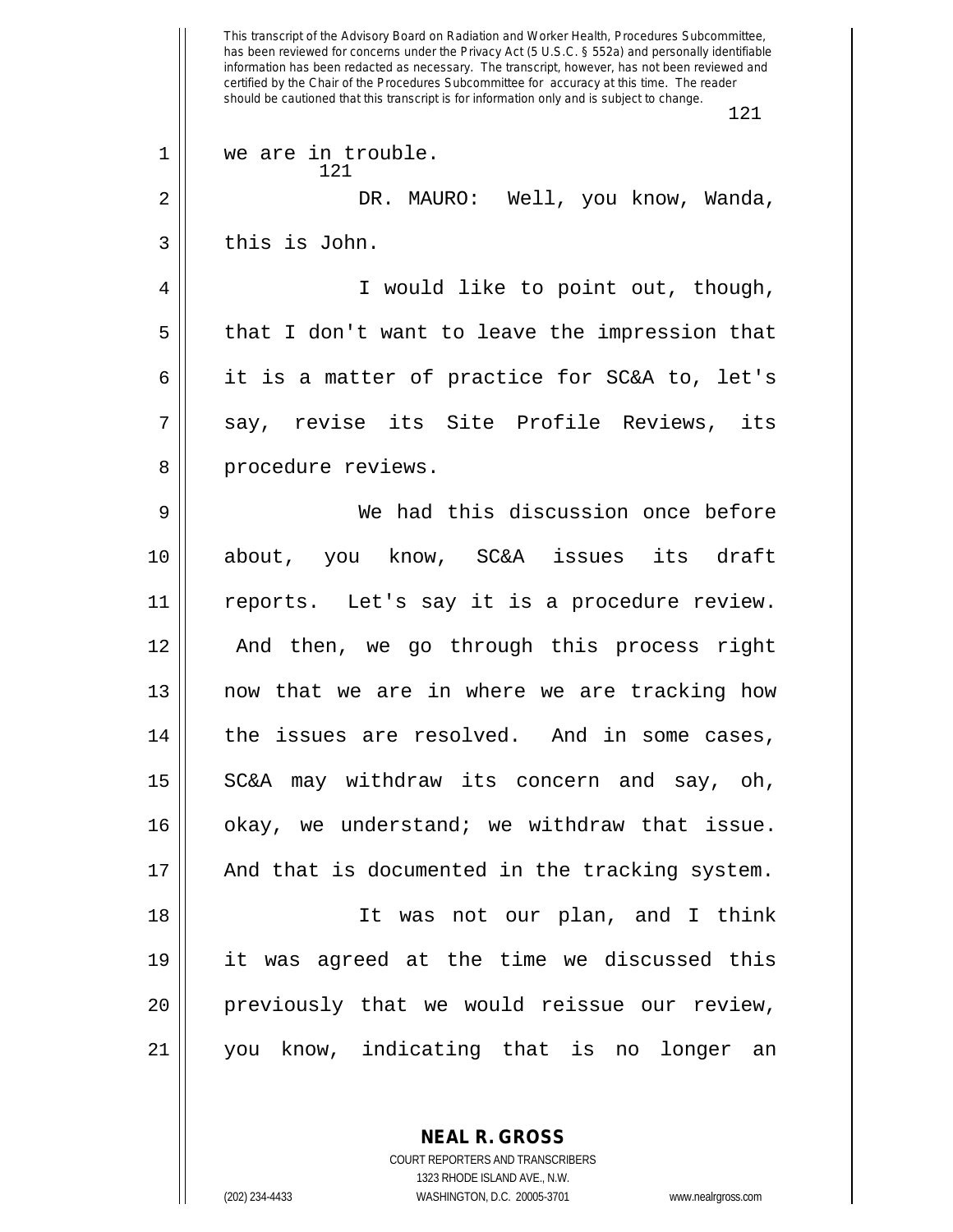122

| $\mathbf{1}$   | issue. Because the whole process that we go<br>122 |
|----------------|----------------------------------------------------|
| $\overline{2}$ | through, whether it is procedures or a Site        |
| $\overline{3}$ | Profile Review, it is such a protracted            |
| $\overline{4}$ | process, we would be spending an awful lot of      |
| 5              | time issuing revisions.                            |

6 I think that the tracking system, 7 || I think if it is understood, and maybe some 8 || language needs to be put in, work products to 9 make it clear that the tracking and closure of 10 issues is a separate process, and how this all 11 turns out is really documented in the tracking 12 || system or, in the case of, let's say, a Site  $13$  Profile, in the matrices that are a living 14 document, that keep changing. That is where 15 || the documentation lies as to the status of 16 each issue.

17 || So, I don't want to leave anyone 18 with the impression that it was our intention 19 to stop the issue revisions. Now, there may 20 be occasions when, like, for example, let's 21 || say the Outreach Work Group does find

> COURT REPORTERS AND TRANSCRIBERS 1323 RHODE ISLAND AVE., N.W. (202) 234-4433 WASHINGTON, D.C. 20005-3701 www.nealrgross.com

**NEAL R. GROSS**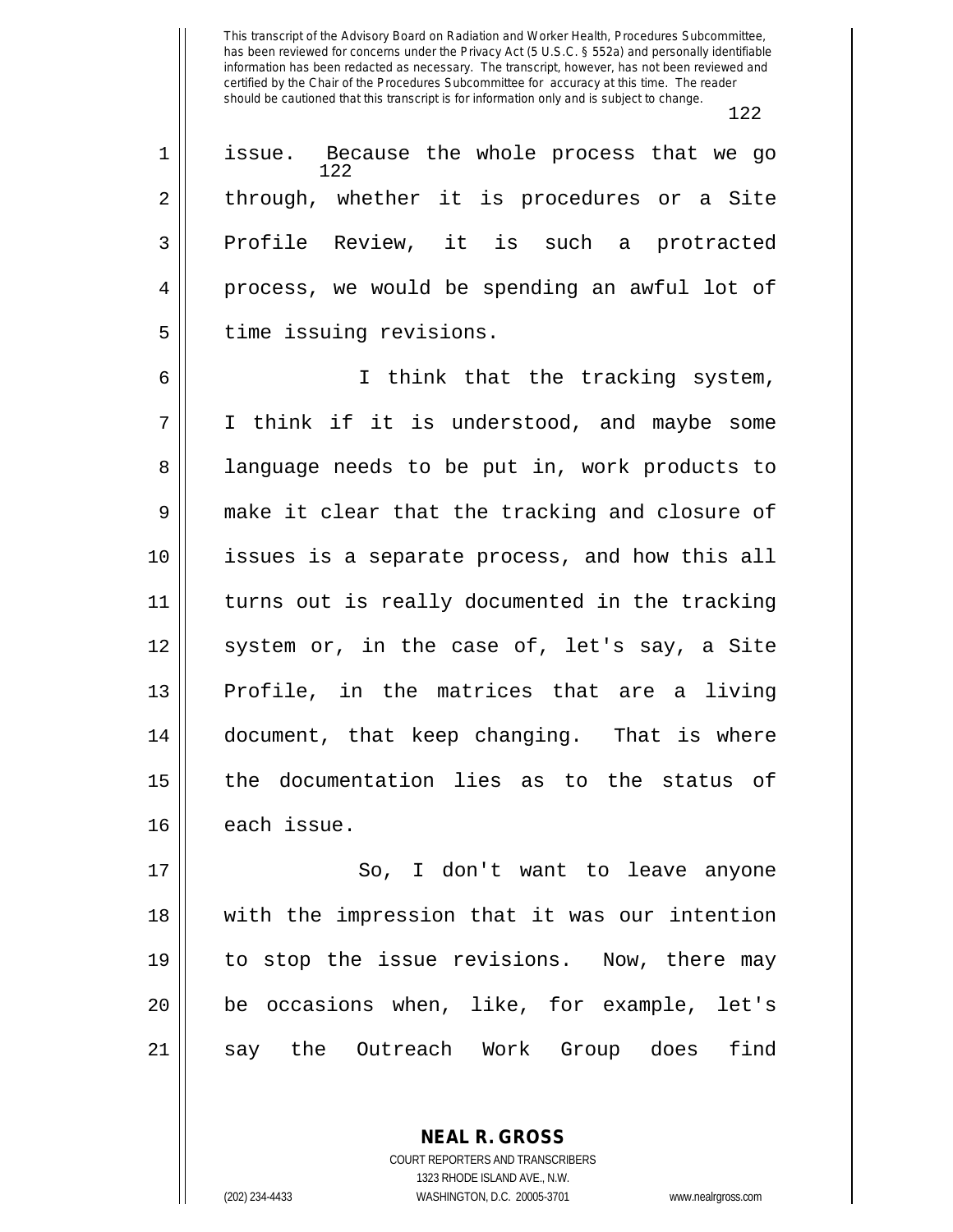| 1  | significant deficiencies in our report, like<br>123                 |
|----|---------------------------------------------------------------------|
| 2  | happened recently with a Bethlehem Steel White                      |
| 3  | Paper, where we did issue a revision.                               |
| 4  | But, in general, I would say that                                   |
| 5  | is a pretty rare occasion when you say, well,                       |
| 6  | no, we would like you to revise the report and                      |
| 7  | address this, this, and this. It does occur,                        |
| 8  | but it is not a matter of standard practice.                        |
| 9  | It is when, really, we have not fulfilled our                       |
| 10 | mission properly. You see the distinction                           |
| 11 | between fulfilling our mission and the need to                      |
| 12 | revise a report, as opposed to issues                               |
| 13 | resolution and the need to revise a report? I                       |
| 14 | don't think the latter is what we intend to                         |
| 15 | It would be a very time-consuming and<br>do.                        |
| 16 | costly process, and you see where I'm going                         |
| 17 | with this?                                                          |
| 18 | think<br>that<br>is<br>CHAIR<br>$MUNN$ :<br>$\mathbf{I}$            |
|    |                                                                     |
| 19 | understood, John.                                                   |
| 20 | DR. MAURO: Okay.                                                    |
| 21 | I don't believe<br>CHAIR<br>MUNN:                                   |
|    |                                                                     |
|    | <b>NEAL R. GROSS</b>                                                |
|    | COURT REPORTERS AND TRANSCRIBERS<br>1323 RHODE ISLAND AVE., N.W.    |
|    | (202) 234-4433<br>WASHINGTON, D.C. 20005-3701<br>www.nealrgross.com |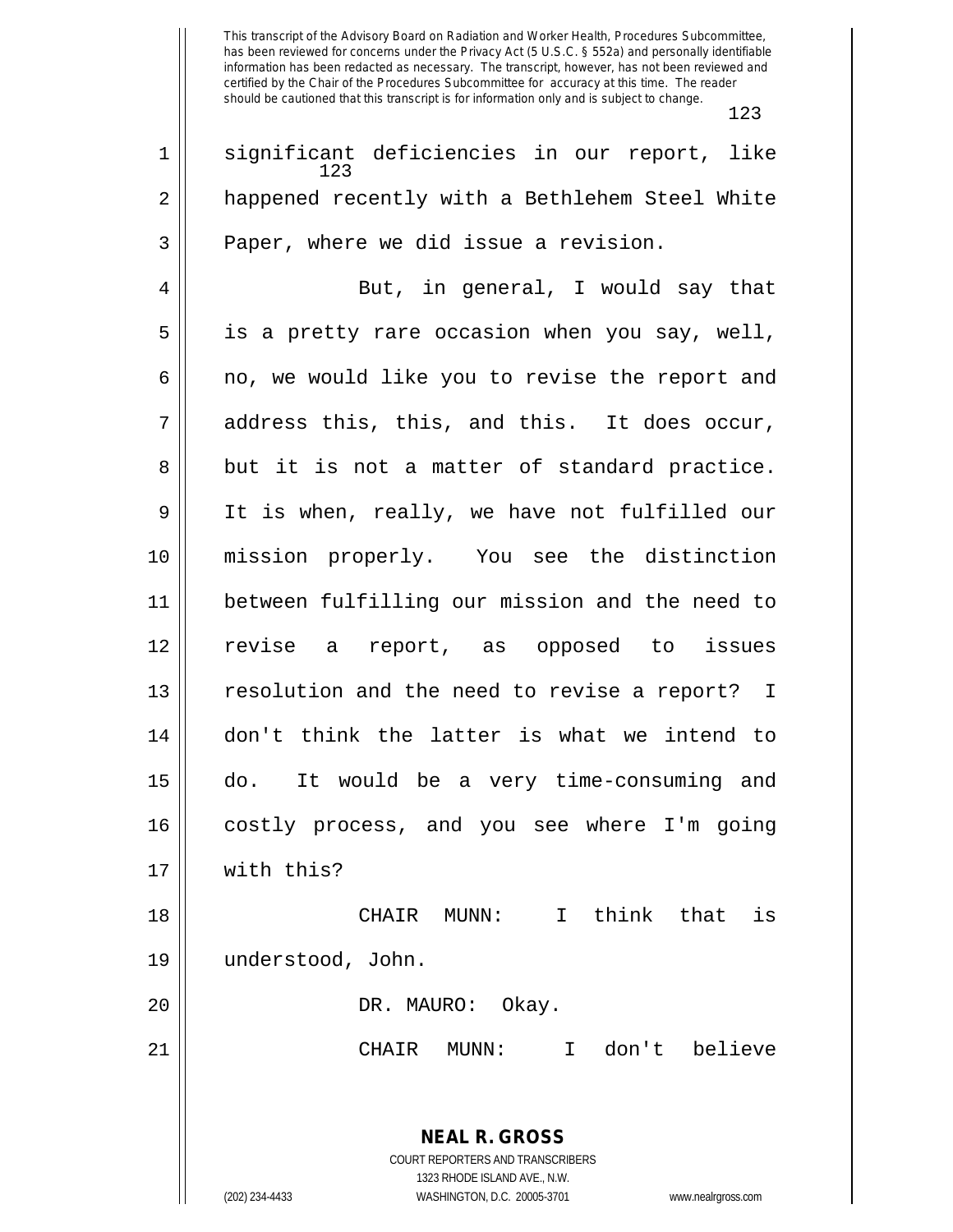This transcript of the Advisory Board on Radiation and Worker Health, Procedures Subcommittee, has been reviewed for concerns under the Privacy Act (5 U.S.C. § 552a) and personally identifiable information has been redacted as necessary. The transcript, however, has not been reviewed and certified by the Chair of the Procedures Subcommittee for accuracy at this time. The reader should be cautioned that this transcript is for information only and is subject to change. 124 **NEAL R. GROSS** 124 1 anyone is under any misapprehensions about  $2 \parallel$  that. 3 DR. MAURO: Okay. Thanks. I'm 4 || sorry for going on. Okay. 5 CHAIR MUNN: But it may be that,  $6 \parallel$  as internal revisions take place, it may be 7 items are to be addressed. It may be 8 || necessary for us to add something onto that  $9 \parallel$  tracking page. So that an indication of some 10 page having been changed in such a way might 11 be helpful to us in the long run, but that 12 would not constitute a revision of the entire 13 document. 14 || But as significant changes in 15 position or in issue are likely to change 16 during either review or external discussion of  $17$  || some sort, we will just have to approach that, 18 I think, as it comes along. 19 DR. MAURO: Yes. Okay. 20 MR. KATZ: Yes. I mean DCAS, I  $21$  | believe, when they do issue a revision, they

1323 RHODE ISLAND AVE., N.W. (202) 234-4433 WASHINGTON, D.C. 20005-3701 www.nealrgross.com

COURT REPORTERS AND TRANSCRIBERS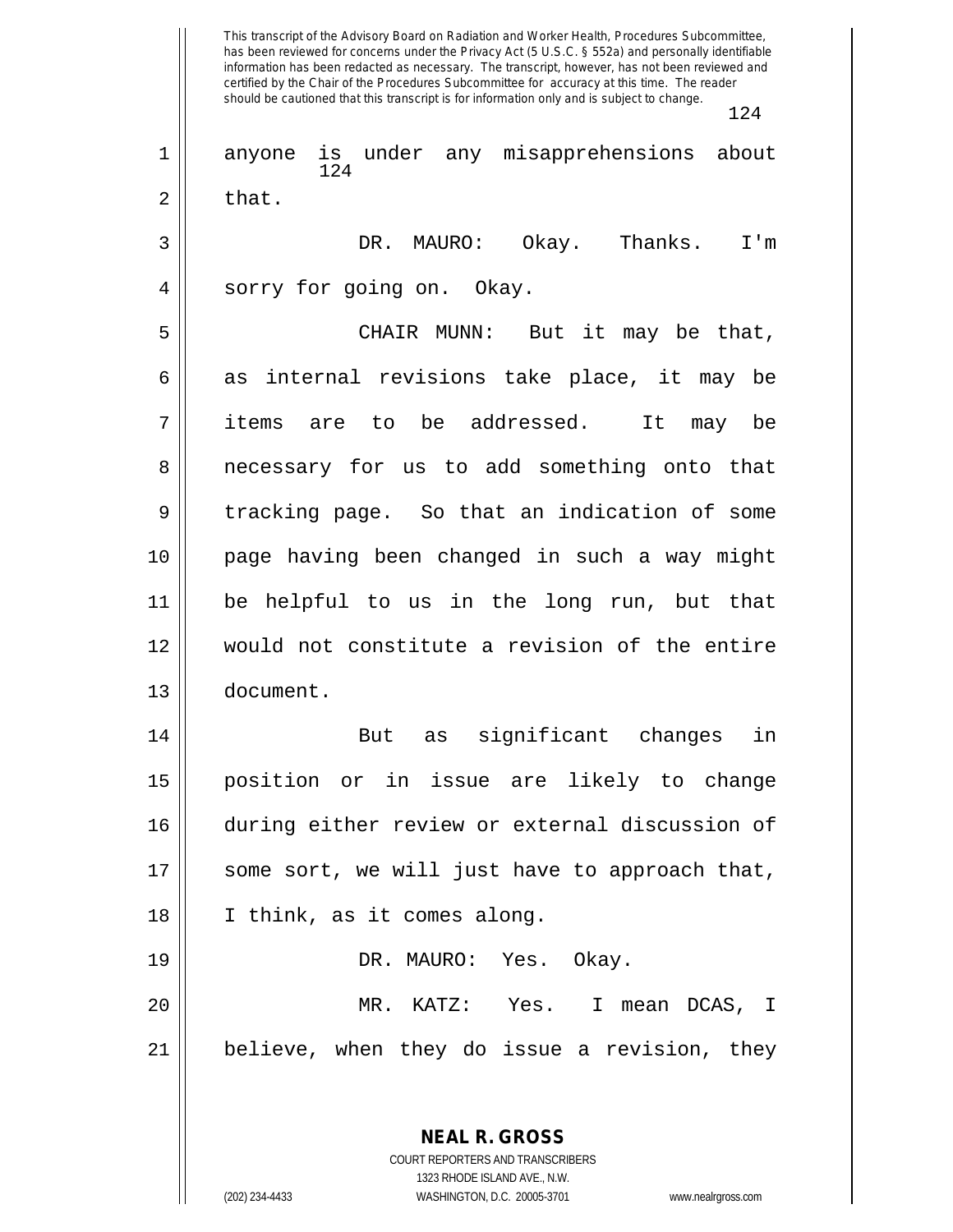This transcript of the Advisory Board on Radiation and Worker Health, Procedures Subcommittee, has been reviewed for concerns under the Privacy Act (5 U.S.C. § 552a) and personally identifiable information has been redacted as necessary. The transcript, however, has not been reviewed and certified by the Chair of the Procedures Subcommittee for accuracy at this time. The reader should be cautioned that this transcript is for information only and is subject to change. 125 **NEAL R. GROSS** COURT REPORTERS AND TRANSCRIBERS 1323 RHODE ISLAND AVE., N.W. (202) 234-4433 WASHINGTON, D.C. 20005-3701 www.nealrgross.com 125 1 || have a little summary that explains why the 2 | revision is being issued. 3 || CHAIR MUNN: Yes. 4 MR. KATZ: Is that correct? 5 CHAIR MUNN: Yes, they do. 6 MR. KATZ: Elyse? 7 MS. THOMAS: I'm sorry? 8 MR. KATZ: When you issue a 9 | revision, you have a little explanation as to  $10 \parallel$  why --11 || MS. THOMAS: Yes. 12 MR. KATZ: -- that revision is 13 being issued, right? 14 MS. THOMAS: Yes. In the ORAU 15 | team documents --16 MR. KATZ: Right, right. 17 MS. THOMAS: -- it's called the 18 || publication record. 19 MR. KATZ: Right. 20 MS. THOMAS: But it is the same  $21$  | thing. It explains the revisions.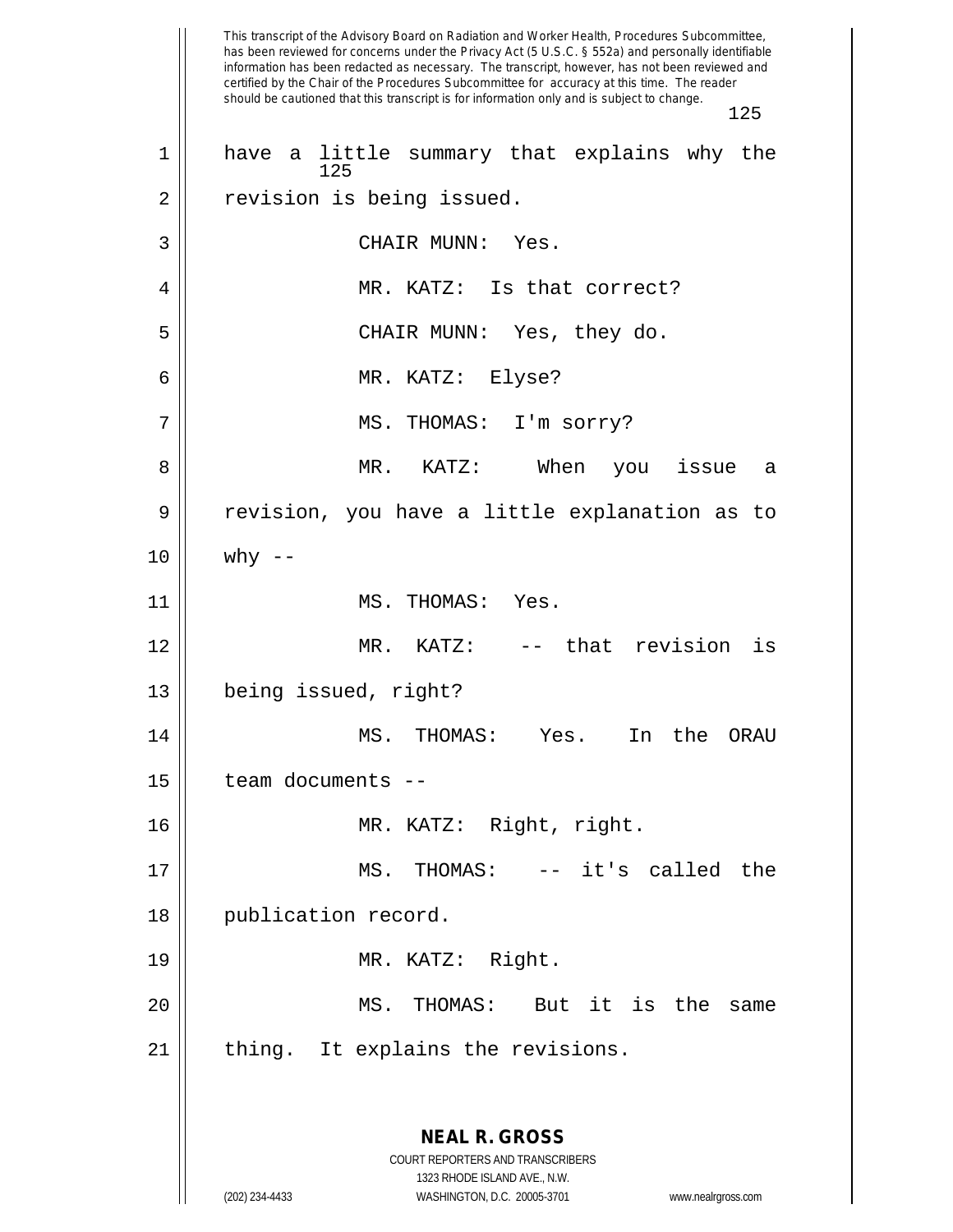This transcript of the Advisory Board on Radiation and Worker Health, Procedures Subcommittee, has been reviewed for concerns under the Privacy Act (5 U.S.C. § 552a) and personally identifiable information has been redacted as necessary. The transcript, however, has not been reviewed and certified by the Chair of the Procedures Subcommittee for accuracy at this time. The reader should be cautioned that this transcript is for information only and is subject to change. 126 126 1 MR. KATZ: Right. Even for the 2 || rare occasions when SC&A issues a revision, it 3 || sounds like a good idea to have a little 4 | paragraph explaining it. 5 MR. MARSCHKE: Yes. 6 MR. KATZ: Yes. 7 CHAIR MUNN: Good. Thank you very 8 || much. 9 We were going to have available 10 for you -- and it's my fault you don't have it 11 || -- a two-page procedure archive document. It 12 has been kicked around, back and forth. 13 Paul, Dick and I have been working 14 || with that document to try to make sure that it 15 is as non-technical, interested-person-16 friendly as possible, and that it does not 17 look so much like a government document that 18 it frightens people away. The language we are 19 working on very hard to try to make sure that 20 it flows easily and that it is not complex and 21 doesn't carry too much technical information,

> **NEAL R. GROSS** COURT REPORTERS AND TRANSCRIBERS

> > 1323 RHODE ISLAND AVE., N.W.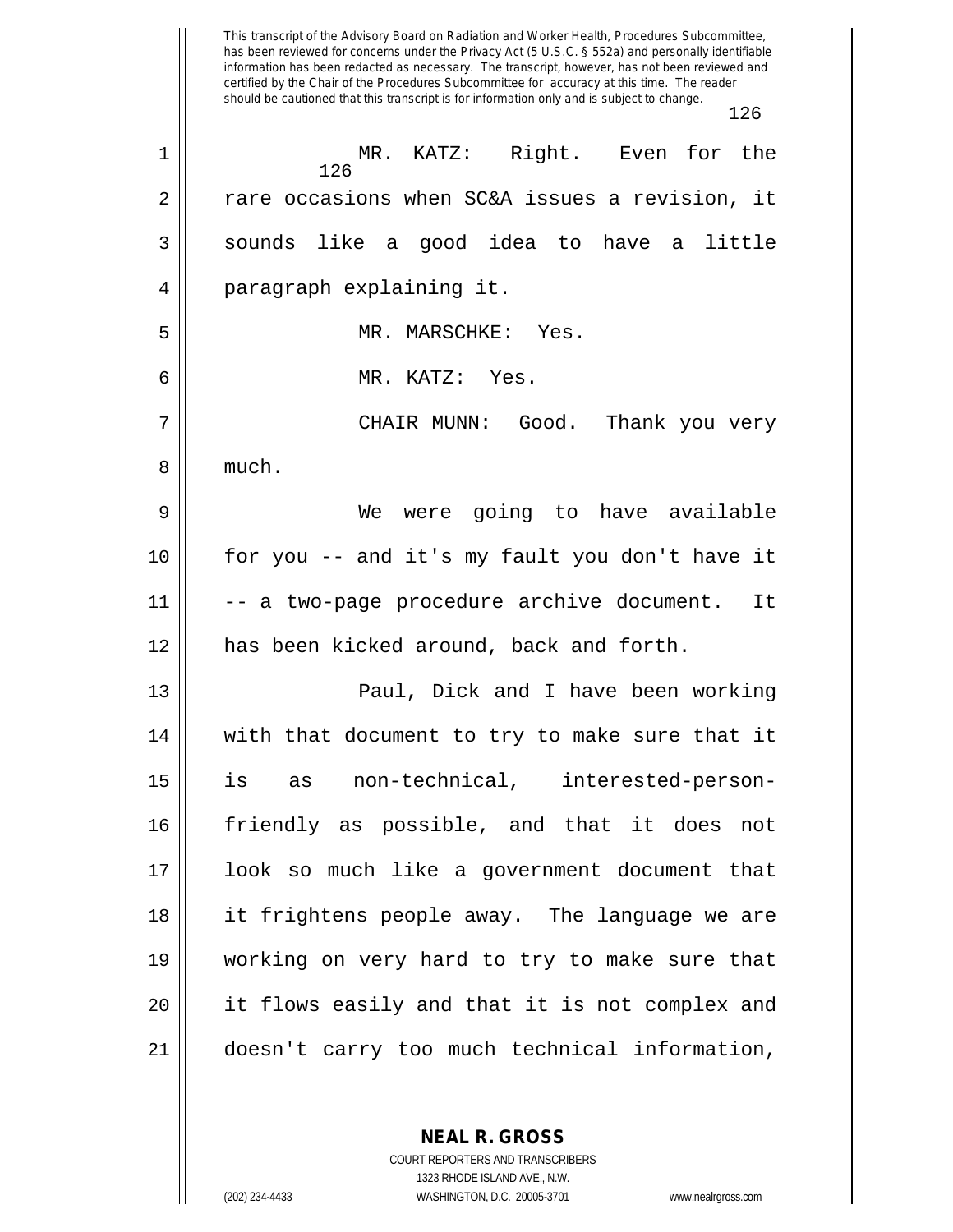| 1  | but covers the waterfront quite well.<br>127   |
|----|------------------------------------------------|
| 2  | The current revision of it does,               |
| 3  | in my view, cover the information very well.   |
| 4  | However, what we are working on here is one of |
| 5  | the simpler PERs that we are using as a basis  |
| 6  | for our first strawman. And in its current     |
| 7  | version, it does run over what I have          |
| 8  | established in my own mind as a two-page       |
| 9  | limit.                                         |
| 10 | I had asked for a little more time             |
| 11 | to try to compress some of the information     |
| 12 | that was there, and the other folks who were   |
| 13 | working with it agreed that we should do that. |
| 14 | I was unable to complete that, unable to get   |
| 15 | it to you.                                     |
| 16 | I will try to see if I can, before             |
| 17 | the end of this month, have a further exchange |
| 18 | with the folks that are working with it and    |
| 19 | get a proposal out by email to all of the      |
| 20 | Subcommittee members, so that you can take a   |
| 21 | look and see if you agree if we are going in   |

**NEAL R. GROSS**

COURT REPORTERS AND TRANSCRIBERS 1323 RHODE ISLAND AVE., N.W. (202) 234-4433 WASHINGTON, D.C. 20005-3701 www.nealrgross.com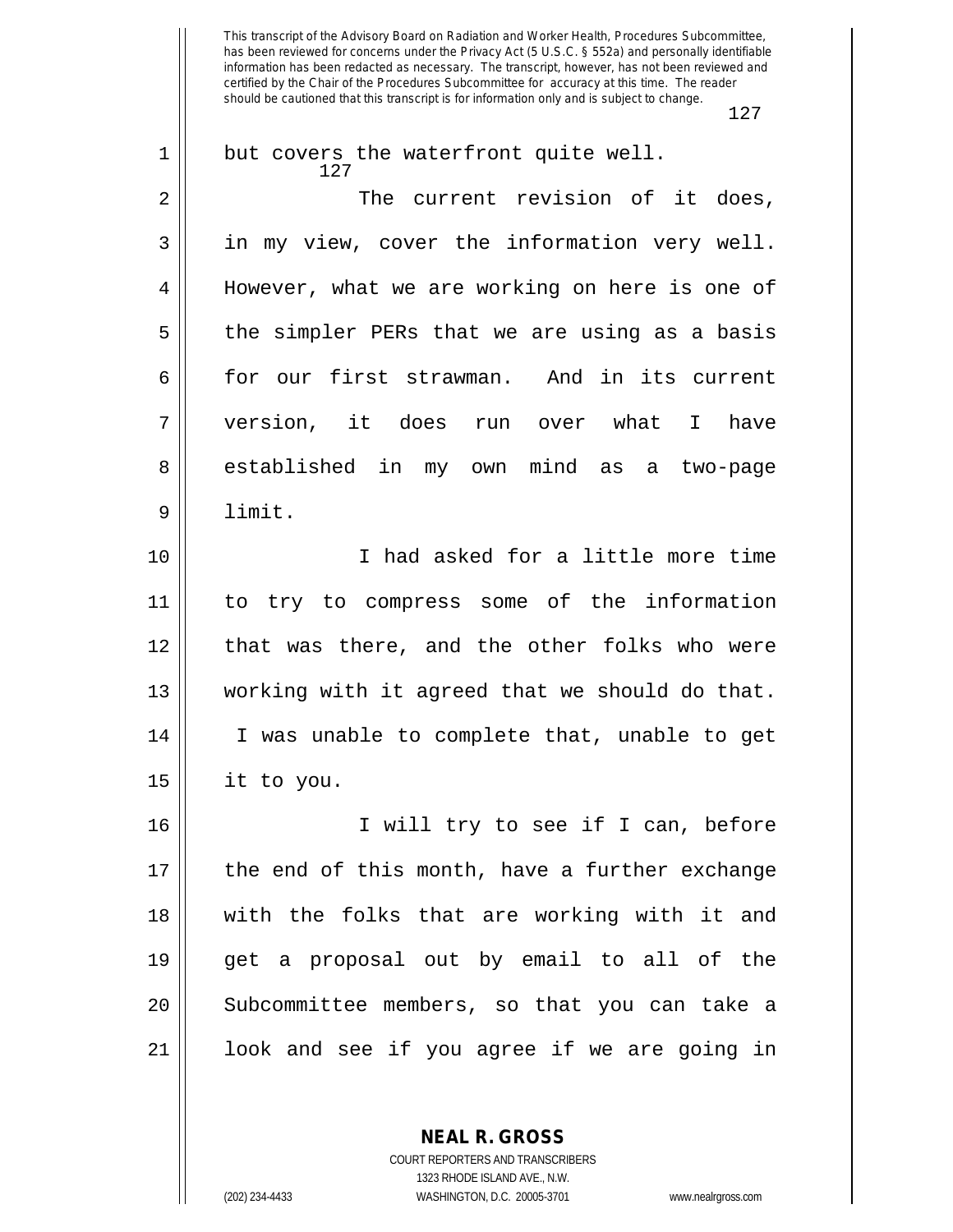This transcript of the Advisory Board on Radiation and Worker Health, Procedures Subcommittee, has been reviewed for concerns under the Privacy Act (5 U.S.C. § 552a) and personally identifiable information has been redacted as necessary. The transcript, however, has not been reviewed and certified by the Chair of the Procedures Subcommittee for accuracy at this time. The reader should be cautioned that this transcript is for information only and is subject to change. 128 **NEAL R. GROSS** 128 1 || the right direction or not. 2 || Our break was scheduled at three  $3 \parallel$  o'clock. Can we take  $-$ 4 DR. MAURO: Wanda, before we  $5 \parallel$  break, I have a question for you on the two-6 pagers. 7 CHAIR MUNN: Yes. 8 DR. MAURO: Let's say we get to 9 Some point where the Work Group is comfortable 10 with the example that you are working with. 11 || CHAIR MUNN: Yes. 12 DR. MAURO: Let's say between now 13 || and the next Work Group meeting, let's say 14 || that happens. Is it your intention to ask Ted 15 to task SC&A to do the other 50? Because 16 there are about 50 of these that have been 17 closed or in abeyance where two pages can be 18 prepared. 19 Is that the process we are in? 20 || So, we are sort of like waiting until we get 21 || the here's what we would like you to do? Or

> COURT REPORTERS AND TRANSCRIBERS 1323 RHODE ISLAND AVE., N.W.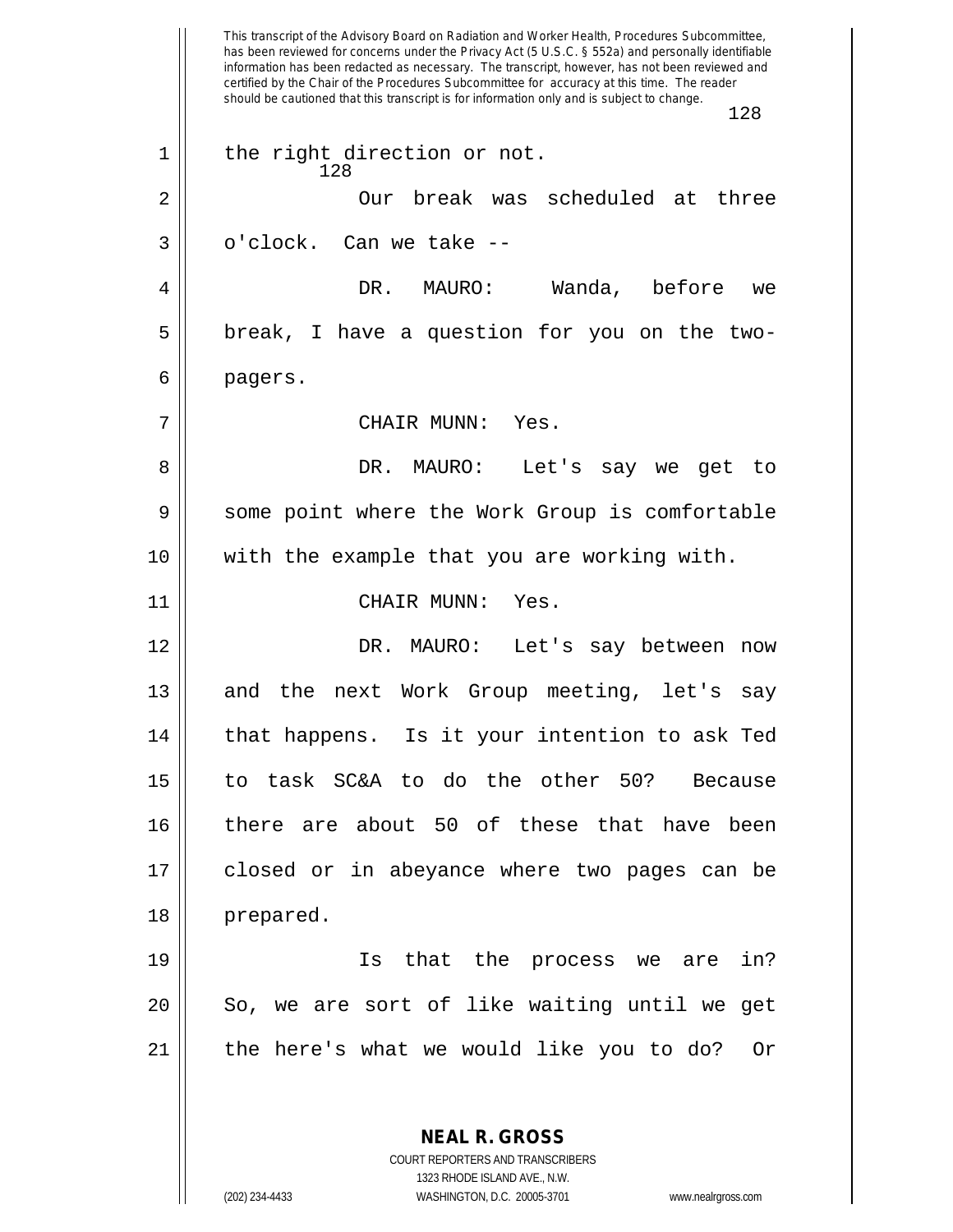| $\mathbf 1$ | if you want to go a little more incremental,  |
|-------------|-----------------------------------------------|
|             | 129                                           |
| 2           | that is, once you get an example of what you  |
| 3           | feel is the right tone, maybe SC&A would do a |
| 4           | few and say, okay, what do you think? You     |
| 5           | know, approach this a little bit with baby    |
| 6           | steps?                                        |
| 7           | The<br>incremental<br>CHAIR MUNN:             |
| 8           | approach is what I had in mind.               |
| 9           | DR. MAURO: Okay.                              |
| 10          | CHAIR MUNN: I don't know what the             |
| 11          | other members of the Subcommittee had in mind |
| 12          | or what Ted anticipated. But I had certainly  |
| 13          | expected an incremental approach. I had no    |
| 14          | expectation of charging SC&A with the         |
| 15          | responsibility to address all that you have   |
| 16          | done at this juncture.                        |
| 17          | DR. MAURO: Okay. Thank you.                   |
| 18          | CHAIR MUNN:<br>Does that<br>fit               |
| 19          | appropriately with the other Subcommittee     |
| 20          | members' views of how to proceed with that?   |
| 21          | MEMBER ZIEMER: John, I think you              |
|             |                                               |

**NEAL R. GROSS** COURT REPORTERS AND TRANSCRIBERS 1323 RHODE ISLAND AVE., N.W.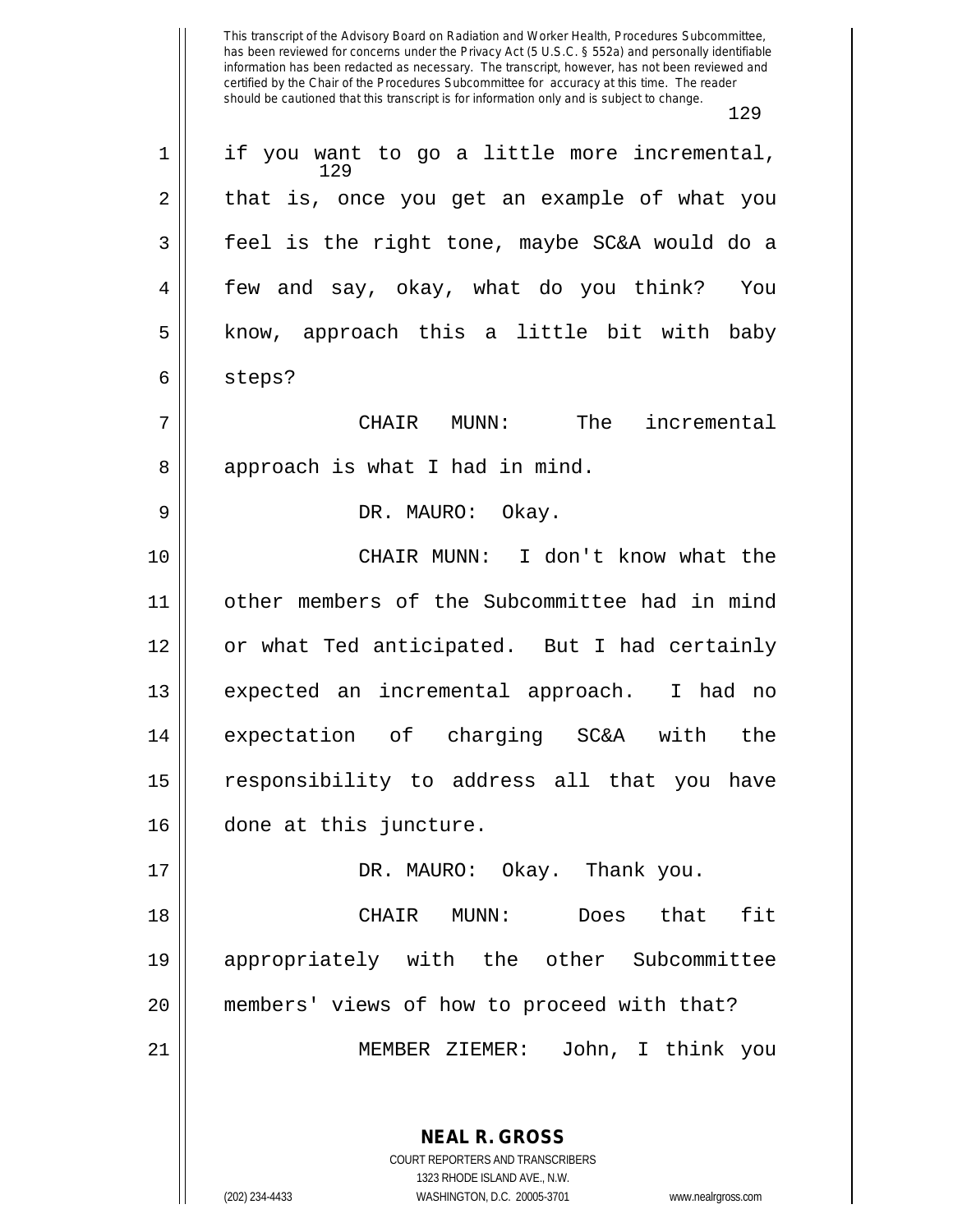This transcript of the Advisory Board on Radiation and Worker Health, Procedures Subcommittee, has been reviewed for concerns under the Privacy Act (5 U.S.C. § 552a) and personally identifiable information has been redacted as necessary. The transcript, however, has not been reviewed and certified by the Chair of the Procedures Subcommittee for accuracy at this time. The reader should be cautioned that this transcript is for information only and is subject to change. 130 130 1 || will need to look at what we have developed. 2 You guys did a two-pager, and our reaction to  $3 \parallel$  it was not very positive, if I could put that 4 || nicely. You did a fine job, but you guys are  $5 \parallel$  too technical. 6 (Laughter.) 7 And maybe the rest of us are, too, 8 but I think the version that Dick and I worked  $9 \parallel$  on, Wanda has helped edit, is more what we had 10 in mind. And you'll have to look at that and 11 say, do I have anyone onboard that can write 12 like that? 13 || DR. MAURO: Yes. 14 MEMBER ZIEMER: You know, it is 15 almost elementary school level. You know, you 16 might look at it as an early science reader  $17 \parallel$  sort of thing. 18 DR. MAURO: Yes. 19 MEMBER ZIEMER: We have tried to  $20$  || eliminate even, to the extent we could, except 21 for in the title itself, even document

> **NEAL R. GROSS** COURT REPORTERS AND TRANSCRIBERS 1323 RHODE ISLAND AVE., N.W.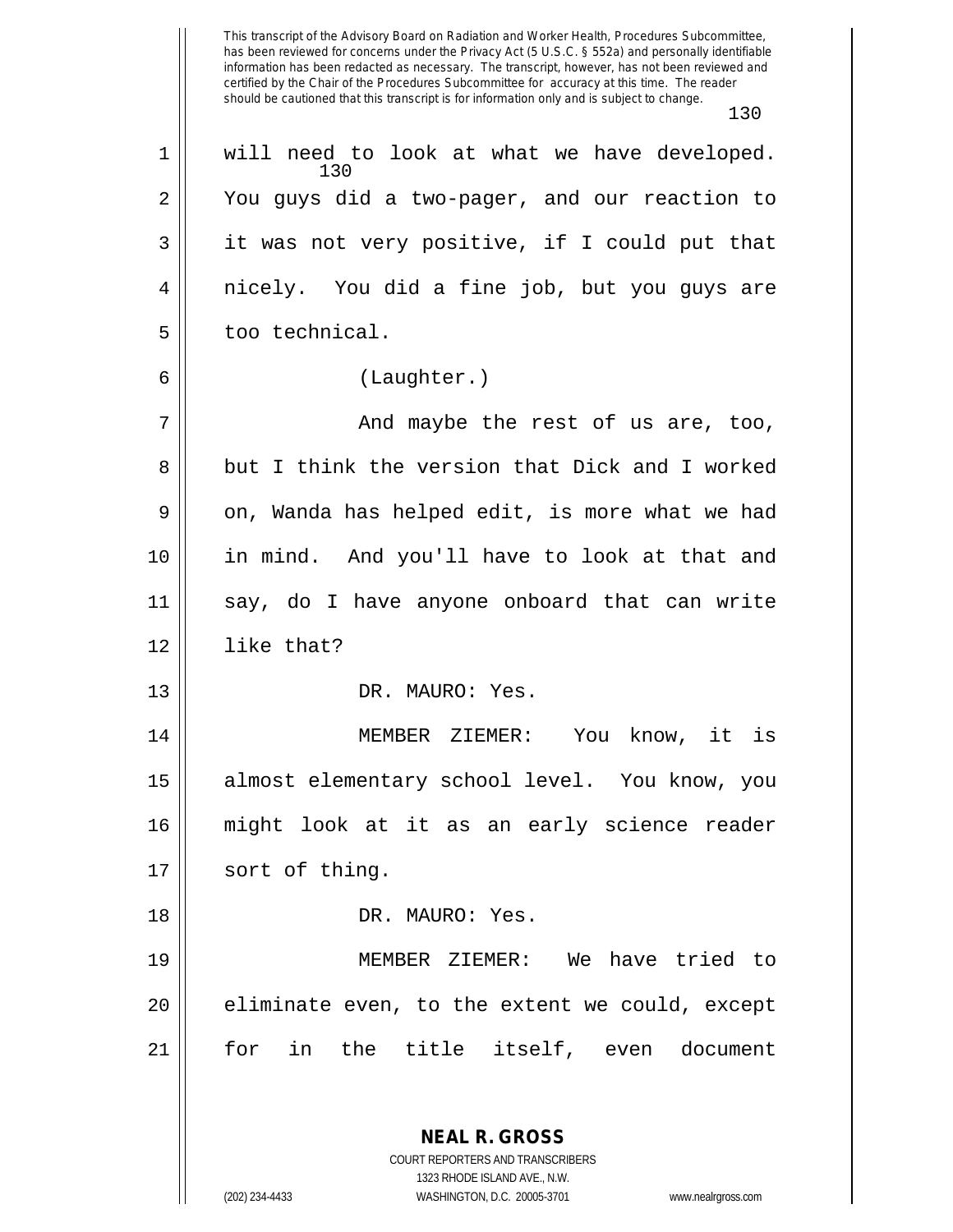This transcript of the Advisory Board on Radiation and Worker Health, Procedures Subcommittee, has been reviewed for concerns under the Privacy Act (5 U.S.C. § 552a) and personally identifiable information has been redacted as necessary. The transcript, however, has not been reviewed and certified by the Chair of the Procedures Subcommittee for accuracy at this time. The reader should be cautioned that this transcript is for information only and is subject to change. 131 **NEAL R. GROSS** 131 1 numbers, all of those things, acronyms and  $2 \parallel$  things like that that have a technical look to  $3 \parallel$  them. 4 || So, you will have to look at what 5 we have produced. If Wanda didn't have the 6 two-page limit, we would probably add a 7 || cartoon figure, wouldn't we? 8 CHAIR MUNN: I'm quite sure they 9 would. 10 (Laughter.) 11 MR. KATZ: It's fine we go to 12 || three pages, or whatever. 13 MEMBER ZIEMER: Well, I got it 14 down to two, but Wanda didn't like the six-15 point font. 16 (Laughter.) 17 CHAIR MUNN: And my other problem 18 with that is this is one of the simpler 19 documents that we are putting together. If we  $20$  || can't get the simplest that we have before us 21 on the two pages, then what the dickens is a

> COURT REPORTERS AND TRANSCRIBERS 1323 RHODE ISLAND AVE., N.W.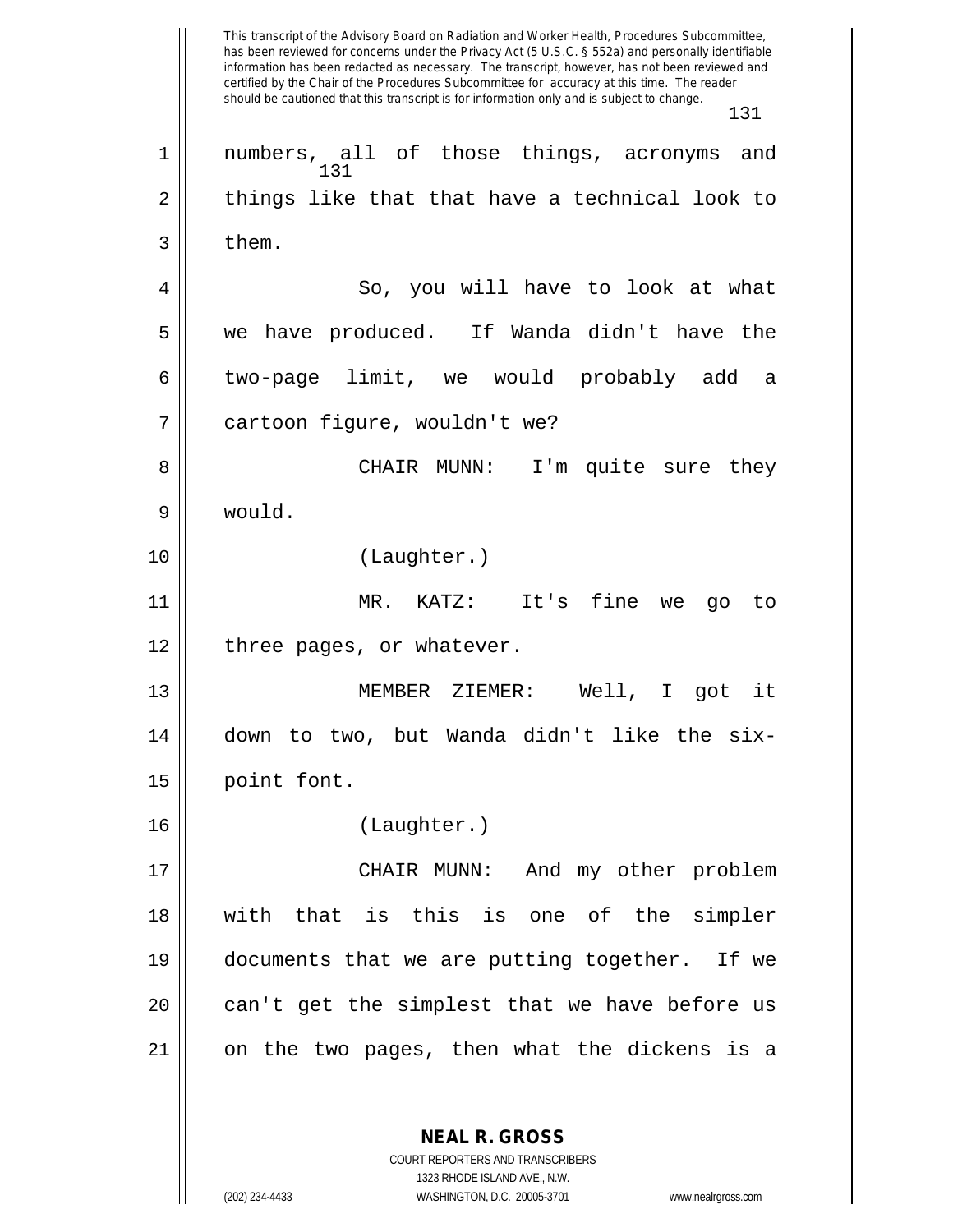132 1 || really complex document going to look like? 2 MR. KATZ: But I just don't want  $3 \parallel$  brevity to be the enemy of doing a decent, 4 complete job. I mean people can deal with  $5 \parallel$  three pages or four pages, if they need,  $6 \parallel$  because some of it is going to be boilerplate  $7 \parallel$  that is going to be similar, and that eats up 8 || some of your substantive space. 9 CHAIR MUNN: Only the first 10 paragraph. 11 MR. KATZ: Yes. 12 CHAIR MUNN: Everything else will 13 be, hopefully, entirely specific to that 14 document. 15 DR. MAURO: You know what might be 16 a good way to go? I mean this is a 17 | suggestion. 18 || I understand what you are saying. 19 We do have certain people -- I would include 20 myself as one of them -- that can take 21 something and write it down to what I would

> **NEAL R. GROSS** COURT REPORTERS AND TRANSCRIBERS

> > 1323 RHODE ISLAND AVE., N.W.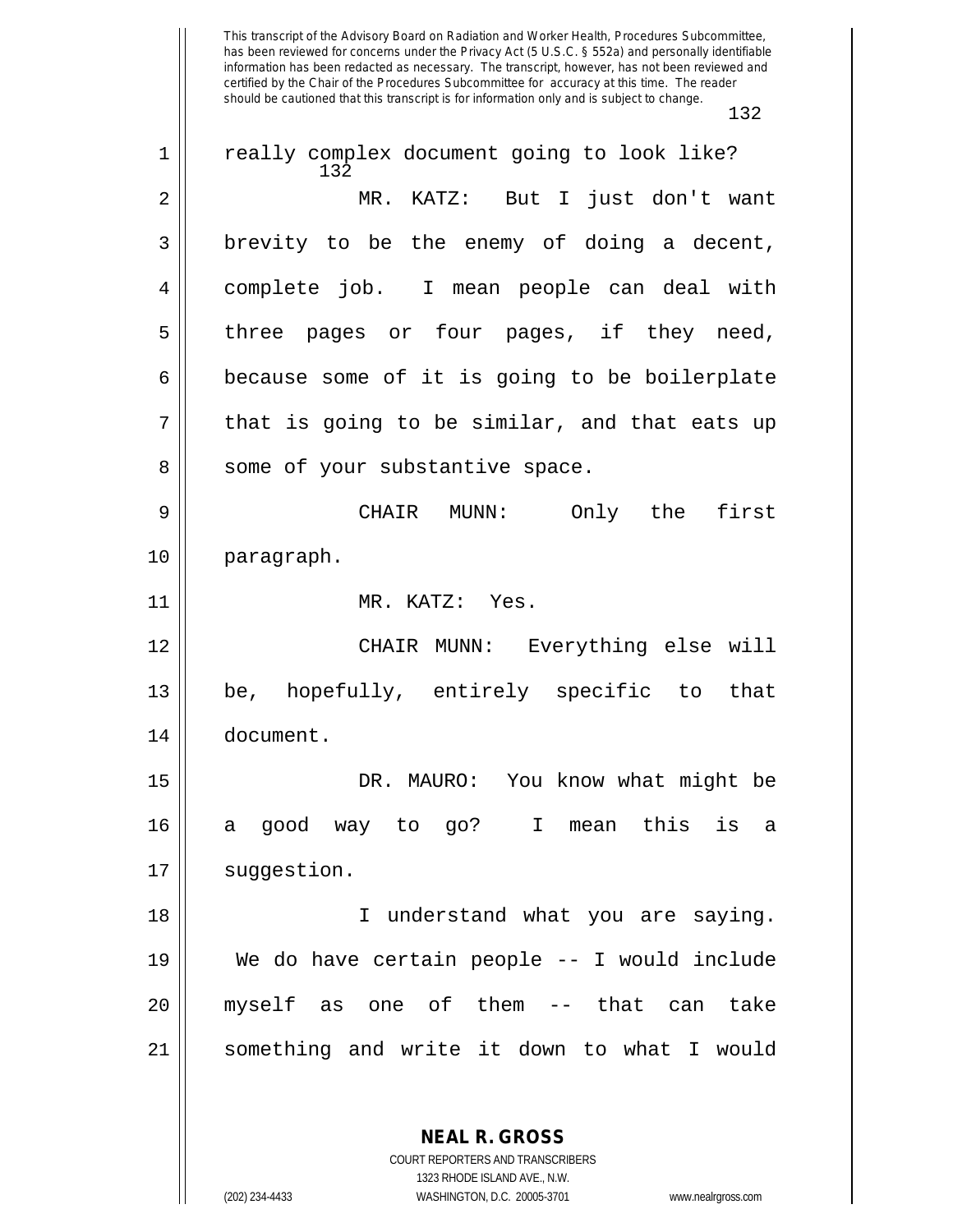133  $1$  | say common-sense language for the regular guy.  $2 \parallel$  And we do have a handful of people that are  $3 \parallel$  good at that. I would say they are the folks 4 || I am thinking of right now. 5 Maybe the next round, SC&A will 6  $\parallel$  make another run at maybe three, using your -- $7 \parallel$  once we get the tone and your style. We would 8 || bounce that back to the Work Group and say,  $9 \parallel$  oh, I think we're getting there. 10 My guess is that it is going to be 11 asymptotic. You may want to take it at that 12 point and maybe Paul and Wanda and others may 13 want to take a shot at that. I don't know. I 14 || am just trying to think of a process to get us  $15$  | to the place where everyone is comfortable. 16 Maybe the process would be SC&A  $17 ||$  try to make a run at it. I know the format 18 || that we used in the previous one was not what 19 you had in mind. My guess is that getting it  $20$  || to that right place might be iterative.

21 I mean, other than that, of

**NEAL R. GROSS** COURT REPORTERS AND TRANSCRIBERS 1323 RHODE ISLAND AVE., N.W.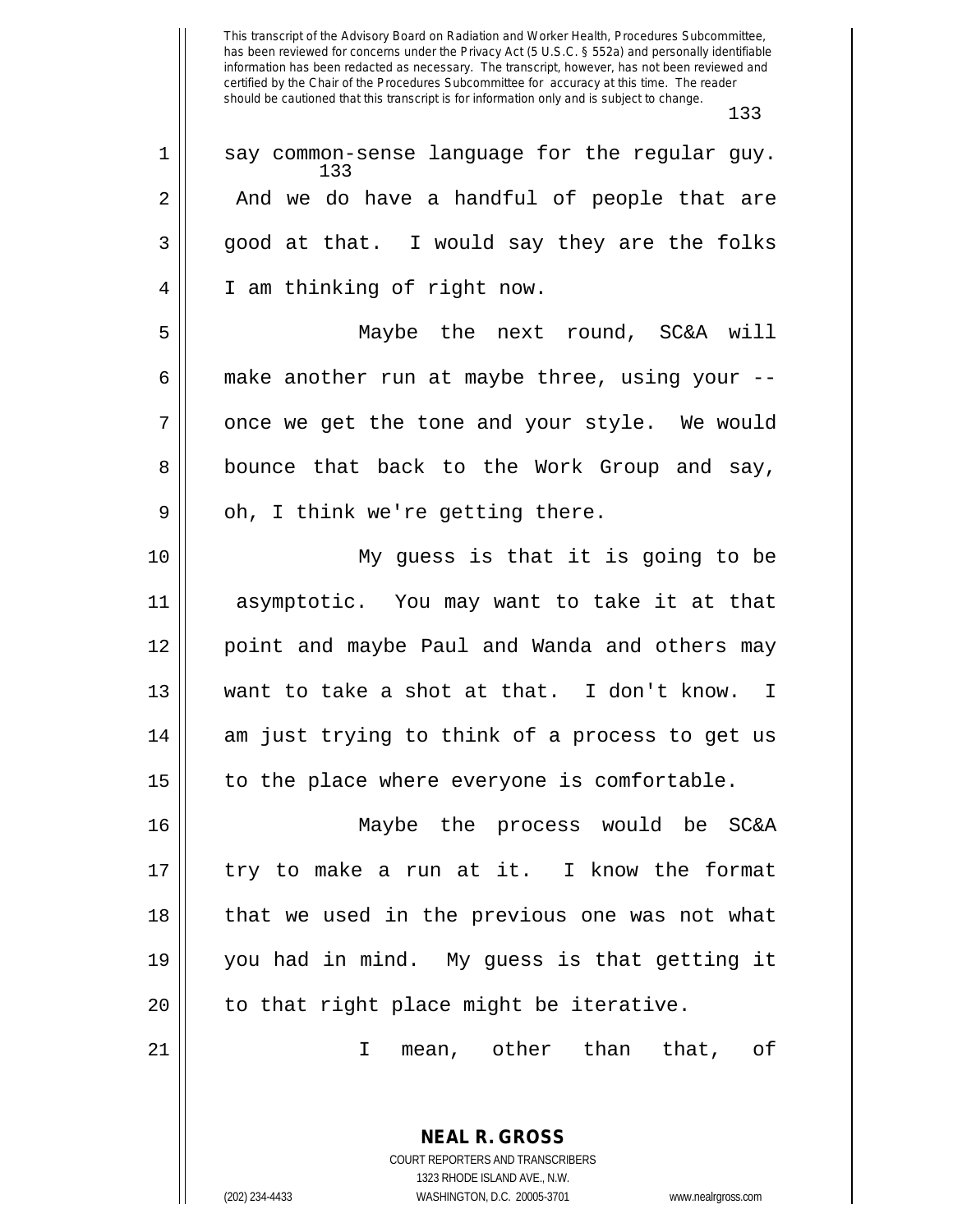This transcript of the Advisory Board on Radiation and Worker Health, Procedures Subcommittee, has been reviewed for concerns under the Privacy Act (5 U.S.C. § 552a) and personally identifiable information has been redacted as necessary. The transcript, however, has not been reviewed and certified by the Chair of the Procedures Subcommittee for accuracy at this time. The reader should be cautioned that this transcript is for information only and is subject to change. 134 **NEAL R. GROSS** COURT REPORTERS AND TRANSCRIBERS 1323 RHODE ISLAND AVE., N.W. (202) 234-4433 WASHINGTON, D.C. 20005-3701 www.nealrgross.com 134 1 || course, the Work Group could write them, but 2 || SC&A would like another shot at it, quite  $3 \parallel$  frankly, to see if we could do it. 4 CHAIR MUNN: Well, you will 5 | certainly have that opportunity. You can rest 6 assured of that. 7 DR. MAURO: Okay. Thank you. 8 MR. KATZ: The current version, I 9 | mean I know Paul commented, Wanda commented, 10 it sounds like Dick has commented. Is there 11 one version that has been circulated to all? 12 Because I don't recall whether I received -- 13 MEMBER ZIEMER: Just what's in -- 14 CHAIR MUNN: No. Just we -- 15 MEMBER ZIEMER: It's a highly 16 secret version. 17 MR. KATZ: A secret version, okay, 18 in the black box. 19 (Laughter.) 20 MEMBER ZIEMER: You have to have 21 || Dr. Seuss clearance to get to it.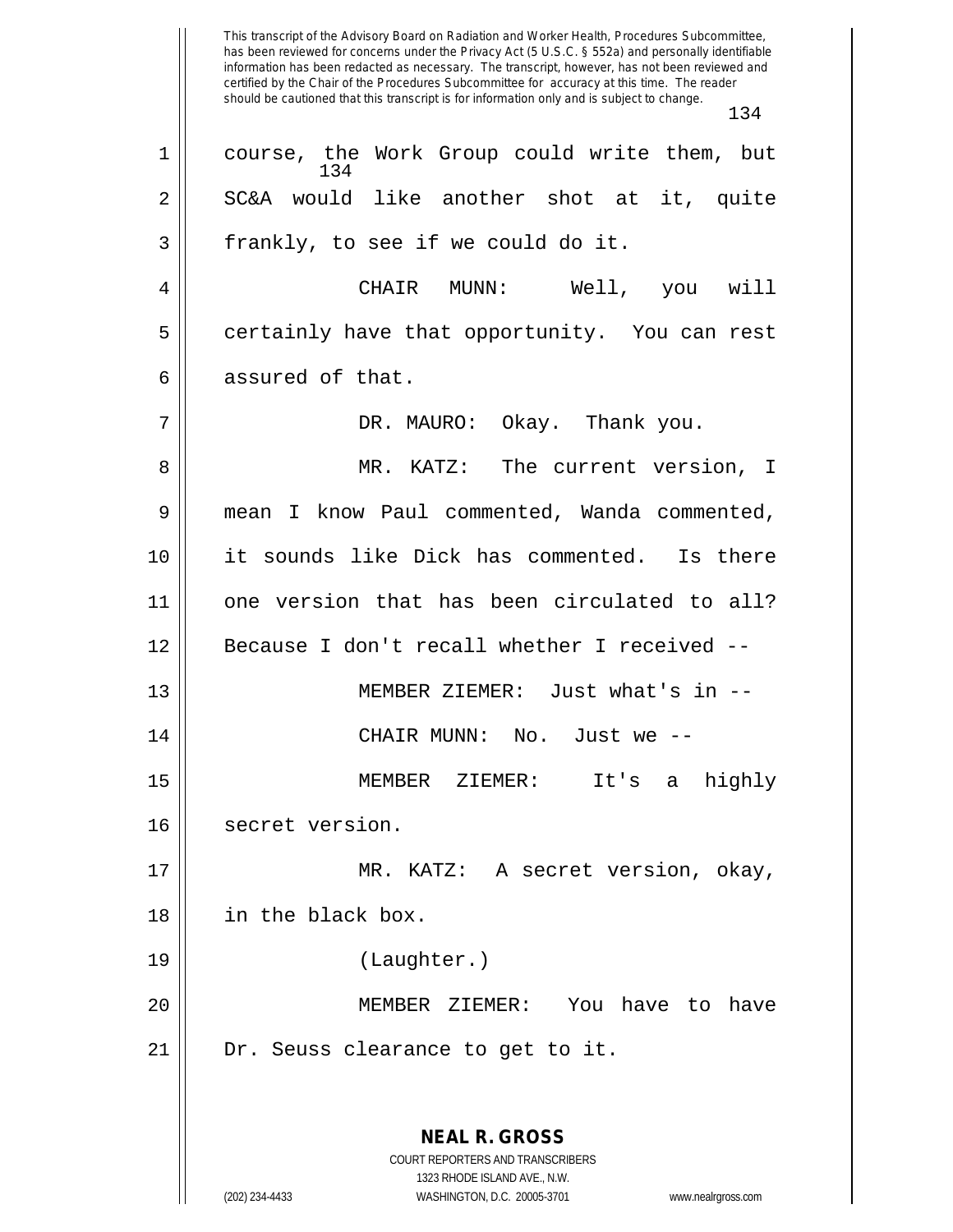This transcript of the Advisory Board on Radiation and Worker Health, Procedures Subcommittee, has been reviewed for concerns under the Privacy Act (5 U.S.C. § 552a) and personally identifiable information has been redacted as necessary. The transcript, however, has not been reviewed and certified by the Chair of the Procedures Subcommittee for accuracy at this time. The reader should be cautioned that this transcript is for information only and is subject to change. 135 135 1 CHAIR MUNN: You have to have a 2 || certain lack of level of sophistication. 3 MEMBER LEMEN: Dr. Seuss 4 clearance, if you don't have that, you can't  $5 \parallel$  get into it. 6 MR. KATZ: What I was actually 7 asking is whether Mike Gibson and Mark Griffon 8 had a chance to look at the current --9 CHAIR MUNN: No. At the time that 10 we started this, I asked anyone who had any 11 comment or wanted to be involved in this to 12 || let me know. And these are the people who are 13 interested in doing it. So, at the time that 14 we have finished our machinations, it will 15 definitely go out to the Subcommittee, of 16 course. We are not going to spring it on you 17 | sight unseen. 18 MR. KATZ: Yes. No, that's not my 19 concern. I just was wondering whether there 20 || could be a conversation from the folks, other 21 || than you three, at this point, and it sounds

> **NEAL R. GROSS** COURT REPORTERS AND TRANSCRIBERS

> > 1323 RHODE ISLAND AVE., N.W.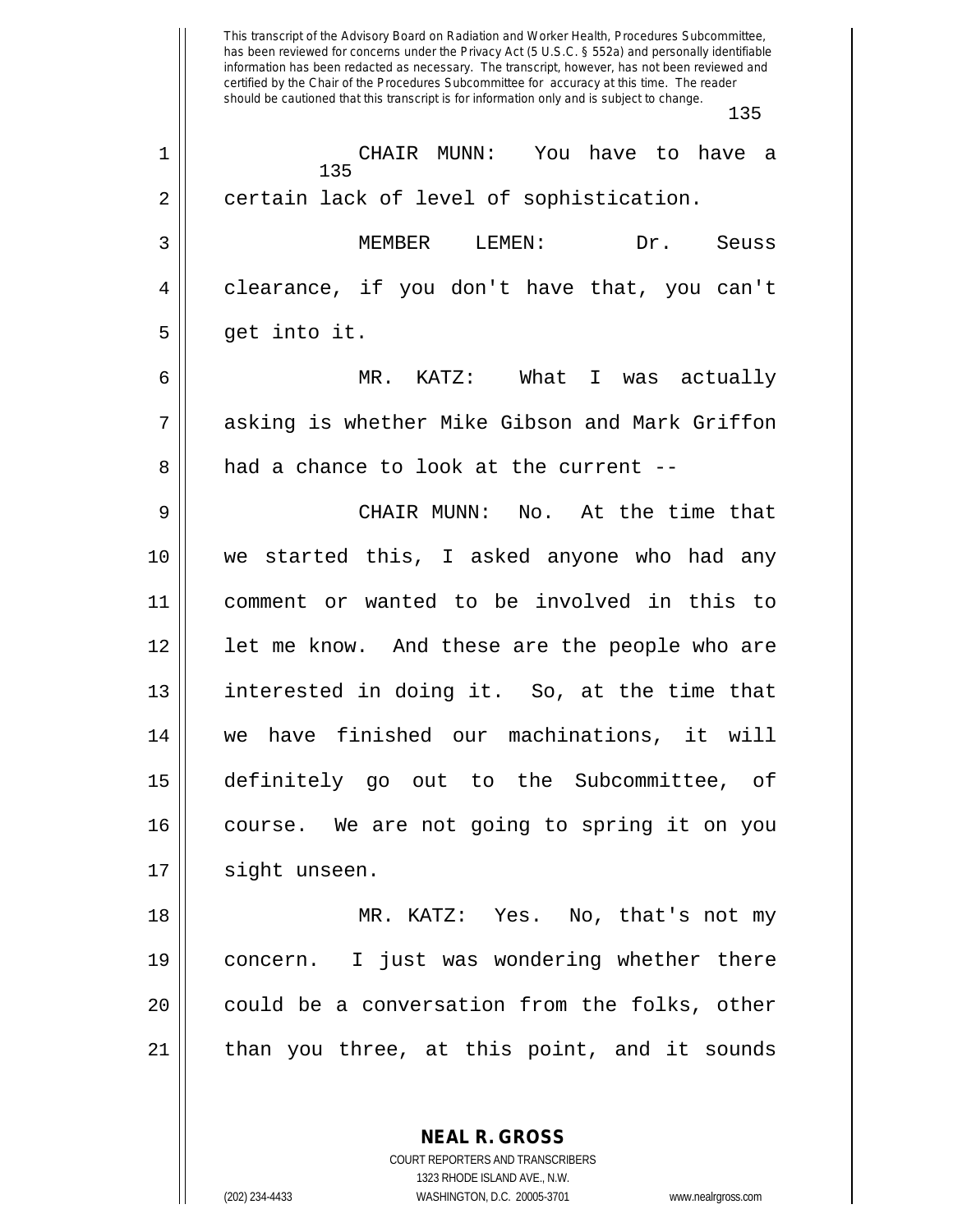This transcript of the Advisory Board on Radiation and Worker Health, Procedures Subcommittee, has been reviewed for concerns under the Privacy Act (5 U.S.C. § 552a) and personally identifiable information has been redacted as necessary. The transcript, however, has not been reviewed and certified by the Chair of the Procedures Subcommittee for accuracy at this time. The reader should be cautioned that this transcript is for information only and is subject to change. 136 **NEAL R. GROSS** COURT REPORTERS AND TRANSCRIBERS 1323 RHODE ISLAND AVE., N.W. (202) 234-4433 WASHINGTON, D.C. 20005-3701 www.nealrgross.com 136 1 || like there can't because none of them have 2 || even seen it. 3 CHAIR MUNN: They haven't seen it. 4 MR. KATZ: Okay. So, that answers 5 || my question there. 6 CHAIR MUNN: Let's take a break 7 for a little over 10 minutes. We're back at  $8 \parallel 3:45.$ 9 MR. KATZ: Okay, I'm just putting 10 the phone on mute, but I'm not disconnecting. 11 (Whereupon, the above-entitled 12 matter went off the record at 3:28 p.m. and 13  $\vert$  resumed at 3:41 p.m.) 14 MR. KATZ: Okay. We are back on. 15 Mike, are you with us? 16 MEMBER GIBSON: Yes, I'm here,  $17 \parallel$  Ted. 18 || MR. KATZ: How about Mark? 19 (No response.) 20 || Then, John? 21 (No response.)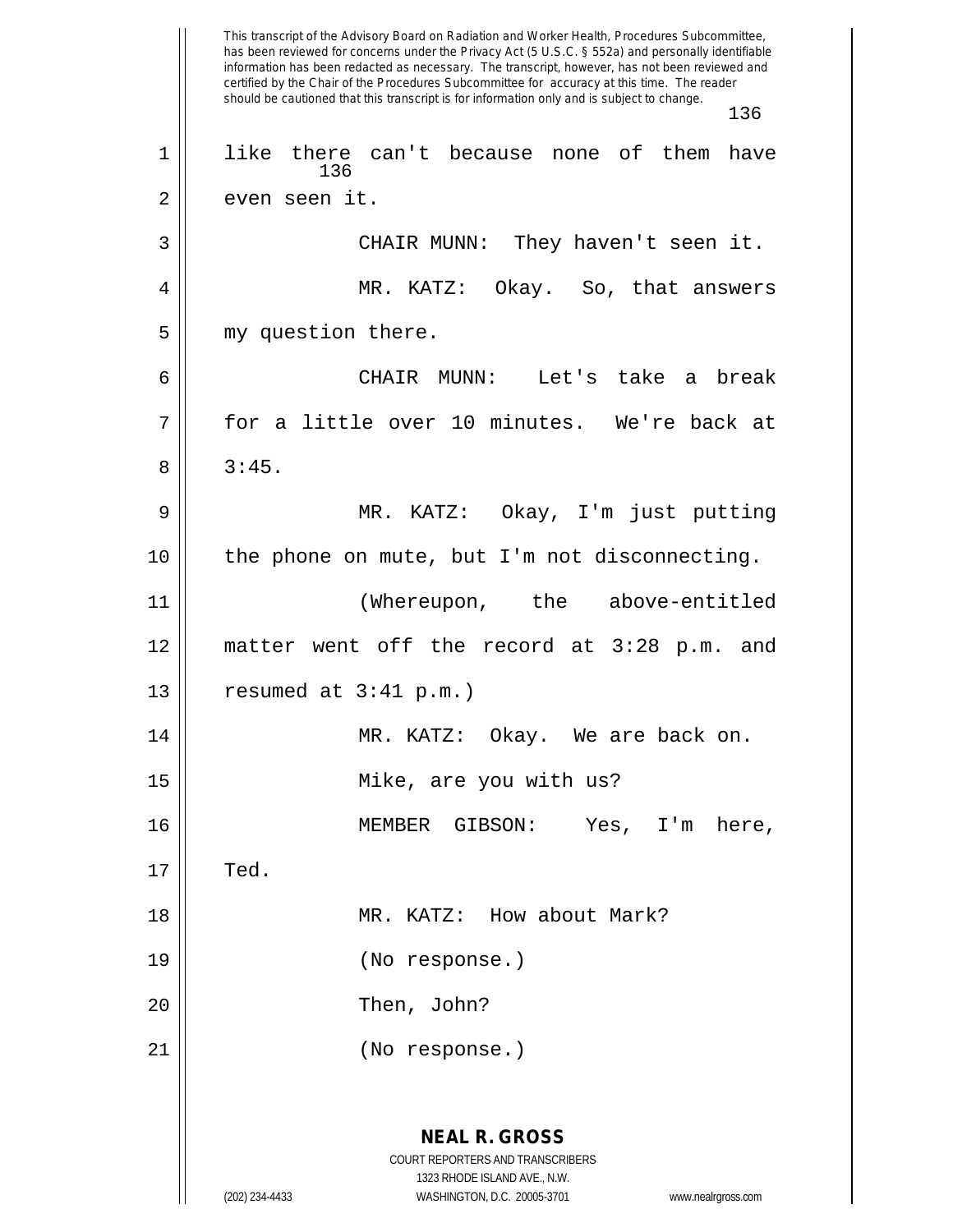This transcript of the Advisory Board on Radiation and Worker Health, Procedures Subcommittee, has been reviewed for concerns under the Privacy Act (5 U.S.C. § 552a) and personally identifiable information has been redacted as necessary. The transcript, however, has not been reviewed and certified by the Chair of the Procedures Subcommittee for accuracy at this time. The reader should be cautioned that this transcript is for information only and is subject to change. 137 **NEAL R. GROSS** COURT REPORTERS AND TRANSCRIBERS 137 1 || How about the Behlings? 2 MS. K. BEHLING: We're here. 3 MR. KATZ: Okay. Great. 4 CHAIR MUNN: Our first item after 5 the break is provide revised OTIB-0029-02 6 | responses, and NIOSH action. 7 MS. THOMAS: Yes, this was one 8 where, if you recall, our response or follow-9 up action had an equation there for 10 calculating the EU excretion, and there was a 11 factor of eight in there that we couldn't 12 reference. Then, we have since then found  $13$  || that reference. 14 So, again, this is a situation 15 where I added a short additional item to the 16 || end of that response in the old database that 17 was supposed to get merged with OCAS 1 that 18 was supposed to get merged into the new 19 database. So, I'm not sure it made it all the  $20$  || way to the end. 21 MEMBER LEMEN: When did you merge

1323 RHODE ISLAND AVE., N.W.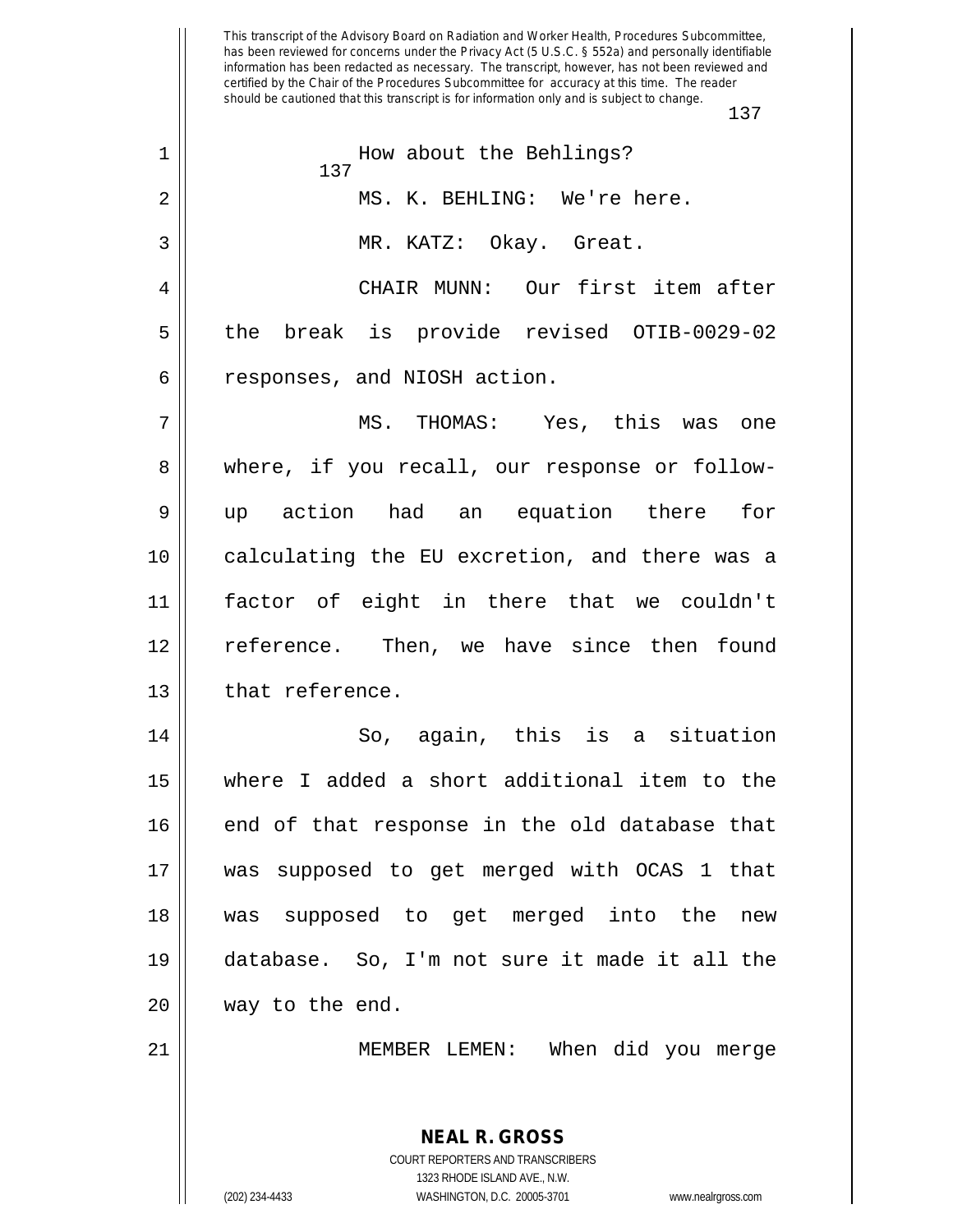This transcript of the Advisory Board on Radiation and Worker Health, Procedures Subcommittee, has been reviewed for concerns under the Privacy Act (5 U.S.C. § 552a) and personally identifiable information has been redacted as necessary. The transcript, however, has not been reviewed and certified by the Chair of the Procedures Subcommittee for accuracy at this time. The reader should be cautioned that this transcript is for information only and is subject to change. 138 **NEAL R. GROSS** COURT REPORTERS AND TRANSCRIBERS 1323 RHODE ISLAND AVE., N.W. (202) 234-4433 WASHINGTON, D.C. 20005-3701 www.nealrgross.com 138  $1 \parallel$  it? 2 || MS. THOMAS: I think it was merged  $3 \parallel$  just a couple of days ago. 4 MEMBER LEMEN: Because the last  $5$  || date on this new one is  $3/24$ . 6 MS. THOMAS: Yes. 7 MEMBER LEMEN: So, it must have 8 been -- 9 MS. THOMAS: If we can get it up 10 || on the screen, or, Steve, if you've got it, it 11 is ORAUT-OTIB-0029-02. If you go down and 12 look at the NIOSH follow-up action, which has 13  $\parallel$  a date of 1/14/2010, at the very end of that 14 || response, I put in an entry that was dated  $15 \parallel 5/28/2010.$ 16 MEMBER ZIEMER: Which finding was  $17 ||$  it? 18 MS. THOMAS: That was 29-02. 19 MEMBER ZIEMER: No. Yes, but 20 which of the findings? Oh, 02. 21 MS. THOMAS: Yes, 02.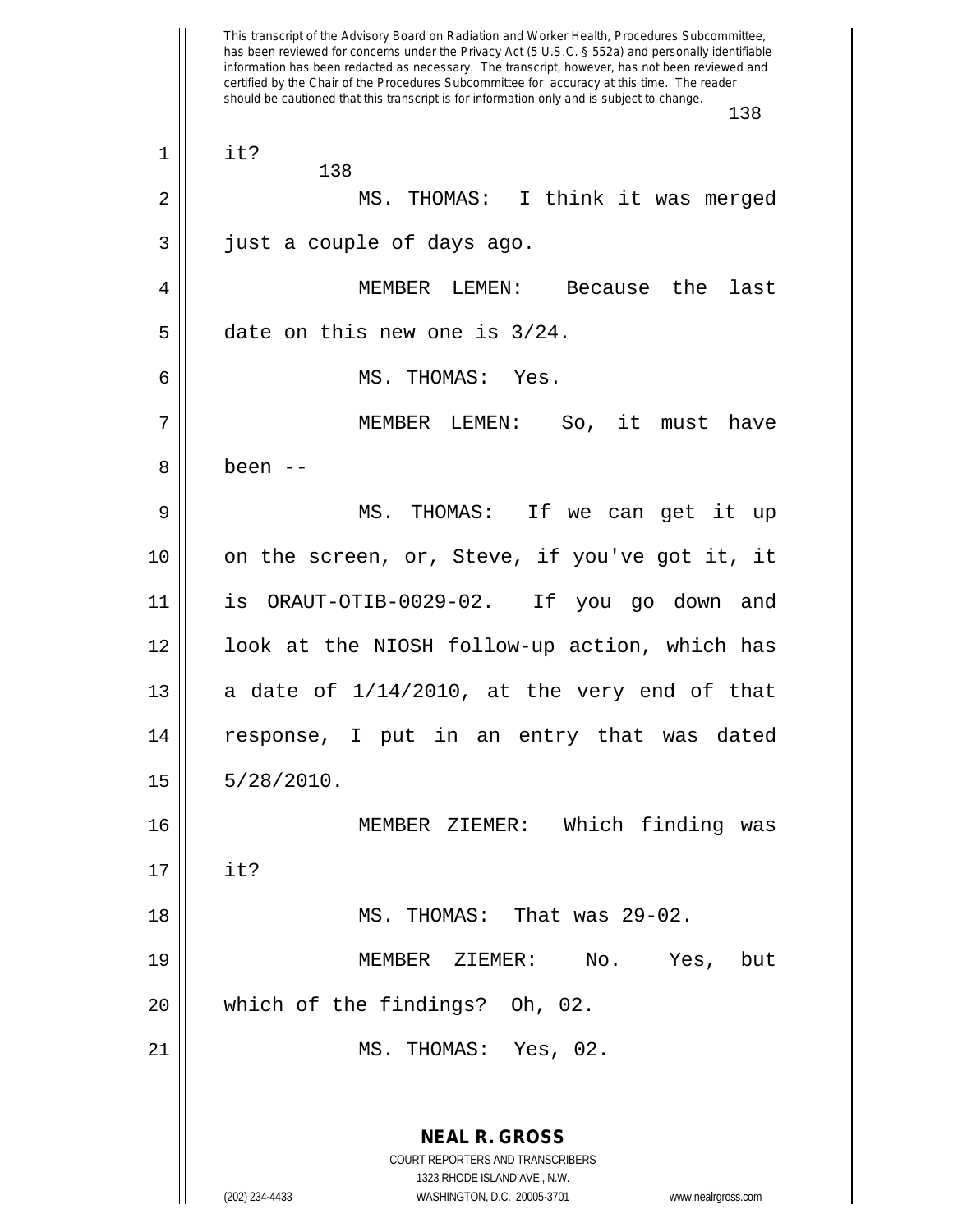This transcript of the Advisory Board on Radiation and Worker Health, Procedures Subcommittee, has been reviewed for concerns under the Privacy Act (5 U.S.C. § 552a) and personally identifiable information has been redacted as necessary. The transcript, however, has not been reviewed and certified by the Chair of the Procedures Subcommittee for accuracy at this time. The reader should be cautioned that this transcript is for information only and is subject to change. 139 **NEAL R. GROSS** COURT REPORTERS AND TRANSCRIBERS 1323 RHODE ISLAND AVE., N.W. (202) 234-4433 WASHINGTON, D.C. 20005-3701 www.nealrgross.com 139 1 || MEMBER ZIEMER: The 02 finding. 2 MEMBER LEMEN: According to 02 on 3 || this, because I only got one that came up on  $4 \parallel$  this, and it is not 02. How do I do that, I 5 | wonder. See, it's not up here. 6 MEMBER ZIEMER: Oh, go to the 7 || Board thing. 8 || MEMBER LEMEN: I did go to that. 9 MEMBER ZIEMER: Oh. 10 MEMBER LEMEN: I'll show you what 11 comes out. 12 MEMBER ZIEMER: That is the second  $13$  | one right there. 14 MEMBER LEMEN: It is? Where? How 15 do you know that? 16 MEMBER ZIEMER: Because it's the  $17 \parallel$  second  $-$ 18 || MR. MARSCHKE: You've got 03 here. 19 MEMBER ZIEMER: Oh, okay. So, 20 || they aren't numbered. That's part of the 21 problem.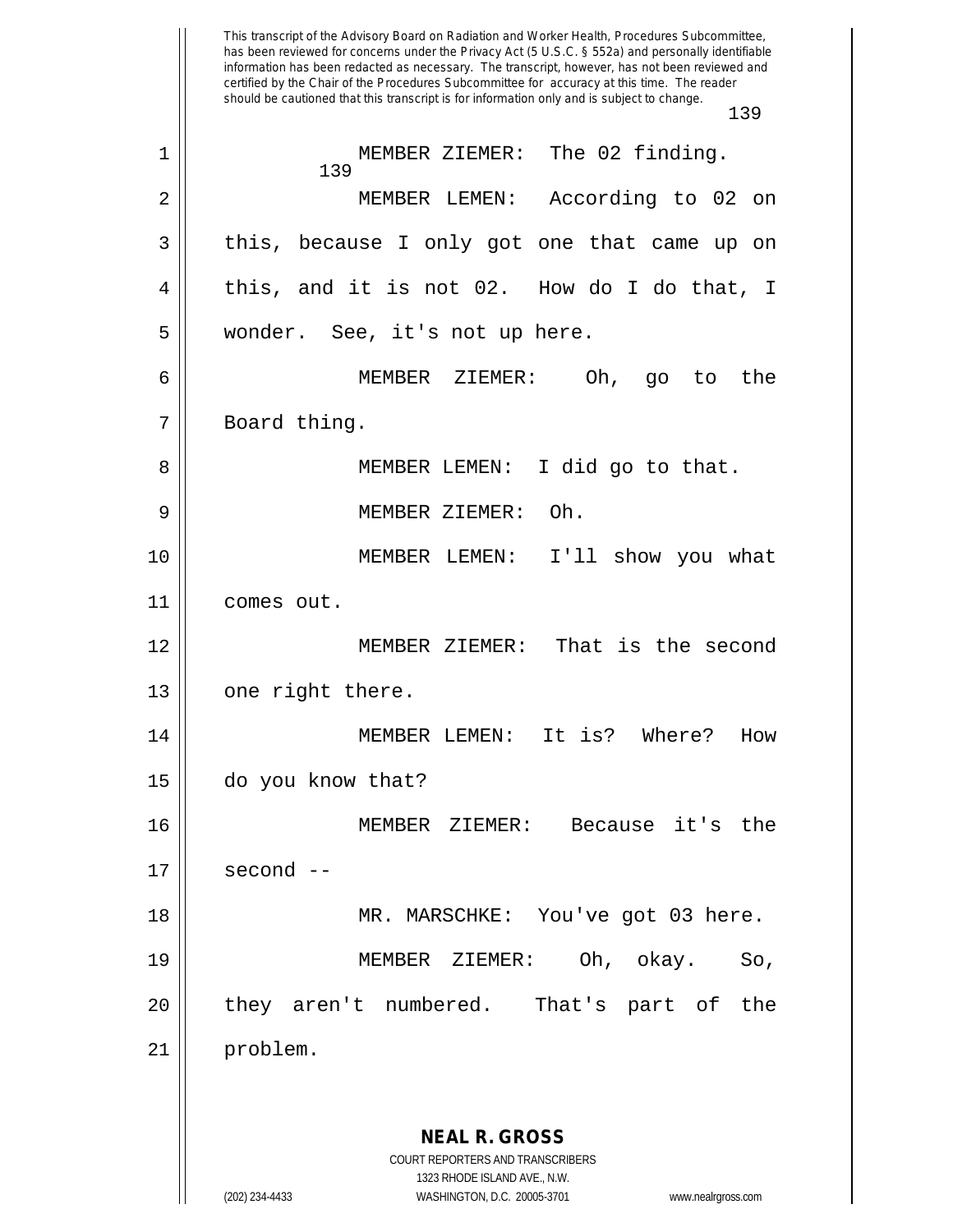This transcript of the Advisory Board on Radiation and Worker Health, Procedures Subcommittee, has been reviewed for concerns under the Privacy Act (5 U.S.C. § 552a) and personally identifiable information has been redacted as necessary. The transcript, however, has not been reviewed and certified by the Chair of the Procedures Subcommittee for accuracy at this time. The reader should be cautioned that this transcript is for information only and is subject to change. 140 **NEAL R. GROSS** COURT REPORTERS AND TRANSCRIBERS 1323 RHODE ISLAND AVE., N.W. (202) 234-4433 WASHINGTON, D.C. 20005-3701 www.nealrgross.com 140 1 CHAIR MUNN: Actually, I have more  $2 \parallel$  than that. 3 MEMBER LEMEN: I don't know how 4 you do that. I've got one, two, three, four 5 | entries. 6 CHAIR MUNN: I have one, two,  $7 \parallel$  three, four. 8 MEMBER LEMEN: But the fourth  $9 \parallel$  entry was what I was reading from. 10 CHAIR MUNN: No, it should have 11 been -- 12 || MEMBER LEMEN: The second entry. 13 || CHAIR MUNN: -- the second entry. 14 MEMBER LEMEN: Let's see what that  $15 \parallel$  says. 16 MEMBER ZIEMER: Well, it is the 17 || first entry. I guess it's the first entry. 18 || The first one is open. 19 MR. MARSCHKE: 29-01 has been  $20$  || closed. So, it doesn't show up on here. 21 MEMBER ZIEMER: Yes, it is the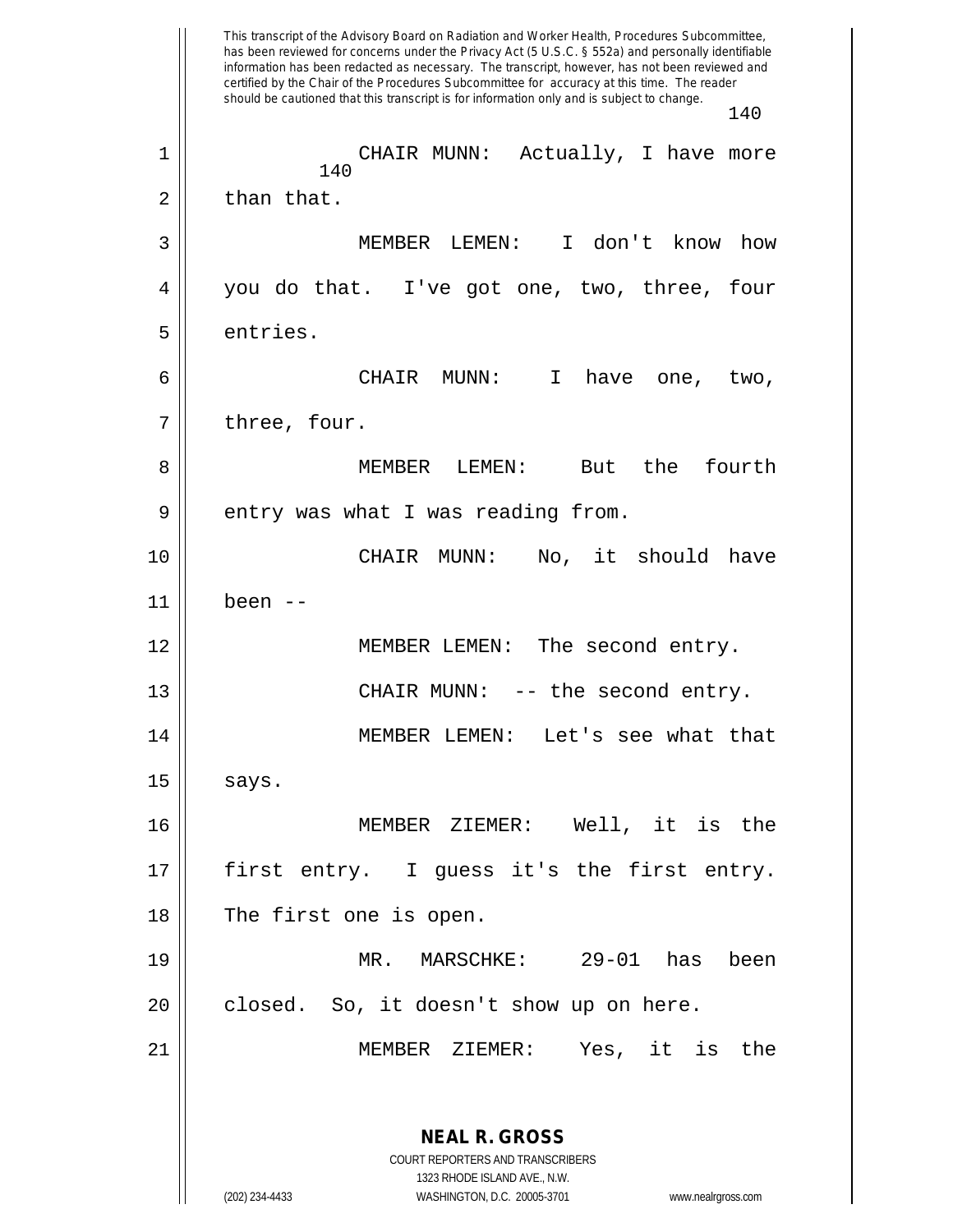This transcript of the Advisory Board on Radiation and Worker Health, Procedures Subcommittee, has been reviewed for concerns under the Privacy Act (5 U.S.C. § 552a) and personally identifiable information has been redacted as necessary. The transcript, however, has not been reviewed and certified by the Chair of the Procedures Subcommittee for accuracy at this time. The reader should be cautioned that this transcript is for information only and is subject to change. 141 **NEAL R. GROSS** COURT REPORTERS AND TRANSCRIBERS 1323 RHODE ISLAND AVE., N.W. 141 1 || first entry there. 2 MS. THOMAS: Okay, yes, it is  $3 \parallel$  Finding 02. 4 MEMBER LEMEN: So, 8/13/2009 is  $5 \parallel$  the last entry I have. Is that right? 6 MEMBER ZIEMER: No, the very top  $7 \parallel$  one. 8 || MEMBER LEMEN: That is  $10/29/2007$ . 9 MS. THOMAS: If it's not in the 10 database -- 11 MR. MARSCHKE: It's not in the 12 database. 13 MS. THOMAS: Okay, I'll see that 14 it gets in there. It is just a short 15 paragraph. And we also sent it out as a PDF 16 || file. I sent it to Wanda yesterday. 17 CHAIR MUNN: And I forwarded it to 18 | everybody. 19 MS. THOMAS: Okay. So, if you 20 want to look at it, you may want to open that 21 PDF file. I think I've got a hard copy of it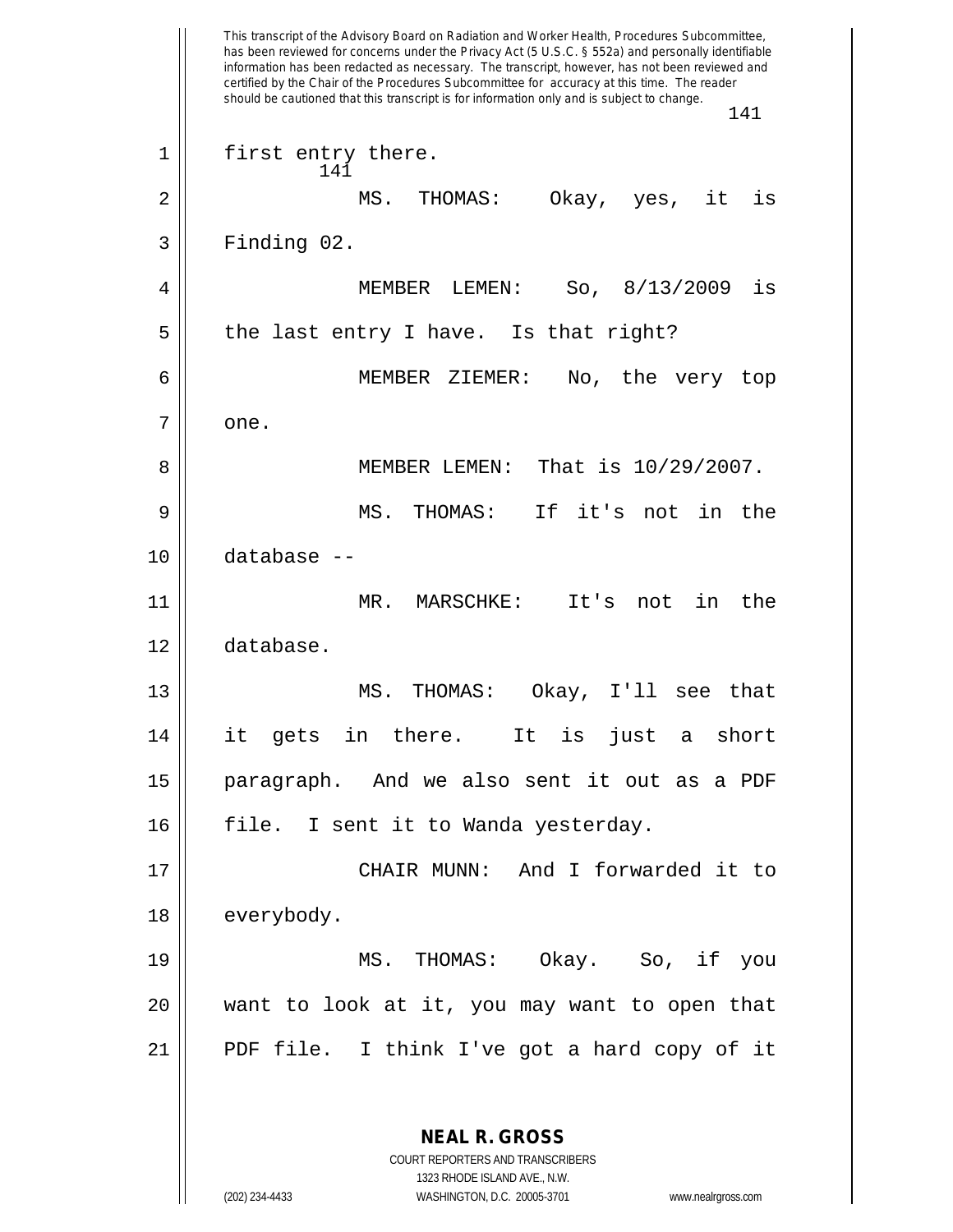This transcript of the Advisory Board on Radiation and Worker Health, Procedures Subcommittee, has been reviewed for concerns under the Privacy Act (5 U.S.C. § 552a) and personally identifiable information has been redacted as necessary. The transcript, however, has not been reviewed and certified by the Chair of the Procedures Subcommittee for accuracy at this time. The reader should be cautioned that this transcript is for information only and is subject to change. 142 **NEAL R. GROSS** COURT REPORTERS AND TRANSCRIBERS 1323 RHODE ISLAND AVE., N.W. (202) 234-4433 WASHINGTON, D.C. 20005-3701 www.nealrgross.com 142 1 here. It's 29-02. 2 MEMBER LEMEN: And that was sent 3 || around by Wanda last night, right? 4 CHAIR MUNN: Correct. 5 MEMBER LEMEN: Well, I think I've  $6 \parallel$  got that. 7 MEMBER ZIEMER: Yes. Yes, this 8 || doesn't have it yet. 9 CHAIR MUNN: It just is not 10 incorporated. 11 MEMBER LEMEN: I have Wanda's 12 because I saw that. I just didn't open it. 13 | Wanda, I'm sorry. 14 CHAIR MUNN: Well, that's all  $15$  | right. I'm accustomed to that. 16 MEMBER LEMEN: Well, maybe I don't 17 have it. I didn't get it. Did you send it to 18 || the CDC or the other one? That's probably in 19 my other one. 20 CHAIR MUNN: I think it's in your 21 | other one.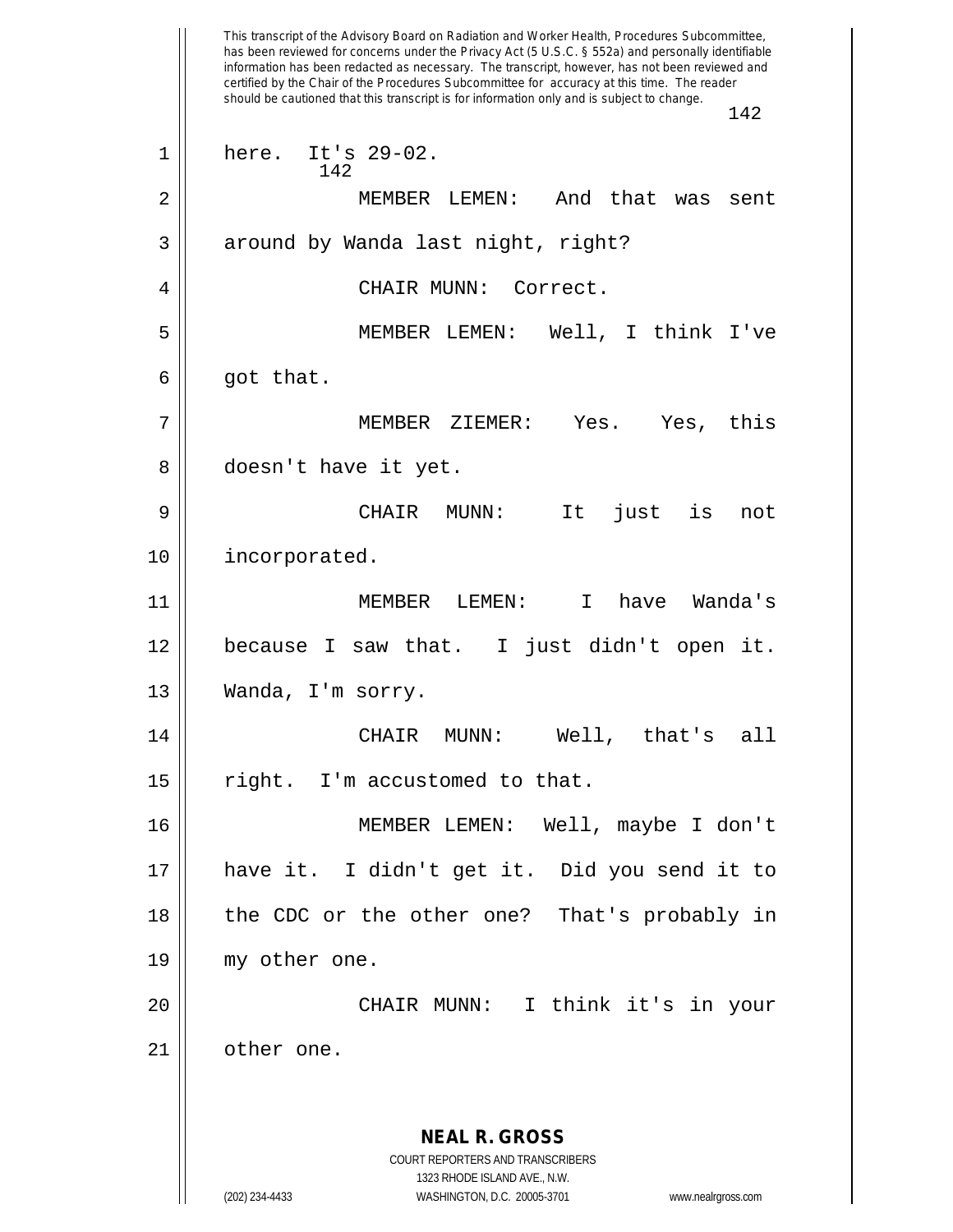This transcript of the Advisory Board on Radiation and Worker Health, Procedures Subcommittee, has been reviewed for concerns under the Privacy Act (5 U.S.C. § 552a) and personally identifiable information has been redacted as necessary. The transcript, however, has not been reviewed and certified by the Chair of the Procedures Subcommittee for accuracy at this time. The reader should be cautioned that this transcript is for information only and is subject to change. 143 **NEAL R. GROSS** COURT REPORTERS AND TRANSCRIBERS 1323 RHODE ISLAND AVE., N.W. (202) 234-4433 WASHINGTON, D.C. 20005-3701 www.nealrgross.com 143 1 || MEMBER LEMEN: Yes, here it is. 2 CHAIR MUNN: Find it? 3 MEMBER LEMEN: Yes, I've got it. 4 | Looks like there's four downloads on that? 5 CHAIR MUNN: Yes, there were. 6 || That is correct. 7 || MEMBER LEMEN: Okay. 8 CHAIR MUNN: Four different items. 9 || MEMBER LEMEN: I've got it then. 10 MEMBER ZIEMER: Which of the four 11 was it? What is it called? 12 MS. ADAMS: Additional information 13 for Procedures Subcommittee. It's in an email 14 | that Wanda sent out. 15 MEMBER LEMEN: But they are not -- 16 MEMBER ZIEMER: I've been looking 17 | at the four. 18 || MEMBER LEMEN: 02(b)? 02 maybe? 19 Is that it? Not 02(b), right? 02? Is this 20 under 14? Twenty-nine. Yes, that's not it. 21 MEMBER ZIEMER: I've got an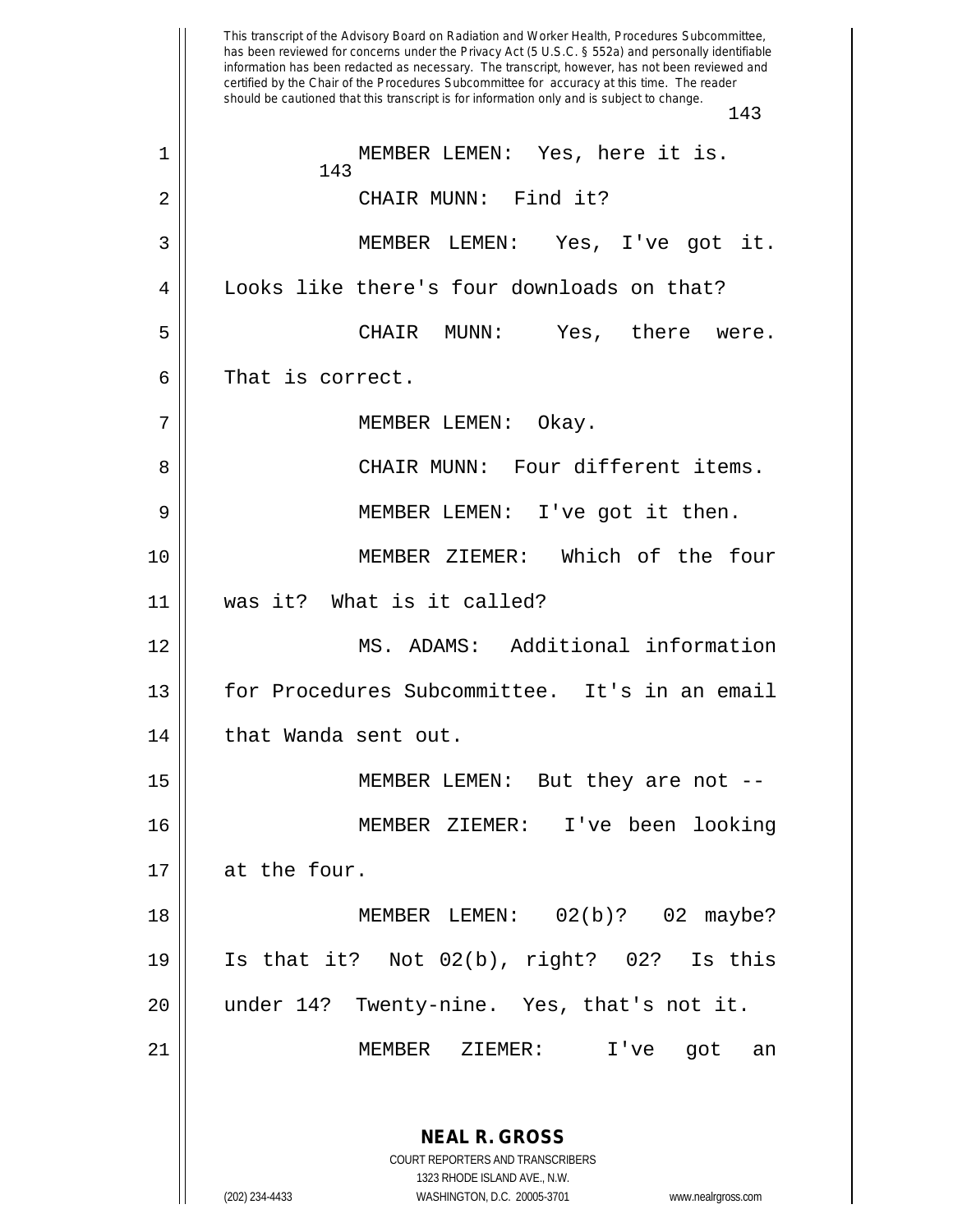This transcript of the Advisory Board on Radiation and Worker Health, Procedures Subcommittee, has been reviewed for concerns under the Privacy Act (5 U.S.C. § 552a) and personally identifiable information has been redacted as necessary. The transcript, however, has not been reviewed and certified by the Chair of the Procedures Subcommittee for accuracy at this time. The reader should be cautioned that this transcript is for information only and is subject to change. 144 **NEAL R. GROSS** COURT REPORTERS AND TRANSCRIBERS 1323 RHODE ISLAND AVE., N.W. (202) 234-4433 WASHINGTON, D.C. 20005-3701 www.nealrgross.com 144  $1 \parallel$  OTIB-0029 that was sent out, but it says that  $2 \parallel$  it is Finding 01. Oh, here's 02. I'm sorry. 3 MEMBER LEMEN: There it is. I've 4 got 01. 5 MEMBER ZIEMER: Yes, scroll down  $6 \parallel$  and 02 is there. 7 MEMBER LEMEN: Oh, it's on the 8 ll same one? 9 MEMBER ZIEMER: Yes, and here it  $10 \parallel \text{is, } 5/28/10.$ 11 || MS. THOMAS: Yes. That little 12 || paragraph there. 13 MEMBER LEMEN: Way down at the 14 bottom? 15 MEMBER ZIEMER: Way down the last 16 | thing on the page. 17 || MEMBER LEMEN: 5/22/10. 18 MR. MARSCHKE: It's page 4 of 8. 19 MEMBER LEMEN: Well, I still don't 20 || have it. Sorry. 21 MEMBER ZIEMER: Page 4? Oh, is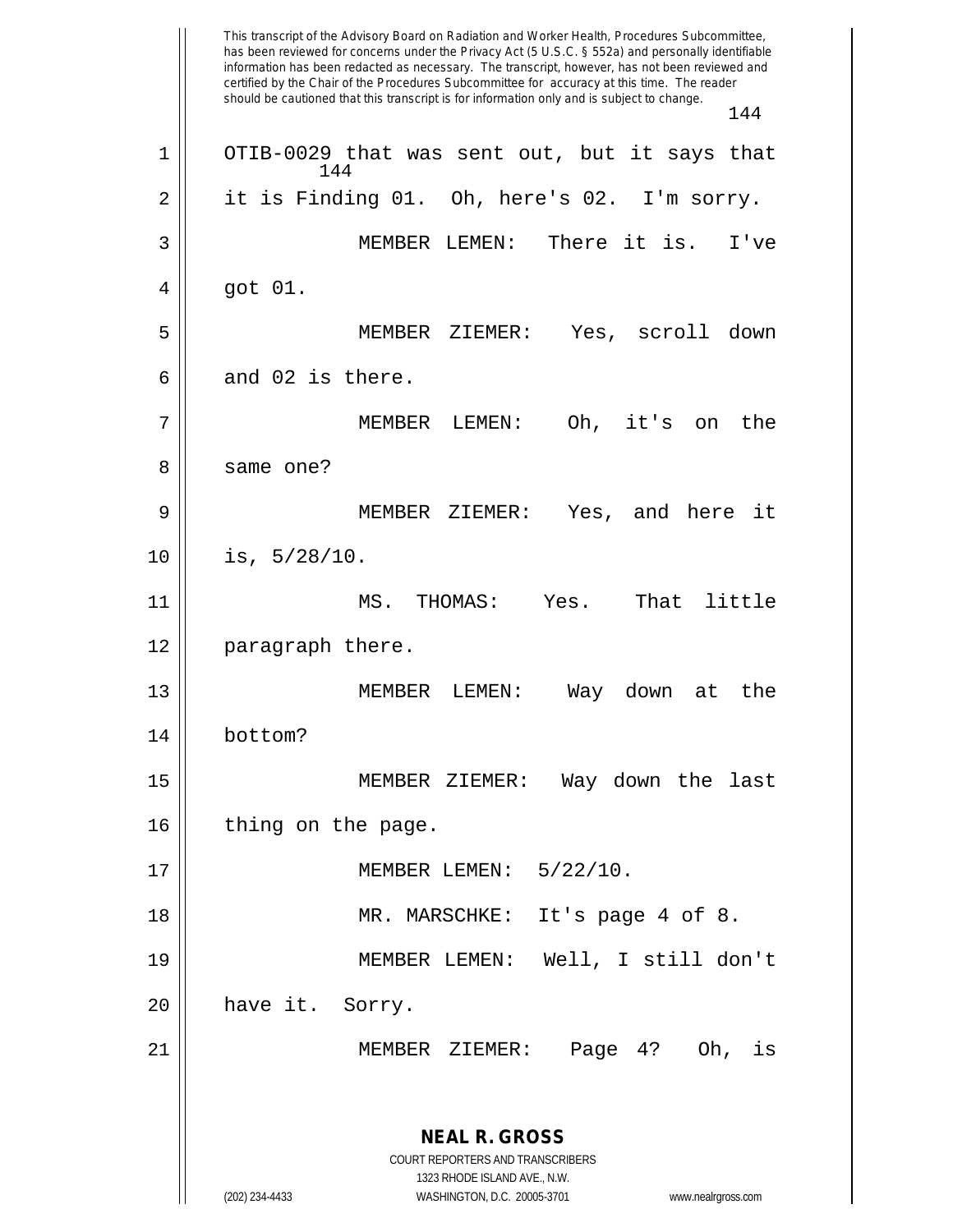This transcript of the Advisory Board on Radiation and Worker Health, Procedures Subcommittee, has been reviewed for concerns under the Privacy Act (5 U.S.C. § 552a) and personally identifiable information has been redacted as necessary. The transcript, however, has not been reviewed and certified by the Chair of the Procedures Subcommittee for accuracy at this time. The reader should be cautioned that this transcript is for information only and is subject to change. 145 **NEAL R. GROSS** COURT REPORTERS AND TRANSCRIBERS 1323 RHODE ISLAND AVE., N.W. (202) 234-4433 WASHINGTON, D.C. 20005-3701 www.nealrgross.com 145  $1 \parallel$  that what Wanda --2 MEMBER LEMEN: Am I still on the 3 wrong one? Yes, I guess it must be this one, 4 || then, over here. That's 13. Now 29 is this  $5 \parallel$  one right here. 6 MEMBER ZIEMER: Yes, yes. 7 MR. MARSCHKE: Keep scrolling. 8 || MEMBER LEMEN: I did scroll. 9 MR. MARSCHKE: Page 4. 10 MEMBER LEMEN: Four? There's 4 of  $11 \parallel 8$ . 12 MEMBER ZIEMER: You know what?  $13$  | That is different from what mine  $-$ 14 MEMBER LEMEN: 5/28/10, is that  $15$  || right? 16 MEMBER ZIEMER: Yes, keep 17 | scrolling down. 18 MEMBER LEMEN: Okay. 10.9 -- 19 MEMBER ZIEMER: Go back one page. 20 || Right there. 21 || MEMBER LEMEN: That's the one?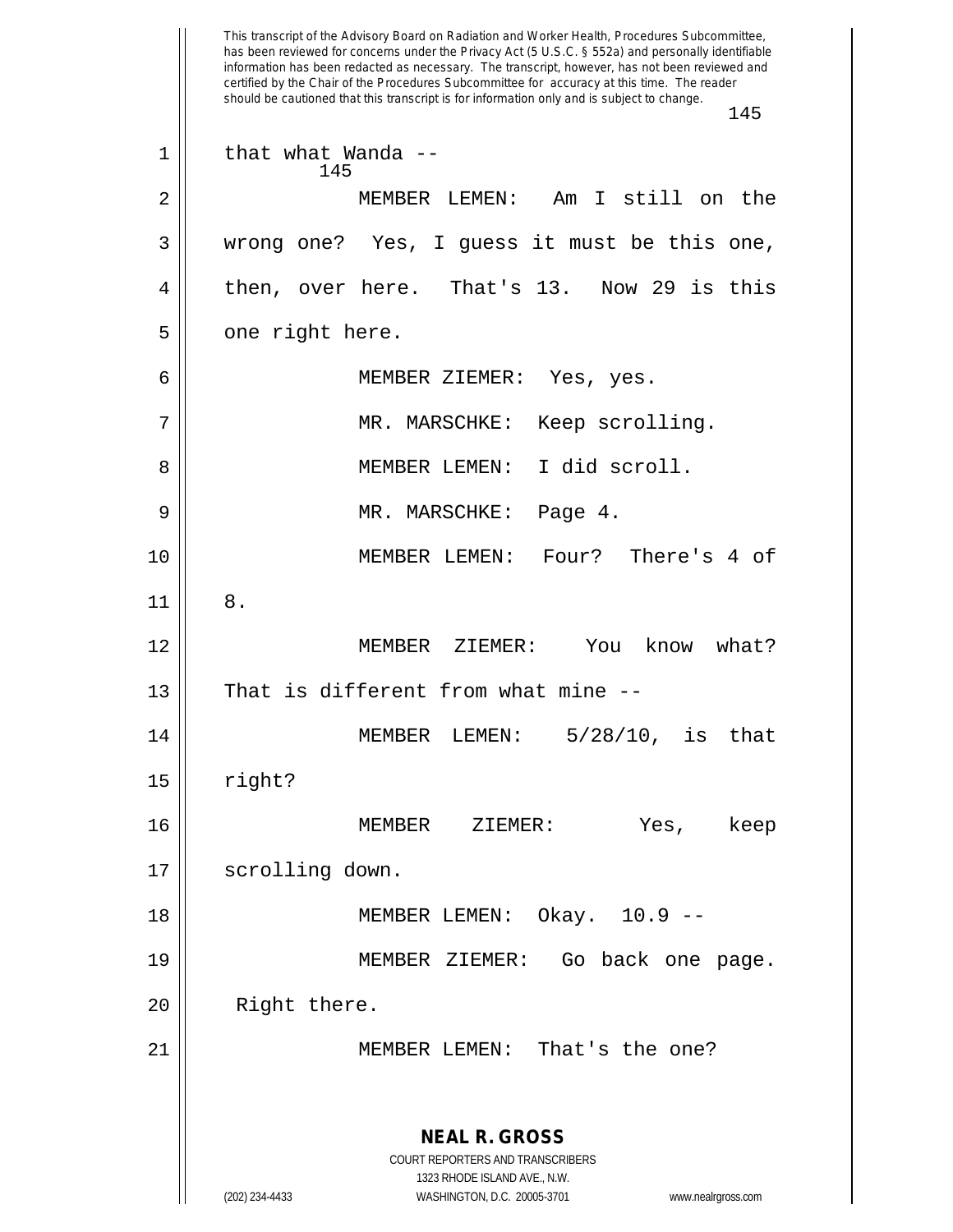This transcript of the Advisory Board on Radiation and Worker Health, Procedures Subcommittee, has been reviewed for concerns under the Privacy Act (5 U.S.C. § 552a) and personally identifiable information has been redacted as necessary. The transcript, however, has not been reviewed and certified by the Chair of the Procedures Subcommittee for accuracy at this time. The reader should be cautioned that this transcript is for information only and is subject to change. 146 **NEAL R. GROSS** COURT REPORTERS AND TRANSCRIBERS 1323 RHODE ISLAND AVE., N.W. (202) 234-4433 WASHINGTON, D.C. 20005-3701 www.nealrgross.com 146 1 MR. KATZ: That's it. That's the 2 | paragraph. 3 MEMBER LEMEN: 5/28/10, right? 4 MS. THOMAS: Yes. 5 MEMBER LEMEN: Okay, got it. Not  $6 \parallel$  that that was easy, but --7 CHAIR MUNN: But you got it. 8 And is there anything in there  $9$  || that does not meet the  $-$ -10 MS. THOMAS: Well, the last time 11 we met we were to provide this, and the 12 Subcommittee at that time thought the item 13 might be closed with an explanation of what  $14$  | that factor of eight was. 15 CHAIR MUNN: Yes. 16 MS. THOMAS: So, maybe take a look  $17 \parallel$  at it. 18 CHAIR MUNN: Yes, we have 19 discussed. That was the only outstanding 20 || concern, as I recall. 21 || MEMBER ZIEMER: Well, I don't even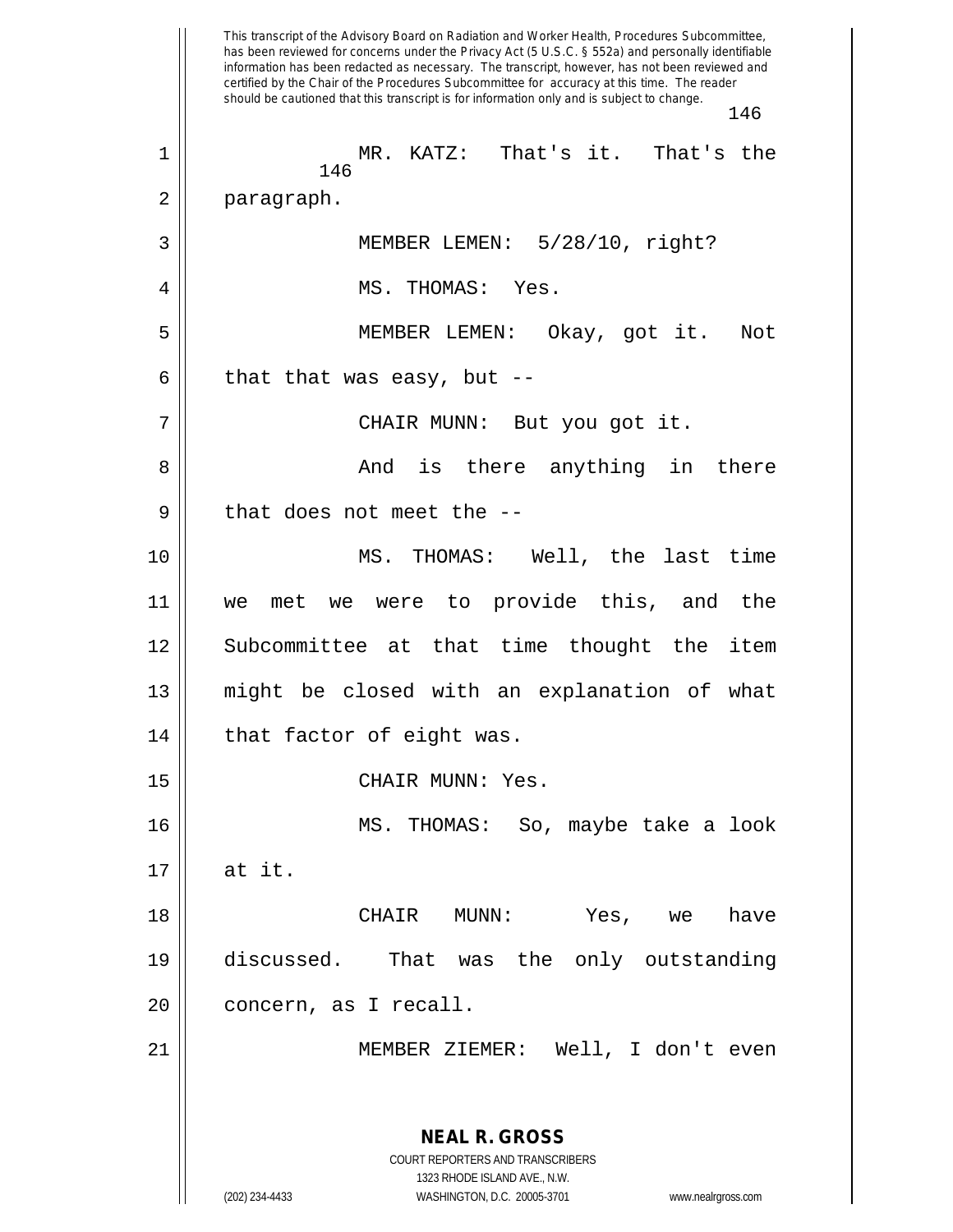This transcript of the Advisory Board on Radiation and Worker Health, Procedures Subcommittee, has been reviewed for concerns under the Privacy Act (5 U.S.C. § 552a) and personally identifiable information has been redacted as necessary. The transcript, however, has not been reviewed and certified by the Chair of the Procedures Subcommittee for accuracy at this time. The reader should be cautioned that this transcript is for information only and is subject to change. 147 **NEAL R. GROSS** COURT REPORTERS AND TRANSCRIBERS 1323 RHODE ISLAND AVE., N.W. (202) 234-4433 WASHINGTON, D.C. 20005-3701 www.nealrgross.com 147 1 || remember what the issue was there. There was  $2 \parallel$  a constant in the equation  $-$ 3 || CHAIR MUNN: Yes. 4 MS. THOMAS: Yes. 5 If you look on the previous  $6 \mid$  page  $-$ 7 MEMBER ZIEMER: Oh, there is. 8 I've got you. 9 MS. THOMAS: Yes. Yes, and we had 10 the equation, but we didn't have the 11 documentation and the reference for what was 12 || rolled into the factor of eight. 13 CHAIR MUNN: That was what we had 14 asked for last time --15 MS. THOMAS: Yes. 16 CHAIR MUNN: -- was a specific 17 || reference. Where did you get that eight? 18 MS. THOMAS: Yes. 19 MEMBER LEMEN: And you have given  $20$  || that to us? Where is the answer? 21 CHAIR MUNN: Yes. At the bottom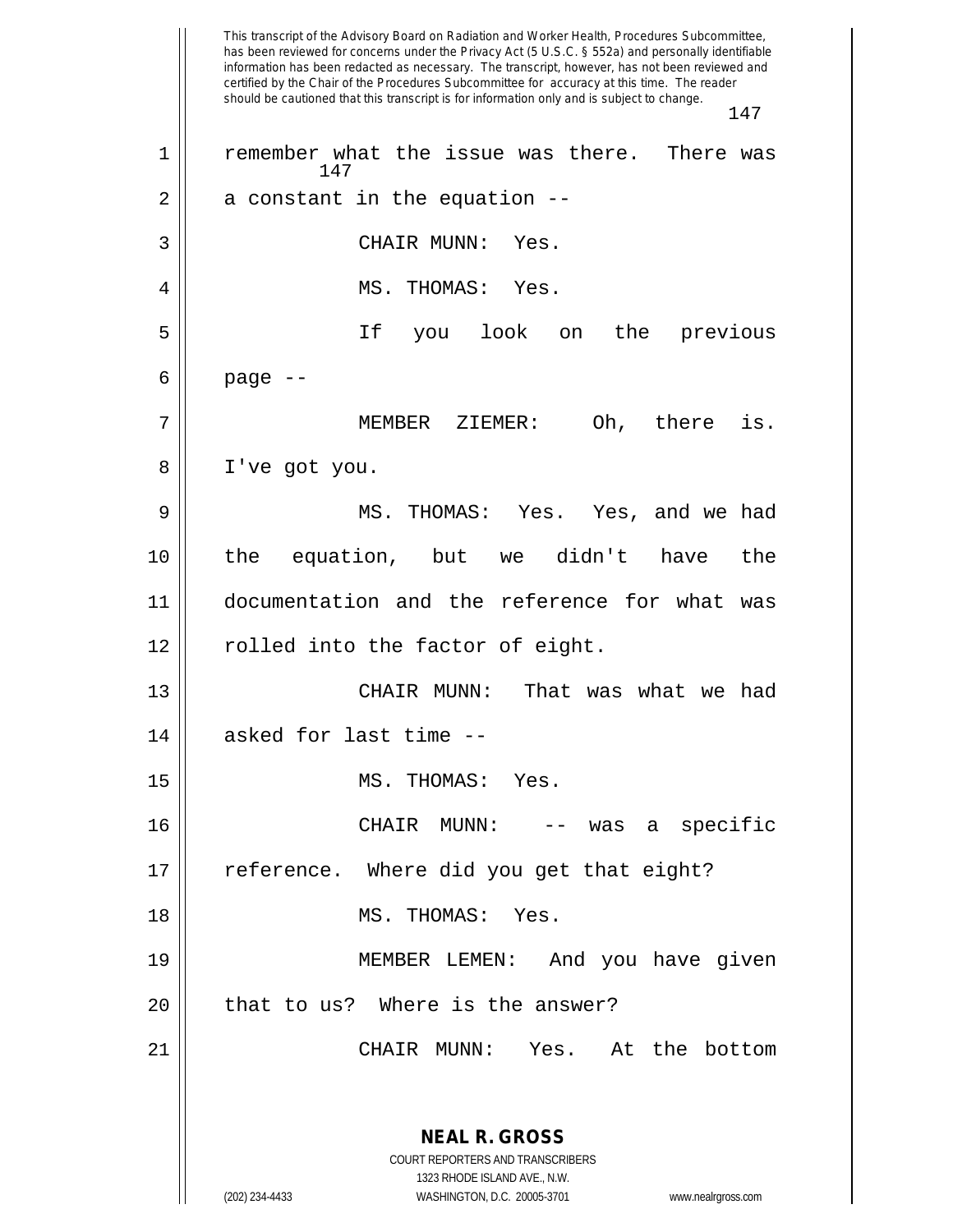This transcript of the Advisory Board on Radiation and Worker Health, Procedures Subcommittee, has been reviewed for concerns under the Privacy Act (5 U.S.C. § 552a) and personally identifiable information has been redacted as necessary. The transcript, however, has not been reviewed and certified by the Chair of the Procedures Subcommittee for accuracy at this time. The reader should be cautioned that this transcript is for information only and is subject to change. 148 148  $1 \parallel$  of Item 2. 2 MEMBER ZIEMER: Well, is the 3 || reference actually there? 4 MR. MARSCHKE: Well, the 5 || reference, they say there was no information  $6 \parallel$  in OCC1965 as to what  $-$ 7 MEMBER LEMEN: It's in 2, right? 8 || MR. MARSCHKE: -- constitutes the 9 answer. 10 MEMBER LEMEN: It's in 11 OTIB-0029-02, right? 12 CHAIR MUNN: That's correct. 13 || MEMBER LEMEN: But the last entry 14 is what Paul just showed me, but that doesn't 15 || answer the question. 16 CHAIR MUNN: Well, information 17 || regarding the derivation of the cost of eight 18 in excretion determination equation has been 19 located and will be incorporated into the Site 20 Profile, Section 5312. The factors include 21 the count time, 30 minutes, counting

> COURT REPORTERS AND TRANSCRIBERS 1323 RHODE ISLAND AVE., N.W. (202) 234-4433 WASHINGTON, D.C. 20005-3701 www.nealrgross.com

**NEAL R. GROSS**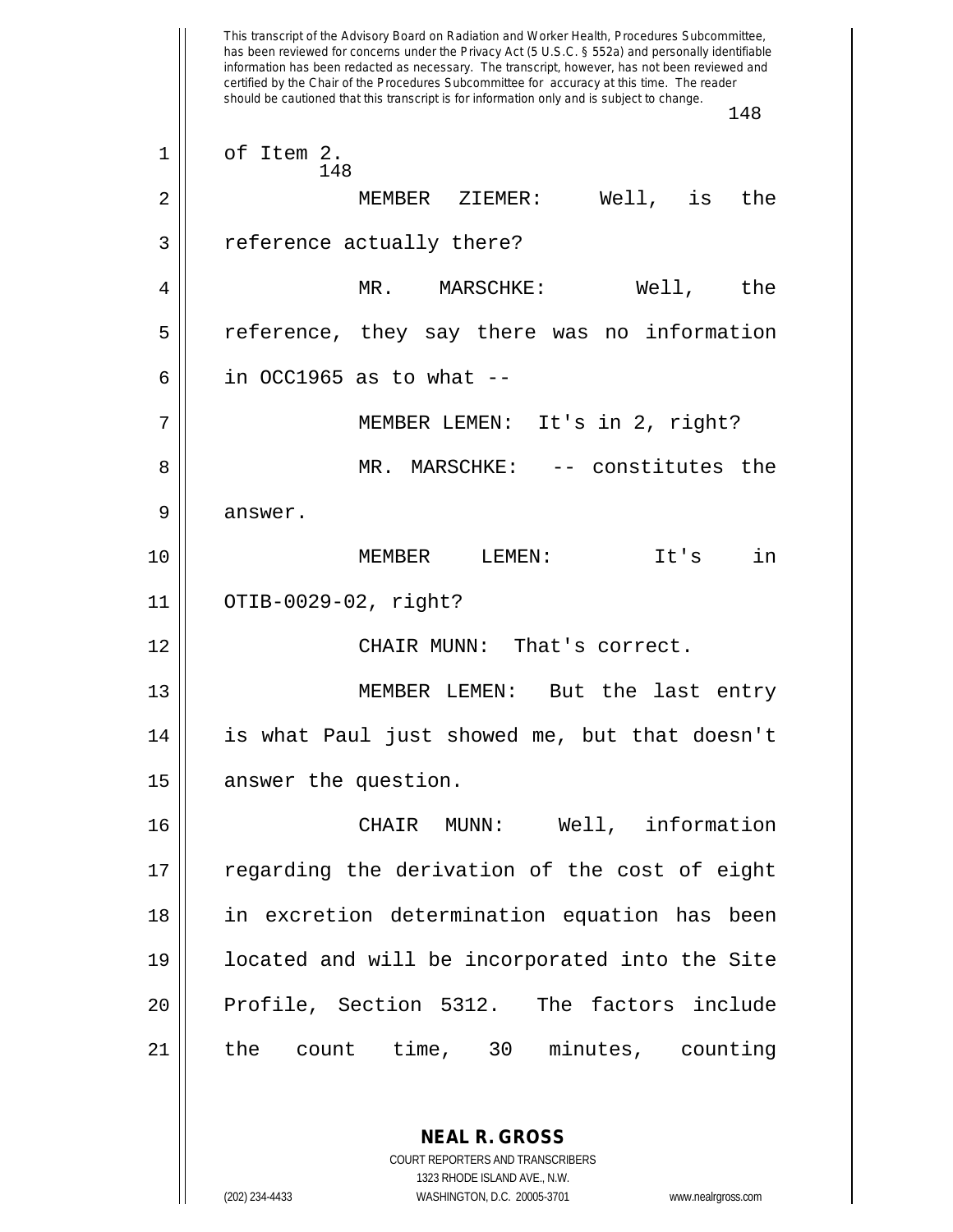This transcript of the Advisory Board on Radiation and Worker Health, Procedures Subcommittee, has been reviewed for concerns under the Privacy Act (5 U.S.C. § 552a) and personally identifiable information has been redacted as necessary. The transcript, however, has not been reviewed and certified by the Chair of the Procedures Subcommittee for accuracy at this time. The reader should be cautioned that this transcript is for information only and is subject to change. 149

**NEAL R. GROSS** COURT REPORTERS AND TRANSCRIBERS 1323 RHODE ISLAND AVE., N.W. (202) 234-4433 WASHINGTON, D.C. 20005-3701 www.nealrgross.com 149 1 deficiency, 0.5, output volume, 20 2 || milliliters, and hours in a day. This is used 3 | for conversion of the 24th sample, the 24-hour 4 || sample. The time over which the sample was  $5 \parallel$  collected is a variable in the equation. 6 MEMBER LEMEN: Is there any  $7 \parallel$  reference to that or is that just --8 MS. THOMAS: Well, the reference  $9 \parallel$  isn't in the response, no, but it will be when 10 it goes into the OTIB. 11 MEMBER LEMEN: Document? 12 || MS. THOMAS: Yes. 13 || MEMBER LEMEN: Okay. So, what you 14 did was you took this out of a reference or 15 || scientific publication someplace? 16 MS. THOMAS: Yes, or historical 17 document about the site. 18 MEMBER LEMEN: And you will  $19$  || reference that when it goes into  $-$ -20 MS. THOMAS: Yes. 21 MEMBER LEMEN: Okay. Where do we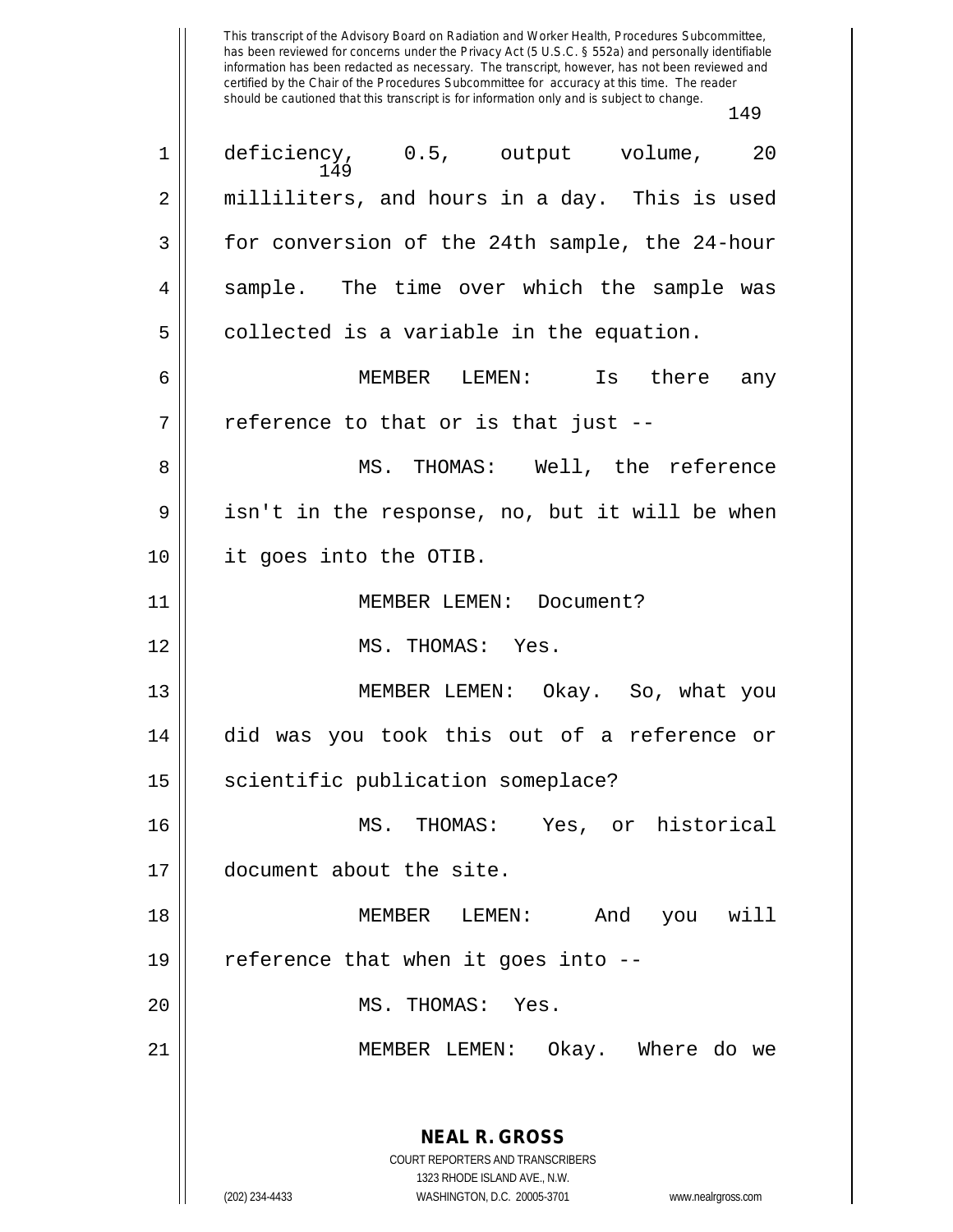This transcript of the Advisory Board on Radiation and Worker Health, Procedures Subcommittee, has been reviewed for concerns under the Privacy Act (5 U.S.C. § 552a) and personally identifiable information has been redacted as necessary. The transcript, however, has not been reviewed and certified by the Chair of the Procedures Subcommittee for accuracy at this time. The reader should be cautioned that this transcript is for information only and is subject to change. 150 **NEAL R. GROSS** COURT REPORTERS AND TRANSCRIBERS 1323 RHODE ISLAND AVE., N.W. (202) 234-4433 WASHINGTON, D.C. 20005-3701 www.nealrgross.com 150 1 || go from there? 2 CHAIR MUNN: What is your wish 3 with regard to this? Do you just want to 4 continue to hold it on abeyance until the 5 || information has been incorporated into the 6 | procedures? 7 MR. MARSCHKE: What is the current 8 || status of this? 9 CHAIR MUNN: The current status 10 for this? 11 || MR. MARSCHKE: This issue. 12 MS. THOMAS: I think that's all 13 || there was. It was just an explanation for  $14$  | that factor of eight --15 MEMBER ZIEMER: Yes, that there 16 was a reference. 17 || MS. THOMAS: -- and then it could 18 || be closed out after that. 19 CHAIR MUNN: And I believe it was 20 || in abeyance before. 21 MS. THOMAS: I think Mark was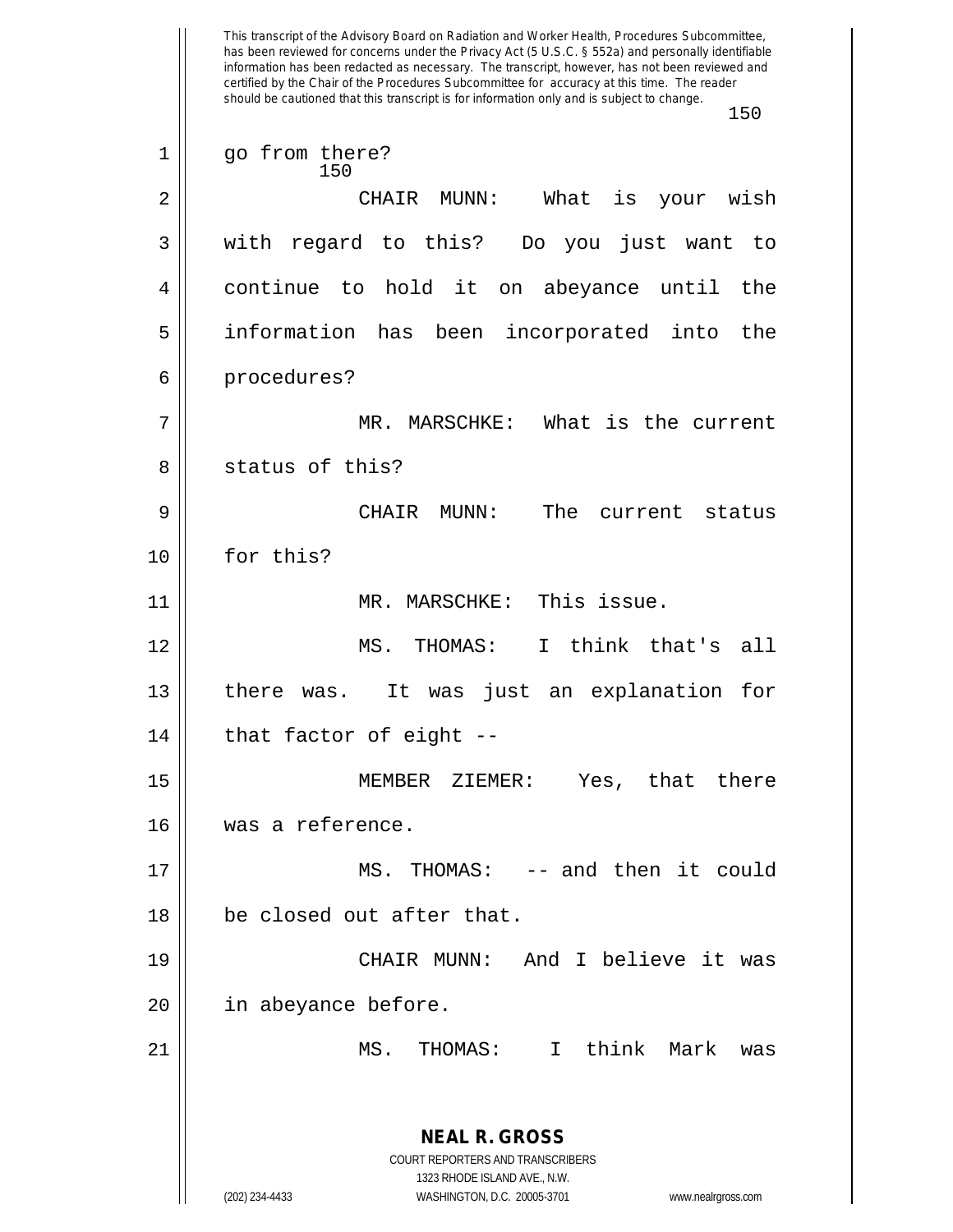This transcript of the Advisory Board on Radiation and Worker Health, Procedures Subcommittee, has been reviewed for concerns under the Privacy Act (5 U.S.C. § 552a) and personally identifiable information has been redacted as necessary. The transcript, however, has not been reviewed and certified by the Chair of the Procedures Subcommittee for accuracy at this time. The reader should be cautioned that this transcript is for information only and is subject to change. 151 **NEAL R. GROSS** COURT REPORTERS AND TRANSCRIBERS 151 1 || interested in it. So, I don't know if he's on  $2 \parallel$  the phone still. 3 CHAIR MUNN: Are you still with  $4 \parallel$  us, Mark? 5 (No response.) 6 He gave up. 7 MEMBER GIBSON: Wanda, this is 8 Mike. 9 He said during break he may have 10 to get off for a little while. 11 CHAIR MUNN: Okay. Thanks, Mike. 12 MR. MARSCHKE: Because we are  $13$  showing as  $-$  is this the one that we are 14 looking at it that is shown on half of the 15 || screen? Because that is shown as being open. 16 MS. THOMAS: Does it start out -- 17 || yes, the ORAU CER database, yes. 18 MR. MARSCHKE: So, all the 19 information that you have added has not 20 migrated over, made it over to the new 21 database yet?

1323 RHODE ISLAND AVE., N.W.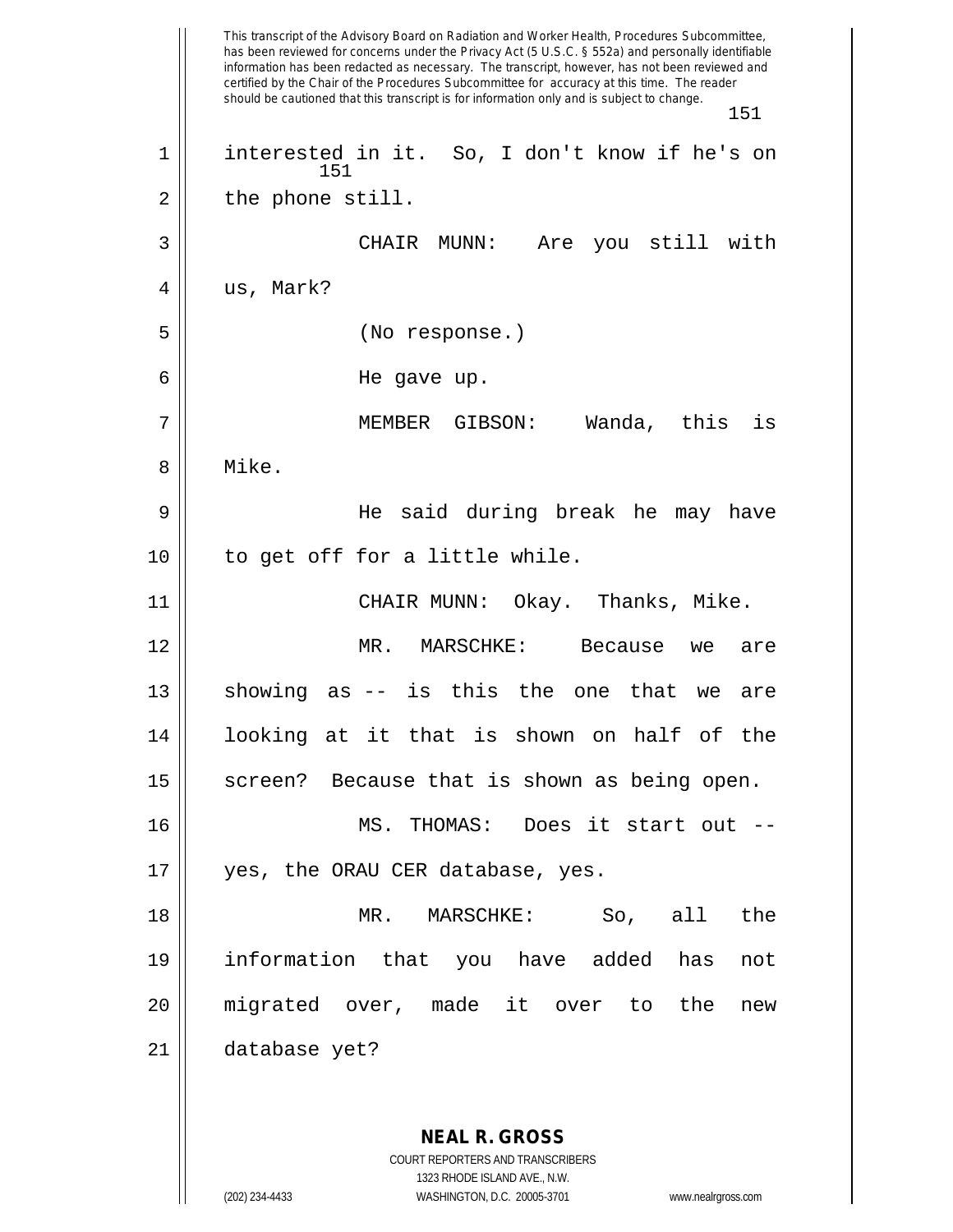This transcript of the Advisory Board on Radiation and Worker Health, Procedures Subcommittee, has been reviewed for concerns under the Privacy Act (5 U.S.C. § 552a) and personally identifiable information has been redacted as necessary. The transcript, however, has not been reviewed and certified by the Chair of the Procedures Subcommittee for accuracy at this time. The reader should be cautioned that this transcript is for information only and is subject to change. 152

152 1 MS. THOMAS: Right. So, that will  $2 \parallel$  be the first thing that I will need to do, is 3 || to enter, make sure our responses are in 4 there. Then, you can take a look at it and  $5 \parallel$  see if that addresses your concerns. 6 MR. MARSCHKE: Okay. 7 CHAIR MUNN: I guess my real 8 concern is if Mike's okay with that, since he 9 || was the one who was primarily concerned. 10 || **MEMBER ZIEMER: Mark.** 11 CHAIR MUNN: Mark. I'm sorry. 12 Since Mark's not with us right now, let's 13 || leave this open for the time being for us 14 || right here today, until we see if Mark comes 15 back. If he does not come back, then I would 16 || suggest we place this in abeyance because all 17 we are waiting for is for NIOSH to incorporate 18 what we have asked for. We will come back to 19 it just before we close to see if Mark has  $20$  || taken a look at that and is okay with it. 21 The status of the database update

> COURT REPORTERS AND TRANSCRIBERS 1323 RHODE ISLAND AVE., N.W. (202) 234-4433 WASHINGTON, D.C. 20005-3701 www.nealrgross.com

**NEAL R. GROSS**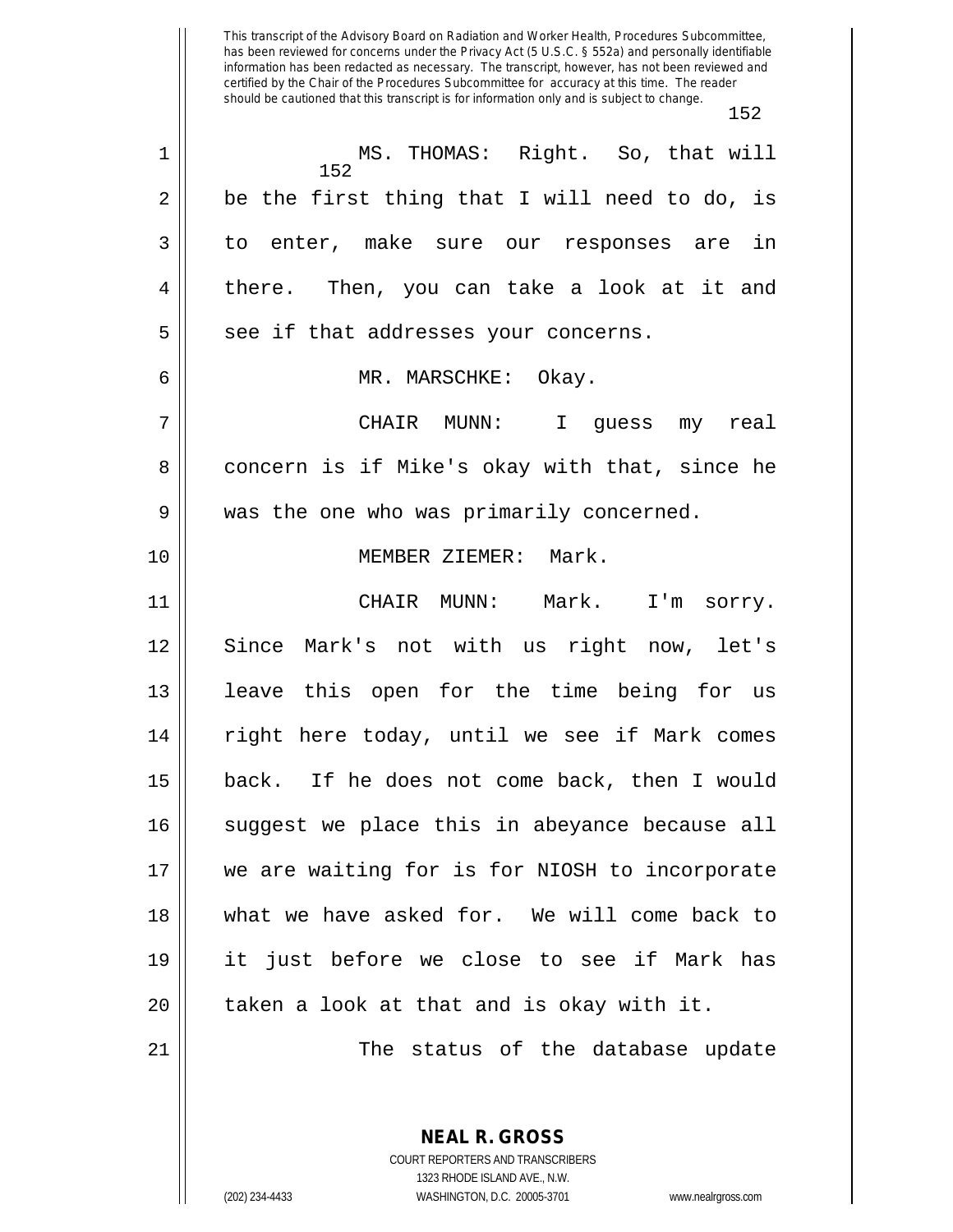This transcript of the Advisory Board on Radiation and Worker Health, Procedures Subcommittee, has been reviewed for concerns under the Privacy Act (5 U.S.C. § 552a) and personally identifiable information has been redacted as necessary. The transcript, however, has not been reviewed and certified by the Chair of the Procedures Subcommittee for accuracy at this time. The reader should be cautioned that this transcript is for information only and is subject to change. 153 **NEAL R. GROSS** COURT REPORTERS AND TRANSCRIBERS 153 1 || on the program limits and hot links for items  $2 \parallel$  like -- I gave you specific ones -- to verify 3 | discussion capture. 4 I think this is the same item that 5 || we discussed at length this morning, and we've  $6 \parallel$  been assured that that is okay, correct? Is 7 || it going to happen, can happen, not a problem? 8 MR. MARSCHKE: Well, specifically, 9 I think the specific action item was to do 10 with the old database, which NIOSH actually 11 went through, and the hot links were not 12 working on the old database. 13 CHAIR MUNN: But that's a moot 14 point. 15 MR. MARSCHKE: But it is a moot 16 || point at this point, yes. 17 || CHAIR MUNN: Yes. 18 MR. MARSCHKE: So, now the hot 19 links would be working on the new database. 20 MR. TURNER: Yes, since they are 21 || all migrated over to new documents.

1323 RHODE ISLAND AVE., N.W.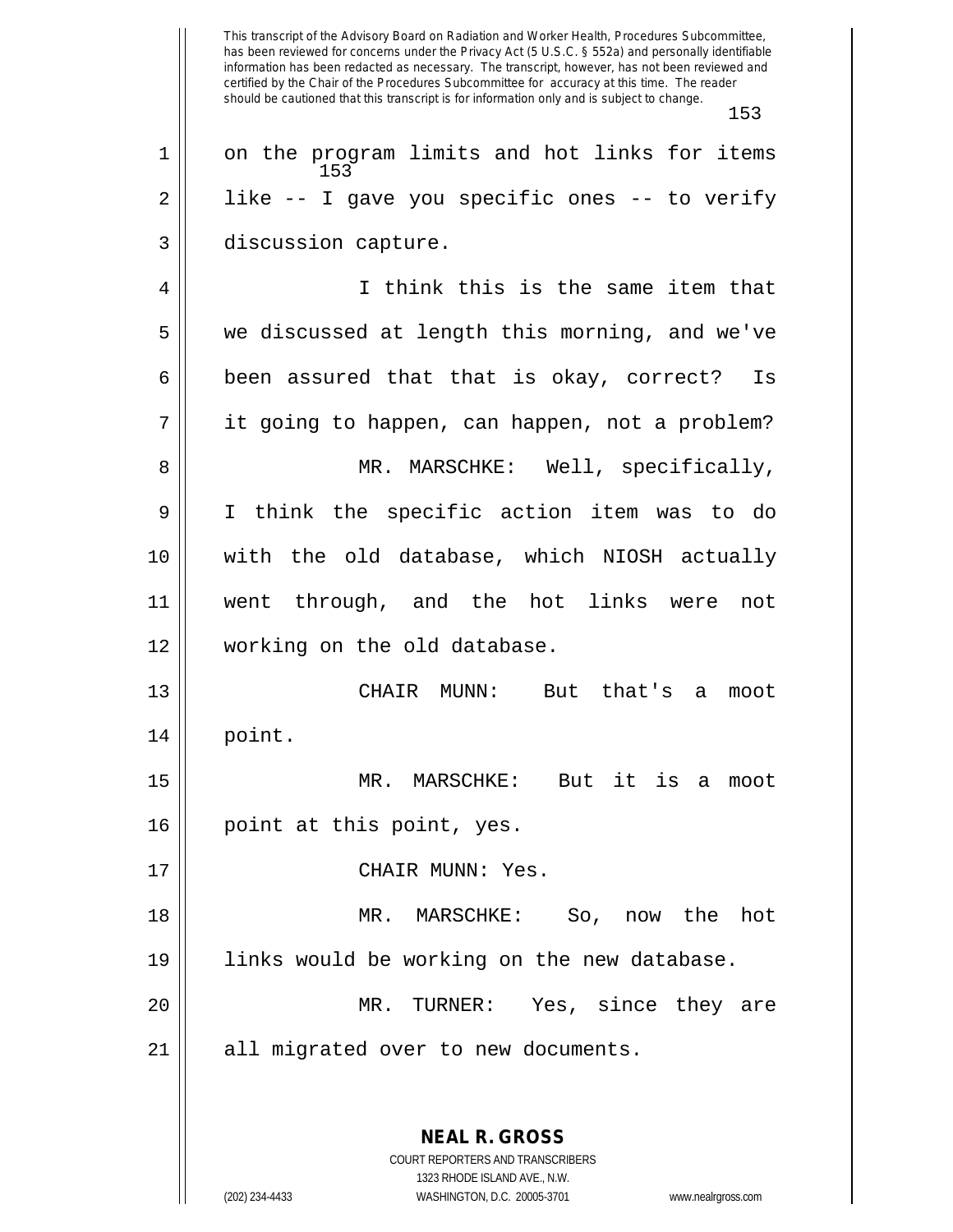This transcript of the Advisory Board on Radiation and Worker Health, Procedures Subcommittee, has been reviewed for concerns under the Privacy Act (5 U.S.C. § 552a) and personally identifiable information has been redacted as necessary. The transcript, however, has not been reviewed and certified by the Chair of the Procedures Subcommittee for accuracy at this time. The reader should be cautioned that this transcript is for information only and is subject to change. 154 154 1 || The issue for us is the difference 2 | between how you guys look at them and how we  $3 \parallel$  look at them. We reference the K: drive; you 4 || guys reference the O: drive. So, it is a 5 matter of actually putting in the entire  $6 \parallel$  string for the location of the documents 7 versus a drive letter. 8 CHAIR MUNN: Yes. 9 MR. TURNER: So, once we get 10 everything migrated over with that, everyone 11 will be able to see them. 12 CHAIR MUNN: Perfect. Just what 13 | we wanted. 14 MR. MARSCHKE: And these documents 15 will reside on the O: drive? 16 MR. TURNER: Yes. 17 CHAIR MUNN: All right. Is Mark 18 back yet? 19 (No response.) 20 MEMBER LEMEN: So, what are we

21 || going to do with that one?

**NEAL R. GROSS** COURT REPORTERS AND TRANSCRIBERS 1323 RHODE ISLAND AVE., N.W. (202) 234-4433 WASHINGTON, D.C. 20005-3701 www.nealrgross.com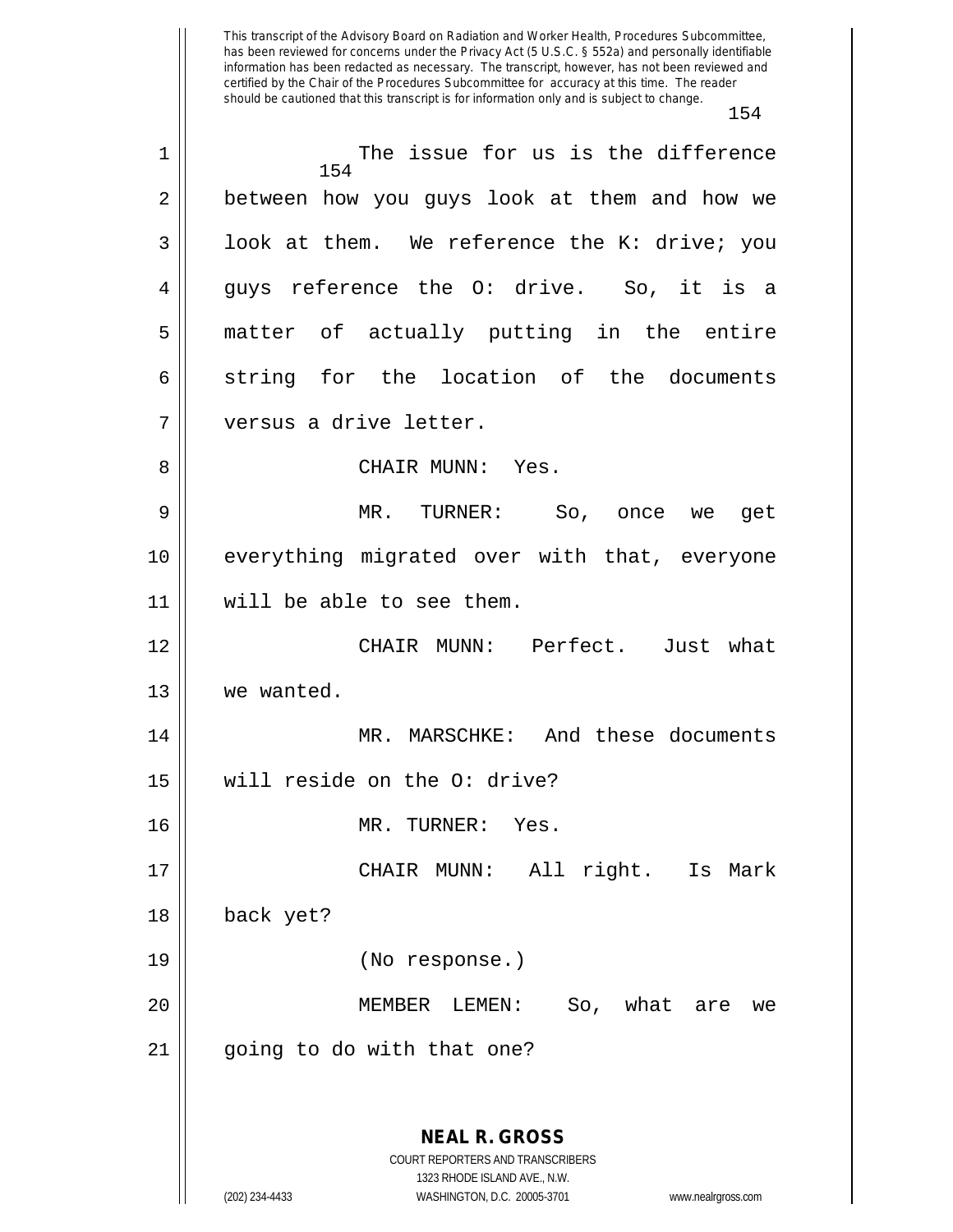This transcript of the Advisory Board on Radiation and Worker Health, Procedures Subcommittee, has been reviewed for concerns under the Privacy Act (5 U.S.C. § 552a) and personally identifiable information has been redacted as necessary. The transcript, however, has not been reviewed and certified by the Chair of the Procedures Subcommittee for accuracy at this time. The reader should be cautioned that this transcript is for information only and is subject to change. 155 **NEAL R. GROSS** COURT REPORTERS AND TRANSCRIBERS 1323 RHODE ISLAND AVE., N.W. (202) 234-4433 WASHINGTON, D.C. 20005-3701 www.nealrgross.com 155 1 CHAIR MUNN: It's done. 2 MEMBER LEMEN: So, it's closed? 3 || CHAIR MUNN: Yes. 4 CHAIR MUNN: Verify OTIB -- 5 MEMBER LEMEN: One question. 6 CHAIR MUNN: Yes. 7 MEMBER LEMEN: When it's closed, 8 where does it go now, back to get a summary 9 written? 10 CHAIR MUNN: Well, there's no need 11 to summarize this. This was an internal 12 process issue, how to get the database to 13 || work. It wasn't a question --14 MEMBER LEMEN: So, there is 15 nothing further to do on that? 16 CHAIR MUNN: No. 17 || MEMBER LEMEN: Okay. 18 CHAIR MUNN: No, it's been 19  $\parallel$  captured by --20 || MEMBER LEMEN: Okay. 21 CHAIR MUNN: -- Leroy and the IT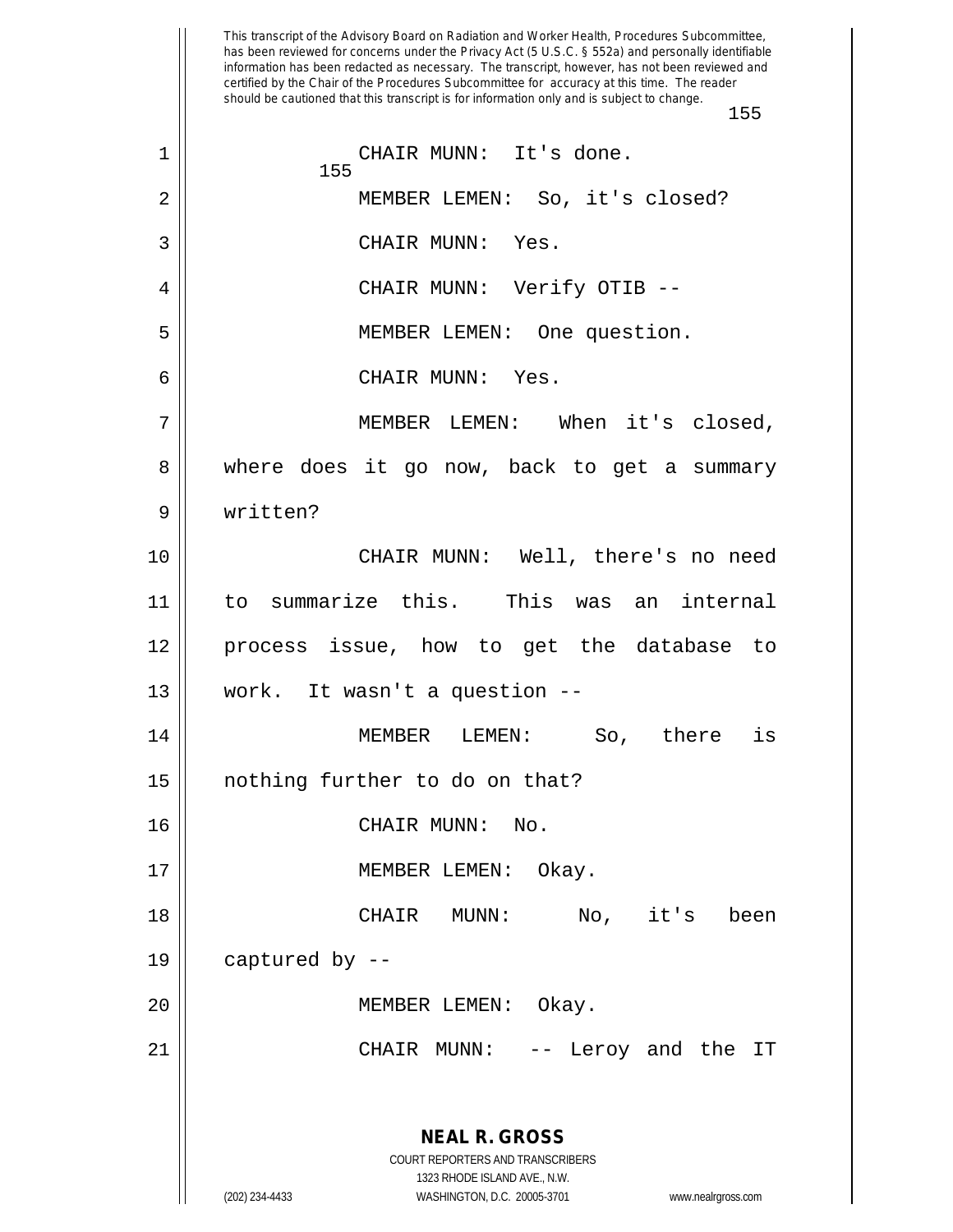This transcript of the Advisory Board on Radiation and Worker Health, Procedures Subcommittee, has been reviewed for concerns under the Privacy Act (5 U.S.C. § 552a) and personally identifiable information has been redacted as necessary. The transcript, however, has not been reviewed and certified by the Chair of the Procedures Subcommittee for accuracy at this time. The reader should be cautioned that this transcript is for information only and is subject to change. 156 **NEAL R. GROSS** COURT REPORTERS AND TRANSCRIBERS 1323 RHODE ISLAND AVE., N.W. (202) 234-4433 WASHINGTON, D.C. 20005-3701 www.nealrgross.com 156  $1 \parallel$  team. 2 || MEMBER LEMEN: I've got you. 3 CHAIR MUNN: Verify OTIB-0051-01 4 | link is complete and the item closed. NIOSH? 5 MS. THOMAS: Okay. Again, I was  $6 \parallel$  only looking at the old database. So, I may 7 have to defer till the next time -- 8 CHAIR MUNN: Okay. 9 MS. THOMAS: -- to make sure that 10 || gets done. 11 || CHAIR MUNN: Carryover. 12 MEMBER LEMEN: So, we're deferring 13 | that? Carryover? 14 | CHAIR MUNN: Yes. 15 MEMBER LEMEN: When you say, 16 | carryover, that means for the next agenda? 17 CHAIR MUNN: The next agenda, 18 we'll have it. 19 MEMBER LEMEN: Okay. 20 CHAIR MUNN: OTIB-0021-02, 21 response to SC&A calculation differences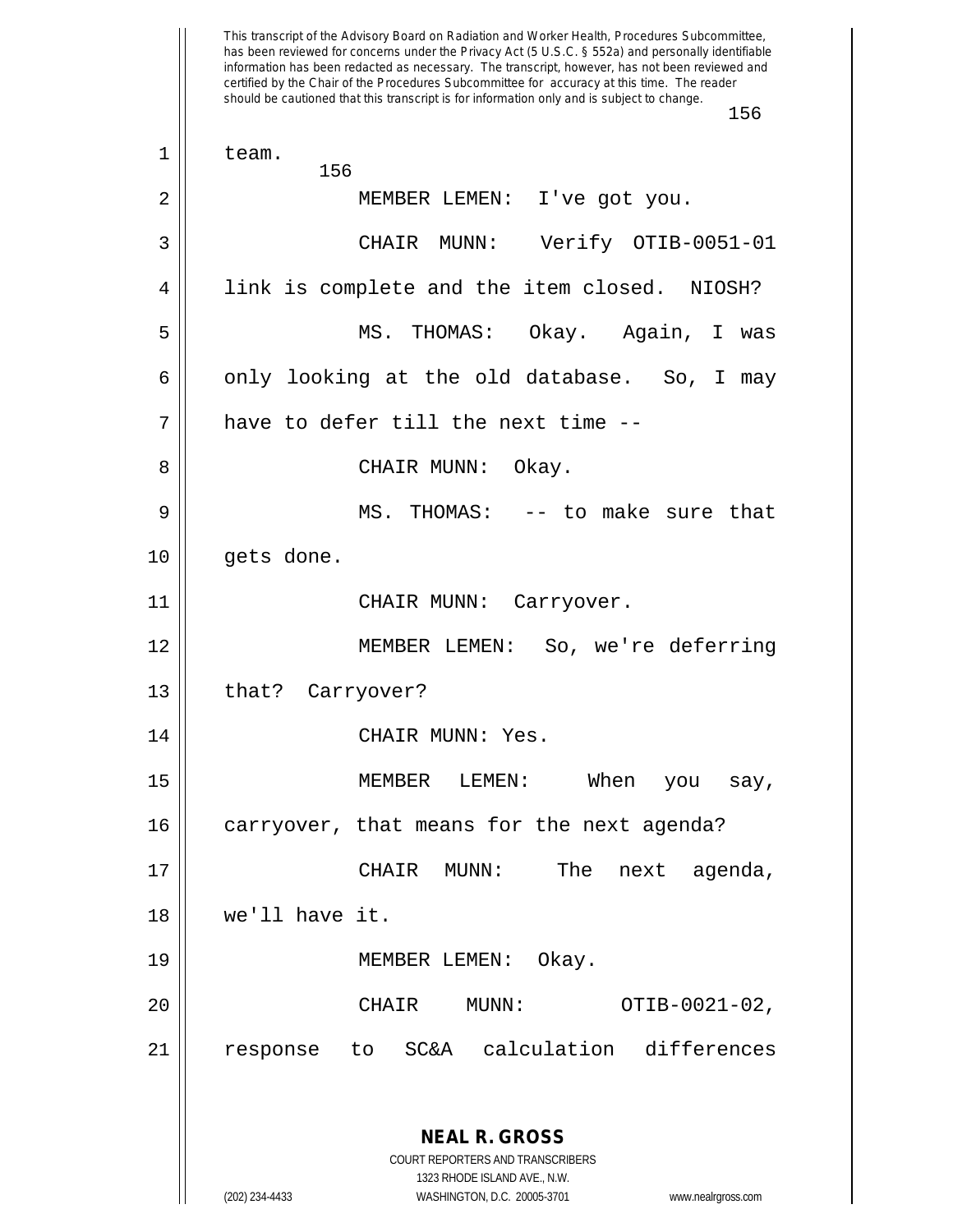This transcript of the Advisory Board on Radiation and Worker Health, Procedures Subcommittee, has been reviewed for concerns under the Privacy Act (5 U.S.C. § 552a) and personally identifiable information has been redacted as necessary. The transcript, however, has not been reviewed and certified by the Chair of the Procedures Subcommittee for accuracy at this time. The reader should be cautioned that this transcript is for information only and is subject to change. 157 **NEAL R. GROSS** COURT REPORTERS AND TRANSCRIBERS 1323 RHODE ISLAND AVE., N.W. 157 1 || sources, and -04, response to the 2 documentation question. 3 MS. THOMAS: Yes. On this one, 4 Matt Smith provided this information to Stu 5 || back in August of 09, and I'm not sure if Stu 6 forwarded it to the Subcommittee. So, again,  $7 \parallel$  right now, it should be kind of a database 8 || issue. Again, I have those responses. It 9 will be a matter of if Stu sent them to the 10 || Subcommittee or not. What I need to do is get 11 || those into the database. 12 || So, again, if you would put that  $13 \parallel$  on for next time, then we can look at it. 14 So, I have the responses. They 15 || are just not viewable. 16 CHAIR MUNN: Okay. 17 MEMBER LEMEN: They're not 18 | presentable. 19 CHAIR MUNN: Yes, not ready for 20 primetime, but, hopefully, on our next go-21 | round.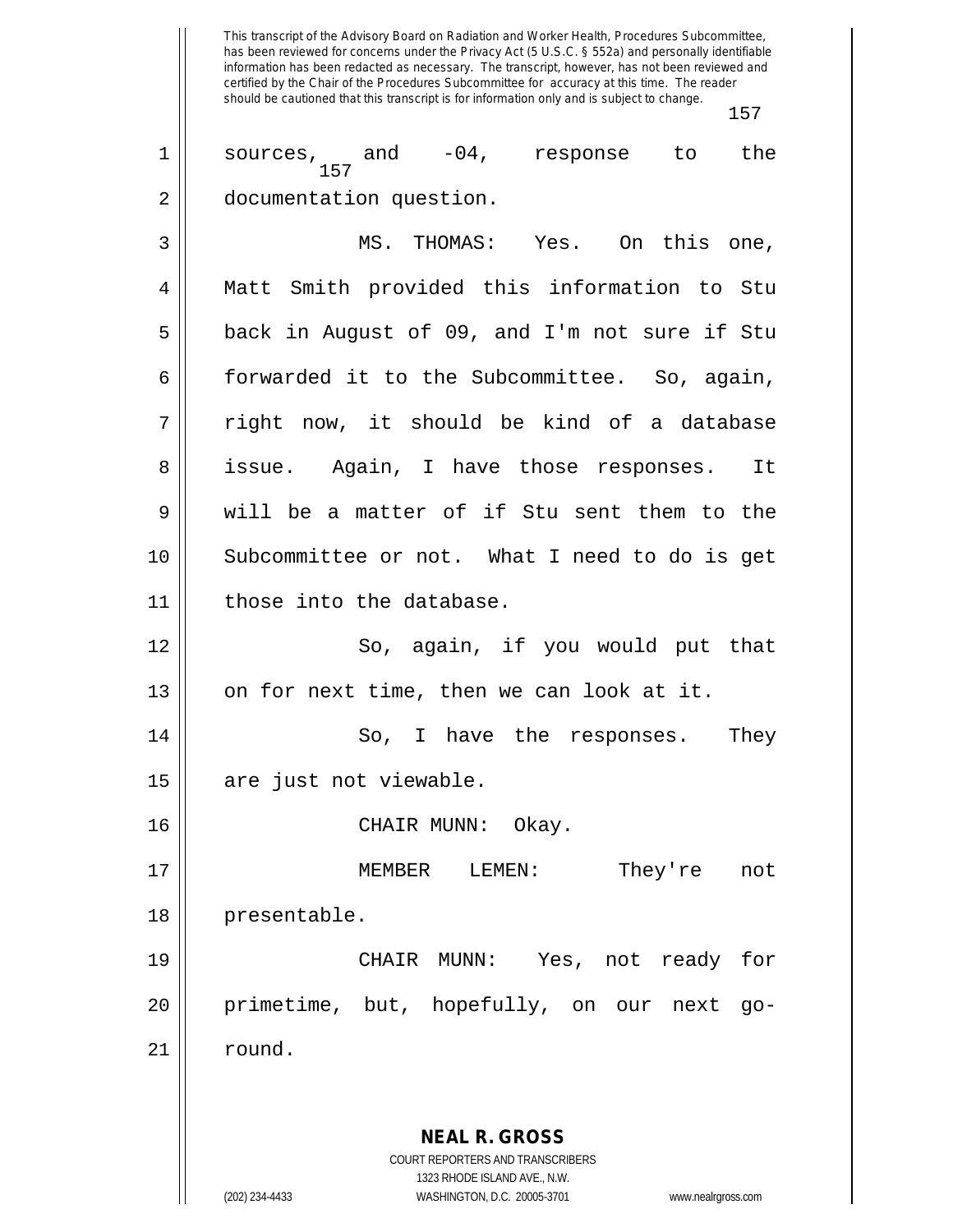This transcript of the Advisory Board on Radiation and Worker Health, Procedures Subcommittee, has been reviewed for concerns under the Privacy Act (5 U.S.C. § 552a) and personally identifiable information has been redacted as necessary. The transcript, however, has not been reviewed and certified by the Chair of the Procedures Subcommittee for accuracy at this time. The reader should be cautioned that this transcript is for information only and is subject to change. 158 **NEAL R. GROSS** COURT REPORTERS AND TRANSCRIBERS 1323 RHODE ISLAND AVE., N.W. (202) 234-4433 WASHINGTON, D.C. 20005-3701 www.nealrgross.com 158 1 Report on the status of ORAU --  $2 \parallel$  oh, we've done that, correct? We have taken a  $3 \parallel$  look at that, and it's done. 4 MEMBER LEMEN: We did that this 5 morning, didn't we? 6 CHAIR MUNN: Yes. 7 MEMBER LEMEN: Is it closed or 8 done? 9 CHAIR MUNN: No, the status, it's 10 || not done. My memory is it's in progress. 11 MEMBER LEMEN: That's the one that 12 is in progress. 13 MR. KATZ: That is the one that 14 | SC&A is working on. 15 CHAIR MUNN: Yes. 16 MR. KATZ: It's not reported out  $17 \parallel$  yet. 18 || MEMBER LEMEN: Got you. 19 MR. MARSCHKE: We just gave that 20 || little two-page handout this morning. 21 || CHAIR MUNN: Yes.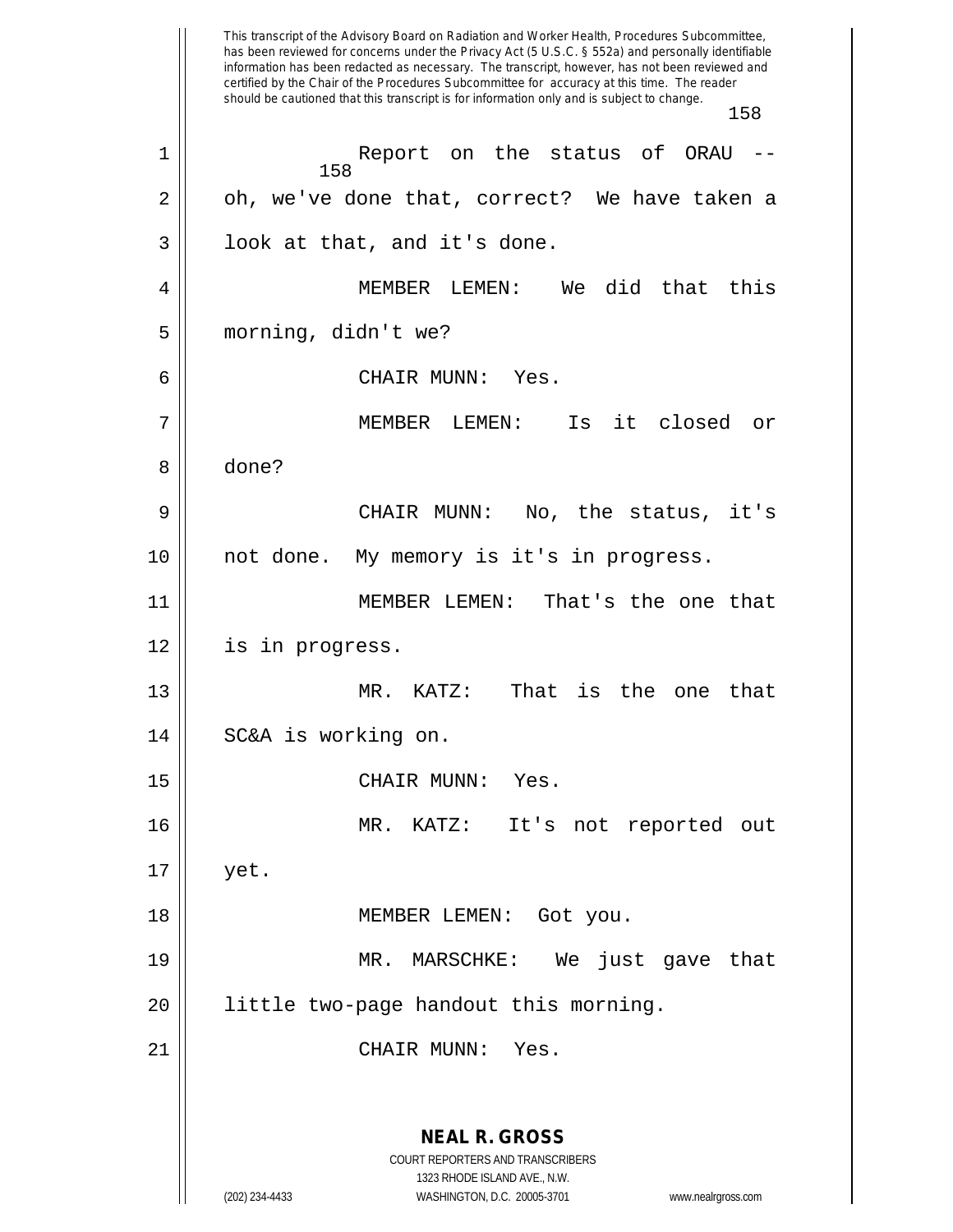This transcript of the Advisory Board on Radiation and Worker Health, Procedures Subcommittee, has been reviewed for concerns under the Privacy Act (5 U.S.C. § 552a) and personally identifiable information has been redacted as necessary. The transcript, however, has not been reviewed and certified by the Chair of the Procedures Subcommittee for accuracy at this time. The reader should be cautioned that this transcript is for information only and is subject to change. 159 **NEAL R. GROSS** COURT REPORTERS AND TRANSCRIBERS 1323 RHODE ISLAND AVE., N.W. (202) 234-4433 WASHINGTON, D.C. 20005-3701 www.nealrgross.com 159 1 || MEMBER LEMEN: That's this? Okay. 2 MR. MARSCHKE: Yes. 3 || CHAIR MUNN: Right. 4 Transfer acceptance complete for  $5 \parallel$  TBD-6000-06. My action and complete. 6 I have not written the letter 7 || officially transferring --8 MEMBER LEMEN: On transferring,  $9 \parallel$  okay. 10 CHAIR MUNN: -- the acceptance. I 11 haven't gotten it back from Paul. 12 || The status of OTIB-0070-15. 13 || Issues, priority. NIOSH. 14 || MS. THOMAS: 0TIB-0070? 15 CHAIR MUNN: Yes. 16 MS. THOMAS: Oh, yes, we don't 17 || have responses to those yet. 18 CHAIR MUNN: We moved those up -- 19 the reason it says priority is because there 20 is so much interest in what's going on with  $21$   $\parallel$  that.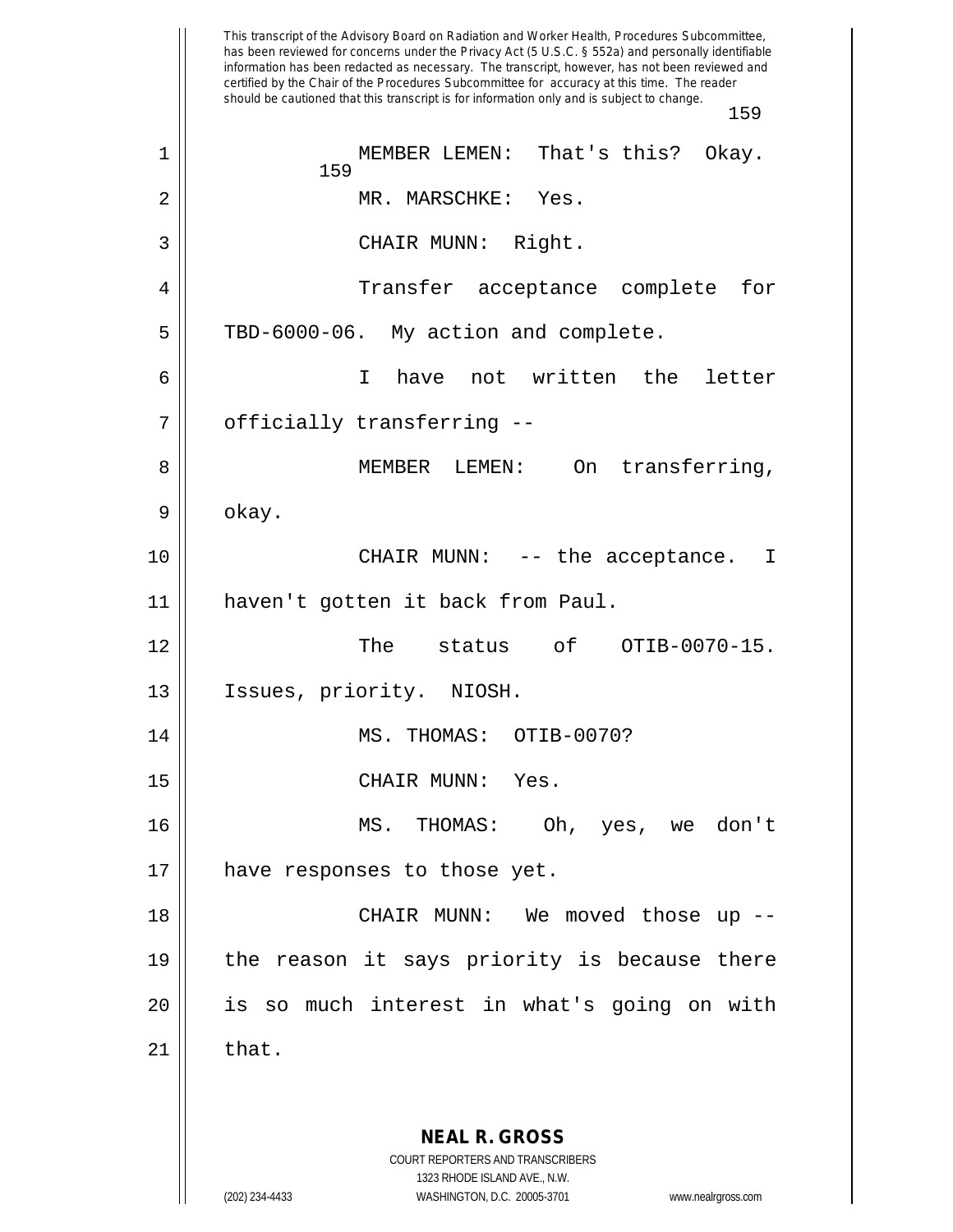This transcript of the Advisory Board on Radiation and Worker Health, Procedures Subcommittee, has been reviewed for concerns under the Privacy Act (5 U.S.C. § 552a) and personally identifiable information has been redacted as necessary. The transcript, however, has not been reviewed and certified by the Chair of the Procedures Subcommittee for accuracy at this time. The reader should be cautioned that this transcript is for information only and is subject to change. **NEAL R. GROSS** COURT REPORTERS AND TRANSCRIBERS 1323 RHODE ISLAND AVE., N.W. MS. THOMAS: Yes, I know, and we 2 || will have them soon. CHAIR MUNN: Think there is any 4 || possibility we will have them by next time? MS. THOMAS: I'll do my best. MEMBER ZIEMER: Next time being when? MEMBER LEMEN: When is next time? CHAIR MUNN: We haven't established that yet, but it is certainly going to be more than 30 days. We know that. MEMBER ZIEMER: Maybe we can get a commitment from NIOSH before we let them know when it is. (Laughter.) CHAIR MUNN: Well, in that case, we might just as well move on. MS. THOMAS: I think I gave you  $\parallel$  one didn't I? I said I think so. CHAIR MUNN: In that case, perhaps || this is an appropriate time for us to take a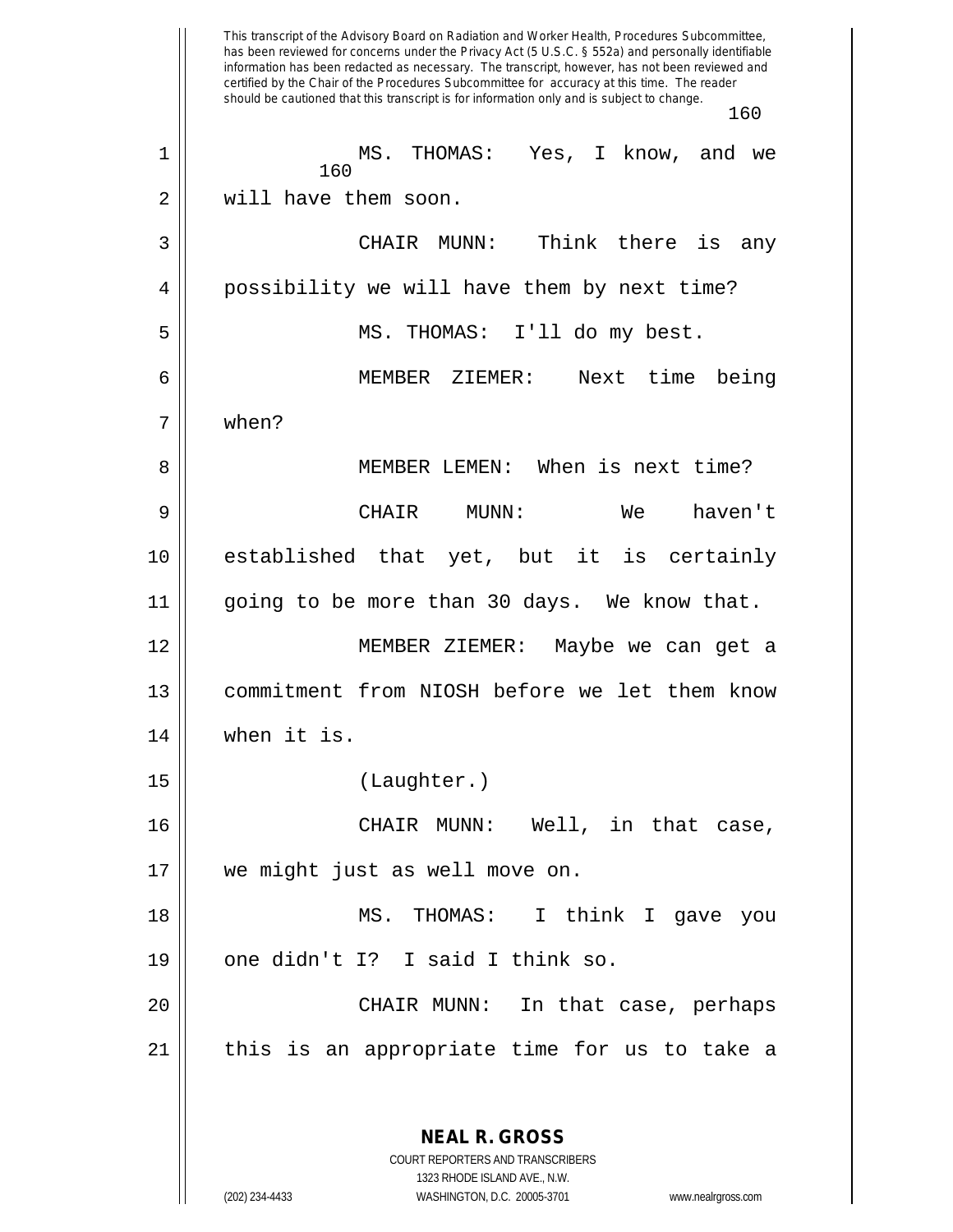This transcript of the Advisory Board on Radiation and Worker Health, Procedures Subcommittee, has been reviewed for concerns under the Privacy Act (5 U.S.C. § 552a) and personally identifiable information has been redacted as necessary. The transcript, however, has not been reviewed and certified by the Chair of the Procedures Subcommittee for accuracy at this time. The reader should be cautioned that this transcript is for information only and is subject to change. 161 **NEAL R. GROSS** COURT REPORTERS AND TRANSCRIBERS 1323 RHODE ISLAND AVE., N.W. (202) 234-4433 WASHINGTON, D.C. 20005-3701 www.nealrgross.com 161 1 || look at our calendars. 2 MEMBER LEMEN: That is what I  $3 \parallel$  thought. That is the last one on the docket. 4 Are you talking July or are you 5 | talking August? 6 CHAIR MUNN: We're talking July.  $7 ||$  At the end of July, if we can. You don't want 8 || to get too close to Idaho Falls. 9 MEMBER LEMEN: When is that: Idaho 10 Falls? 11 CHAIR MUNN: Idaho Falls is the 12 10th. 13 MR. KATZ: The 10th, 11th, and 14 12th. 15 CHAIR MUNN: Yes. 16 MEMBER LEMEN: And we have a  $17$  || teleconference on the 14th, is that correct? 18 CHAIR MUNN: And we have a 19 | teleconference on the 14th of July. 20 MR. KATZ: Of July, yes. 21 CHAIR MUNN: How does the last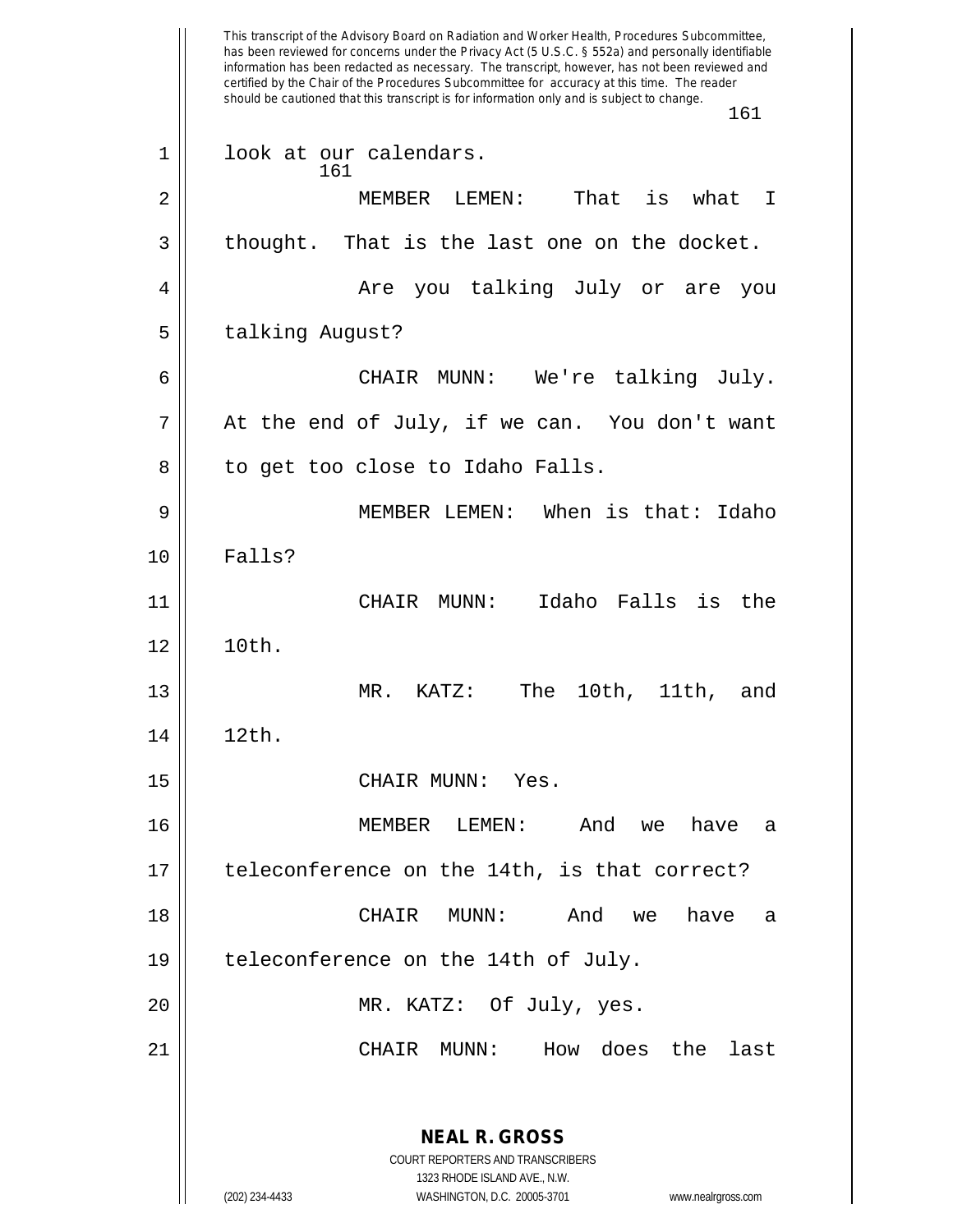This transcript of the Advisory Board on Radiation and Worker Health, Procedures Subcommittee, has been reviewed for concerns under the Privacy Act (5 U.S.C. § 552a) and personally identifiable information has been redacted as necessary. The transcript, however, has not been reviewed and certified by the Chair of the Procedures Subcommittee for accuracy at this time. The reader should be cautioned that this transcript is for information only and is subject to change. 162 **NEAL R. GROSS** COURT REPORTERS AND TRANSCRIBERS 1323 RHODE ISLAND AVE., N.W. (202) 234-4433 WASHINGTON, D.C. 20005-3701 www.nealrgross.com 162 1 || week in July look like for most of the people? 2 | Any problems? 3 MEMBER LEMEN: Well, I have 4 something scheduled, so I'll have to change  $5 \parallel$  mine. 6 MEMBER ZIEMER: I also have 7 || scheduled --8 || CHAIR MUNN: The whole week? 9 MEMBER ZIEMER: Yes. I might be 10 || able to change. 11 || CHAIR MUNN: Is the preceding week 12 acceptable? 13 MEMBER LEMEN: That's the week  $14$   $\parallel$  right after the conference call. 15 CHAIR MUNN: Yes. I do not 16 anticipate -- Ted, do you anticipate the 17 || conference call being very long or extended? 18 MR. KATZ: Well, it doesn't 19  $\parallel$  matter; it eats that day. 20 MEMBER LEMEN: What? 21 MR. KATZ: It doesn't really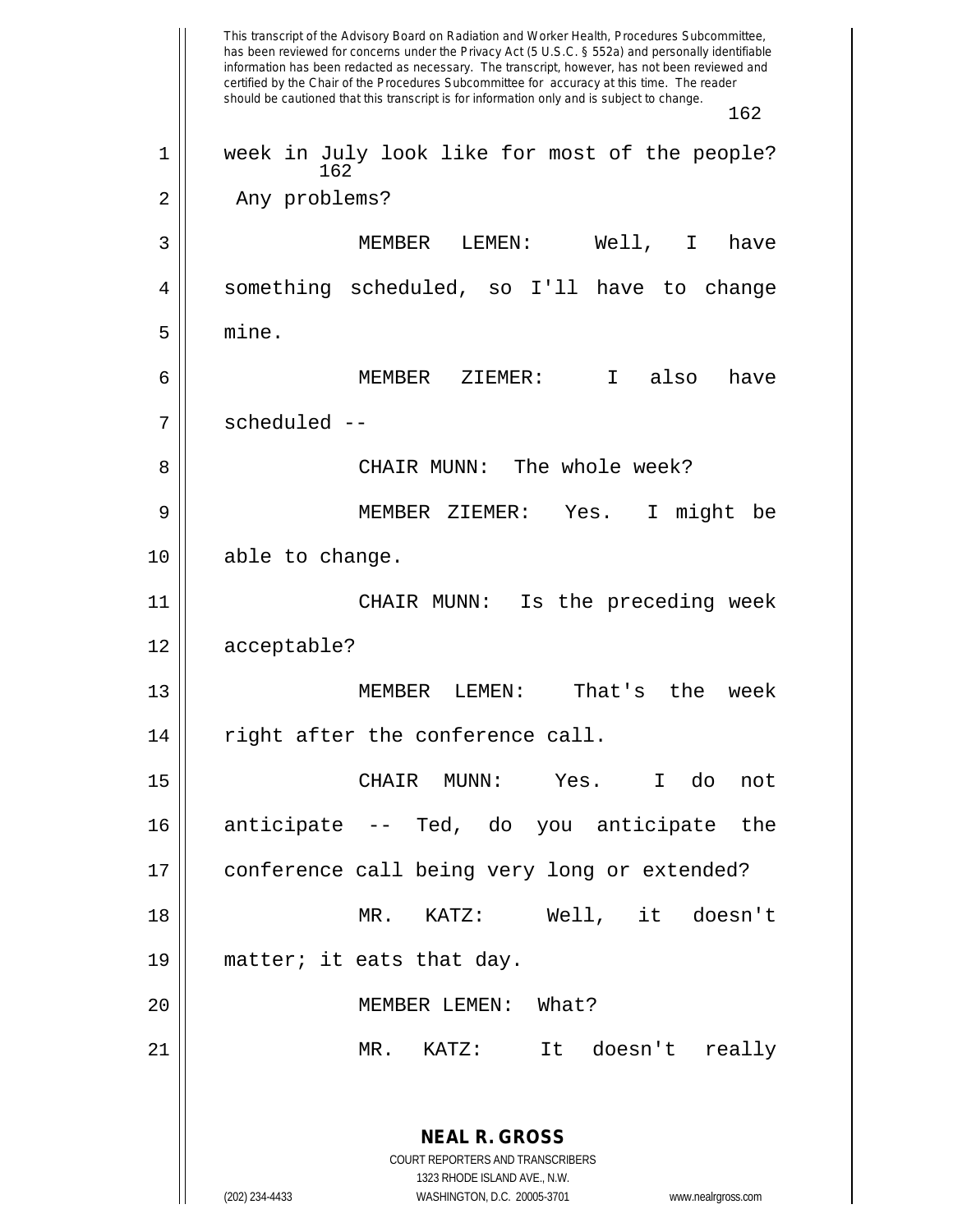This transcript of the Advisory Board on Radiation and Worker Health, Procedures Subcommittee, has been reviewed for concerns under the Privacy Act (5 U.S.C. § 552a) and personally identifiable information has been redacted as necessary. The transcript, however, has not been reviewed and certified by the Chair of the Procedures Subcommittee for accuracy at this time. The reader should be cautioned that this transcript is for information only and is subject to change. 163 **NEAL R. GROSS** 163 1 || matter. I mean it will be in the middle of  $2 \parallel$  the day, so you can't really work in a --3 CHAIR MUNN: No, no, I'm not 4 || thinking of working it in. 5 MEMBER LEMEN: She just wants to 6 || know if you have got a lot to talk about or  $7 \parallel$  not. 8 MR. KATZ: Well, it's up to the  $9 \parallel$  Board really. The Board is going to have an 10 SEC Class to talk about, and that is the first 11 time they have dealt with a large Class on a 12 conference call. So, that may take more 13 || significant time than the usual item. But it 14 is not as extensive an agenda in general, I 15 don't think it will be, as it was the last 16 | teleconference. 17 CHAIR MUNN: I'm just thinking in 18 terms of workload for the people who are 19 || sitting here. 20 MEMBER LEMEN: I can pretty much 21 do Monday, Tuesday, or Thursday of that week,

> COURT REPORTERS AND TRANSCRIBERS 1323 RHODE ISLAND AVE., N.W.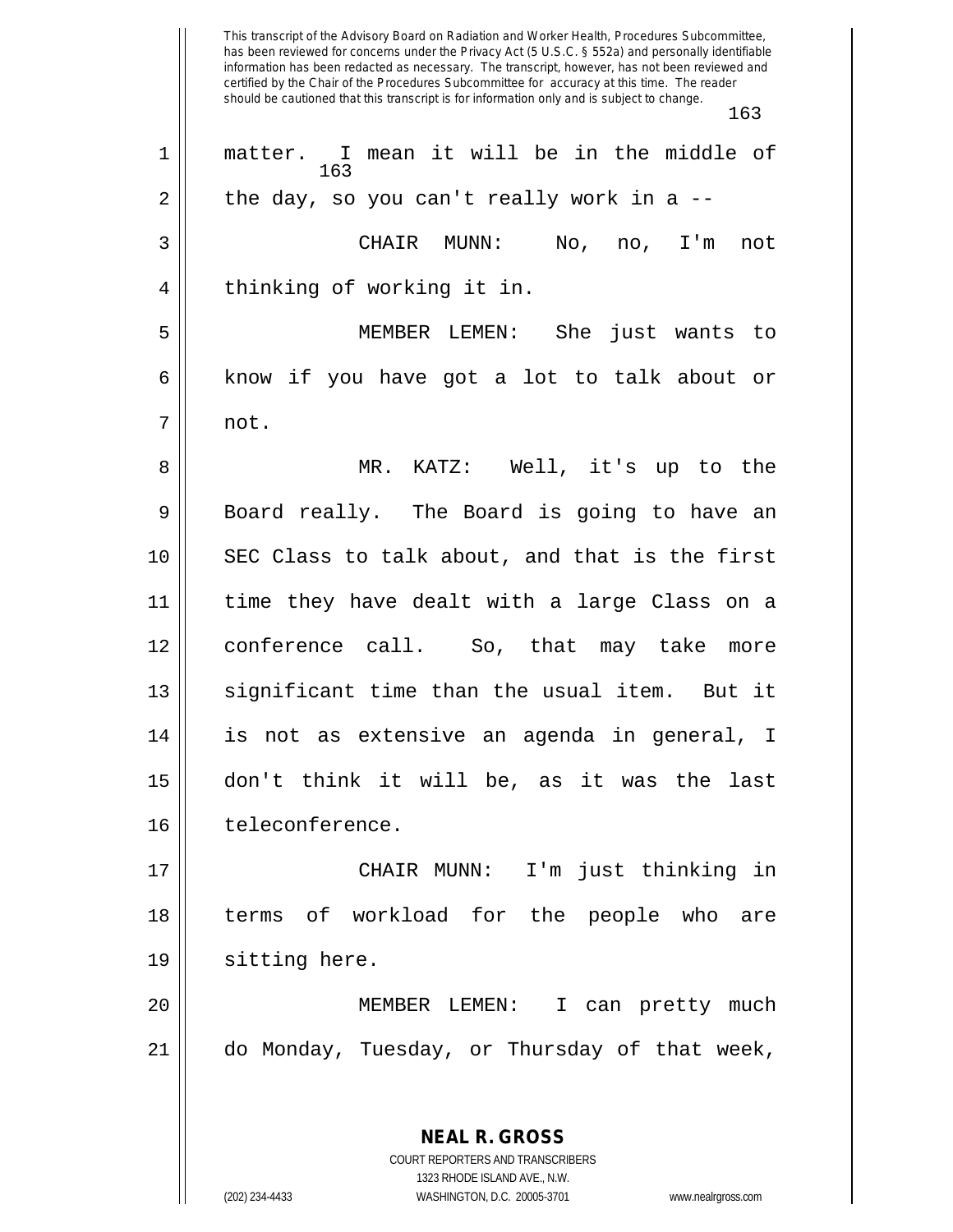This transcript of the Advisory Board on Radiation and Worker Health, Procedures Subcommittee, has been reviewed for concerns under the Privacy Act (5 U.S.C. § 552a) and personally identifiable information has been redacted as necessary. The transcript, however, has not been reviewed and certified by the Chair of the Procedures Subcommittee for accuracy at this time. The reader should be cautioned that this transcript is for information only and is subject to change. 164 **NEAL R. GROSS** COURT REPORTERS AND TRANSCRIBERS 1323 RHODE ISLAND AVE., N.W. (202) 234-4433 WASHINGTON, D.C. 20005-3701 www.nealrgross.com 164 1 || but not a problem of changing things. That is  $2 \parallel$  the 19th, 20th, and 22nd. But Monday, the  $3 \parallel$  22nd, my birthday is the 23rd, so we would 4 | have to have a birthday party. 5 CHAIR MUNN: Oh, yes, we will have  $6 \parallel$  to have a party. Let's do it on Dick's  $7 \parallel$  birthday, and then we can all get cake. 8 || (Laughter.) 9 Is the 20th okay? 10 MR. KATZ: The 20th is okay. 11 MEMBER LEMEN: The 20th is fine 12 with me. 13 || CHAIR MUNN: Mike? 14 MEMBER GIBSON: The 20th of what, 15 Wanda? 16 || CHAIR MUNN: Of July. 17 || MR. KATZ: Of July. 18 || MEMBER GIBSON: Yes, that is okay. 19 CHAIR MUNN: Mark, are you back 20 yet? 21 (No response.)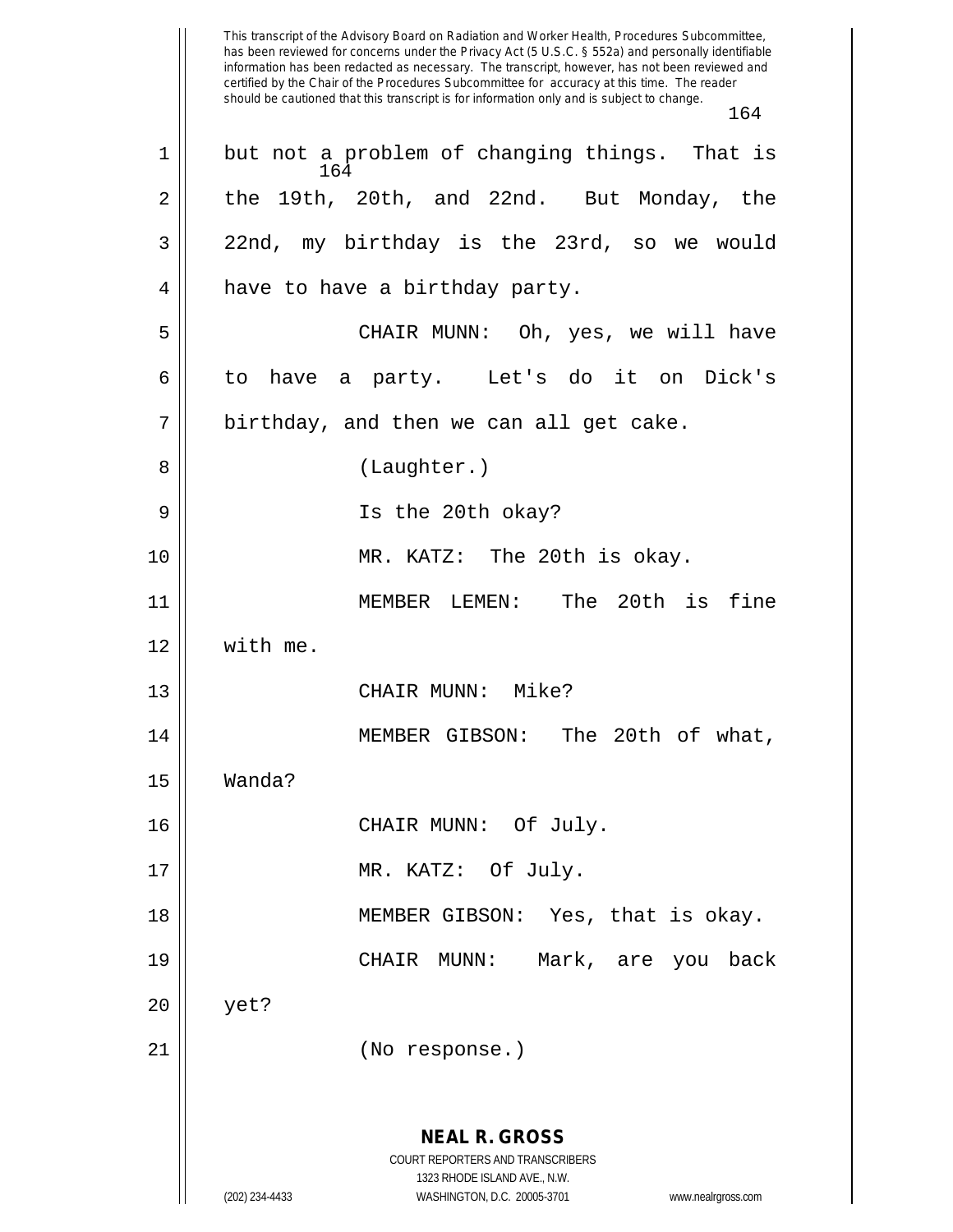This transcript of the Advisory Board on Radiation and Worker Health, Procedures Subcommittee, has been reviewed for concerns under the Privacy Act (5 U.S.C. § 552a) and personally identifiable information has been redacted as necessary. The transcript, however, has not been reviewed and certified by the Chair of the Procedures Subcommittee for accuracy at this time. The reader should be cautioned that this transcript is for information only and is subject to change. 165 **NEAL R. GROSS** COURT REPORTERS AND TRANSCRIBERS 1323 RHODE ISLAND AVE., N.W. (202) 234-4433 WASHINGTON, D.C. 20005-3701 www.nealrgross.com 165 1 || Mark's not coming back. 2 MEMBER LEMEN: And that would be  $3 \parallel$  here again? 4 CHAIR MUNN: It would be here. 5 So, given that we are talking 6  $\parallel$  about the 20th of July, Elyse, can we make any 7 kind of commitment about OTIB-0070? Is there  $8 \parallel$  any kind of  $-$ 9 MS. THOMAS: I will have to check  $10$  || on that. 11 CHAIR MUNN: If there is any large 12 club that we can provide, please do let us  $13$  | know. 14 || MS. THOMAS: Okay. 15 MEMBER LEMEN: Start at 9:30, the 16 Same time? 17 CHAIR MUNN: 9:30, yes, please. 18 It's very helpful for me. 19 MR. KATZ: Let's set an 20 alternative date just in case. I'm a little 21 bit worried that I have something that is not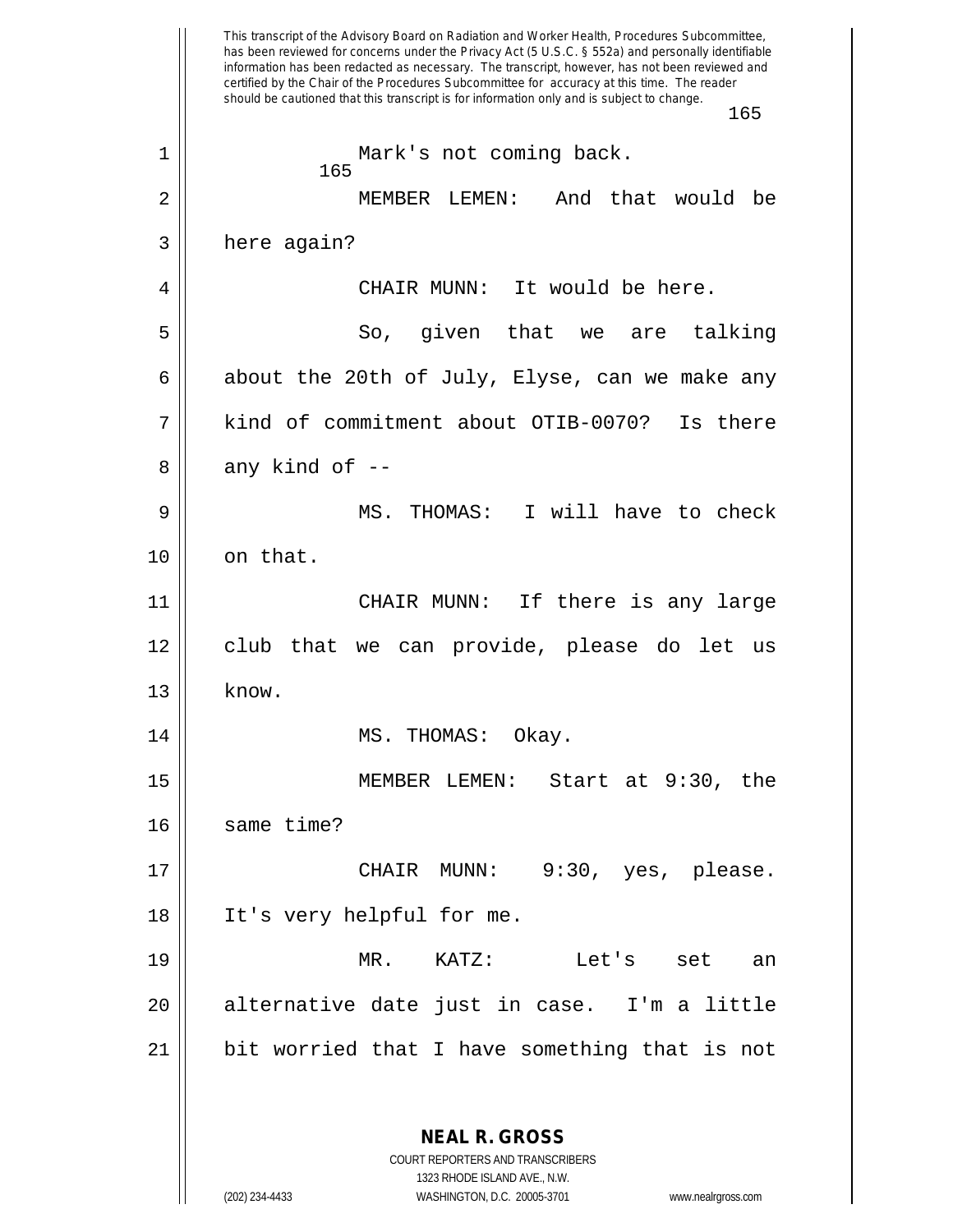This transcript of the Advisory Board on Radiation and Worker Health, Procedures Subcommittee, has been reviewed for concerns under the Privacy Act (5 U.S.C. § 552a) and personally identifiable information has been redacted as necessary. The transcript, however, has not been reviewed and certified by the Chair of the Procedures Subcommittee for accuracy at this time. The reader should be cautioned that this transcript is for information only and is subject to change. 166 166 1 || showing up on my BlackBerry. 2 || MR. SMITH: All right. 3 MR. KATZ: But if we could choose  $4 \parallel$  a second date as an option later than that? 5 CHAIR MUNN: Rather than earlier? 6 MR. KATZ: Right. 7 CHAIR MUNN: Well, could we do it 8 || on the 22nd? Is that still a problematic 9 | thing? 10 MR. KATZ: Oh, it's okay. I'll 11 take that back. I found what I was looking 12 || for that had me worried. 13 || MEMBER LEMEN: So, we can leave it 14 | on the 20th? 15 MR. KATZ: Yes, the 20th is okay. 16 | Sorry about that. 17 || CHAIR MUNN: No, that's quite all 18 || right. Better now than later. 19 || All right. I have no more issues 20 || on the agenda that's printed. I guess we 21 || should take a look, decide about OTIB-0029.

(202) 234-4433 WASHINGTON, D.C. 20005-3701 www.nealrgross.com

1323 RHODE ISLAND AVE., N.W.

**NEAL R. GROSS** COURT REPORTERS AND TRANSCRIBERS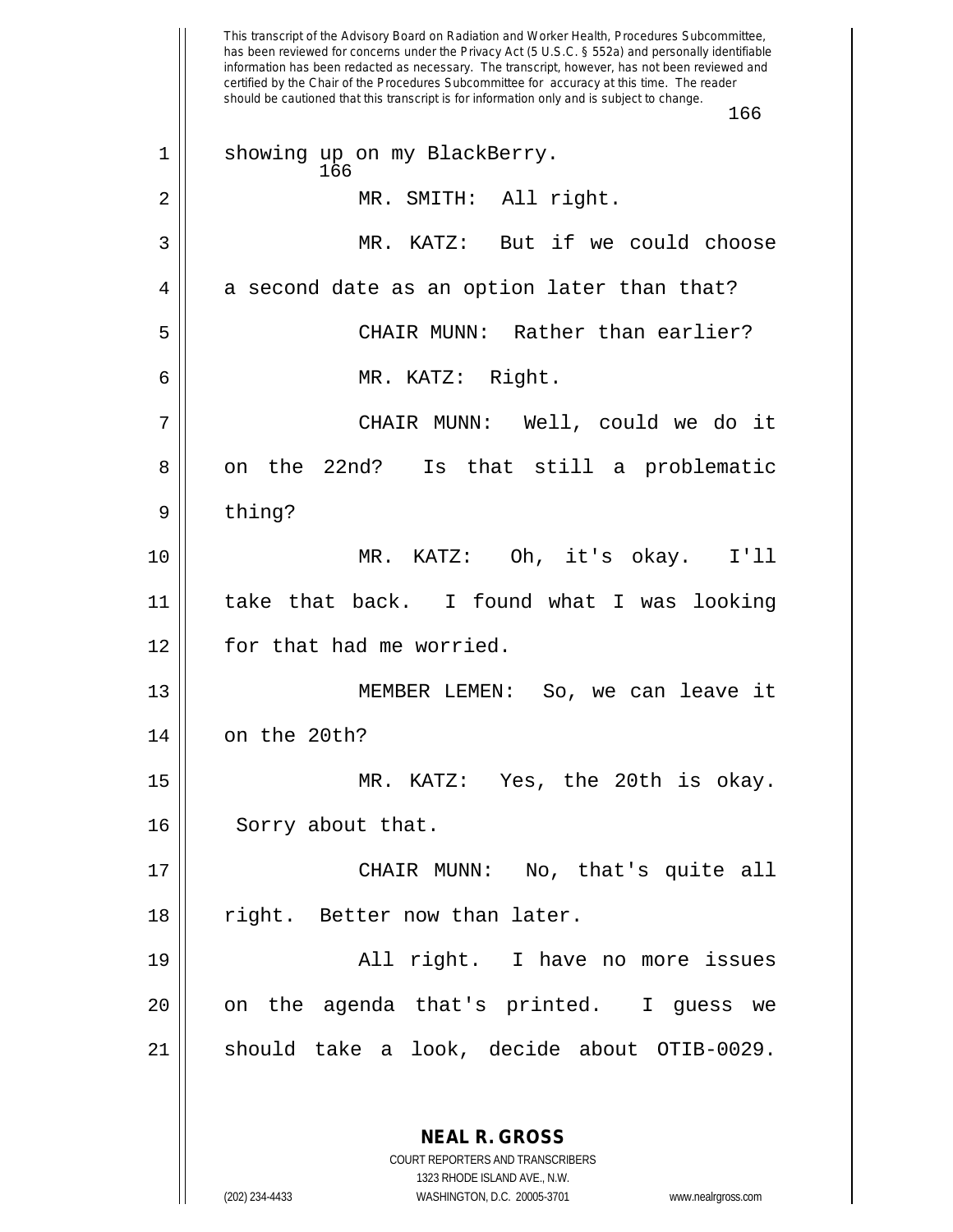This transcript of the Advisory Board on Radiation and Worker Health, Procedures Subcommittee, has been reviewed for concerns under the Privacy Act (5 U.S.C. § 552a) and personally identifiable information has been redacted as necessary. The transcript, however, has not been reviewed and certified by the Chair of the Procedures Subcommittee for accuracy at this time. The reader should be cautioned that this transcript is for information only and is subject to change. 167 **NEAL R. GROSS** COURT REPORTERS AND TRANSCRIBERS 1323 RHODE ISLAND AVE., N.W. (202) 234-4433 WASHINGTON, D.C. 20005-3701 www.nealrgross.com 167 1 || Shall we simply carry that over until Mark is 2 || available to comment on it? 3 MEMBER ZIEMER: I don't think  $4 \parallel$  anything is lost by carrying it over --5 CHAIR MUNN: I don't think so, 6 either. 7 MEMBER ZIEMER: -- in terms of 8 || practical impact of it. 9 MEMBER LEMEN: There's no group 10 waiting for that, right? 11 MEMBER ZIEMER: No. 12 MR. SMITH: Not that I know of. 13 || MEMBER ZIEMER: It's only a matter  $14$  | of confirming that  $-$ 15 CHAIR MUNN: How things were being 16 handled. 17 MEMBER ZIEMER: -- equation and  $18$  || some basis in the literature, I think. 19 CHAIR MUNN: That is his primary 20 || concern. 21 || Anything else that anyone has any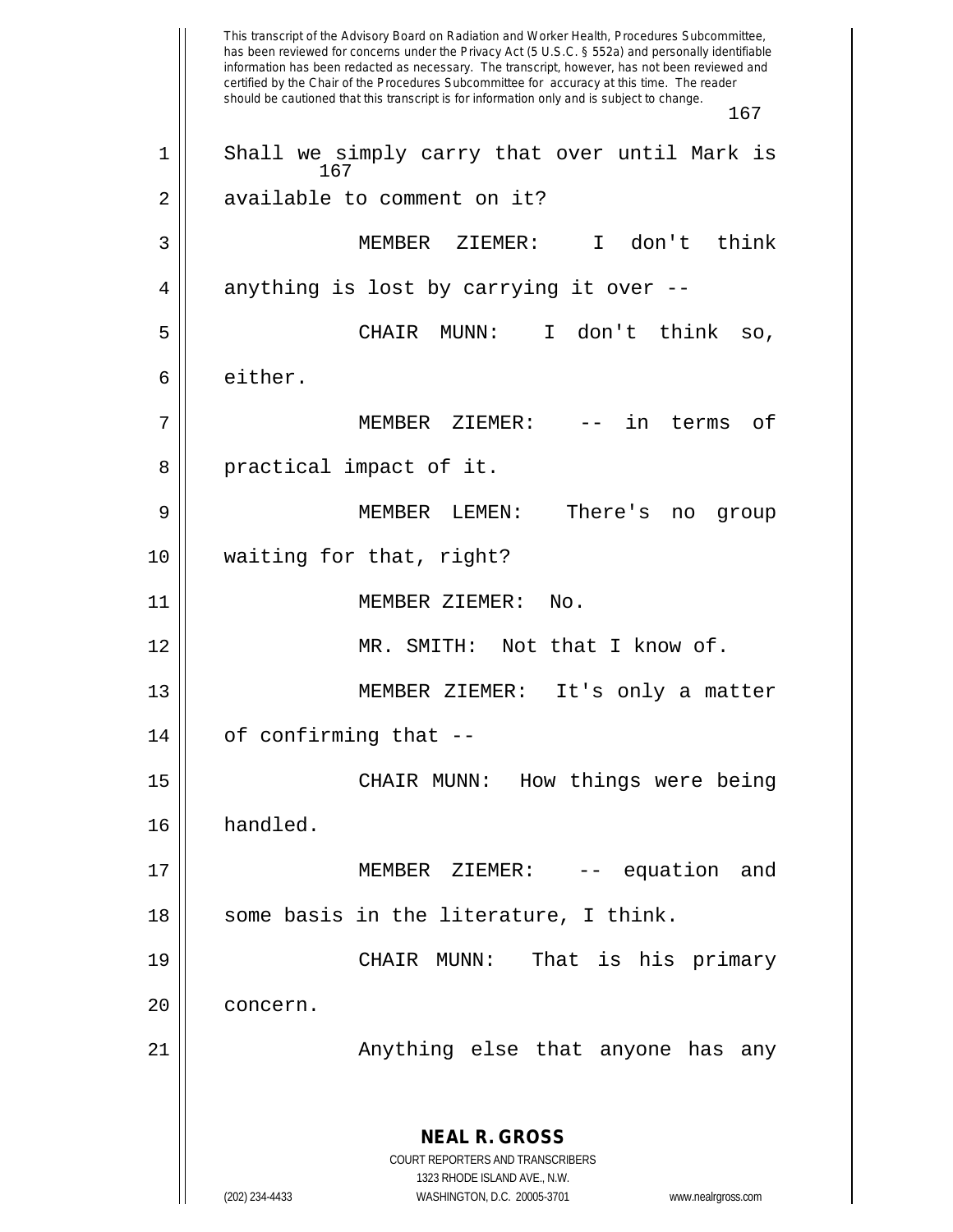This transcript of the Advisory Board on Radiation and Worker Health, Procedures Subcommittee, has been reviewed for concerns under the Privacy Act (5 U.S.C. § 552a) and personally identifiable information has been redacted as necessary. The transcript, however, has not been reviewed and certified by the Chair of the Procedures Subcommittee for accuracy at this time. The reader should be cautioned that this transcript is for information only and is subject to change. 168 168 1 || concern about that needs to be on our next 2 | agenda? 3 MEMBER ZIEMER: Now if NIOSH is  $4 \parallel$  not able to get that work done -- you know,  $5 \parallel$  they have a lot of things on their platter,  $6 \parallel$  but at some point we need to know that soon 7 || enough. I mean to set aside a day for this 8 || many people, unless we have substantive work  $9 \parallel$  to do --10 MR. SUNDIN: I'll certainly carry 11 that back as a priority. 12 MEMBER ZIEMER: I mean we had some 13 || odds and ends, but some of the odds and ends  $14$  aren't as critical as some of the more major 15 || things. 16 CHAIR MUNN: That's quite true. 17 || One of the other things that we have not done 18 in a long time is we have not taken a look at 19 our completely open issues. We still do have 20 || quite a number that we have not addressed at 21 all. And at some juncture, we need to take

> **NEAL R. GROSS** COURT REPORTERS AND TRANSCRIBERS 1323 RHODE ISLAND AVE., N.W.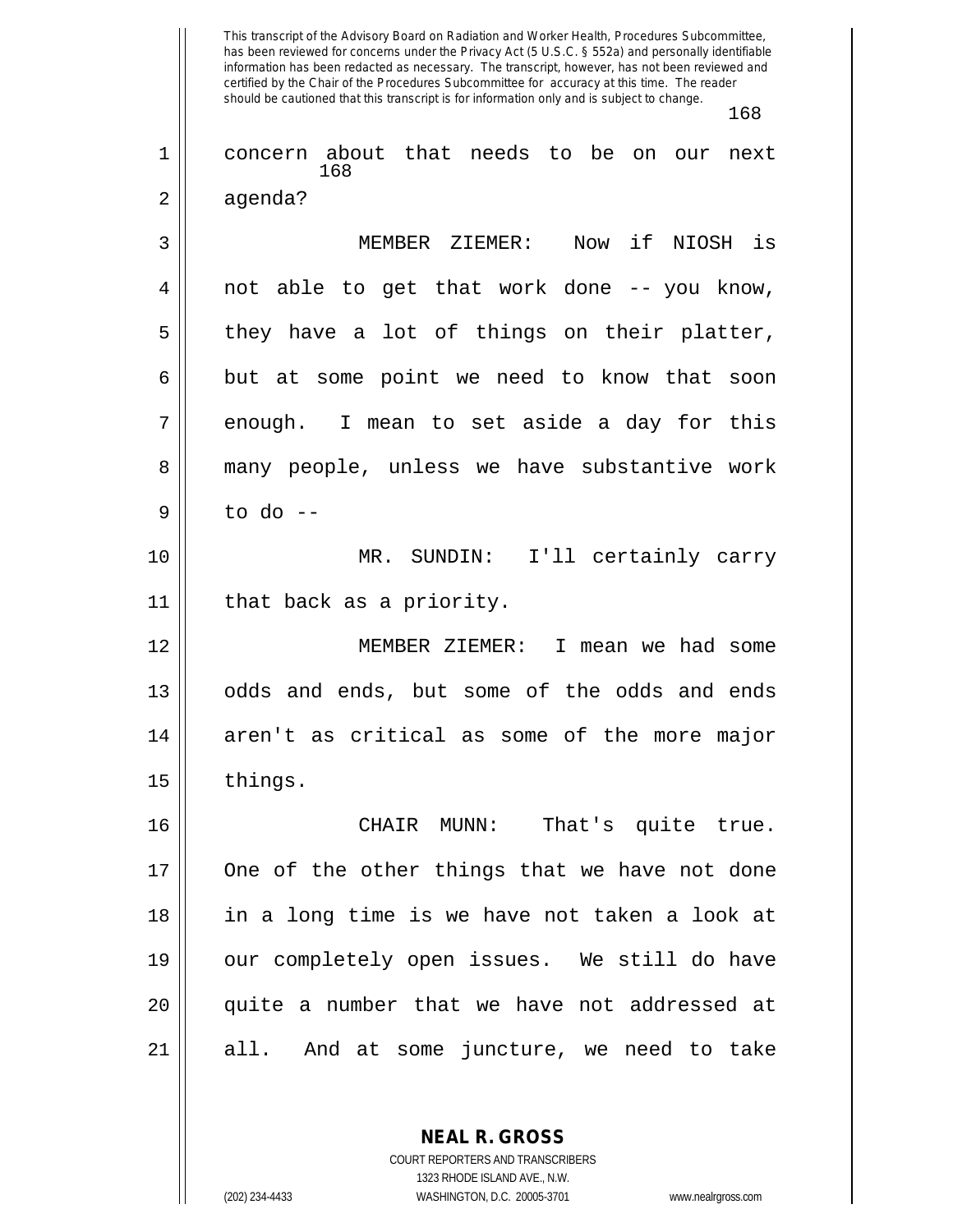This transcript of the Advisory Board on Radiation and Worker Health, Procedures Subcommittee, has been reviewed for concerns under the Privacy Act (5 U.S.C. § 552a) and personally identifiable information has been redacted as necessary. The transcript, however, has not been reviewed and certified by the Chair of the Procedures Subcommittee for accuracy at this time. The reader should be cautioned that this transcript is for information only and is subject to change.

169

169 1 | those up. 2 So, if we have a short agenda,  $3 \parallel$  even though -- we need to understand the 4 || reason for the short agenda. If the short 5 || agenda is because NIOSH is overworked and  $6 \parallel$  cannot accomplish the open items that we still 7 have, then we need to know that and make some 8 administrative decisions about how to handle  $9 \parallel$  these things. 10 Yes, Steve? 11 MR. MARSCHKE: I just wanted to 12 mention that Brant sent out two emails last 13 | Thursday. 14 || CHAIR MUNN: Yes, he did. 15 MR. MARSCHKE: One of them was on 16 OCAS-TIB-014 and some NIOSH responses, and 17 || Joyce is looking at those responses. 18 The other one was about PER-004 19 and PR-008. Basically, if I recall what the 20 || email said was, the NIOSH response was that 21 these documents, PR-008 has been canceled and

> **NEAL R. GROSS** COURT REPORTERS AND TRANSCRIBERS 1323 RHODE ISLAND AVE., N.W.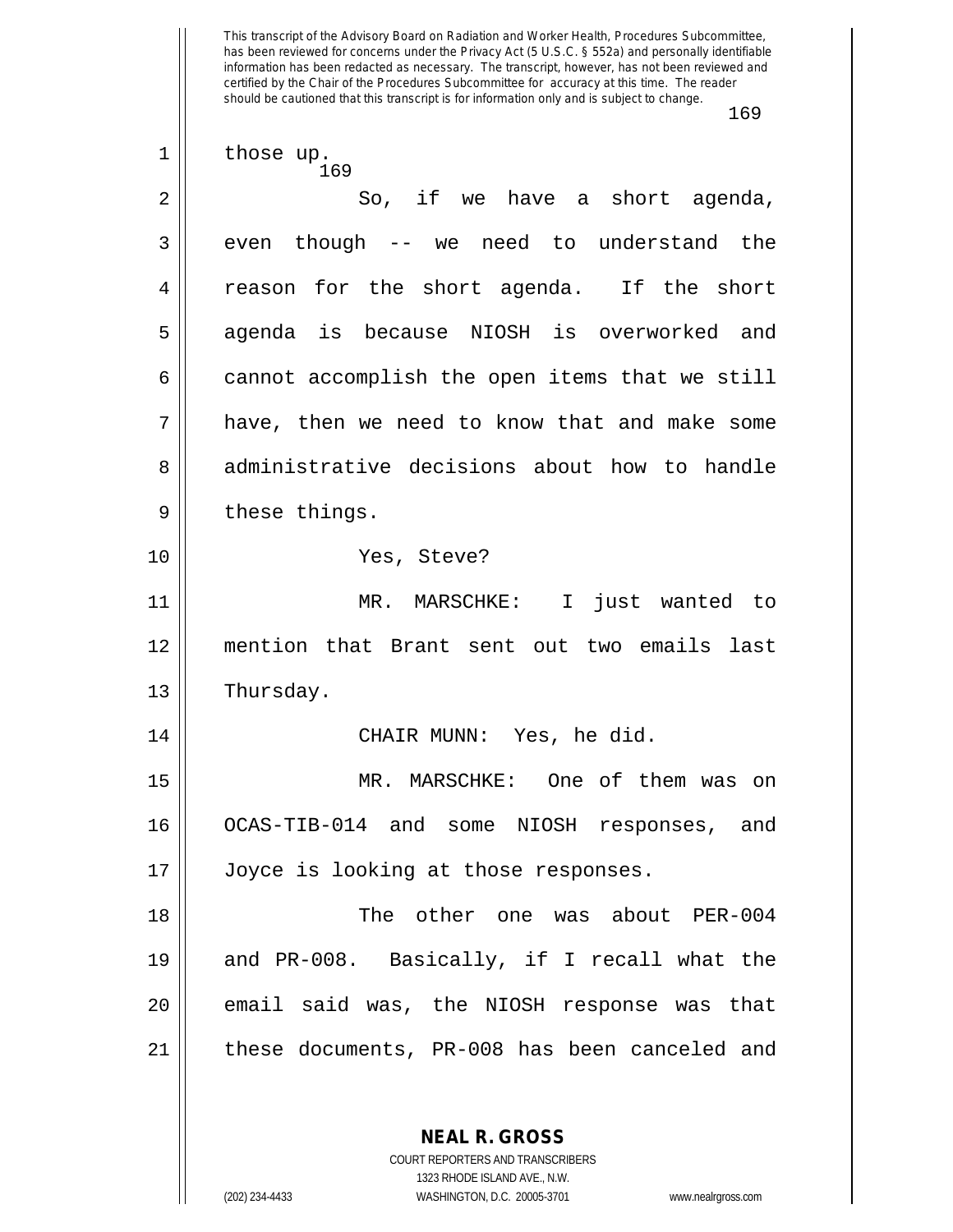This transcript of the Advisory Board on Radiation and Worker Health, Procedures Subcommittee, has been reviewed for concerns under the Privacy Act (5 U.S.C. § 552a) and personally identifiable information has been redacted as necessary. The transcript, however, has not been reviewed and certified by the Chair of the Procedures Subcommittee for accuracy at this time. The reader should be cautioned that this transcript is for information only and is subject to change. 170

170 1 || the NIOSH proposal to close the finding. The  $2 \parallel$  same is true, I think, for PER -- the other  $3 \parallel$  document that he did, he mentioned, PER-004. 4 || So, I just mention that to the 5 || Subcommittee. I don't know if you want to put  $6 \parallel$  it on the agenda for next time or if we want 7 || to talk about it this time. 8 CHAIR MUNN: Well, if no one has  $9 \parallel$  any objection, I would really like to at 10 least, since Matt went to the effort to get it 11 to us, I would like for us to take a look at 12 it. Thank you for bringing that up. 13 DR. MAURO: Yes, Wanda, this is  $14 \parallel$  John. 15 I know you guys are probably 16 || anxious to get out. Just real quickly --17 CHAIR MUNN: Not that anxious, 18 John, not if it's important. 19 DR. MAURO: The three PERs, 20 Blockson, thoracic lymphoma, and there was a 21 || third one, oh, the high-fired plutonium. As

> **NEAL R. GROSS** COURT REPORTERS AND TRANSCRIBERS

1323 RHODE ISLAND AVE., N.W. (202) 234-4433 WASHINGTON, D.C. 20005-3701 www.nealrgross.com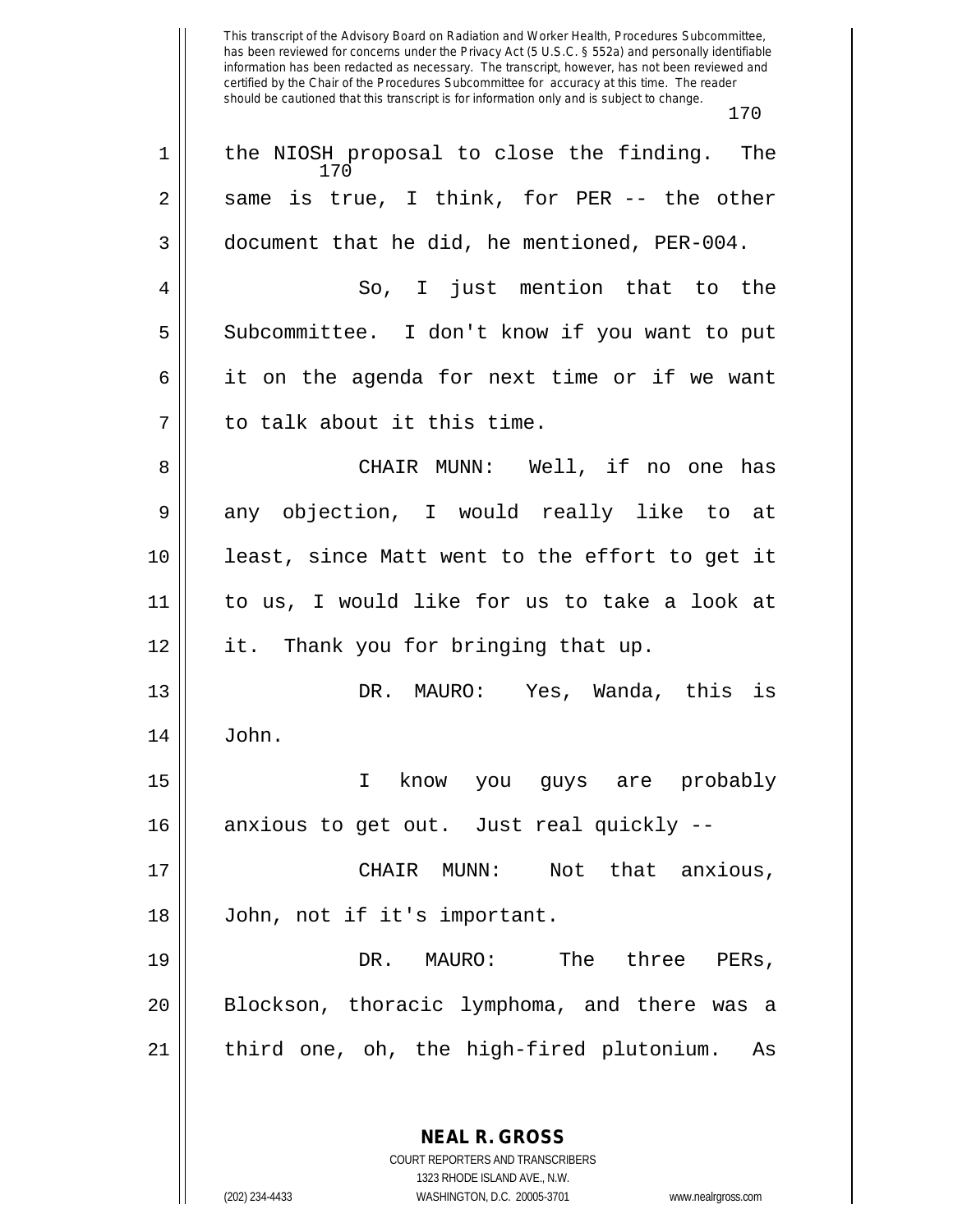This transcript of the Advisory Board on Radiation and Worker Health, Procedures Subcommittee, has been reviewed for concerns under the Privacy Act (5 U.S.C. § 552a) and personally identifiable information has been redacted as necessary. The transcript, however, has not been reviewed and certified by the Chair of the Procedures Subcommittee for accuracy at this time. The reader should be cautioned that this transcript is for information only and is subject to change. 171 **NEAL R. GROSS** COURT REPORTERS AND TRANSCRIBERS 1323 RHODE ISLAND AVE., N.W. (202) 234-4433 WASHINGTON, D.C. 20005-3701 www.nealrgross.com 171 1 || you discussed during the full Board meeting, 2 || those PERs have been delivered. 3 || CHAIR MUNN: Yes. 4 DR. MAURO: But I would say 5 || Blockson, I guess the Blockson one is sort of  $6 \parallel$  a very unusual one in that, given that I 7 believe the vote during the Board meeting 8 || regarding the Blockson model -- where I'm  $9 \parallel$  headed is we want to do the cases that go with  $10$  || each PER. 11 MR. KATZ: Okay, but, John, let me 12 interrupt here. 13 || DR. MAURO: Okay. 14 MR. KATZ: Because you are sort of 15 derailing what was just ponied up. 16 DR. MAURO: Okay. I guess I 17 || couldn't hear too well. I'm sorry. 18 || MR. KATZ: Yes, I'm sorry. 19 So, what Wanda was saying is 20 || OTIB-0014, Brant has provided responses to  $21$   $\parallel$  that.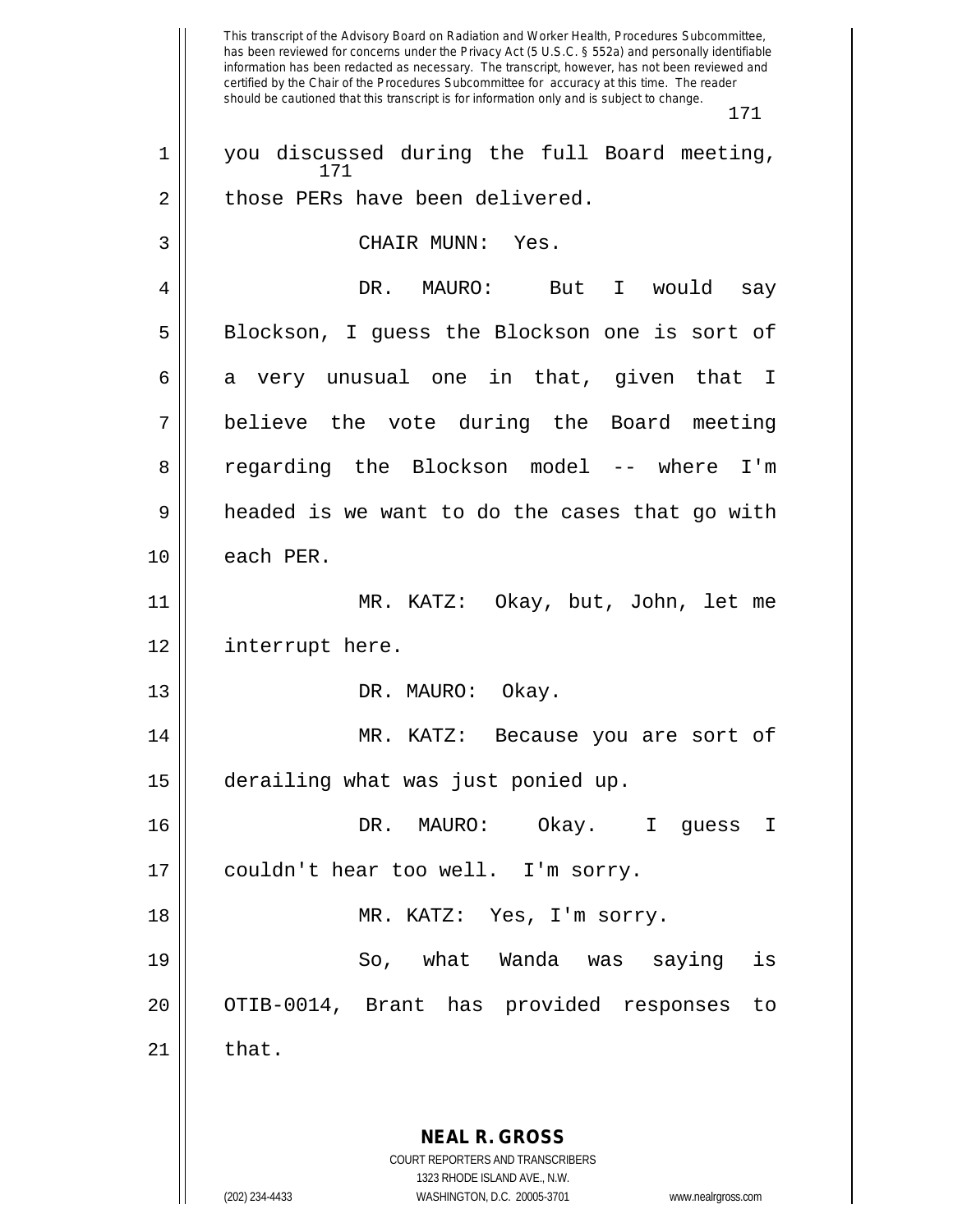This transcript of the Advisory Board on Radiation and Worker Health, Procedures Subcommittee, has been reviewed for concerns under the Privacy Act (5 U.S.C. § 552a) and personally identifiable information has been redacted as necessary. The transcript, however, has not been reviewed and certified by the Chair of the Procedures Subcommittee for accuracy at this time. The reader should be cautioned that this transcript is for information only and is subject to change. 172 **NEAL R. GROSS** COURT REPORTERS AND TRANSCRIBERS 1323 RHODE ISLAND AVE., N.W. 172 1 MR. MARSCHKE: Was that OTIB-0014,  $2 \parallel$  yes. 3 MR. KATZ: Yes, OTIB-0014 and 4 PER-004, and then another item. And Wanda 5 would like, since he has provided those 6 responses for several documents, Wanda would 7 like to take those up now. 8 DR. MAURO: Oh, I'm sorry. You 9 || know, I really couldn't hear that well. My 10 apologies. 11 MR. KATZ: No, that's okay. It's  $12 \parallel$  okay. 13 || But let's go forward with those,  $14$   $\parallel$  right? 15 MR. MARSCHKE: Yes, PER-004 was 16 basically, kind of defining the structure of 17 || PER-004 doesn't follow the guidance provided 18 || in PER-008. Basically, NIOSH says that PER --19 not the guidance followed in PER-008; the 20 || guidance provided in PR-008. 21 The NIOSH response was PER-004 was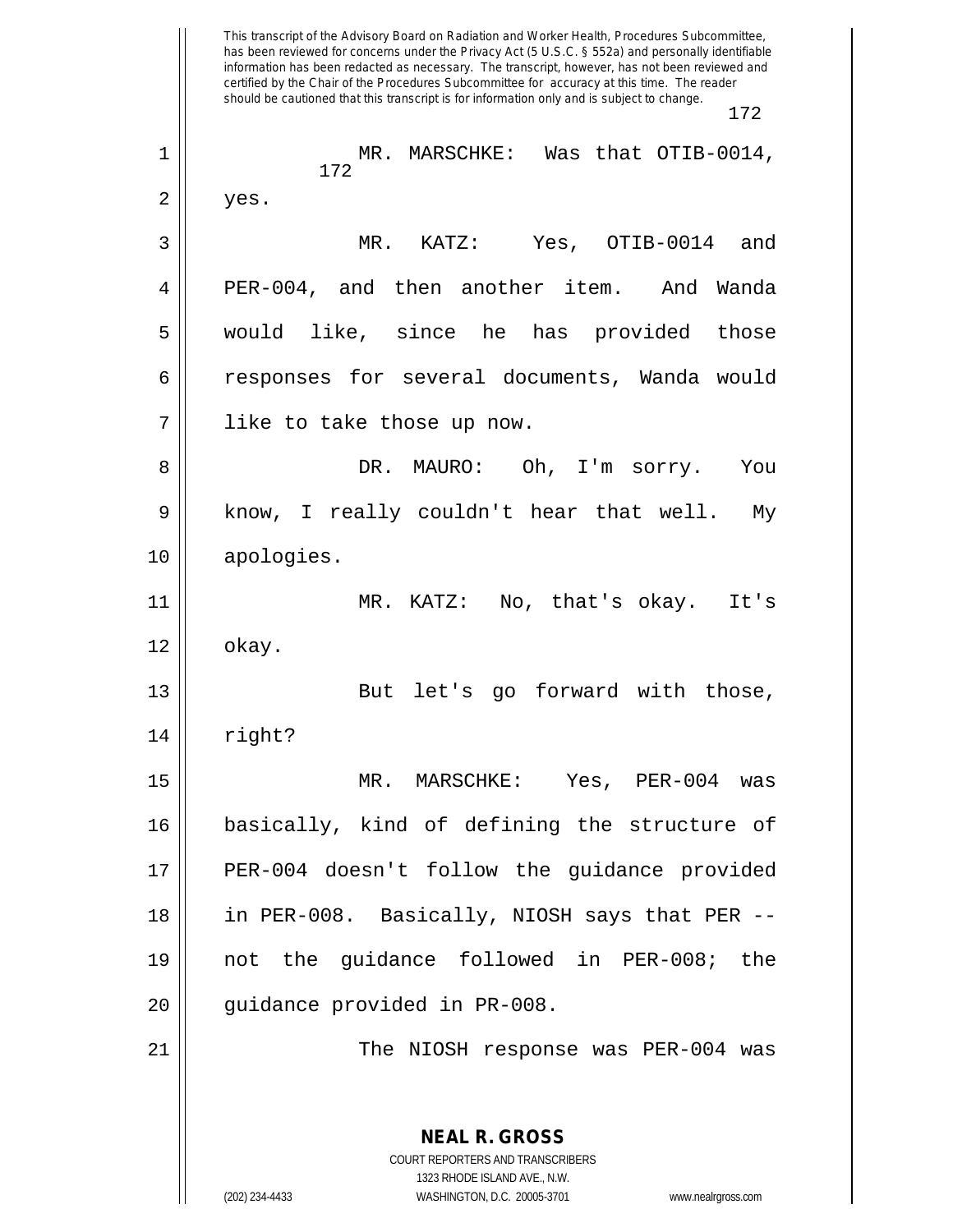This transcript of the Advisory Board on Radiation and Worker Health, Procedures Subcommittee, has been reviewed for concerns under the Privacy Act (5 U.S.C. § 552a) and personally identifiable information has been redacted as necessary. The transcript, however, has not been reviewed and certified by the Chair of the Procedures Subcommittee for accuracy at this time. The reader should be cautioned that this transcript is for information only and is subject to change. 173 173 1 || written before PR-008 was, before any guidance 2 was available. And SC&A had recommended the  $3 \parallel$  status be changed to in abeyance until NIOSH 4 | completes a revision or deletes PR-008, and  $5 \parallel$  PR-008 was canceled. 6  $\parallel$  So, really, the thing is, the 7 bottom line is both of these documents, 8 || PER-004 and PR have been, if I am reading what 9 || Brant wrote here correctly, both these 10 documents have been canceled. 11 MR. KATZ: Wait. Can you be clear 12 which? Both? You said PER-004 and which 13 | other one? 14 MR. MARSCHKE: PER-004-01 is the 15 | finding number. 16 || I'm having trouble with my email. 17 CHAIR MUNN: So am I. 18 MS. THOMAS: That's the finding, 19 but only OCAS Procedure 8 was canceled. The 20 finding on PER-004-01 has to do with OCAS 21 || Procedure 8.

> COURT REPORTERS AND TRANSCRIBERS 1323 RHODE ISLAND AVE., N.W. (202) 234-4433 WASHINGTON, D.C. 20005-3701 www.nealrgross.com

**NEAL R. GROSS**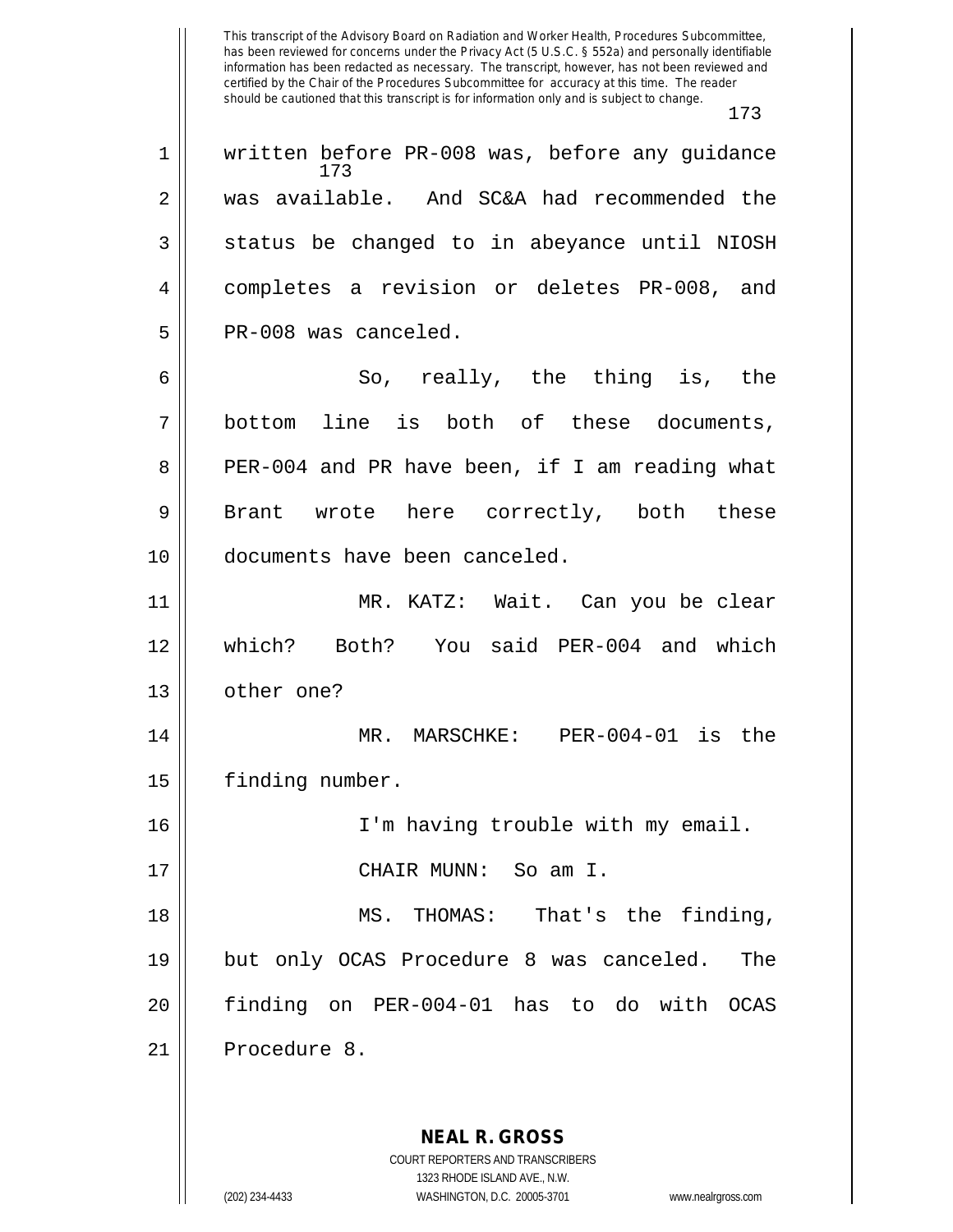This transcript of the Advisory Board on Radiation and Worker Health, Procedures Subcommittee, has been reviewed for concerns under the Privacy Act (5 U.S.C. § 552a) and personally identifiable information has been redacted as necessary. The transcript, however, has not been reviewed and certified by the Chair of the Procedures Subcommittee for accuracy at this time. The reader should be cautioned that this transcript is for information only and is subject to change. 174 174 1 So, I think Brant was suggesting  $2 \parallel$  that, since OCAS-PR-008 was canceled, you 3 || know, that this finding for PER-0004 or 004 4 should be closed. But PER-004 was not 5 | canceled; just Procedure 8. 6 MR. KATZ: Okay. Thank you. 7 MEMBER LEMEN: These are in the 8 | new document system, right? 9 CHAIR MUNN: No, they're not. 10 || They are in Brant's email. 11 MEMBER LEMEN: Right, right. 12 MS. THOMAS: Does that make sense  $13$  | to you, Steve, too? 14 || MR. MARSCHKE: Yes. 15 MS. THOMAS: Yes. 16 MR. MARSCHKE: Yes. You explained 17 it much better than I was stumbling over 18 || myself here. 19 CHAIR MUNN: I guess the only 20 question is whether we are comfortable with 21 the decision to cancel PR-008 as being

> **NEAL R. GROSS** COURT REPORTERS AND TRANSCRIBERS 1323 RHODE ISLAND AVE., N.W.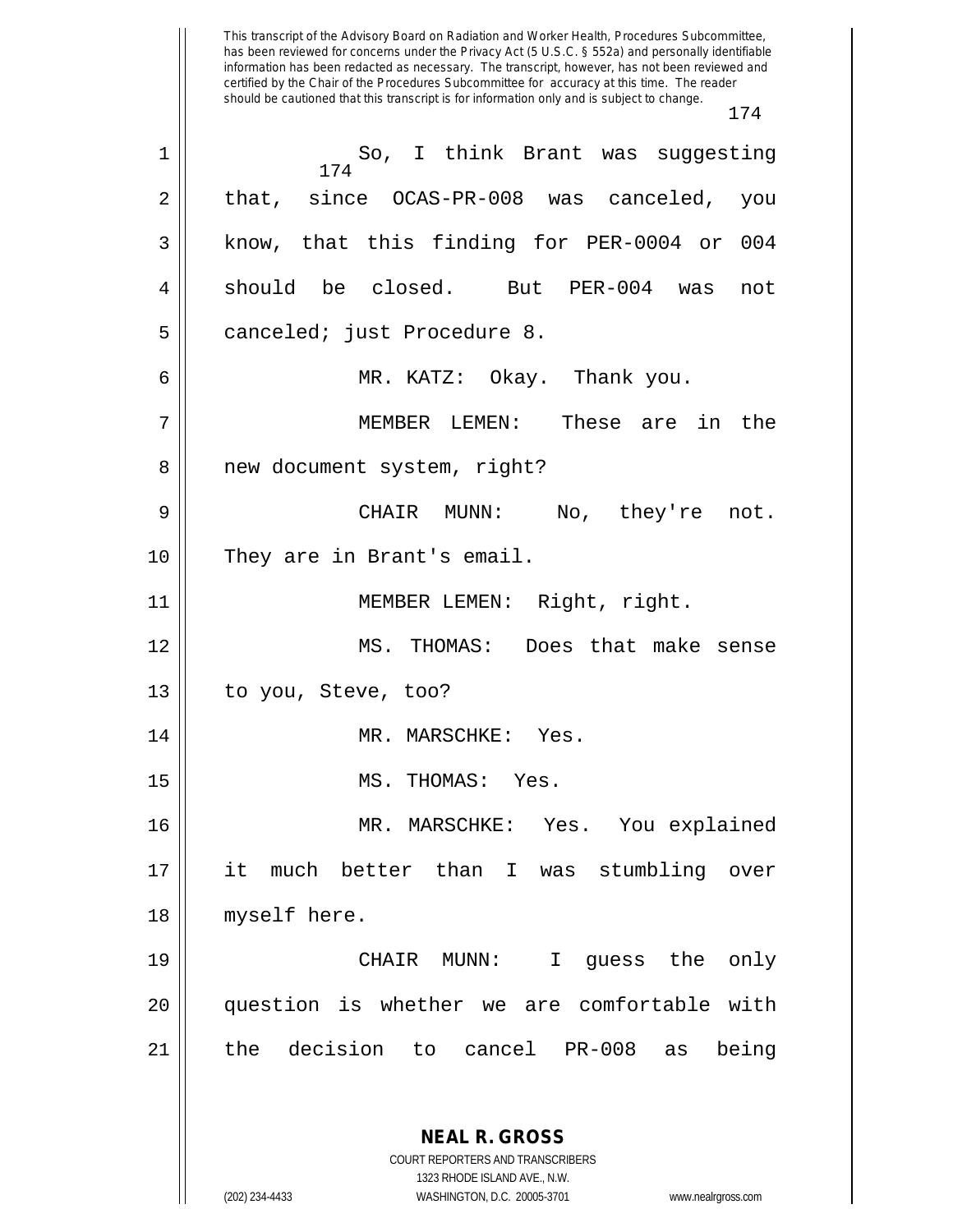This transcript of the Advisory Board on Radiation and Worker Health, Procedures Subcommittee, has been reviewed for concerns under the Privacy Act (5 U.S.C. § 552a) and personally identifiable information has been redacted as necessary. The transcript, however, has not been reviewed and certified by the Chair of the Procedures Subcommittee for accuracy at this time. The reader should be cautioned that this transcript is for information only and is subject to change.

| $\mathbf 1$ | adequate closure for the issue.                |
|-------------|------------------------------------------------|
| 2           | MR. KATZ: So, does anyone have                 |
| 3           | the issue that they can pull up and summarize? |
| 4           | CHAIR MUNN: Well, what we have on              |
| 5           | the original finding, SC&A's original finding  |
| 6           | said the statement in Section 433 refers back  |
| 7           | to Section 42, but the wording is inconsistent |
| 8           | and may cause confusion. Also, Section 5.4     |
| 9           | refers back to Section 5 in two places that    |
| 10          | actually refers to information in Section 4.   |
| 11          | And NIOSH agreed, said that the                |
| 12          | PER process has changed a lot since they did   |
| 13          | PR-008, and a lot of discussion had gone on    |
| 14          | about it. And therefore, PR-008 would either   |
| 15          | be revised or canceled until such time as PER  |
| 16          | activity resumes and PER process is clarified. |
| 17          | Well, activity has resumed.<br>The             |
| 18          | process is clarified. We had it in abeyance.   |
| 19          | SC&A agreed with<br>the                        |
| 20          | recommendation that was made with respect to   |
| 21          | PR-008, and now NIOSH is saying PR-008 was     |

**NEAL R. GROSS** COURT REPORTERS AND TRANSCRIBERS

1323 RHODE ISLAND AVE., N.W.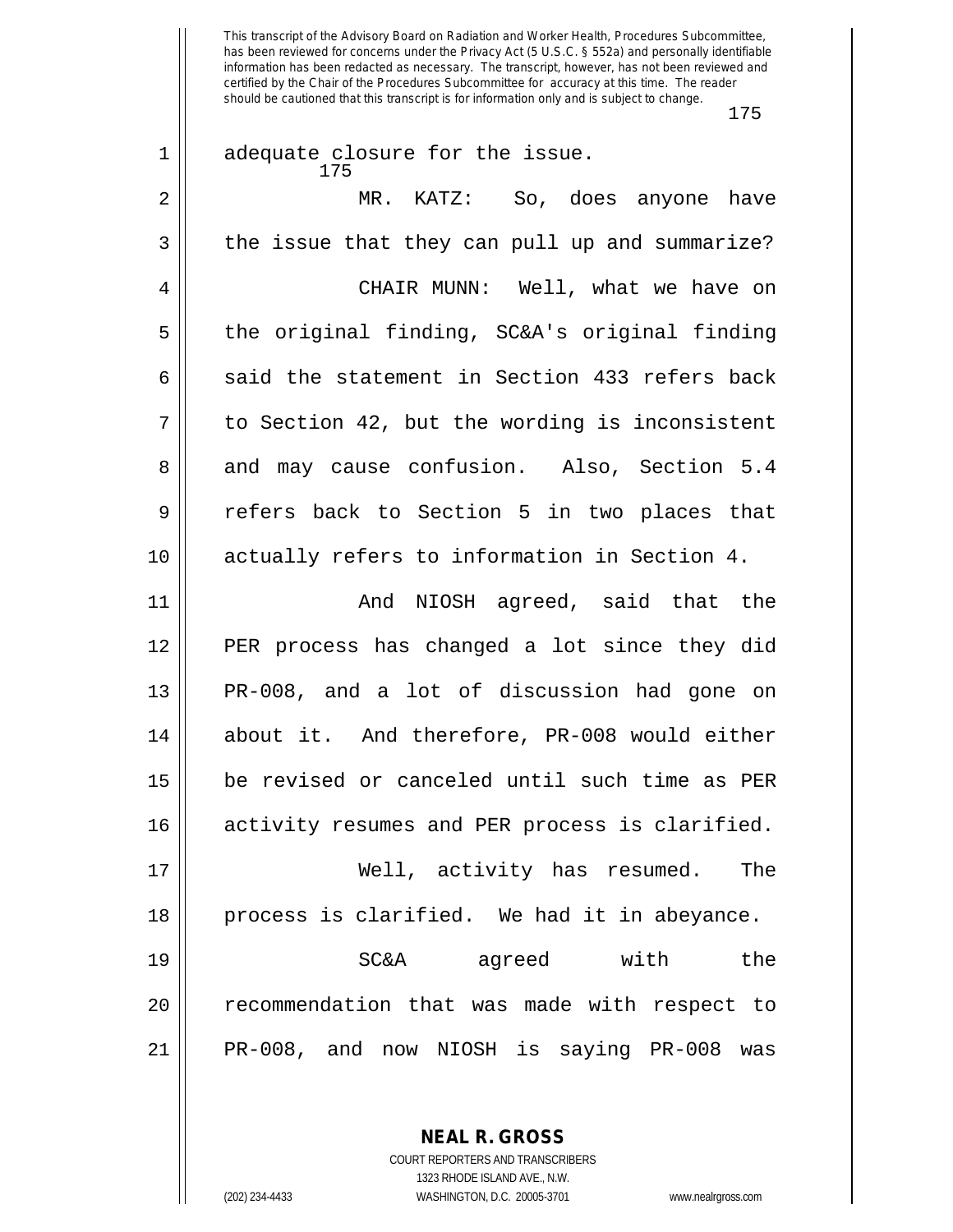This transcript of the Advisory Board on Radiation and Worker Health, Procedures Subcommittee, has been reviewed for concerns under the Privacy Act (5 U.S.C. § 552a) and personally identifiable information has been redacted as necessary. The transcript, however, has not been reviewed and certified by the Chair of the Procedures Subcommittee for accuracy at this time. The reader should be cautioned that this transcript is for information only and is subject to change. 176 **NEAL R. GROSS** COURT REPORTERS AND TRANSCRIBERS 1323 RHODE ISLAND AVE., N.W. 176 1 || canceled in June. So, therefore, we can now 2 | be closed. 3 MEMBER LEMEN: So, PR-008 is 4 | closed? Is that what you're saying? 5 CHAIR MUNN: Yes. 6 MS. THOMAS: PR-008 is canceled. 7 MR. KATZ: PR-008 is canceled, and 8 || that was the action promised as one of the  $9 \parallel$  alternatives to close this issue. So, it 10 sounds like you have already preliminarily 11 agreed. 12 CHAIR MUNN: We agreed. 13 MR. KATZ: So, 008 -- 14 || MEMBER LEMEN: 008 is canceled. 15 || CHAIR MUNN: That's right. 16 MR. KATZ: PR-008 is canceled. 17 || CHAIR MUNN: Yes. 18 DR. MAURO: Does someone have the 19 title of that offhand? 20 MR. MARSCHKE: Preparation of 21 || Program Evaluation Reports and Program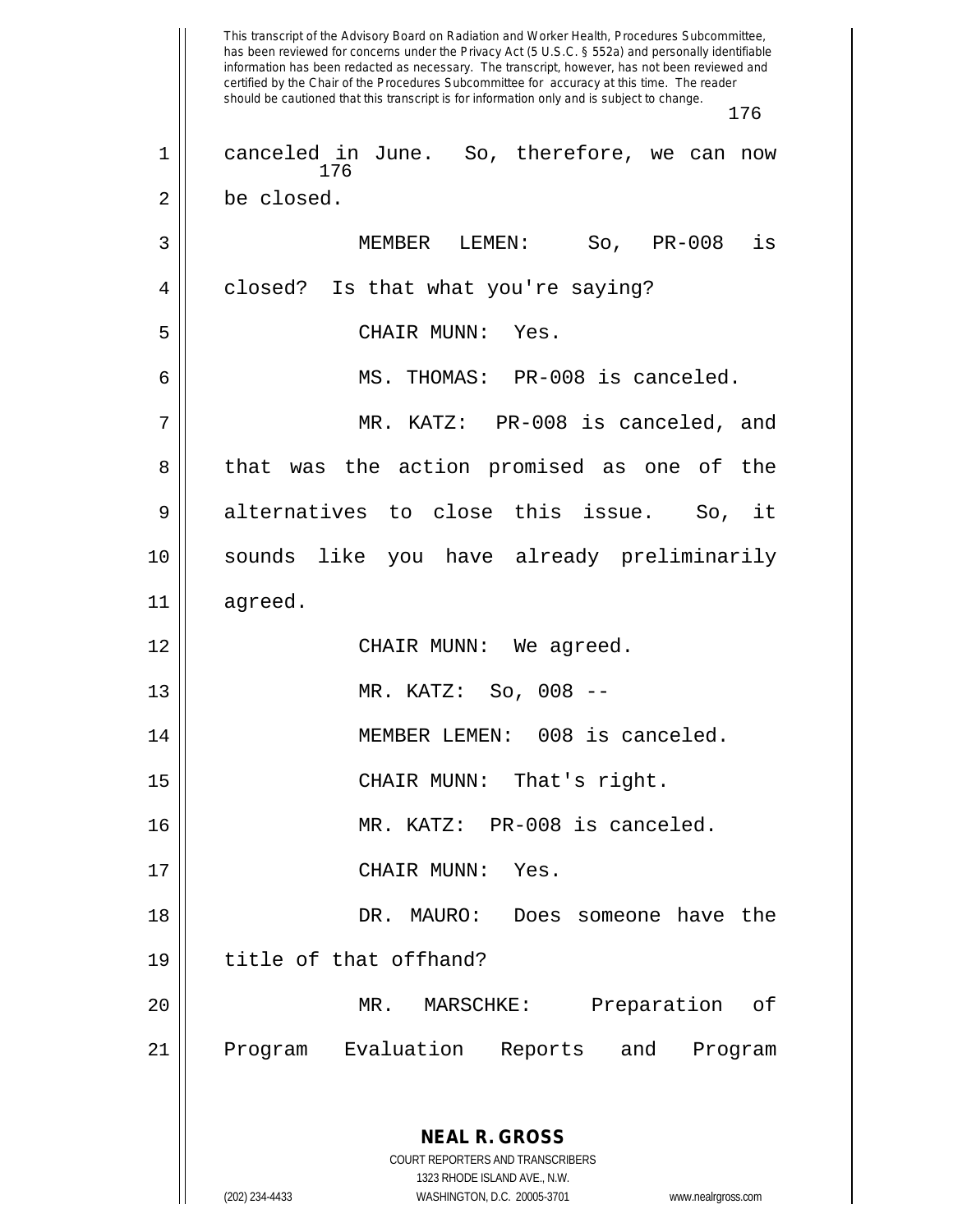This transcript of the Advisory Board on Radiation and Worker Health, Procedures Subcommittee, has been reviewed for concerns under the Privacy Act (5 U.S.C. § 552a) and personally identifiable information has been redacted as necessary. The transcript, however, has not been reviewed and certified by the Chair of the Procedures Subcommittee for accuracy at this time. The reader should be cautioned that this transcript is for information only and is subject to change. 177 **NEAL R. GROSS** COURT REPORTERS AND TRANSCRIBERS 1323 RHODE ISLAND AVE., N.W. (202) 234-4433 WASHINGTON, D.C. 20005-3701 www.nealrgross.com 177 1 || Evaluation Plans. 2 DR. MAURO: Oh, the generic one?  $3 \parallel$  Oh, okay. 4 | CHAIR MUNN: Right. 5 DR. MAURO: Got it. 6 MR. MARSCHKE: So, that's 7 canceled. 8 MR. KATZ: So, that's canceled. 9 So, then, Finding 1 of PER-004 is 10 || moot now. It is solved. 11 MEMBER LEMEN: When you cancel 12 something like that, do you just throw that  $13$  away now? 14 | CHAIR MUNN: No. 15 MEMBER LEMEN: Or what do you do 16 with it? 17 CHAIR MUNN: It goes into our  $18$  closed box, and the closed box is what we have 19 been talking about having wrap-ups at the tail  $20$  ||  $end.$ 21 MEMBER LEMEN: Yes. So, that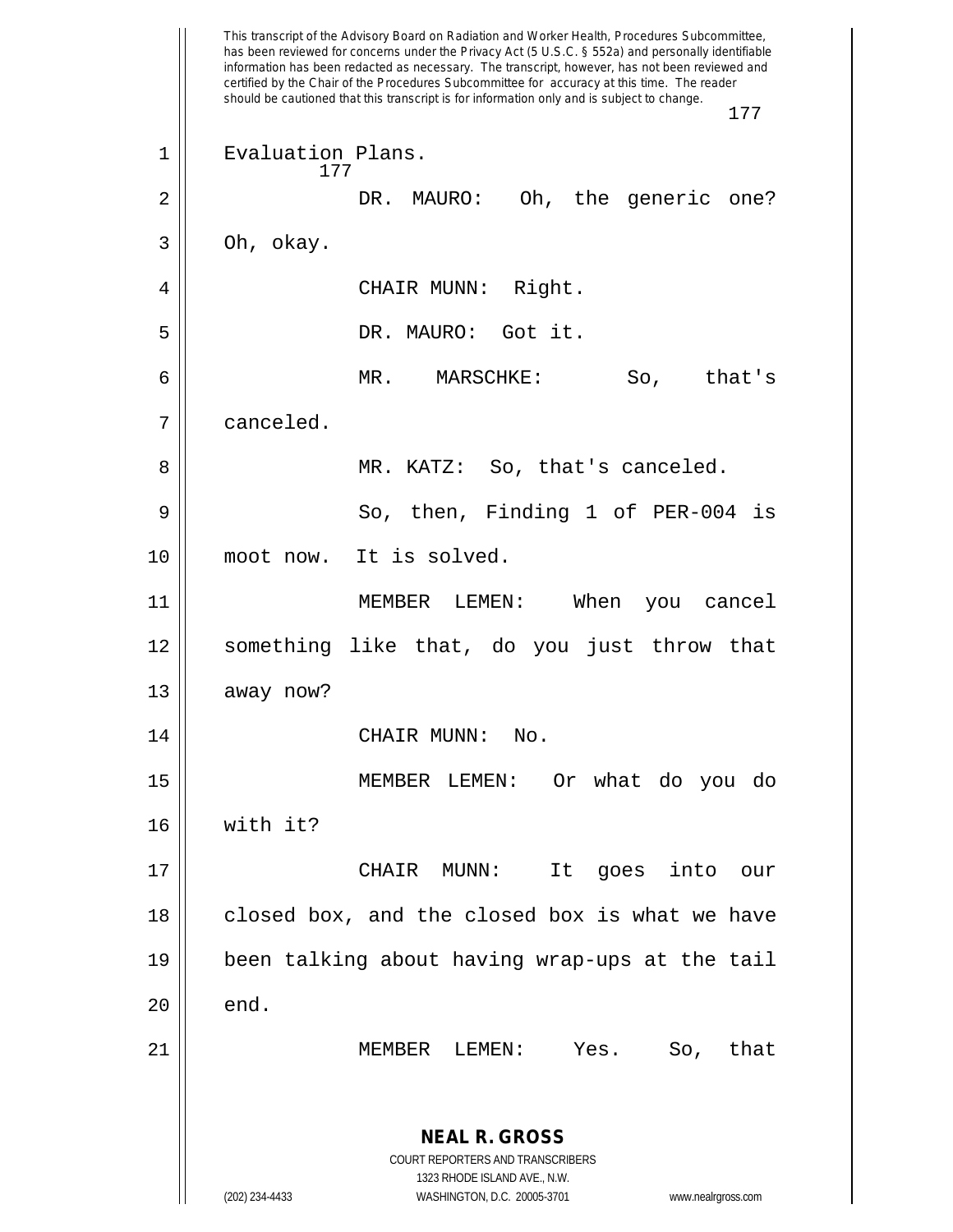This transcript of the Advisory Board on Radiation and Worker Health, Procedures Subcommittee, has been reviewed for concerns under the Privacy Act (5 U.S.C. § 552a) and personally identifiable information has been redacted as necessary. The transcript, however, has not been reviewed and certified by the Chair of the Procedures Subcommittee for accuracy at this time. The reader should be cautioned that this transcript is for information only and is subject to change. 178 **NEAL R. GROSS** COURT REPORTERS AND TRANSCRIBERS 1323 RHODE ISLAND AVE., N.W. (202) 234-4433 WASHINGTON, D.C. 20005-3701 www.nealrgross.com 178 1 would be a wrap-up one? 2 CHAIR MUNN: That will be a wrap- $3 \parallel$  up one, along with the factor. 4 MR. KATZ: Well, no, you will do a 5 wrap-up on PER-004 when you conclude your  $6 \parallel$  review of that. 7 CHAIR MUNN: Correct. 8 MR. KATZ: But PR-008 is canceled. 9 CHAIR MUNN: That's canceled. 10 MR. KATZ: That's DCAS decides to 11 cancel that. But you don't have to do -- on 12 PER-004, when you've gone through all the 13 || findings and resolved all the findings, that 14 is when you would draft a two-page summary. 15 || But the rest of the findings aren't closed yet 16 || as far as I know. 17 MEMBER LEMEN: And that's PER? 18 MR. KATZ: PER-004. 19 MEMBER LEMEN: Right. Got you. 20 MR. KATZ: Right. 21 MR. MARSCHKE: The question on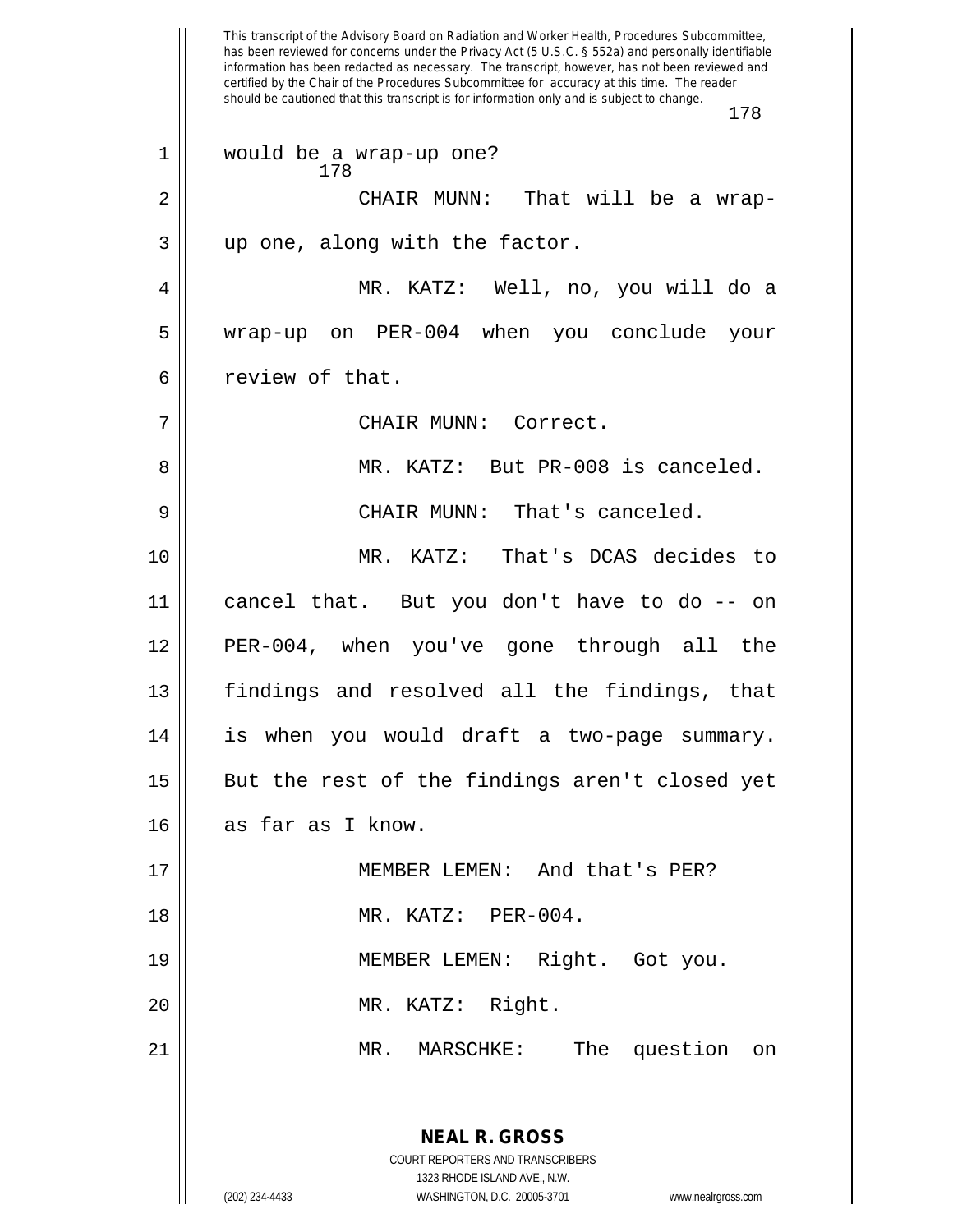This transcript of the Advisory Board on Radiation and Worker Health, Procedures Subcommittee, has been reviewed for concerns under the Privacy Act (5 U.S.C. § 552a) and personally identifiable information has been redacted as necessary. The transcript, however, has not been reviewed and certified by the Chair of the Procedures Subcommittee for accuracy at this time. The reader should be cautioned that this transcript is for information only and is subject to change. 179 **NEAL R. GROSS** COURT REPORTERS AND TRANSCRIBERS 1323 RHODE ISLAND AVE., N.W. (202) 234-4433 WASHINGTON, D.C. 20005-3701 www.nealrgross.com 179 1 PR-008 is -- 2 MEMBER LEMEN: So, it's still  $3 \parallel$  open? 4 MR. MARSCHKE: -- I'm showing two 5 || findings, both of them being in abeyance. So, 6 the question becomes, why is Brant only 7 recommending one of them be closed? Or am I 8 || missing -- no, he's recommending they both be 9 closed. 10 MS. THOMAS: On PER-004 -- 11 || MR. KATZ: PER-004. 12 MR. MARSCHKE: PR-008, he's got 13 | two pages. 14 || MS. THOMAS: Hold on a second. 15 MR. MARSCHKE: Yes, he's 16 | recommending both closures. 17 || MS. THOMAS: Okay. 18 MR. KATZ: Okay. So, that's  $19$  || Findings No. 1 and No.  $-$ 20 MR. MARSCHKE: That's Finding No.  $21$  | PR-008-01 and PR-008-02.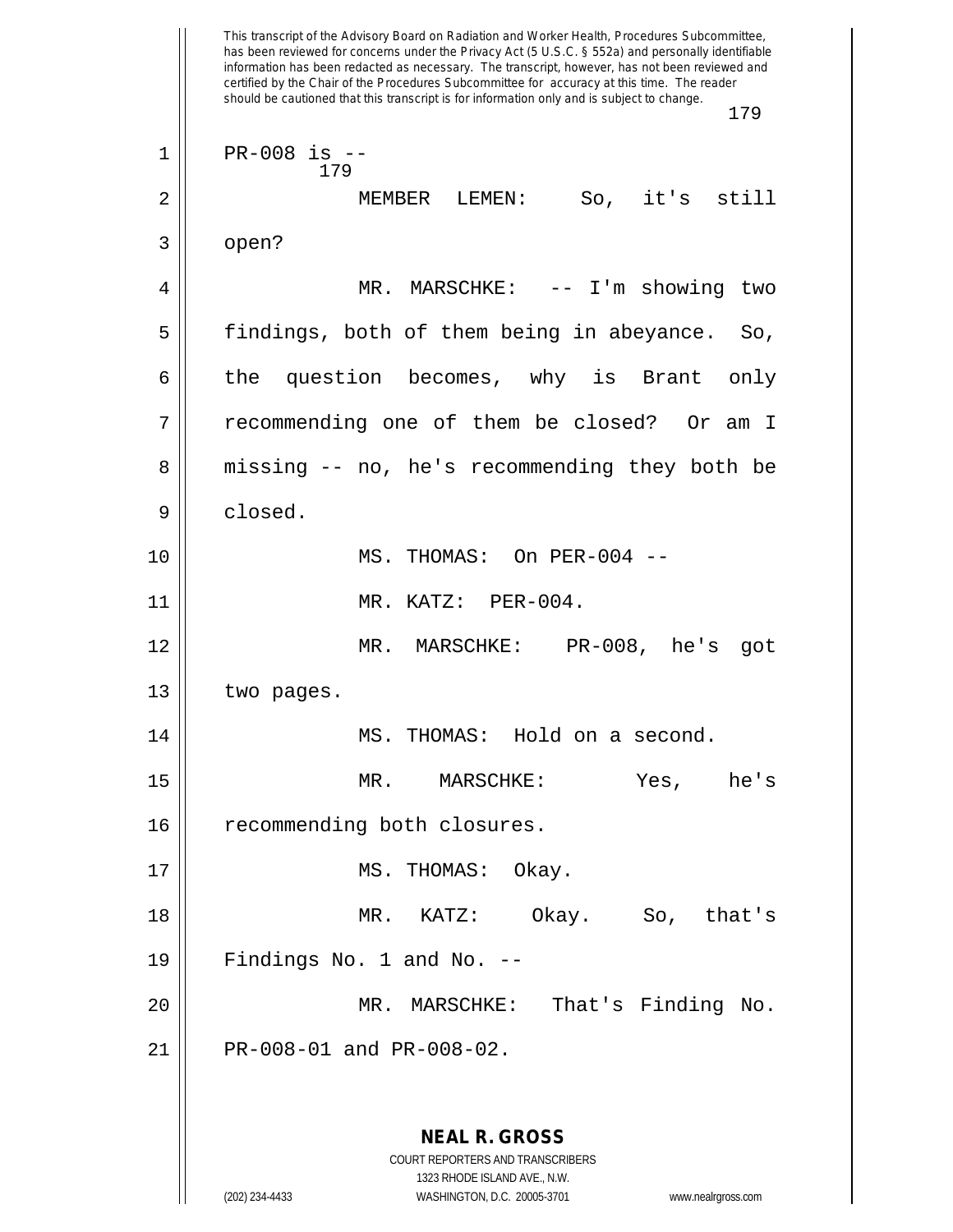This transcript of the Advisory Board on Radiation and Worker Health, Procedures Subcommittee, has been reviewed for concerns under the Privacy Act (5 U.S.C. § 552a) and personally identifiable information has been redacted as necessary. The transcript, however, has not been reviewed and certified by the Chair of the Procedures Subcommittee for accuracy at this time. The reader should be cautioned that this transcript is for information only and is subject to change. 180 **NEAL R. GROSS** COURT REPORTERS AND TRANSCRIBERS 1323 RHODE ISLAND AVE., N.W. (202) 234-4433 WASHINGTON, D.C. 20005-3701 www.nealrgross.com 180 1 || MEMBER LEMEN: But that's 2 | canceled, right? 3 MR. MARSCHKE: And those are 4 closed because -- 5 MEMBER LEMEN: Or closed. 6 || MR. MARSCHKE: -- the PR has been 7 canceled. 8 CHAIR MUNN: Yes. 9 MR. KATZ: But, see, then you're 10 saying those also result in closing PER-004-01 11 finding? 12 || MS. THOMAS: Yes. 13 MR. KATZ: Okay. So, there are 14 || three findings getting closed, two associated 15 with the old document and one associated with  $16$  || the  $-$ 17 MEMBER LEMEN: Which is 004-01,  $18$  | right? 19 CHAIR MUNN: Yes. 20 MR. KATZ: 004-01 is the current 21 document that has one finding. Right, one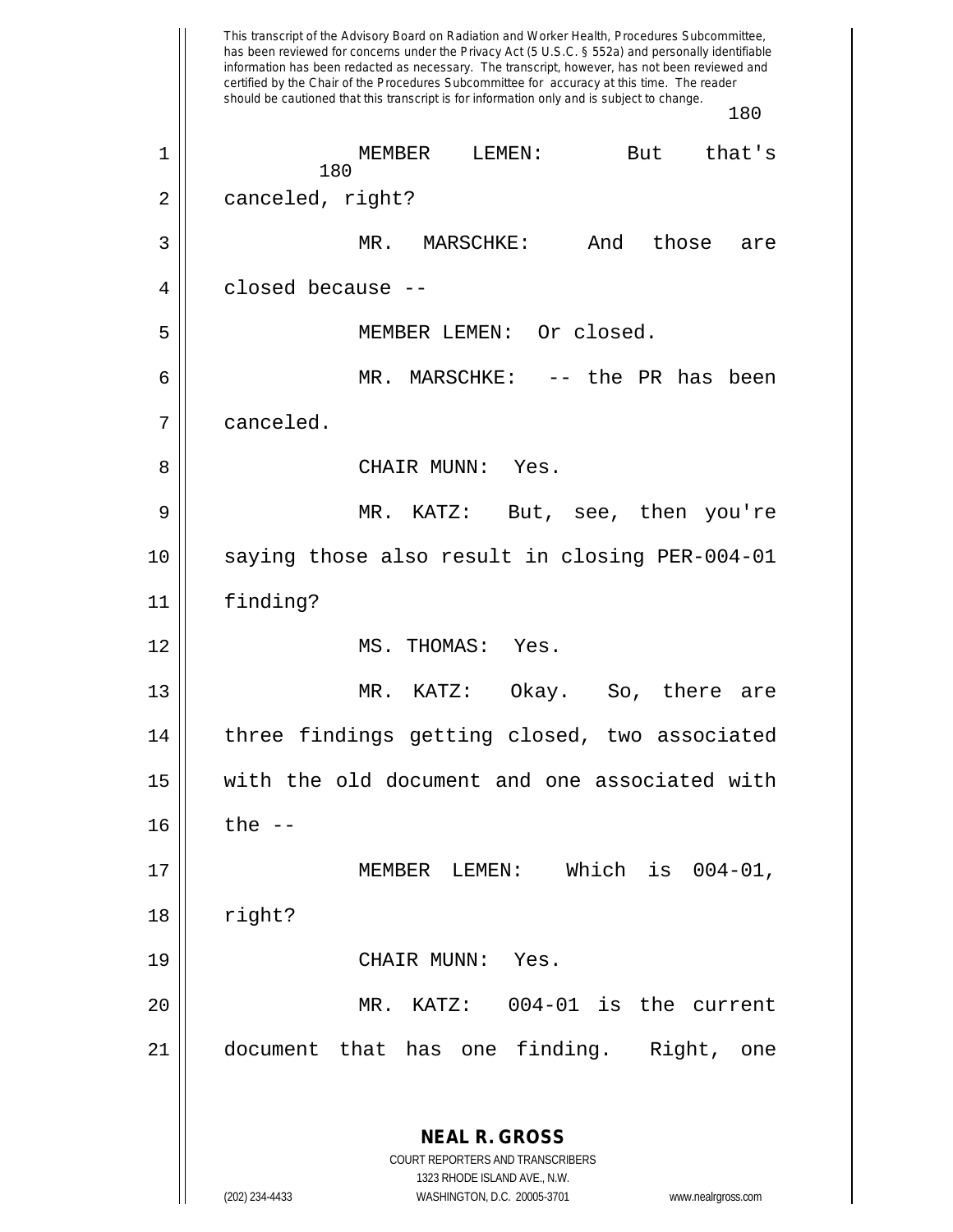This transcript of the Advisory Board on Radiation and Worker Health, Procedures Subcommittee, has been reviewed for concerns under the Privacy Act (5 U.S.C. § 552a) and personally identifiable information has been redacted as necessary. The transcript, however, has not been reviewed and certified by the Chair of the Procedures Subcommittee for accuracy at this time. The reader should be cautioned that this transcript is for information only and is subject to change. 181 **NEAL R. GROSS** COURT REPORTERS AND TRANSCRIBERS 1323 RHODE ISLAND AVE., N.W. (202) 234-4433 WASHINGTON, D.C. 20005-3701 www.nealrgross.com 181 1 || finding is closed on that. 2 MEMBER LEMEN: And that's the 01 3 | finding? 4 MR. KATZ: Yes. Yes. 5 MEMBER LEMEN: Thank you. 6 MR. KATZ: Okay. 7 MR. MARSCHKE: So, we should add, 8 in the new database, we add a response here  $9 \parallel$  saying something along the lines that this 10 issue has been closed. 11 CHAIR MUNN: But can't you just 12 use Brant's words? 13 MR. MARSCHKE: I don't have them 14 || to steal them. Can I steal them? 15 CHAIR MUNN: OCAS-PR-008 was 16 || canceled on 6/3/10. Therefore, NIOSH proposes 17 || this finding be closed, and the Subcommittee 18 agreed. 19 I did not hear any objection to  $20$  || closing this. Is there any objection from the 21 || Subcommittee members?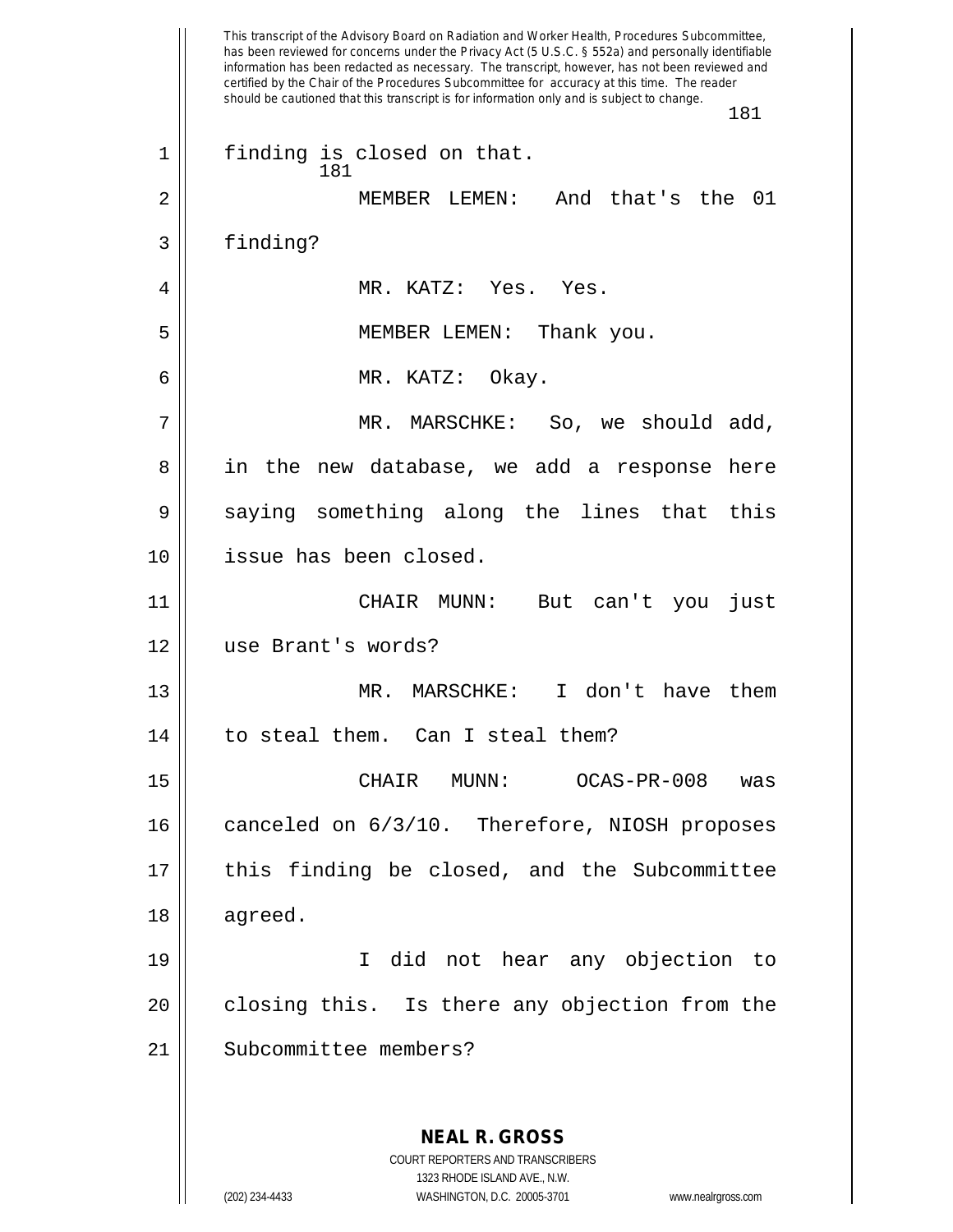This transcript of the Advisory Board on Radiation and Worker Health, Procedures Subcommittee, has been reviewed for concerns under the Privacy Act (5 U.S.C. § 552a) and personally identifiable information has been redacted as necessary. The transcript, however, has not been reviewed and certified by the Chair of the Procedures Subcommittee for accuracy at this time. The reader should be cautioned that this transcript is for information only and is subject to change. 182 **NEAL R. GROSS** COURT REPORTERS AND TRANSCRIBERS 1323 RHODE ISLAND AVE., N.W. (202) 234-4433 WASHINGTON, D.C. 20005-3701 www.nealrgross.com 182 1 || Mike? 2 MEMBER GIBSON: I'm sorry, I 3 wasn't on the phone. 4 What's that? 5 CHAIR MUNN: I said I didn't hear 6 any objection from any of the Subcommittee 7 members about following NIOSH's suggestion to 8 d close this item. 9 MEMBER GIBSON: Yes, I'm okay with  $10 \parallel$  that. 11 CHAIR MUNN: Thank you. 12 MS. THOMAS: Not to change the 13 || subject, but I did hear from some of the  $14$  authors who will be working on OTIB-0070, and 15 I think they can do it before your next 16 meeting. 17 CHAIR MUNN: Good. Thank you. 18 MS. THOMAS: So, we'll certainly  $19 \parallel$  try. 20 CHAIR MUNN: At least we will have 21 || something by then?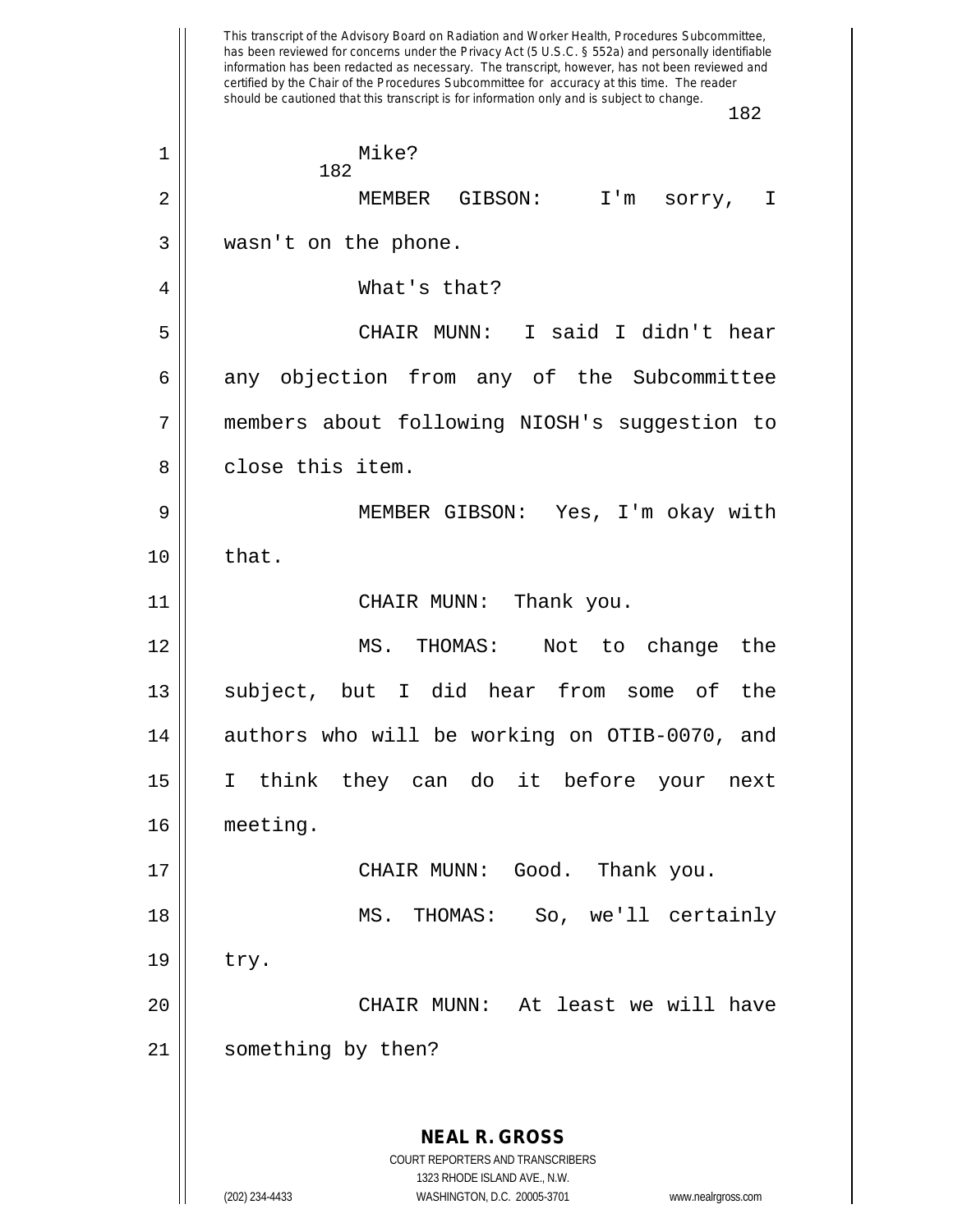This transcript of the Advisory Board on Radiation and Worker Health, Procedures Subcommittee, has been reviewed for concerns under the Privacy Act (5 U.S.C. § 552a) and personally identifiable information has been redacted as necessary. The transcript, however, has not been reviewed and certified by the Chair of the Procedures Subcommittee for accuracy at this time. The reader should be cautioned that this transcript is for information only and is subject to change. 183 **NEAL R. GROSS** COURT REPORTERS AND TRANSCRIBERS 1323 RHODE ISLAND AVE., N.W. (202) 234-4433 WASHINGTON, D.C. 20005-3701 www.nealrgross.com 183 1 || MS. THOMAS: Yes. 2 || CHAIR MUNN: Good. 3 MR. KATZ: But, ideally, at least  $4 \parallel$  a week in advance, so that SC&A has a chance  $5 \parallel - -$ 6 MS. THOMAS: Yes, you can look at  $7 \parallel$  it. 8 MR. KATZ: -- to review those 9 || responses --10 || MS. THOMAS: Yes. 11 || MR. KATZ: -- as well as the Work 12 | Group members. 13 MR. MARSCHKE: I think if you look 14 at PR-008, you will see now that the two 15 | issues associated with that have been closed. 16 CHAIR MUNN: Good. 17 || MR. KATZ: Okay. 18 || MR. MARSCHKE: Leroy, I can't find 19 PER-004 in the new database. Can I find PERs? 20 MR. KATZ: It does have PERs. 21 || MS. ADAMS: No, Stacy this morning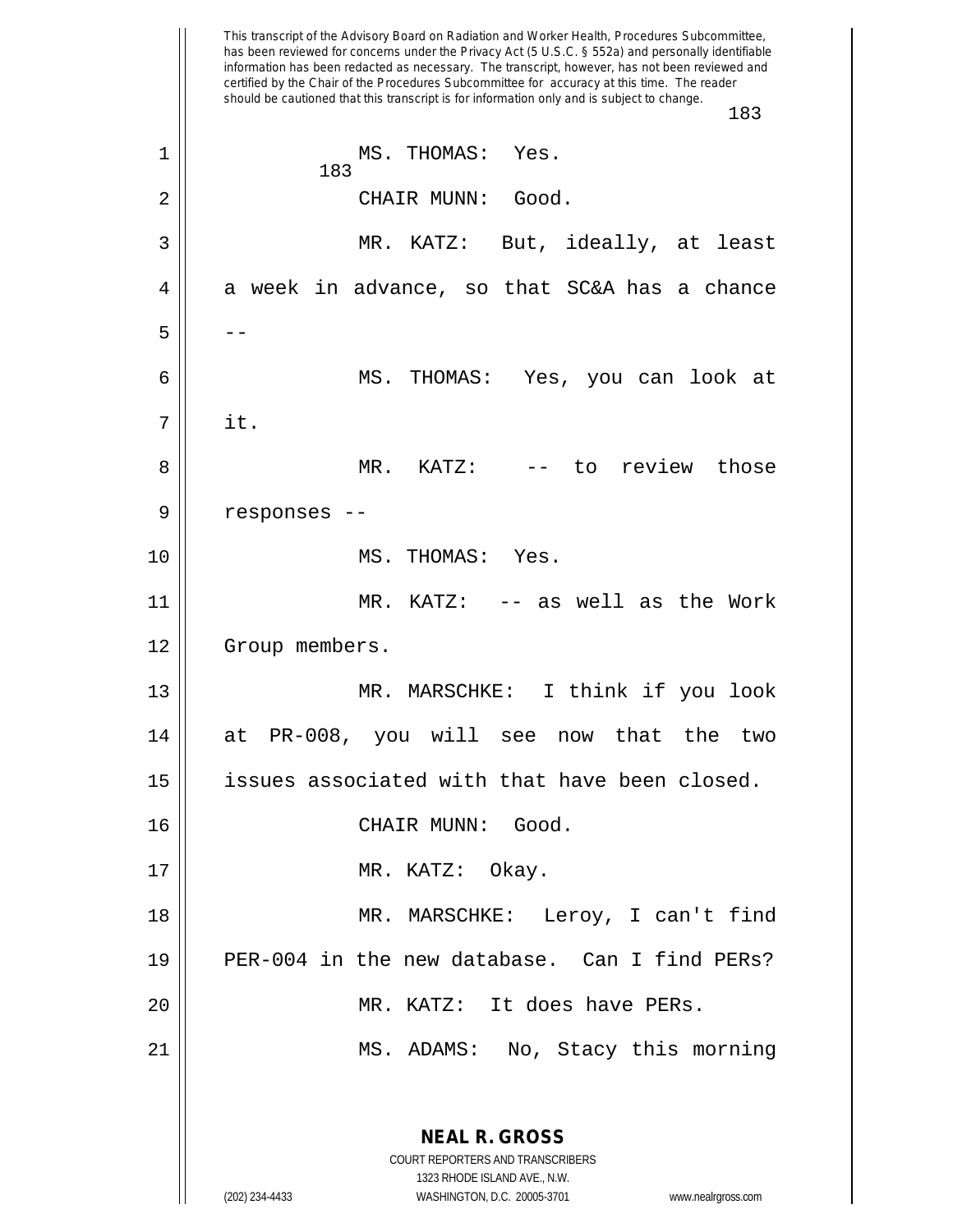This transcript of the Advisory Board on Radiation and Worker Health, Procedures Subcommittee, has been reviewed for concerns under the Privacy Act (5 U.S.C. § 552a) and personally identifiable information has been redacted as necessary. The transcript, however, has not been reviewed and certified by the Chair of the Procedures Subcommittee for accuracy at this time. The reader should be cautioned that this transcript is for information only and is subject to change. 184 184  $1$  | said there were only two PERs in there so far. 2 MR. KATZ: They haven't all been 3 || loaded? Okay. 4 MR. MARSCHKE: So, we'll just have  $5 \parallel$  to  $-$ 6 MR. KATZ: So, we'll have to  $7 ||$  update the database when it is all in there. 8 || I mean, Steve, you can do that. Steve, I mean 9 you can update the database? You know, 10 || they'll enter all this stuff. 11 MR. MARSCHKE: Well, I guess the 12 question is, do I have the Subcommittee's 13 approval to close PER-004-01 when I get the 14 | capabilities? 15 CHAIR MUNN: Yes. 16 MR. KATZ: Yes. 17 MR. MARSCHKE: And Paul was 18 pointing out that I have an extra he at the  $19$  || end of my -- when I cut and paste, I cut and  $20$  || paste a little too much. And when we get the 21 capability to edit, I will have to go through

> **NEAL R. GROSS** COURT REPORTERS AND TRANSCRIBERS

1323 RHODE ISLAND AVE., N.W. (202) 234-4433 WASHINGTON, D.C. 20005-3701 www.nealrgross.com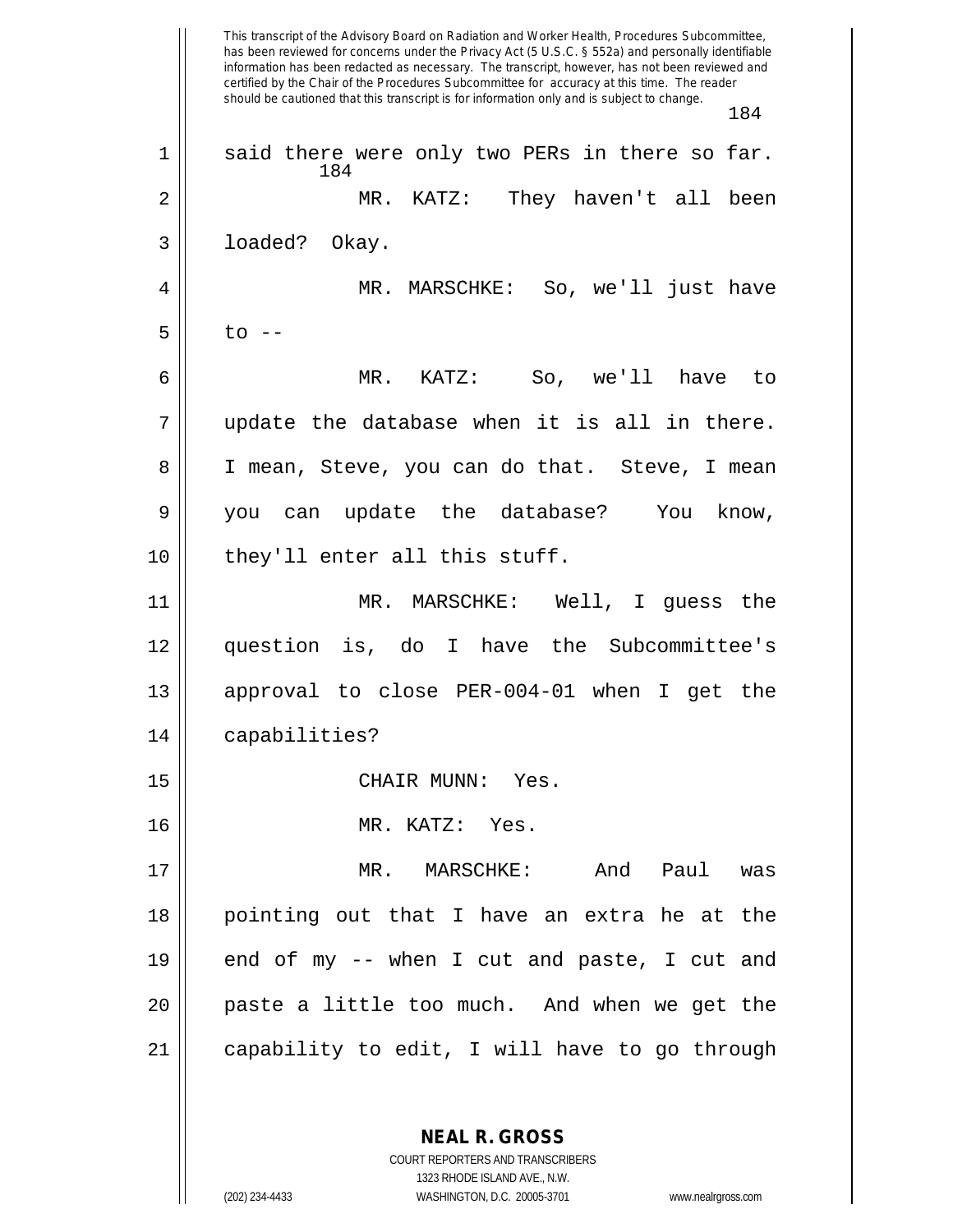This transcript of the Advisory Board on Radiation and Worker Health, Procedures Subcommittee, has been reviewed for concerns under the Privacy Act (5 U.S.C. § 552a) and personally identifiable information has been redacted as necessary. The transcript, however, has not been reviewed and certified by the Chair of the Procedures Subcommittee for accuracy at this time. The reader should be cautioned that this transcript is for information only and is subject to change. 185 **NEAL R. GROSS** COURT REPORTERS AND TRANSCRIBERS 1323 RHODE ISLAND AVE., N.W. (202) 234-4433 WASHINGTON, D.C. 20005-3701 www.nealrgross.com 185 1 and edit this. 2 MR. KATZ: So, Steve will update  $3 \parallel$  that in the interim before the next report, I 4 | mean the next meeting. 5 So, you still have OTIB-0014 from  $6 \parallel$  Brant, too. 7 CHAIR MUNN: OTIB-0014? 8 MS. THOMAS: It's TIB-014. 9 MR. KATZ: TIB-014. 10 || MS. THOMAS: Yes. 11 || MR. KATZ: Sorry. 12 MS. THOMAS: That's okay. 13 || CHAIR MUNN: OCAS-TIB-014. 14 || MR. MARSCHKE: Yes, and those are 15 a little bit more substantive, and I asked 16 Joyce to take a look at them. So, I am sure 17 we will have a response by the next -- 18 MR. KATZ: Okay, so that's for the 19 next meeting. 20 MS. THOMAS: Okay. And then, what 21 I will do is make sure those responses that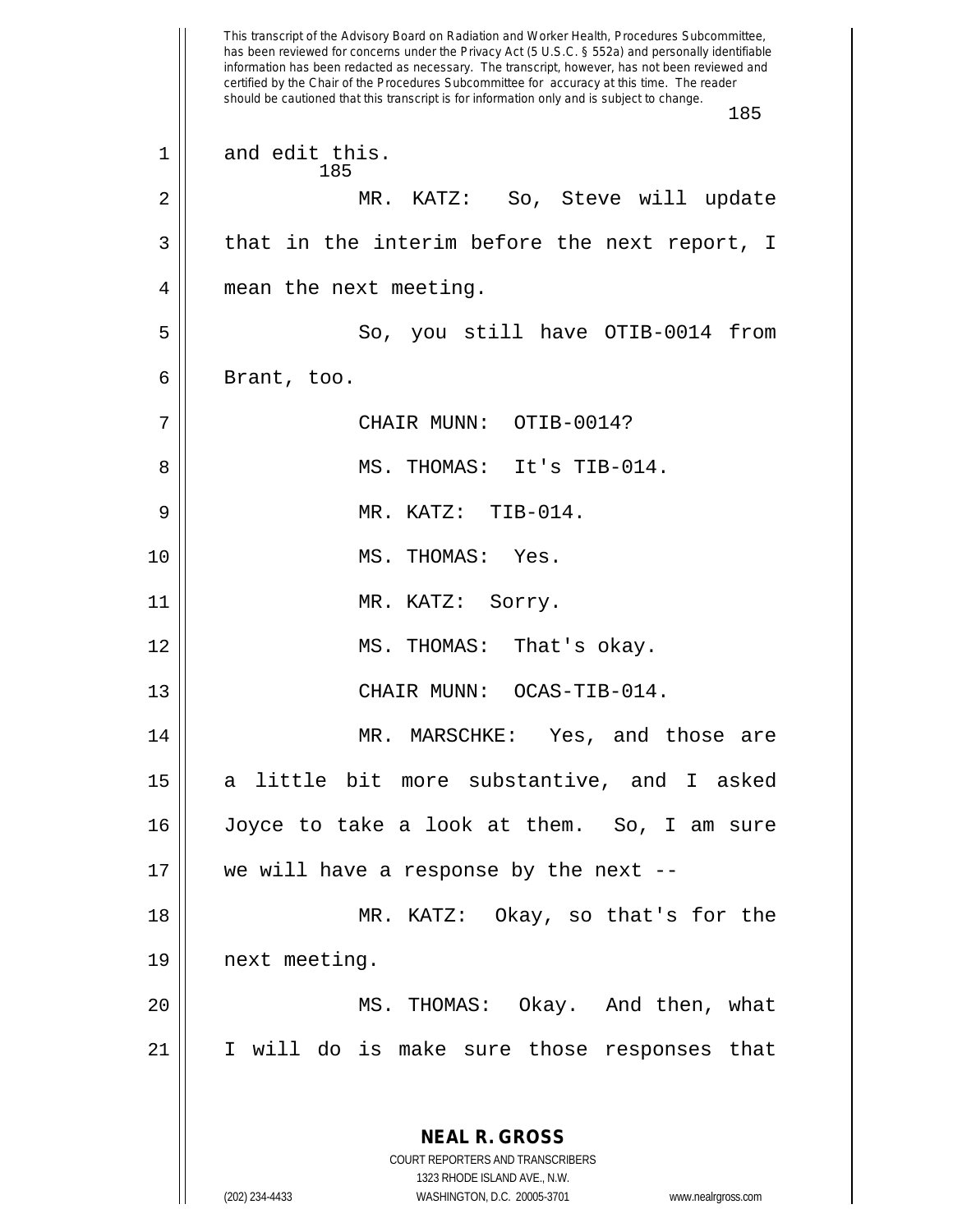This transcript of the Advisory Board on Radiation and Worker Health, Procedures Subcommittee, has been reviewed for concerns under the Privacy Act (5 U.S.C. § 552a) and personally identifiable information has been redacted as necessary. The transcript, however, has not been reviewed and certified by the Chair of the Procedures Subcommittee for accuracy at this time. The reader should be cautioned that this transcript is for information only and is subject to change. 186 **NEAL R. GROSS** COURT REPORTERS AND TRANSCRIBERS 1323 RHODE ISLAND AVE., N.W. (202) 234-4433 WASHINGTON, D.C. 20005-3701 www.nealrgross.com 186  $1$  | got sent around are added to the new database. 2 MR. MARSCHKE: Right. 3 || MS. THOMAS: How about that? 4 CHAIR MUNN: So, on TIB-014, is  $5 \parallel$  the work that Joyce is doing, I think I heard, 6 | going to cover what SC&A views as required but 7 absent? That specific question was asked in 8 the NIOSH response. What data does SC&A view 9 as required but absent? And what specific 10 part of the document is missing required 11 | references? 12 || MR. MARSCHKE: Yes. 13 || CHAIR MUNN: So, that report will 14 address that. In the meantime, is there any 15 objection to the recommendation that it be 16 designated as in abeyance instead of open? 17 DR. MAURO: Wouldn't that be in 18 progress? 19 CHAIR MUNN: In progress is more 20 || appropriate, I think. 21 MR. MARSCHKE: Yes, PER is a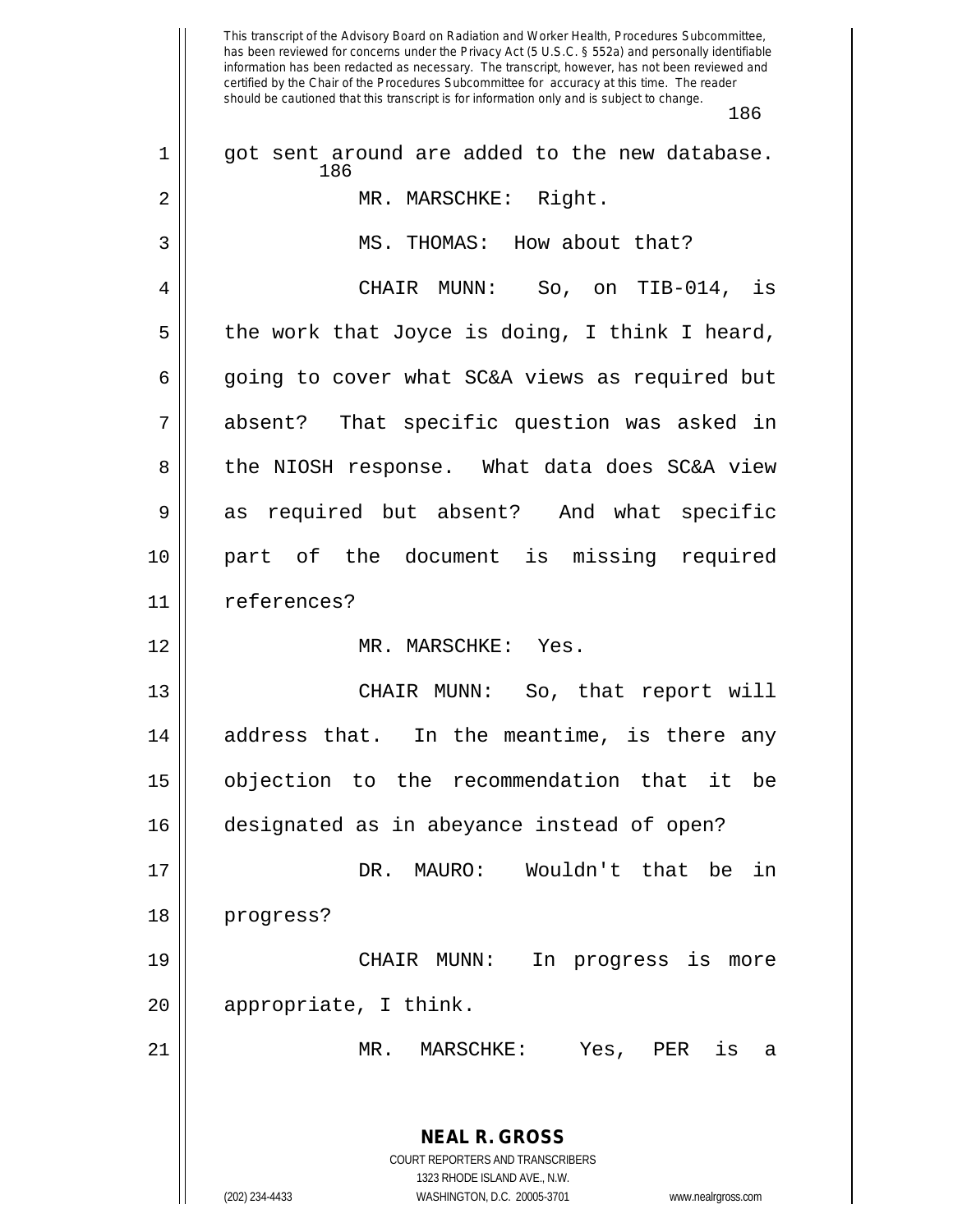This transcript of the Advisory Board on Radiation and Worker Health, Procedures Subcommittee, has been reviewed for concerns under the Privacy Act (5 U.S.C. § 552a) and personally identifiable information has been redacted as necessary. The transcript, however, has not been reviewed and certified by the Chair of the Procedures Subcommittee for accuracy at this time. The reader should be cautioned that this transcript is for information only and is subject to change. 187 **NEAL R. GROSS** COURT REPORTERS AND TRANSCRIBERS 1323 RHODE ISLAND AVE., N.W. 187 1 || Program Evaluation Report. 2 DR. MAURO: Yes, all that means is 3 || we haven't hit it yet. 4 CHAIR MUNN: Yes, and we have now  $5 \parallel$  done that. 6 DR. MAURO: Yes. 7 CHAIR MUNN: We are starting the 8 || whole process. So, in process is appropriate  $9 \parallel$  for 14-01. 10 DR. MAURO: I don't want to throw 11 a fly in the ointment, but this adds to it 12 Rocky Flats? 13 || CHAIR MUNN: Yes, it does. 14 DR. MAURO: Am I looking at the 15 | right one? 16 CHAIR MUNN: You are. 17 DR. MAURO: I just want to make 18 || sure that the Rocky Flats Work Group is okay 19 with us handling this. I don't know if the 20 || Rocky Flats Work Group is still active. 21 || CHAIR MUNN: Yes.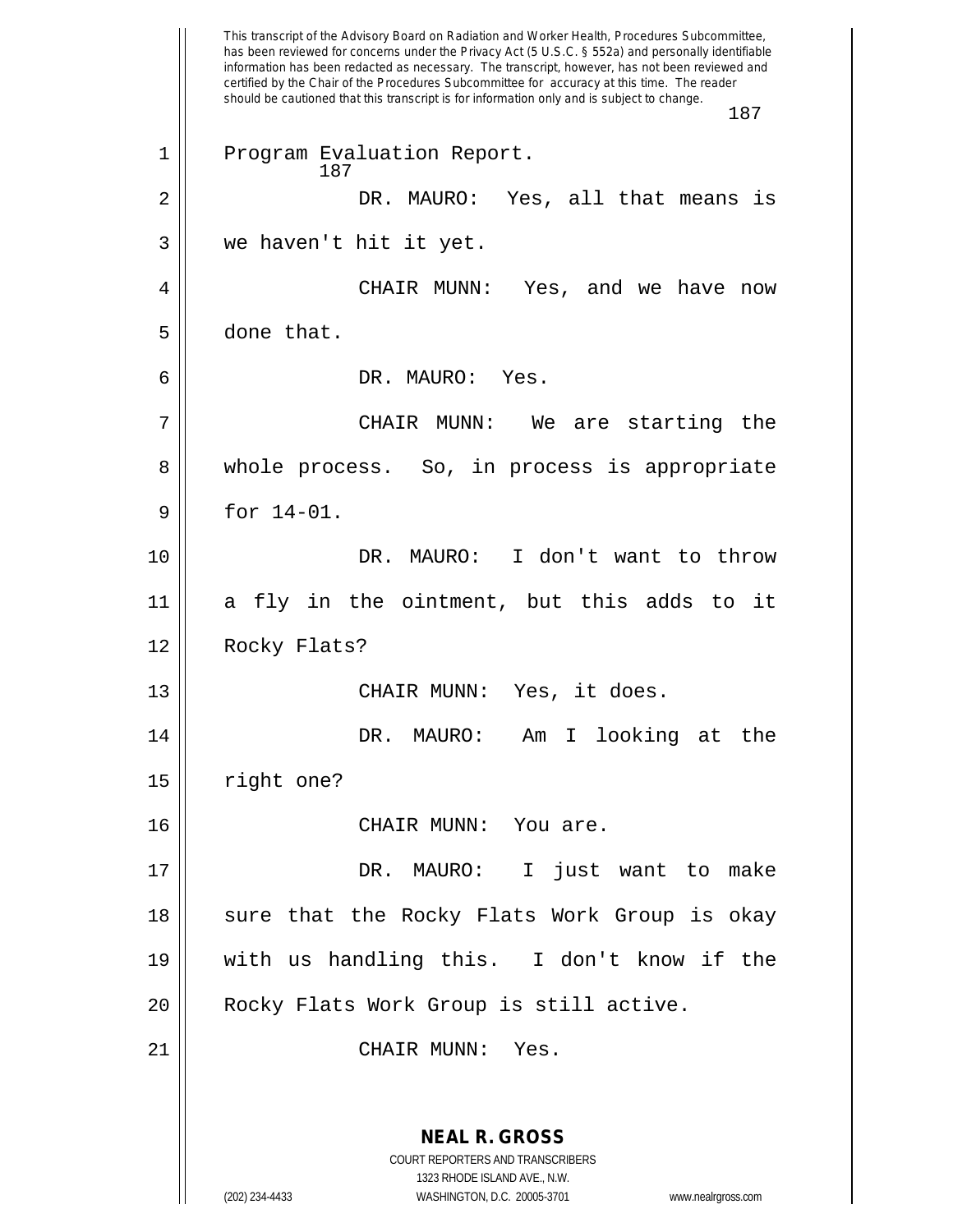This transcript of the Advisory Board on Radiation and Worker Health, Procedures Subcommittee, has been reviewed for concerns under the Privacy Act (5 U.S.C. § 552a) and personally identifiable information has been redacted as necessary. The transcript, however, has not been reviewed and certified by the Chair of the Procedures Subcommittee for accuracy at this time. The reader should be cautioned that this transcript is for information only and is subject to change. 188 **NEAL R. GROSS** COURT REPORTERS AND TRANSCRIBERS 1323 RHODE ISLAND AVE., N.W. 188 1 DR. MAURO: I don't know if it is 2 || or it isn't. 3 I remember one of our sort of 4 ground rules was that there was a site-5 || specific procedure that we reviewed, and if  $6 \parallel$  there was an active Work Group on that, that 7 would be transferred. If there wasn't, it 8 would continue to be reviewed under this 9 || Subcommittee. 10 MEMBER ZIEMER: Well, I think that 11 Work Group is still active. Because aren't 12 they waiting for a response from Labor on the 13 || Ruttenber data? 14 || MR. KATZ: Yes, they are. 15 CHAIR MUNN: Yes. 16 MR. KATZ: They are. I mean they 17 || are not active in the sense that they are 18 || convening meetings, but --19 CHAIR MUNN: No. 20 DR. MAURO: I mean maybe this is 21 || one of those conditions where it is more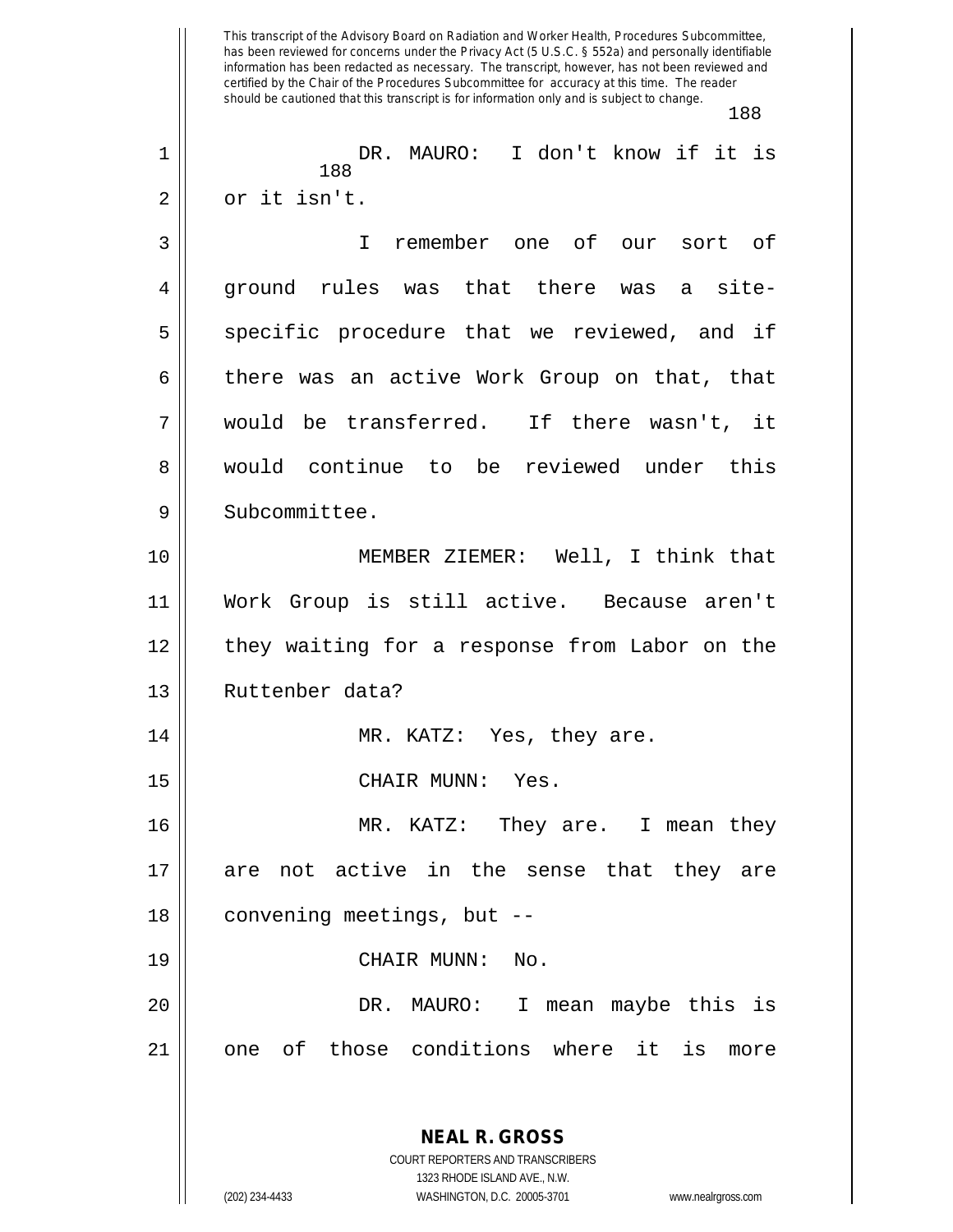This transcript of the Advisory Board on Radiation and Worker Health, Procedures Subcommittee, has been reviewed for concerns under the Privacy Act (5 U.S.C. § 552a) and personally identifiable information has been redacted as necessary. The transcript, however, has not been reviewed and certified by the Chair of the Procedures Subcommittee for accuracy at this time. The reader should be cautioned that this transcript is for information only and is subject to change. 189 **NEAL R. GROSS** COURT REPORTERS AND TRANSCRIBERS 189 1 || appropriate to be handled here; we can more 2 || conveniently do that, as long as I guess Mark 3 || is comfortable with that. 4 MR. KATZ: Well, Mark's on this 5 | Subcommittee. 6 DR. MAURO: Yes. Sure. No, I 7 know. So, this issue came up before, you 8 ll know. 9 MR. KATZ: Yes. 10 MS. THOMAS: I just heard that 11 OCAS was going to cancel or DCAS was going to 12 cancel TIB-014. So, I will have to check with 13 || Brant when he gets back because I don't know  $14$  | if that changes --15 MR. KATZ: So, Joyce is looking at 16 || this response, but then we are going to cancel  $17 \parallel$  the  $-$ 18 MS. THOMAS: That is what I think. 19 DR. MAURO: Oh, you know, we could 20 || pull the plug. I mean it's probably a good 21 | idea to find out about that.

1323 RHODE ISLAND AVE., N.W.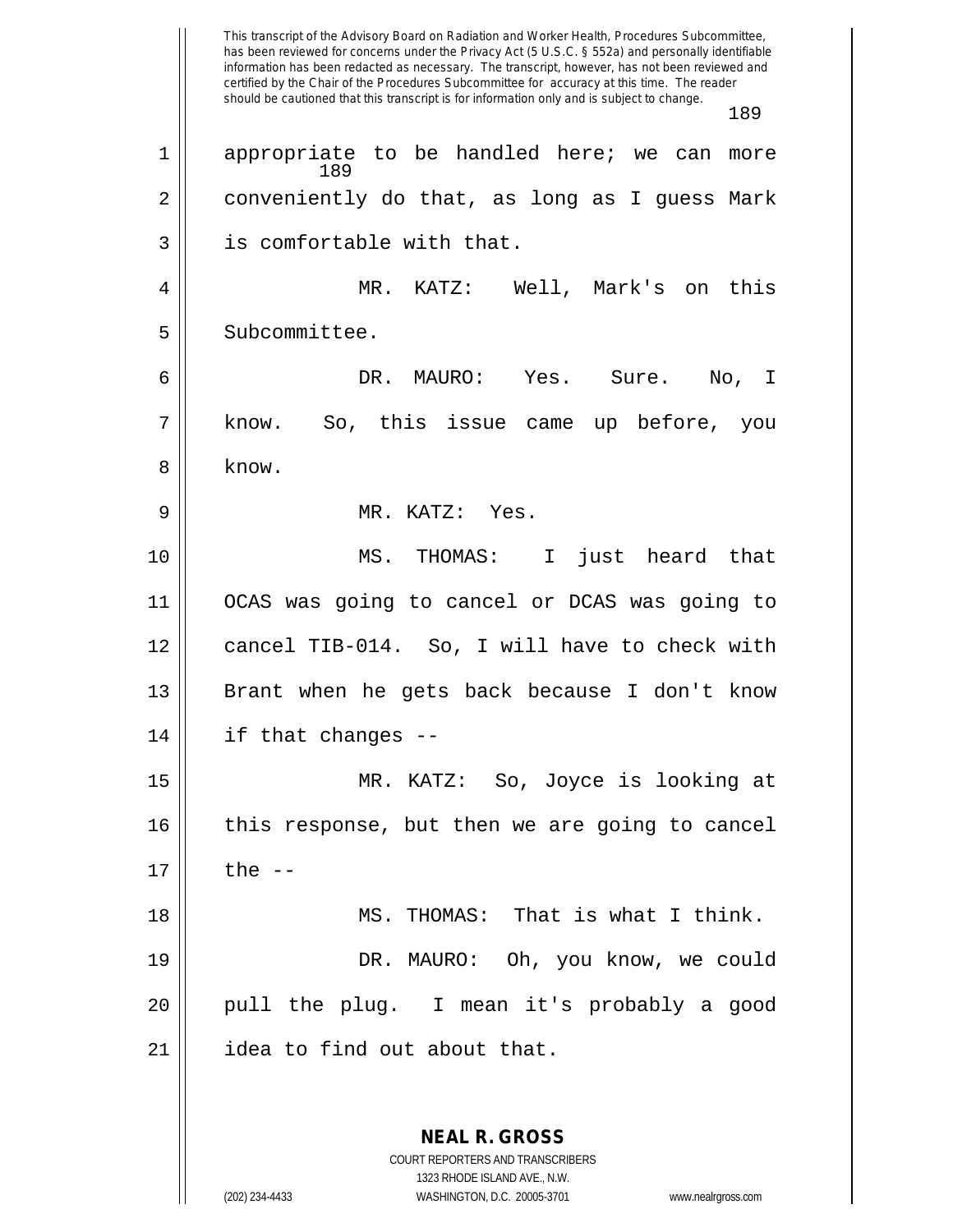This transcript of the Advisory Board on Radiation and Worker Health, Procedures Subcommittee, has been reviewed for concerns under the Privacy Act (5 U.S.C. § 552a) and personally identifiable information has been redacted as necessary. The transcript, however, has not been reviewed and certified by the Chair of the Procedures Subcommittee for accuracy at this time. The reader should be cautioned that this transcript is for information only and is subject to change. 190 **NEAL R. GROSS** COURT REPORTERS AND TRANSCRIBERS 1323 RHODE ISLAND AVE., N.W. 190 1 MS. THOMAS: Yes, let me find out. 2 MR. KATZ: Yes. 3 MS. THOMAS: And then let John  $4 \parallel$  know. 5 MR. KATZ: Yes, let's do that 6 because let's not have Joyce waste her time on  $7 \parallel$  a procedure that  $-$ 8 CHAIR MUNN: Can we please 9 | communicate that by email to the Subcommittee? 10 || MR. KATZ: Yes. 11 || MS. THOMAS: Yes. 12 CHAIR MUNN: And that is 13 identified -- 14 MR. KATZ: So, John, can you ask 15 Joyce to just hold her horses until she hears  $16 \parallel$  back? 17 || DR. MAURO: Will do. 18 MR. KATZ: Thanks. 19 CHAIR MUNN: And if it is going to 20 be canceled, then this becomes an entirely 21 different issue. So, let us know.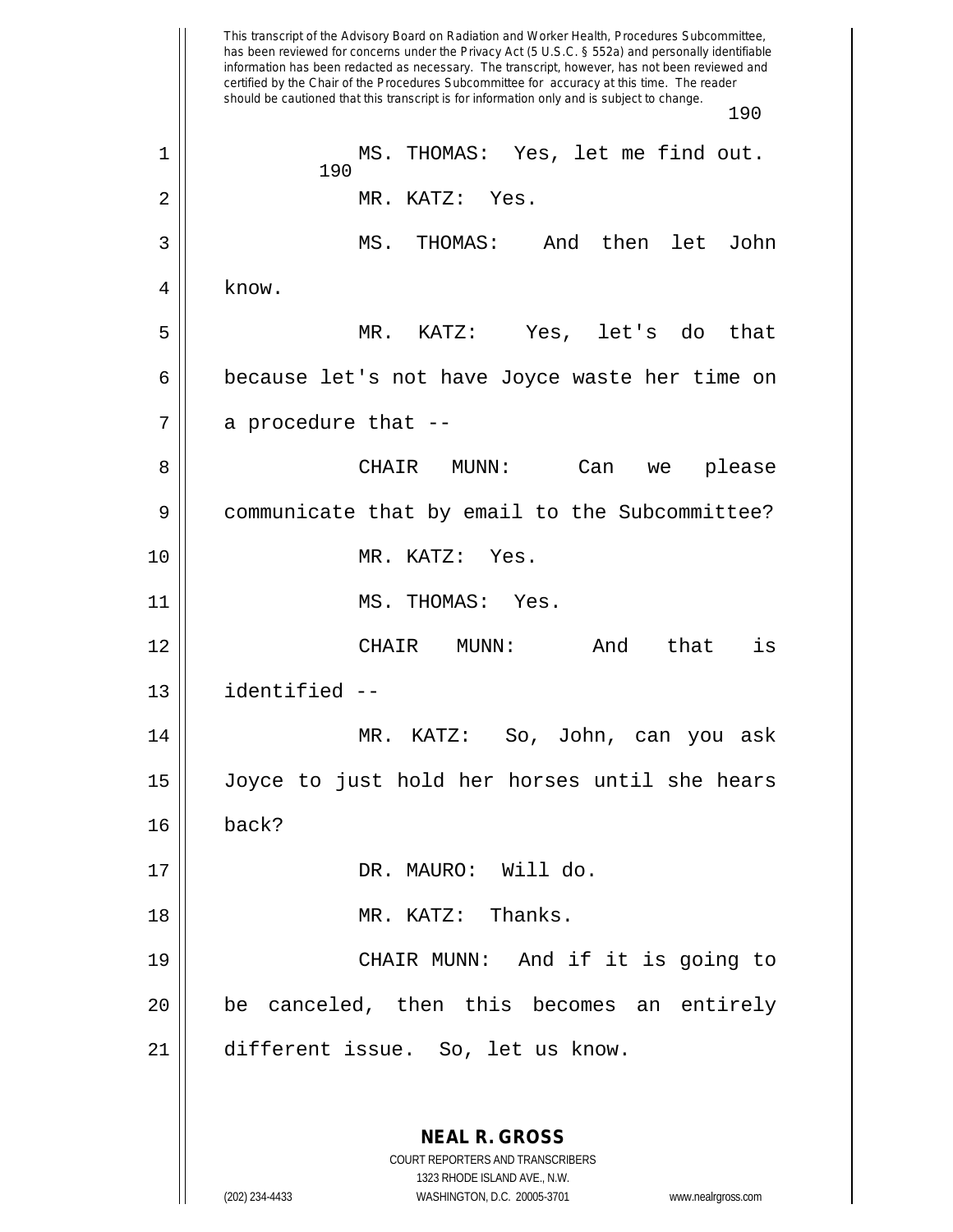This transcript of the Advisory Board on Radiation and Worker Health, Procedures Subcommittee, has been reviewed for concerns under the Privacy Act (5 U.S.C. § 552a) and personally identifiable information has been redacted as necessary. The transcript, however, has not been reviewed and certified by the Chair of the Procedures Subcommittee for accuracy at this time. The reader should be cautioned that this transcript is for information only and is subject to change. 191 191 1 || MS. THOMAS: Okay, I will. 2 CHAIR MUNN: And we will have that  $3 \parallel$  on our list for verification of status next 4 time. Hopefully, we can resolve that maybe  $5 \parallel$  even by email in the meantime. 6 || Any other items? 7 MR. KATZ: So, Wanda, just 8 || thinking about the next meeting, I am just  $9 \parallel$  trying to get a grip on what is the meat of 10 the next meeting. We have OTIB-0070. We have 11 the two-pager. 12 || CHAIR MUNN: Yes. 13 || MR. KATZ: And then, we have a lot 14 || of these little bits and pieces that aren't 15 || that substantive that we have gone over and 16 pushed off until the next meeting, but they 17 || are really kind of minor. 18 Do we have PER-012 at the next -- 19 that at one point I thought was a high 20 priority. That is evaluation of highly 21 || insoluble plutonium compounds, PER-012.

> **NEAL R. GROSS** COURT REPORTERS AND TRANSCRIBERS

> > 1323 RHODE ISLAND AVE., N.W.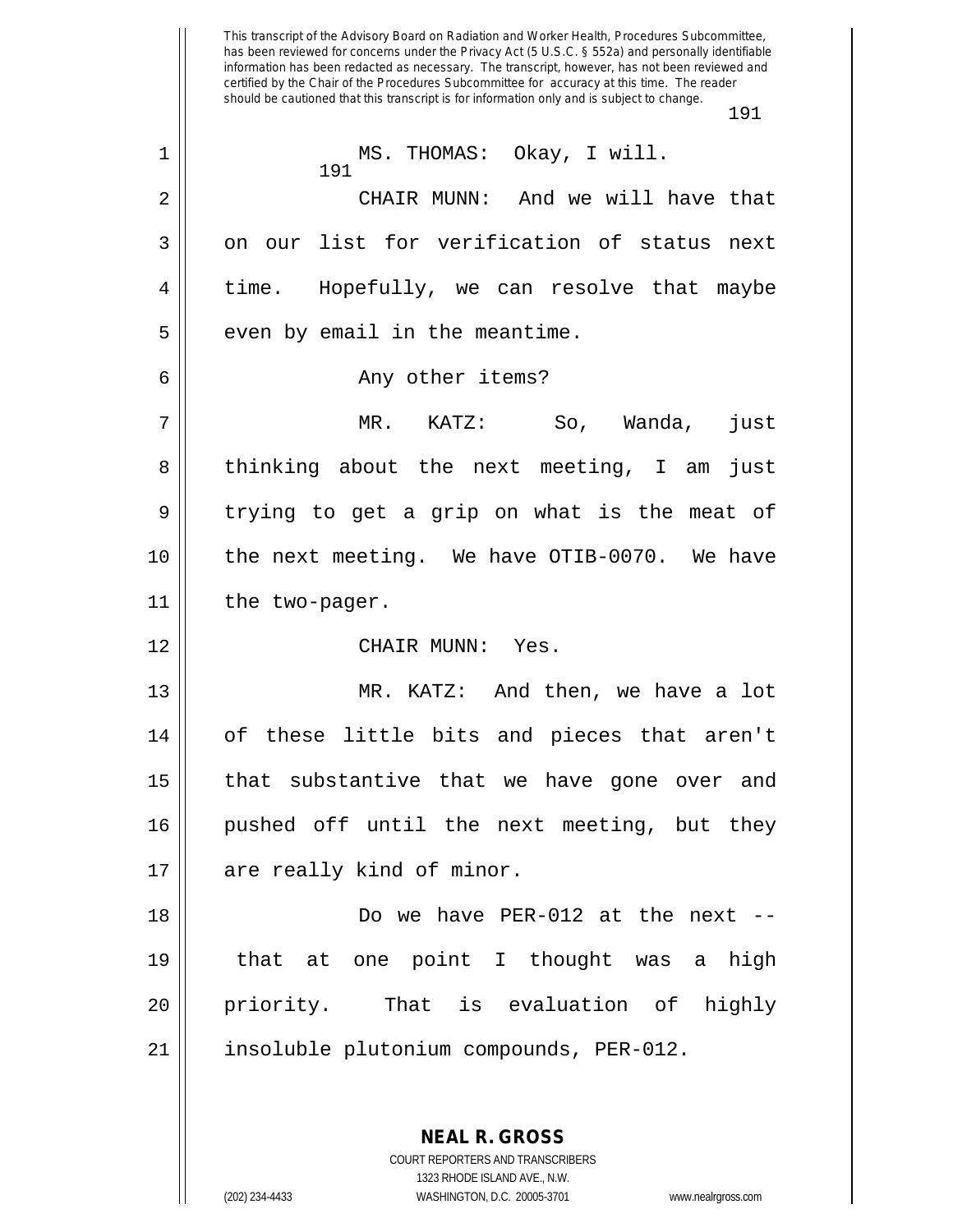This transcript of the Advisory Board on Radiation and Worker Health, Procedures Subcommittee, has been reviewed for concerns under the Privacy Act (5 U.S.C. § 552a) and personally identifiable information has been redacted as necessary. The transcript, however, has not been reviewed and certified by the Chair of the Procedures Subcommittee for accuracy at this time. The reader should be cautioned that this transcript is for information only and is subject to change. 192 **NEAL R. GROSS** COURT REPORTERS AND TRANSCRIBERS 1323 RHODE ISLAND AVE., N.W. 192 1 CHAIR MUNN: It is one of those  $2 \parallel$  that we were going to  $-$  wasn't John going  $3 \parallel$  to  $-$ 4 MR. KATZ: Well, John is raising  $5 \parallel$  the issue, but, again, I think he forgets that  $6 \parallel$  we just had an interaction about this. The 7 Dose Reconstruction Subcommittee, when it 8 || meets, will have to assign cases to finish up  $9$   $\parallel$  the evaluations --10 || CHAIR MUNN: Yes. 11 MR. KATZ: -- of several PERs for 12 which sort of the front end has already been 13 done, and it is now the sort of validation, or 14 whatever, of how it was put into effect by 15 looking at dose reconstruction cases. 16 That has to be done, but that has 17 to be done by the Dose Reconstruction 18 | Subcommittee. 19 CHAIR MUNN: Yes, we can't get 20 past SC&A's Step 3 until dose 21 || reconstruction --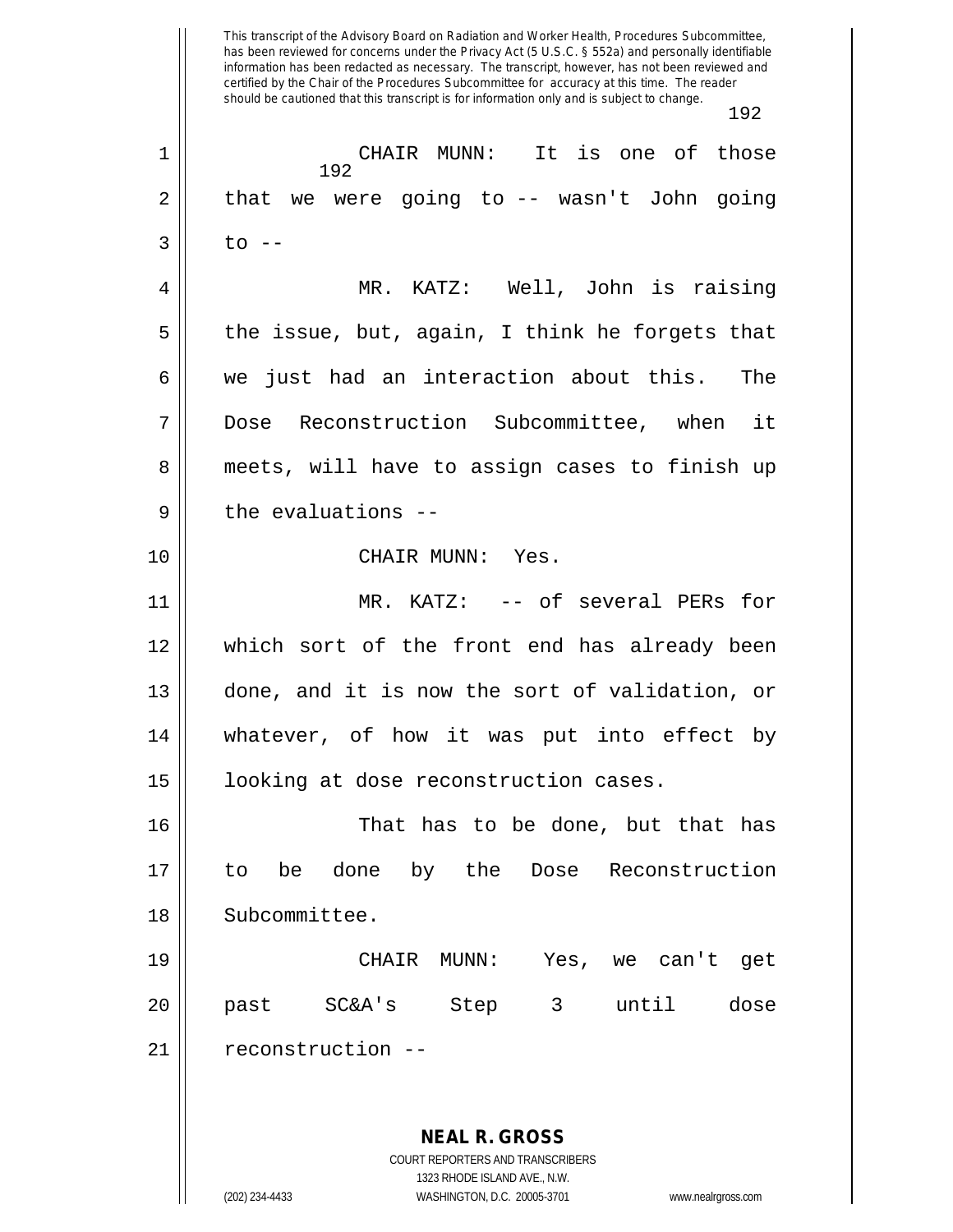| $\mathbf 1$ | MR. KATZ: My only question was I<br>193        |
|-------------|------------------------------------------------|
| 2           | thought at one point the Subcommittee talked   |
| 3           | about PER-012, wanting to look at, I mean, the |
| 4           | front end of that and wrestle with not the --  |
| 5           | I mean it seems to me this Subcommittee could  |
| 6           | still -- John, maybe you want to weigh-in on   |
| 7           | this -- can still discuss the whole front end  |
| 8           | of that evaluation before it has the dose      |
| 9           | reconstruction cases in hand.                  |
| 10          | DR. MAURO: Absolutely. I mean,                 |
| 11          | certainly, we could do that. The examples are  |
| 12          | really to validate that the things that are    |
| 13          | committed to were, in fact, implemented. But,  |
| 14          | remember, the front end of the process is to   |
| 15          | review what the changes are, and based on, I   |
| 16          | guess, the technical approach.                 |
| 17          | That is, there really are two                  |
| 18          | issues. Whenever you review a PER, really you  |
| 19          | ask yourself, is the criteria for selecting    |
| 20          | the cases valid? You know, let's say we're     |
| 21          | talking the one dealing with high-fired        |

**NEAL R. GROSS** COURT REPORTERS AND TRANSCRIBERS

1323 RHODE ISLAND AVE., N.W. (202) 234-4433 WASHINGTON, D.C. 20005-3701 www.nealrgross.com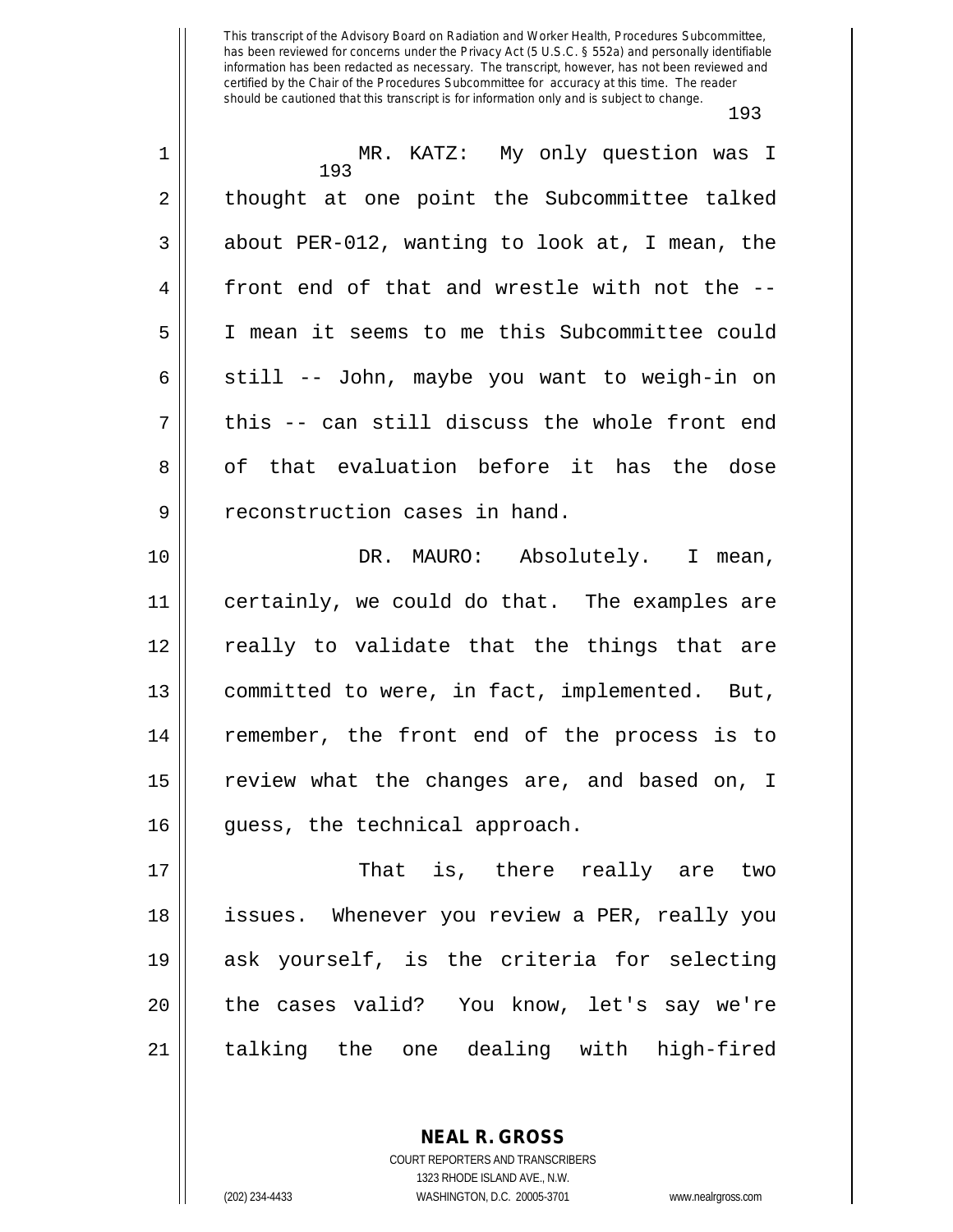| $\mathbf 1$ | plutonium. A good way to think about it is<br>194 |
|-------------|---------------------------------------------------|
| 2           | the first thing you really have to look at is     |
| 3           | there was a process that NIOSH went through to    |
| 4           | select the cases that would be reviewed, and      |
| 5           | there's a set of criteria they used to select     |
| 6           | It is not always all cases that were<br>them.     |
| 7           | denied. Sometimes it is some subset of that       |
| 8           | and there is a basis for that. And we comment     |
| 9           | on that. I know, for example, we have             |
| 10          | commented on that on the high-fired plutonium.    |
| 11          | Then, the next question is, all                   |
| 12          | right, the method for redoing the dose -- in      |
| 13          | other words, we know that the way it was done     |
| 14          | previously, where these people were denied,       |
| 15          | now it is going to be redone using a new          |
| 16          | protocol, and the new protocol is laid out in     |
| 17          | some procedures that it turns out we may or       |
| 18          | may not have reviewed. In this case, we have      |
| 19          | reviewed the procedure. I think it<br>was         |
| 20          | OTIB-0049.                                        |
| 21          | So, the PER, then, evaluates                      |
|             |                                                   |
|             | <b>NEAL R. GROSS</b>                              |

COURT REPORTERS AND TRANSCRIBERS 1323 RHODE ISLAND AVE., N.W. (202) 234-4433 WASHINGTON, D.C. 20005-3701 www.nealrgross.com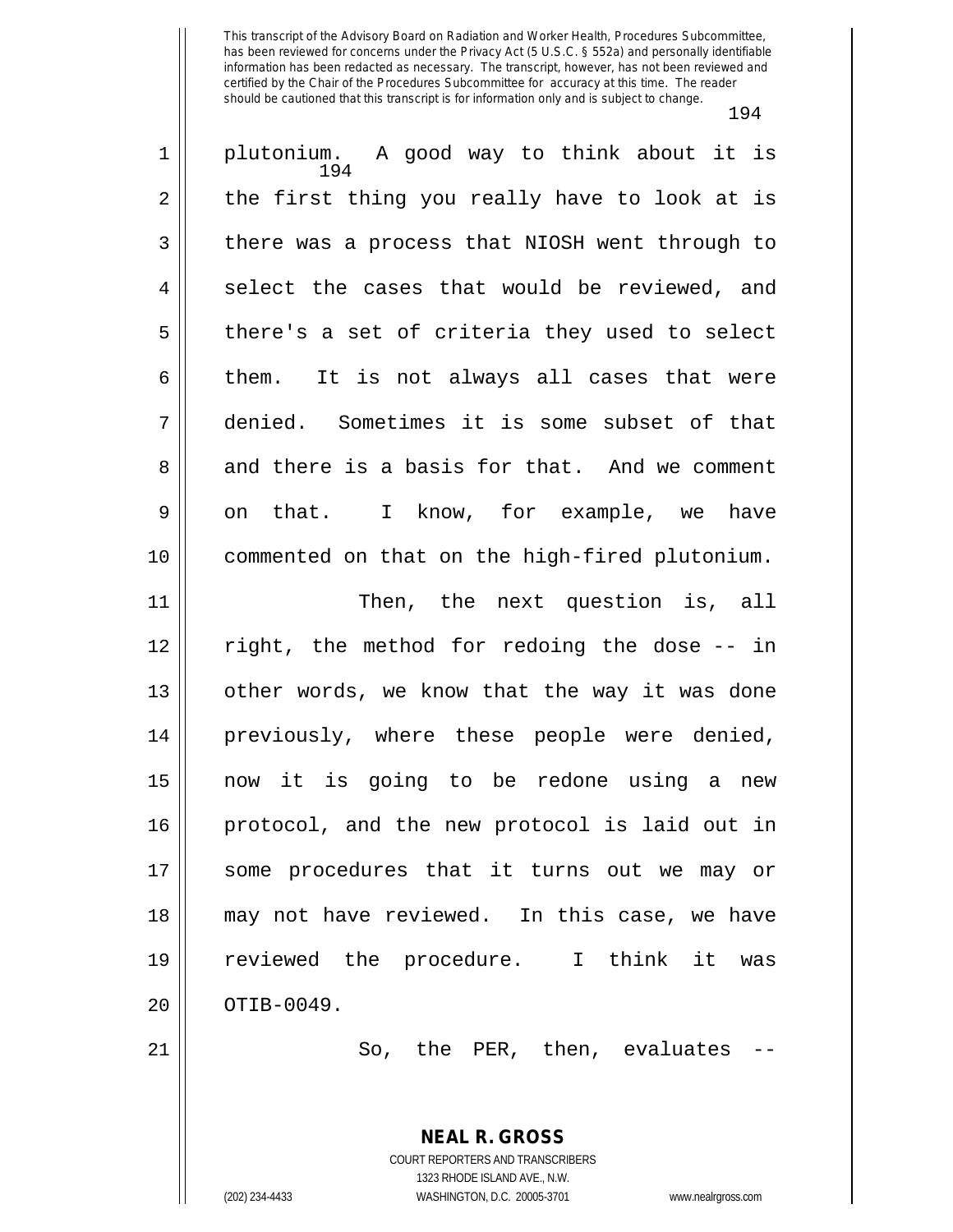195 1 and then we review the degree to which the 2 || technical validity, completeness of the new 3 || protocol for doing in that case the dose 4 || reconstruction to the high-fired plutonium.  $5 \parallel$  And we stop there and write a report. Right  $6 \parallel$  now, you have reports for three of those. 7 Then, of course, the last step is,

8 given that everything is copacetic and we are completely supportive of the technical approach and the scope, then it becomes, okay, did it really hit the ground running and was it actually implemented the way they committed 13 || to implement it in real cases?

 So, yes, it is very severable. The case reviews are very severable from the -- so, the three parts, parts 1 and 2 certainly could be discussed in this 18 || Subcommittee, and we could save any discussion of the actual cases for wherever you feel it is best discussed. It could be discussed with the Subcommittee or with the other, the DR

> **NEAL R. GROSS** COURT REPORTERS AND TRANSCRIBERS 1323 RHODE ISLAND AVE., N.W. (202) 234-4433 WASHINGTON, D.C. 20005-3701 www.nealrgross.com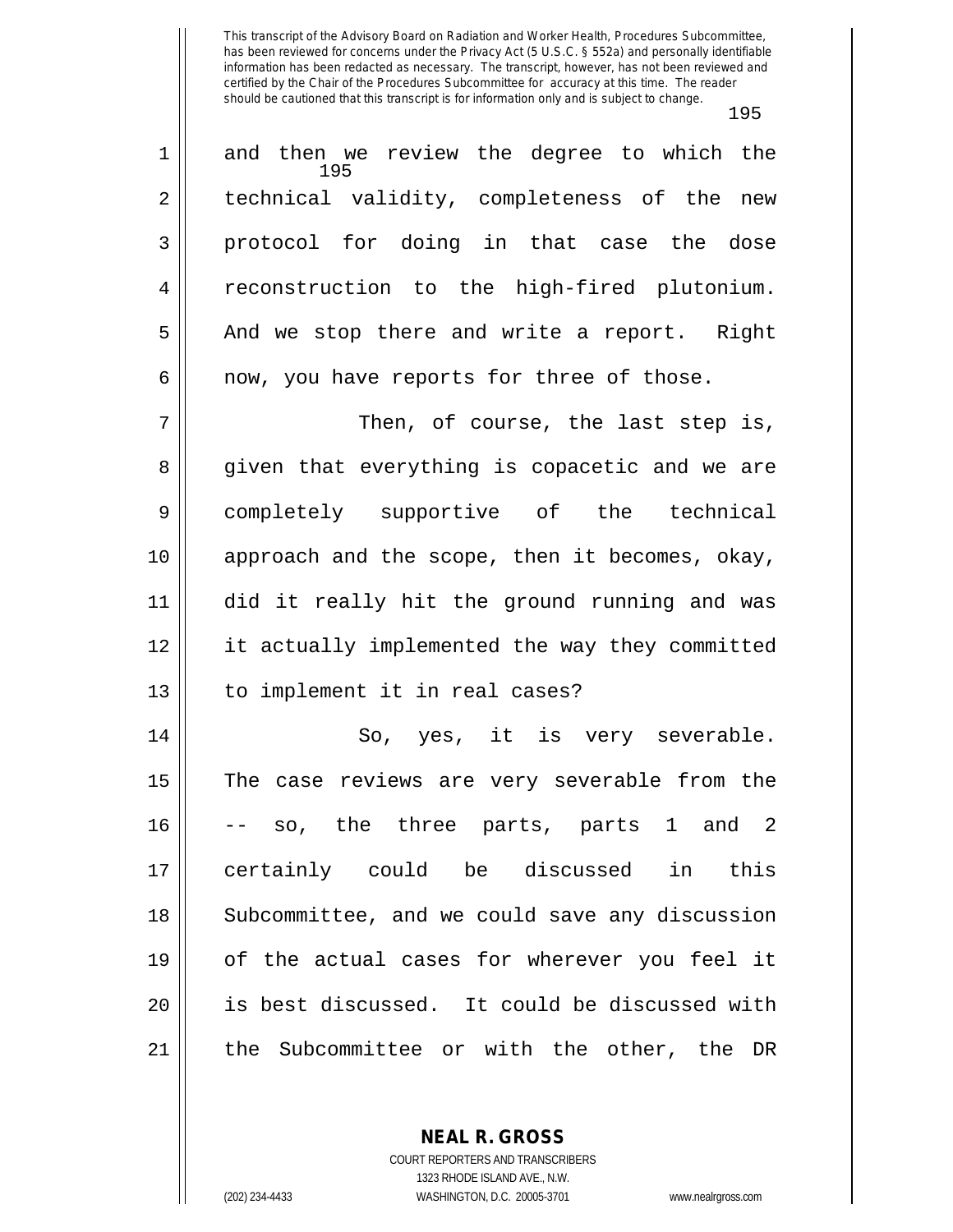This transcript of the Advisory Board on Radiation and Worker Health, Procedures Subcommittee, has been reviewed for concerns under the Privacy Act (5 U.S.C. § 552a) and personally identifiable information has been redacted as necessary. The transcript, however, has not been reviewed and certified by the Chair of the Procedures Subcommittee for accuracy at this time. The reader should be cautioned that this transcript is for information only and is subject to change. 196 196 1 Subcommittee. That is also another place 2 where the back end could be discussed. 3 DR. H. BEHLING: John, this is 4 || Hans Behling. 5 I just wanted to add something to 6 || what John said. The very, very important 7 || thing here, however, especially in the case of 8 PER-012, is that it is going to require a lot 9 | of support from NIOSH because in my writeup, 10 and I guess it is the section probably where I 11 summarized it, the total number of cases that 12 may have to be reviewed are 1,577, which is a 13 || large number of cases. 14 And to complicate matters, there  $15$  are a total of 10 different mutations by which 16 || the PER will actually reconstruct the revised 17 doses for these people. And the 18 recommendation, therefore, is to perhaps 19 sample from among the 1,577 based on the type 20 || of revision that will be required to reassess 21 | these people's doses.

> COURT REPORTERS AND TRANSCRIBERS 1323 RHODE ISLAND AVE., N.W. (202) 234-4433 WASHINGTON, D.C. 20005-3701 www.nealrgross.com

**NEAL R. GROSS**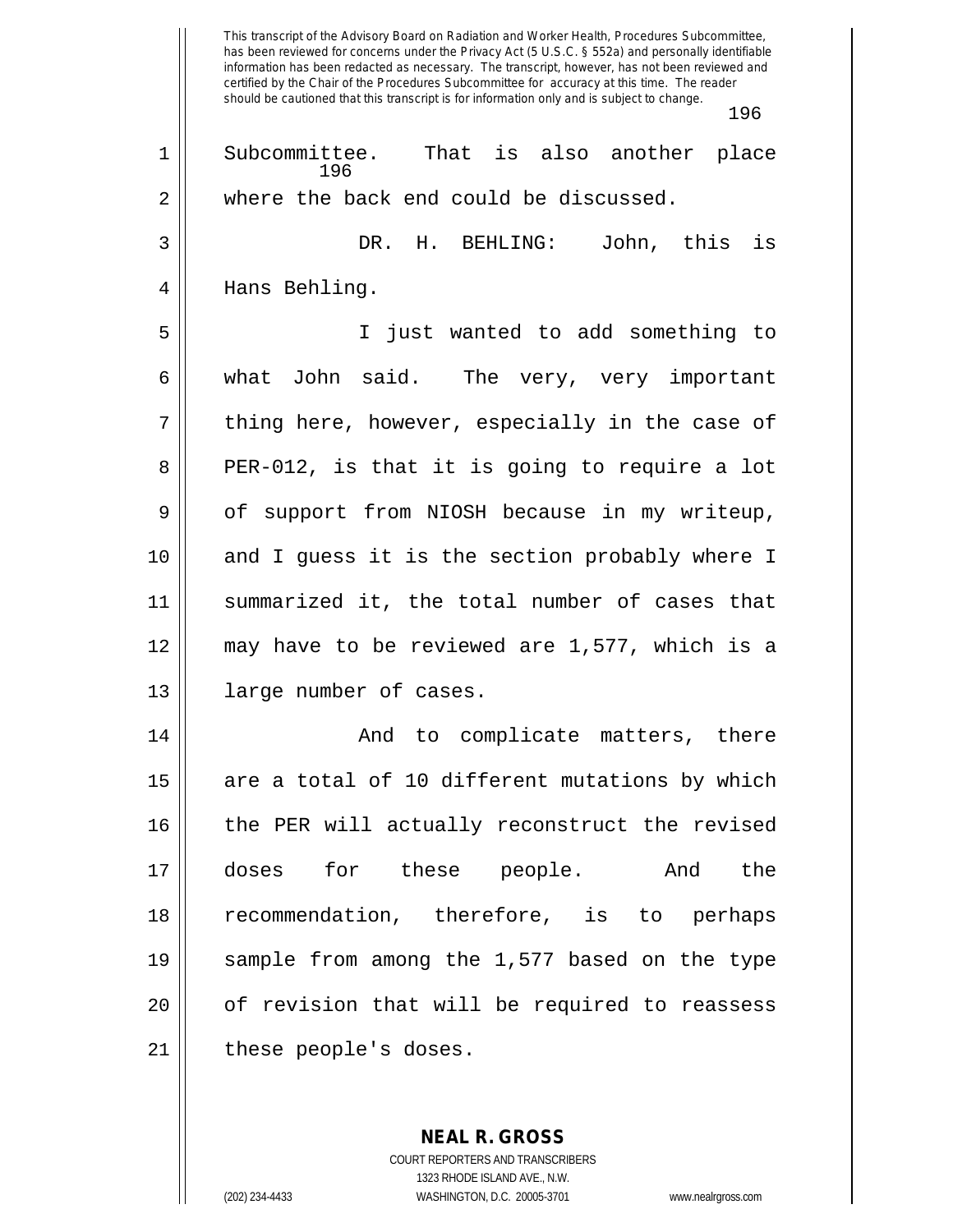| $\mathbf 1$ | And we have not really discussed               |
|-------------|------------------------------------------------|
| 2           | 197<br>that, and I think that will need some   |
|             |                                                |
| 3           | discussion by the Work Group. But in the       |
| 4           | actual selection of the universe of cases for  |
| 5           | which we may have sample subsets, regardless   |
| 6           | of which number we will agree upon, that has   |
| 7           | to be really done by NIOSH because they are    |
| 8           | the only people who have access to the         |
| 9           | database that will allow us to determine which |
| 10          | cases we would potentially or the Work Group   |
| 11          | will determine which cases we want to          |
| 12          | actually, then, sample the audit from.         |
| 13          | So that NIOSH has a significant                |
| 14          | role in this whole process.                    |
| 15          | DR.<br>MAURO: Yes, interestingly               |
| 16          | enough, we will get to this. And, Hans, you    |
| 17          | correct me if I am wrong. When we reviewed     |
| 18          | the high-fired plutoniums PER, we came down    |
| 19          | favorably on parts 1 and 2.                    |
|             |                                                |
| 20          | DR. H. BEHLING: Yes.                           |
| 21          | And<br>reviewed<br>DR.<br>MAURO:<br>we         |
|             |                                                |
|             | <b>NEAL R. GROSS</b>                           |
|             | COURT REPORTERS AND TRANSCRIBERS               |
|             | 1323 RHODE ISLAND AVE., N.W.                   |

 $\frac{1}{2}$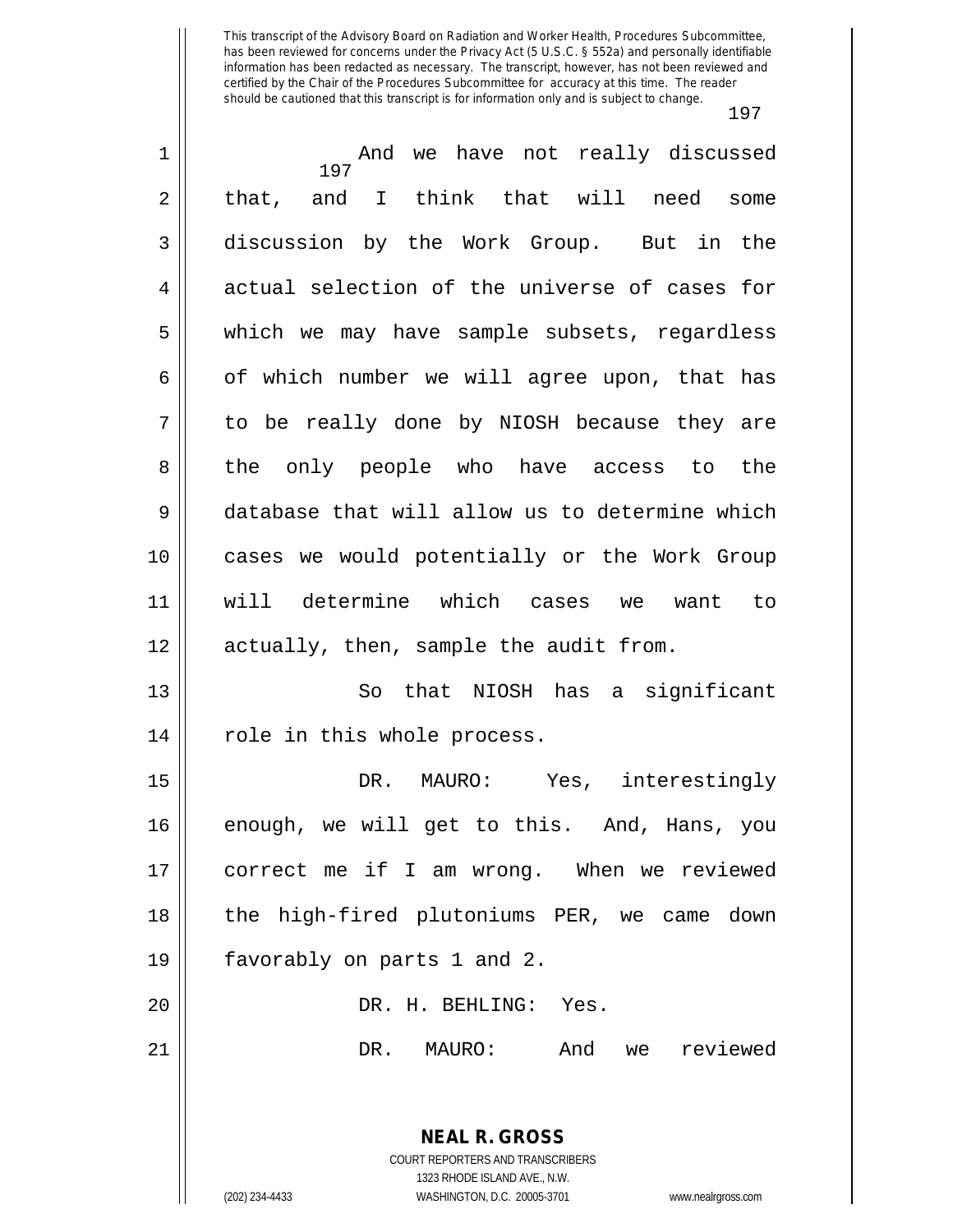| $\mathbf 1$ | OTIB-0049, I think that was the number, on the<br>198 |
|-------------|-------------------------------------------------------|
| 2           | science. So, in a funny sort of way, I mean           |
| 3           | if we were to load that up right now and put          |
| 4           | it in the system, we would recommend that the         |
| 5           | issue be closed because we find that the              |
| 6           | protocol -- I recall reading Hans' report.            |
| 7           | Hans found that the selection criteria for who        |
| 8           | is going to be redone and also the technical          |
| 9           | approach for redoing them was sound.                  |
| 10          | So, I mean, we could move through.                    |
| 11          | I'm not sure where we stand with regard to            |
| 12          | thoracic lymphoma, you know. Maybe Hans, I            |
| 13          | don't know if you found favorably in those            |
| 14          | cases --                                              |
| 15          | DR. H. BEHLING: Well, we had some                     |
| 16          | differences of opinion, and I think Jim Neton         |
| 17          | can weigh in on this. We identified two               |
| 18          | potential problems with the thoracic lymphoma         |
| 19          | issue, and one was for the early time period          |
| 20          | when a lymphoma was diagnosed, let's say in           |
| 21          | the seventies and eighties, the technology            |

**NEAL R. GROSS** COURT REPORTERS AND TRANSCRIBERS

1323 RHODE ISLAND AVE., N.W.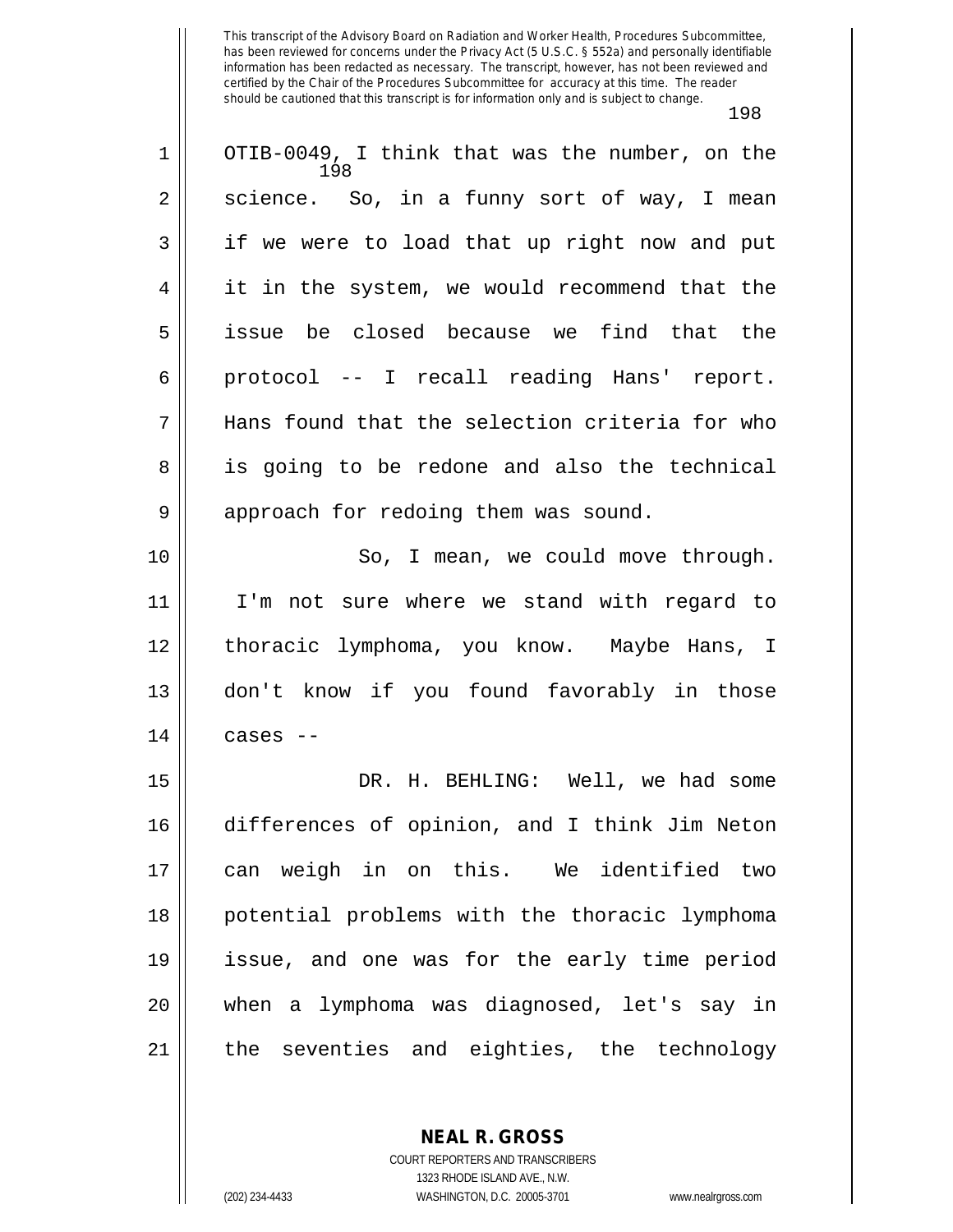| $\mathbf 1$    | really wasn't there to allow people to<br>199  |
|----------------|------------------------------------------------|
| $\mathbf 2$    | determine the cell line of origin that might   |
| 3              | give rise to that lymphoma, which is,          |
| $\overline{4}$ | obviously, key to the whole issue of the PER.  |
| 5              | And the second issue was the issue             |
| 6              | of the impact of smoking. I think Jim, and I   |
| 7              | think the Board members themselves or the Work |
| 8              | Group members, had concluded that this would   |
| 9              | take a specific ad hoc committee with high     |
| 10             | levels of knowledge regarding the impact of    |
| 11             | smoking on lung function, and that would be    |
| 12             | prohibitive.                                   |
| 13             | And so, therefore, as far as I am              |
| 14             | concerned, the issue of the PER-020<br>for     |
| 15             | lymphoma -- no, that's not 20; that was        |
| 16             | PER-009 -- was something that I think at this  |
| 17             | point requires no additional comments or work  |
| 18             | on the part of the Work Group, other than help |
| 19             | in the selection process of cases that are to  |
| 20             | be audited based on the PER-009.               |
| 21             | DR. MAURO: The good news is, for               |
|                |                                                |

COURT REPORTERS AND TRANSCRIBERS 1323 RHODE ISLAND AVE., N.W. (202) 234-4433 WASHINGTON, D.C. 20005-3701 www.nealrgross.com

**NEAL R. GROSS**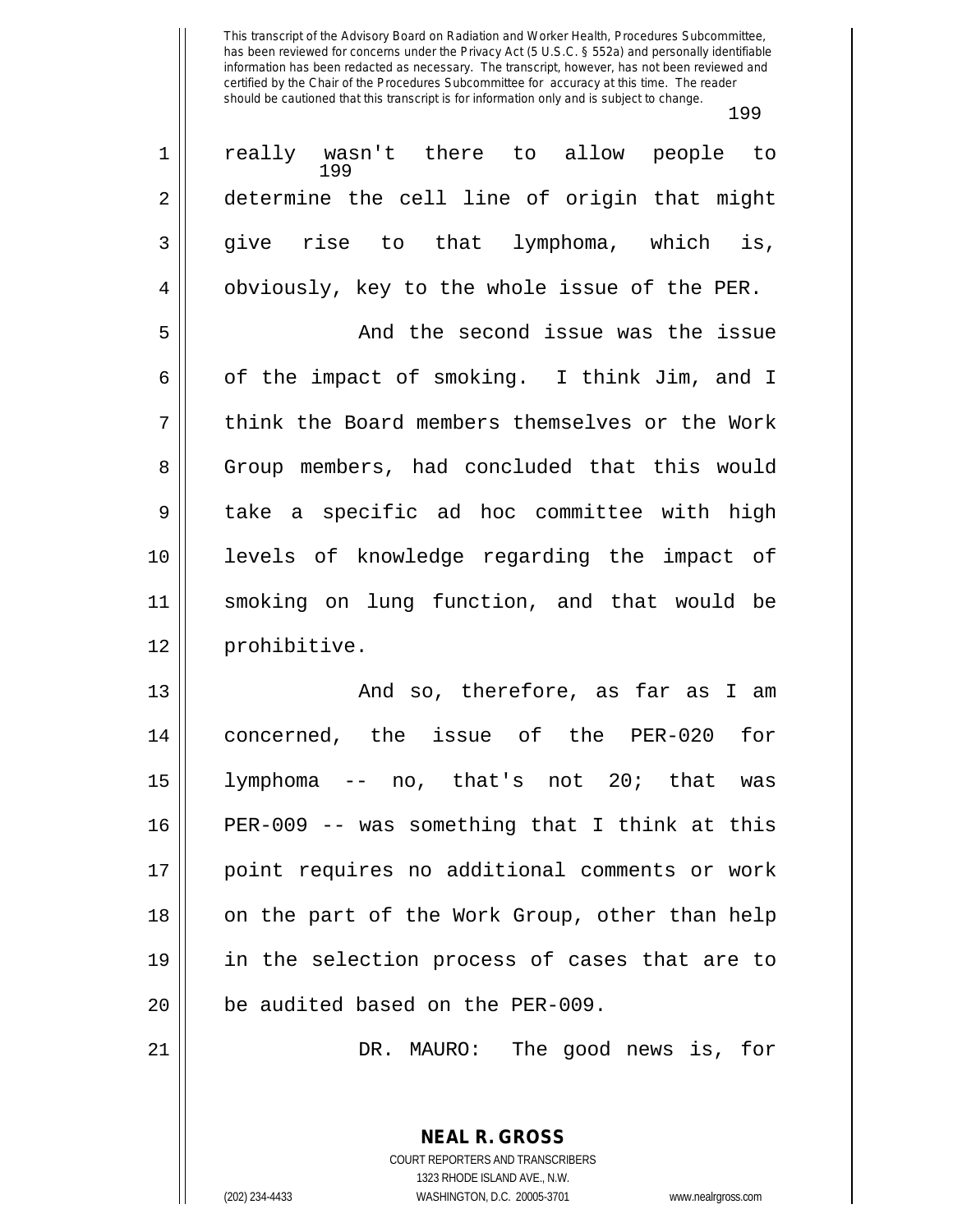| 1  | the first two parts of the PER review -- so,<br>200 |
|----|-----------------------------------------------------|
| 2  | that was for the high-fired and the thoracic        |
| 3  | lymphoma -- I mean, in theory, you probably         |
| 4  | can move those through very quickly. It is          |
| 5  | the back end of the process where things take       |
| 6  | some time, which may or may not be something        |
| 7  | that this Subcommittee would want to take on        |
| 8  | because it has to do with dose reconstruction       |
| 9  | reviews.                                            |
| 10 | CHAIR MUNN: Well, let's bring                       |
| 11 | this back --                                        |
| 12 | DR. MAURO: One more item, should                    |
| 13 | kill Blockson? Basically, we<br>have a<br>we        |
| 14 | situation now where I think that the PER for        |
| 15 | Blockson really does not reflect the latest.        |
| 16 | Blockson was revised, the Site Profile, and         |
| 17 | the PER was issued, and cases were redone.          |
| 18 | But when you look at the new Site Profile, it       |
| 19 | still does not reflect the latest set of            |
| 20 | conditions, and it also sounds like Blockson        |
| 21 | is moving very aggressively since the denial        |

**NEAL R. GROSS** COURT REPORTERS AND TRANSCRIBERS

1323 RHODE ISLAND AVE., N.W.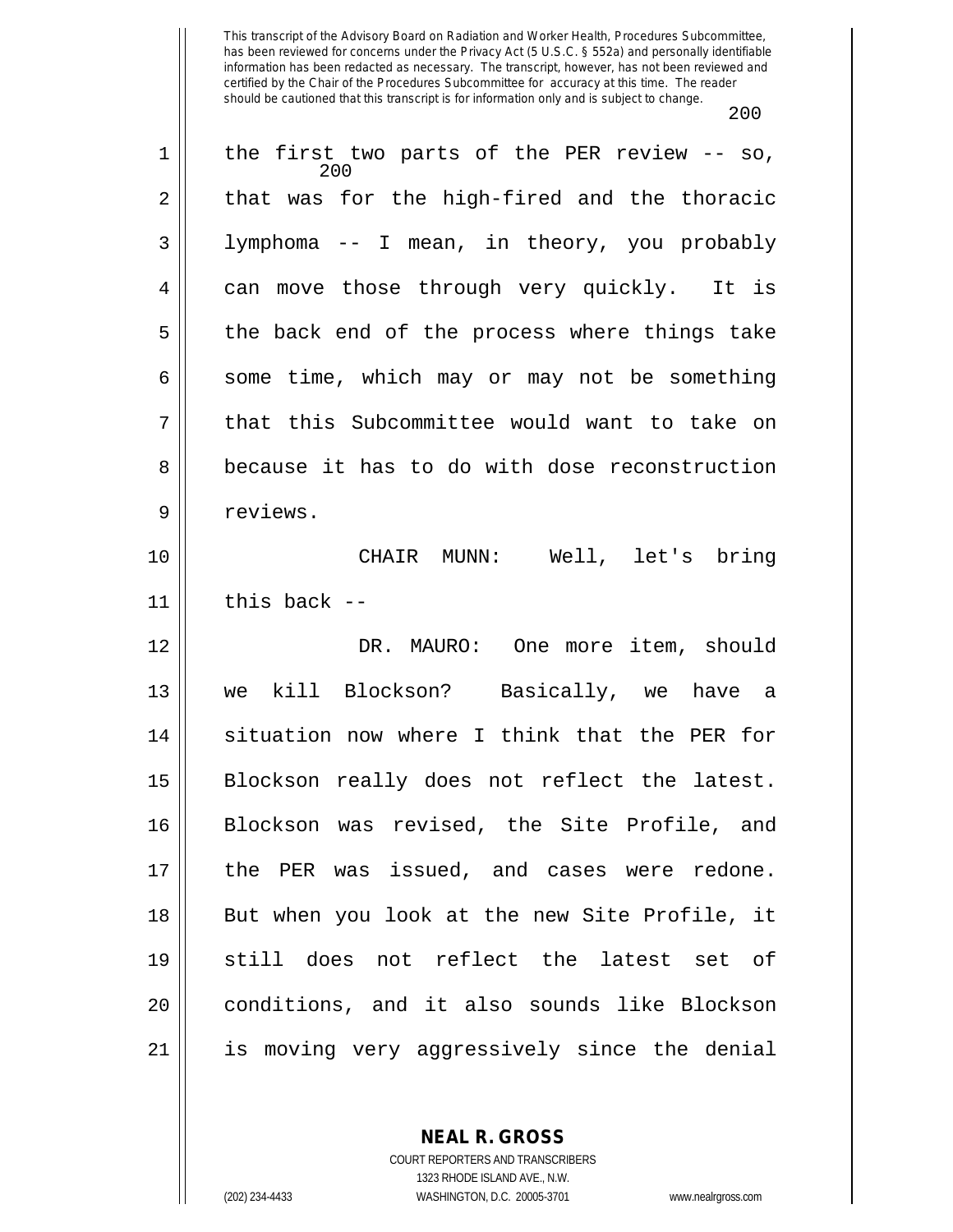This transcript of the Advisory Board on Radiation and Worker Health, Procedures Subcommittee, has been reviewed for concerns under the Privacy Act (5 U.S.C. § 552a) and personally identifiable information has been redacted as necessary. The transcript, however, has not been reviewed and certified by the Chair of the Procedures Subcommittee for accuracy at this time. The reader should be cautioned that this transcript is for information only and is subject to change. 201 201 1 | of the radon model toward an SEC. 2 So, I guess we still have to 3 || review -- well, the PER process is in a funny 4 || place right now, given that there's this SEC  $5 \parallel$  issue at play that I was bringing up before. 6 So, these are the three PERs that 7 || are sort of before the Subcommittee, and they 8 do create a degree of complexity that we want 9 | to sort out. 10 CHAIR MUNN: Well, let's not try 11 to sort it out this afternoon. It's late and 12 we're all weary. 13 || Let's try to focus on the issue of  $14$  | whether or not -- I like your term, John -- $15$  severability is applicable to the first of the 16 || PERs. Twelve? 17 MR. KATZ: Twelve and 9, both of  $18$   $\parallel$  those, it seems to me, at least this 19 Subcommittee could take up those at the next 20 || Subcommittee meeting, and that could be part  $21$  | of the meat of the meeting. No?

> **NEAL R. GROSS** COURT REPORTERS AND TRANSCRIBERS 1323 RHODE ISLAND AVE., N.W. (202) 234-4433 WASHINGTON, D.C. 20005-3701 www.nealrgross.com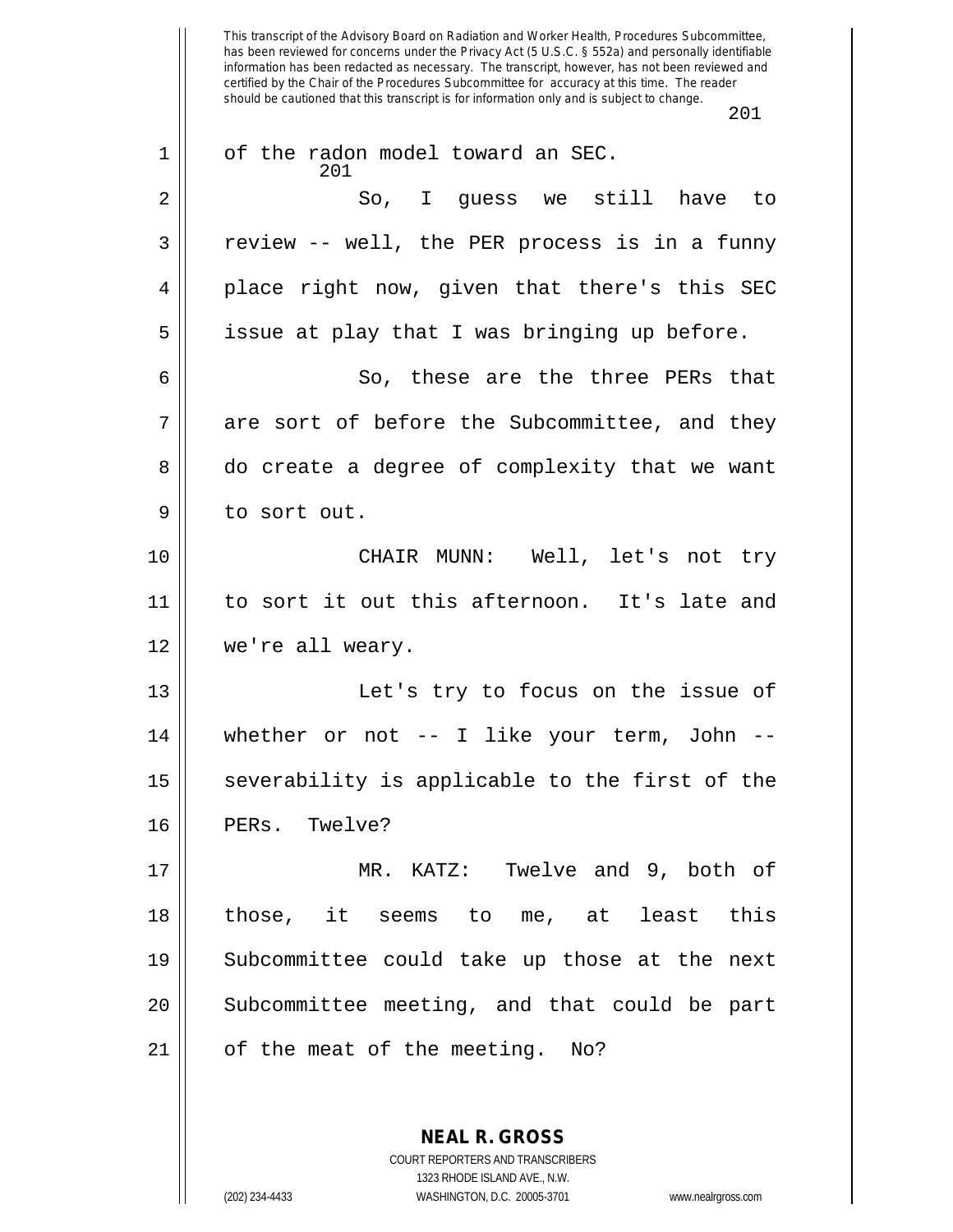| $\mathbf 1$    | CHAIR MUNN: It might not be a bad<br>202                                                 |
|----------------|------------------------------------------------------------------------------------------|
| 2              | idea, especially since they are done.<br>The                                             |
| $\mathfrak{Z}$ | findings are out there. And even though we                                               |
| $\overline{4}$ | can't do anything past address those specific                                            |
| 5              | findings, there is no reason why we shouldn't                                            |
| 6              | continue to do that, if it meets the approval                                            |
| 7              | of the other members of the Subcommittee.                                                |
| 8              | Does anyone have objection to                                                            |
| 9              | that?                                                                                    |
| 10             | MEMBER LEMEN:<br>No.                                                                     |
| 11             | MEMBER ZIEMER: No. Let's do it.                                                          |
| 12             | MR. KATZ: Okay.                                                                          |
| 13             | CHAIR MUNN: Mike?                                                                        |
| 14             | MR. KATZ:<br>Is that good to you,                                                        |
| 15             | Mike?                                                                                    |
| 16             | MEMBER GIBSON: Yes, go ahead and                                                         |
| 17             | put that on the agenda, yes.                                                             |
| 18             | CHAIR MUNN:<br>Mark?                                                                     |
| 19             | MR.<br>KATZ: Mark is not there,<br>I.                                                    |
| 20             | think.                                                                                   |
| 21             | CHAIR MUNN: Oh, he's not.                                                                |
|                | <b>NEAL R. GROSS</b><br>COURT REPORTERS AND TRANSCRIBERS<br>1323 RHODE ISLAND AVE., N.W. |
|                | (202) 234-4433<br>WASHINGTON, D.C. 20005-3701<br>www.nealrgross.com                      |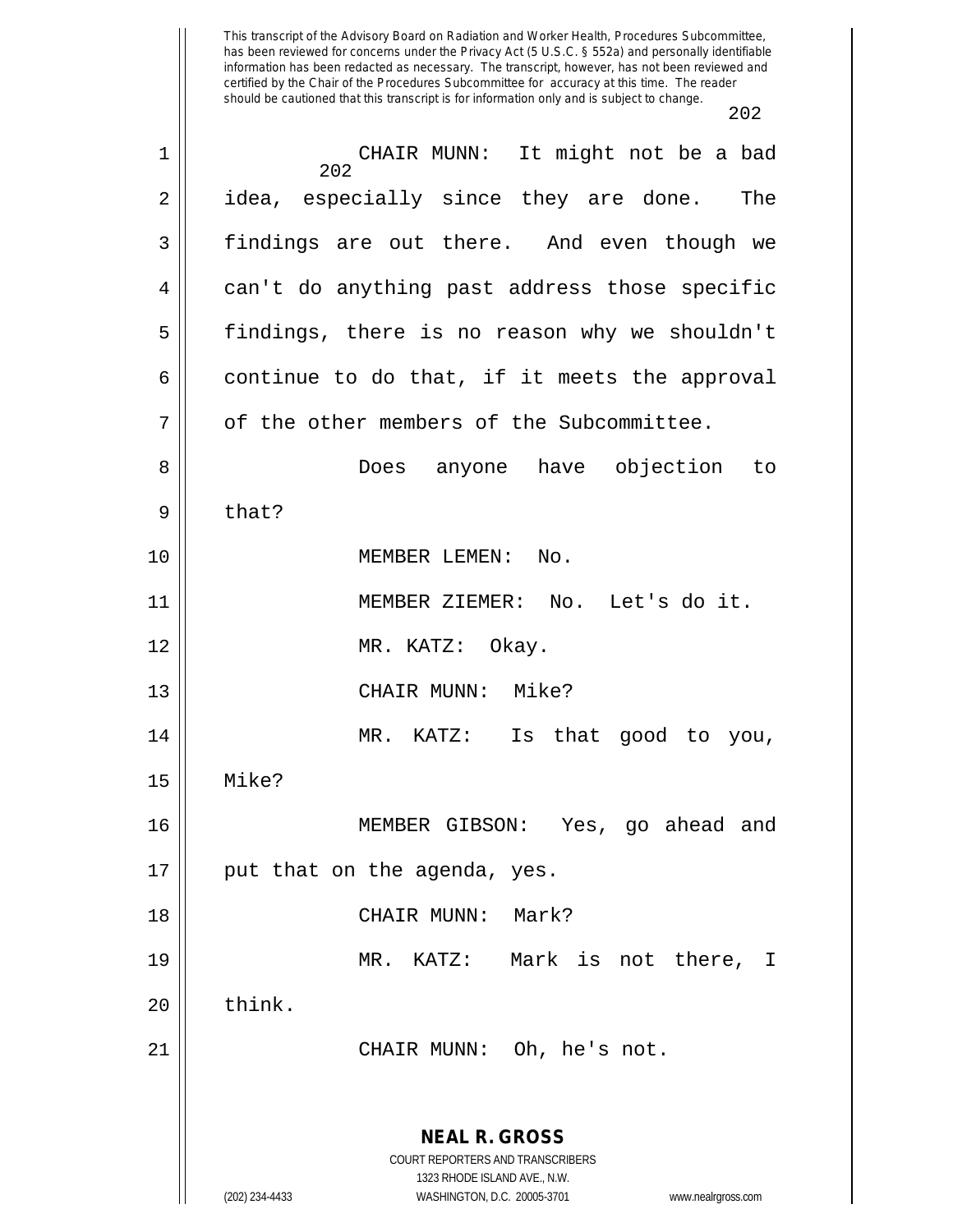This transcript of the Advisory Board on Radiation and Worker Health, Procedures Subcommittee, has been reviewed for concerns under the Privacy Act (5 U.S.C. § 552a) and personally identifiable information has been redacted as necessary. The transcript, however, has not been reviewed and certified by the Chair of the Procedures Subcommittee for accuracy at this time. The reader should be cautioned that this transcript is for information only and is subject to change. 203 **NEAL R. GROSS** COURT REPORTERS AND TRANSCRIBERS 1323 RHODE ISLAND AVE., N.W. (202) 234-4433 WASHINGTON, D.C. 20005-3701 www.nealrgross.com 203 1 MR. KATZ: John? 2 DR. MAURO: Yes? 3 MR. KATZ: I mean I think the 4 Subcommittee can also give guidance to the 5 Dose Reconstruction Subcommittee about case 6 | selection, even though the Dose Reconstruction 7 || Committee will carry that out. 8 DR. MAURO: Yes. 9 MR. KATZ: So, that would be 10 useful, too. 11 CHAIR MUNN: Well, Mark will be 12 here. 13 || MR. KATZ: Right. 14 CHAIR MUNN: He will be able to 15 | carry that water. 16 || Any other additions, corrections? 17 || MR. KATZ: The other question I 18 have is whether there are open items, new open 19 items, that would be a priority for the next 20 meeting. 21 MR. MARSCHKE: Well, yes, that's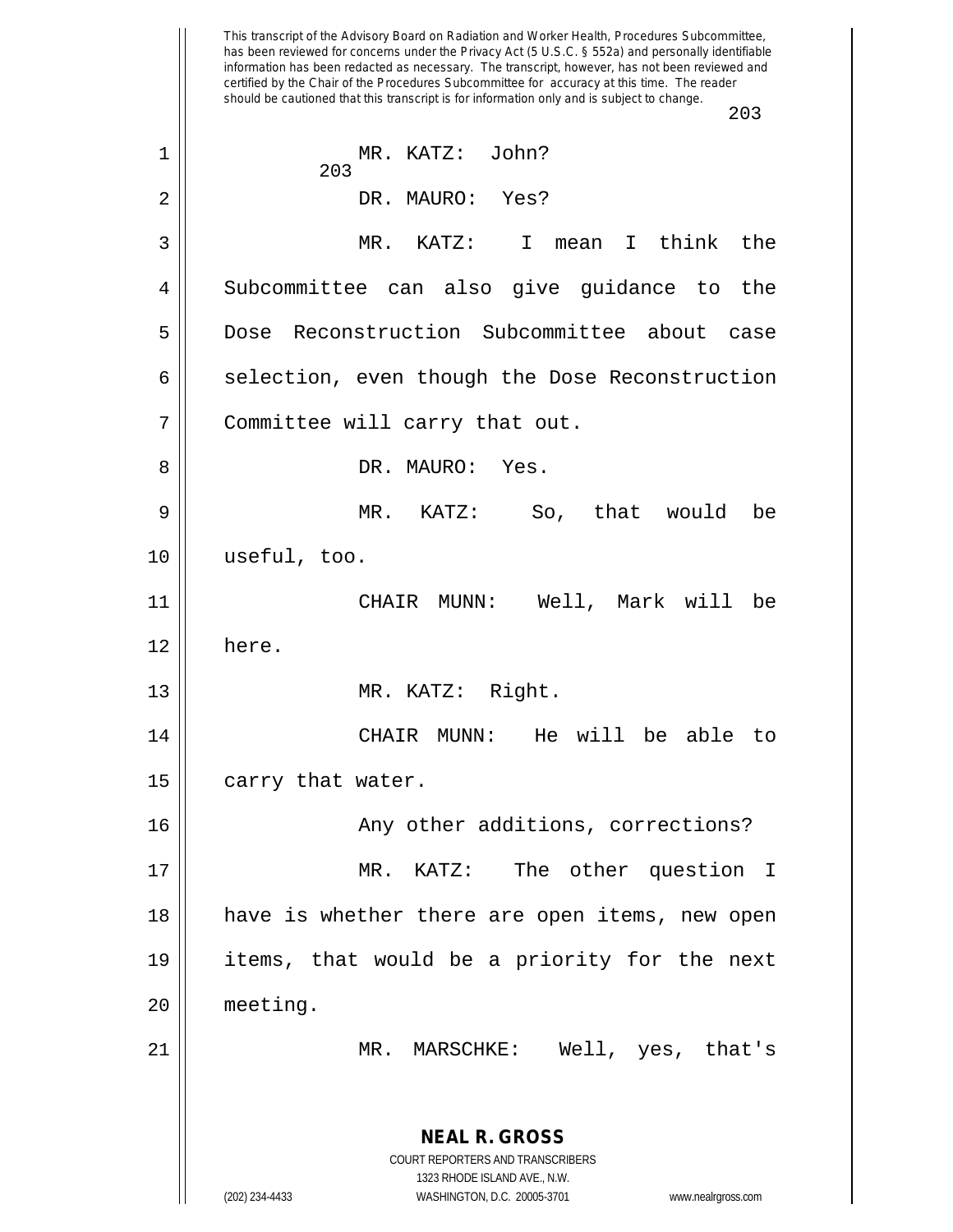| $\mathbf 1$    | good, Ted, because on the new database there<br>204 |
|----------------|-----------------------------------------------------|
| $\overline{2}$ | is a report, if you click on the report             |
| $\mathfrak{Z}$ | button, dropdown, and you get the table, which      |
| 4              | is called SC&A Findings Status Report. It           |
| 5              | just basically shows all the documents, and it      |
| 6              | gives numbers as to the total number of             |
| 7              | findings, the number of closed, the number of       |
| 8              | open ones. And you can just look down the           |
| $\mathsf 9$    | open column and see which document has a lot        |
| 10             | of open issues associated with it and put           |
| 11             | those on the hit list, I guess.                     |
| 12             | DR. MAURO: Yes, I really would                      |
| 13             | like to see that. Because, you know, we are         |
| 14             | at about 75 percent home on this one.<br>In         |
| 15             | other words, when Steve prints out the table        |
| 16             | -- I don't have it in front of me -- and I add      |
| 17             | how many items have been either<br>up               |
| 18             | transferred, closed, or in abeyance, I add          |
| 19             | them all up, and I know there are about 550         |
| 20             | findings, three-quarters of them are, for all       |
| 21             | intents and purposes, behind us.                    |

**NEAL R. GROSS** COURT REPORTERS AND TRANSCRIBERS 1323 RHODE ISLAND AVE., N.W.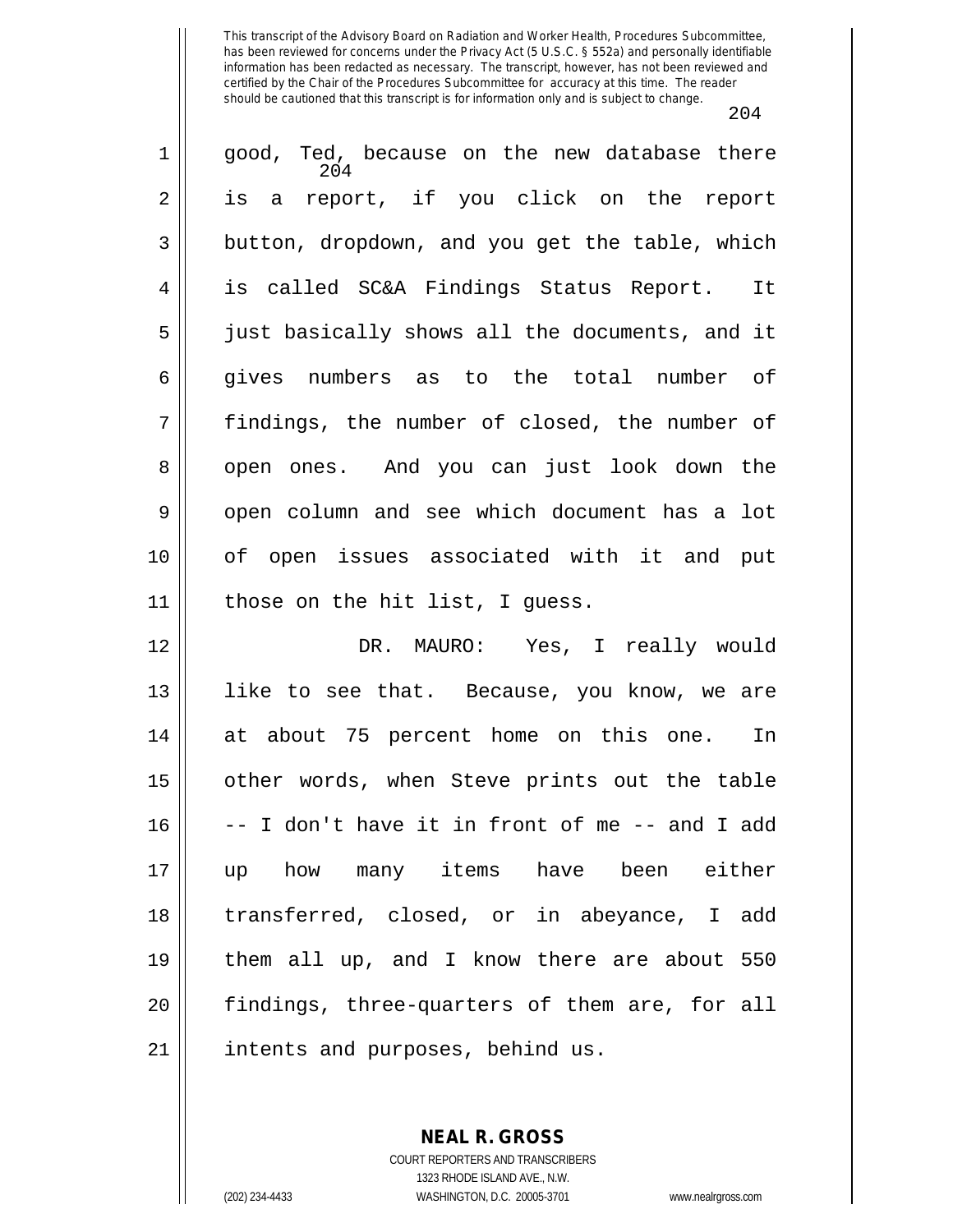205

205 1 Boy, it would be great to hit the 2 || open ones that we haven't even talked about  $3 \parallel$  because it would be great to be able to get to 4 the point where we're saying, well, we're 5 || basically done. We've closed out six years of  $6 \parallel$  history, and I would like to make a sprint to 7 || the finish line. 8 CHAIR MUNN: We would all like to

 do that, John, but this is the third time we have addressed the same issue. The really heavy bucket is in NIOSH's lap. And for us to be saying here's what we want to look at now, 13 || when we are not being able to address what we 14 || have on our plate already, is not, it seems to me, reasonable. Perhaps I'm being too blase 16 || about that.

17 || But if the agency is not being 18 || able to take on more of a burden than we are 19 providing to it now, it seems unwise to me for 20 us to load them up further by saying, all  $21$  right, and here are all the extra open items,

> COURT REPORTERS AND TRANSCRIBERS 1323 RHODE ISLAND AVE., N.W. (202) 234-4433 WASHINGTON, D.C. 20005-3701 www.nealrgross.com

**NEAL R. GROSS**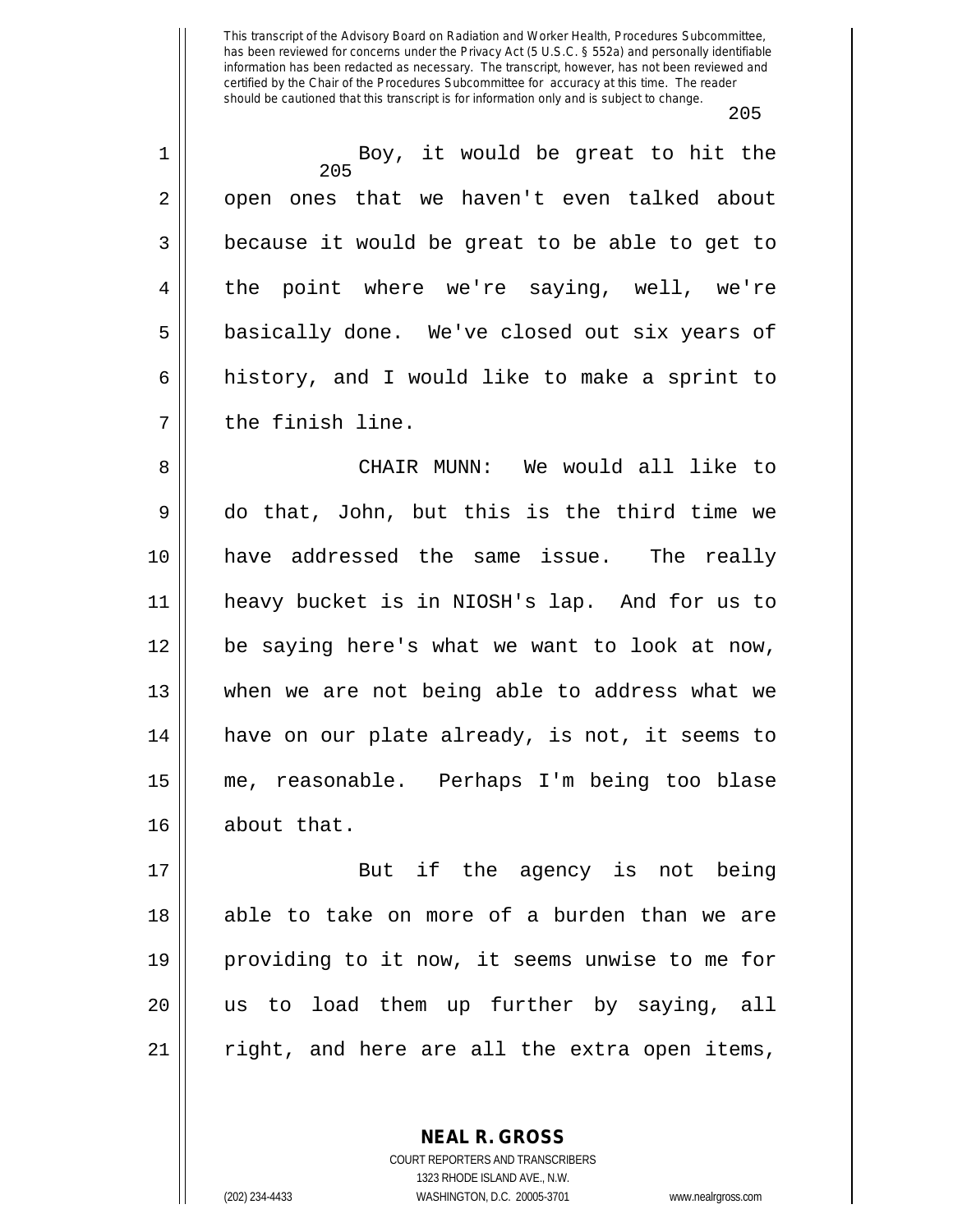|                | ∠∪∪                                                                 |
|----------------|---------------------------------------------------------------------|
| $\mathbf 1$    | too.<br>206                                                         |
| $\overline{2}$ | Perhaps I am just being too                                         |
| $\mathfrak{Z}$ | pragmatic about that, but --                                        |
| 4              | MR. KATZ: Well, what I was going                                    |
| 5              | to suggest is, if you just want to -- we have                       |
| $\epsilon$     | about a week before I have to get a Federal                         |
| 7              | Register notice out. So, if you would want to                       |
| 8              | select a procedure with a bunch of open items                       |
| $\mathsf 9$    | that you would like to focus on, we can at                          |
| 10             | least put that to the NIOSH group as a                              |
| 11             | possibility, and they can respond as to                             |
| 12             | whether they can get to that in time, if their                      |
| 13             | response is what is needed at this point.                           |
| 14             | Then, at least there is a potential for going                       |
| 15             | on the agenda. Obviously, if they can't                             |
| 16             | fulfill that within the six weeks, or whatever                      |
| 17             | there is, five weeks, then that's fine.                             |
| 18             | MS. THOMAS: I think the two big                                     |
| 19             | ones are OTIB-0070 responses and OTIB-0054                          |
| 20             | responses.                                                          |
| 21             | MEMBER ZIEMER: Right.                                               |
|                |                                                                     |
|                | <b>NEAL R. GROSS</b>                                                |
|                | COURT REPORTERS AND TRANSCRIBERS<br>1323 RHODE ISLAND AVE., N.W.    |
|                | (202) 234-4433<br>WASHINGTON, D.C. 20005-3701<br>www.nealrgross.com |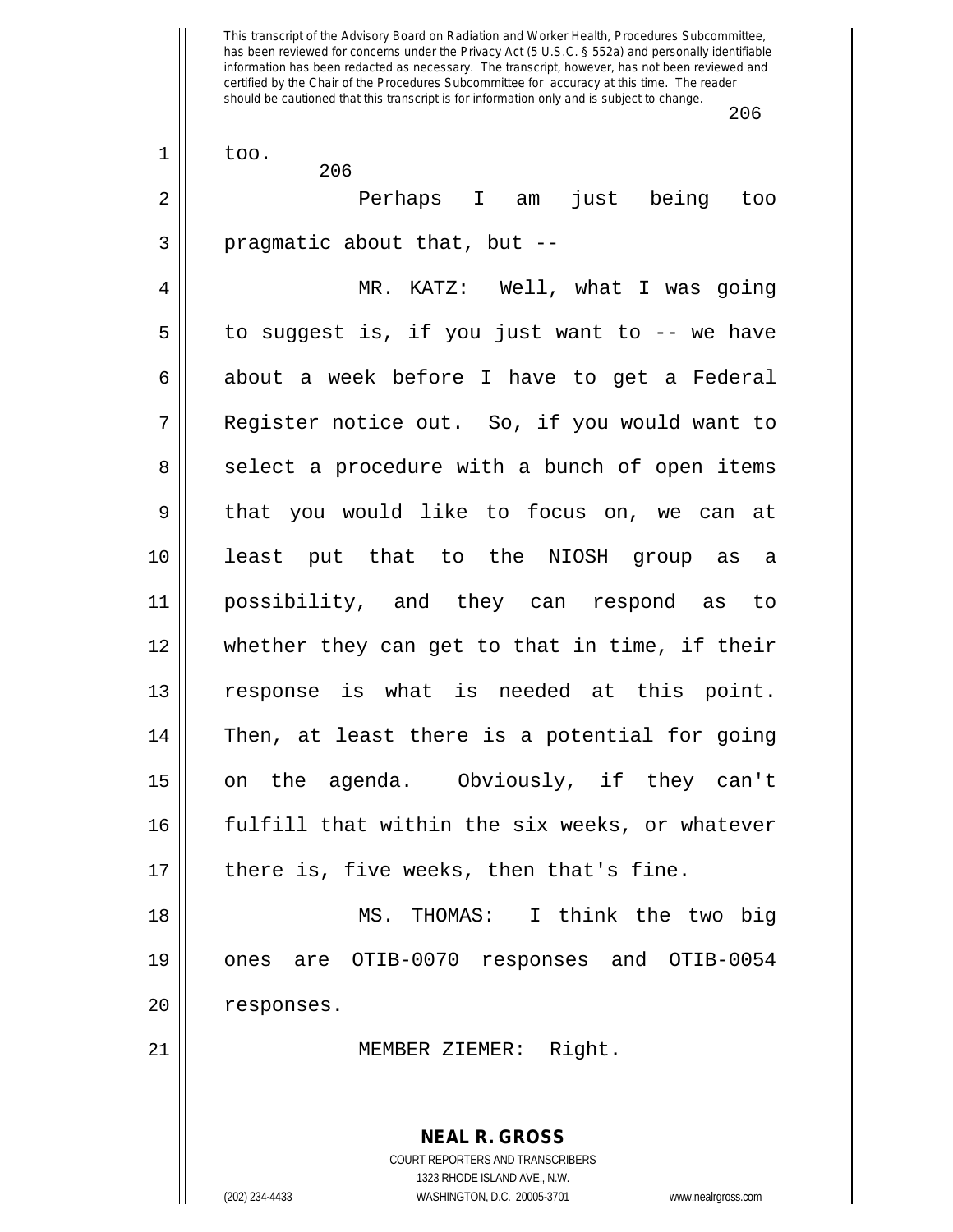This transcript of the Advisory Board on Radiation and Worker Health, Procedures Subcommittee, has been reviewed for concerns under the Privacy Act (5 U.S.C. § 552a) and personally identifiable information has been redacted as necessary. The transcript, however, has not been reviewed and certified by the Chair of the Procedures Subcommittee for accuracy at this time. The reader should be cautioned that this transcript is for information only and is subject to change. 207 **NEAL R. GROSS** 207 1 CHAIR MUNN: Yes, I think that is  $2 \parallel$  true. 3 MS. THOMAS: And I think we can 4 get the OTIB-0070 responses done for the next  $5 \parallel$  time. Then, we will try maybe to get the 6  $\parallel$  0TIB-0054 for the time after that. 7 MR. KATZ: Okay. 8 MS. THOMAS: I don't think we can  $9 \parallel$  get them both done by July. 10 MR. KATZ: Okay. 11 CHAIR MUNN: Ted, what I would 12 prefer to do is to have an item on our agenda 13 || next time where we look at open items and have 14 || the Subcommittee debate whether or not there 15 is reason to select some of those as priority 16 items. 17 || MR. KATZ: Okay. 18 CHAIR MUNN: We have on several 19 occasions talked about prioritizing some of 20 || the open items, but have not done that. I 21 would prefer that to be the action --

> COURT REPORTERS AND TRANSCRIBERS 1323 RHODE ISLAND AVE., N.W.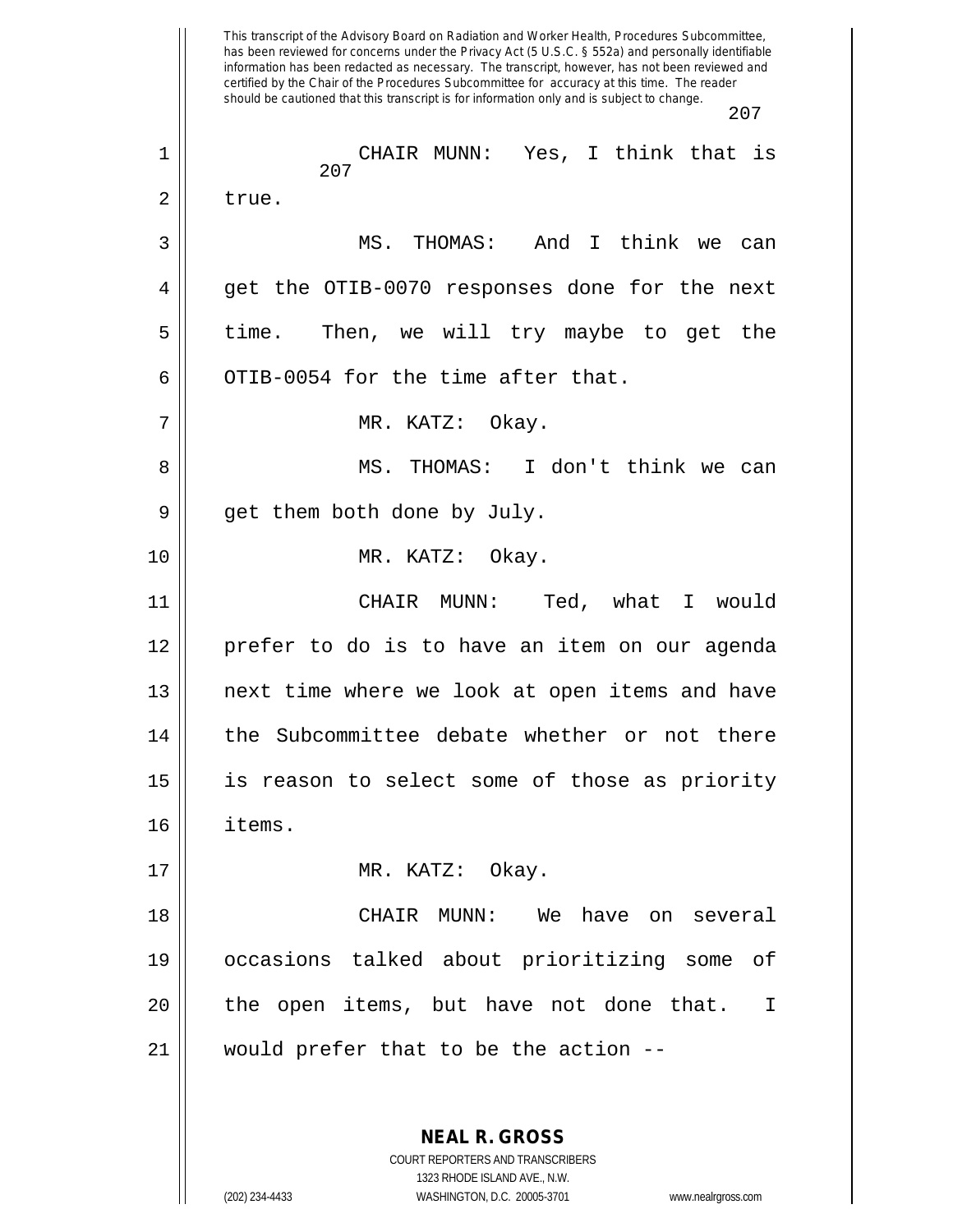This transcript of the Advisory Board on Radiation and Worker Health, Procedures Subcommittee, has been reviewed for concerns under the Privacy Act (5 U.S.C. § 552a) and personally identifiable information has been redacted as necessary. The transcript, however, has not been reviewed and certified by the Chair of the Procedures Subcommittee for accuracy at this time. The reader should be cautioned that this transcript is for information only and is subject to change. 208 **NEAL R. GROSS** COURT REPORTERS AND TRANSCRIBERS 1323 RHODE ISLAND AVE., N.W. (202) 234-4433 WASHINGTON, D.C. 20005-3701 www.nealrgross.com 208 1 || MR. KATZ: Sounds good. 2 | CHAIR MUNN: -- for next time. 3 Any other comments? 4 | (No response.) 5 If not, thank you all. Special  $6$  | thanks to the IT team. 7 MR. KATZ: Yes, Leroy, thanks a  $8 \parallel$  lot. 9 CHAIR MUNN: We do appreciate that 10 | ever so much. 11 || And you will be hearing from us by 12 | email and otherwise. 13 And we will see you in July. 14 MR. KATZ: Thank you, everyone on  $15$  | the line. 16 DR. H. BEHLING: Bye-bye, 17 | everybody. 18 CHAIR MUNN: Bye-bye. 19 (Whereupon, the above-entitled  $20$  || matter went off the record at 4:46 p.m.) 21